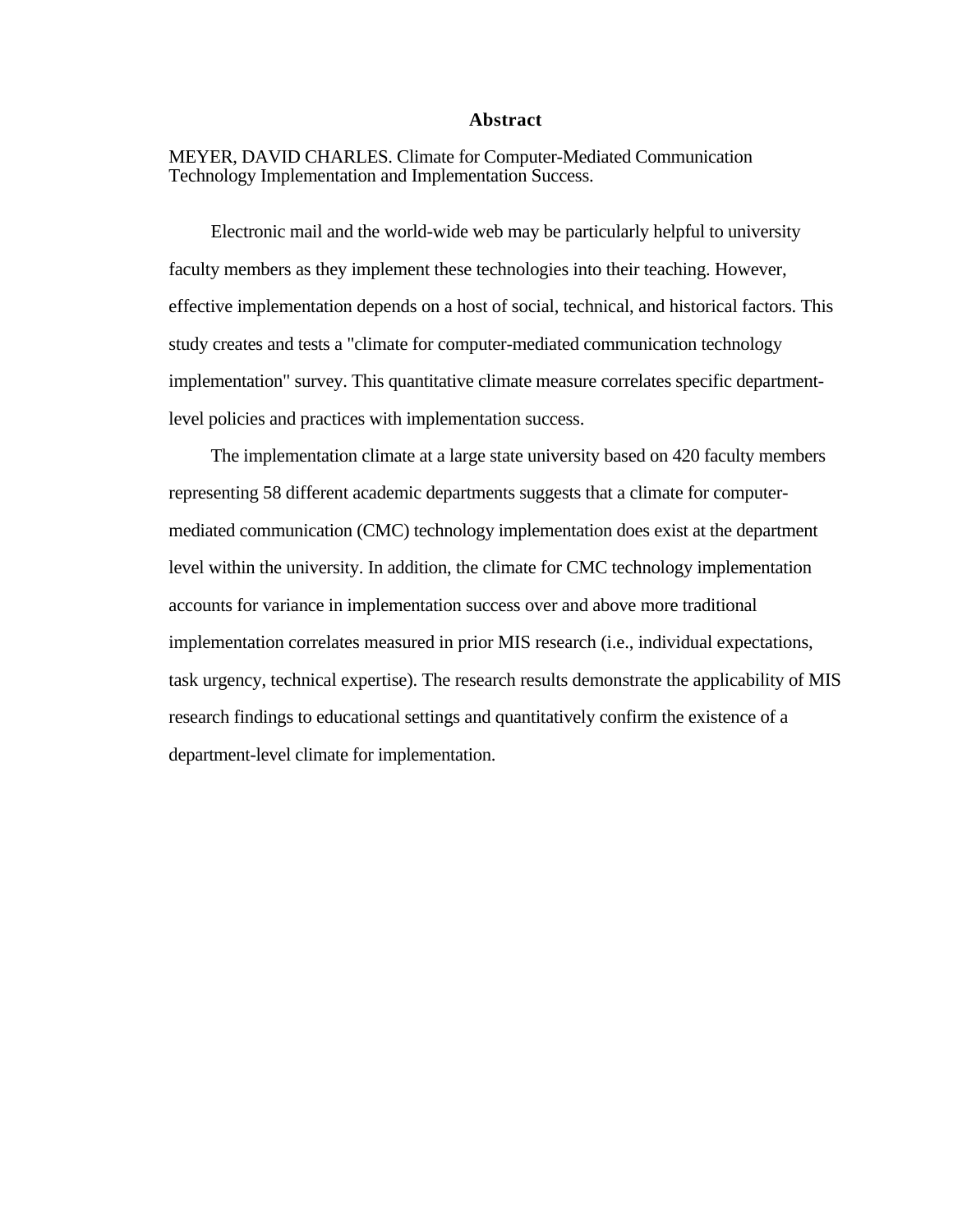Climate for Computer-Mediated Communication Technology Implementation and Implementation Success

by

 $\ddot{\phantom{0}}$ 

David C. Meyer

A dissertation submitted to the Graduate Faculty of

North Carolina State University

in partial fulfillment of the

requirements for the degree of

Doctor of Philosophy

**PSYCHOLOGY** 

**RALEIGH** 

2000

APPROVED BY:

Chatron Roussemann (1947) 2007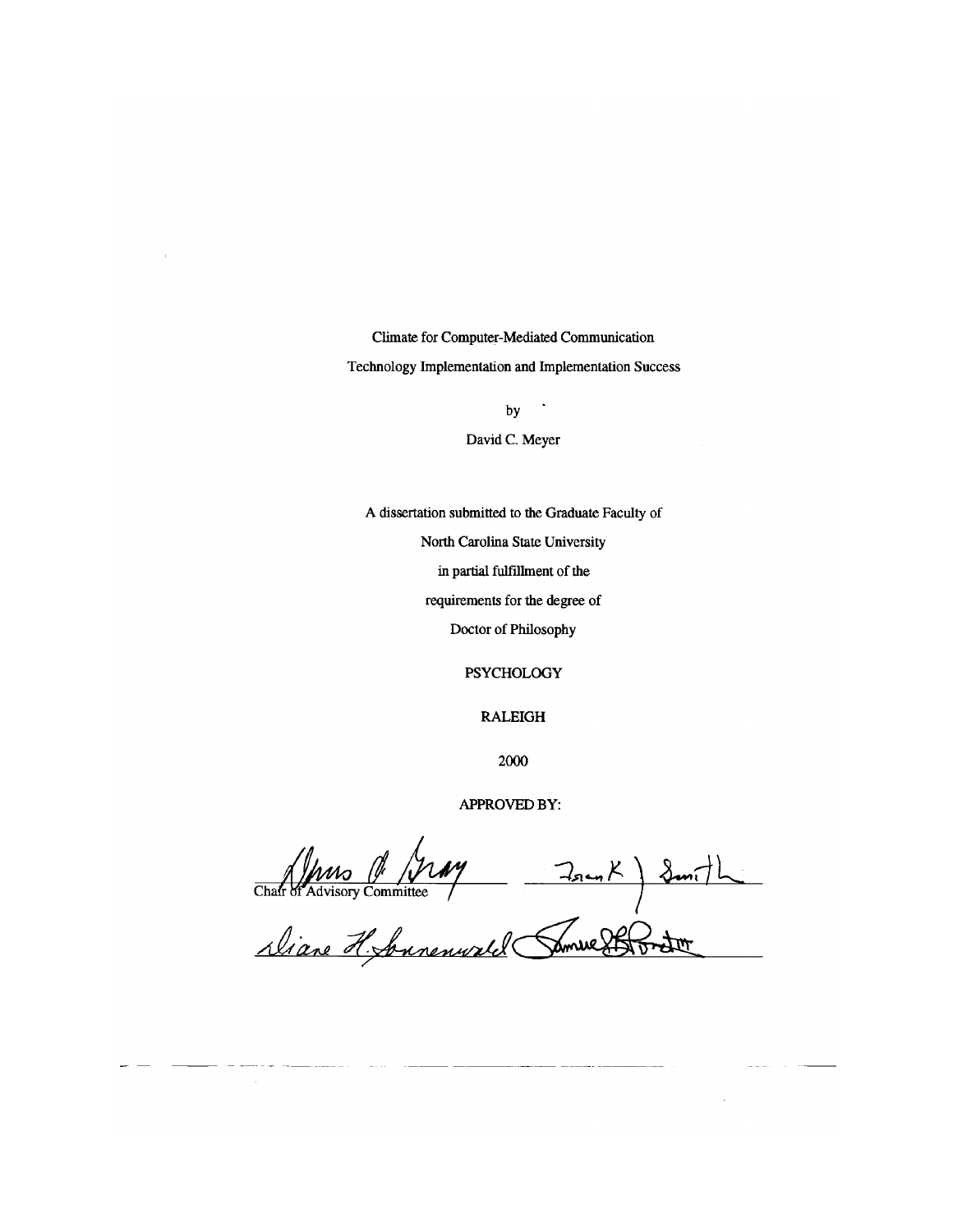#### BIOGRAPHY

David Meyer studied history, English, and education at the University of Minnesota and received his bachelor's degree (cum laude) in Secondary Education. His career path has included teaching secondary school, facilitating teamwork within management teams, organizing community service programs for at-risk youth, and coaching collegiate alpine ski racing.

David's career activities are dedicated to the belief that the solutions to complex social and business problems require interpersonal communication skills and team-based problem solving approaches. This applied experience coupled with an academic background in organizational psychology, management of information science, and research methods provides the foundation of this dissertation.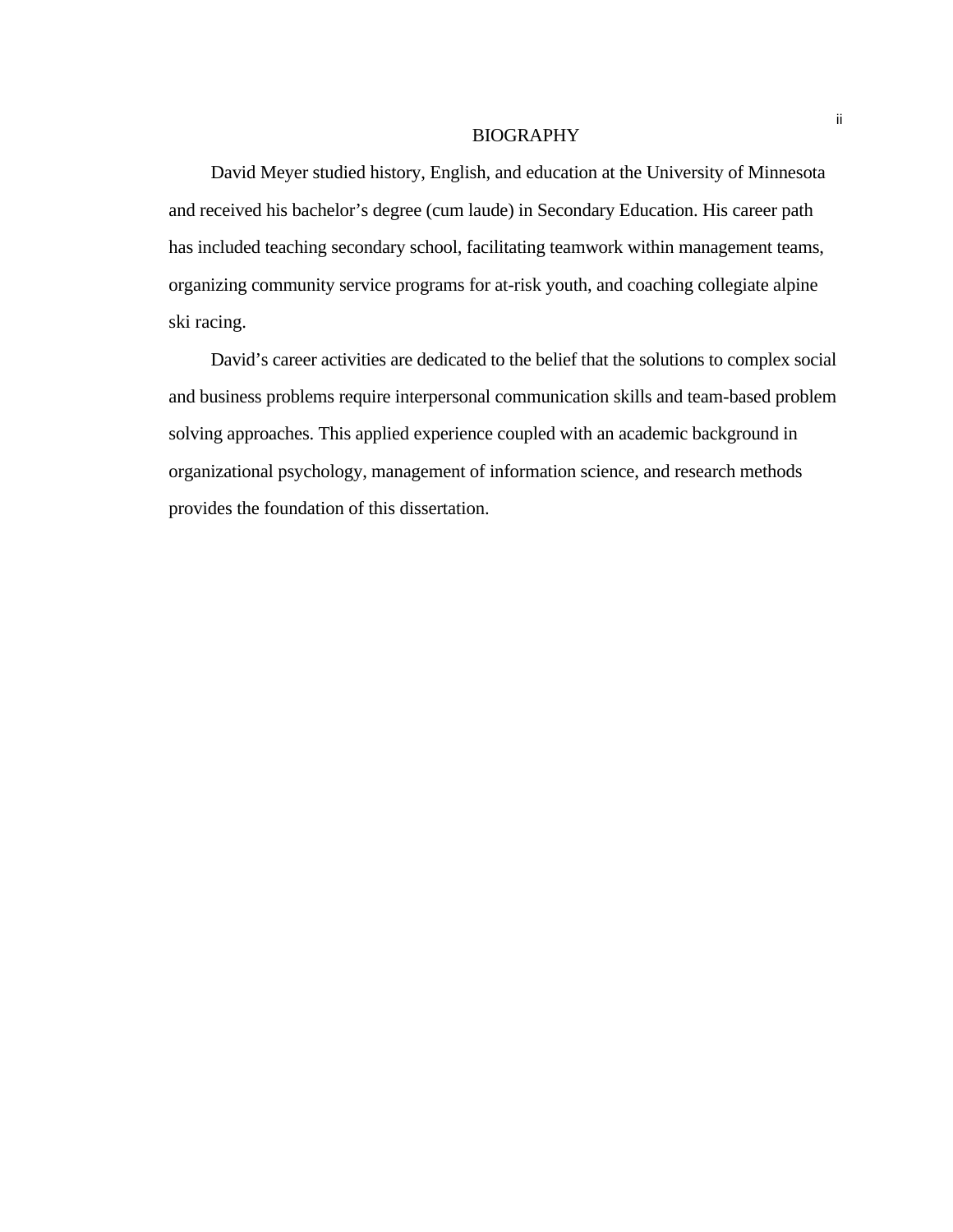#### ACKNOWLEDGEMENTS

I am grateful for the financial support that I received from the Division of Undergraduate Affairs at North Carolina State University. This work also received partial support from the National Science Foundation's Science and Technology Center (STC) under Agreement Number CHE-9876674. Any opinions, findings, conclusions, or recommendations expressed in this material are those of the author and do not necessarily reflect the views of the National Science Foundation.

I owe my friends and faculty advisors at North Carolina State University, Duke University, and Boise State University many thanks for their guidance and support. I'm also grateful for all the good advice Dr. Denis Gray, my committee chair, has given me over the years. Research involves choices—it is good to have wise counsel.

Watching someone write a dissertation may be more work than actually writing one. This dissertation is dedicated to my best friend, Jill Galanter. Thanks for being my biggest fan.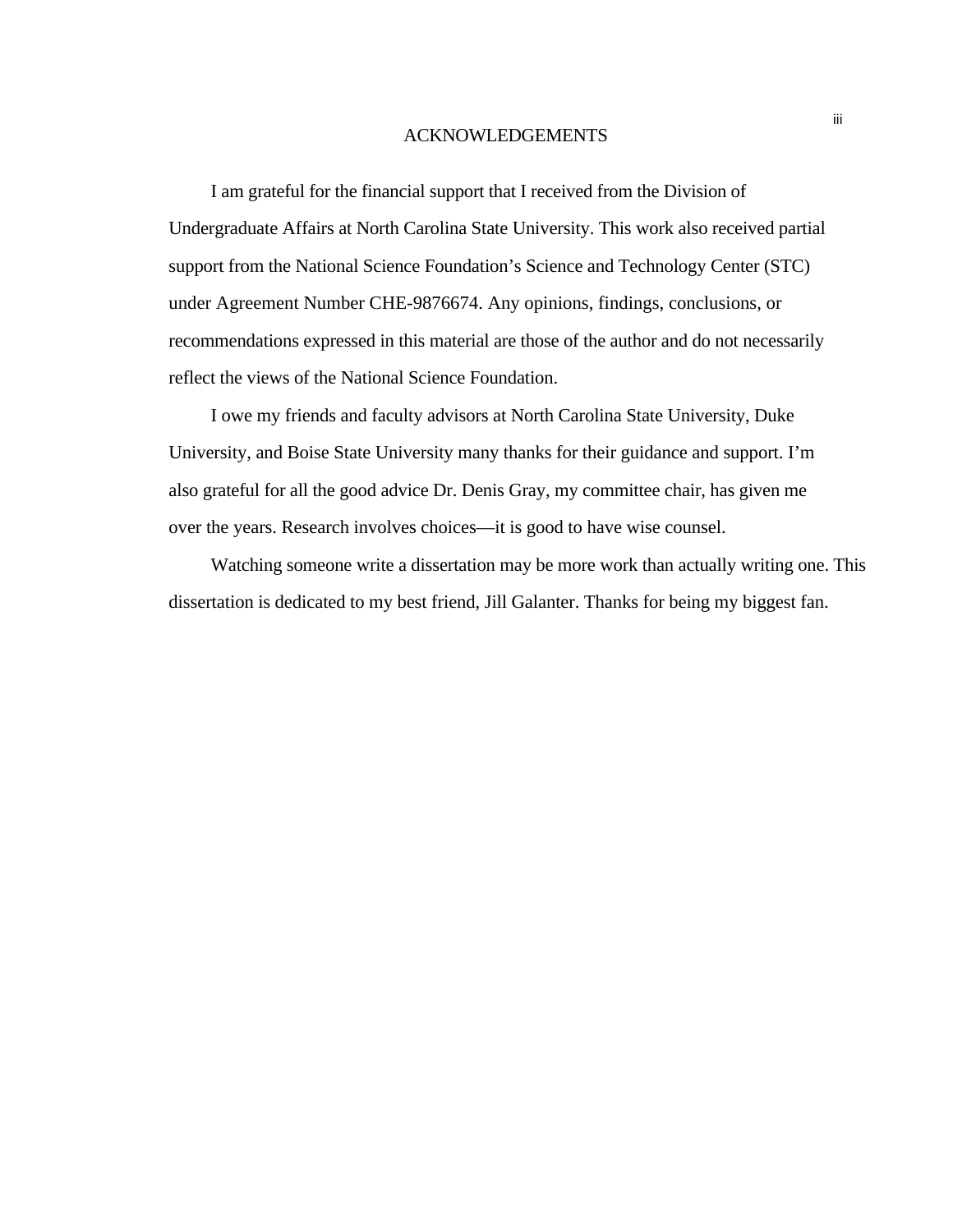| DEFINING IMPLEMENTATION SUCCESS: USE OF CORE FEATURES BY TARGETED MEMBERS15      |  |
|----------------------------------------------------------------------------------|--|
| THE SEARCH FOR INDEPENDENT VARIABLES: CORRELATES OF "IMPLEMENTATION SUCCESS" AND |  |
|                                                                                  |  |
| SUMMARY OF THE WEB-BASED INSTRUCTIONAL TECHNOLOGY LITERATURE19                   |  |
| PRIOR MIS RESEARCH: ORGANIZATIONAL, TECHNICAL, AND IMPLEMENTATION VARIABLE       |  |
|                                                                                  |  |
|                                                                                  |  |
|                                                                                  |  |
|                                                                                  |  |
|                                                                                  |  |
|                                                                                  |  |
|                                                                                  |  |
|                                                                                  |  |
|                                                                                  |  |
|                                                                                  |  |
|                                                                                  |  |
|                                                                                  |  |
|                                                                                  |  |
|                                                                                  |  |
|                                                                                  |  |
|                                                                                  |  |
|                                                                                  |  |
|                                                                                  |  |
|                                                                                  |  |
|                                                                                  |  |
|                                                                                  |  |
|                                                                                  |  |
|                                                                                  |  |
|                                                                                  |  |
|                                                                                  |  |
| TEST RESULTS<br>$\ldots \ldots \ldots \ldots 112$                                |  |
|                                                                                  |  |
|                                                                                  |  |
|                                                                                  |  |
|                                                                                  |  |
|                                                                                  |  |
|                                                                                  |  |
|                                                                                  |  |
|                                                                                  |  |
|                                                                                  |  |
|                                                                                  |  |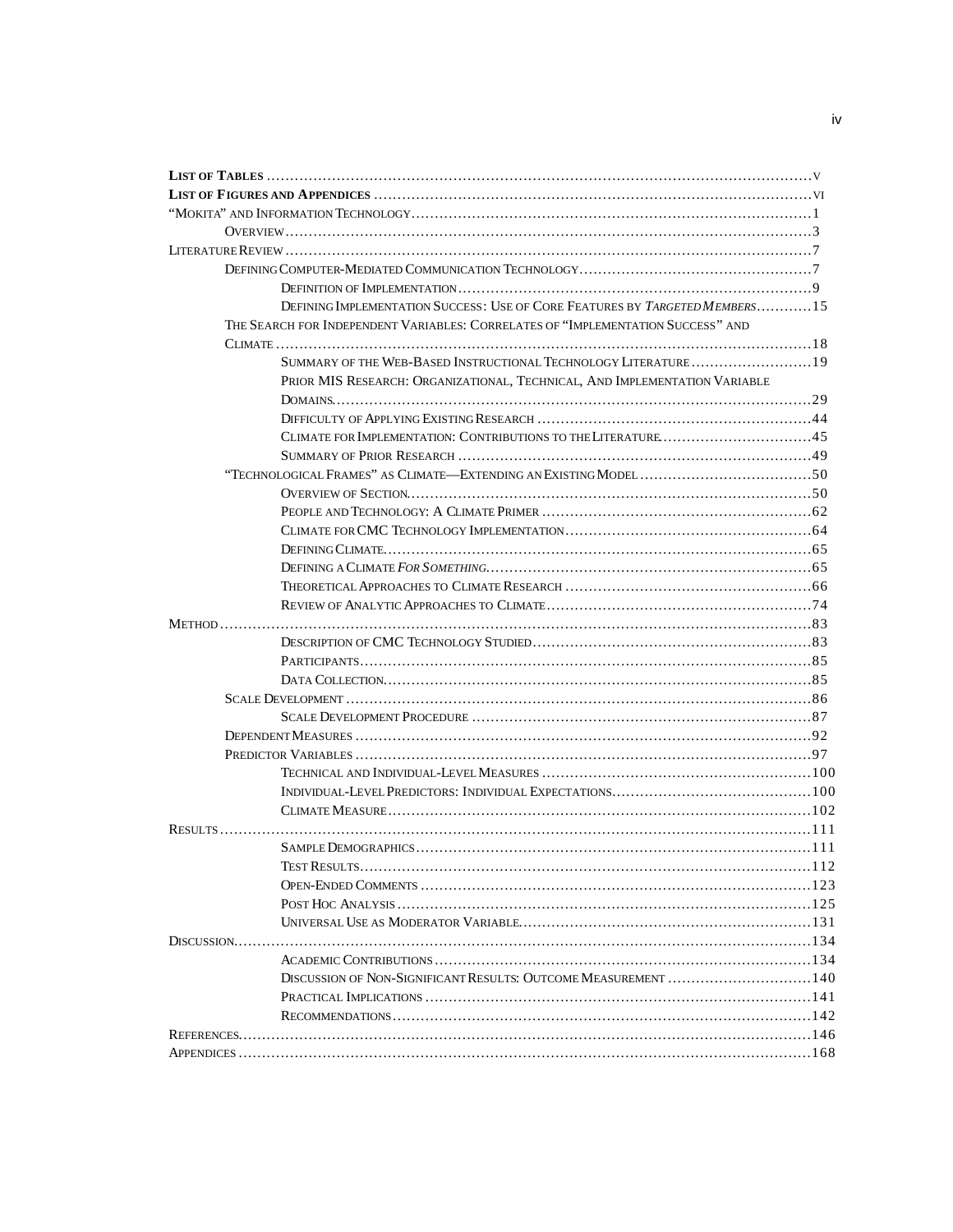## **List of Tables**

| TABLE 2 SUMMARY OF MIS IMPLEMENTATION FIELD RESEARCH BY LEVEL OF ANALYSIS AND VARIABLE DOMAIN31   |  |
|---------------------------------------------------------------------------------------------------|--|
|                                                                                                   |  |
| TABLE 4 IMPLEMENTATION CLIMATE 40 SUMMARY OF CMC TECHNOLOGY IMPLEMENTATION FIELD RESEARCH         |  |
|                                                                                                   |  |
| TABLE 5 KEY STRUCTURAL, TECHNICAL AND IMPLEMENTATION DIMENSIONS AT INDIVIDUAL-AND GROUP-LEVEL     |  |
|                                                                                                   |  |
|                                                                                                   |  |
|                                                                                                   |  |
| TABLE 8 SUMMARY OF ITEMS AND FACTOR LOADINGS FOR VARIMAX ORTHOGONAL THREE-FACTOR SOLUTION         |  |
|                                                                                                   |  |
| TABLE 9 SUMMARY OF ITEMS AND FACTOR LOADINGS FOR VARIMAX ORTHOGONAL FIVE-FACTOR SOLUTION FOR      |  |
|                                                                                                   |  |
| TABLE 10 EIGENVALUES, PERCENTAGES OF VARIANCE AND CUMULATIVE PERCENTAGES FOR FIVE FACTOR          |  |
|                                                                                                   |  |
| TABLE 11 SUMMARY OF ITEMS AND FACTOR LOADINGS FOR VARIMAX ORTHOGONAL FOUR-FACTOR SOLUTION         |  |
|                                                                                                   |  |
|                                                                                                   |  |
| TABLE 13 ITEMS MEASURING IMPLEMENTATION MANAGEMENT CLIMATE (TRAINING AND LEADERSHIP)108           |  |
|                                                                                                   |  |
|                                                                                                   |  |
|                                                                                                   |  |
|                                                                                                   |  |
| TABLE 18 REGRESSION ANALYSIS INDIVIDUAL AND CLIMATE VARIABLES RELATIONSHIP WITH USE OF            |  |
|                                                                                                   |  |
| TABLE 19 REGRESSION ANALYSIS OF CONTEXTUAL, INDIVIDUAL AND CLIMATE VARIABLES RELATIONSHIP WITH    |  |
|                                                                                                   |  |
| TABLE 20 REGRESSION ANALYSIS OF CONTEXTUAL, INDIVIDUAL AND CLIMATE VARIABLES RELATIONSHIP WITH    |  |
|                                                                                                   |  |
|                                                                                                   |  |
| TABLE 22 REGRESSION ANALYSIS OF CONTEXTUAL, INDIVIDUAL, AND CLIMATE VARIABLES RELATIONSHIP WITH   |  |
|                                                                                                   |  |
| TABLE 23 LOGISTIC REGRESSION ANALYSIS: PREDICTING SOPHISTICATION OF USE WITH INDIVIDUAL-LEVEL AND |  |
|                                                                                                   |  |
| TABLE 24 REGRESSION ANALYSIS INCLUDING EXPECTATION CLIMATE AS INDIVIDUAL-LEVEL VARIABLE:          |  |
|                                                                                                   |  |
| TABLE 25 CORRELATIONS BETWEEN LEADERSHIP SUPPORT AT THREE LEVELS AND IMPLEMENTATION OUTCOMES131   |  |
| TABLE 26 UNIVERSAL USE AS MODERATOR VARIABLE: INCREMENTAL INCREASE IN VARIANCE EXPLAINED BASED    |  |
|                                                                                                   |  |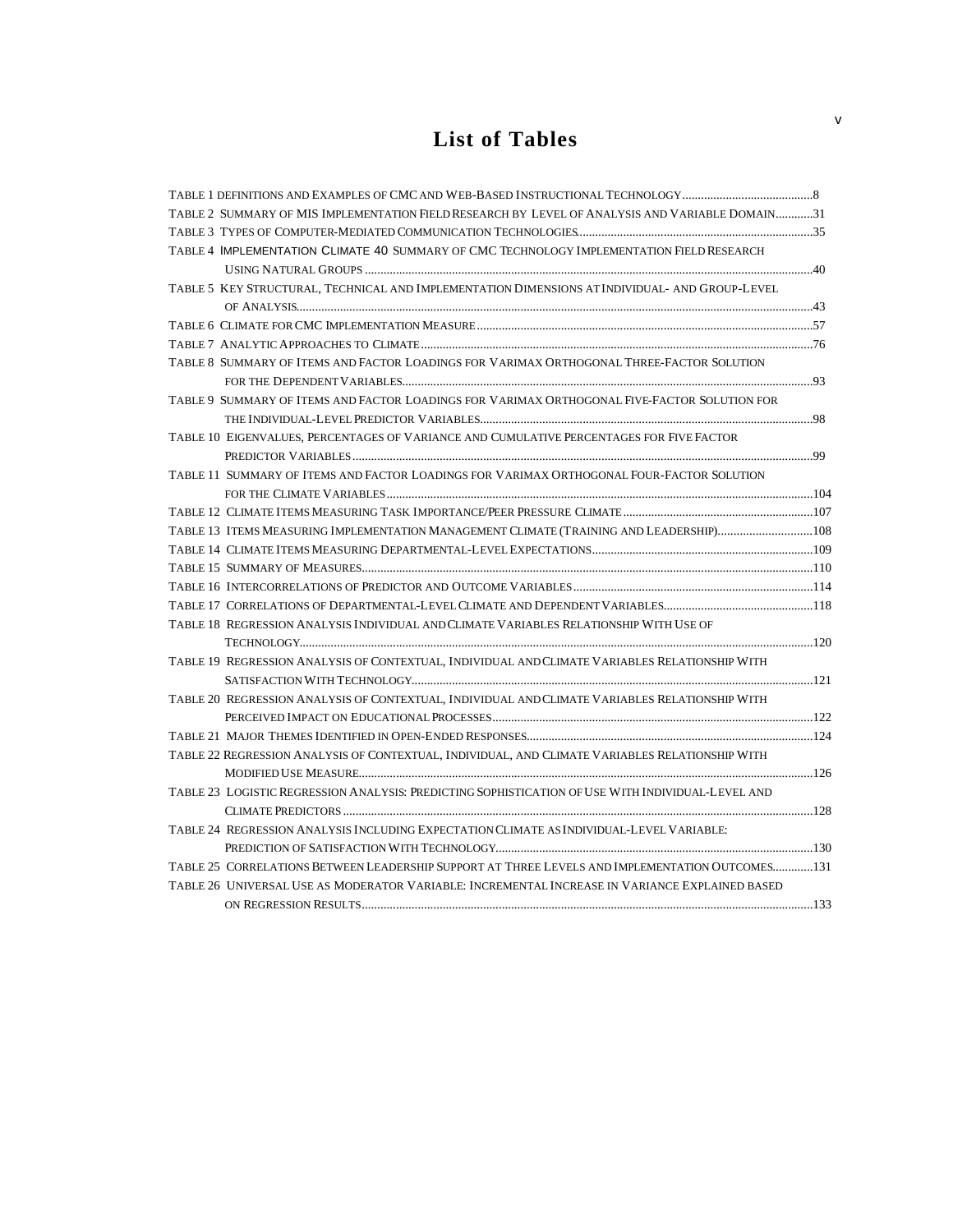# **List of Figures and Appendices**

## **APPENDICES**

| APPENDIX G SUMMARY OF ITEMS AND FACTOR LOADS FOR VARIMAX ORTHOGONAL FIVE-FACTOR SOLUTION FOR   |  |
|------------------------------------------------------------------------------------------------|--|
|                                                                                                |  |
| APPENDIX H INTERCORRELATIONS BETWEEN DEPENDENT VARIABLES AND ALL ELIMINATED ITEMS180           |  |
| APPENDIX I INTERCORRELATIONS BETWEEN DEPENDENT VARIABLE SCALES AND ELIMINATED INDIVIDUAL-LEVEL |  |
|                                                                                                |  |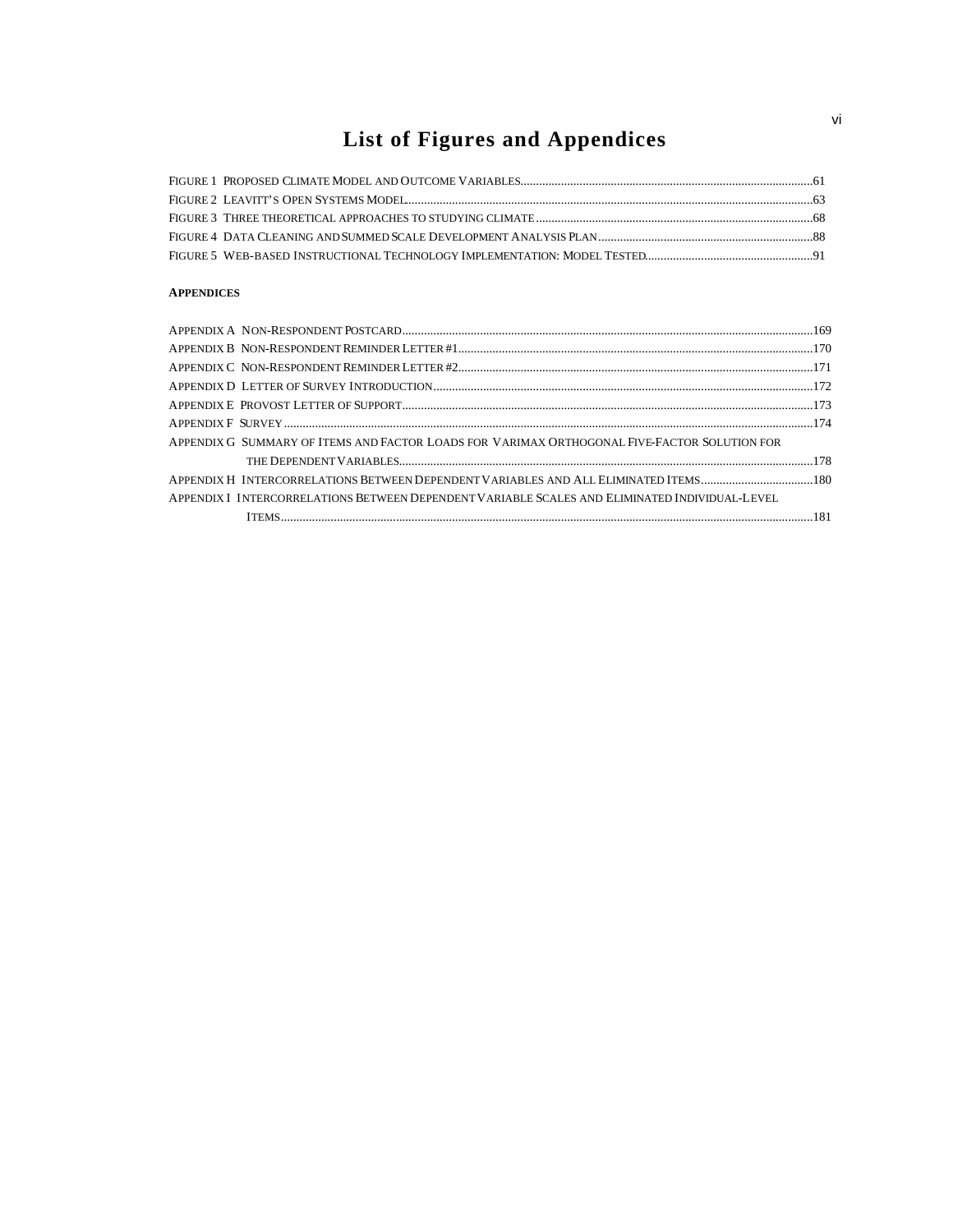#### "Mokita" and Information Technology

The word "mokita" comes from a tribe in Papua, New Guinea and roughly translates to "the truth that we all know but agree not to talk about." Within some organizations, the mokita surrounding computer technology reveals itself in resentment toward office automation, failure to use new computer technology as intended, and difficulty justifying ever-increasing information technology (IT) budgets. Indeed, financial records over the last twenty years reveal the paradoxical nature of information technology investments: despite huge expenditures for computer technology during this period, traditional productivity measures remain at about the same level (Brynjolfsson, 1993; Turnage, 1990). While various explanations of this "productivity paradox" exist (Brynjolfsson, 1993; Jurison, 1997; Pinsonneault & Rivard, 1998), few practitioners or researchers recommend computerization as a panacea for organizational problems. Instead, most IT researchers point out the difficulty of successful implementation (Bikson, 1987; Frederiksen, Riley, & Myers, 1985; Hiltz, 1988; Mirvis, Sales, & Hackett, 1992 are just a few examples). Despite the unprecedented growth in computers in organizations, (e.g., use of electronic mail, the Internet, and groupware applications), the unspoken truth about information technology is that computers do not necessarily improve organizational performance.

These "unspoken truths" raise fundamental questions about information technology in organizations: how are people responding to the profound changes in the nature of work caused by the new information technologies? More specifically, why do some people within the *same* organization using the *same* technology benefit from new technologies while other people waste resources on unwanted or under-utilized tools? When does e-mail really help employees and when does it simply waste time? The proposed research addresses these questions by focusing on one of the most common computer technologies in organizations, computer-mediated communication tools, and creating a climate for computer-mediated communication (CMC) technology implementation measure.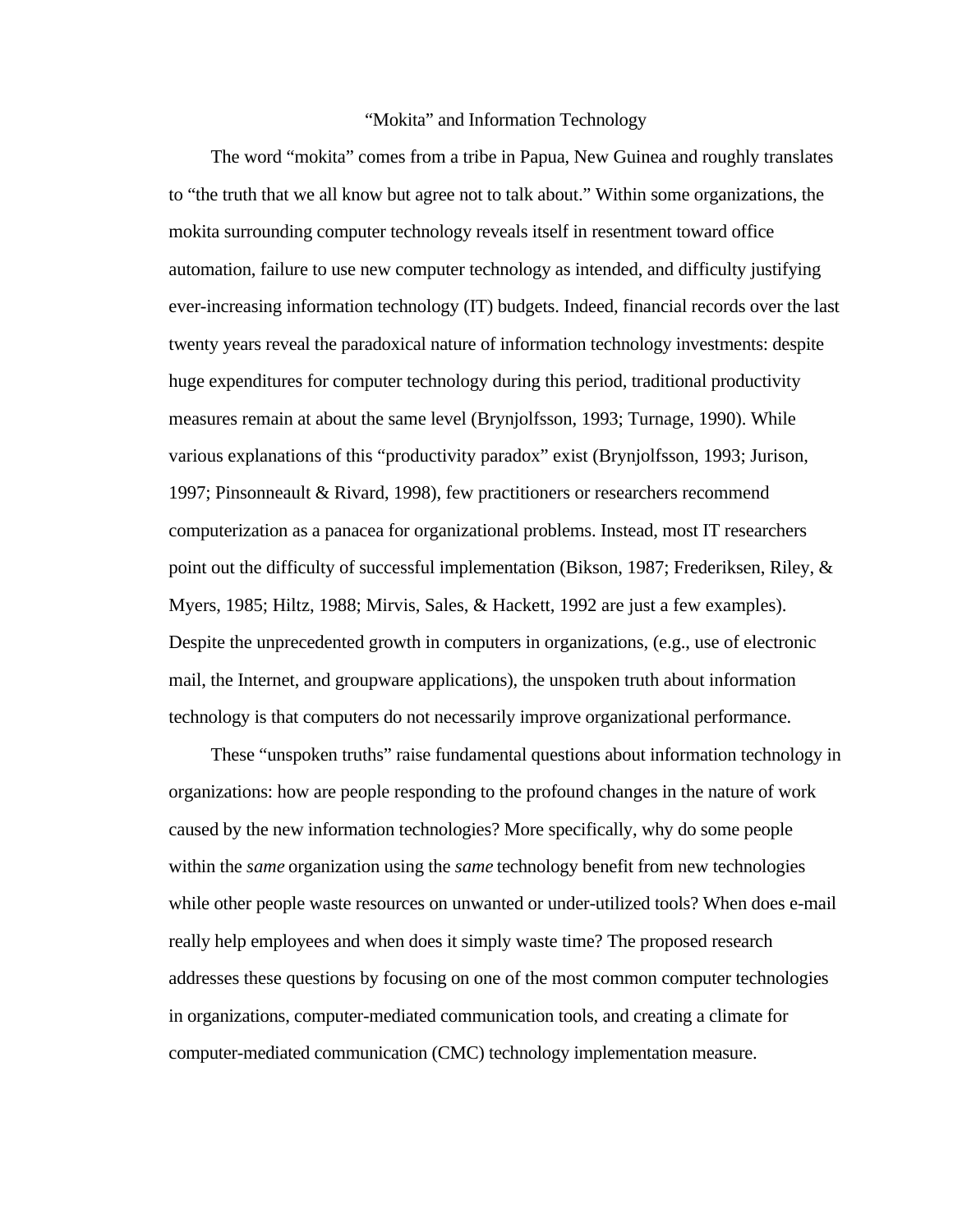While many studies within the management information systems (MIS) literature recognize some relationship between the social environment within an organization and how successfully new CMC technologies are used, none of the current research provides a composite measure of the social climate for CMC technology implementation. Supported by over 50 years of theory and research on climate, this study applies the concept of *climate* to MIS research.

Climate, defined here as employees' perceptions of the events, behaviors, practices, and procedures active in the organization, is extended to a specific type of CMC technology used in university settings: web-based instructional technology. The quantitative measure of climate developed in this research correlates specific department-level policies and practices with implementation success. Within the context of the research setting, the *climate for computer-mediated communication technology implementation* is comprised of group-level perceptions of the events, behaviors, practices, and procedures active in the organization that affect the use of web-based instructional technology and the kinds of technology-enabled behaviors that are rewarded, supported, and expected.

Two key hypotheses are tested: (1) a climate for CMC technology implementation is hypothesized to exist at the department level within the university and; (2) the climate for CMC technology implementation is hypothesized to account for variance in implementation success over and above more traditional implementation correlates measured in MIS research (e.g., training, individual expectations, task urgency). These direct measures of implementation success will provide a benchmark for future change efforts.

This research helps uncover the "unspoken truths" that impact how CMC technology is used in organizations. The hypotheses tested measure the more traditional correlates of implementation success (as identified in prior MIS research) as well as the department-level climate for computer-mediated communication technology implementation. The strongest predictors of implementation success found in prior MIS implementation research are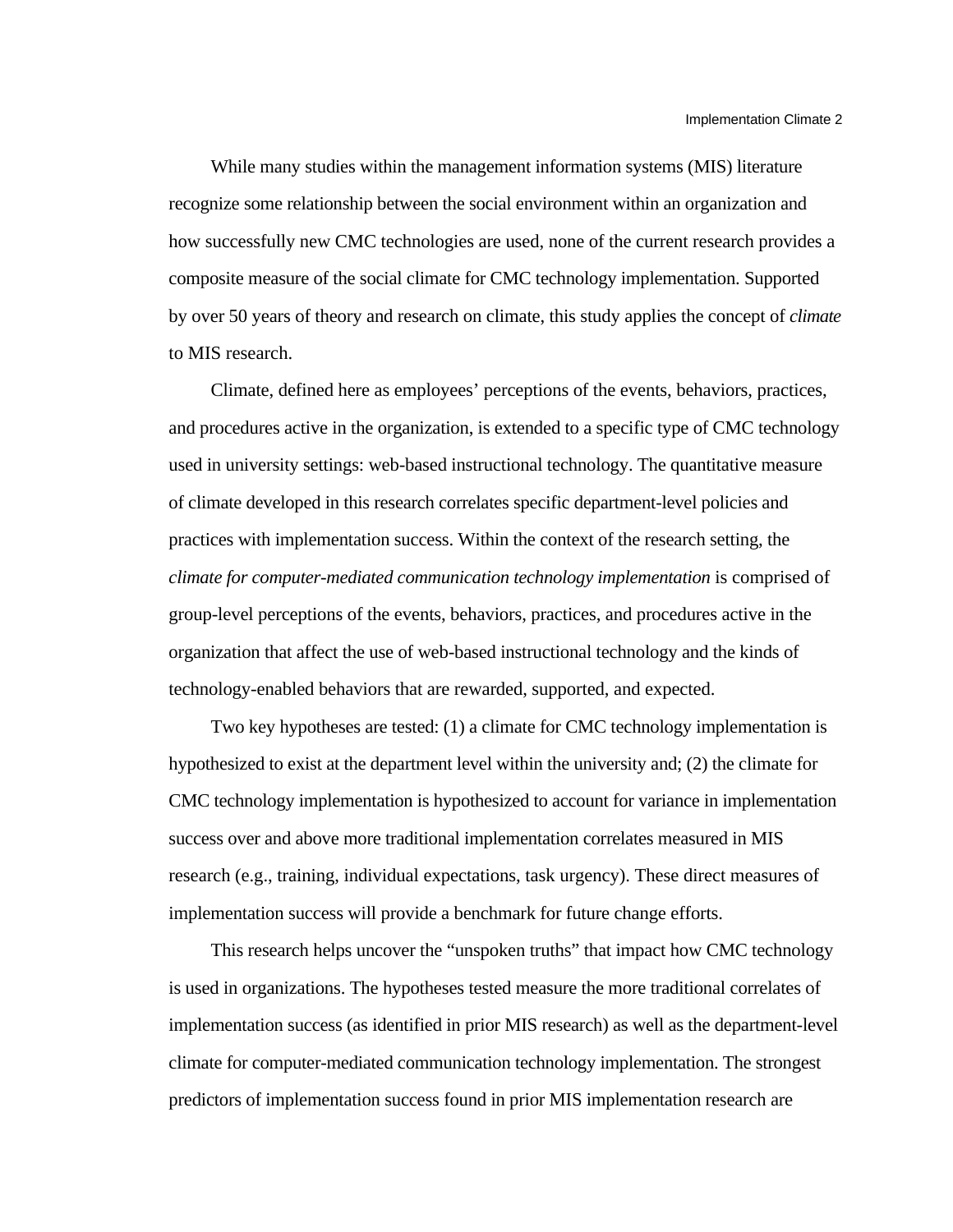measured and entered first into a regression equation. After adding the climate for CMC technology implementation scores, any incremental increase in variance explained is used to evaluate the impact of the department's climate on implementation outcomes.

## **Overview**

This study focuses on the implementation of a computer-mediated communication (CMC) technology in organizations. CMC technology is two or more electronically connected computers that distribute some combination of text files, database files, audio, or video messages between people. Common computer-mediated communication technologies include electronic mail, shared database systems, organization-wide intranets, and computerized decision support systems. These systems are increasingly common in both business and educational settings because of dramatically decreased computer prices and increased computing power.

One type of computer-mediated communication technology, web-based instructional technology, is increasingly used to support instruction in educational settings (Green, 1998). Typical applications of web-based instructional technology include electronic mail to support instructor-student correspondence, text-only electronic discussion groups, and hypertext web pages used to support instruction. Ideally, CMC technologies like webbased instructional technology help create a collaborative communication system in which computer users interact with each other in a shared electronic environment.

Despite the popularity of CMC technology, not all organizations successfully implement these technologies into employees' daily work routines. Implementation, defined here as the process of gaining targeted employees appropriate and committed use of an innovation (Klein & Sorra, 1996), typically occurs after the initial decision to adopt a technology—and after substantial organizational resources have been used purchasing and delivering a new CMC technology. Innovation and technology researchers suggest that the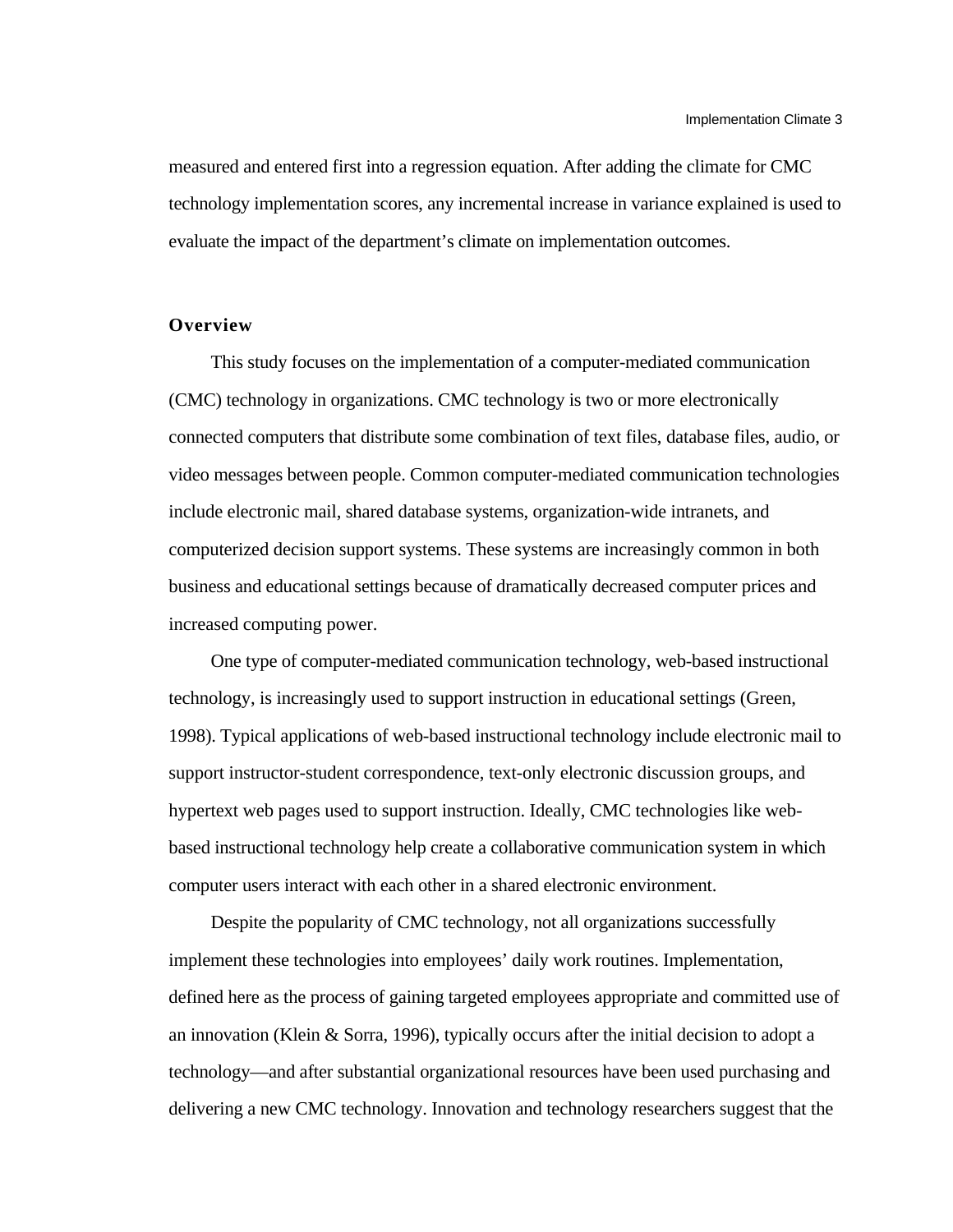implementation activities within an organization are critical to the ultimate success of a new technology (Tornatzky & Fleischer, 1990). While upper-level mangers and technical experts typically make technology selection and adoption decisions, the implementation activities—appropriate and committed use of an innovation— are end-user behaviors. When end-users do not use CMC technologies or the technologies are implemented *differently* than the original adopters intended, the expected performance benefits to the individual, group, or organization are often not realized. Indeed, typical end-users are not often empowered to *choose* the CMC technology adopted, yet they are *responsible* for using it their work routines. Based on this incongruity between choice and responsibility, implementation problems often occur at the end-user level of the organization. Hence, the proposed research focuses on these end-users of CMC technology.

In order to identify the individual- and group-level variables that may account for implementation success, individual perceptions and group characteristics are quantified into a single *climate for implementation* score and associated with three different implementation outcomes. Groups that report high climate for implementation scores are predicted to utilize the new technology as intended and experience a greater frequency of positive outcomes. In contrast, groups that have a low climate for implementation are predicted to report a greater frequency of unintended consequences and negative outcomes. As reviewed later in this proposal, the definition of implementation success includes: technology-related outcomes (use of technology and degree of universal use), perceived impact on educational practices (an outcome relevant to the specific CMC technology studied here: web-based instructional technology), and satisfaction with technology (satisfaction with performance capabilities provided by new technology and satisfaction with technology's ease of use).

This literature review covers three broad topics and three distinct literatures: (1) MIS implementation research is used to define the outcome variable of interest; (2) the education and MIS literatures are reviewed to identify the key correlates of implementation success;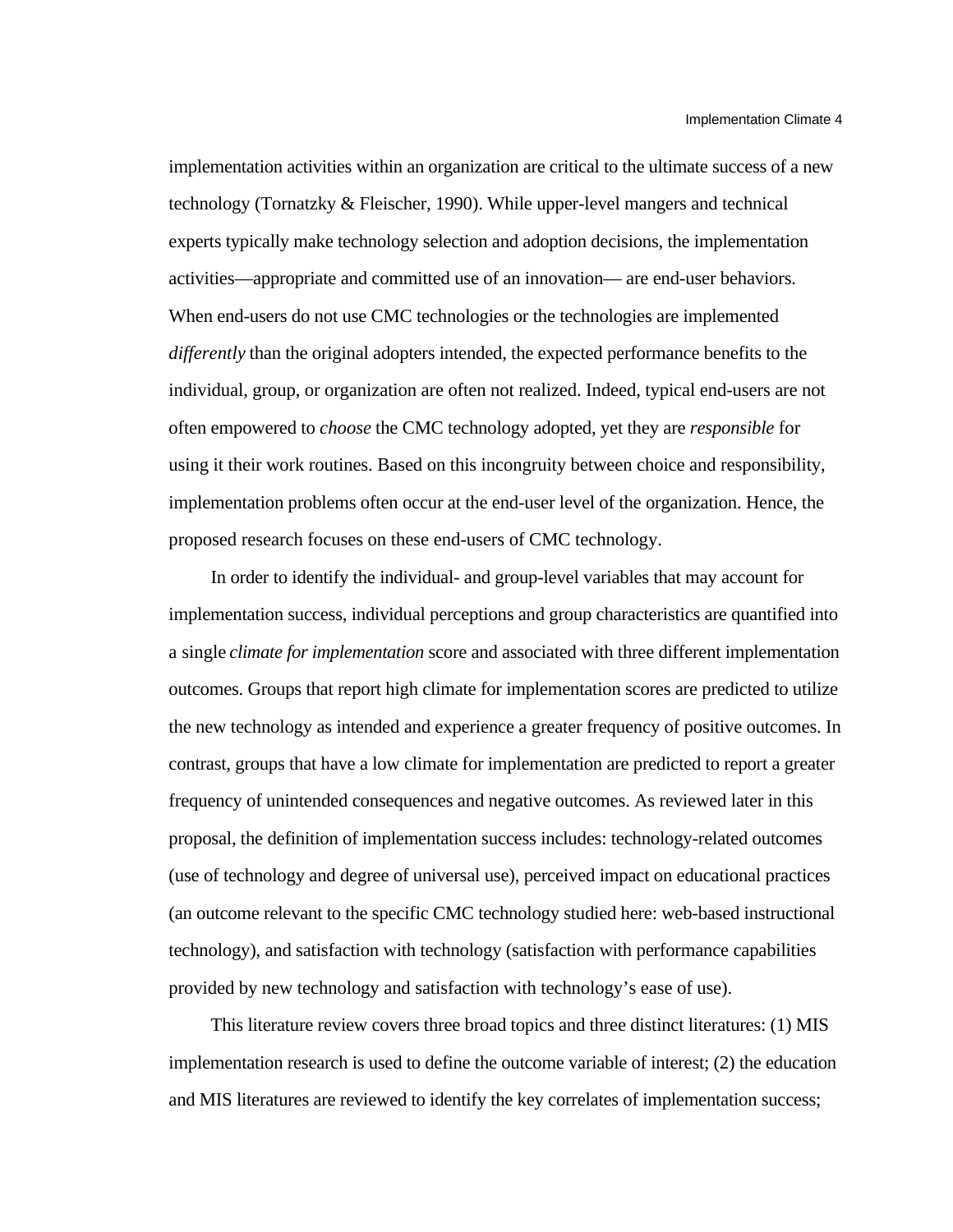and (3) climate theory and research is used to help build the theoretical foundation for the proposed *climate* measure.

The fist section of this literature defines the technology studied (computer-mediated communication technology/web-based instructional technology) and the outcome variable (implementation success). This section also reviews some key issues involved in measuring implementation success. The second section includes a review of the education literature related to the use of CMC technology for instructional purposes in schools and universities. While much of this literature uses relatively weak research methodologies, some of these studies suggests that the number of class and educational institutions using web-based instructional technology is rapidly increasing. This section of the literature review then summarizes the prior correlates of implementation success found in the MIS literature, identifies some of the weaknesses of prior CMC implementation research that correlates a few implementation factors to various "implementation success" outcomes, and argues that a broad climate measure provides a way to address some of these deficiencies. Finally, this section summarizes Orlikowski's (1992) "technological frames" model and suggests that this theory may provide the basis for a quantitative climate measure. The applied portion of the literature review ends with an integration of prior MIS research and Orlikowski's frames model into a single climate for CMC technology implementation model.

The third section of the literature review covers the theoretical literature supporting climate. This section begins with an overview of the relationship between the social environment active in an organization and how new technologies are used. Next, a more specific review of the climate literature lays the foundation for the proposed CMC technology implementation climate measure. Based on the review of the climate literature and MIS implementation literature, I propose the specific hypotheses tested in this study.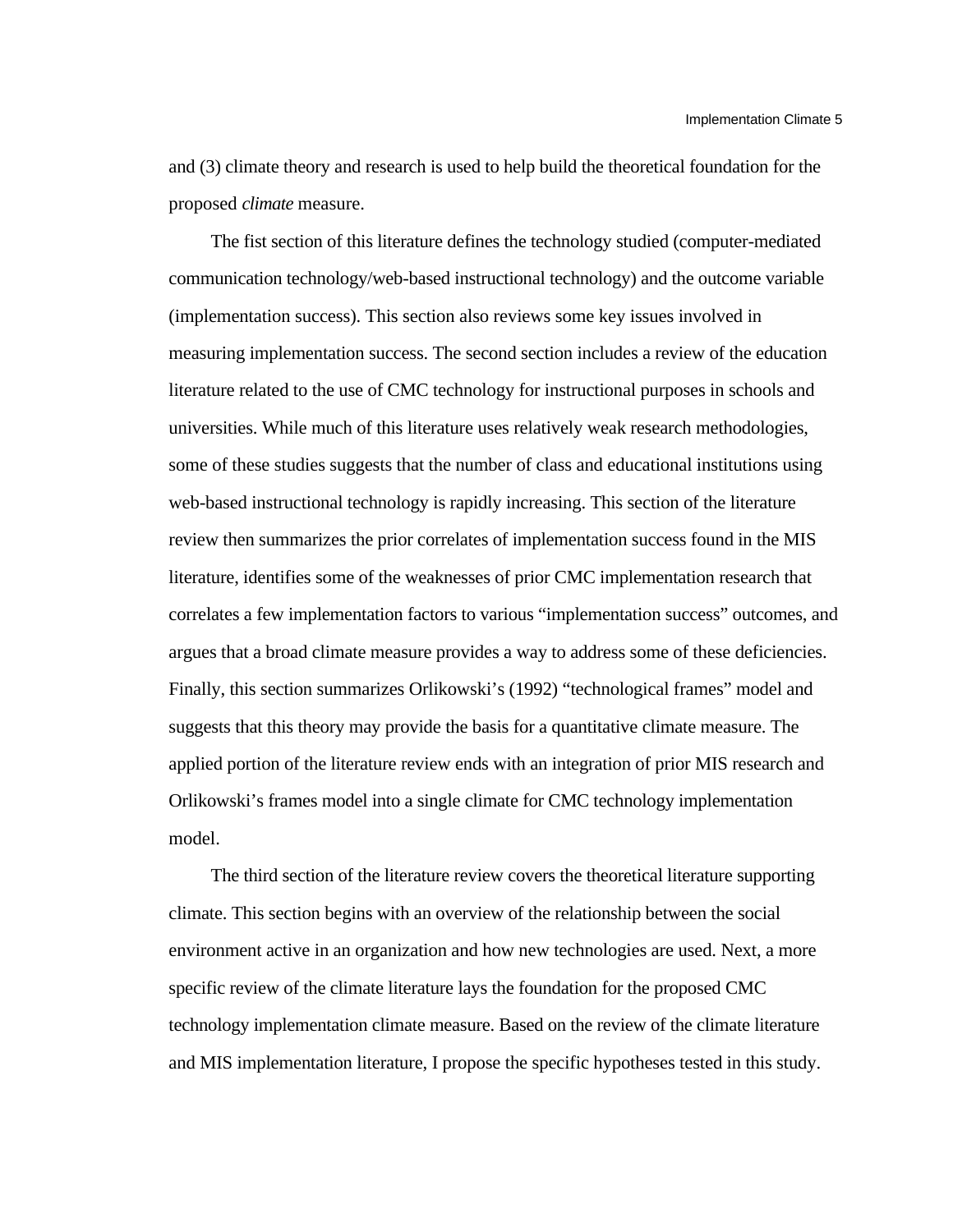This research makes two key contributions to the existing literature. First, the development of a climate measure for computer-mediated communication technology implementation integrates prior MIS research findings with an enduring social science concept. Informed by the vigorous academic debates within the climate literature, this study suggests that a quantitative climate for implementation measure may be used to represent group-level climate perceptions. The concept of *implementation climate* as well as the climate measure developed in this research may both apply to wide variety of organizational settings.

The second contribution that this research makes to the existing literature is the inclusion of both the individual- and group-level implementation correlates in a single study. Significant individual-level findings may help generalize prior research findings to a new setting. More importantly, significant group-level results—controlling for various accounted for by individual-level factors—provides new insight into how group-level expectations, training, implementation involvement, and interpersonal relationships may be managed to increase implementation success.

More important than these academic contributions may be the applied benefits gained by the cooperating university. This research focuses on the implementation of a rapidly growing application of computer-mediated communication technology used in educational settings: web-based instructional technology. The quantitative approach used, the extensive review of the MIS, educational, and climate literatures, and the survey instruments developed for this research all help delineate key individual- and group-level factors that are associated with implementation success. The research results help evaluate prior investments in web-based instructional technology and may help direct future change efforts in this university.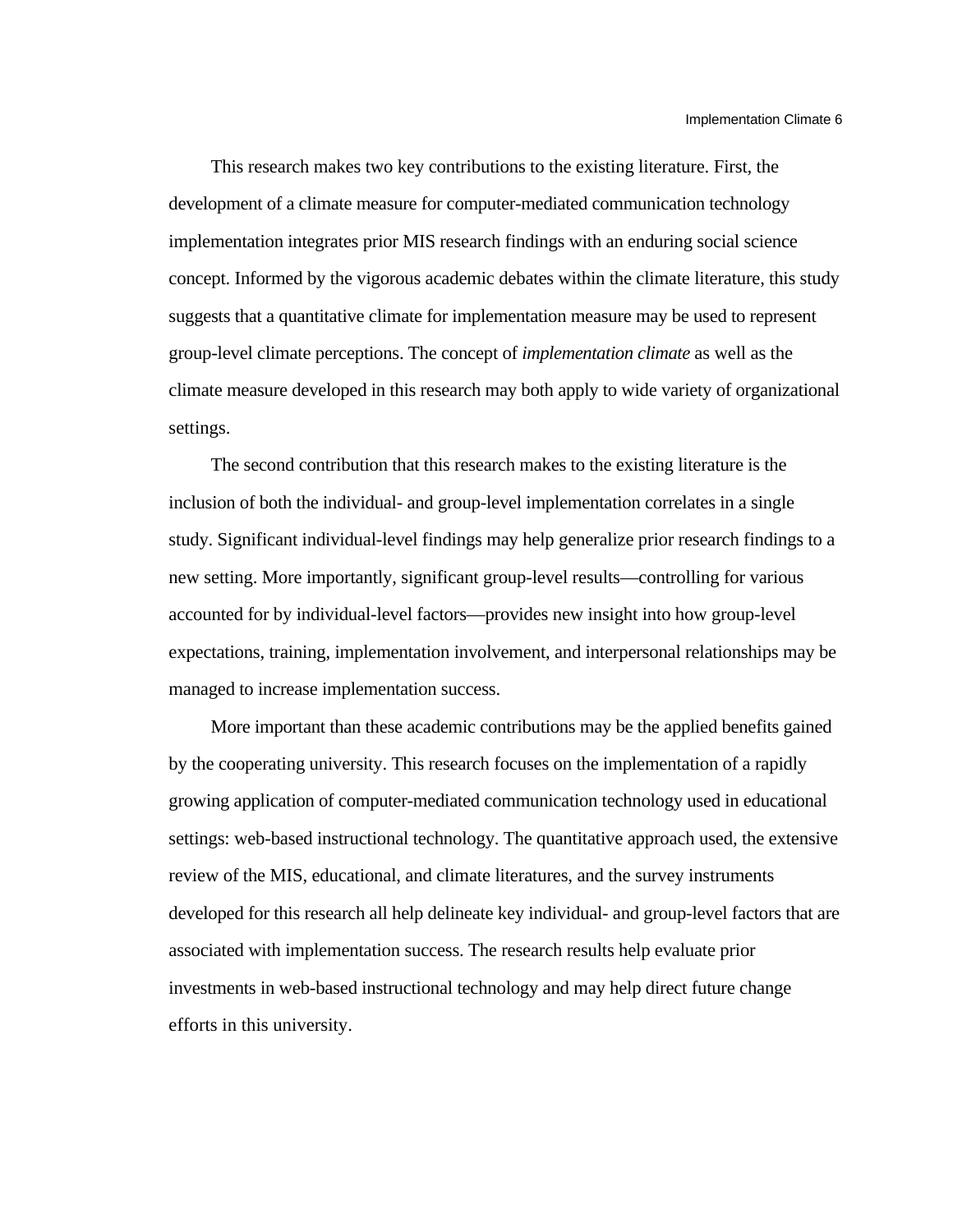## Literature Review

## **Defining Computer-Mediated Communication Technology**

The definition of computer-mediated communication (CMC) technology is two or more electronically connected computers that distribute some combination of text files, database files, audio, or video messages between people. The specific CMC technology identified in the climate survey is frequently used in educational settings: web-based instructional technology. Typical applications of web-based instructional technology include electronic mail to support instructor-student correspondence, text-only electronic discussion groups, and hypertext web pages used to support instruction.

As summarized on Table 1, the key difference between CMC technology and webbased instructional technology is that the latter uses computer technology to *support instructional goals*. Another difference—one that is rapidly disappearing—is that computermediated communication technology can also include "stand-alone" systems that use proprietary standards and transmission protocols. Older versions of computer-mediated communication systems such as Lotus Notes or Valacich, Dennis and Nunamaker's GroupSystems (1991) have used communication protocols and/or network systems that were independent of the Internet<sup>1</sup>. However, computer-mediated communication technologies are increasingly using Internet protocols and infrastructures to reduce development and administration costs as well as increase the number of potential users. In effect, computer-mediated communication technology is increasingly *web-based*.

l

<sup>&</sup>lt;sup>1</sup> The word "internet" literally means "network of networks" and is comprised of thousands of smaller regional networks scattered throughout the globe. The world-wide web (WWW), developed in 1990, was conceived as a seamless world in which all information, from any source, could be accessed in a consistent and simple way. Although these terms are often used interchangeably, the Internet and the world-wide web do not mean the same thing. The world-wide web refers to an abstract body of information while the Internet refers to the physical mass of cables and computers comprising this global network. More information may be found at the World Wide Web Consortium's web page (http://www.w3.org/) and the European Laboratory for Particle Physics (http://www.cern.ch/Public/achievements/web/whatis.html)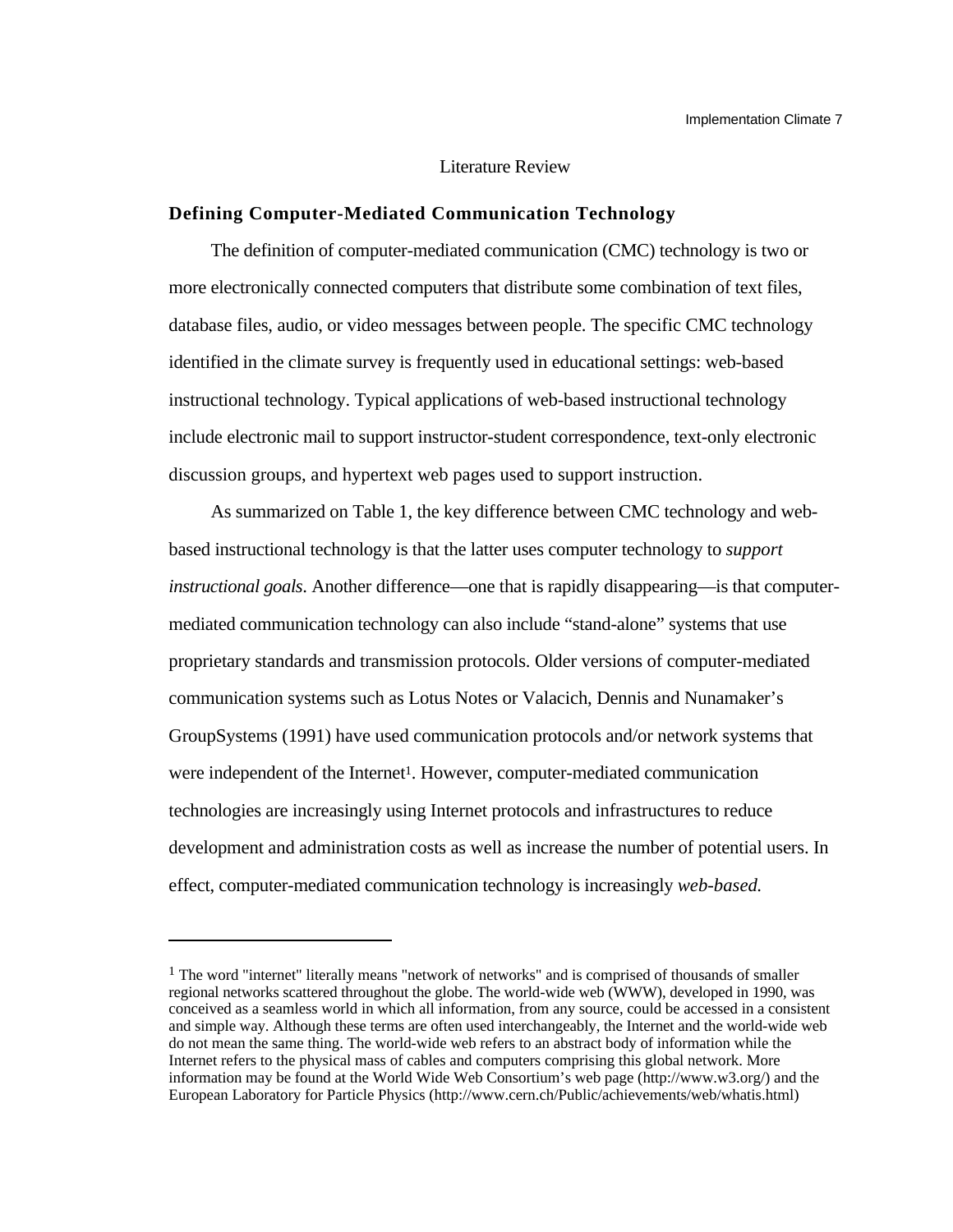The term "computer-mediated communication technology" may be modified to make it nearly synonymous with web-based instructional technology by adding the educational intent of web-based instructional technology. Hence, "computer-mediated communication technology used for instructional purposes" is the same as web-based instructional technology—excluding the few CMC applications that use communication protocols or network systems independent of the Internet.

Table 1

|                                                                       | <b>DEFINITION</b>                                                                                                                                                                                                                                                                                                             | <b>EXAMPLES</b>                                                                                                                                                                                                                                             |
|-----------------------------------------------------------------------|-------------------------------------------------------------------------------------------------------------------------------------------------------------------------------------------------------------------------------------------------------------------------------------------------------------------------------|-------------------------------------------------------------------------------------------------------------------------------------------------------------------------------------------------------------------------------------------------------------|
| <b>COMPUTER-MEDIATED</b><br><b>COMMUNICATION</b><br><b>TECHNOLOGY</b> | Two or more electronically<br>connected computers that<br>distribute some combination of<br>text files, database files, audio,<br>or video messages between<br>people.                                                                                                                                                        | Electronic mail, shared database<br>systems, organization-wide<br>intranets, computer-based<br>audio/video conferencing<br>systems, and computerized<br>decision support systems using<br>either proprietary or internet-<br>based communication protocols. |
| <b>WEB-BASED</b><br><b>INSTRUCTIONAL</b><br><b>TECHNOLOGY</b>         | Two or more electronically<br>connected computers used to<br>support instructional goals that<br>communicate with standard<br>Internet transmission<br>protocols-TCP/IP (including<br>HTTP, FTP, and SMTP) to<br>distributed some combination of<br>text files, database files, audio,<br>or video messages between<br>people | Electronic mail to support<br>instructor-student<br>correspondence, text-only<br>electronic discussion groups<br>(Listservs), and hypertext web<br>pages used to support<br>instruction, Internet-based<br>conferencing technology.                         |

Definitions and Examples of CMC and Web-Based Instructional Technology

Web-based instructional technology typically consists of electronic mail for instructor-student or student-student correspondence and hypertext pages posted on the world-wide web to support instruction. Electronic mail (e-mail) consists of messages, usually text, sent from one person to another via computer. An extension of e-mail is a mailing system (often referred to by the software used to run the system: "Listserv") that allows people to send e-mail to one address, whereupon their message is copied and sent to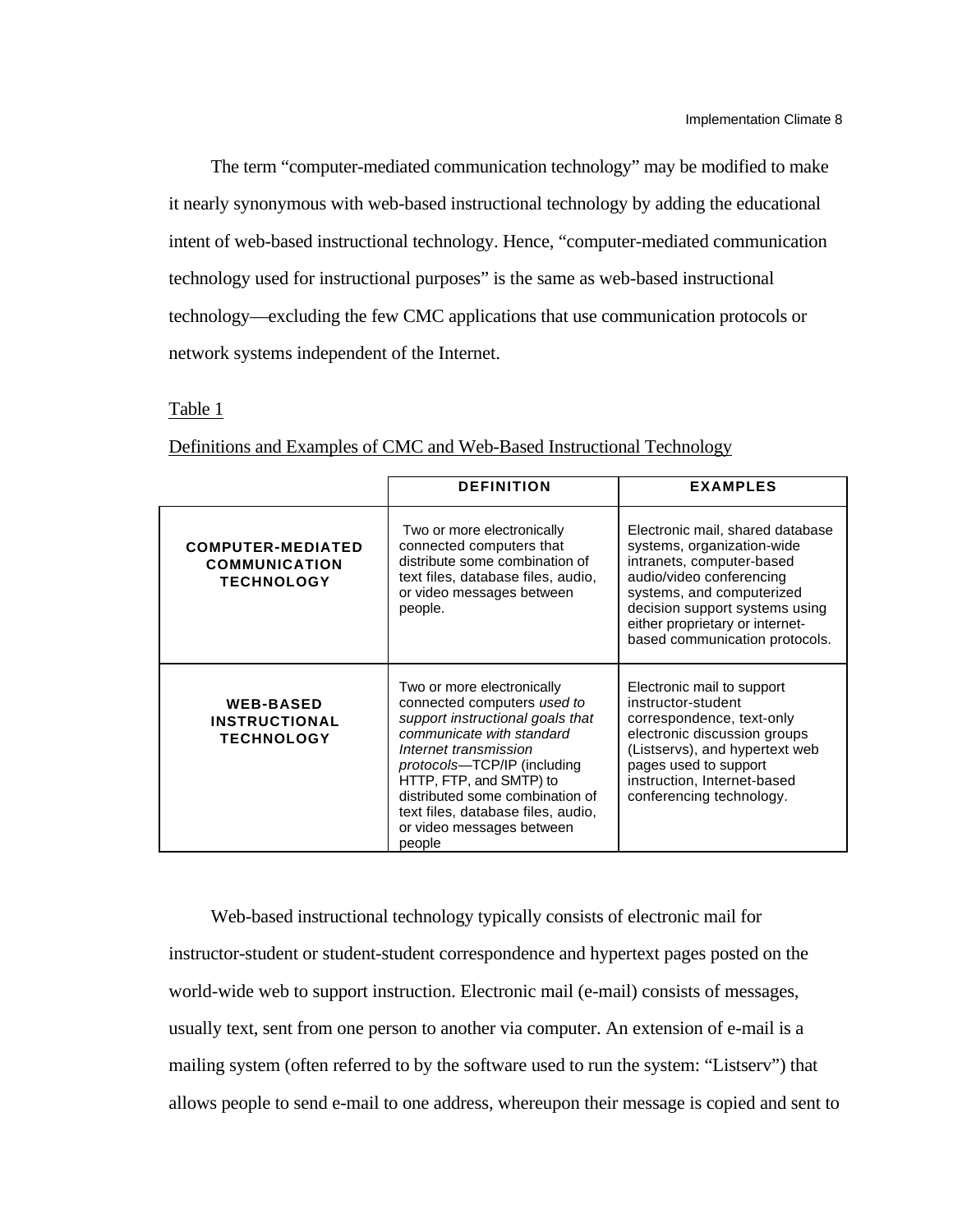all of the other mail list subscribers. Hypertext web pages are blocks of text (or images) linked with multiple electronic paths. Selecting one of these electronic links provides the viewer with the content associated with that link, regardless of the physical location of either the computer on which the information is stored or the viewer.

 Most of this literature review uses the term "computer-mediated communication technology" because it is derived from establish definitions within MIS research (Hiltz  $\&$ Turoff, 1978). This more general term also helps link well-established MIS research findings to the educational literature on teaching and learning with technology. An additional reason for using a categorization scheme from the MIS literature is that a broader base focus may keep the research from being quickly outdated: the rapid pace of technological change can reduce the "shelf life" of highly focused research findings. For example, research focused on specific characteristics of a web-based instructional technology used five years ago (e.g., Gopher web servers and clients in university settings) would suffer from very time-limited research conclusions.

While the term "web-based instructional technology" is used in the survey to focus on education-specific uses of computer-mediated communication technology, most of this proposal uses "computer-mediated communication technology" to refer to the broader genre' of technology studied in the proposed research model and survey.

## Definition of Implementation

When managers spend as much as 70 to 80 percent of their day in communicationrelated activities (Mintzberg, 1973), tools that improve the communication process should render huge benefits to organizations. Potentially, CMC technologies can provide the means to communicate with people anywhere, anytime—across continents, time zones, and organizational hierarchies. These capabilities appear to be in demand: in 1996 groupware technologies grew at an annual rate of 42.5 percent to 11.9 million new users with an installed base of 38.7 million users (IDC, 1997). The large scale implementation of CMC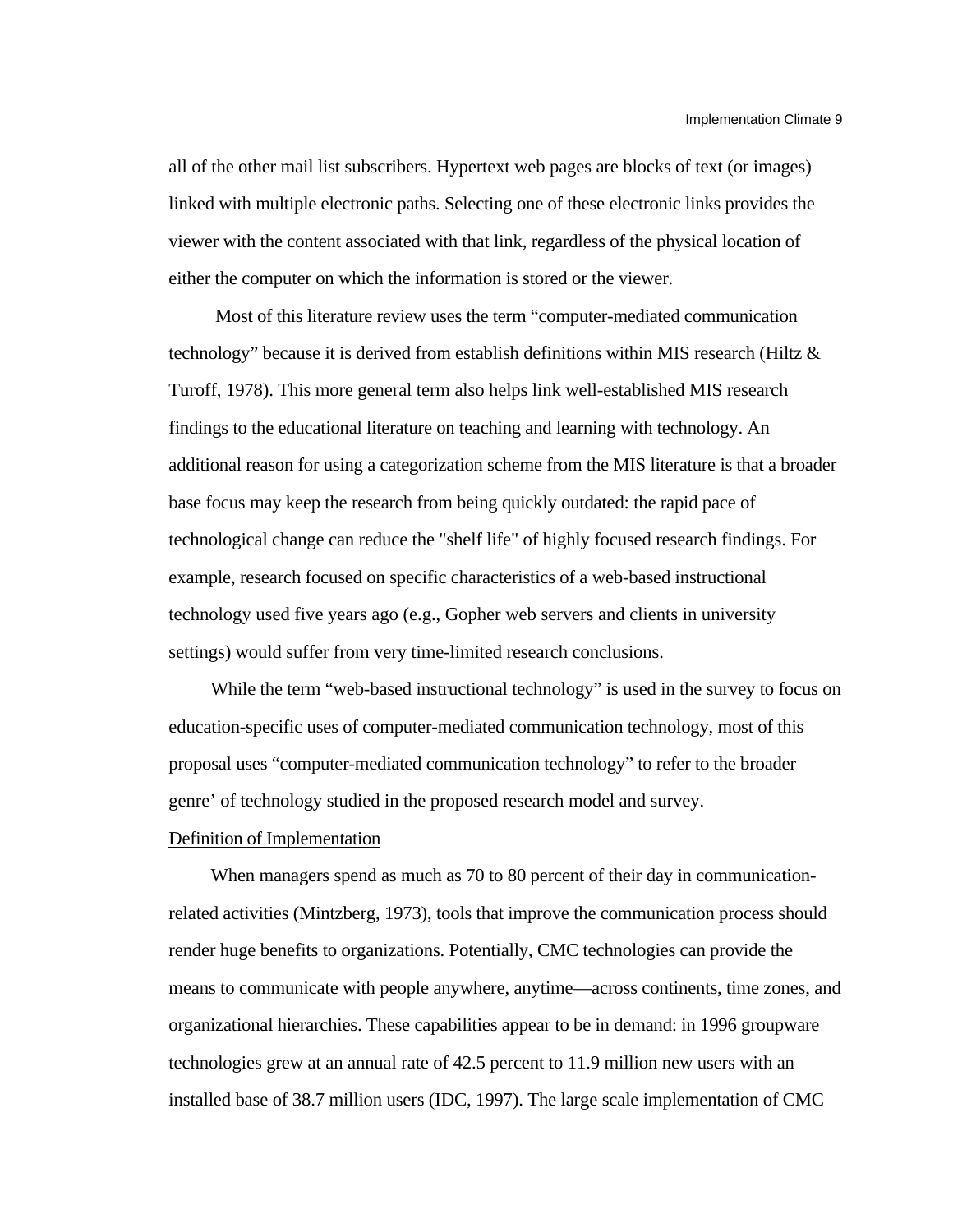technologies coupled with the profound impact that they can have on organizations lead Lucas and Baroudi (1994) to suggest that the "design of information technology and the design of organizations are largely becoming the same task" (p. 9). With high financial investments and high expectations of CMC technology, what does "successful implementation" actually *mean*?

Perhaps "implementation success" is best defined by understanding the antonym: "unsuccessful implementation." Poor implementation of new CMC technology may yield four negative outcomes within organizations: (1) failure of technology to deliver expected benefits (e.g., ability to contact co-workers, ability to share information, rapid access to time-sensitive data) because employees use the technology less frequently or less effectively than the adopters intended; (2) wasted financial and personnel resources used in adoption and implementation activities; (3) variable use of the CMC technology across subgroups within an organization may create or reinforce intra-group rivalries and miscommunication; and (4) failure of technology to deliver expected benefits may reduce employees expectations and motivation to use future innovations. Unsuccessful implementation hurts organizations: not only do poor implementation efforts cost time and money, they may also damage employee relationships and expectations of other new technologies or practices.

This research defines "implementation success" as the *active use of the CMC technology by targeted individuals and groups within an organization in an organizationally relevant way*. The next sections review the literature supporting this definition.

### Implementation Research Primer

The introduction of new technology into an organization may be conceptualized with a five stage model: (1) *need identification* in which a problem or need is identified that may be addressed by a new technology; (2) *selection* of appropriate technology based on the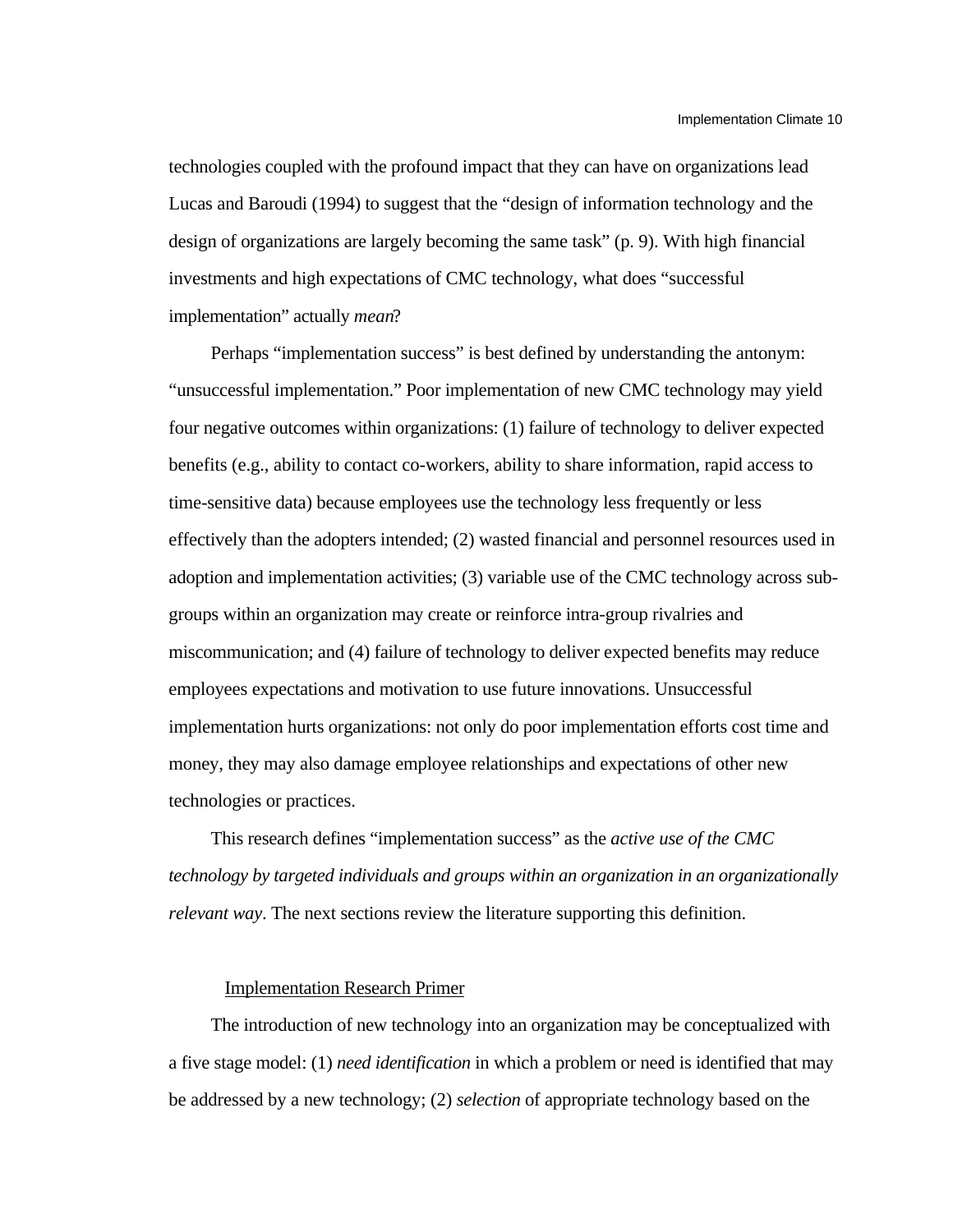identified need; (3) *adoption decision*, the decisions surrounding the acquisition and early use of a technology; (4) *implementation*, the decisions and behaviors surrounding the active use of a new technology; and (5) *routinization*, the integration of the new technology into daily work routines (Rogers, 1983; Tornatzky et al., 1983; Tornatzky & Fleischer, 1990; Yin, 1979). These activities take place within the context of the organization's history, industrial area, and the technical parameters of the innovation itself.

Within this five-stage model, implementation merits special attention because it is the point at which the real transition between technology developers and technology users occurs: implementation is the point at which an innovation is actively used in a new setting. Adoption decisions within organizations are typically made by MIS personnel or upperlevel managers—not by the end-users of a technology. A technology may be "officially" adopted—the technology may be purchased and provided to users —but never be actively used. The later stage, routinization, occurs when the technology is actively used (implemented) in the organization and, by definition, occurs after implementation. Implementation is the critical stage during which a technology is actively transferred and used in a new setting—or is adopted by upper-level managers and forgotten by users.

For purposes of understanding the "big picture" of how implementation fits into the larger innovation process, an additional caveat should be noted: technology is not "handed off" from developers to users. The chronology of technology development and implementation activities will vary—even within the same organization using a single innovation (Tornatzky et al., 1983). Innovation developer activities do not necessarily precede user activities nor do "good" innovations move lock step from adoption to routine use for all members within the organization. In the "real world" of technological change, common sense as well as empirical research suggest that the sequence of innovation user and producer activities are not linear (von Hippel, 1976; von Hippel, 1988).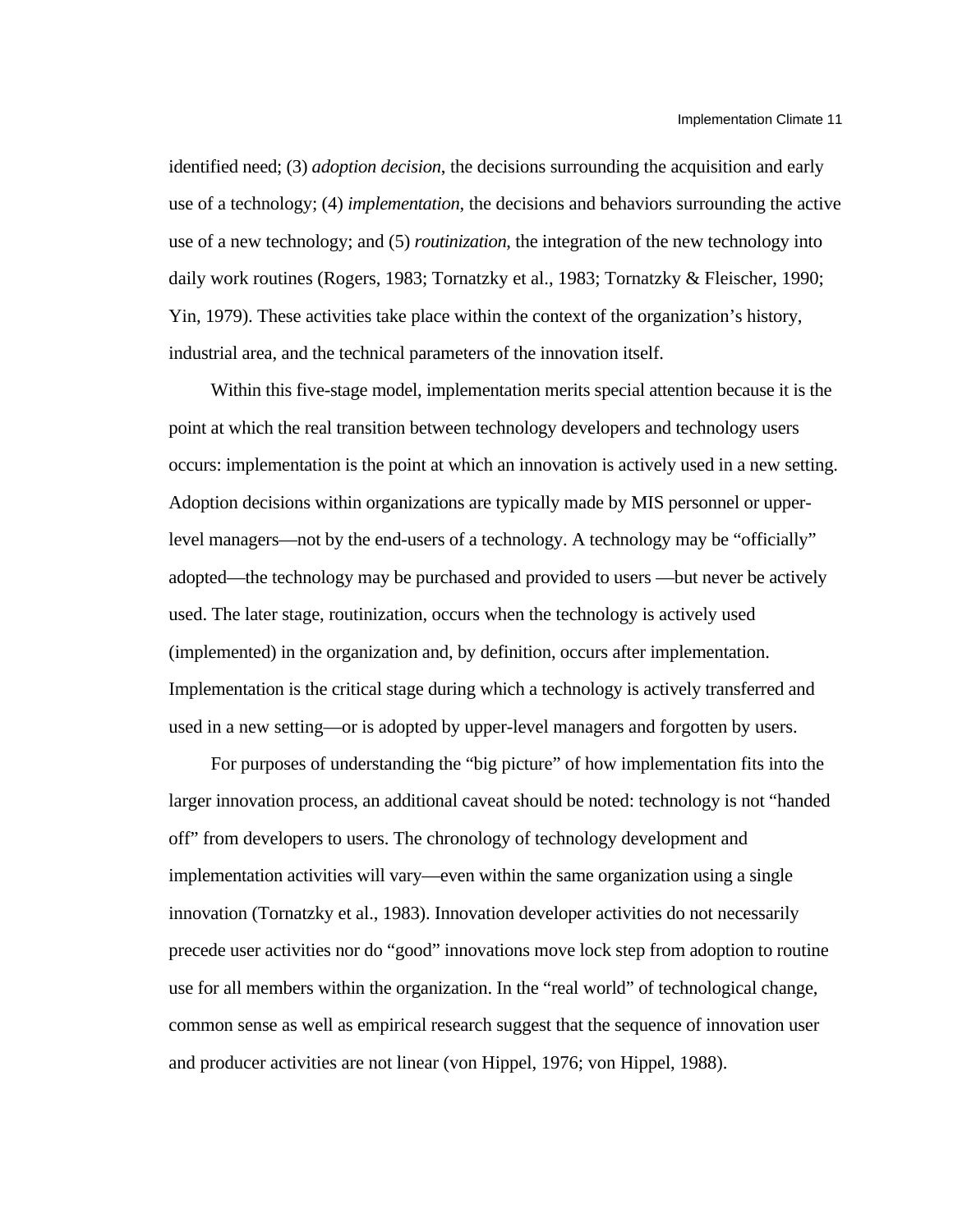#### Measuring Implementation Outcomes

Several researchers note the difficulty of defining and measuring implementation outcomes for complex technical and social innovations (Bikson, 1987; Eveland, 1981; Fleischer, Liker, & Arnsdorf, 1988; Grudin, 1988; Hiltz & Johnson, 1989; Ives & Olson, 1984; Tornatzky & Fleischer, 1990). In contrast to earlier implementation research which assumed that adoption decisions were the critical predictors of successful implementation (Fliegel & Kivlin, 1966, for example), most recent implementation researchers frame implementation as a *process* and have not defined a specific end point of adoption or implementation. Given this indistinct nature of "implementation success," the operational definition depends on the purposes of the research. If the research is concerned only with whether or not a product has been purchased, "adoption" may be defined with this act—with the unsubstantiated assumption that adoption will lead to implementation. If the research is aimed at understanding the organizational, group, and individual behaviors necessary for a technology to be actively used, implementation researchers must create a specific, measurable definition what "implementation success" actually means.

Unfortunately, the operational definition of this construct varies across studies and different kinds of technologies (Tornatzky et al., 1983). Even within the narrow field of CMC implementation research "implementation success" has been defined in several different ways including: perceived increases in productivity (Bikson et al., 1987), increases in user performance (Bullen & Bennett, 1990), actual or reported frequency of use (Hiltz, 1988; Hiltz & Johnson, 1990; Orlikowski, 1992b; Robey, 1979), satisfaction with group and group process (Eveland & Bikson, 1989), and changes in the work design (Stasz et al., 1986). After users adopt an innovation (identify their needs, select, and acquire the technology) implementation—however it is operationally defined—does not necessarily follow (Bostrom & Heinen, 1977; Hall & Loucks, 1977; Liker, Fleischer, & Arnsdorf, 1992; Tornatzky et al., 1983; Tornatzky & Fleischer, 1990).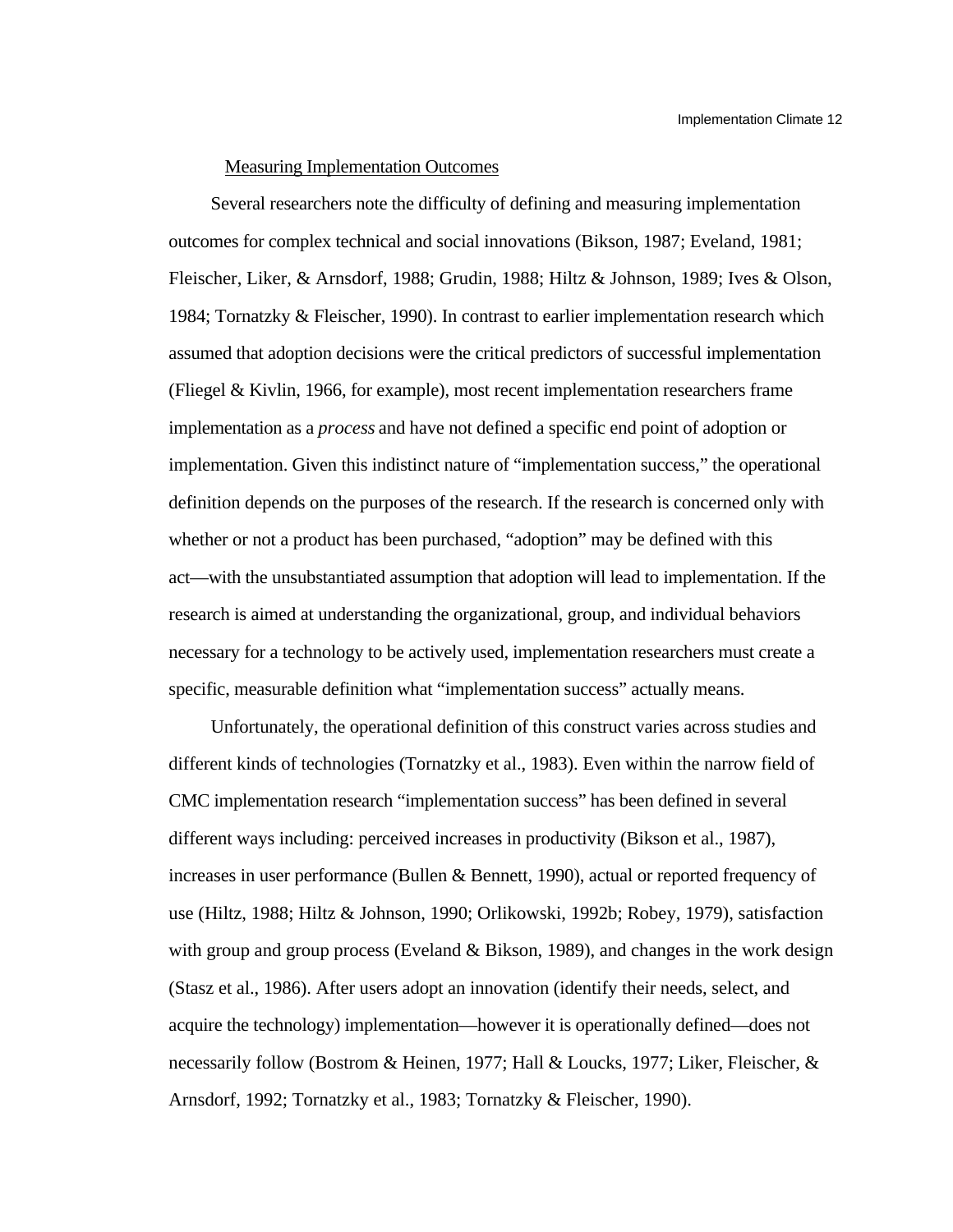These multiple definitions of "implementation success" are symptomatic of a larger debate among implementation researchers. All implementation studies must define and measure what an "organizationally relevant " use really means for the technology of interest. For example, does routine use of computers as telephone answering machines or photocopiers indicate high implementation rates? Indeed, users may adopt a new technology to meet the local demands of the organization and create uses for the technology not envisioned by the technology developer. Which implementation behaviors represent appropriate use of the new technology (and corresponding measures of "successful implementation") and which behaviors are abhorrent applications of the technology is the topic of the adaptation/fidelity debate. This debate provides key guidelines for how "implementation success" is defined and measured in the proposed research.

#### The Adaptation/Fidelity Debate.

Generally, implementation research recognizes that knowledge, values, and purposes of the human user influence the function of a given technology. Even if a single "best" way to use a technology exists, there are almost always alternative ways to employ it (Tornatzky & Fleischer, 1990). For example, a ratchet wrench may have an optimal hand position, technique of changing sockets, and biomechanical position for maximum torque. However, the variability of social context—the way that the wrench is used by different mechanics at different repair shops—has a powerful impact on the end product: a successfully repaired car. Rather than conceptualizing technology as simply a material object, most research on the implementation of technology considers both material *and* social characteristics.

Should users strictly adhere to the original design of the technology or should the technology be changed to fit the users' needs? Some innovation researchers suggest the latter: technology should be adapted to better meet the local needs, constraints, and goals (Datta, 1981). This pro-adaptation perspective focuses on site-specific changes in the technology and how well these changes meet the needs of the implementing organization.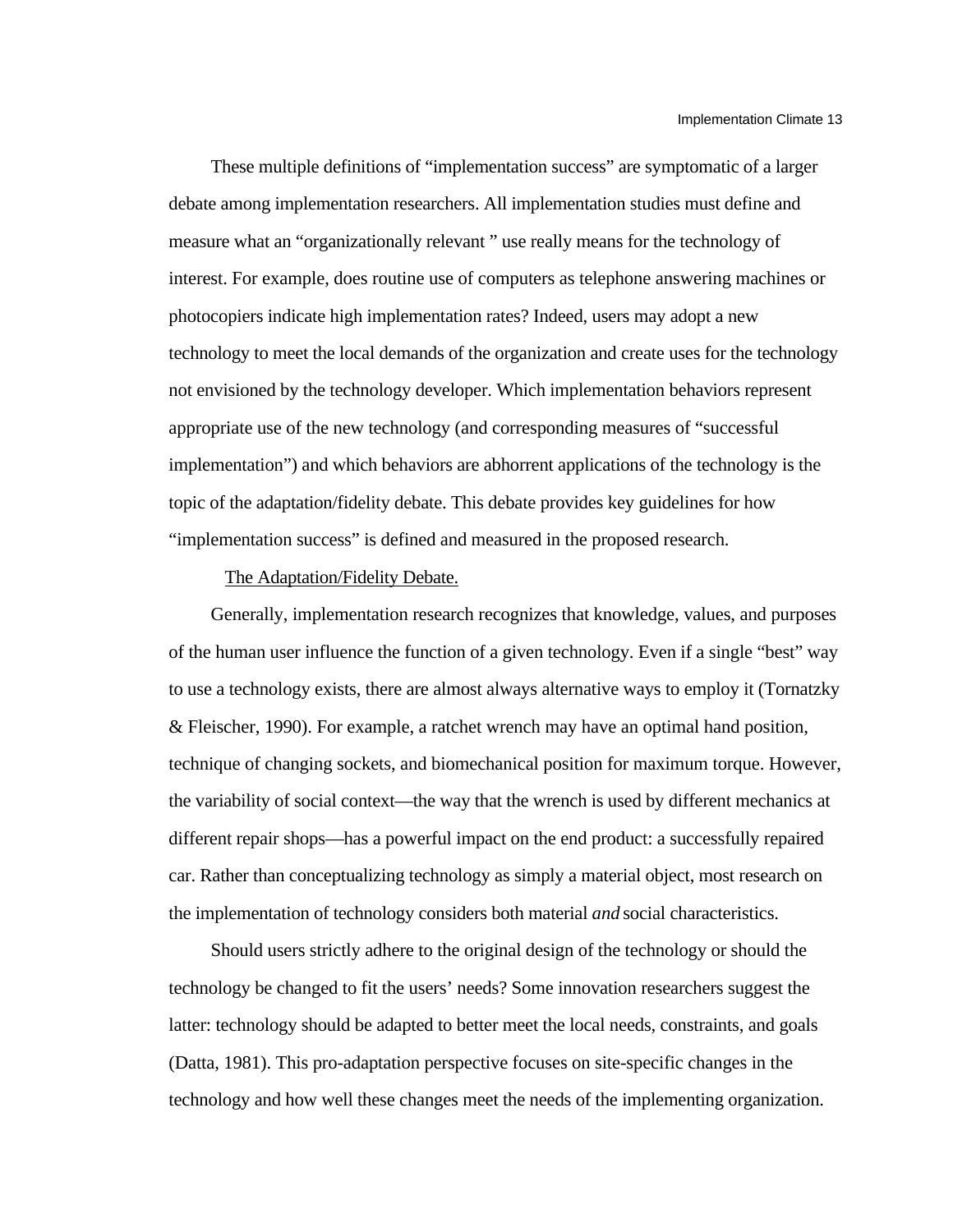In contrast, the fidelity perspective assumes that there is an identifiable configuration of the best technical and social practices for using a technology (Boruch & Gomez, 1979). This group of researchers suggests that the original invention went through rigorous evaluation prior to dissemination and variations on the original configuration may make the technology less effective.

Other researchers do not advocate an a priori supremacy of either the fidelity or adaptation perspective (Gutek, Bikson, & Mankin, 1984; Hall & Loucks, 1978; Rice & Rogers, 1980; Rogers, 1986). Practical considerations—the type of technology investigated and the goals of the researcher—better direct which perspective is used. A well-defined innovation with a proven effectiveness may produce better results if a fidelity model is followed. For example, Blakely et al. (1983) found seven out of eight criminal justice and educational innovations were implemented with "acceptable" fidelity *according to clear, developer-defined parameters*. In addition, Blakely et al. found a correlation between fidelity and effectiveness measures *that existed before the innovation was implemented* (i.e., reading test scores, school attendance, recidivism rates, and crime rates).

In contrast, a less well defined technology with a host of contingencies may achieve better results with an adaptation orientation. Berman and McLaughlin's (1978) results suggest that adaptation rather than complete fidelity to the original model characterizes "successful" educational innovations. Berman and McLaughlin's implementation outcome measure was teachers' reports on the extent to which the innovation met *the teachers' own goals*. Similarly, Fleischer, Liker, and Arnsdorf's (1988) study of computer-aided design (CAD) technology used several measures of implementation behaviors, each reflecting a specific CAD feature and in the context of specific individual tasks and user requirements. Their study found that there was not a single "best use" standard to compare the diverse configurations of CAD technology. The studies outlined above are consistent with Pelz and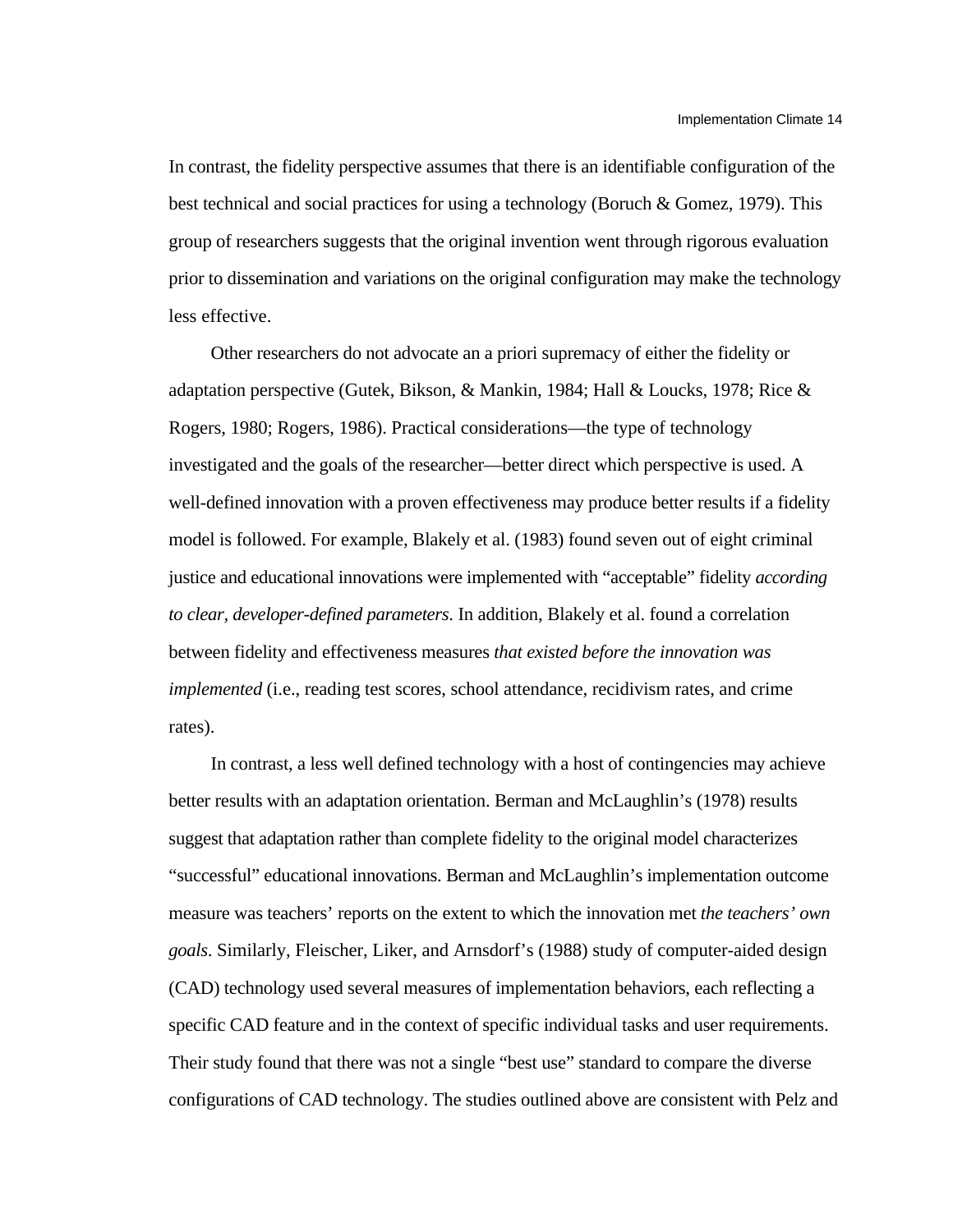Munson's (1980) suggestion that user-initiated variations of a technology may not be regarded as "effective" according to the developers' criteria yet may yield highly desirable results in terms of the users' criteria. The present study emphasizes user-centered definitions of implementation success.

Despite a difference in research perspective, both "pro-fidelity" (Blakely et al., 1983; Fairweather & Tornatzky, 1977) and "pro-adaptation" (Berman & McLaughlin, 1978; Bikson et al., 1987; Frederiksen et al., 1985) researchers have used a core feature methodology to identify the use (or rejection) of a given technology at implementing sites. Tornatzky (1990) describes the core feature approach as a three-step process: (1) Identify the core aspects that define an innovation based upon an a priori, data-based judgment. These core attributes are the generic technical characteristics and social behaviors necessary to use the technology and are often defined by the innovation developers. (2) Determine whether these core attributes are implemented in the field via in-depth field assessments at implementing sites. (3) Distinguish empirically between those modifications that represent desirable adaptation and those that represent a negative distortion of the technology. The core feature approach is based on some identifiable, *generic* definition of the specific innovation, independent of the implementing organization. This core features approach provides a methodologically consistent way to identify the use of an innovation for across implementing organizations.

#### Defining Implementation Success: Use of Core Features by *Targeted Members*

In addition to defining a set of core features to operationalize "use" of the CMC technology, this study also includes the *targeted members of an organization* to measure "implementation success." Clearly, a communication technology requires at least two users. Similar to "universal" telephone service (de Sola Pool, 1983), the ability to reach anyone else in the world with the telephone, "universal service" of a CMC technology exists when any member of the organization may communicate with any other member via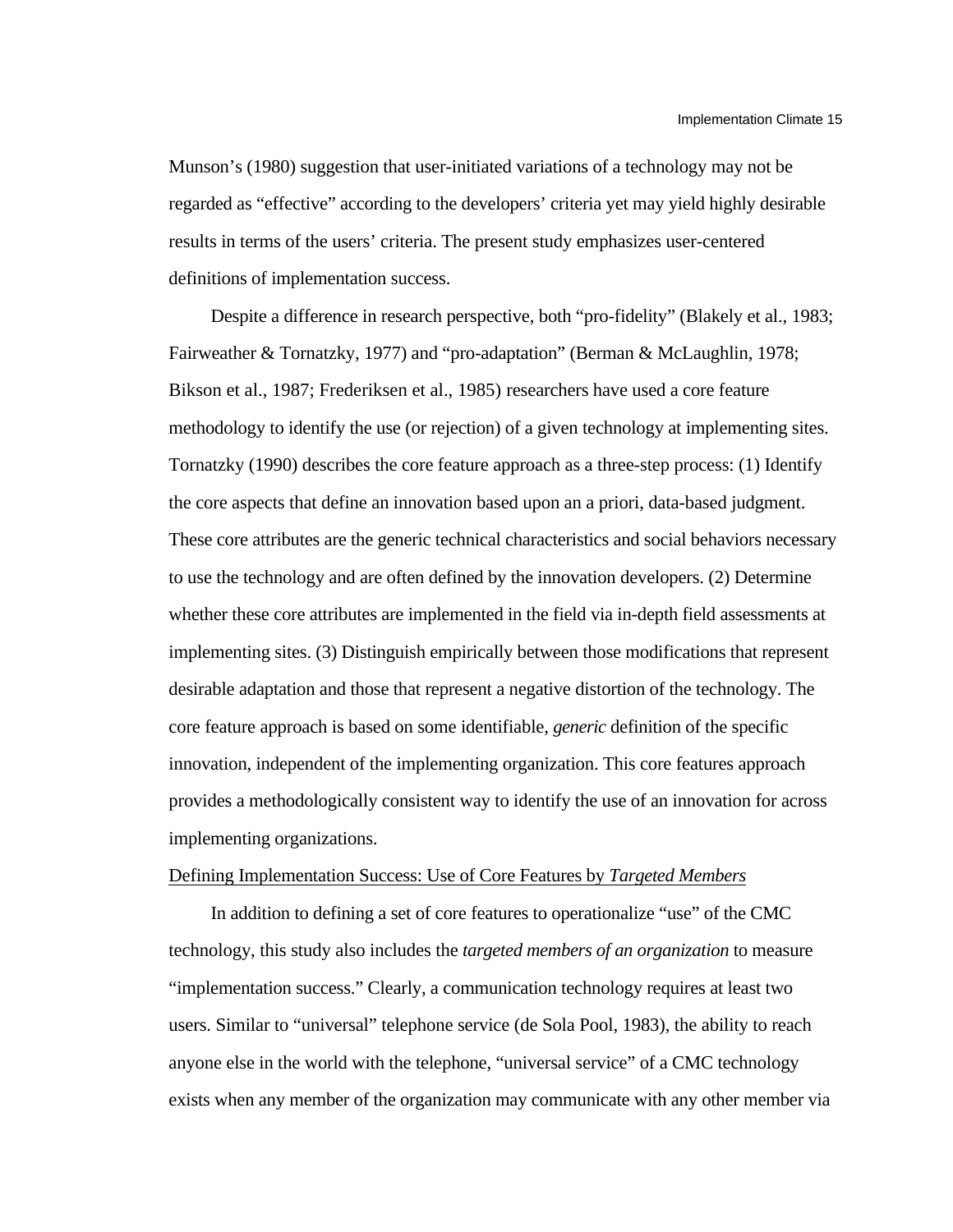the CMC technology. Several researchers suggest that the more people within a community that actively use a given CMC technology, the more useful the system becomes for all users (Kraut, Rice, Cool, & Fish, 1994; Markus, 1990; Rice, Grant, Schmitz, & Torobin, 1990; Steinfield, 1986).

There are two key implications of universal access to a communication technology (Markus, 1990). First, only when *all* people in an organization or interest community use an interactive communication technology does *each* member have the ability to realize full benefits from using it; increases in communication efficiency and effectiveness occur only when all group members actively use the communication technology. Secondly, only when a new interactive medium has achieved universal access can organizations reduce the use of older universal access technologies. Without a universal communication medium, Markus warms that:

> [c]ommunities risk disintegrating into non-interacting subgroups. While a newer interactive medium may be more efficient than an older one, an older one that is universally accessible may be indispensable until almost everyone uses the new one. For example, in a certain organization, members of a central processing unit do not have telephones, communicating with people throughout the organization via electronic mail (Markus, 1988). Clearly, this firm is able to dispense with telephones for the central processors only because all the people who need to reach them also have access to electronic mail (p. 3).

Not only do technology-enabled benefits correlate with the proportion of people in the organization using the technology, but appropriate and committed use of a CMC technology by only a *few* individuals or sub-groups may be detrimental to the organization by reinforcing intergroup rivalry or miscommunication. If successful implementation is limited to a few individuals or sub-group—and these sub-groups replace older communication technology with the new CMC technology—intra-organizational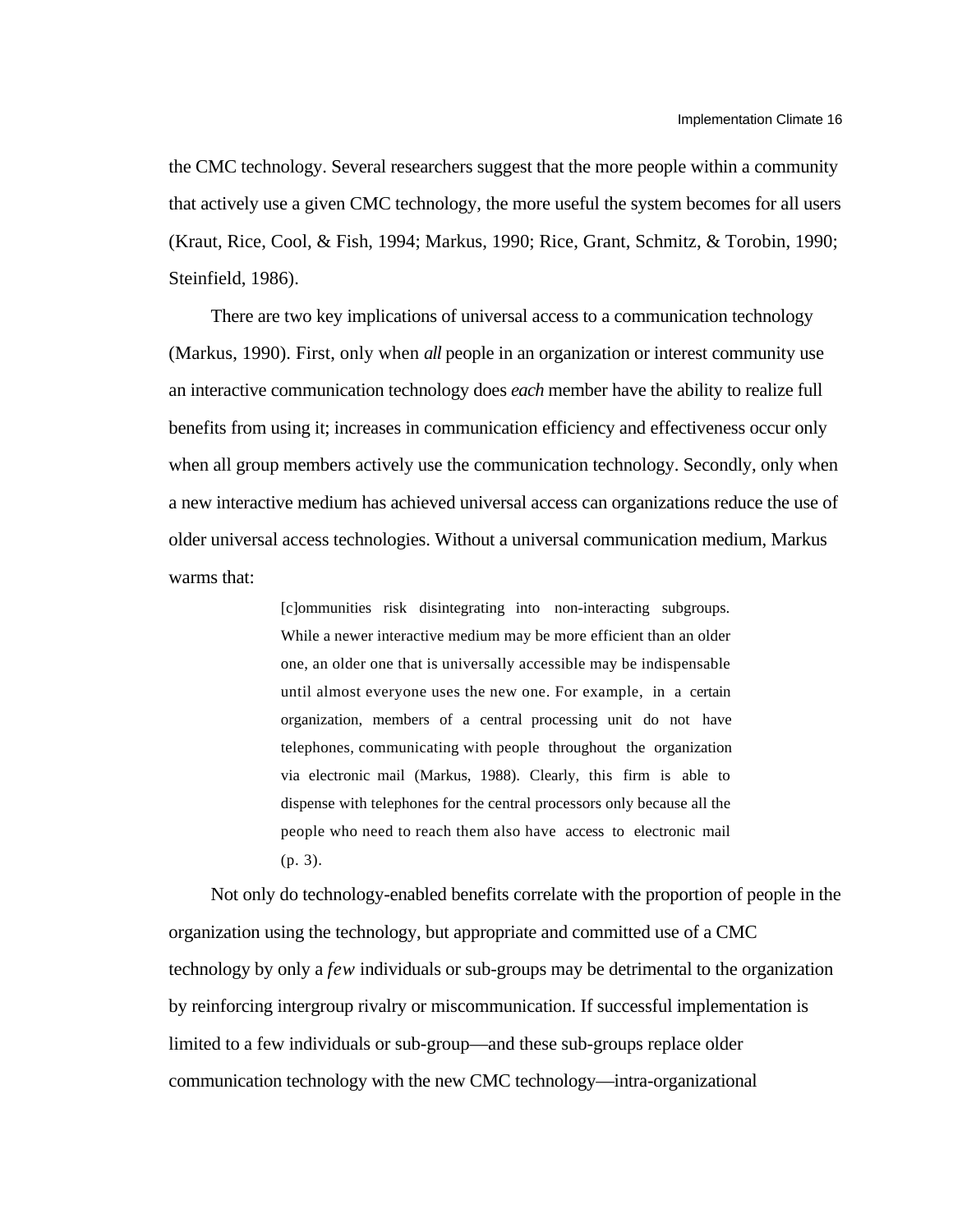communication may suffer. Interactive CMC technologies such as electronic mail, organization-wide intranets, video-conferencing, and shared databases require that a substantial portion of the organization (or at least key groups) actually use the technology; faithful use by a few technophiles does not constitute implementation success.

In the case of web-based instructional technology, large differences in usage rates between departments or faculty members may exacerbate inter-departmental conflicts and create conflicting demands of the university administration. Studies within the educational literature suggest that use of these teaching technologies creates a host of changes, including: different teaching norms and expectations (Driscoll, 1998), new demands for teacher training (Claeys, Lowyck, & Van der Perr, 1997), centralized IT planning and funding (Graves, 1999) with consummate evaluation procedures (McClure & Lopata, 1996; Mojkowski, 1999, April), and courses redesigned to reflect the demands of a less traditional population of students (Duderstadt, 1999).

In summary, the implementation process provides a key leverage point for managers to impact the success —or failure— of a new technology in an organization. The proposed research defines "implementation success" as the *active use of the CMC technology by targeted individuals and groups within an organization in an organizationally relevant way*. As developed in the methods section, a "core features" approach is used to define "active use" and a substantive judgment based on the cooperating organization defines "organizational relevance." Finally, this definition of implementation success assumes that technology-enabled benefits occur only when substantial portions of employees use these new communication tools.

With the outcome of interest, "implementation success" defined in the preceding section, the next section of this proposal focuses on the factors that impact implementation success. Specifically, the next section reviews the research that associates various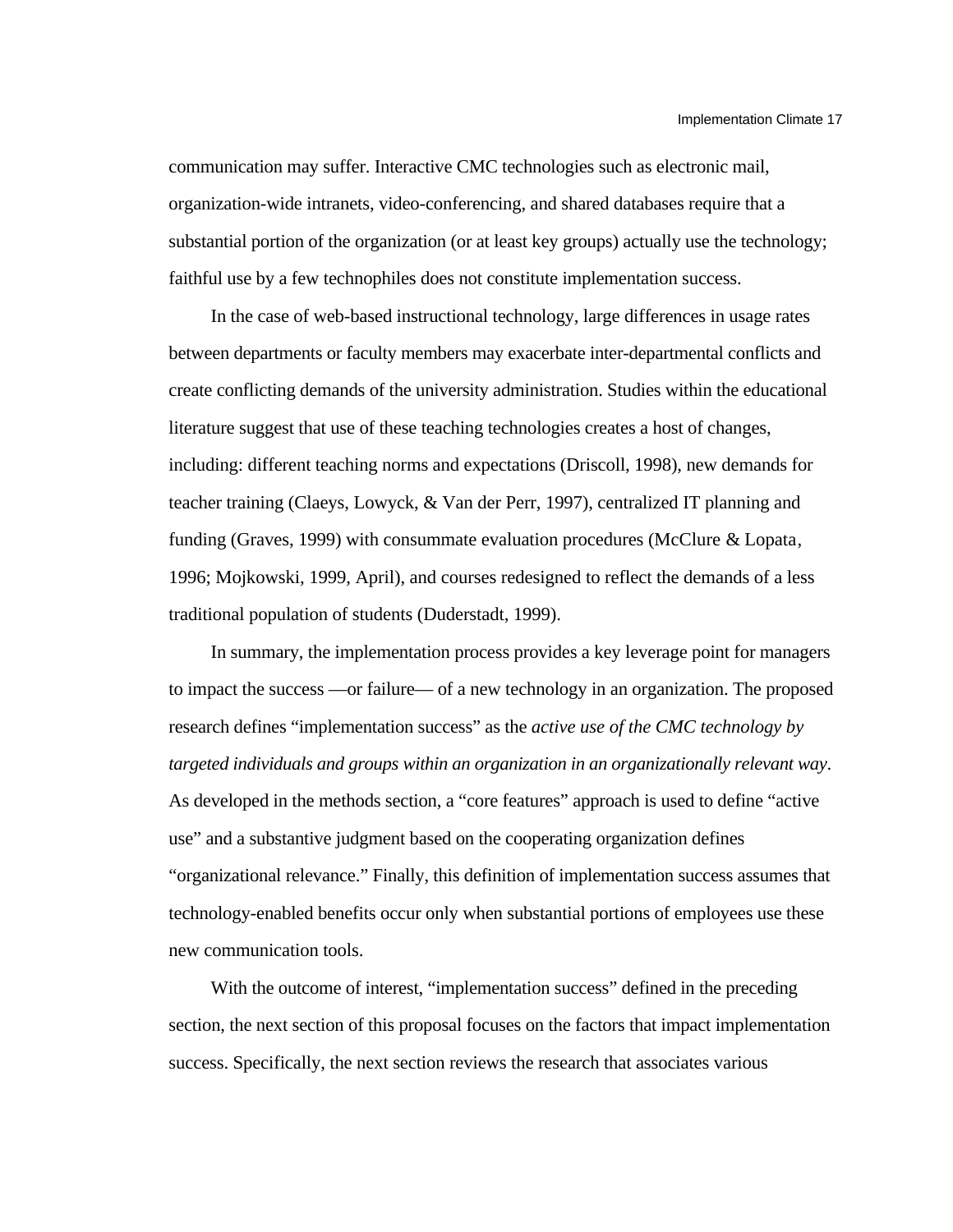independent variables with the active use of a CMC technology. The limitations identified in this section will drive the climate measure developed in the proposed research.

## **The Search for Independent Variables: Correlates of "Implementation Success" and Climate**

## Overview of Section

The proposed research measures the climate for CMC technology implementation. The hypotheses tested assert that (1) a group-level climate for CMC implementation exists and (2) the climate for CMC technology implementation is hypothesized to account for variance in implementation success over and above more traditional implementation correlates measured in MIS research. In contrast with much of the prior research on CMC implementation, the proposed research tests the group-level correlates of implementation success. These group-level climate perceptions are held by individuals as the result of employees' shared experiences, observations, and discussions regarding the organization's implementation norm, policies, and practices and the kinds of technology-enabled behaviors that are rewarded, supported, and expected in a setting.

The rationale for developing this climate measure is based on a review of prior implementation research within the education and management of information science (MIS) literatures. The following section will identify some of the key findings from these two literatures and suggests that current research fails to address group-level correlates of CMC implementation success. In addition, this review suggests that neither literature identifies any single factor that is necessary or sufficient to ensure successful implementation across all settings. This section also reviews the magnitude of effects found in prior research and suggests that even when significant statistical correlations are found between a given factor and implementation success, the variance accounted for is rather low. Finally, this review of the literature suggests that different social environments within and across organizations lead to different practices involving the same technology. These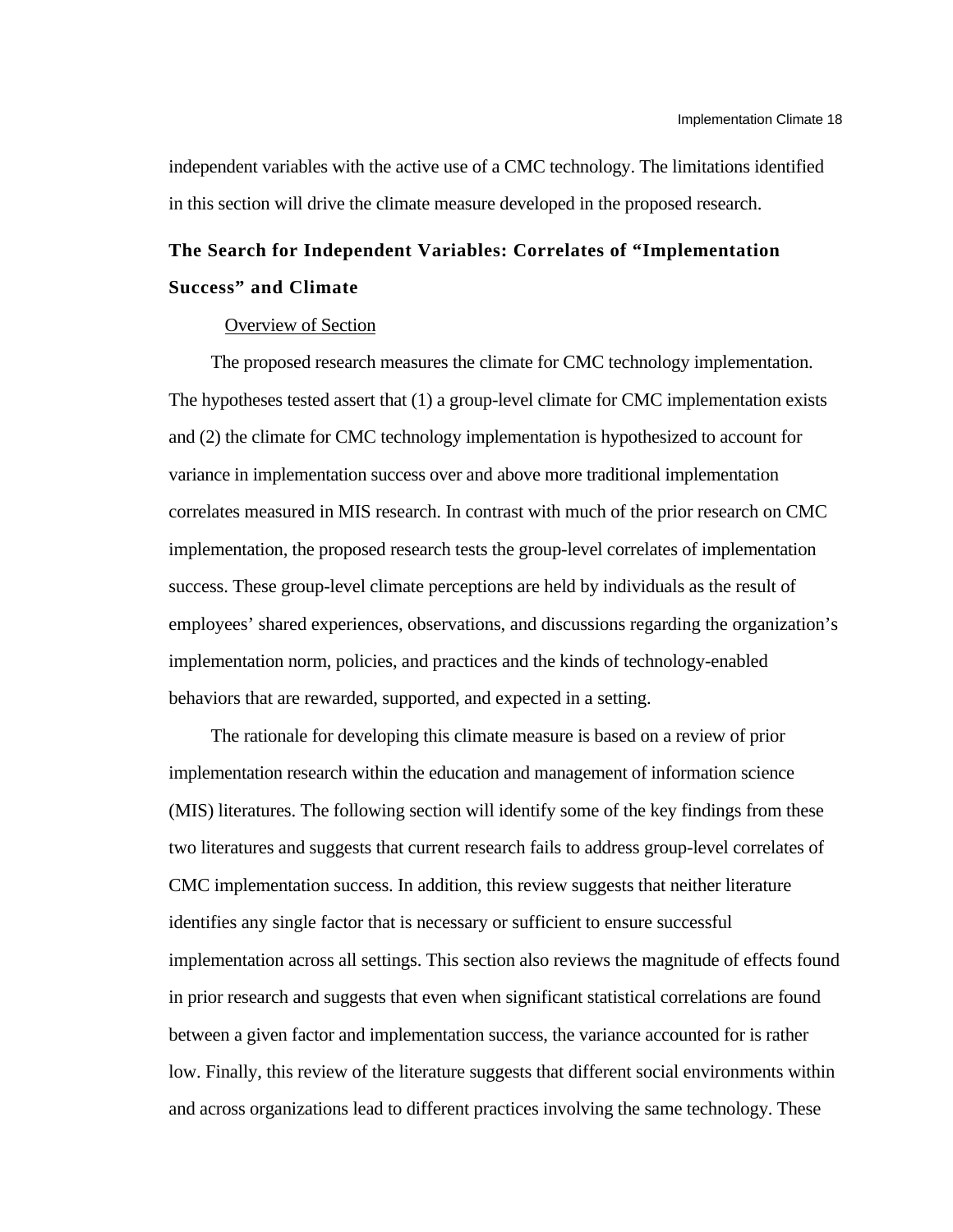social environments—as measured by the proposed climate research—may help explain additional variance in implementation success.

The broader "CMC technology implementation climate" survey is proposed as a way to address some of these limitations. The CMC technology implementation climate provides a way to measure group-level CMC-related events, practices, and procedures that impact successful implementation. Ultimately, this measure may help assess implementation efforts across settings and depict the diverse nature of individual- and group-level interpretations of CMC applications. Even with non-significant findings, the proposed research may provide useful results: ruling out these individual- and group-level factors may help identify organizational barriers to successful implementation.

The cooperating organization in this research is a large state university using webbased instructional technology. Given this organizational environment, key insights into implementation success may be contained in research involving the "instructional" intend of CMC technology used to support teaching/learning activities. The next section of this literature review summarizes the recent research within the education literature on webbased instructional technology.

Given the limitations of the education literature identified (i.e., poorly defined constructs and limited quantitative research), the second section of this literature review summarizes the research from the management of information science (MIS) literature. The MIS literature supports the definitions and model tested in this research because this larger and older body of literature provides more sophisticated models, a greater number of research results, and, in most cases, a higher quality of research methods than the educational literature.

#### Summary of the Web-Based Instructional Technology Literature

Literature searches of PsychLit, CARL, and APA full-text databases provided lists of published articles on web-based instructional technology. In addition, searches of the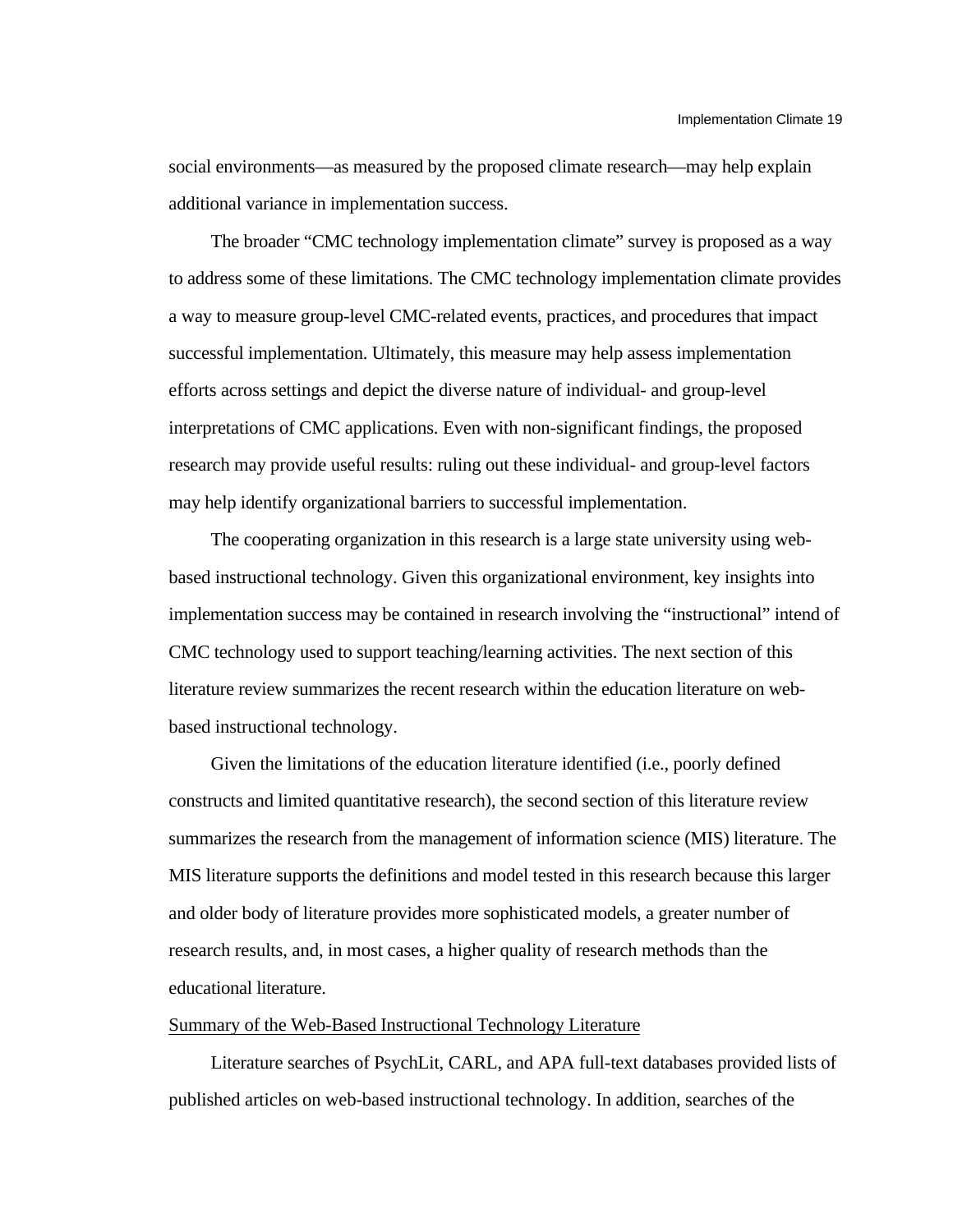world-wide web yielded several sites dedicated to teaching and learning with CMC technology. Finally, citation indexes of key published and web-based articles were consulted to find more current research related to the proposed implementation research. Because the participating research site is a large university, this search was focused on (but not limited to) research in post-secondary settings.

While literature review yielded articles ranging from theoretical position papers to second hand reports from the field, few studies provided methodologically sound empirical research results. Most of this literature did not provide the methodological rigor necessary to clearly define the technology of interest, identify the key correlates of effective use, or provide established measures of implementation outcomes. While the educational literature reviewed here does address important problems and promises to yield results in the future, the current state of this literature does not provide the same mature theoretical and applied research as the found in management of science literature.

#### Definitions Of Web-Based Instructional Technology

For purposes of the proposed research, web-based instructional technology means the use of hypertext world-wide web pages to support teaching activities and electronic mail correspondence with students. While this definition parallels a variety of terms and definitions found in the educational technology research, a review of the education literature provides little convergence on how, exactly, educational researchers define this relatively new form of CMC technology-supported teaching. Web-based instructional technology is referred to as: information and communication technology (Claeys et al., 1997; Gillani, 1998), teaching and learning with technology (Ehrmann, 1997a), on-line education (Berge, 1998), web-based learning (Bonk & Cummings, 1998; Corrent-Agostinho, Hedberg, & Lefoe, 1998), web-based training (Driscoll, 1998), and web-based instruction (Khan, 1998; Wiens & Gunter, 1998). Despite this diversity in identifying "web-based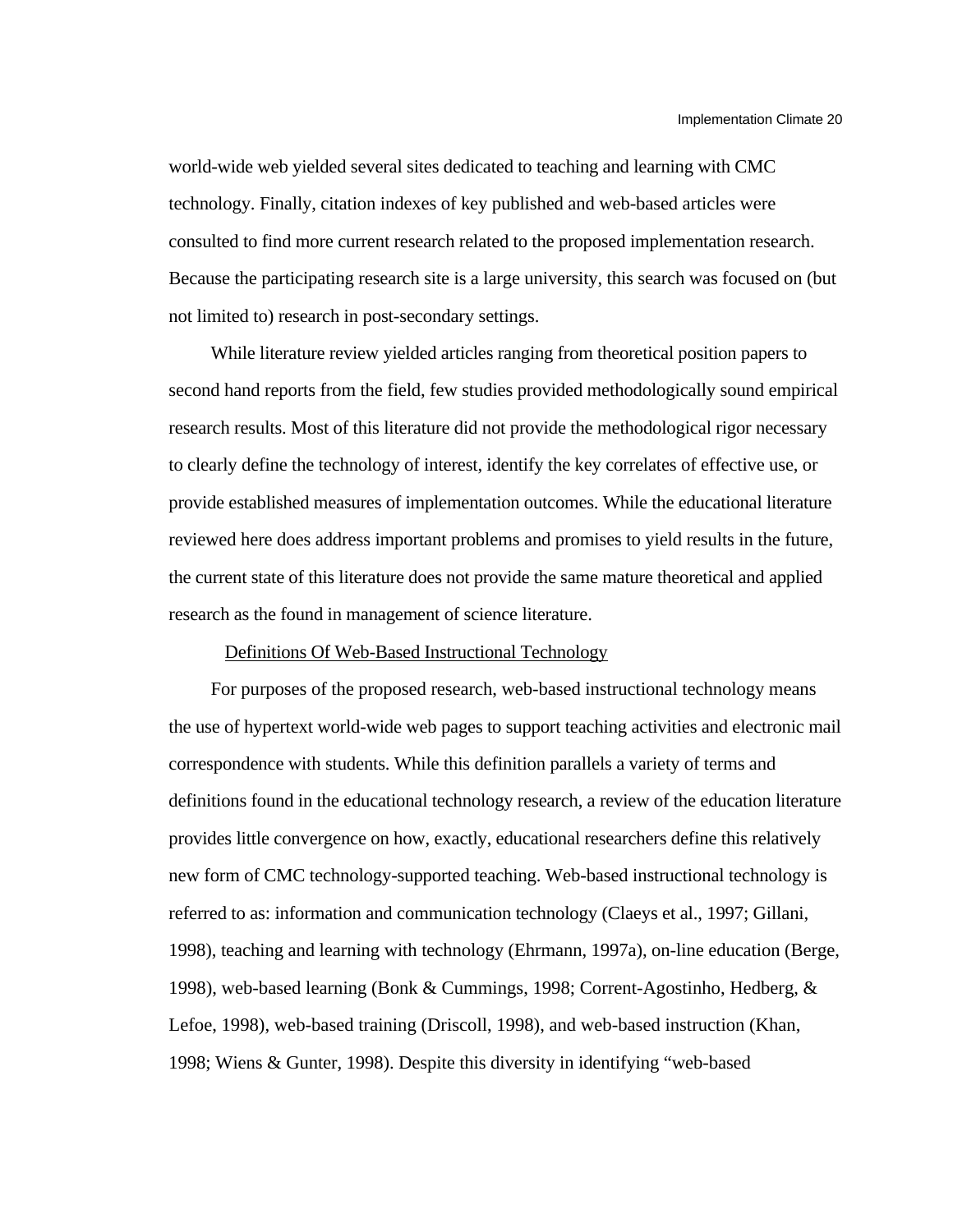instructional technology," the focus of most of these articles is the use of e-mail and the hypertext-based world-wide web pages to achieve instructional goals.

The lack of specification is epitomized in Khan's (1998) definition of web-based instruction as "a hypermedia-based instructional program which utilizes the attributes and resources of the world-wide web to create a meaningful learning environment where learning is fostered and supported" (p. 63). Kahn's identification of "hypermedia-based" suggests a definition of web-based instruction that focuses on hyperlinked web pages. However, Kahn's proposed "framework for the delivery of Web-based instruction" and the ensuing discussion of this framework demonstrates that Kahn is using a much broader definition of "hypermedia"—a definition that includes other computer-mediated communication technologies such as e-mail, Listservs, newsgroups, databases, and webbased conferencing technology. While Kahn's model is quite valuable and his broader definition of "hypermedia" is certainly valid, the potential confusion caused by this broader definition underscores a continuing challenge in defining various web-based instructional technologies for many researchers working in this academic area.

The variety of terms and definitions found in the education literature may be indicative of the relatively young state of this literature. While most authors focus on similar CMC technologies, there is little agreement on web-related terms, definitions, and characteristics. A consistent categorization scheme for different web-based instructional technologies could both improve the generalizability and reduce the confusion across different studies of the same technology (two recent articles within the education literature by Bannan-Ritland, Harvey, & Milheim, 1998; as well as Khan, 1998 may form the basis for this work). For purposes of the current research, the MIS literature reviewed in part two of this literature review is used to define computer-mediated communication (CMC) technologies such as web-based instructional technology because it has a much larger literature base.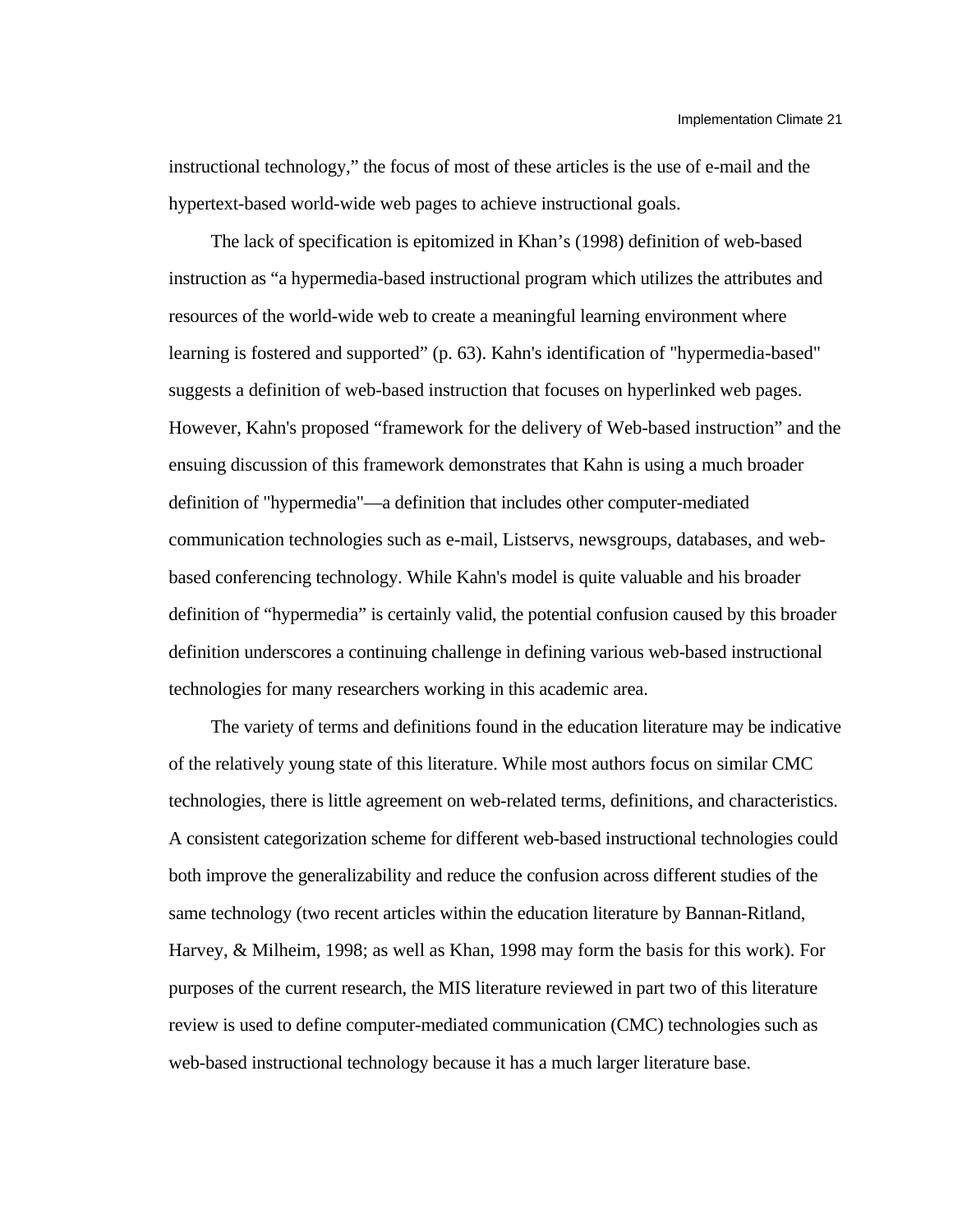## Major Themes in Educational Literature Related to Teaching With CMC

Two broad categories may be identified within the educational literature on CMC technology used to support instruction: *pedagogical*-related research and *implementation*related research. The pedagogical research on web-based instructional technology is primarily devoted to identifying the most effective teaching methods to use in conjunction with this technology. Research results typically identify key instructor behaviors that impact student learning or student use of CMC technology. The implementation-related research focuses on key organizational attributes or broader management behaviors (e.g., dean or university administrative activities) that impact the use of web-based instructional technology in a department or institution.

## Pedagogical-Related Research

Key topics from the pedagogical-related research include the changing roles of instructors in web-supported classrooms (Claeys et al., 1997; McGrath, 1998) recommendations for how to effectively use the computer-mediated communication technology to support instruction (Bonk & Cummings, 1998; Corrent-Agostinho et al., 1998; Gillani, 1998; Partee, 1996; Wiens & Gunter, 1998), and categorization schemas for understanding how web-based instructional technology are used in educational settings (Bannan-Ritland et al., 1998; Driscoll, 1997; Khan, 1998).

Recommendations from this literature include: instructors should have a clear understanding of what instructional mechanism the web can provide (Bannan-Ritland et al., 1998); instructors should have a unified plan for integrating web-based instructional technology with content, instructional objectives, student practices, and evaluation (Berge, 1998); and instructors should link established principles of effective teaching practices with new web-based instructional technology (Chickering & Ehrmann, 1996; Ehrmann, 1997a).

A critical review of this set of pedagogical research yields few firm, research-based conclusions. Most articles merely report local strategies and experiences in using CMC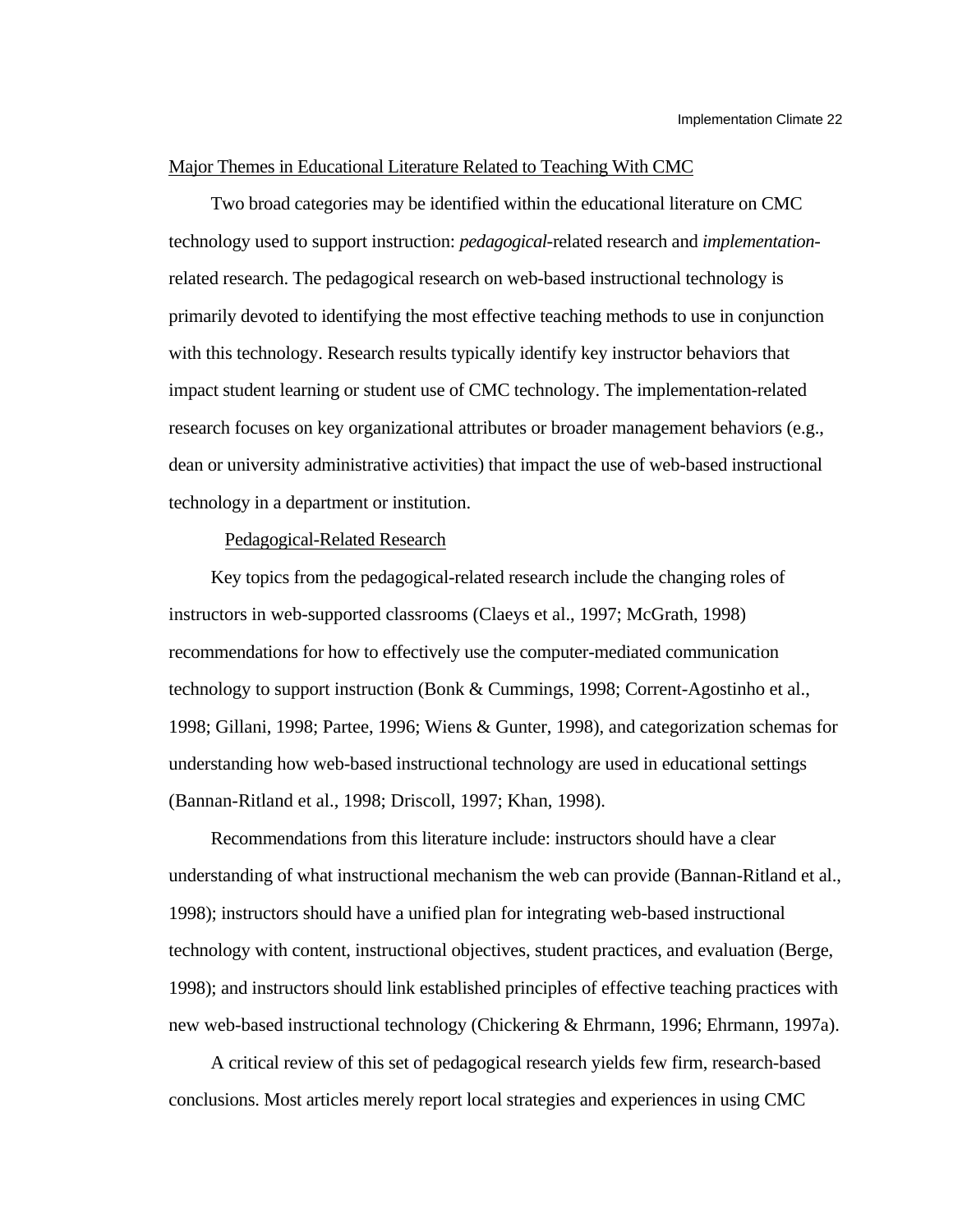technology to support instruction. For example, Gillani (1998) recommends carefully defending the web-supported task, integrating an awareness of different students' learning styles into web-supported courses, and revising the web site based on formative evaluations. Unfortunately, Gillani's approach does not have any research model besides a narrative of his two year experience in designing and teaching a graduate course in learning theories and multimedia design. Gillani does not provide any review of the literature or methods for how to systematically understand web-based instructional technology. In addition, Gillani's outcome measure was the students' class evaluations (which he reports with: "the students really enjoyed the class...there are comments such as 'extra-ordinary', 'fantastic' class. Apparently, both groups of students considered the course and its design to be effective, innovative and original", p. 200). Finally, Gillani does not acknowledge likelihood of bias results due to the sample: graduate students interested in multi-media design are likely to have very different behaviors and learning outcomes using CMC technology relative to the general student population. While Gillani's recommendation makes sense, the weak research design does not provide conclusive evidence on what, if any, impact web-support had on educational outcomes.

Similarly, Partee (Partee, 1996) describes how he uses web-based instructional technology to improve his students' learning experience. Partee tells how e-mail creates a more "dynamic dialogue from a wider range of students" and suggests that custom newsgroups may emerge as a new mass communications medium as well as a mechanism to store previous semester's notes for a class. Partee also suggests that web-based instructional technology may increase student interaction with the course materials, other students, and the instructor. Like Gillani's article, Partee does not support these insights with an adequate research design, literature review, or even clear definition of the technologies discussed.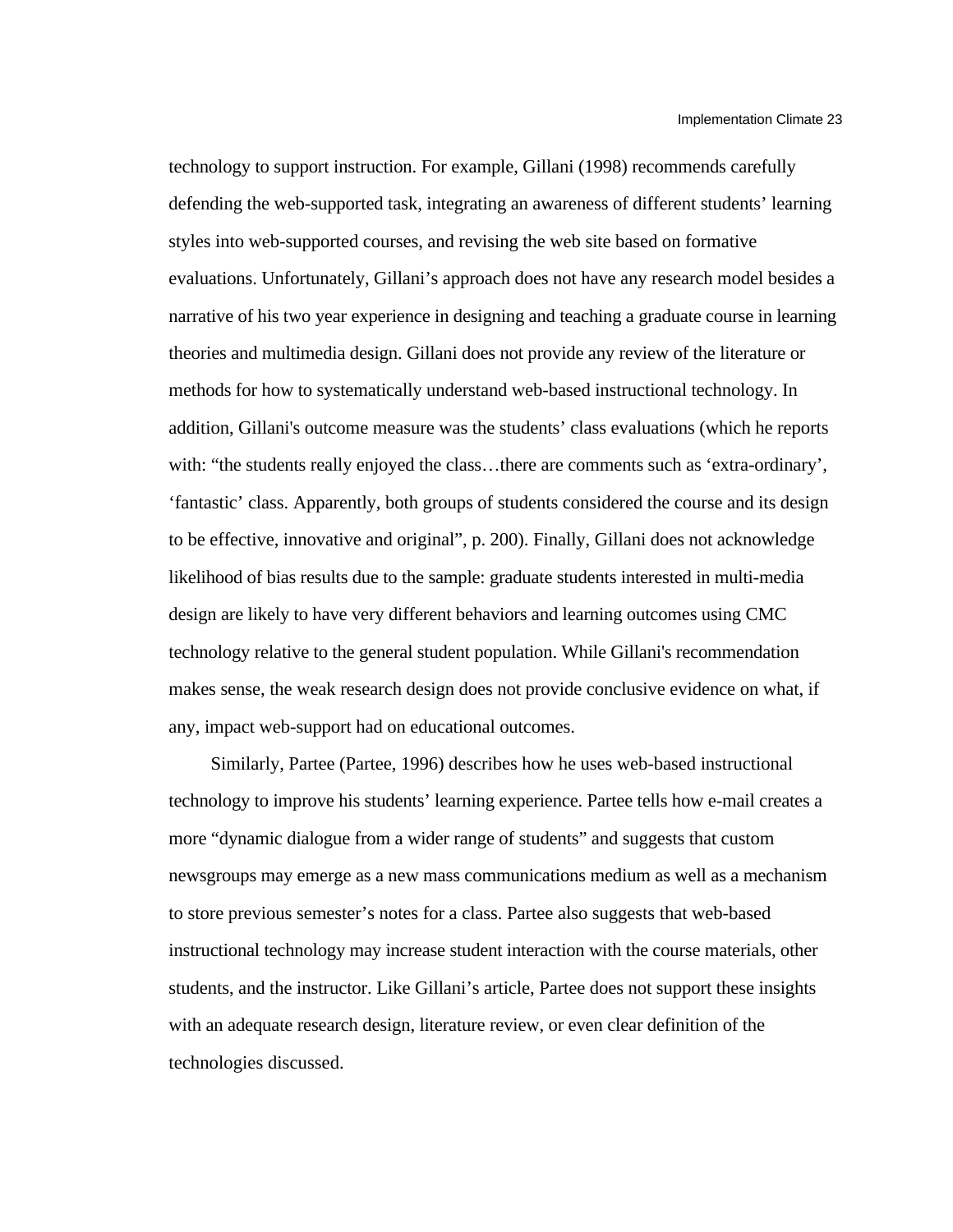Finally, Berge (1998) typifies many of the subjective "reports from the field" with his list of guiding principles in web-based instructional design. Berge first states that the single most important element of successful "on-line education" is interaction among participants because group work "allows students to practice problem-solving and higher level thinking skills" (p. 72). However, Berg does not provide information on how these higher-level thinking skills may be measured or linked to web-based instructional technology. Berge continues with several guiding principles for designing effective web-supported instructional strategies. Berge's list of principles may well help create highly effective websupported instructions, but Berge does not support these principles with any primary data—and scant support from secondary sources.

In an attempt to address the subjective nature of much of this research, Russell's (1999) annotated bibliography of 355 research reports on technology for distance education. His analysis suggests that there are no significant differences between different educational delivery systems. Unfortunately, it is not clear how many of the studies reviewed in the book were specifically designed to answer Russell's research question. As reviewed by Neal (1998) many of the studies appear to have inappropriate research designs, weak or absent statistical analysis, and limited sample sizes. Given these research limitations, judgements regarding the effectiveness of computer-mediated communication technology for education are, currently, inconclusive.

Another approach to understanding CMC technology used for instructional purposes is Claeys, Lowyck, and Van der Perr's (Claeys et al., 1997) summary of 65 in-depth interviews of experts from nine different fields of education (ranging from university level to headmasters and teachers from primary and secondary schools). These interviews provide a systematically collected list of the issues related to teaching with web-based instructional technology. The strongest recommendation—one supported in the broader MIS research reviewed later—is the need for well-adapted, ongoing training in how to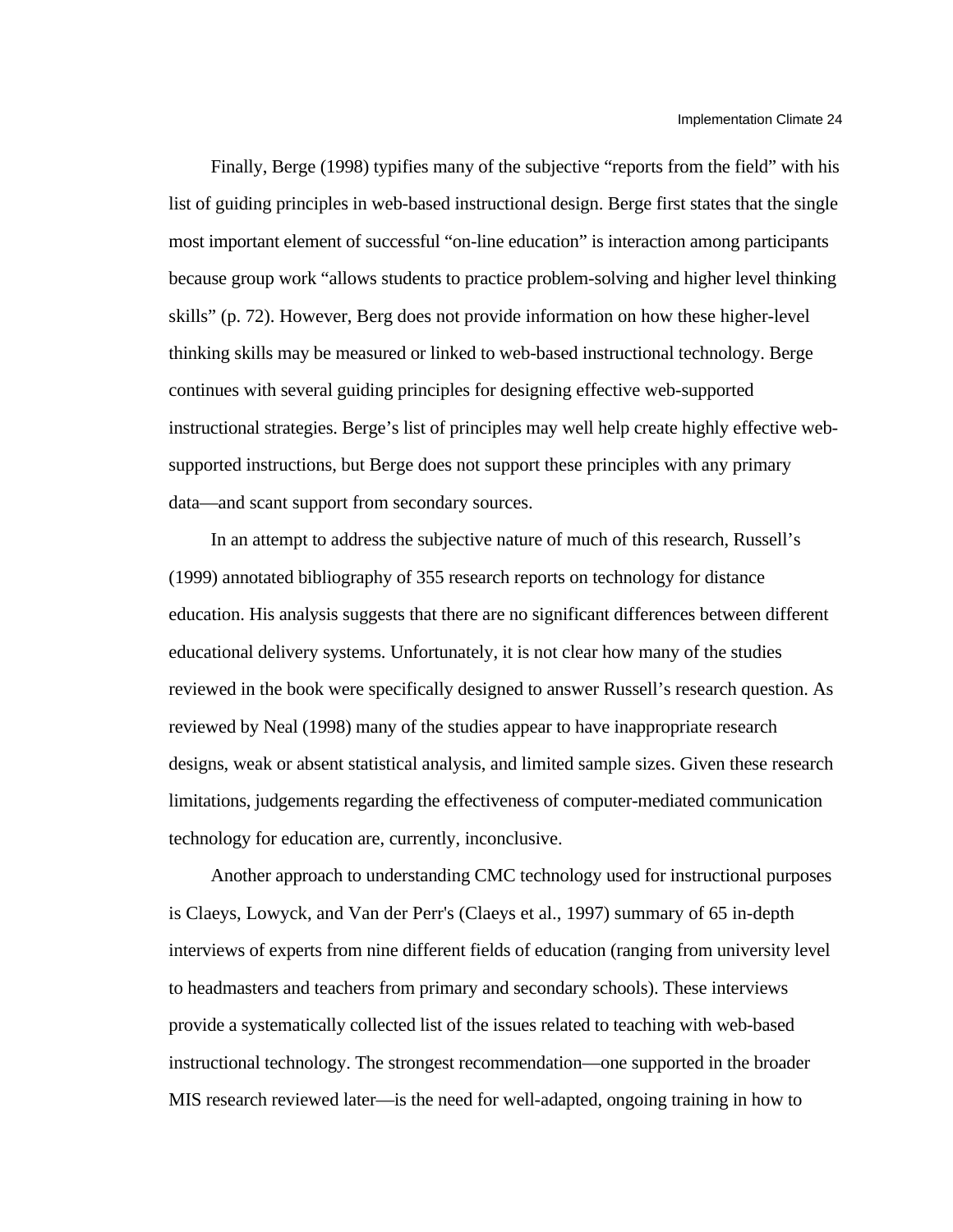integrate web-based instructional technology in the learning process. As recommended by Claeys et al.: "the investments in profession development of teachers should equal the investment in new technology." This integration would consist of both technical skills (e.g., how to put a page on the WWW) as well as how to use the CMC technology in a pedagogically sound way. Indeed, instructors using web-based instructional technology—like any new user of a technology—need to understand the possibilities and limitations of the new tool within the context in which it is used. Claeys et al. advocate that these "pedagogically sound" teaching techniques could be founded on teacher training, principal support, and a teacher network of "best practices." The factors identified by Claeys et al.—training, leadership support, and a supportive network (in the form of group-level climate)—are all part of the proposed research model.

In summary, most of these pedagogical-related studies depend on informal case studies and subjective "recommendations" from the field. If an outcome measure is made, it typically consists of attitudinal outcomes (e.g., how the students felt about the experience) rather than a methodologically sound measure of learning outcomes. While these recommendations make intuitive sense and may certainly be critical to the longer term success or failure of web-based instructional technology in education, the lack of methodologically sound support for these recommendations makes quantitative research based on these suggestions more speculative than necessary. While this review of the pedagogical literature may provide interesting insights and research leads for further inquiry, the MIS research reviewed in later in this proposal provides the more rigorous definitions, models, and research results used to drive the implementation model tested in this study.

## Implementation-Related Research in the Education Literature

 The implementation-related research identifies some key organizational attributes or broader management behaviors (e.g., dean or university administrative activities) that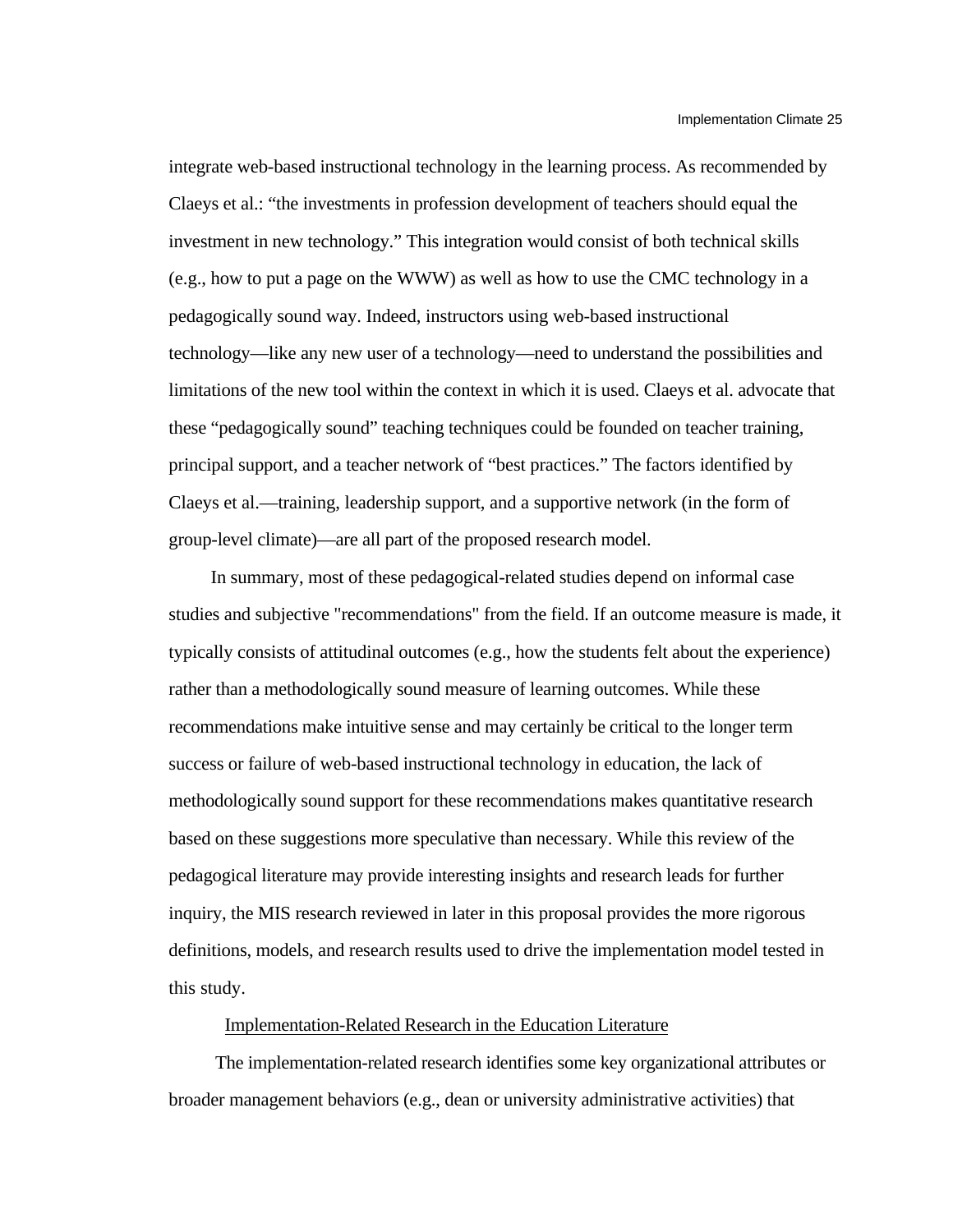impact the use of web-based instructional technology. While this branch of literature suffers from some of the same methodological limitations as the pedagogue-related literature reviewed above, some key recommendations correspond to recommendations made in the broader MIS literature. These factors include: administrative leadership, prior instructor experience teaching with CMC tools, general computer-related experience, availability of network computers to faculty and staff, and an organizational culture that rewards technical innovation/quality in teaching using web-based instructional technology. Additional MIS research with stronger research support for these factors is reviewed later in this paper and these factors are integrated into the research model.

Like the pedagogical research, the implementation-related research on web-based instructional technology uses narrative explanations (Dardig, 1997; Ehrmann, 1997b), and informal case studies designed to highlight a set of "best practices" (Collis & de Boer, 1998; Hexel, Marcellus, & Bernoulli, 1998; Riedl & Carroll, 1997). Exemplifying one of the better case study approaches, the Teaching, Learning, and Technology (TLT) Group of the American Association for Higher Education (information available on the AAHE's web site) provides a mechanism for sharing local experiences and serves as a cleaning house to share experiences with educational institutions with the common goal of improving education through more effective use of technology. The fee-based questionnaires and focus groups offered by the TLT Group's "Flashlight Project" focuses on faculty and student perceptions of the usefulness of web-based instructional technology. Although the "Flashlight Project" is still in its infancy, development of these projects across many universities may lead to a smaller set of "best implementation practices" appropriate for a variety of higher education settings.

More typical of the implementation-related literature is the case study approach used in Collis and de Boer's (1998) summary of a web-based instructional project at a Dutch university. The "C@MPUS+" project integrates traditional first year resident students at the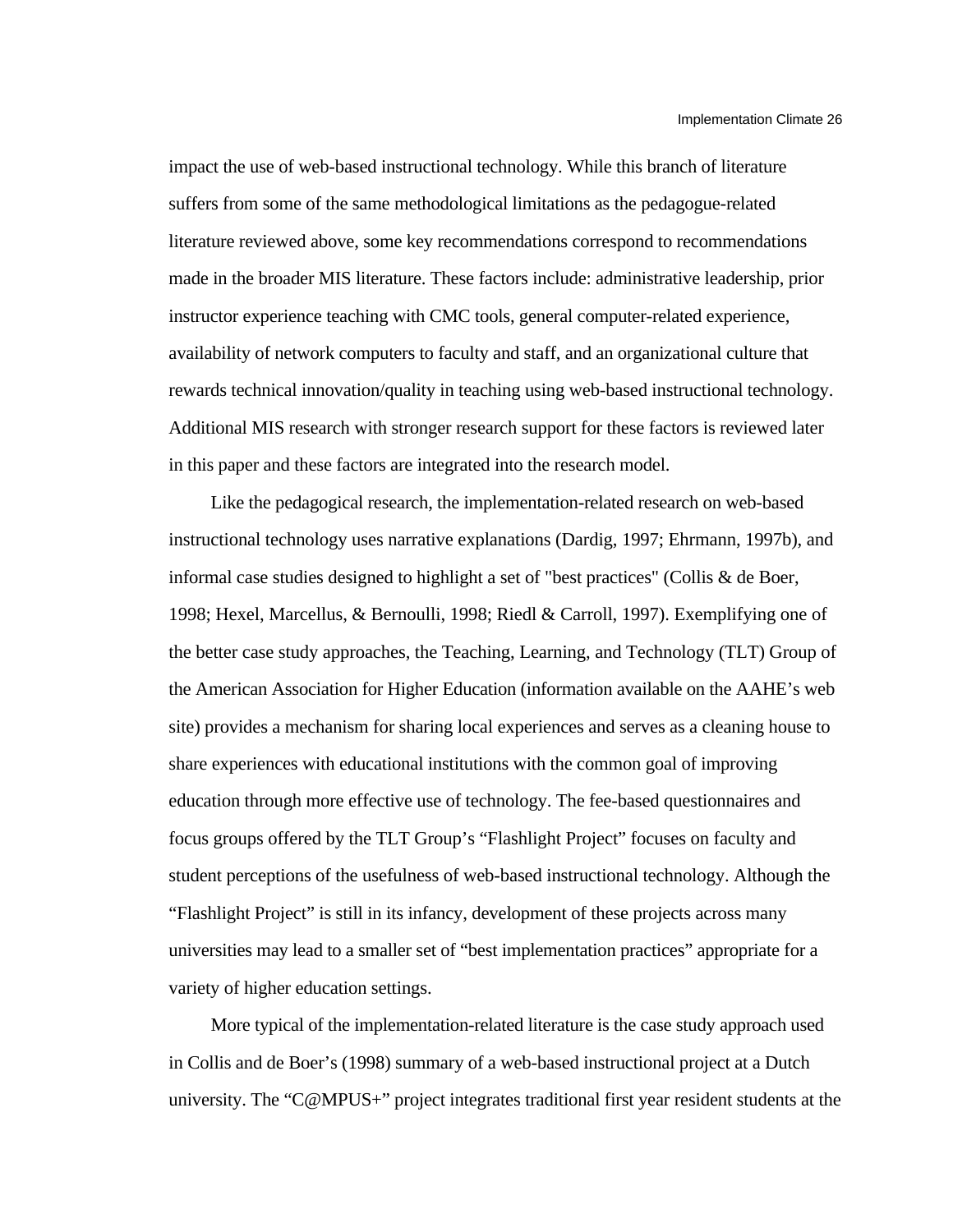University of Twente with two other cohorts: a group of other first year students at a satellite campus, and a group of mature students attending classes from their homes and workplaces. This case study describes their experiences and provides several useful recommendations for supporting web-based instructional technology in new settings including: administrative leadership, prior instructor experience teaching with CMC tools, general computer-related experience, availability of network computers to faculty and staff, and an organizational culture that rewards technical innovation/quality in teaching using web-based instructional technology. Notably, these recommendations are gleaned only from the faculty's experience in designing this new distance education program. Collis and de Boer do not provide operational definitions or measures of these factors that would facilitate generalization to a new setting or research effort. In addition, no formal outcome measures have been made (although the authors intend to use student evaluation). Nevertheless, many of these recommendations are supported in the broader MIS literature reviewed later and are integrated into the research model.

Similar to the case studies reviewed above, the narrative approaches provide interesting insights that may yield more substantive results in the future. Included in these reports are Ehrmann's (1997b) "letters" from an imaginary dean as she tries to understand the myriad of issue involved in implementing new information technology and Dardig's (1997) description of the design and implementation of a web site used to disseminate ideas originated by faculty and staff across the campus of a small liberal arts college. While these narratives have little methodological rigor, they do illustrate the complex weave of issues active in the implementation process.

Perhaps the most single most important insight from the educational literature is survey data suggesting that computer-mediated communication technology is, in fact, being used in university settings for instructional purposes. The strongest data on implementation rates of web-based instructional technology in universities comes from the annual Campus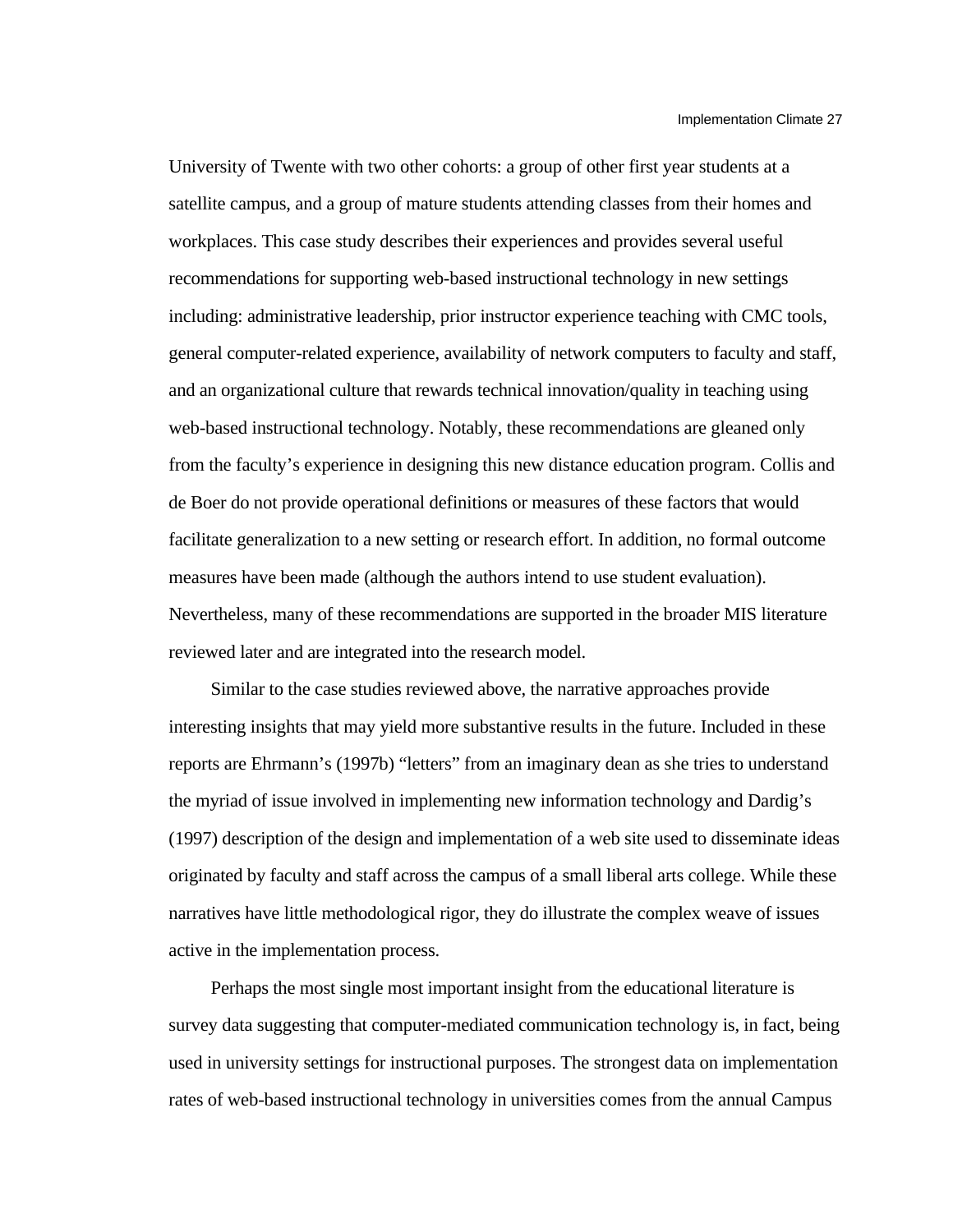Computing Survey, the largest continuing study of the role of information technology in US higher education. Over the last nine years, the Campus Computing Project has collected data from chief information officers (CIOs) or chief technology officers (CTOs) at over 600 two- and four-year colleges and universities across the United States. The 1998 survey (Green, 1998, N=571) reports that an increasing number of college courses are using CMC technology: the percentage of classes using e-mail jumped to 44 percent (compared to 8 percent in 1994); 33 percent of all classes are tapping into Internet resources as part of the syllabus (up from 15 percent in 1996); and almost one-fourth (22.5 percent) of all college courses are using "WWW pages for class materials and resources" (compared to 4 percent in 1994).

The 1998 Campus Computing Survey also suggests that an increasing number of faculty and students have access to web-based CMC technology. Respondents estimate that about half of the students and faculty use the Internet at least once a day (45 percent of the undergraduates and 51 percent of the faculty). Both student and faculty use is highest at research universities (over 50 percent for both groups) while at community colleges less than a third (29 percent) of the students and two-fifths (40 percent) of the faculty have daily contact with the Internet. Although this survey uses secondary sources to measure the webbased instructional technology implementation (CIOs and CTOs) the trend over the last nine years suggests that CMC technology is increasingly available and used to support instructional tasks. The current study may help explain which factors explain this large increase in implementation rates.

In summary, the educational literature on web-based instructional technology has several limitations: the definition of web-based instructional technology vary across studies, the literature is relatively new, and the recommendation tend to be based on observations of small samples and/or use methodologically weak research designs. In contrast, the existing MIS research reviewed in the next section provides clearer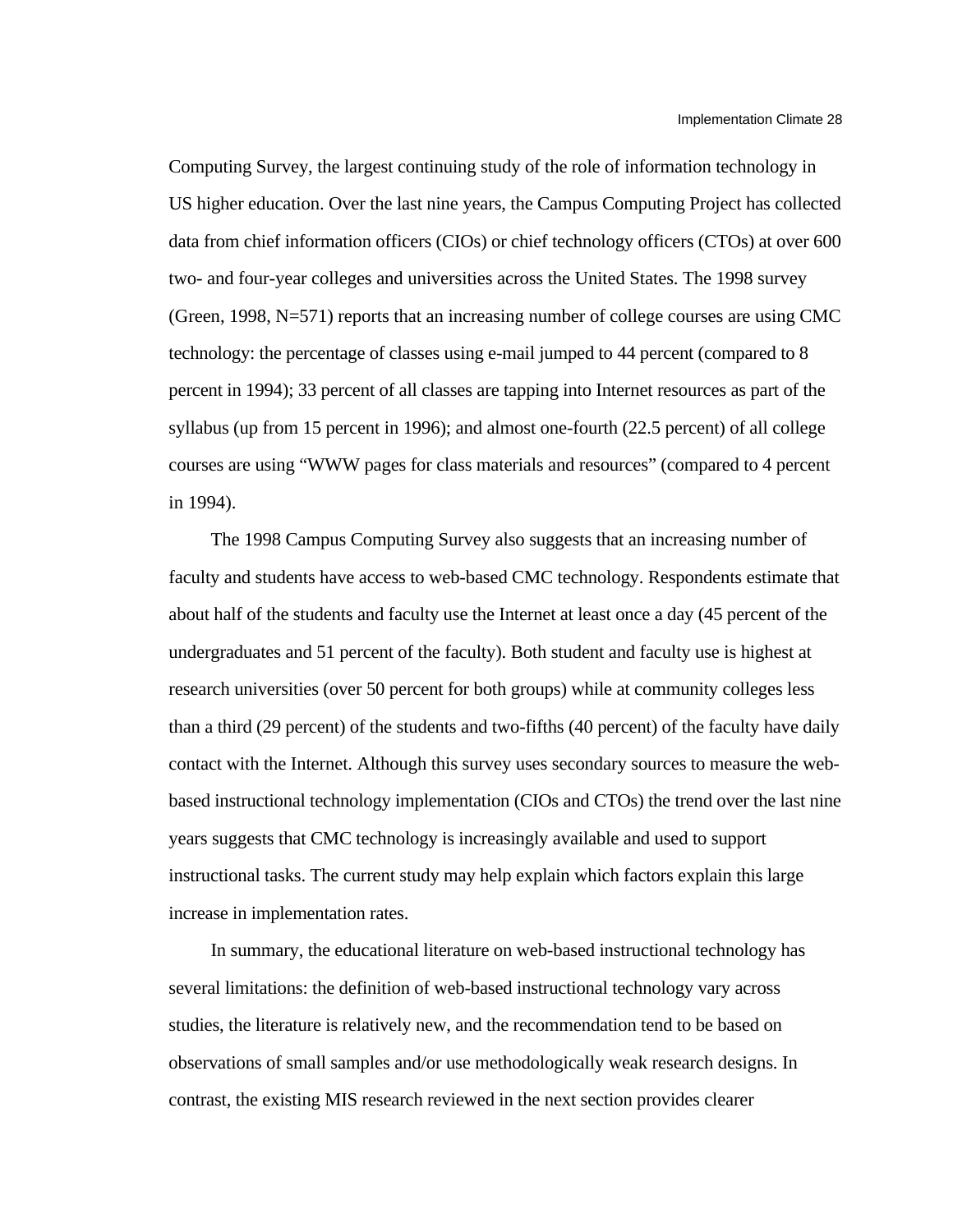definitions, research models, and research results for studying the implementation of CMC technology used for instructional purposes.

## Prior MIS Research: Organizational, Technical, And Implementation Variable Domains

Literature searches of PsychLit and CARL databases provided lists of published MIS research articles over the last 20 years. From this list, the articles related to CMC implementation were reviewed. Next, citation indexes of key articles were consulted to find more current research related to the proposed research. This strategy yielded a database of over 500 articles related to the implementation of computer-mediated communication technology. While a full review of all of these articles is beyond the scope of this paper, key articles representative of this literature are summarized on Table 2 along two features: level of analysis<sup>1</sup> and variable domain.

l

<sup>&</sup>lt;sup>1</sup> Level of analysis refers to the entities about which the research poses concepts and relationships: individuals, groups, organizations, or society. The level of analysis that researchers use is driven by the research question. For example, if individual's age is hypothesized to correlate with use of a new technology, using an individual level of analysis is the appropriate level of analysis—the data will provide information on individual-level differences. Group-level research is concerned with between group differences and some measure of implementation success. Organizational-level climate research identifies broad, organizational level characteristics that correlate with some outcome measure. As reviewed by Rousseau (1985), level of analysis issues impact the researchers choice of what to measure and what to analyze.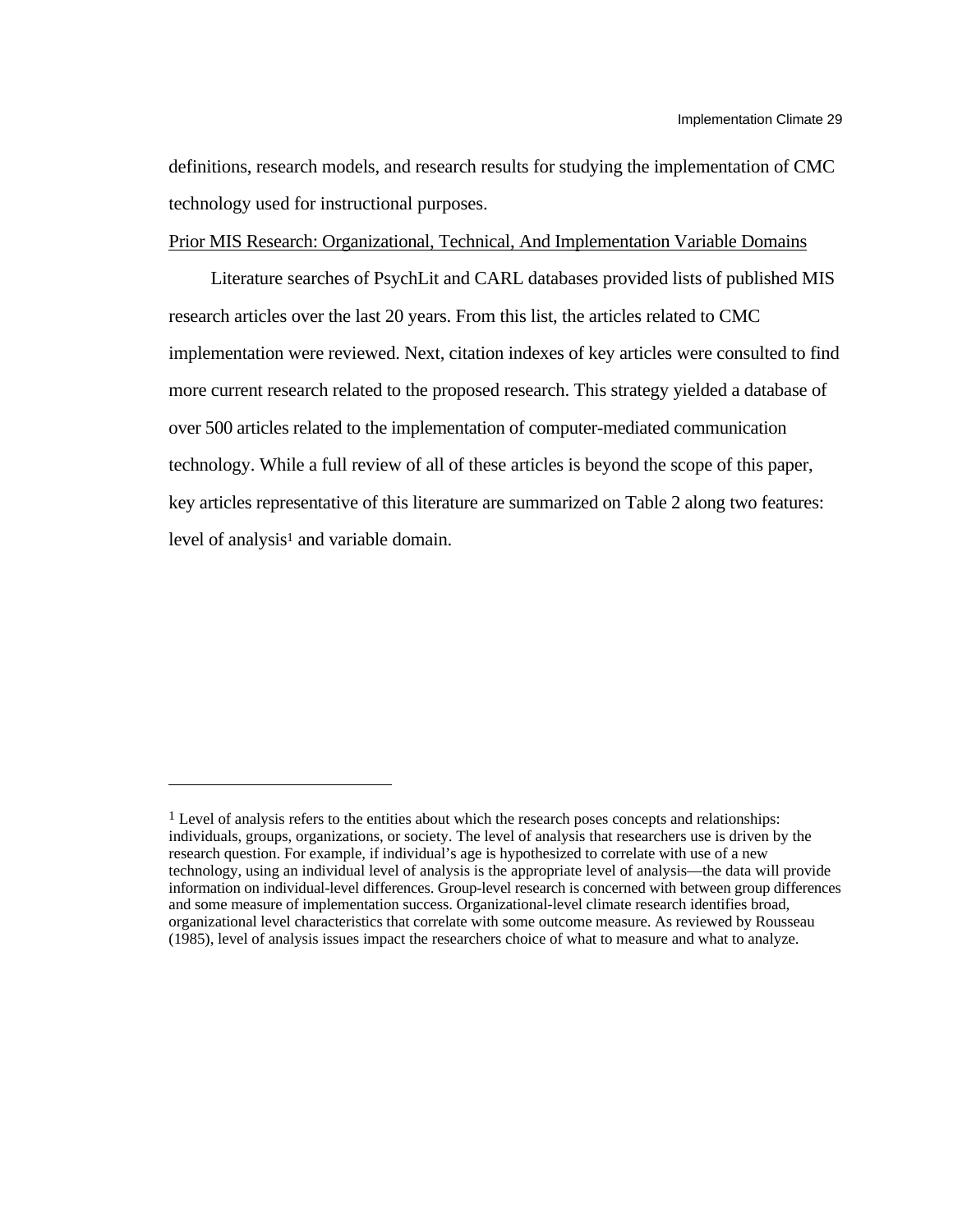# Table 2

# Summary of MIS Implementation Field Research by Level of Analysis and Variable Domain

|                         |                | <b>Not Readily Manageable</b>                                                  |                                                                                                                                                                                                                   | Manageable                                                                                                                                                                                                                                                       |  |  |  |
|-------------------------|----------------|--------------------------------------------------------------------------------|-------------------------------------------------------------------------------------------------------------------------------------------------------------------------------------------------------------------|------------------------------------------------------------------------------------------------------------------------------------------------------------------------------------------------------------------------------------------------------------------|--|--|--|
|                         |                | Characteristics Active within<br>Organization                                  | Characteristics of CMC<br>Technology                                                                                                                                                                              | Characteristics related to implementation<br>management                                                                                                                                                                                                          |  |  |  |
| LEVEL<br>OF<br>ANALYSIS | Individual     | • User task (Kraut et al., 1994)                                               | • System complexity (Hiltz &<br>Johnson, $1989$                                                                                                                                                                   | • User involvement in implementation planning (Amoako-<br>Gyampah & White, 1993; Guimaraes, Igbaria, & Lu, 1992; Legare,<br>1995                                                                                                                                 |  |  |  |
|                         |                | • Pre-existing user expectations of IT<br>(Hiltz & Johnson, 1989; Meyer, 1995) | • Perceived expressiveness of<br>CMC system (Hiltz & Johnson,<br>1990). A.K.A., perceived<br>"media richness:"<br>technology's capacity to<br>convey information cues<br>(Daft, Lengel, & Klebe-Trevino,<br>1987) | • Top management support (Guimaraes et al., 1992; Meyer, 1995)<br>· Social support/positive group relationships (Fleischer &<br>Morell, 1988; Hiltz, 1988; Orlikowski, 1992b; Papa, 1990)<br>• User experience with IT (Guimaraes et al., 1992; Hiltz & Johnson, |  |  |  |
|                         |                |                                                                                |                                                                                                                                                                                                                   | 1989)<br>• Training (Fleischer & Morell, 1988; Gash & Kossek, 1989; Guimaraes<br>et al., 1992; Meyer, 1995; Orlikowski, 1992b)                                                                                                                                   |  |  |  |
|                         |                |                                                                                |                                                                                                                                                                                                                   | • Formal pressure to use system (Beauclair, Golden, & Sussman,<br>1989; Kraut et al., 1994)                                                                                                                                                                      |  |  |  |
|                         |                |                                                                                |                                                                                                                                                                                                                   | • Surrounding social context (Markus, 1994)<br>· Perceived benefits to users' task (Hiltz, 1988; Lee, 1989; Meyer,<br>1995; Orlikowski, 1992b; Robey, 1979)                                                                                                      |  |  |  |
|                         | Group          | • Functional/task area (Bikson et al., 1987)                                   | • User customizable/modifiable<br>software(Bikson et al., 1987)                                                                                                                                                   | • User involvement in implementation planning (Bikson et al.,<br>1987)                                                                                                                                                                                           |  |  |  |
|                         |                |                                                                                | • Ratio of users per workstation<br>(Bikson et al., $1\overline{9}87$ )                                                                                                                                           | • Training (Bikson et al., 1987; Stasz et al., 1986)<br>• Perceived leadership support (Stasz et al., 1986)<br>• "Change orientation" of organization or group (Bikson et al.,<br>$1987$ )                                                                       |  |  |  |
|                         |                |                                                                                |                                                                                                                                                                                                                   | • Shared expectation about communication procedures/shared<br>"cognitive context" (Zack, 1994)                                                                                                                                                                   |  |  |  |
|                         | Organizational | • Diversity in production and marketing<br>efforts (King & Sabherwal, 1992)    | • System cost $&$ complexity $(-)$<br>Cerullo, 1979                                                                                                                                                               | • Top management knowledge/involvement in IS efforts<br>(Cerullo, 1979; DeLone, 1988; Jarvenpaa & Ives, 1991; King &<br>Sabherwal, 1992)                                                                                                                         |  |  |  |
|                         |                | • Decision centralization $(+)$ (King &<br>Sabherwal, 1992)                    |                                                                                                                                                                                                                   | • Management support (King & Teo, 1994; Neo, 1988)<br>• Implementation climate (Klein & Sorra, 1996)<br>• Customer Needs driven/Customer focused use of IT<br>(Brynjolfsson & Hitt, 1996; Neo, 1988)                                                             |  |  |  |

\_\_\_\_\_\_\_\_\_\_\_\_\_\_\_\_\_\_\_\_\_\_\_\_\_\_\_\_\_\_\_\_\_\_\_\_\_\_\_\_\_\_\_\_\_\_\_\_\_\_\_\_\_\_\_\_\_\_\_\_\_\_\_\_\_\_\_\_\_\_\_\_\_\_\_\_\_\_\_\_\_\_\_\_\_\_\_\_\_\_\_\_\_\_\_\_\_\_\_\_\_\_\_\_\_

Note: outcome definitions and measures vary widely across studies.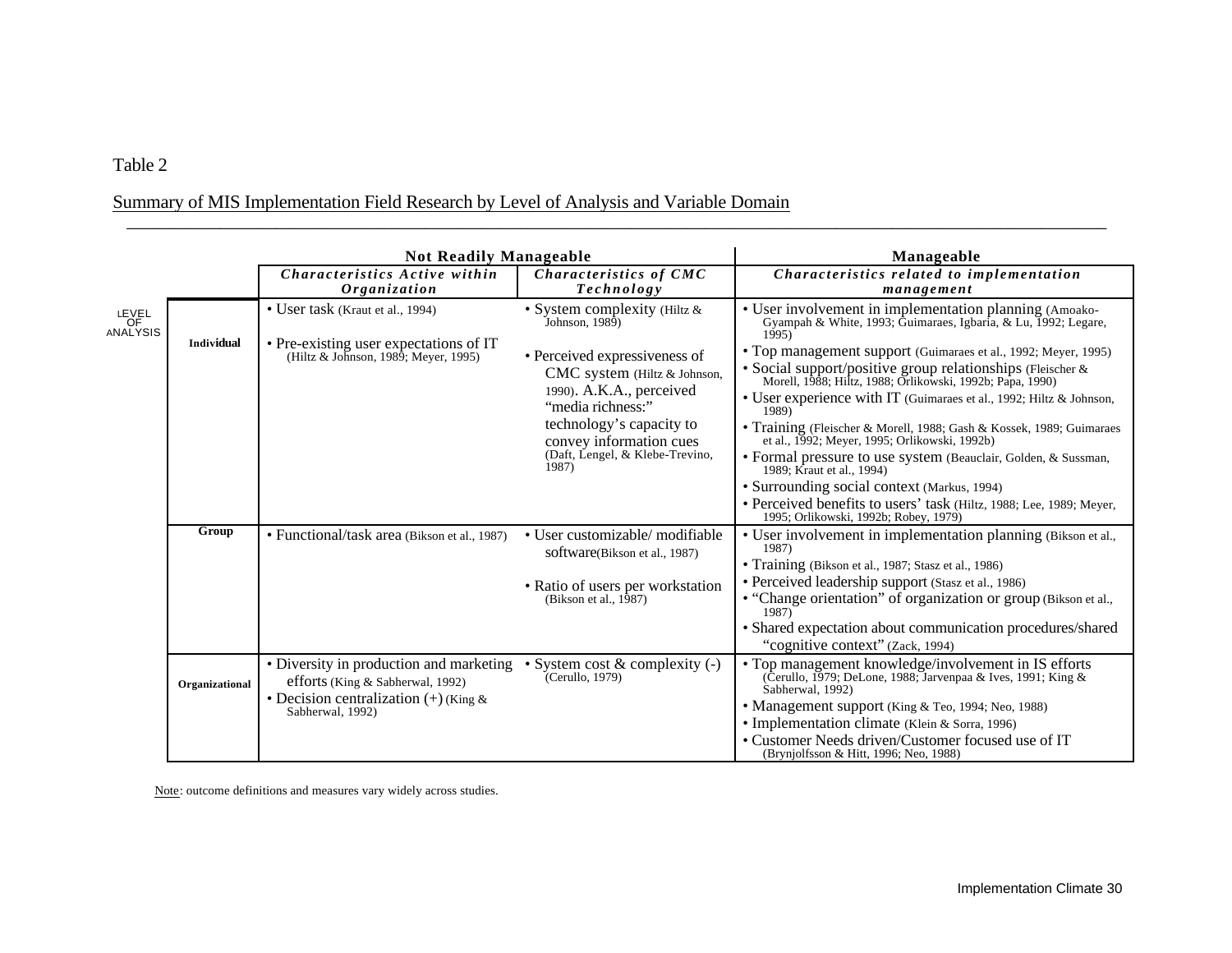Table 2 delineates between individual-, group-, and organizational-levels of analysis. The research reviewed here was assigned a given level of analysis depending on the level of analysis used by the authors. When the level of analysis was not overtly specified in the research article, the specific sampling technique and statistical approach used was used to assign the level of analysis used.

Two key levels of analysis issues are particularly relevant to the current research. First, a careful review of the variables on Table 2 suggests that many of the variables could be active at one or more levels of analysis. For example, "end user involvement in implementation activities" may occur at the individual level, group level, or organizational level. Similarly, perceptions of "top management support" of the new information technology may be collected and assigned to individuals, groups, or entire organizations. While these levels of analysis issues are found in all organizational research projects (Rousseau, 1985 provides a seminal review of the subject), few of CMC implementation studies reviewed for the proposed research addressed these levels of analysis issues.

The second—and related—level of analysis issue evident on Table 2 is the dearth of CMC implementation research focused on the group-level of analysis. Only two studies, both sponsored by the Rand Corporation (Bikson et al., 1987; and Stasz et al., 1986), have used the group level of analysis to identify group-level correlates of CMC implementation success. Assuming that various CMC technologies are positioned to become what Markus (1990) describes as "universal communication media" (e.g., e-mail or the Internet), further attention to group-level correlates of implementation success appears to be an essential research avenue; the current research helps address this need.

Table 2 also organizes prior research into two simple categories: "manageable" versus "not readily manageable". "Not readily manageable" correlates are those judged to be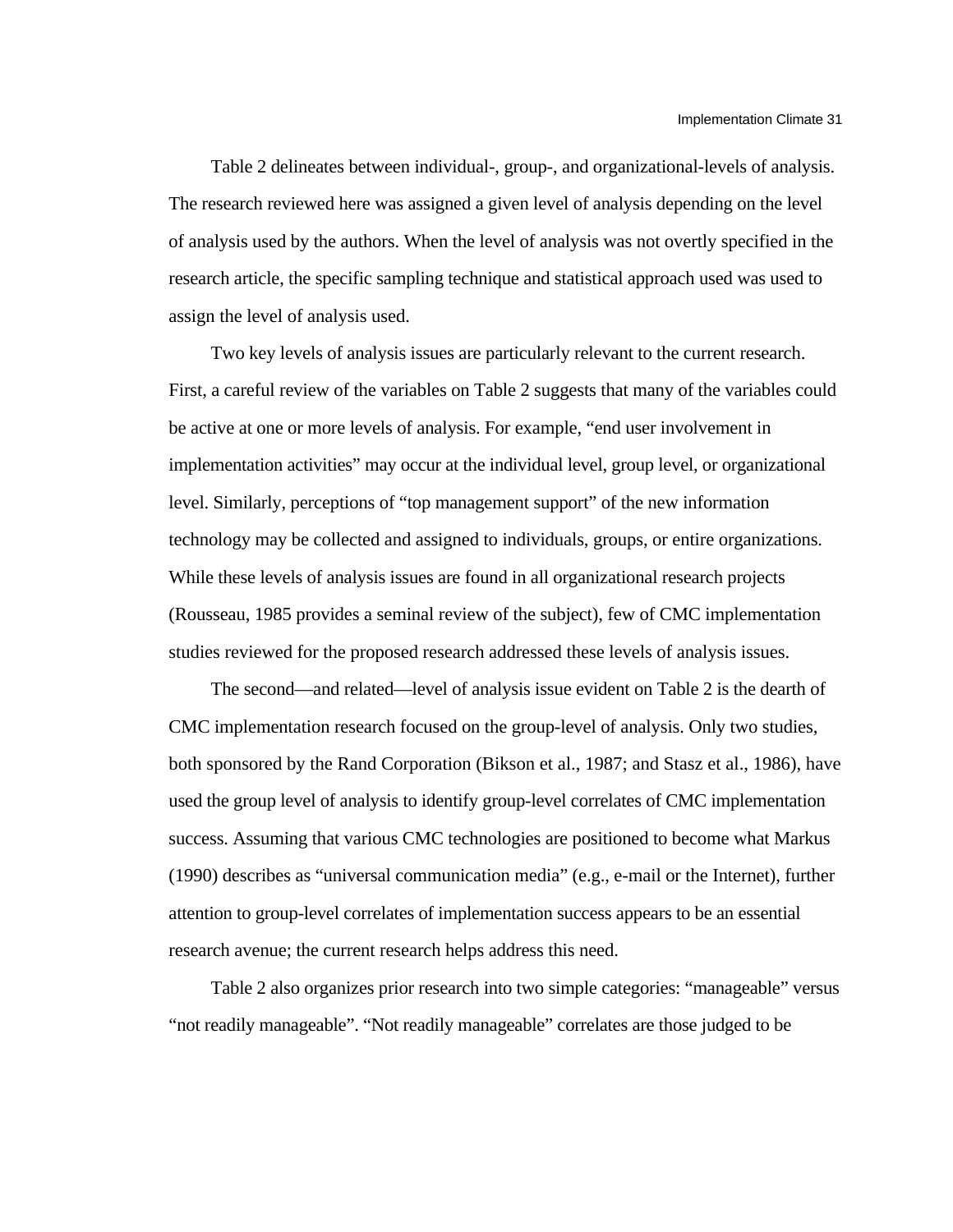relatively stable, enduring characteristics of the organization or the CMC technology<sup>1</sup>. These correlates include functional areas within the organization, pre-existing expectations employees have about information technology, or the organization's diversity in production and marketing activities.

In contrast, correlates judged to be relatively easy to control, changed, or modified by people in the adopting organization are identified as "manageable." For example, involvement in implementation planning, top management support, and training are all activities that people in organizations can manage as they adopt and use new CMC technology. This simple categorization scheme clearly identified correlates that may be managed by adopters, implementers, and end users and contrasts them with correlates that are difficult or impossible for technology users to change. In order to provide the most meaningful research results to typical CMC implementing organizations, the "manageable" correlates of implementation success are the primary focus of the climate measure developed for this research.

#### Organizational/Structural Attributes

l

The less manageable correlates may be further divided into organizational characteristics that influence implementation success and characteristics of the CMC technology itself. Prior CMC researchers have correlated several organizational/structural attributes with implementation success. These findings include: user task (Kraut et al., 1994) pre-existing user expectations of information technology (e.g., IT seen as helpful and easy to use versus unhelpful and complex), users' job tasks (Bikson et al., 1987), diversity in production and marking efforts (King & Sabherwal, 1992) and decision centralization (King & Sabherwal, 1992).

<sup>&</sup>lt;sup>1</sup> Some of these correlates could be changed via a larger organizational development intervention. For purposes of the proposed research, factors that require broad scope organizational development efforts (e.g., Burke, 1991) are categorized as "not readily manageable."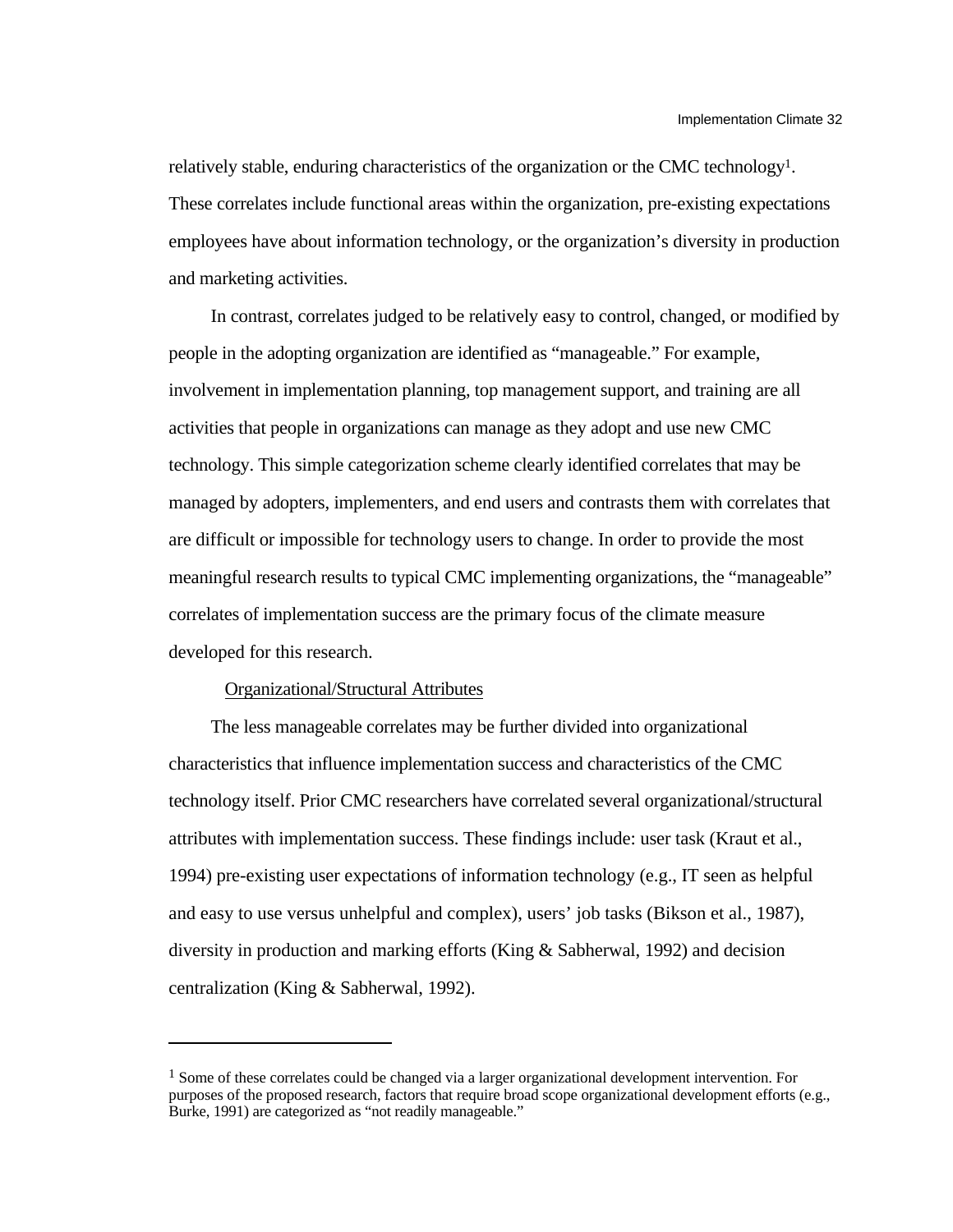The individual's functional area (department) is the only structural characteristic from the literature reviewed that is included in the model tested. The other structural characteristics summarized on Table 2 are integrated into the individual expectation or climate measures discussed later in a following section. As discussed in last half of this study, the present research hypothesizes that group-level interpretations of CMC technology exist. In order to test this hypothesis, *functional area*—defined as the individual job task and function within the organization—is included in the model tested.

## Technical Characteristics

Categorized under the "Not Readily Manageable" heading of Table 3 are several findings that correlate the technical characteristics of a CMC system with implementation success. Unfortunately, this set of factors is difficult to compare across studies. A computer-mediated communication technology is two or more electronically connected computers that distribute some combination of text files, database files, audio, or video messages between people. Beyond this generic description, however, there are few technical characteristics (i.e., specific hardware or software configurations) that apply across all examples of CMC technology. Instead of identifying hardware and software packages, researchers typically categorize CMC technology along four key functions: Group Information Support Systems, Group External Support Systems, Group Communication Support Systems, and Group Decision Support Systems. (See DeSanctis & Gallupe, 1987; McGrath & Hollingshead, 1994; Pinsonneault & Kraemer, 1990 for further discussion of computer mediated communication technology types.)

A comparison of the function and technical characteristic columns of Table 3 underscores the category-spanning nature of CMC technologies: the specific mix of functions and technical characteristics may be quite different between organizations using a given CMC technology. For example, one advertising company—or a group within the agency— may use electronic mail to communicate sensitive information to salespeople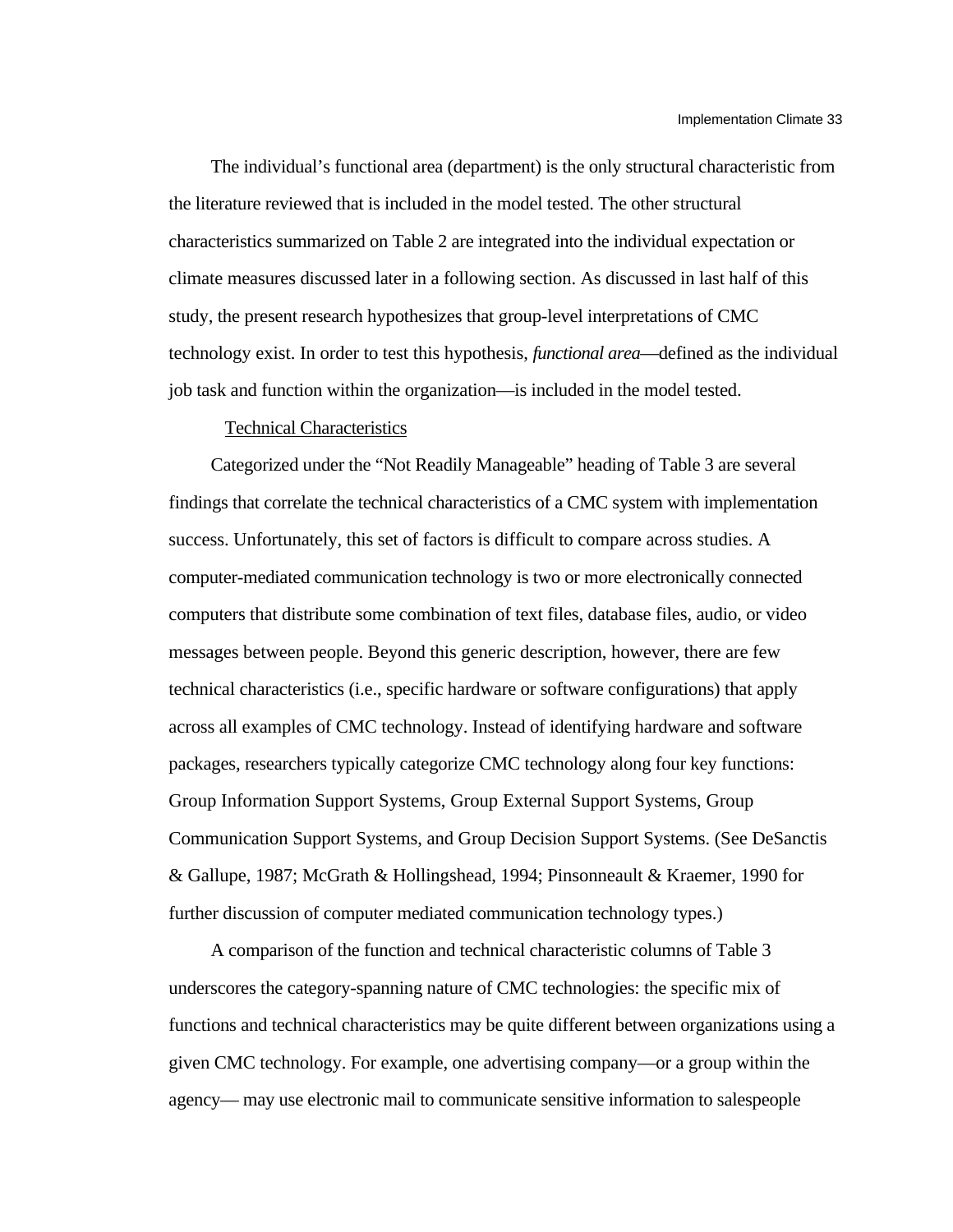(Group Communication Support System) while another company may use e-mail to link customers with a specific account representatives (Group External Support System). A third company may use archived records of electronic mail exchanges to help new employees understand the history of certain projects (Group Information Support System). Similarly, Internet, intranet, and other computer mediated communication technology may be used to address different functions across and within organizations. Consistent with Tushman and Rosenkopf's (1992) description of "open assembled systems," CMC technologies are highly influenced by the surrounding social context, political demands, and environmental conditions. Given the flexibility inherent in CMC technology, the choice of which CMC technology to use often depends on social rather than technical factors. Notably, researchers have found few specific, enduring technical features common to all CMC technologies that may be correlated with implementation success.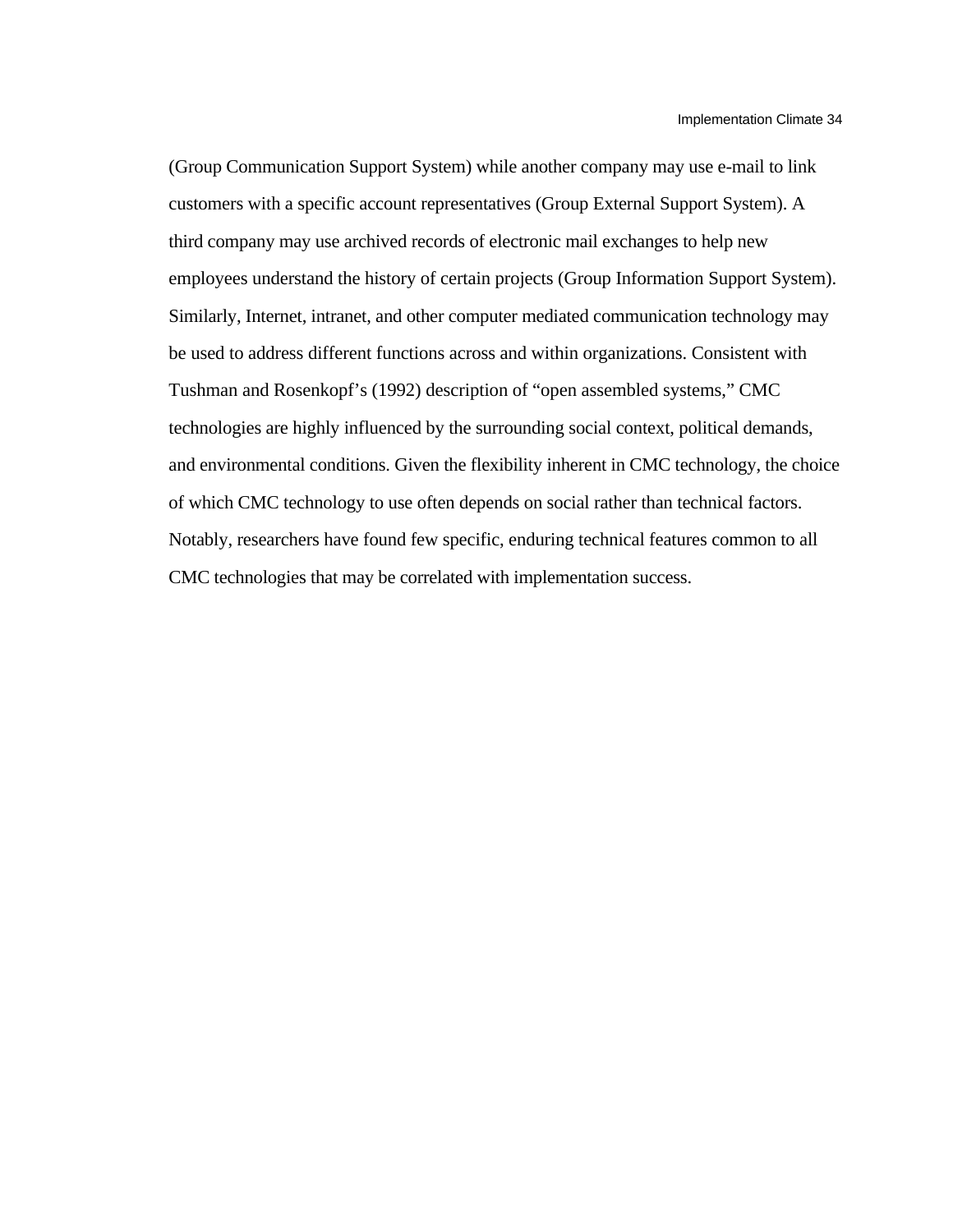# Table 3

### Types of Computer-Mediated Communication Technologies

| <b>TECHNOLOGY TYPE</b>                                 | <b>FUNCTION</b>                                                                                                                                                                                                                                                                           | <b>TECHNICAL</b><br><b>CHARACTERISTICS</b>                                                                                                                    |
|--------------------------------------------------------|-------------------------------------------------------------------------------------------------------------------------------------------------------------------------------------------------------------------------------------------------------------------------------------------|---------------------------------------------------------------------------------------------------------------------------------------------------------------|
| <b>GISS</b><br>(Group Information<br>Support System)   | Information storage and<br>retrieval-GISS aids in increasing the<br>range and depth of information<br>available to group.                                                                                                                                                                 | Networked computers with shared<br>database, on-line libraries, electronic<br>mail archives of individual's or group's<br>prior activities.                   |
| <b>GXSS</b><br>(Group External Support<br>System)      | Communication system supporting<br>information transmission and reception<br>with outside individuals, groups or<br>agencies                                                                                                                                                              | Wide area networks (WANs) that<br>support inter- and intra-organizational<br>bulletin boards, discussion groups,<br>electronic mail, or world wide web sites. |
| <b>GCSS</b><br>(Group Communication<br>Support System) | Electronic communication transmission<br>and receptions-GCSS aids in<br>exchange of interpersonal and intra-<br>group communication<br>Goal of GCSS technology is to reduce<br>communication barriers within groups<br>and organizations.                                                 | Networked computers supporting audio<br>or video teleconferencing, intranets, or<br>electronic mail systems.                                                  |
| <b>GDSS</b><br>(Group Decision Support<br>System)      | Structures to group's information<br>exchange and consensus activities.<br>Electronic structure provides medium<br>for minority opinions to be heard and<br>more systematic assessment of<br>decision alternatives. Goal of<br>technology is to reduce uncertainty<br>and process losses. | Computer automated Nominal and<br>Delphi techniques, networked planning<br>tools (PERT, Gantt), computerized<br>decision tree and risk assessment<br>models.  |

\_\_\_\_\_\_\_\_\_\_\_\_\_\_\_\_\_\_\_\_\_\_\_\_\_\_\_\_\_\_\_\_\_\_\_\_\_\_\_\_\_\_\_\_\_\_\_\_\_\_\_\_\_\_\_\_\_\_\_\_\_\_\_\_\_\_\_\_\_\_\_\_

The impact of non-technical, social factors is evident even in the few research findings that do measure technical characteristics. Most of these studies operationalize technical characteristics with individual *user perceptions* of these features rather than enduring technical attributes. As illustrated on Table 3, the perceived complexity of the system and perceived expressiveness of system (Hiltz & Johnson, 1989, 1990) depend on *user perceived* technical characteristics. Even the customizability of software (Bikson et al., 1987) reported by individual users may depend more on the user's level of training and expertise than some generic technical characteristic. Only two studies on Table 2 refer to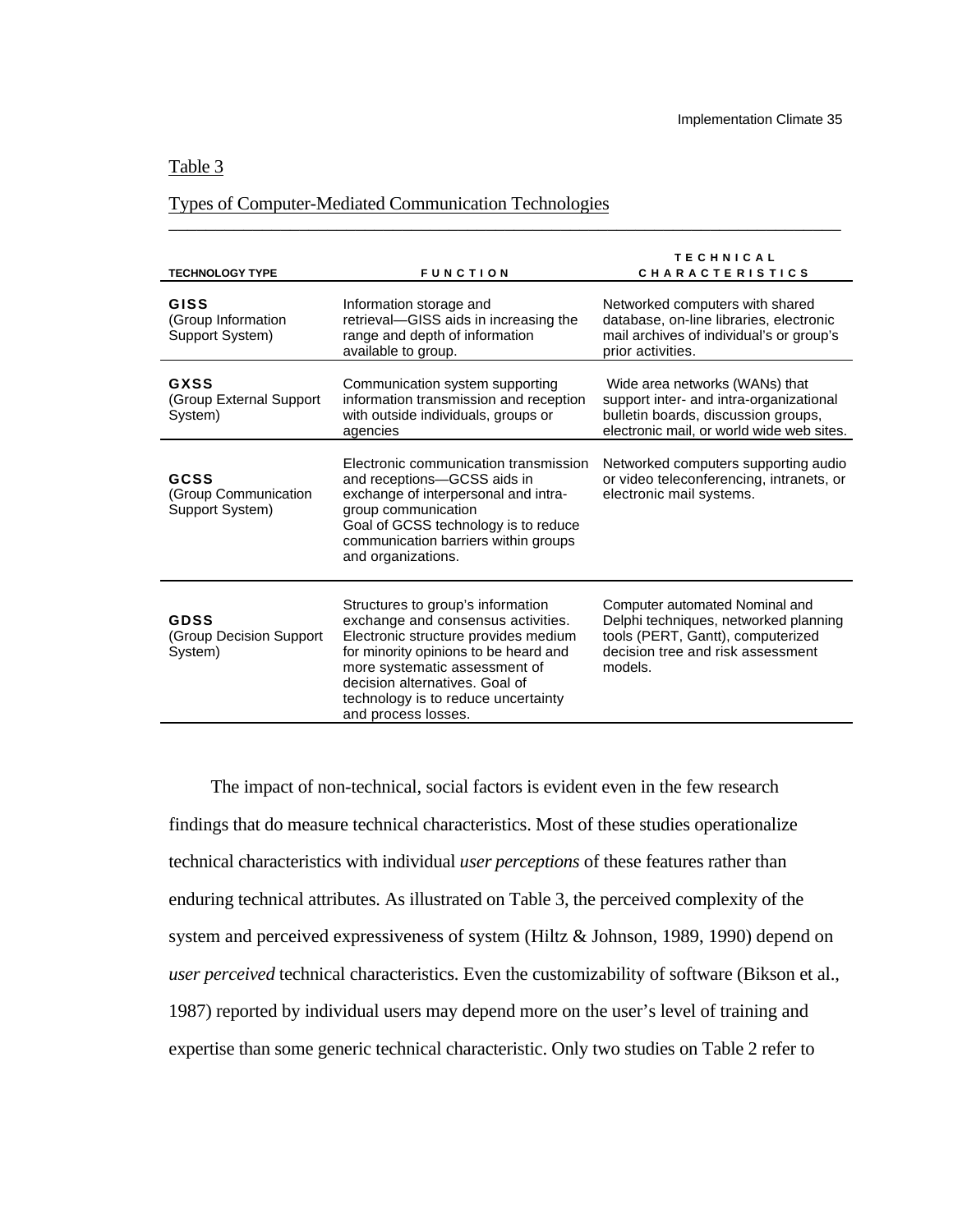generic technical attributes: the ratio of users per workstation (Bikson et al., 1987) and, at the organizational level of analysis, system cost and complexity (Cerullo, 1979).

Despite the subjectivity of these "technical characteristics," perceived system expressiveness and perceived interface complexity are included in the model tested. The "customizability of software" variable was integrated into other measures. Given the current ubiquity of desktop computers in typical organizations, the "ratio users per workstation" correlate was not included in the model.

Rather than conceptualizing CMC technologies as providing generic functions, most researchers focus on the surrounding organizational and social characteristics that impact if and how CMC capabilities are used. As illustrated in the next section, prior research has suggested that the variability of social context—the way interconnected computers are used by different individuals and organizations— provides many more correlates of implementation success.

### Manageable Correlates: Characteristics Related to Implementation Management

Implementation variables refer to the organizational events, practices and procedures involved in implementing a new technology (recall the five-stage adoption/implementation model discussed earlier). Simply purchasing a leading edge technology or automating a "strategic" business function does not guarantee successful integration of the new technology into an organization. Instead, the implementation activities designed to support a new tool may be as important as the tool itself. As suggested by Eveland (1981) "[t]he manner in which a complex innovation is implemented may account for more of the variance in the net benefits realized than do its main technical features per se" (p.2).

Table 2 illustrates the key implementation activities that have correlated with implementation success in prior MIS implementation research at the individual, group, and organizational level of analysis. Prior research done at the individual level of analysis has shown correlations between implementation success and several management or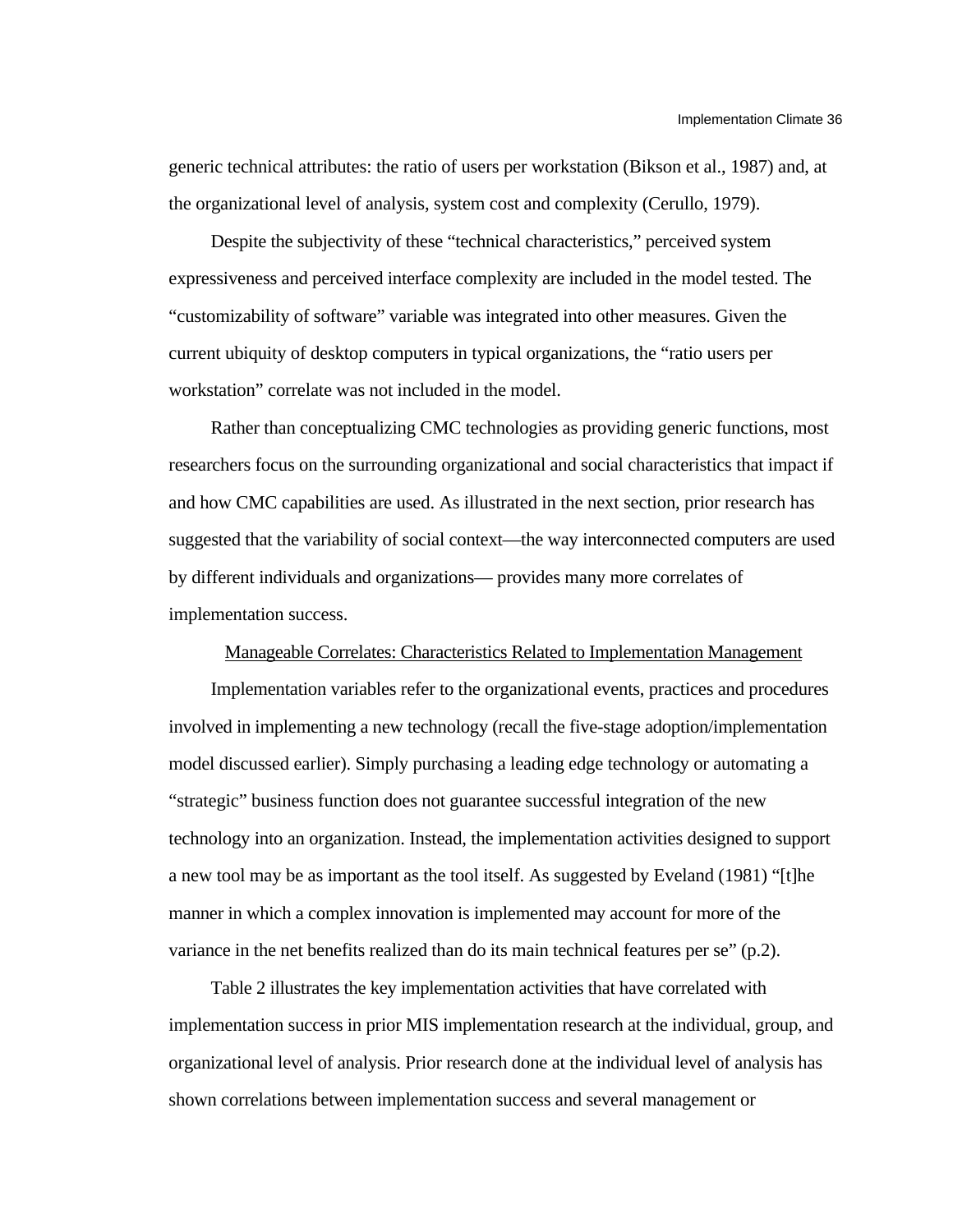implementation-related activities including: individual user involvement in implementation planning (Amoako-Gyampah & White, 1993; Guimaraes et al., 1992; Legare, 1995), individual perceptions of top management support (Guimaraes et al., 1992; Meyer, 1995), individual perceptions of social support/positive group relationships (Fleischer & Morell, 1988; Hiltz, 1988; Orlikowski, 1992b; Papa, 1990), user experience with IT (Guimaraes et al., 1992; Hiltz & Johnson, 1989), training (Fleischer & Morell, 1988; Gash & Kossek, 1989; Guimaraes et al., 1992; Meyer, 1995; Orlikowski, 1992b), individual perceptions of pressure to use system (Beauclair et al., 1989), and perceived benefits to users' task (Hiltz, 1988; Lee, 1989; Meyer, 1995; Orlikowski, 1992b; Robey, 1979).

At the group-level of analysis, prior MIS research has correlated implementation success with: user involvement in implementation planning (Bikson et al., 1987), training (Bikson et al., 1987; Stasz et al., 1986), group-level perceptions of leadership support (Stasz et al., 1986) and the "change orientation" of organization or group (Bikson et al., 1987).

Finally, at the organizational level of analysis, top management knowledge/involvement in IS efforts (Cerullo, 1979; DeLone, 1988; Jarvenpaa & Ives, 1991; King & Sabherwal, 1992), management support (King & Teo, 1994; Neo, 1988) and the implementation climate (Klein & Sorra, 1996) have all correlated with one or more measures of implementation success. current research focuses on group- and individuallevel predictors of implementation success because, as illustrated on Table 2, individualand group-levels of analysis appear to provide more correlates of implementation success. While this may be a methodological artifact (statistically significant results may be easier to obtain using the large sample sizes available at the individual and group-level of analysis), a more likely explanation is that individual- and group-level attributes actually do have more impact on implementation success than organizational-level attributes. Bikson, Gutek, and Mankin (1987) offer empirical evidence for this conclusion in their study of computerized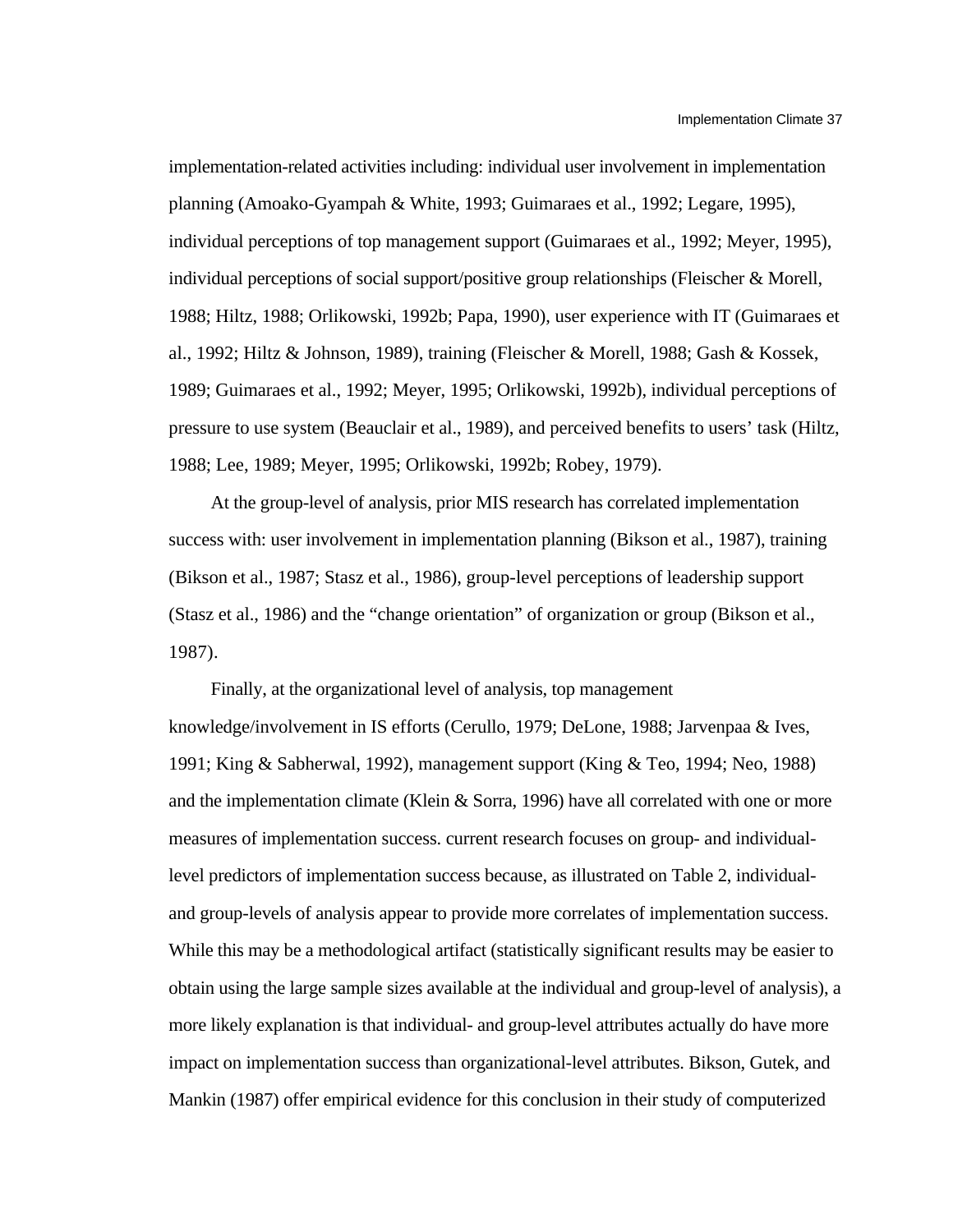office technologies. The Bikson et al. sample included 530 individuals in 55 work groups from four different work group types (administrative, text-oriented profession, technicaloriented professional and clerical). Bikson et al. used three general outcome measures: proportion of users in each group, perceived incorporation into work design, perceived increases in productivity and satisfaction. Their statistical analyses suggested that organizational-level measures (e.g. industry type) do not account for variance in implementation success as well as group-level (categorized by intact work groups or by task type) variables.

An additional reason for focusing on individual- and group-level correlates is that the speed of technology-induced changes has made it difficult for researchers to identify specific organizational-level attributes of effective organizations—and effective technology users. Peter Drucker's prediction of information-based organizations (1988) may explain the dearth of organizational-level variables: the 1950's style "typical" manufacturing-based organization that can be succinctly identified by national economy, industry type, and worker tasks no longer exists. Even the traditionally "predicable" organizations—from floral shops to heavy industry—have moved from command and control organizations to flexible, information-based organizations that use teams of knowledge specialists to compete in a highly aggressive business environment. In order to identify the best set of implementation correlates, the current research is completed at the individual and grouplevel of analysis.

### Prior Observational and Correlation-Based Research

Based on the parameters of this research, a field study done at the group- or individual-level of analysis, prior research was reviewed (as illustrated on Table 3) to identify a single set of the "best" correlates of implementation success. Specifically, studies completed at the individual or group-level of analysis that focused on group communication support systems (a specific genre' within CMC technology that provides electronic storage,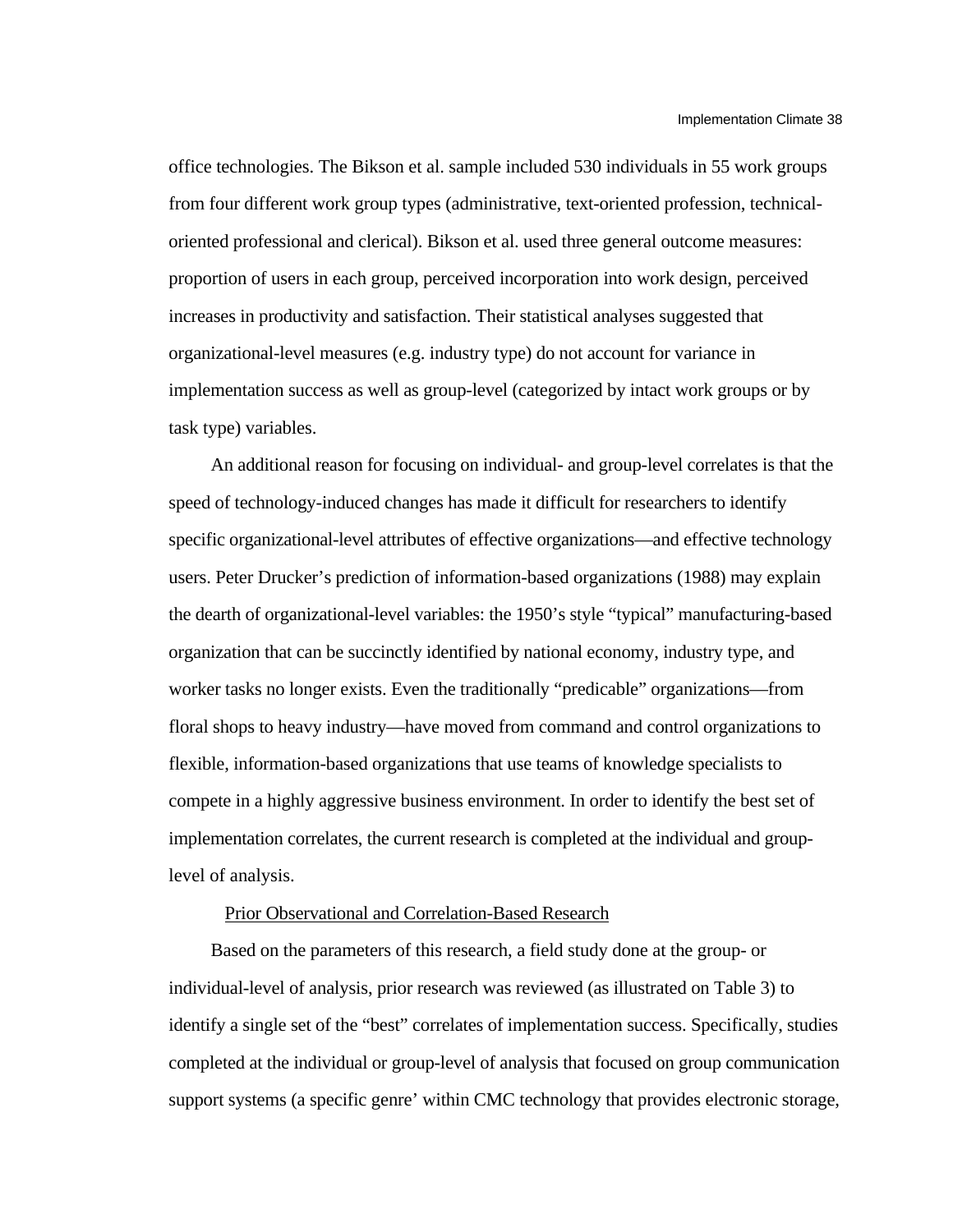distribution, or retrieval of information)<sup>1</sup> were selected. Based on these criteria, seven studies summarized on Table 4 typify much of current CMC technology implementation field research. Table 4 compares each study's statistically significant (or non-significant but notable) technical, social, and implementation correlates of implementation success. The variety of research contexts and definitions of implementation success are also presented.

l

<sup>1</sup>Research samples of ad hoc groups formed only for research purposes and research concerned with electronic group decision support systems were not included in this review.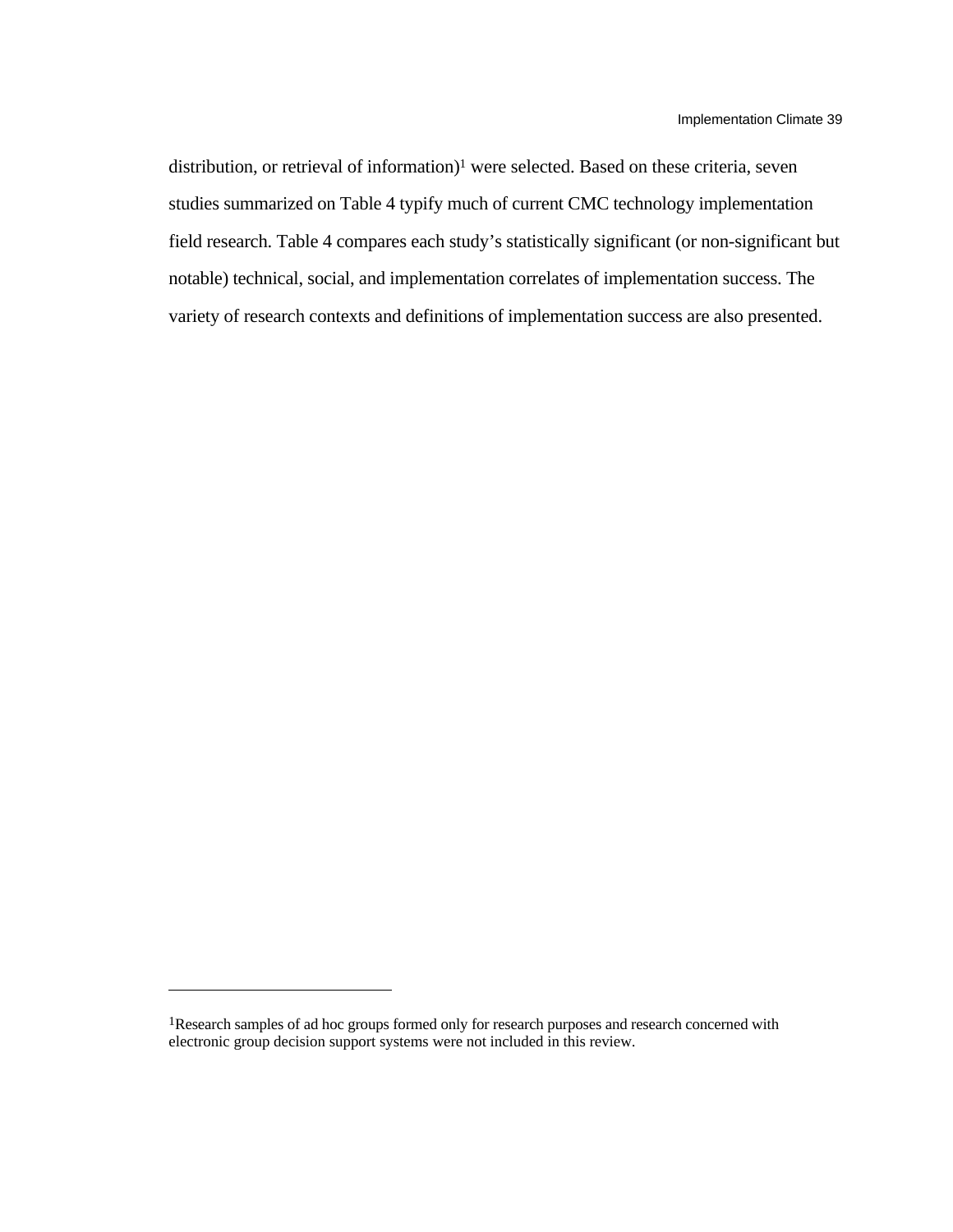# Summary of CMC Technology Implementation Field Research Using Natural Groups

(See next page for explanation of table abbreviations.)

|                                     | Research Context<br>Size   |                                                                   |                                      |                             |                                                         | Significant/Notable*<br>Independent Variables |                                                         | Dependent<br>Variables                               |                                       |                                                                      |                                                            |
|-------------------------------------|----------------------------|-------------------------------------------------------------------|--------------------------------------|-----------------------------|---------------------------------------------------------|-----------------------------------------------|---------------------------------------------------------|------------------------------------------------------|---------------------------------------|----------------------------------------------------------------------|------------------------------------------------------------|
| Author (year)                       | N of<br><b>Individuals</b> | N of Work<br><b>Groups</b>                                        | Size of<br><b>Each Work</b><br>Group | Level of<br><b>Analysis</b> | Research<br>Design                                      | <b>Subject</b><br>Selection <sup>1</sup>      | Individual /Group<br>/Structural.<br>$Characteristics2$ | <b>Technical</b><br>Characteristics $^3$             | Implementation<br>Characteristics $4$ | Task<br>Outcome                                                      | Group<br><b>Outcomes</b>                                   |
| Bullen &<br>Bennett* (90)           | 223                        | っ<br>(25 different<br>organizations)                              | 7 to 35                              | individual                  | exploratory<br>observation<br>&<br>unstruc'ed<br>survey | conv<br>"referrals"-<br>typical<br>case       | Exp, Perf                                               | Cmpx                                                 | Lder, Tr                              | Perceived<br>performance                                             | Ind.<br>perceived<br>satisfaction                          |
| Orlikowski*<br>(92)                 | 91                         | ?                                                                 | $\overline{\cdot}$                   | individual                  | exploratory<br>observation<br>&<br>unstruct'd<br>survey | conv $(?)$                                    | Func, Hier,<br>Cohes.                                   | controlled<br>(one GCS<br>system)                    | Part, Rw, Tr.<br>WRed                 | Self reported<br>use                                                 | Perceived<br>ind. benefits                                 |
| Stasz, Bikson<br>& Shapiro*<br>(86) |                            | 44<br>(across<br>hierarchical<br>levels of large<br>national org) |                                      | group                       | unstruct'd<br>survey                                    | crit                                          |                                                         | Cus, local,                                          | Lder, Tr                              | Changes in<br>work design,<br>performance                            | Changes in<br>staffing,<br>satisfaction                    |
| Bikson,<br>Gutek &<br>Mankin (87)   | 530                        | 55                                                                | 4 to 40<br>$mean = 10$               | group                       | survey                                                  | $\gamma$                                      | Chg, Func                                               | Cus, Ind,                                            | Part, Tr, Sup                         | % of Users in<br>Group,<br>Perceived<br>Incorp'tion,<br>Productivity | Individual.<br>satisfaction                                |
| Hiltz &<br>Johnson (88,<br>90)      | 505                        | ?<br>(4 different<br>organizations)                               | $\overline{\cdot}$                   | individual                  | survey                                                  | quot                                          | Age(-), Expt,<br>Frus, Cohes,<br>Impt, Int, Sat,        | Ind, Cmpx, (4<br>different GCS<br>system<br>designs) | Lder,                                 | Frequency of<br>Media use:                                           | Ind.<br>satisfaction;<br>Perceived Ind.<br>benefits        |
| Lee, Kim &<br>Lee (1995)            | 236                        | 2 organizations                                                   |                                      | Individual                  | survey                                                  | random                                        | end user<br>acceptance                                  |                                                      | Training                              | Use                                                                  | Job<br>Satisfaction                                        |
| Robey (79)                          | 66                         | ?<br>(one<br>organization)                                        | $\gamma$                             |                             | survey                                                  | conv                                          | Impt, Goal,<br>Perf                                     | controlled<br>(one GCS<br>system)                    | Lder                                  | actual use of<br>system                                              | Perceived ind.<br>& group<br>benefits; Ind<br>satisfaction |
| Papa (90)                           | 301                        | One<br>organization<br>(1 treatment, &<br>1 control group)        |                                      | individual                  | correlational                                           | conv                                          | Diverst. $(+)$<br>Cohes,<br>Size of<br>$Group(+)$       | controlled                                           |                                       | Use                                                                  |                                                            |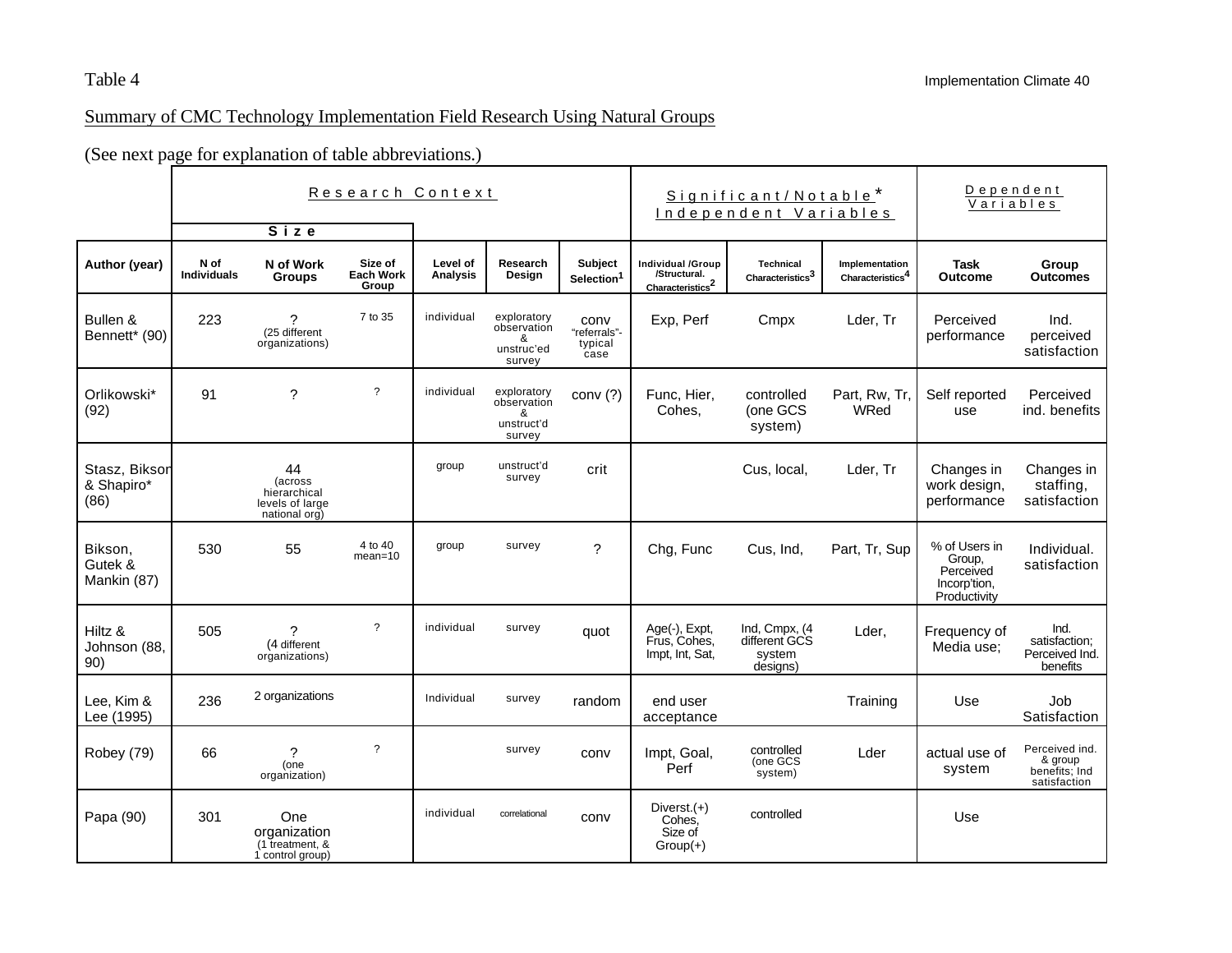# Table 4 (cont.)

### Explanation of Table 4 Abbreviations

\*: hypothesis testing not indication for research design (first three studies listed in table) Blank: not applicable

?: not directly addressed in research description

## <sup>1</sup> subject selection abbreviations

Based on Henry (1990) non-probability sample designs.

- conv: convenience sample
- crit: critical cases
- quot: quota sample
- typ: typical cases

# 2 <u>individual/group/structural characteristics</u>

- Chg: change orientation of organization or group
- Diverst. Network diversity; the number of hierarchical levels included in group
- Goal: perception that media supports users goals
- Expc: user expectations of media<br>Frus: individual's frustration with r
- individual's frustration with media
- Func: individual's functional or task area
- Hier: level of individual in organizational hierarchy
- Cohes: perception of group cohesiveness (pos. feelings, trust, non comp.)
- Impt: user's/group's perceived importance of task using media
- Int: user interest in media<br>Perf: perception that media
- perception that media supports users performance
- Sat: individual's satisfaction with media

# $^3$ <u>technical characteristics abbreviations</u>

- Cmpx: technical complexity of system
- Cus: user-customizable/modifiable software
- Ind: individual workstations for users
- local: local (within workgroup) storage of database information

## <sup>4</sup> implementation characteristics

- Lder: individual perception of implementation leadership/support<br>Part: participation in implementation decision/process
- participation in implementation decision/process
- Rw: reward
- Tr: training
- WRed: work redesign
- Sup: user support

# 5 D E P E N D E N T V A R I A B L E : T a s k

#### Perceived Incorp'tion:

perceived incorporation of technology into work routines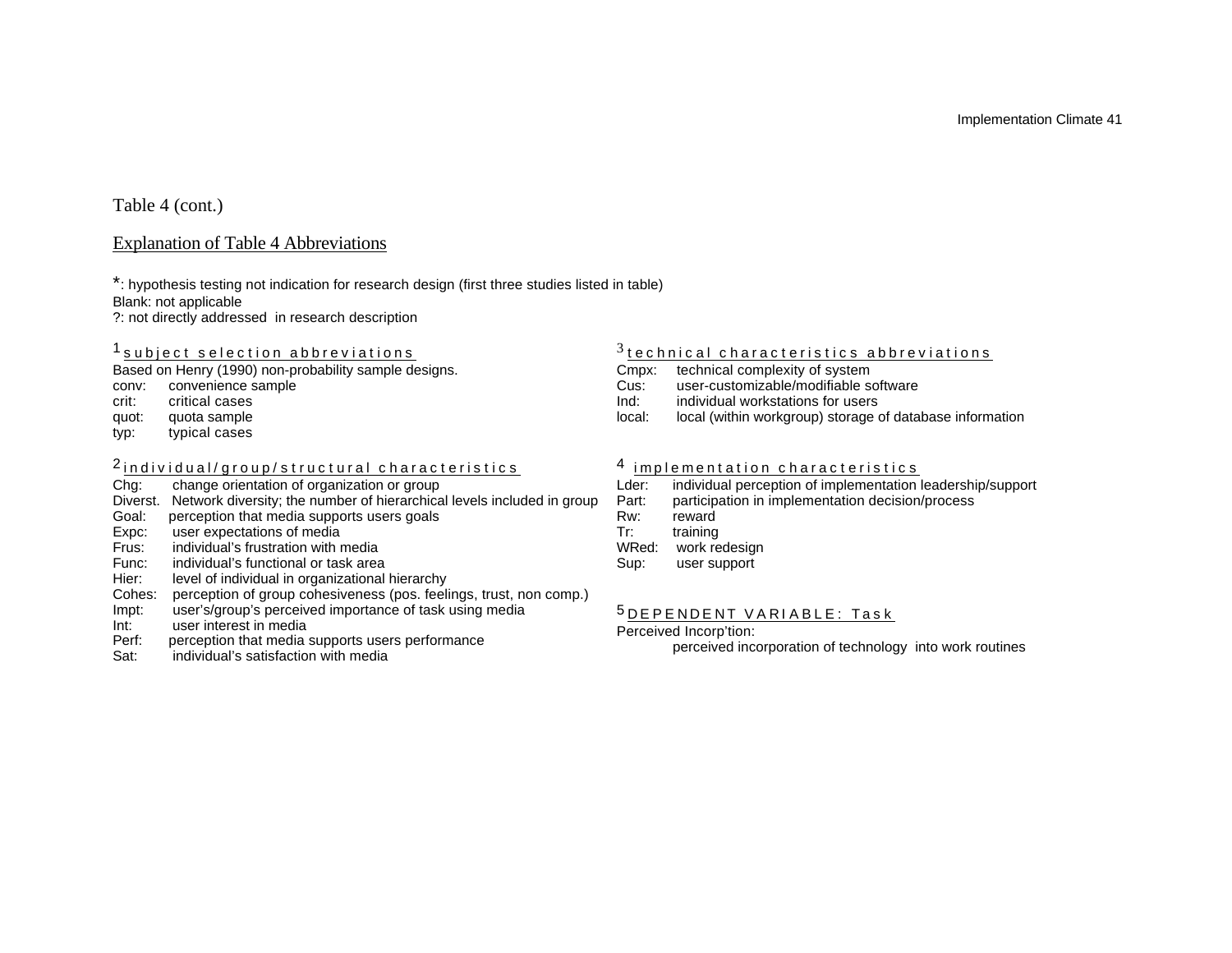# Key Findings of Prior Research

The literature review found 10 recurring characteristics and practices that support implementation of CMC technology. Table 5 presents a simplified review of these implementation correlates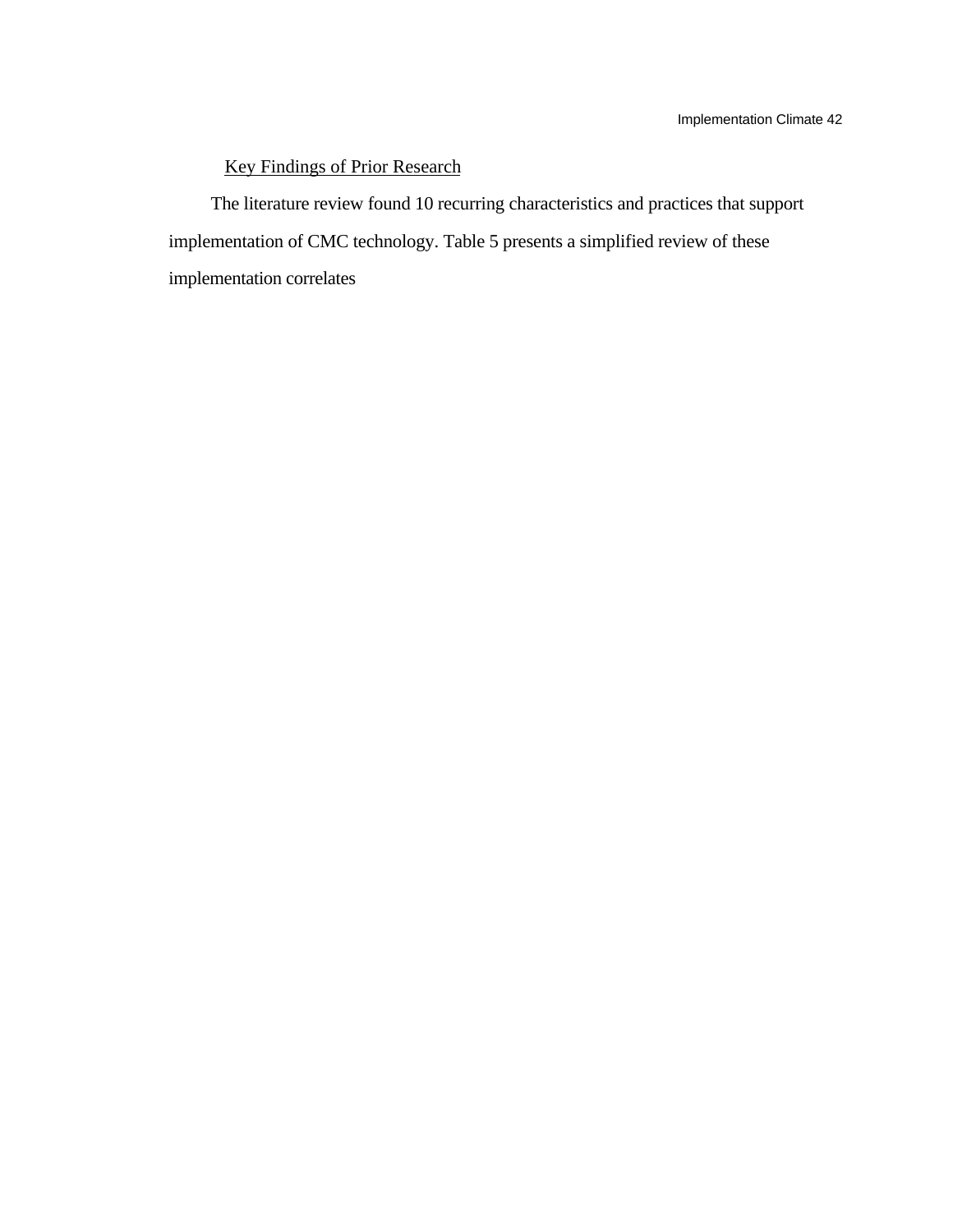# Table 5

# Key Structural, Technical and Implementation Dimensions at Individual- and Group-Level of Analysis

\_\_\_\_\_\_\_\_\_\_\_\_\_\_\_\_\_\_\_\_\_\_\_\_\_\_\_\_\_\_\_\_\_\_\_\_\_\_\_\_\_\_\_\_\_\_\_\_\_\_\_\_\_\_\_\_\_\_\_\_\_\_\_\_\_\_\_\_\_

| <b>STRUCTURAL</b>                                                              | <b>TECHNICAL</b>                                                                                                                                         |                                                                                                                                                                                                                                                                                                                               |  |  |  |  |
|--------------------------------------------------------------------------------|----------------------------------------------------------------------------------------------------------------------------------------------------------|-------------------------------------------------------------------------------------------------------------------------------------------------------------------------------------------------------------------------------------------------------------------------------------------------------------------------------|--|--|--|--|
| <b>CHARACTERISTICS</b>                                                         | <b>CHARACTERISTICS</b>                                                                                                                                   | <b>IMPLEMENTATION CHARACTERISTICS</b>                                                                                                                                                                                                                                                                                         |  |  |  |  |
| <b>Functional</b><br>$Area/Task^3$ :<br>Functional area or<br>task of employee | <b>Perceived CMC</b><br>system<br>expressiveness <sup>1</sup> :<br>Capacity to convey<br>relevant information                                            | <b>Expectations<sup>1</sup>:</b> Individual expectation of technology<br>before adoption/implementation activities began.                                                                                                                                                                                                     |  |  |  |  |
|                                                                                | <b>Perceived</b><br>$Complexity1$ :<br>Perceived<br>complexity of<br>software interface<br>(significant findings)<br>at individual-level of<br>analysis) | <b>Leader Support<sup>3</sup>:</b> Individual perceptions of top<br>leadership/supervisor support for implementation<br>activities or leader support for technology-enable<br>capabilities                                                                                                                                    |  |  |  |  |
|                                                                                |                                                                                                                                                          | <b>User Participation in</b><br><b>Adoption/Implementation Activities<sup>3</sup>:</b> End-user<br>participation in adopting new technology (e.g., need<br>identification, choosing technology) and<br>implementation planning (e.g., how users are trained,<br>planning how new technology will be used in work<br>routines) |  |  |  |  |
|                                                                                |                                                                                                                                                          | <b>Rewards<sup>1</sup>:</b> Perception that employee is rewarded by<br>organization for using technology. (Significant<br>findings at both individual- and group-level of<br>analysis.)                                                                                                                                       |  |  |  |  |
|                                                                                |                                                                                                                                                          | Training <sup>3</sup> : Availability and quality of training<br>program available to new users                                                                                                                                                                                                                                |  |  |  |  |
|                                                                                |                                                                                                                                                          | <b>Social Relations<sup>3</sup>: Perceived group cohesiveness</b><br>(e.g., frequency and depth of communication).<br>Pressure to use CMC system.                                                                                                                                                                             |  |  |  |  |
|                                                                                |                                                                                                                                                          | <b>Task Importance</b> <sup>1</sup> : Perceived importance of<br>technology-related task                                                                                                                                                                                                                                      |  |  |  |  |

 $1 =$ Significant findings at individual-level of analysis.

 $2$ =Significant findings at group-level of analysis.

 $3 =$ Significant findings at both individual- and group-level of analysis.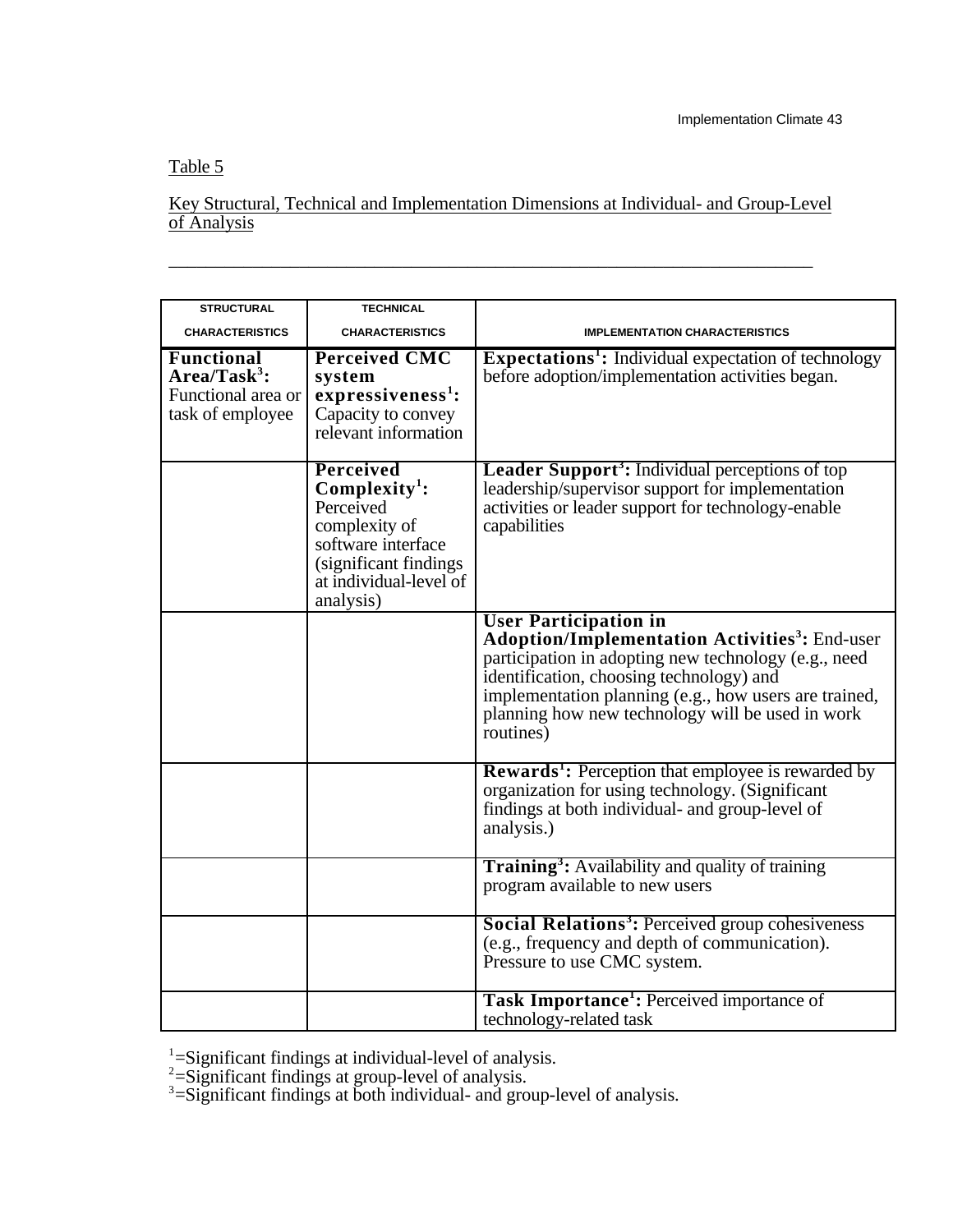### Difficulty of Applying Existing Research

Despite the existence of significant individual- and group-level correlates of implementation success, the literature reviewed does not, unfortunately, provide a reliable "checklist for implementation success" that predicts implementation outcome based on a few factors. Instead, the factors identified above provide only general guidelines to researchers and practitioners. No single factor is necessary or sufficient to ensure successful implementation.

Even when significant statistical correlations are found between a given factor and implementation success, the variance accounted for is rather low. While the total amount of variance accounted for is not reported in many of these studies, most researchers report modest correlations between the predictor and outcome variables. For example, Lee, Kim and Lee's (1995) correlations ranged between .47 and .02 with the majority of the variables hovering around .25. Bikson, Gutek and Mankin (1987) found no statistically significant relationships between any of their 10 independent variables and computer system use. Papa's (1990) multiple regression model accounted for 30 percent ( $R^2$ =.30) of the total variance in productivity; the strongest single correlate (network diversity) comprised 23 percent of this explained variance.

Exemplifying these studies, Hiltz and Johnson's (1989) study of over 500 people explained 18% ( $r = .43$  p<.01) of the variance in the outcome labeled as "satisfaction with the technology" with a independent variable "perceived importance of communication with people on the system." The second strongest correlate, "perceived task urgency", dropped to 11% ( $r = .34$ ,  $p < .01$ ). However, even these modest correlations may over estimate the strength of the relationship. Meyer's (1995) multiple regression analysis controlled for user expectations and found that implementation-related variables (participation in implementation activities, formal training, perceived leadership support of CMC system,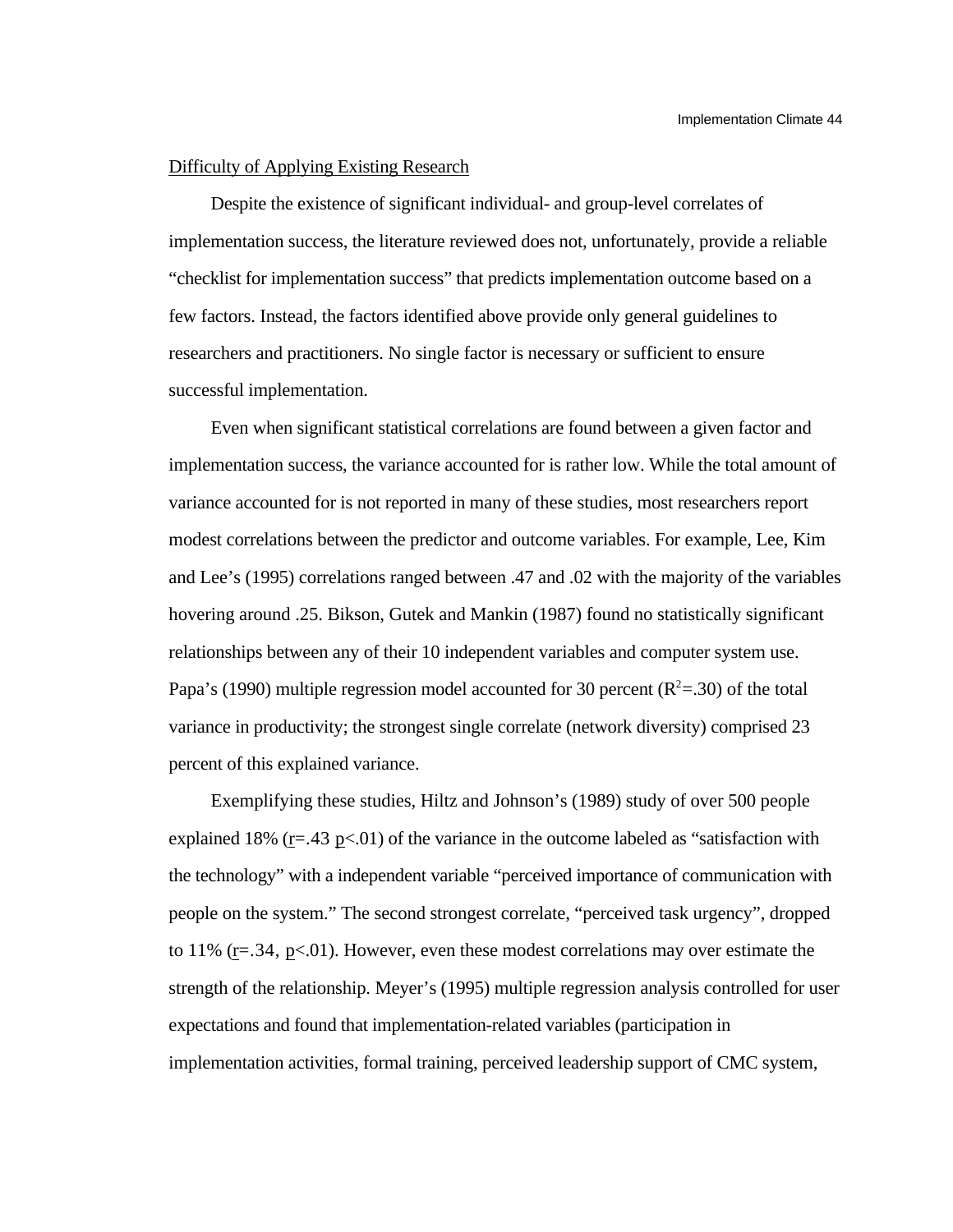and changes in work design) explained only an additional 5% of the variance in use  $(R^2)$ change= $.05, p<.01$ ).

Despite the host of statistically significant research findings, the current literature does not provide researchers or practitioners a few reliable correlates of implementation success. Instead the current research provides modest correlates that may not be applicable across settings. Why don't these research findings provide more specific predictors of implementation success?

#### Climate for Implementation: Contributions to the Literature

The seven empirical studies summarized on Table 4 illustrate three problems that challenge practitioners and researchers when applying much of the existing research to novel settings: different social environments within and across organizations that lead to different practices involving the same technology, the need to collect information on sitespecific implementation practices, and the changeable nature of CMC technology. The climate measure developed in the current research addresses the first two of these difficulties.

Much of the prior MIS research does not adequately measure the impacts of the surrounding social environments. As illustrated on Tables 1 and 3, many studies show simple correlations between implementation success and technical, financial, structural or other characteristics (typical examples include Guimaraes et al., 1992; Lucas, Walton, & Ginzberg, 1988; Sanders & Courtney, 1985). Unmeasured in many of these studies are perceptions of the *climate* active in the group or organization. Climate perceptions—based on employees' shared experiences, observations, and discussions regarding the implementation norm, policies, and practices and the kinds of technology-enabled behaviors that are rewarded supported and expected in a setting—impact if and how a new technology will be used within a given social context. Indeed, fundamental to organizational psychology literature is the idea that organizations are not "rational systems"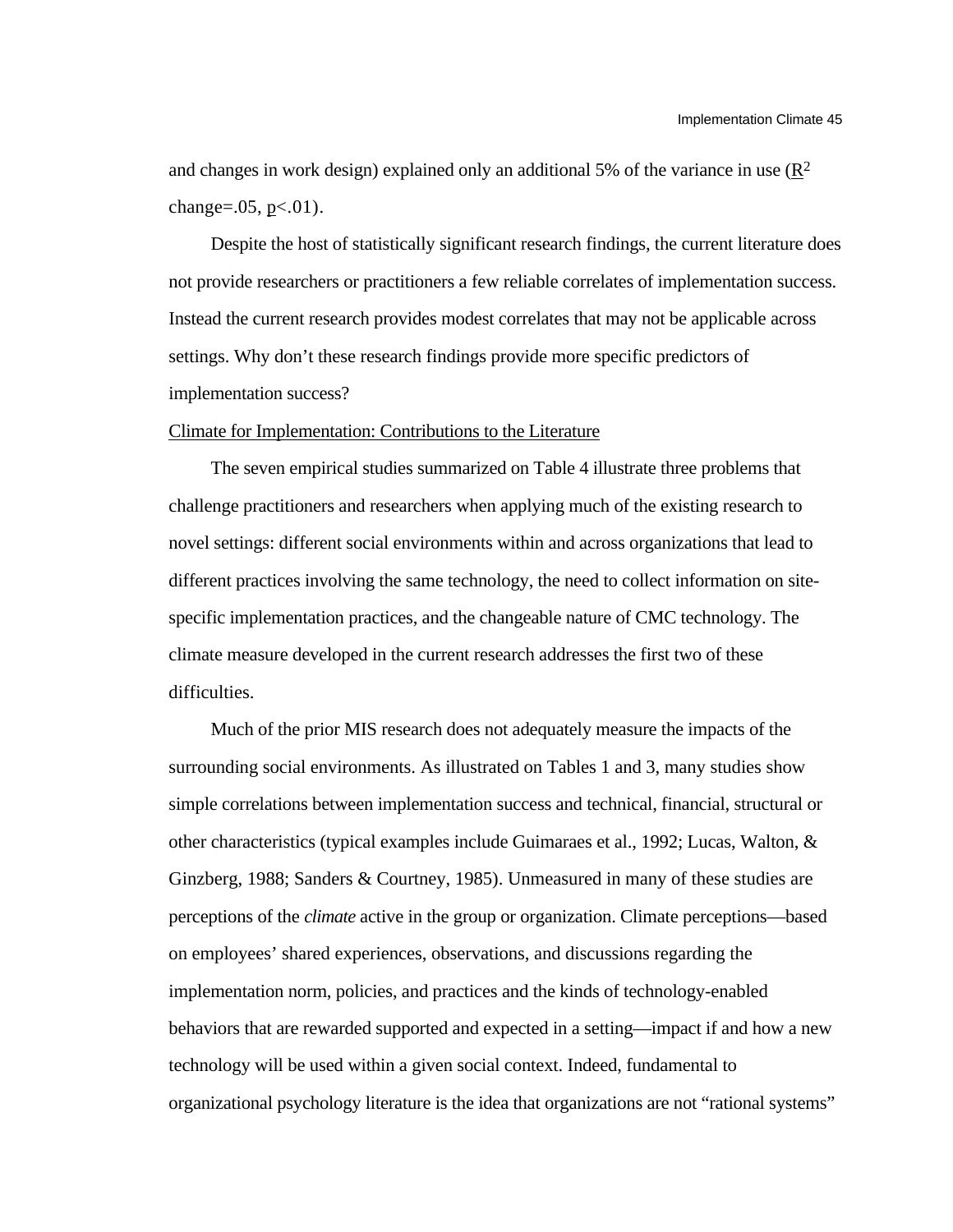in which behaviors are based on a linear evaluation of objective inputs and outputs. Instead, organizations are *social systems* in which people act according to individual experiences, informational cues provided by both work-group peers as well as broader organizational politics (Katz & Kahn, 1978; Savage, Nix, Whitehead, & Blair, 1991).

As tested in this study's climate model, different social environments active in organizations (i.e., different departments within in the organization) will create different implementation behaviors, different interpretations of how the technology "should" be used, and different implementation outcomes (Levine & Rossmoore, 1993; Weick, 1990). Implementation success may be a product of what Katz and Kahn (1978) describe as "equifinality:" the same outcome may by achieved by a variety of actions. This "equifinality" within the implementation process prevents researchers from predicting implementation success based on a few key factors. Indeed, one indicator of Katz and Kahn's "equifinality" may be indicated by the large number of moderate correlates found in Table 4; no single factor dominates this table, yet all receive empirical support. As Klein (1992) suggests, even if an organization fails to address several factors (e.g., training and rewards), it may successfully implement a new technology through flawless execution of other practices (e.g., leader support and user participation). As noted in Levine and Rossmoore's (1993) case study of IT implementation in a large financial services company:

> Much of the theory and practice of organizational IT implementation assumes that organizational decisions—whether technical or social are consequences of individuals and organizational units objectively collecting, evaluating, and applying information in a rational manner to make choices on behalf of the organization. However, recent data from case studies of IT implementation suggest that rationality may be the exception rather than the rule (p. 55).

Correlating a single factor (or small set of factors) with implementation success may not yield consistent results because some unmeasured variable in the organizational or group environment may impact implementation success or may moderate the correlation in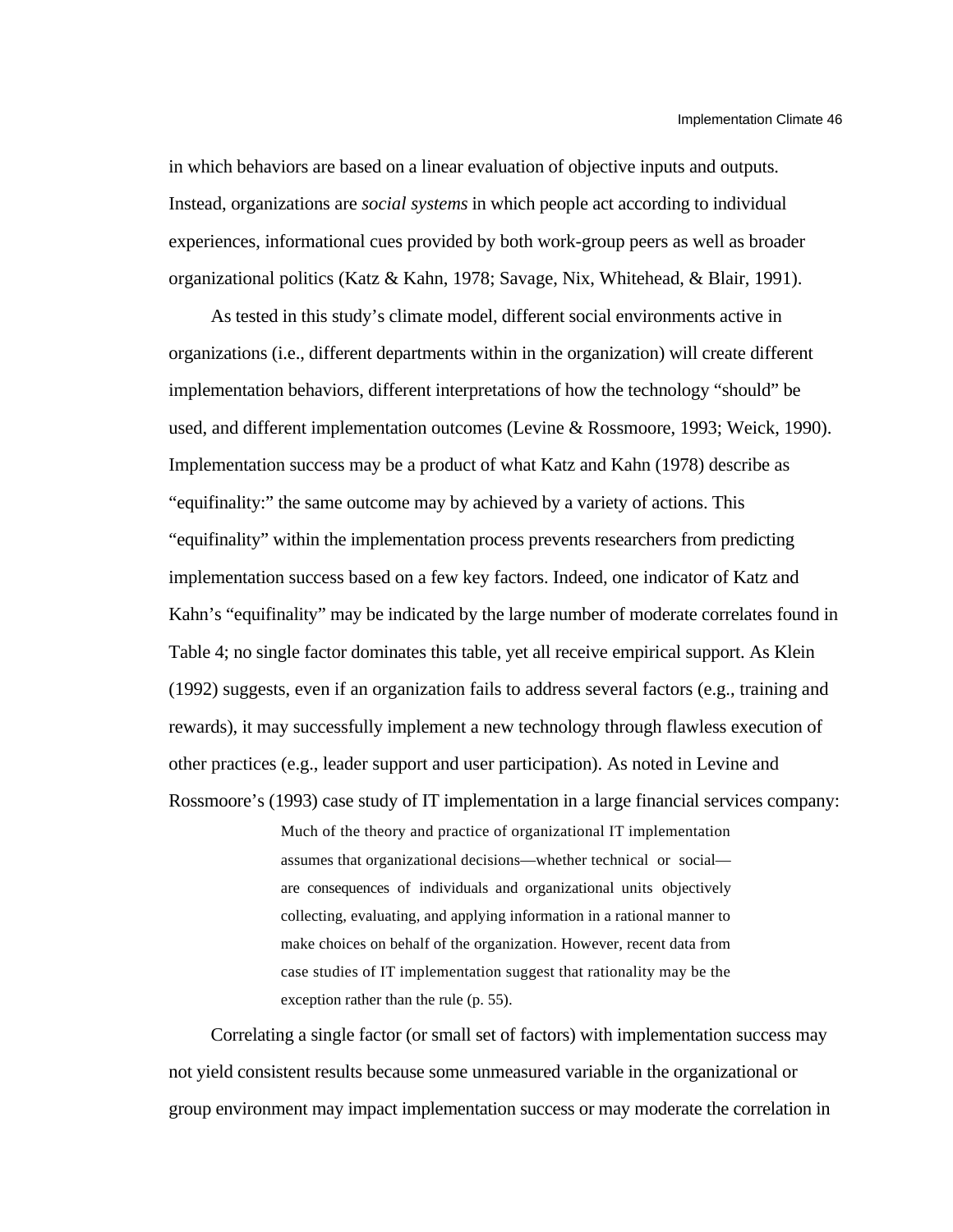a way not tested in the research design. As described later in this literature review, the climate measure used in this research defines and measures a group-level climate for CMC implementation. In addition, many of the correlates of implementation success identified in prior research are integrated into the step-wise regression model tested thereby reducing the chance that an important predictor variable will be missed. This analysis strategy also provides a demanding test of the climate for CMC implementation measure.

The second problem in prior research that the climate measure may address is the need to collect information on site-specific implementation practices. The variety of CMC configurations possible as well as the number of alternative uses of this technology requires researchers to carefully document these variables. In response to this "equifinality" (Katz & Kahn, 1978) problem outlined above, much of the CMC field research uses qualitative and case-based research methods to preserve valuable contextual information (Levine & Rossmoore, 1993; Orlikowski, 1992b; Papa, 1990 are a typical examples). Without multiple replications of the research, however, qualitative and single-site case methods prevent generalizing these findings to other settings (Cook & Campbell, 1979). While the current research focuses on a few sites and will have the same need for replication, the climate measure developed *facilitates* this replication: future researchers will have a quantitative tool available to them that requires far less time than qualitative research.

As discussed in further detail later in this paper, the climate for implementation measure helps integrate the implementation practices and procedures active in an organization into a *set* of activities as perceived by CMC technology users. In this way, the measure adds parsimony to the current state of the research in which a host of factors may—or may not—support implementation. In Klein and Sorra's (1996) words: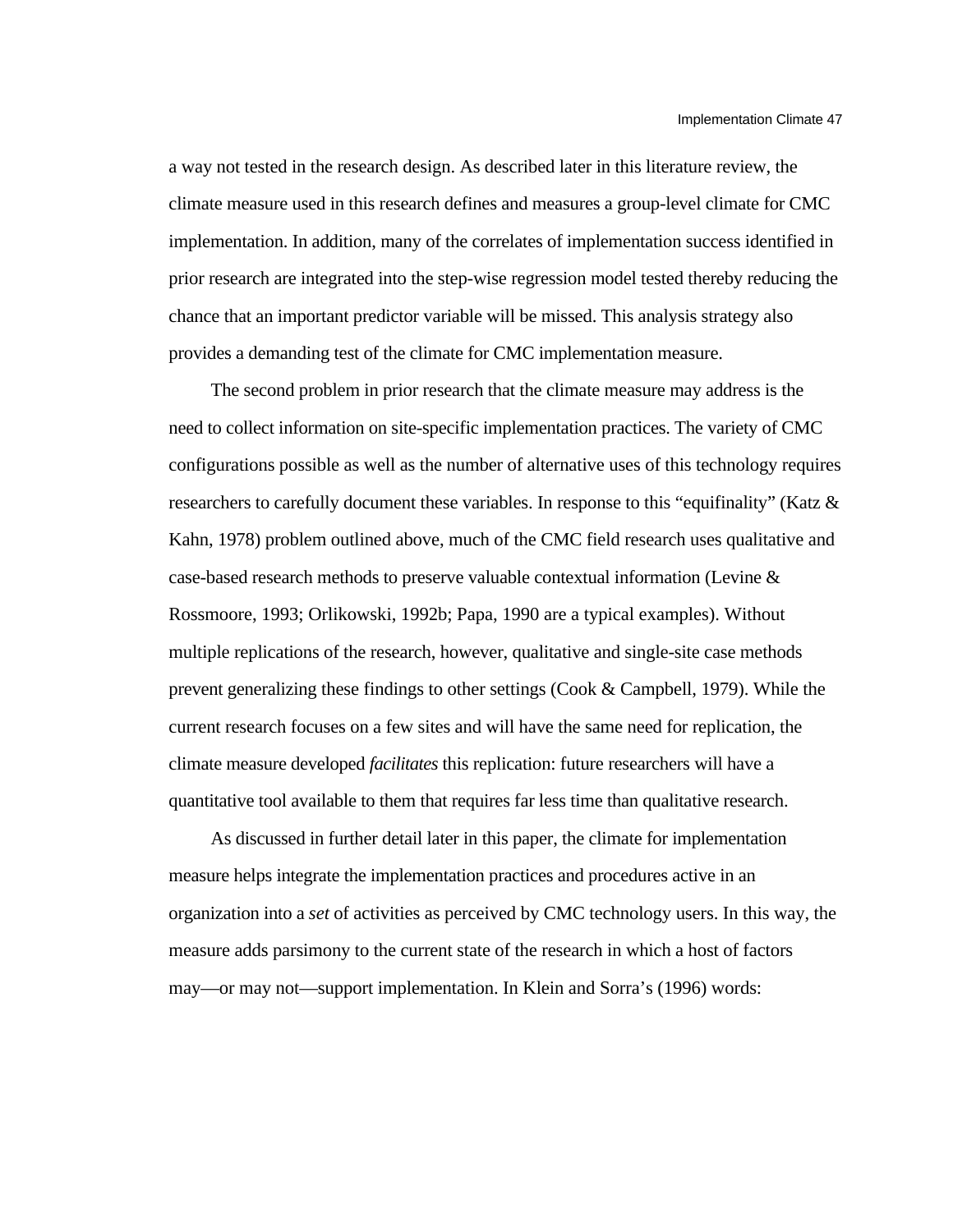The climate for implementation construct thus pushes researchers away from *the* search for the critical determinates of implementation effectiveness—training *or* rewards *or* user friendliness—to the documentation of the cumulative influence of all these on innovation use (p. 1073, italic in original).

 The climate for CMC implementation developed here is an inexpensive, quick, quantitative measure that integrates some of the site-specific implementation correlates identified in previous research. With additional research and testing, the CMC technology implementation climate measure provides a tool that may be helpful for generalizing research findings across settings.

The third problem with applying much of the existing correlation-based research is that a single factor (or small set of factors) may not consistently correlate with implementation success because of the nature of computer-mediated communication technology itself. Weick (1990) describes CMC technologies as "equivoque": (p.2) because, as illustrated on Table 2, CMC technologies have a broad range of possible uses and context-specific functions. While all the studies presented on Table 4 focus on CMC technology, the specific system and functions may be quite different. For example, Hiltz and Johnson (1988; 1990) compare three different electronic conferencing systems and one electronic mail system on subjective satisfaction and use outcomes. In contrast, Bullen and Bennett (1990) identify different groupware applications with group calendar functions, project planning and coordination tools, as well as electronic mail. Not surprisingly, research that focus on different computer-mediated communication capabilities often find different correlates of implementation success.

The primary strategy used to control for the variety of possible CMC configurations is to select a single function (e.g., electronic mail) or application (e.g., Lotus Notes® groupware application). In addition, several researchers have proposed categorizations schemes for CMC technology in terms of their level of sophistication (Dennis, George,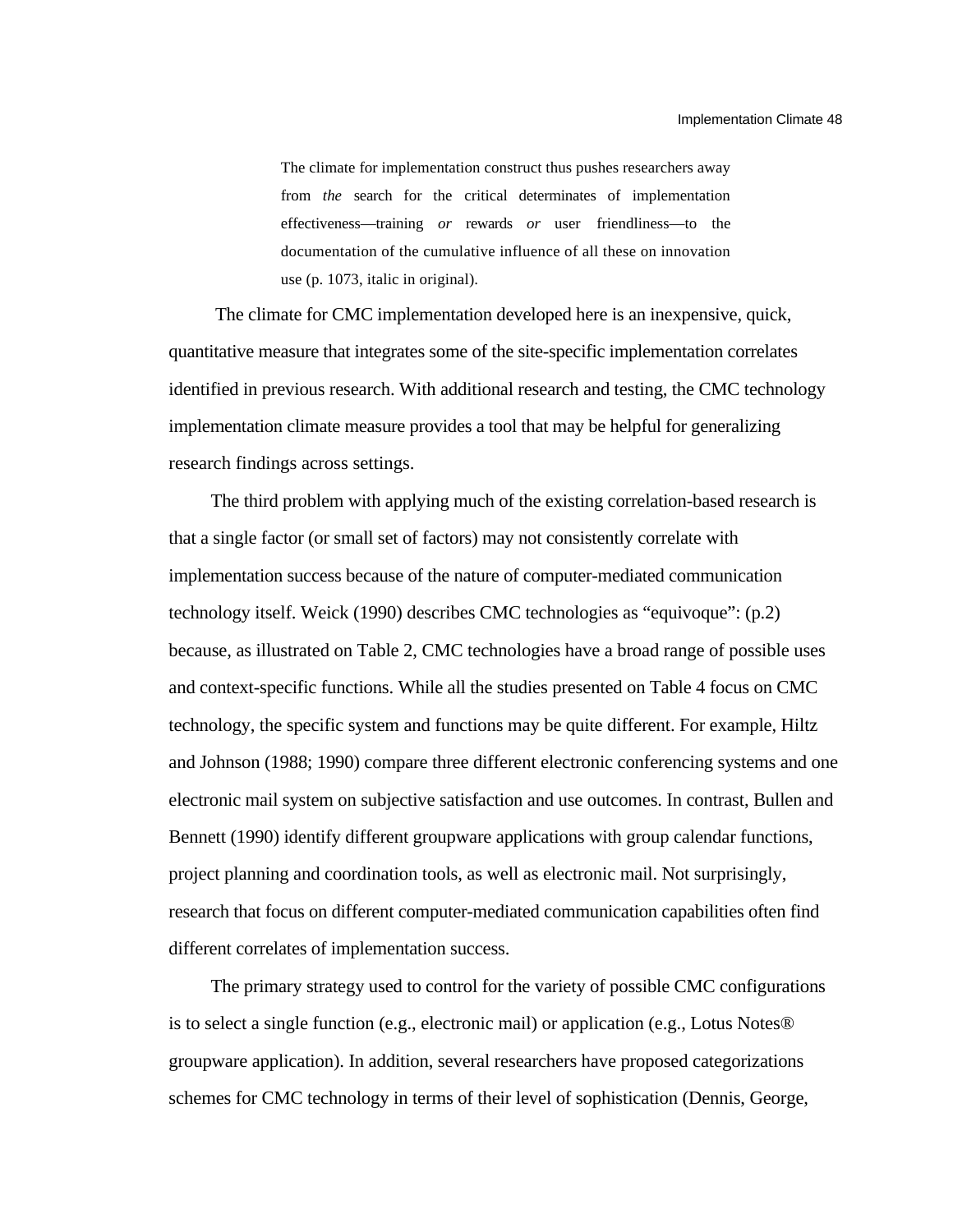Jessup, Jay F. Nunamaker, & Vogel, 1988; DeSanctis & Gallupe, 1987; McGrath & Hollingshead, 1994; Pinsonneault & Kraemer, 1990) or restrictiveness (Silver, 1991). These strategies narrow the research focus and provide some consistency within the "equivocal" nature of CMC technology. However, even an e-mail application may be used in different ways: organizations may use e-mail lists for general announcements (e.g., announcement of where employees may purchase discount movie tickets) or encrypted email messages reserved for time critical and highly confidential communications. The current research carefully describes the core features of the CMC technology investigated and how it is used within the cooperating organization.

#### Summary of Prior Research

Prior CMC implementation research provides both qualitative/case-based observations and quantitative correlational surveys. The qualitative research provides valuable insight into site-specific factors, however, the methods are time consuming, expensive, and the research results may not be generalizable to other settings. The quantitative research reviewed suggests a host of significant correlates of implementation, yet no single set of factors appears to consistently predict implementation success. In addition, three challenges face researchers when applying much of the existing research to new settings: (1) different social environments within and across organizations that lead to different practices involving the same technology, (2) the need to collect information on site-specific implementation practices, and (3) the changeable nature of CMC technology. The current study facilitates measuring the different social environments within organizations and suggests that the flexible nature of a single CMC technology and characteristics of the surrounding organizational environment impact how CMC technology is used.

In light of these findings, this study uses prior research in two ways: (1) prior correlates of implementation success at the individual level of analysis are tested in the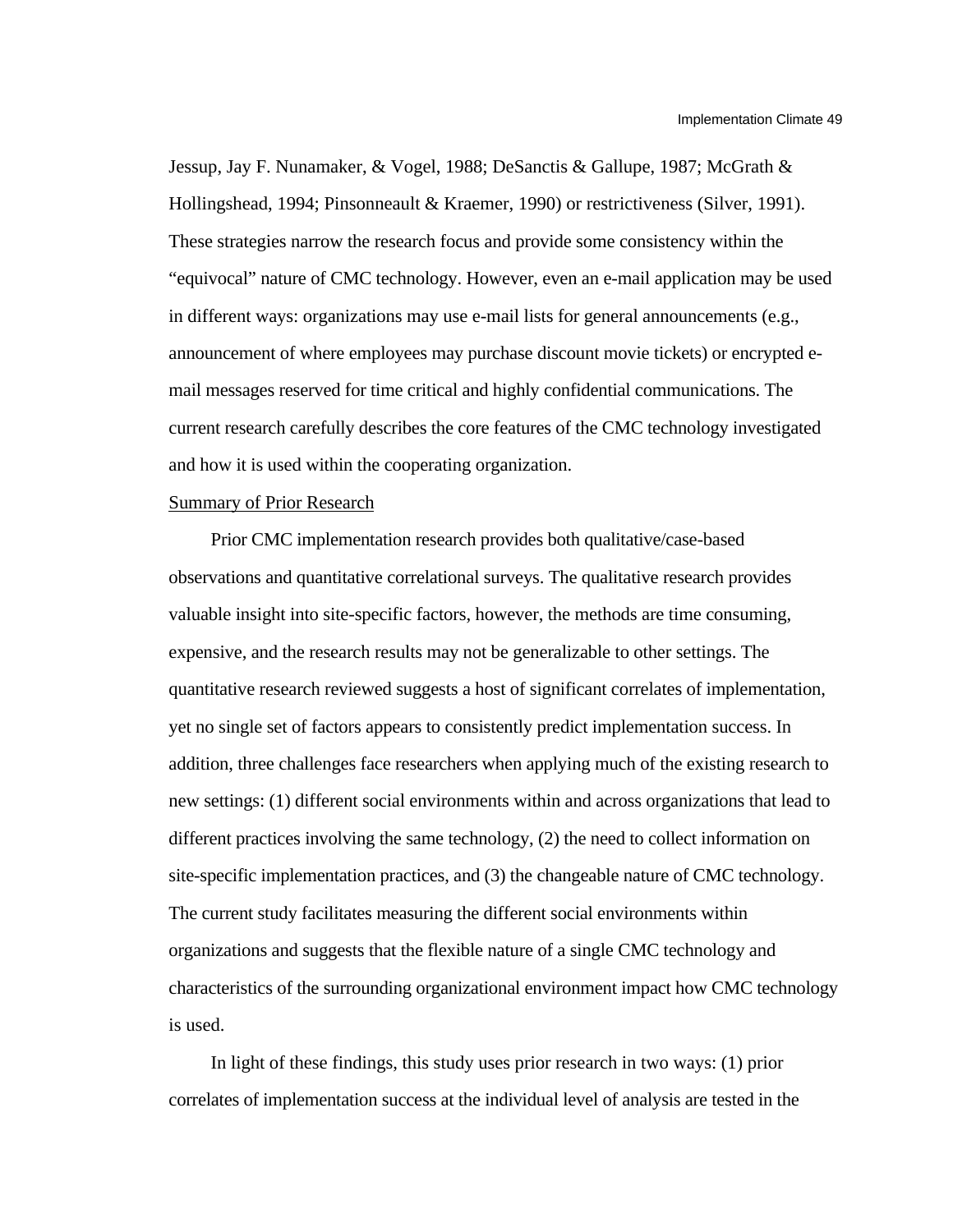proposed model and (2) prior research findings help build a broad group-level climate for implementation measure. The next sections of this paper review a model that integrates many of the findings reviewed above into a group-level climate for implementation survey.

The first section reviews the theoretical background of the proposed climate measure: Orlikowski's (1992a) "technological frames" model. Next, the quantitative results introduced in the previous section are integrated into the frames model to create a climate for CMC implementation measure. This composite, quantitative measure provides a simple and efficient way to measure implementation efforts in organizations.

# **"Technological Frames" as Climate—Extending an Existing Model** Overview of Section

The previous sections reviewed recent MIS literature reviewed that helps identify the specific factors that comprise a group's climate for CMC implementation. The final sections of this paper review the climate literature and provide the theoretical basis for the definition of climate, the identification of a "climate for CMC technology implementation," and the methods for identifying the appropriate level of measurement and analysis. Hence, the MIS literature reviewed in the previous sections provides the *content* of the climate for CMC implementation measure while the climate literature reviewed in the next sections provides the *form* of this research.

The following section summarizes Orlikowski's research on technological frames and outlines how the current research extends her work with a quantitative climate for CMC technology implementation measure. Next, following Zohar (1980) and Klein's (1992) strategy for developing a focused climate *for something*, the current research uses existing research results to identify the organizational events, practices, and procedures that differentiate organizations on the dependent variable of interest: implementation success. While much of the literature reviewed earlier identify only individual-level correlates of implementation success, these findings may inform variable selection at the group (climate)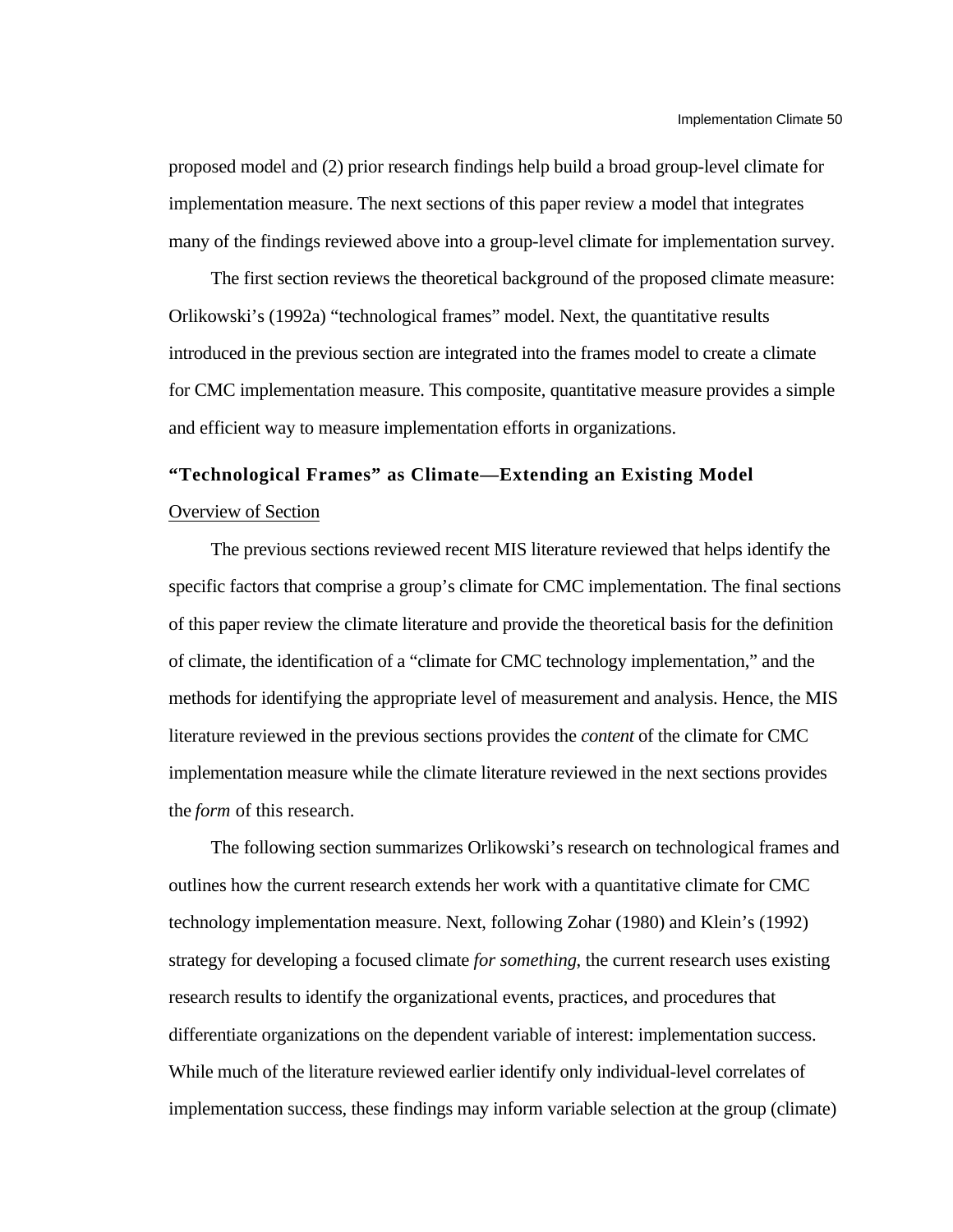level of analysis. The section ends with an integration of some of Orlikowski's "technological frames" elements with the research results summarized in Table 5 to identify the key climate domains measured.

" Technological Frames" Model

The definition of climate used in this research (employees' shared experiences, observations, and discussions regarding the organization's implementation norm, policies, and practices and the kinds of technology-enabled behaviors that are rewarded, supported, and expected in a setting) parallels the descriptions of Orlikowski's (1992a) "technological frames" model. "Technological frames" refer to the cognitions and values of users including the underlying assumptions, expectations, and knowledge that people have about technology. Orlikowski's sociotechnical "frames" model outlines a dynamic interrelationship between people, technology, and the surrounding group and organizational environment.

Orlikowski (1992b) used an observational field research methodology in her fivemonth study of an organization implementing a specific CMC technology (Lotus Notes<sup>®</sup>). Her sources were: 91 one-hour long unstructured interviews of users across hierarchical levels, reviews of office documents, and observations of work and training sessions. Orlikowski's outcomes were worker perceptions of the technology's effectiveness in helping them do their jobs and an informal, self-reported "use" measure. Orlikowski found several organizational elements that may affect individual user's perceptions and early use of one type of CMC technology: reward systems, training, policies, and organizational norms.

 A second analysis of this case study helped Orlikowski and Gash (1994) build the "technological frames" concept. This model, in turn, informs the climate measure developed in the proposed research. Orlikowski's model posits a dynamic relationship between the surrounding group- and organizational environment and the use of new CMC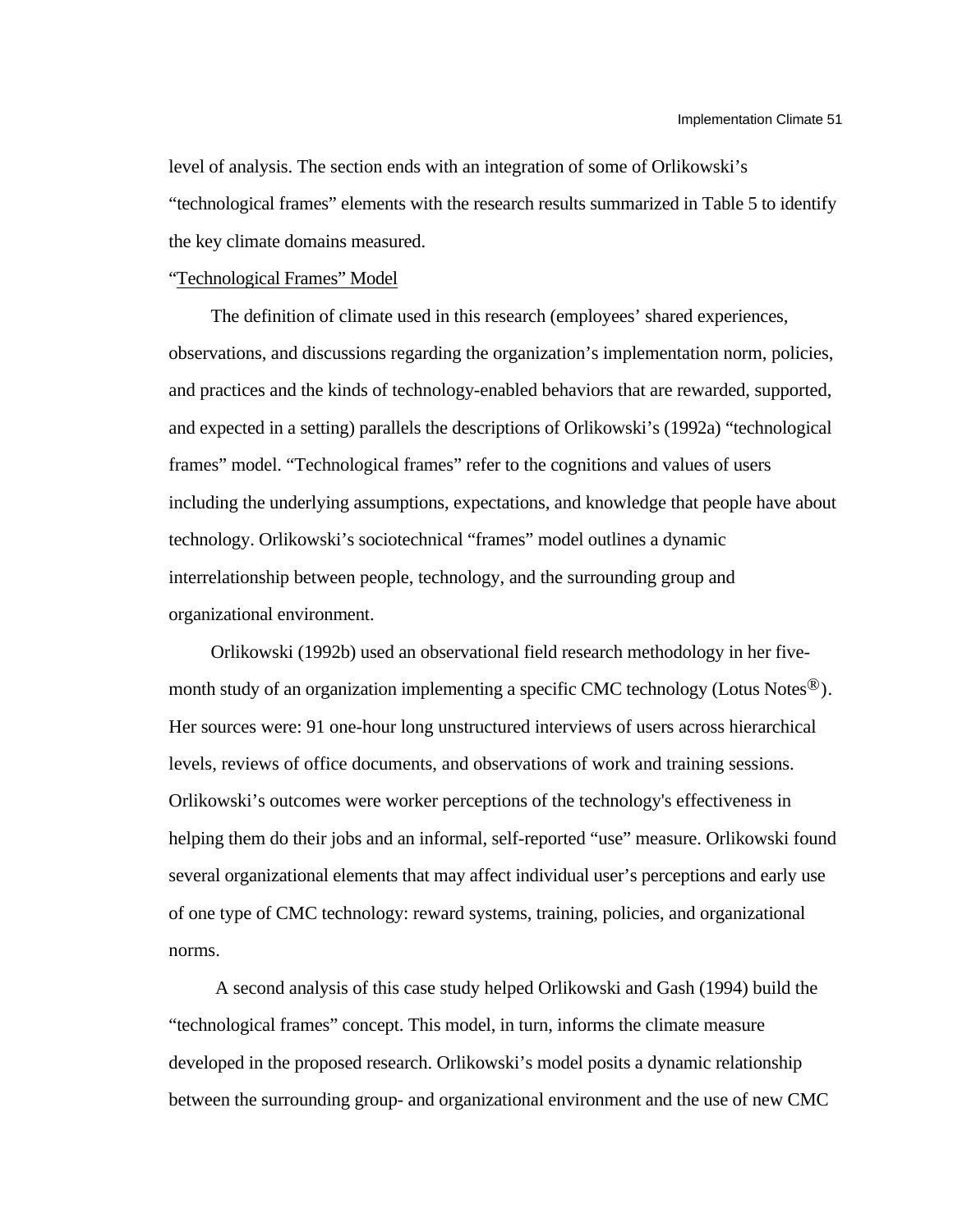technology. Technological frames refer to local (organizational or group) interpretations of how new technology is used "including the specific conditions, applications, and consequences of that technology in *a particular context*" and contains "*local understanding of specific uses in a given setting*" (p.178, italics added<sup>1</sup>).

Three of Orlikowski and Gash's (1992) seven technological frames dimensions are used to organize the climate measure: (1) *Philosophy towards technology* represented by beliefs about the specific CMC technology implemented as well as information technology in general. Specifically, these beliefs include both the users' perceptions of the group- and organization's expectations regarding technology-enabled capabilities as well as the users' perceptions of the groups' and organization's history with computer technology (e.g., technology is seen in this group/organization as enabling as empowering versus deskilling and useless). (2) *Implementation issues*: <sup>2</sup> represented by shared, group-level knowledge and experiences in the implementation process of a specific technology, including involvement, barriers/facilitators, training, managerial support. (3) *Relations with others in computing social world* is defined as expectations and experiences about the frequency and extent of interaction with other people using information technology, perception of the group's attitudes towards and understanding of technology.

Three of Orlikowski's dimensions are treated as outcomes rather than independent variables. (1) *Use Issues* : knowledge and experiences in using the specific technology in routine tasks, experiences of the technologies centrality, usefulness, and reliability. (2) *Success criteria* : beliefs about how successful the technology is/should be assessed.

l

<sup>&</sup>lt;sup>1</sup> As discussed in the "Levels of Analysis in Climate Research" section later in this proposal, the items used to measure climate ask individuals about their perceptions of group- and organizational-level characteristics . If statistically indicated, these individual-level climate perceptions will be aggregated to the group level of analysis.

 $^{2}$  In order to simplify the proposed climate model, the "implementation" dimension was combined with the seventh of Orlikowski's dimensions, *initiation issues.* Orlikowski defines initiation issues as user knowledge and experiences in the "choosing" stage of technology implementation including participants feasibility assessment and perceptions of technology's objectives. These initiation issues are reflected in user perceptions of the technology's rationale/history, cost/benefit analysis, and managerial support.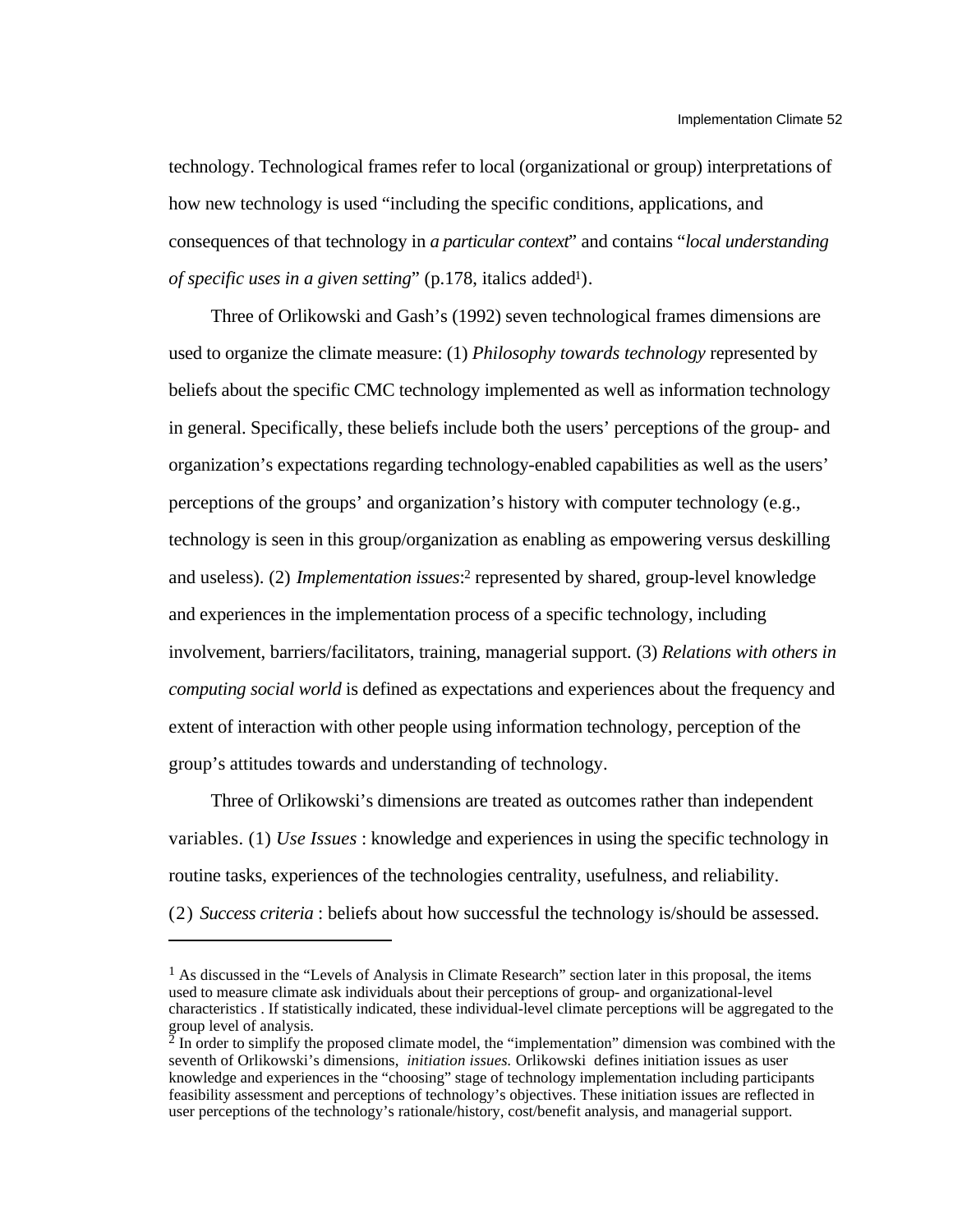(3) *Impact* : beliefs about the impact of the technology on the strategy, structure, way of doing business and norms of the group and organization. "Impact" includes how much/well a technology has changed jobs, tasks, job related knowledge, skills, abilities, social relations, status, and workload. These three variables are highly similar to one of the most frequently used satisfaction measures in the MIS literature (Adams, Nelson, & Todd, 1992; Davis, 1989).

### Problems with the Technological Frames Model

While Orlikowski and Gash's (1994) seven technological frames dimensions provide a broad model of user perceptions and a way to organize users technology-related "interpretations of the world...[and] implicit guidelines that serve to organize and shape their interpretations of events" (p 176), the model has several limitations.

Despite the conceptual strength of this model, Orlikowski and Gash's case study does not provide quantitative measures for identifying technological frames in other organizations. Orlikowski's qualitative measures (interviews and observations) of intergroup and intra-group technological frames makes replication of this research at other sites time consuming and expensive. The technological frames model developed by Orlikowski and Gash needs testing in other organizations; the climate measure developed for this research facilitates this replication.

A second problem with Orlikowski's approach is that it does not quantitatively measure implementation outcomes (e.g., use of the new technology, user satisfaction with the technology, satisfaction with technology's impact on user performance, or fidelity of implementation). Without incorporating implementation outcomes into a testable model, there is no way to evaluate organization's implementation effort or the impact of various implementation predictors. In contrast, Lewis and Seibold (1993) identify two possible outcomes measures in their case study of a large manufacturing corporation. Like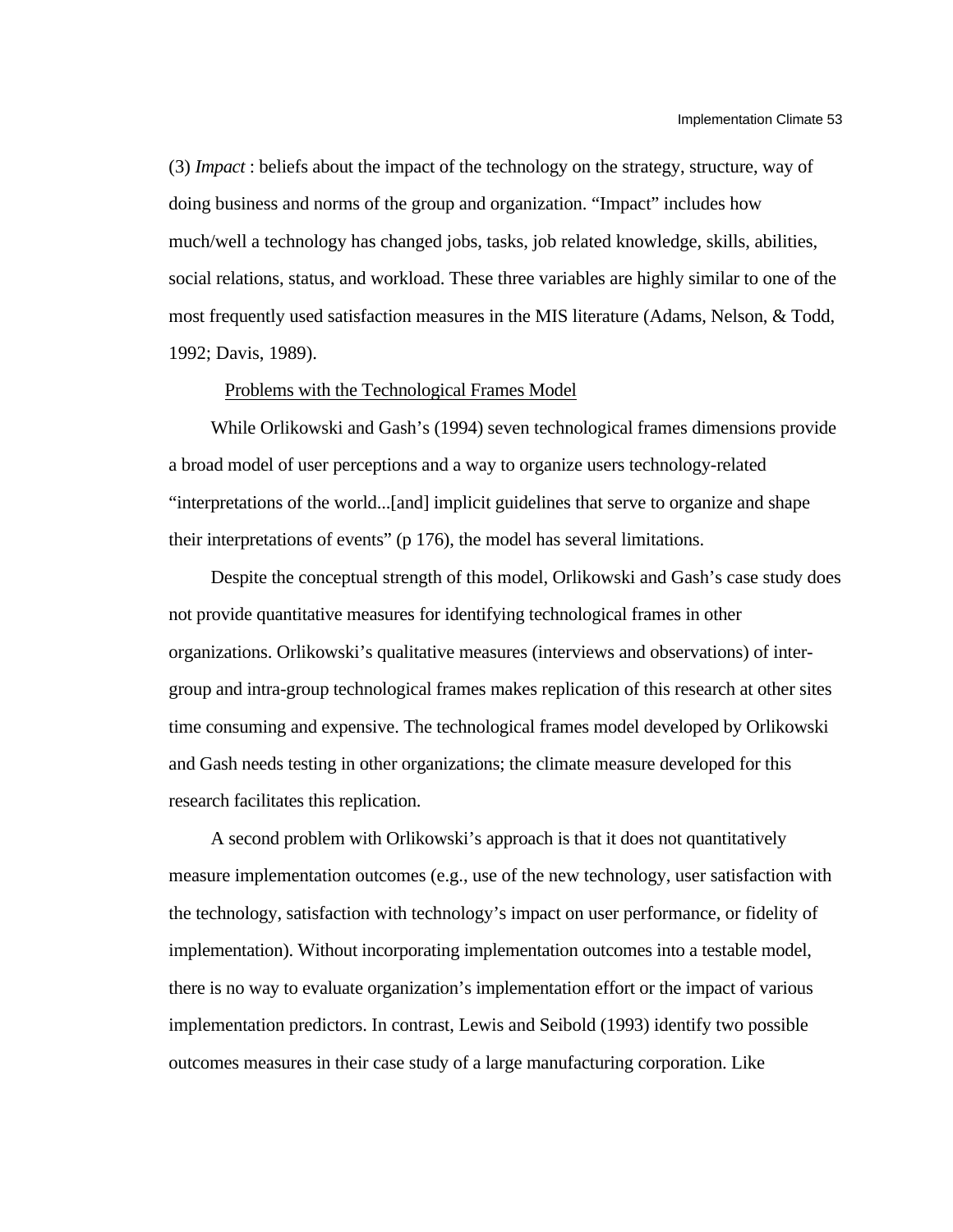Orlikowski's model, Lewis and Seibold use a structurational1 model to propose a set of dynamic relationships between characteristics of the organization, the individual, and the new technology. However, Lewis and Seibold suggest that the social policies and practices active in the model (policies and practices that may be modified depending on the implementation efforts active in the organization) influence two key implementation outcomes: fidelity (match between design/intended use and actual use) and uniformity (similarity across users). Measuring implementation outcomes such as use, satisfaction, fidelity, or satisfaction with group processes enables researchers and managers to link implementation plans, user perceptions, and technology-related outcome measures.

Finally, Orlikowski's technological frame model does not include contextual characteristics. Additional environmental/contextual factors may also influence the implementation of new CMC technologies. As summarized on Table 2, some key factors identified in prior research include: individual and group task (Kraut et al., 1994), perceived expressiveness of CMC system (Daft et al., 1987; Hiltz & Johnson, 1990), system complexity (Hiltz & Johnson, 1989), user customizable software (Bikson et al., 1987; Stasz et al., 1986), and number of hierarchical levels included in group (Papa, 1990).

In light of these considerations, the present research modifies Orlikowski's model in three ways. First, a quantitative measure of technological frames is proposed: the climate

l

<sup>1</sup> Anthony Gidden's theory of structuration is used by several implementation researchers to explain the relationship between individuals, organizations and new technologies (Barley, 1990; Orlikowski & Robey, 1991; Poole & DeSanctis, 1990). Structuration theory suggests that new technologies have no *inherent* meaning apart from their use. Instead, the meaning of a technology stems from the way it is employed by people in a particular setting. The structuration model posits that social processes involve reciprocal and dynamic relationships between human actors and structural features of organizations. Social structures are first formed by human actions. The structures then serve to shape future human actions. Structuration—the creation of institutional norms, practices, roles in a particular setting—is a process; structures are formed by human interaction and then they constrain future human action. Hence, structures have a dynamic and interactive nature: they are both a *product* of human activities and an *input* which shape future human action. Implementation researchers have used this dynamic model to interpret how new technology is integrated into social systems.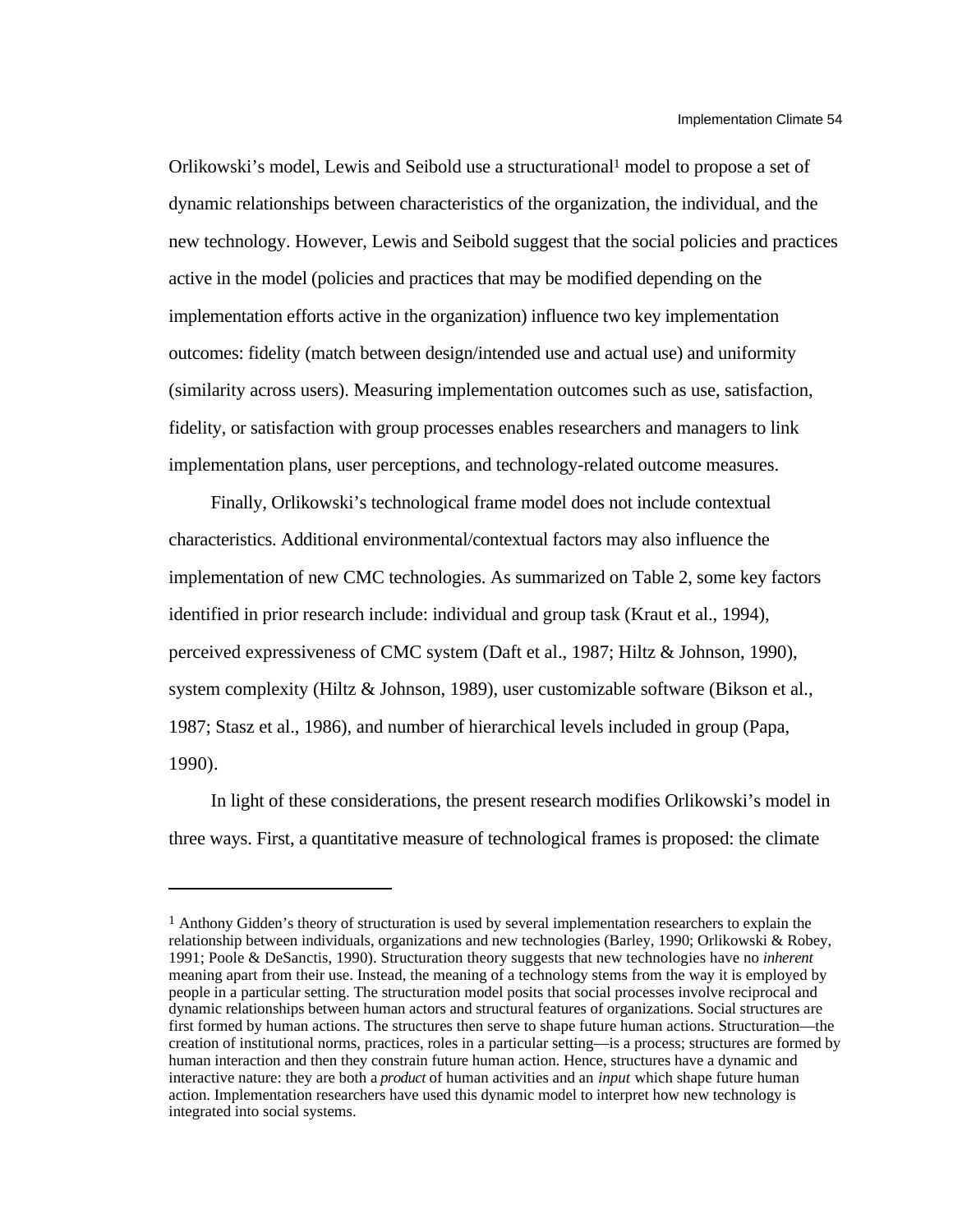for CMC technology implementation. This measure provides a quick, inexpensive, quantitative way to measure how group- and organizational-level behaviors, experiences and expectations impact implementation outcomes. Second, the model tested in the current research includes technology-related outcome measures—some of those proposed by Lewis and Seibold (1993) as well as other MIS researchers reviewed earlier. Finally, as reviewed in the next section of this paper, this research integrates prior implementation research on individual and group factors that support implementation success.

### Empirical Support for Climate Model

Based on four of Orlikowski's "technological frames" dimensions, the climate model tested provides a broad "fabric" of the climate for CMC implementation measure. This theoretical model is useful because it helps organize the wide variety of implementation activities and user perceptions into a single model. More importantly, each of these dimensions is supported by prior qualitative and quantitative field research. While much of the literature reviewed earlier analyzes survey data at the individual-level (e.g., individual expertise with technology, individual expectations, individual training experience), these findings provide guidance for variable selection at higher (group) levels of analysis.

This section integrates Orlikowski's "technological frames" model with the research results summarized in Table 5 to identify the key climate domains measured in the current research. In order to control for the individual-level correlates of implementation success, the final model tested includes both individual- and group-level measures.

The specific climate model was created with a three-step procedure. First, the quantitative research reviewed earlier (summarized on Tables 1, 2 and 3) was used to identify the key implementation support factors (Klein, 1989; Kozlowski & Hults, 1987; Schneider, 1990; Zohar, 1980 also use this approach of reviewing the literature to identify components of a climate for measure). Next, factors from these empirical research results were then categorized along four of Orlikowski's frame dimensions. Those factors that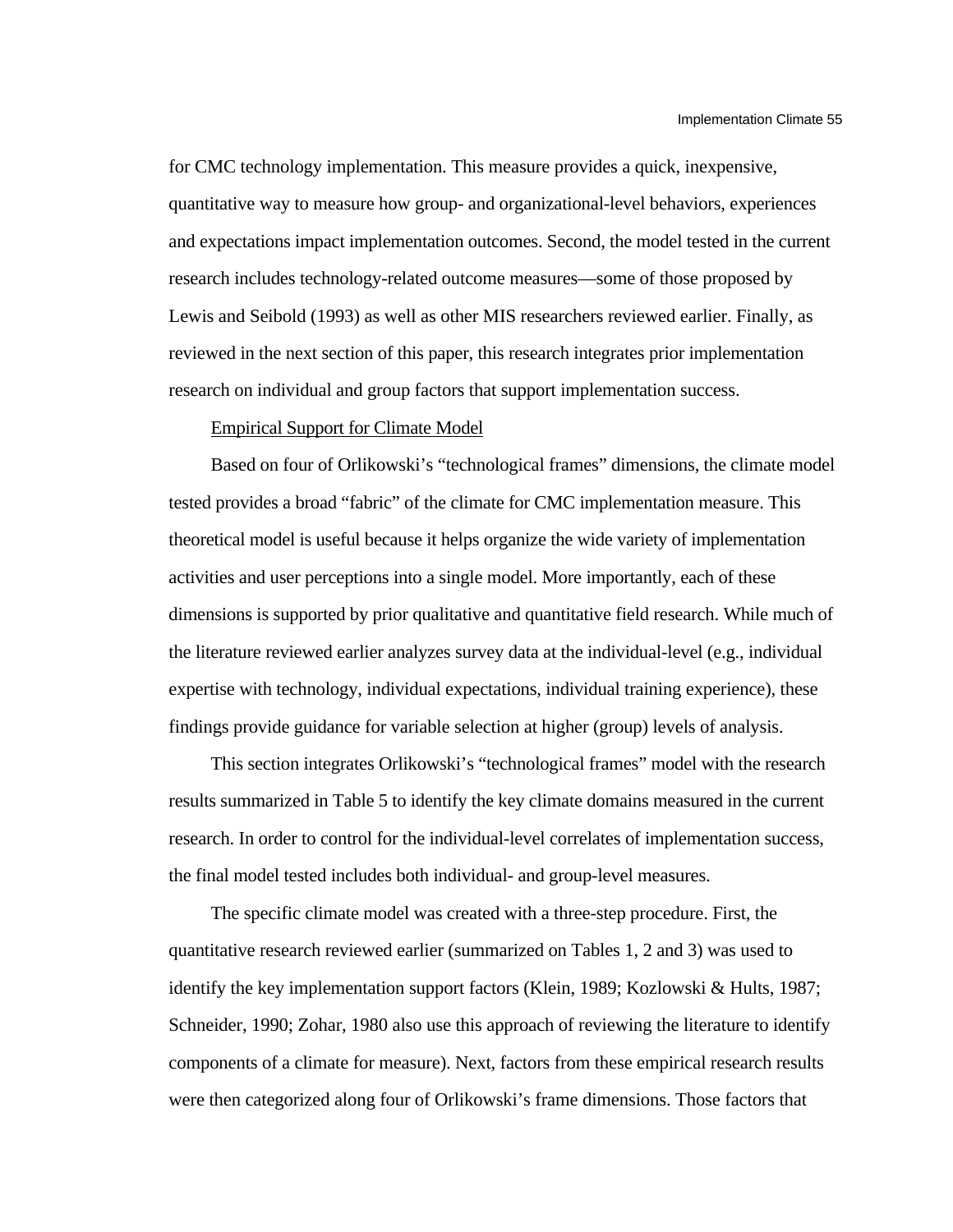could be meaningfully measured at the group level of analysis were included in the climate measure. Finally, factors that did not fit into Orlikowski's frame model but had solid empirical support were added to the climate model. These factors include perceptions that: the CMC technology will support job goals, the CMC-related task is urgent, and the complexity/novelty of the CMC system. In addition, *perceived task importance* was added to the final climate model. Table 6 lists the factors and operational definitions in the climate model.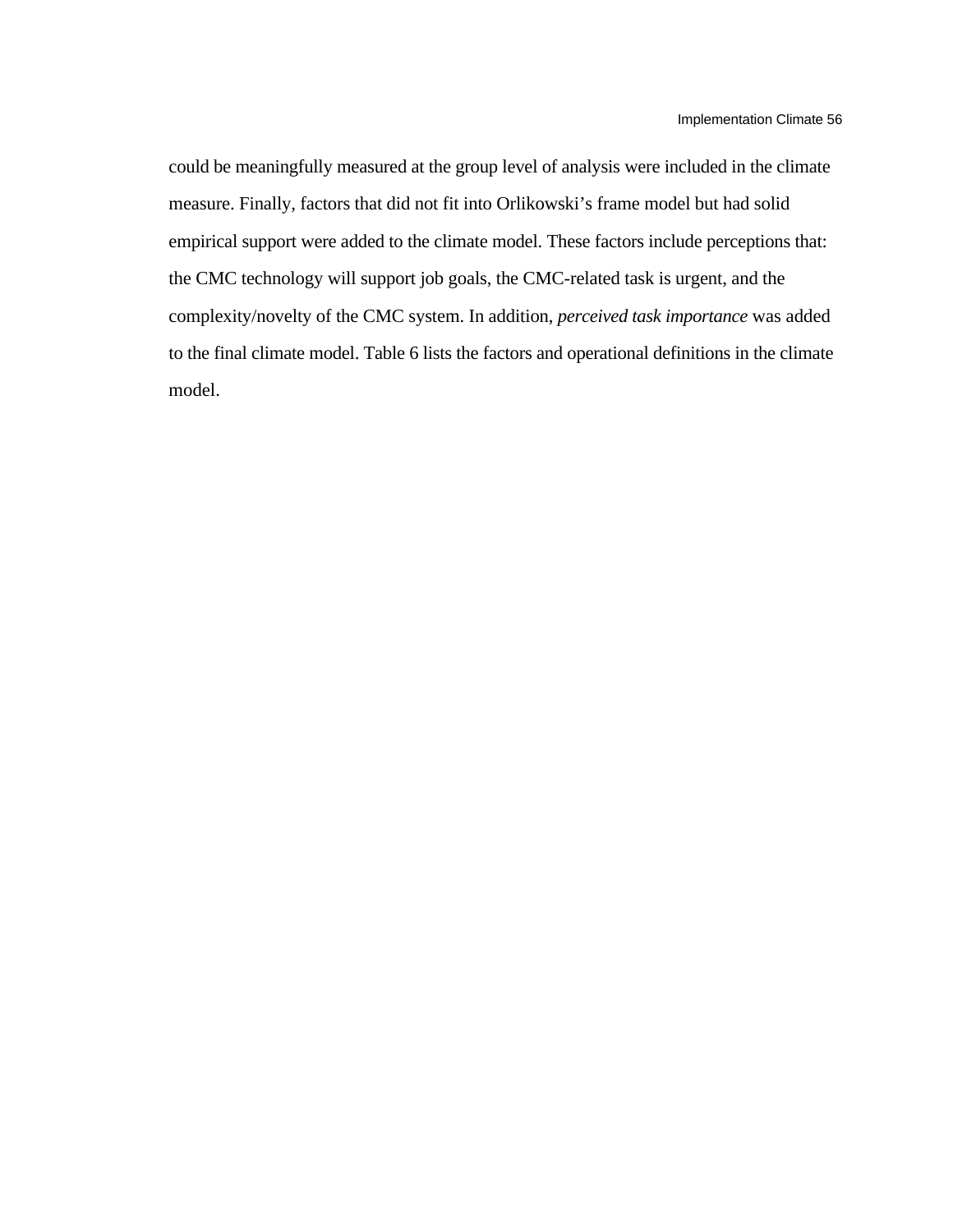### Table 6

### Climate for CMC Implementation Measure

**Philosophy towards technology**: beliefs about the specific CMC technology implemented and information technology in general

- Perception of group- and organizational-level expectations regarding technology-enabled capabilities
- Individual perceptions of the group's history and expertise with computer technology innovations

**Implementation Behaviors**: knowledge and experiences in the implementation process of specific technology, including involvement, training, managerial support

- Individual perceptions of the group's participation in implementation decisions
- Perceive support for training opportunities and training-related attitudes within group
- Perceptions of management support (both supervisors and top level)

**Social Relations**: extent of interaction with other people using information technology, perception of attitudes towards and understanding of technology

- Perceived level of group cohesion (i.e., the frequency and depth of intra-and inter-group relationships)
- Perception that group members expect individual to use CMC technology

#### **Perceived Task Importance**

• Perception that technology-supported tasks are important to group's goals

The first climate factor, *philosophy towards technology* finds support in two of the studies reviewed (Bikson et al., 1987; Hiltz, 1988; Hiltz & Johnson, 1990). Most notably, Hiltz and Johnson's study of CMC technology in four different organizations ( $N = 505$ ) found correlates with two of four different outcome measures of implementation (subject

satisfaction with computer interface, system performance, system expressiveness, and

overhaul satisfaction with computer as a mode of communication). Most relevant to the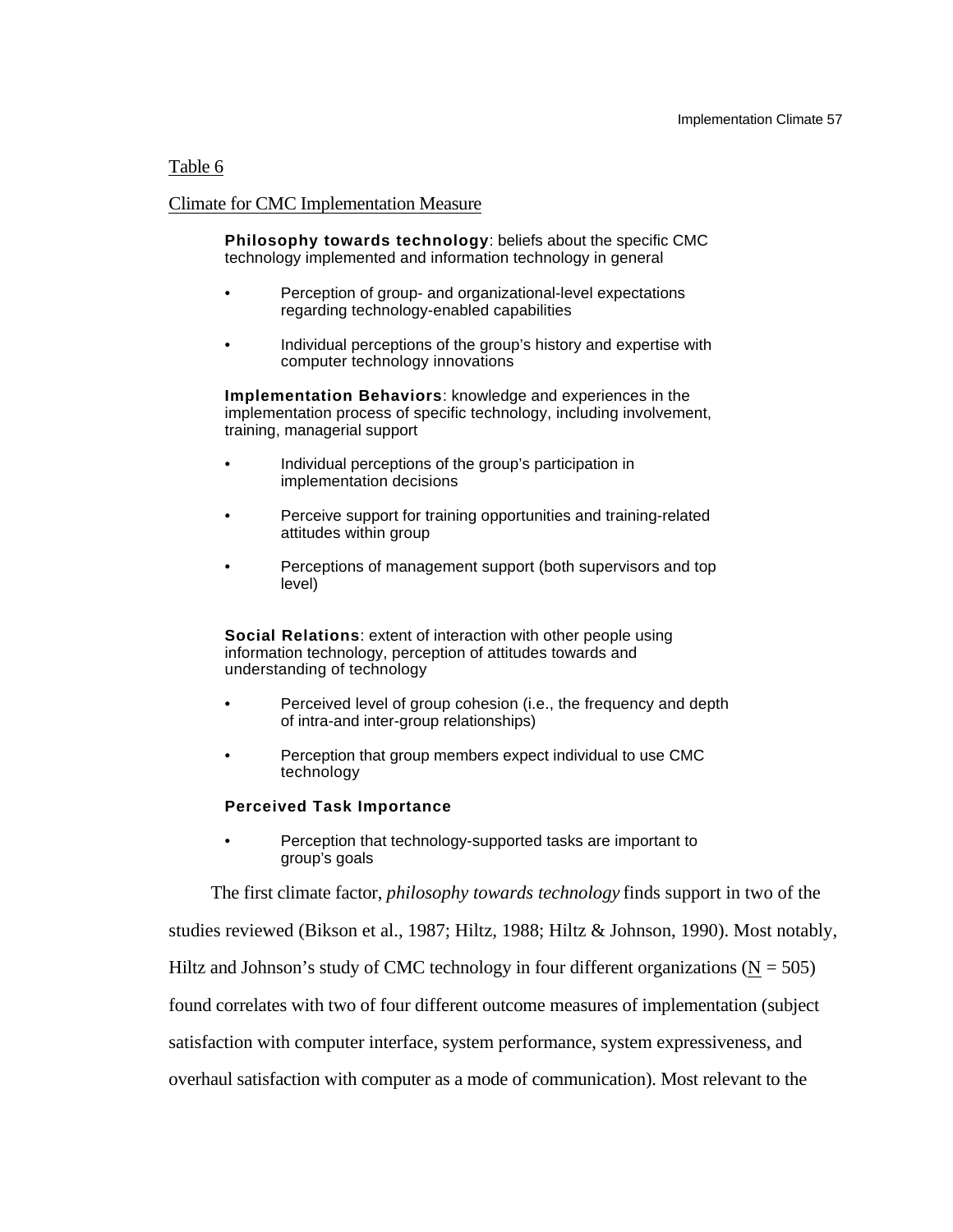*philosophy* factor identified in the climate model are three factors representing user expectations of technology: expectations that the CMC technology will support user productivity, expectation that CMC technology will save time, and expectations that the CMC technology will not be frustrating.

Hiltz and Johnson found significant correlations between these user expectation variables and two outcome variables: satisfaction with the computer interface and satisfaction with the computer as a mode of communication. The first outcome, satisfaction with interface, correlated with expectations that the CMC technology will support user productivity ( $r = 24$ ,  $p < 01$ ) and expectation that CMC technology will save time ( $r = 29$ ,  $p < 01$ ). The second outcome, satisfaction with the computer as a mode of communication, correlated to two other factors that fall under the rubric of "philosophy:" expectations that the CMC technology will not be frustrating  $(r=.24, p<.01)$ , expectation that the CMC technology will save time  $(r=.22, p<.01)$ . Two sets of questions measuring "philosophy" perceptions were used in the present research: one set asked individual-level perceptions and the other set measured group-level perceptions.

The second factor identified in the climate model, *implementation issues*, may be defined as user knowledge and experiences during the active use of a specific technology. This factor receives strong support in both qualitative and quantitative empirical research. Specifically, research demonstrates notable correlations between implementation success and: user perceptions of leadership support (Bullen & Bennett, 1990; Hiltz, 1988; Hiltz & Johnson, 1990; Robey, 1979; Stasz et al., 1986), user participation in implementation activities (Hiltz & Johnson, 1990; Robey, 1979), and training (Bikson et al., 1987; Bullen & Bennett, 1990; Lee et al., 1995; Stasz et al., 1986). Again, both individual- and grouplevel implementation measures are included in the proposed research.

*Relations with others in computing social world* was a notable implementation correlate in several of the studies reviewed (Bikson et al., 1987; Hiltz, 1988; Hiltz  $\&$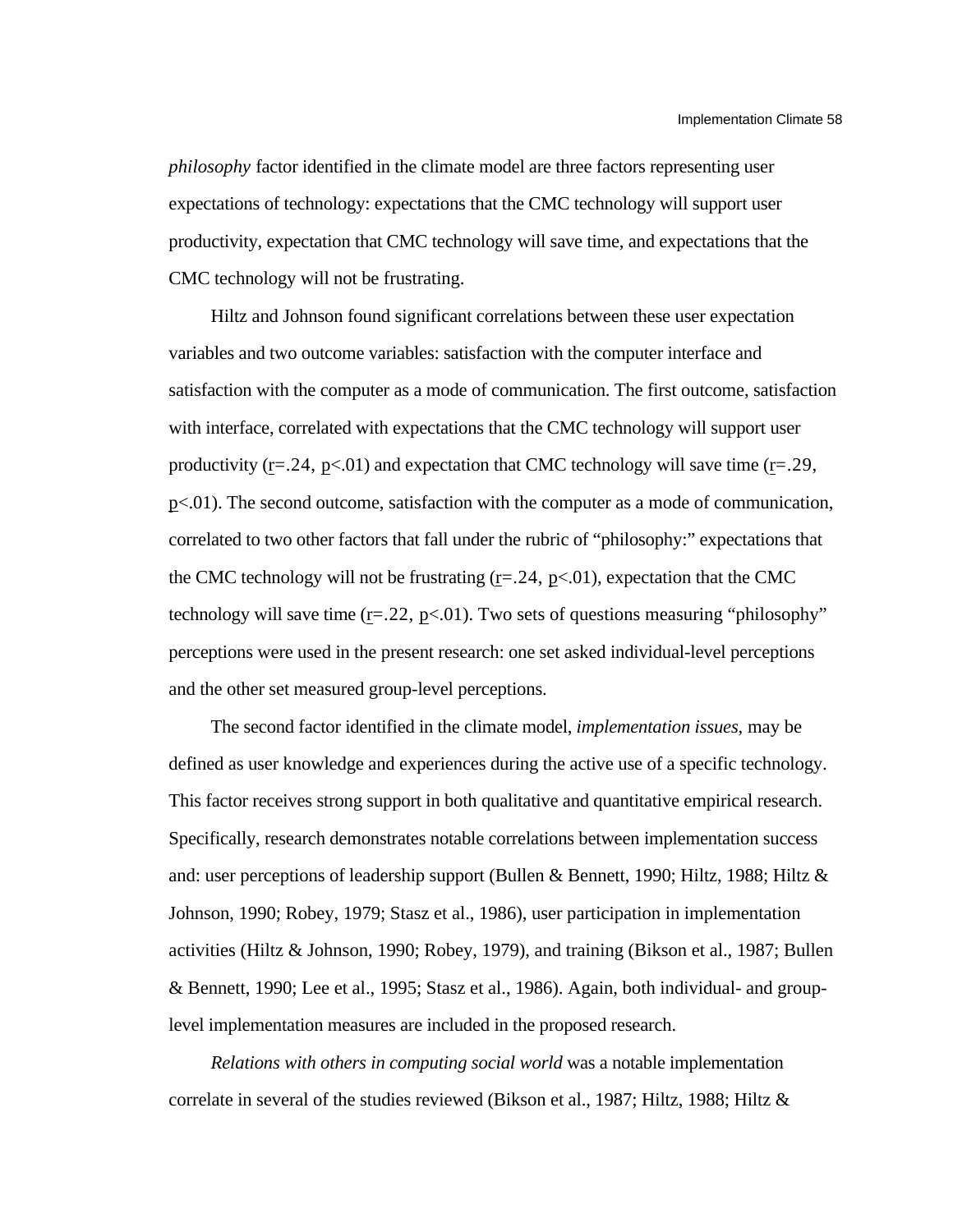Johnson, 1990; Papa, 1990). Hiltz and Johnson found significant correlates with one measure of implementation success (user perceptions that the system is productivityenhancing, time saving, and stimulating) and several group oriented factors including: existence of group before system adoption  $(r = .19, p < .01)$ , number of group members known personally  $(r = .19, p < .01)$ , importance of communication with people using the CMC technology ( $\underline{r} = .43 \underline{p} < .01$ ), and feeling that there is no one of interest on the CMC technology ( $r = -0.33$ ,  $p < 0.01$ ). Another factor that fits into the social relations factor is formal group pressure to use CMC system. Beauclair, Golden and Sussman's (1989) survey of 600 CMC at an urban Midwestern university correlated self-reported use of the system and formal social pressure ( $^{2}$  = 35.862, p < .001).

The final factor included in the model is how important the CMC technology-related task is perceived to be. Hiltz and Johnson's (Hiltz, 1988; Hiltz & Johnson, 1990) study of CMC technology in four different organizations ( $N = 505$ ) found that satisfaction with interface correlated with CMC technology-related task urgency  $(r = .15, p < .01)$ .

### Summary of Proposed Model

Figure 1 illustrates the complete model tested including the key contextual and individual-level variables identified in the MIS literature reviewed earlier, the group-level CMC climate for implementation measure based on Orlikowski's frames model, and three factors measuring "implementation success" (use of technology, impact on group processes, and satisfaction with technology).

The prior MIS literature reviewed earlier identifies several structural, technical, and individual-level factors that correlate with CMC technology implementation success. At the individual level, perceptions of CMC system expressiveness, interface complexity, expectations of goal support, task urgency, perceived novelty/complexity at time of implementation, implementation involvement, training, and functional area/job task were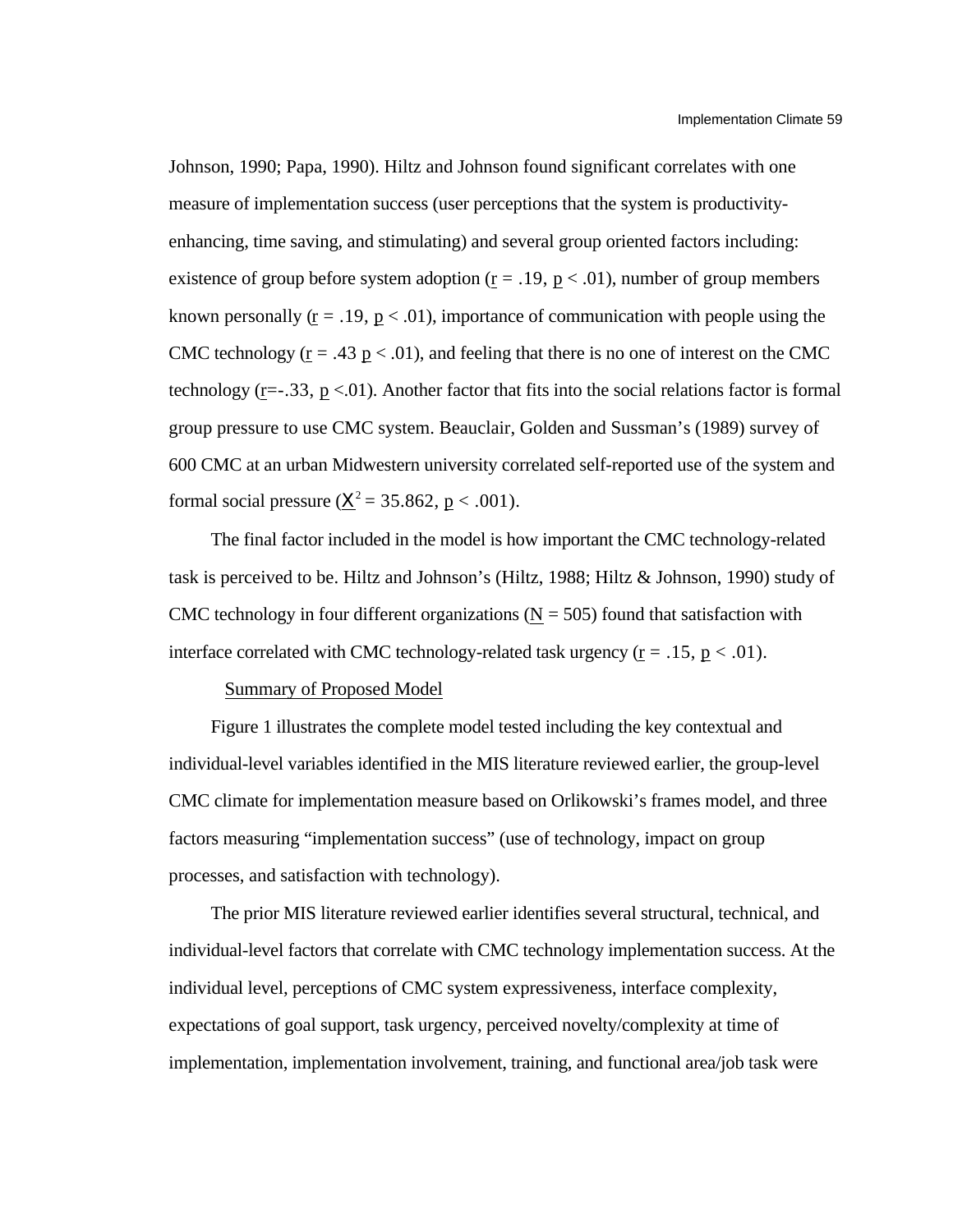included in the model tested. These structural and individual-level perceptions and characteristics were entered first into a step-wise multiple regression model.

The second step of the regression equation included climate factors measured at the individual level but aggregated (if statistically indicted—this point is discussed in detail later in this literature review) to the group level; this measurement and analytic strategy provided a strict test of the climate measure. The climate measure provides the means to measure complex implementation perceptions and behaviors within an organization (e.g., social expectations, interpretations of events, and perceptions of work-related routines) and relate them to other variables of interest. The climate model organizes the empirical quantitative findings along four theoretical "technological frames" dimensions proposed by Orlikowski and Gash (1992). Again, technological frames are defined as the cognitions and values of users including the underlying assumptions, expectations, and knowledge that people have about technology. The current research integrates four of these dimensions into a climate for CMC implementation measure: philosophy, implementation behaviors, and social relations (see Table 6) . Based on a review of the empirical literature, a fifth dimension was added to the climate model: perceived task importance.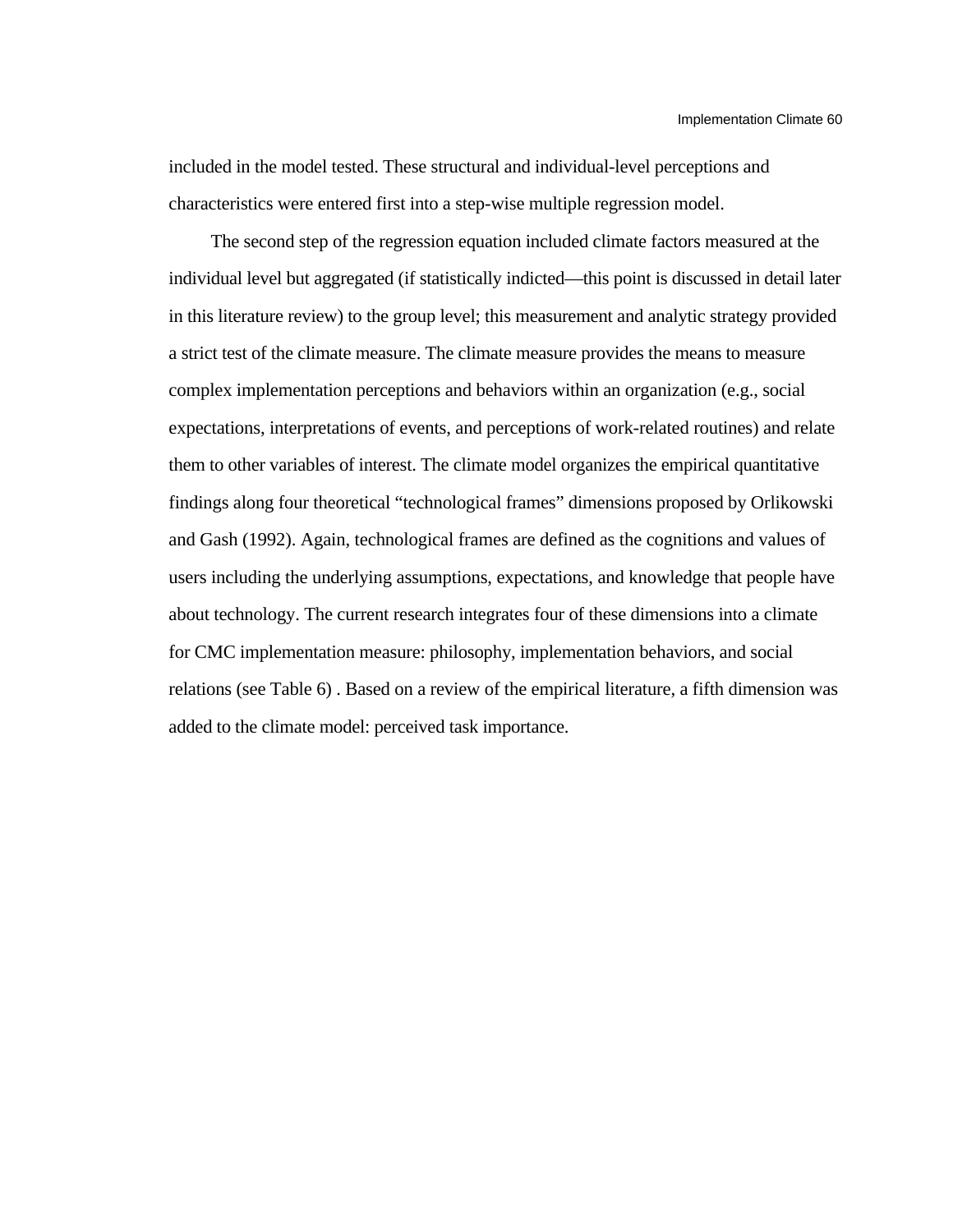Figure 1

Proposed Climate Model and Outcome Variables

This page should be replaced with the .pdf file called "Main Model" or "Model 7.3"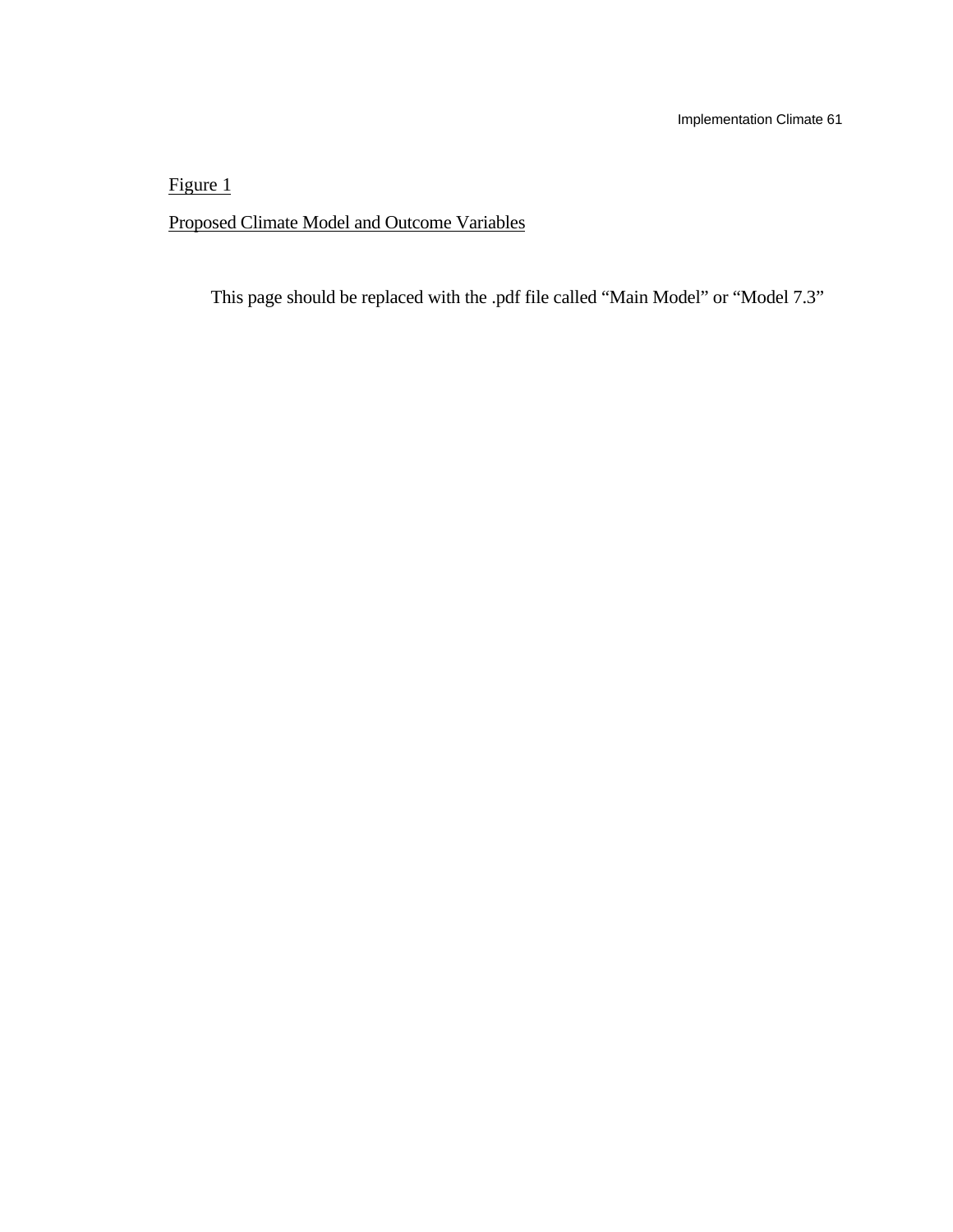The MIS literature reviewed in the previous sections, including Orlikowski's technological frames model, provides the specific factors—the content—of the climate for CMC implementation. The following sections of this review focus on the fundamental *form* of this research: climate research. The climate literature provides the theoretical basis for defining climate, the identification of a "climate *for* CMC technology implementation," the methods for effectively measuring climate, and general analytic strategies. The theoretical background of climate research begins with a summary of general social theories concerning people and technology including the relevant organizational development and socio-technical theories. The review then narrows to review some key implications of previous climate research.

### People and Technology: A Climate Primer

Much of the theory behind MIS planning and implementation stems from the organizational development literature because this research area provides insight into the values, processes, and traditions that influence behavior in organizations. Within the organizational development literature, an open systems approach posits that organizational structures, people, tasks, and technology all influence organizational performance (Katz & Kahn, 1978). Lucas and Baroudi's (1994) assertion that the "design of information technology and the design of organizations are largely becoming the same task" (p. 9) reflects a continuing open systems approach to the design and implementation of information technology. As illustrated in Leavitt's (1965) early open systems model (see Figure 2), a change in one organizational component will result in changes in the others. The implementation of a new information technology will influence—and be influenced by—the existing organizational culture, tasks, and structures. Hence, implementation research models must integrate the recursive nature of the organizational environment.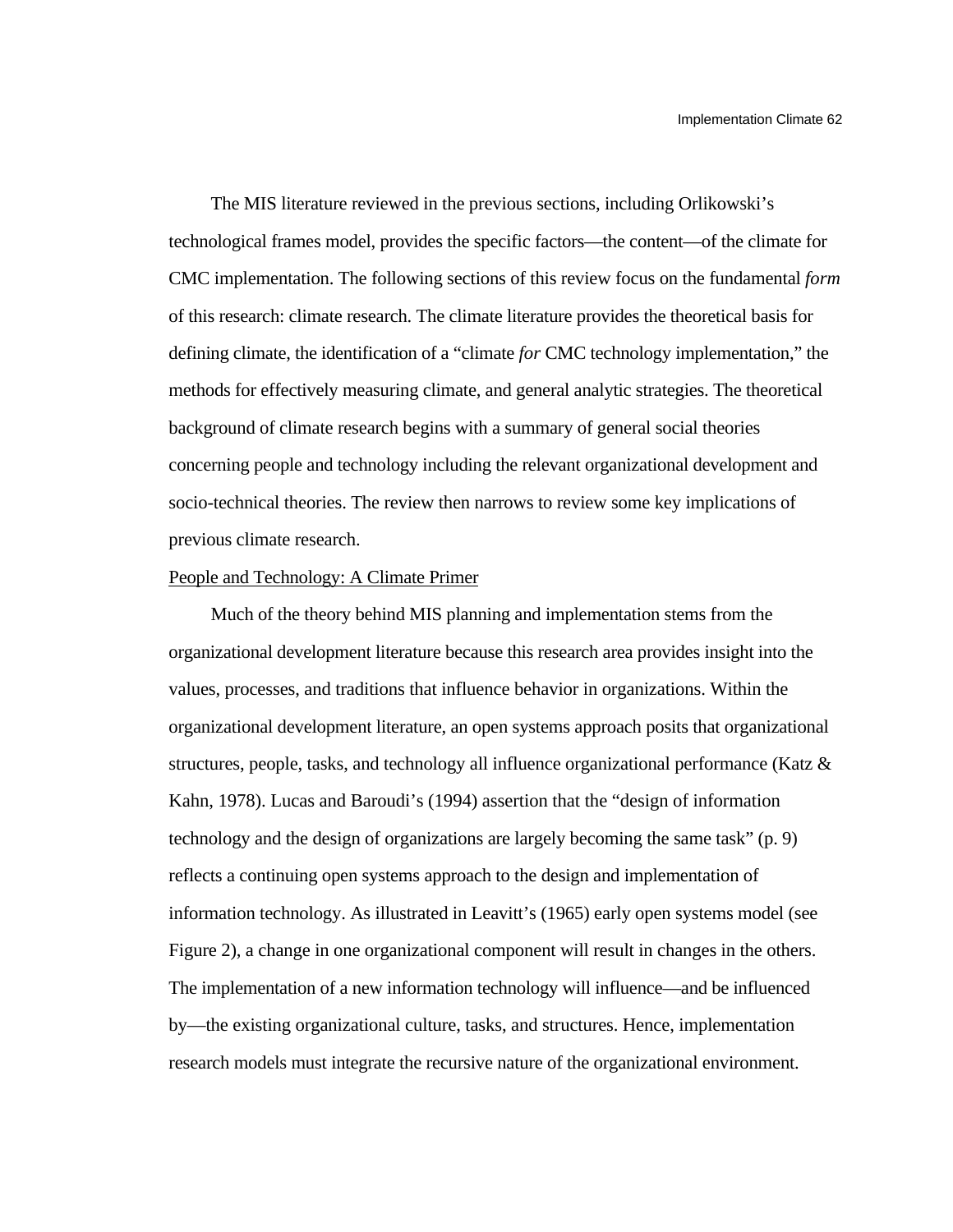More recent theories also reflect this integration of people, task and technology. These theoretical explanations include *sociotechnical system theory* (Pasmore, Francis, Haldeman, & Shani, 1982; Trist, 1981) which emphasizes the "the joint optimization of the

Figure 2

technical and social aspects" (Cherns, 1976, p. 784), and *adaptive structuration theory*, which identifies how norms and expectations assigned to a technology are contingent on the social context in which it is used (Barley, 1986; Orlikowski & Gash, 1992; Poole & DeSanctis, 1990). Finally, various *technology transfer models of implementation* (Bikson & Eveland, 1992; Bikson et al., 1987; Blackler & Brown,

1986; Stasz et al., 1986) also describe how



Leavitt's Open Systems Model



the active use of a new technology is shaped by a process of mutual adaptation of task and technological demands. Advocates of all of these theories propose dynamic relationships between the social characteristics within the organization and the technical demands of the innovation.

Moving these socio-technical theories one step closer to application, the theory and methods supporting the current research suggest that individuals and groups interpret the surrounding social environment. These interpretations, in turn, influence individual behavior and, ultimately, organizational outcomes. Like the open systems and sociotechnical theories outlined above, climate theory recognizes the relationship between the person and the environment. In fact, Lewin's (1951) famous formula ( $B = f(P,E)$ ) stems from the first mention of "climate" in the psychology literature (Lewin, Lippitt, & White,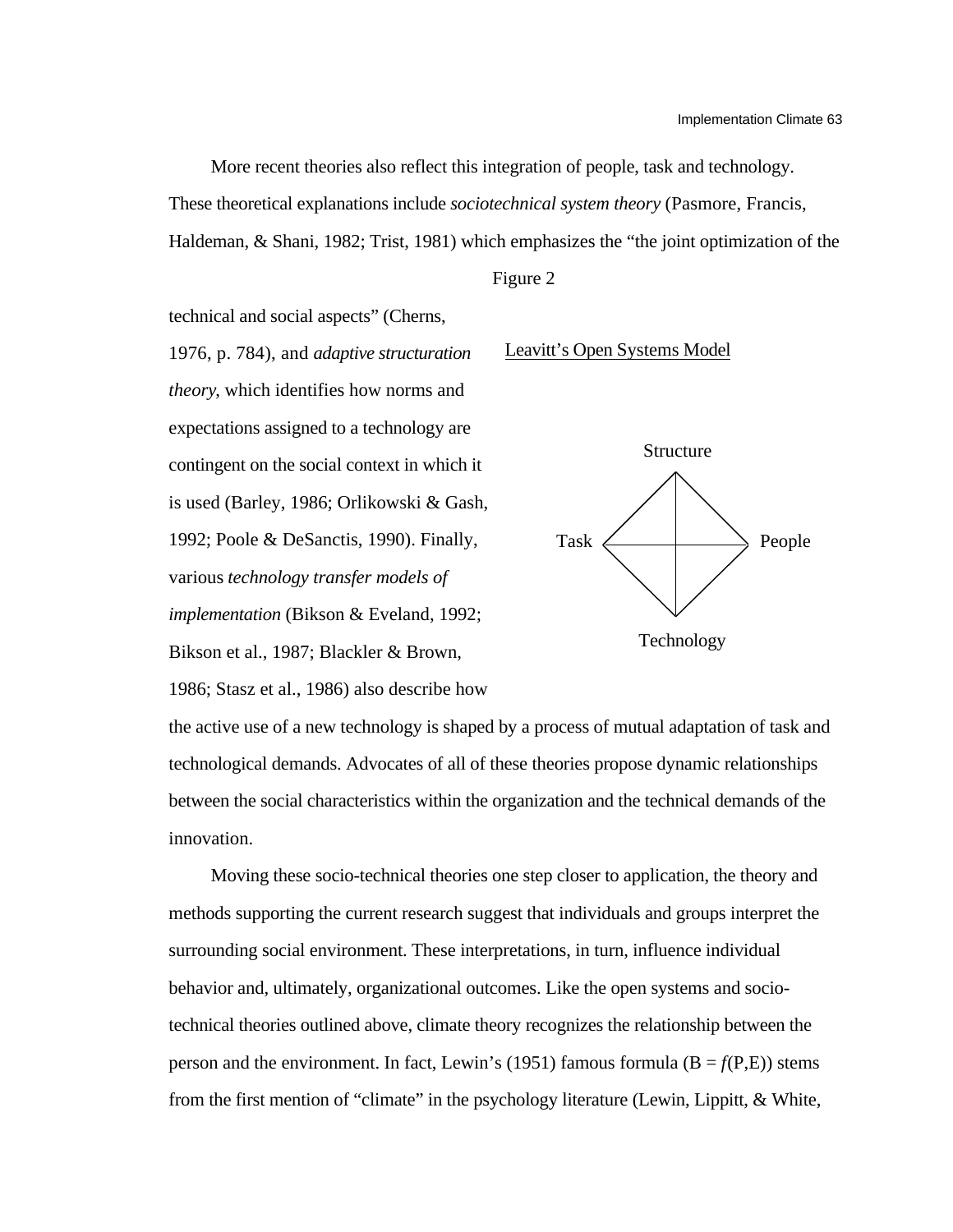1939). The concept of *climate* helps apply the socio-technical concept of "social aspects" by operationalizing and measuring individual perceptions of their environment; climate researchers assume that people organize specific perceptions of the environment into a cognitive map that guides future behavior (Ittelson, Proshansky, Rivlin, & Winkel, 1974). While MIS researchers have paid little attention to climate research, fifty years of climate theory and methods provide powerful tools for understanding contemporary challenges. The current research uses climate theory and methods to measure how individuals and groups interpret new CMC technologies.

### **Climate for CMC Technology Implementation**

Informed by prior climate research, the following section argues that a *quantitative climate for implementation* measure may be used to represent the *employees' perceptions of the events, practices, and procedures that influence the implementation of CMC technology and the technology-enabled behaviors that are rewarded, supported and expected in a setting.* The following review of the climate literature supports this definition. Based on prior climate research, the concept of climate is defined and the notion of climate *for* a particular construct is presented. Next, a review of three theoretical approaches to measuring climate and a summary of level of analysis issues helped guide the research design and survey development. Finally, this review returns to the socio-technical literature summarized above to build a model illustrating the relationship between context, climate (i.e., individual perceptions of technology), and implementation success. The climate literature reviewed in the next sections provides the fundamental *methods* used in the current research; the MIS literature review earlier provides the specific *content* of the climate measure developed.

Over the last 40 years researchers have debated over the theory, methods, and even existence of climate in organizations. Key controversies within the organizational climate literature include: defining "climate" (Denison, 1996; Poole, 1985; Reichers & Schneider,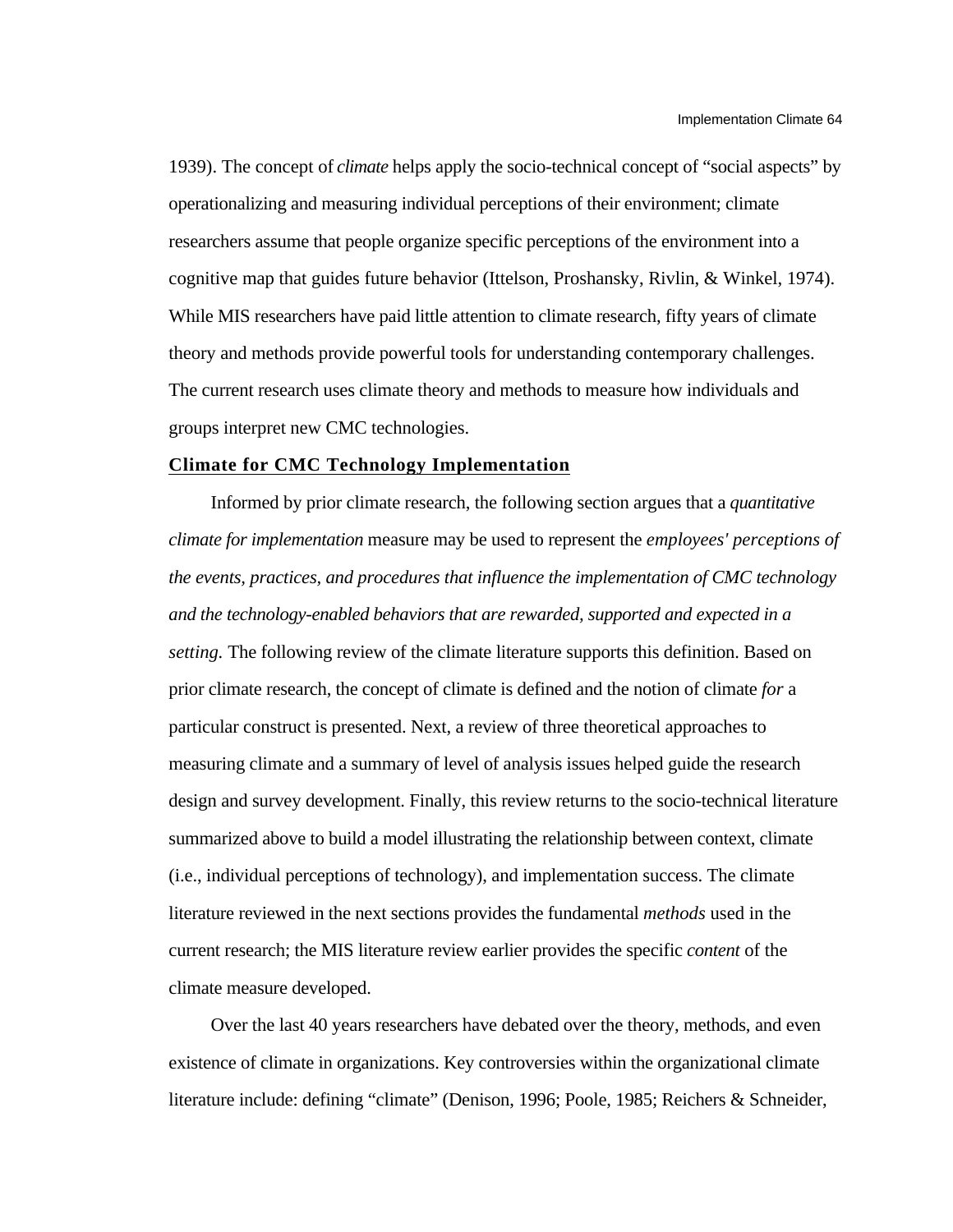1990), the appropriate level of analysis (Dansereau & Alutto, 1990; Glick, 1985; James, 1982; Rousseau, 1985), theoretical (Moran & Volkwein, 1992; Poole & McPhee, 1983; Schneider & Reichers, 1983), and methodological issues (Hellriegel & Slocum, 1974; Rousseau, 1990). While a full review of these debates is beyond the scope of this review, depth and vigor of these debates helps focus this research.

#### Defining Climate

As reviewed earlier, this research assumes that features of the organizational context (e.g., Leavitt's 1965 model presented earlier) provide stimuli and information that people use to interpret their work environment. These interpretations or "sensemaking" activities comprise *climate.* The most common theme across climate definitions is a link between people's perceptions of themselves, their work, and their environment. For example, Ashforth defines climate as a perceptually based measure which reflects what is psychologically meaningful to the individuals concerned (1985). Similarly, Poole and McPhee (1983) define climate as the collective attitudes continually produced and reproduced by members' interactions. Other definitions of climate include: perceptually based sets of descriptions that incorporate people interpretations of the organizational context (Kozlowski & Hults, 1987); and employees' perceptions of the events, practices, and procedures and the kinds of behaviors that are rewarded, supported and expected in a setting (Schneider, 1990). Despite the range of climate definitions in the literature, most definitions of climate include a perception-based characterization of a system's practices and procedures.

### Defining a Climate *For Something*

A climate *for something* consists of perceptually based sets of descriptions that incorporate people's interpretations of *specific features* of the organizational context (Schneider, 1985; Schneider & Reichers, 1983). Clearly, organizations have different practices and procedures to support various organizational goals. Each set of these practices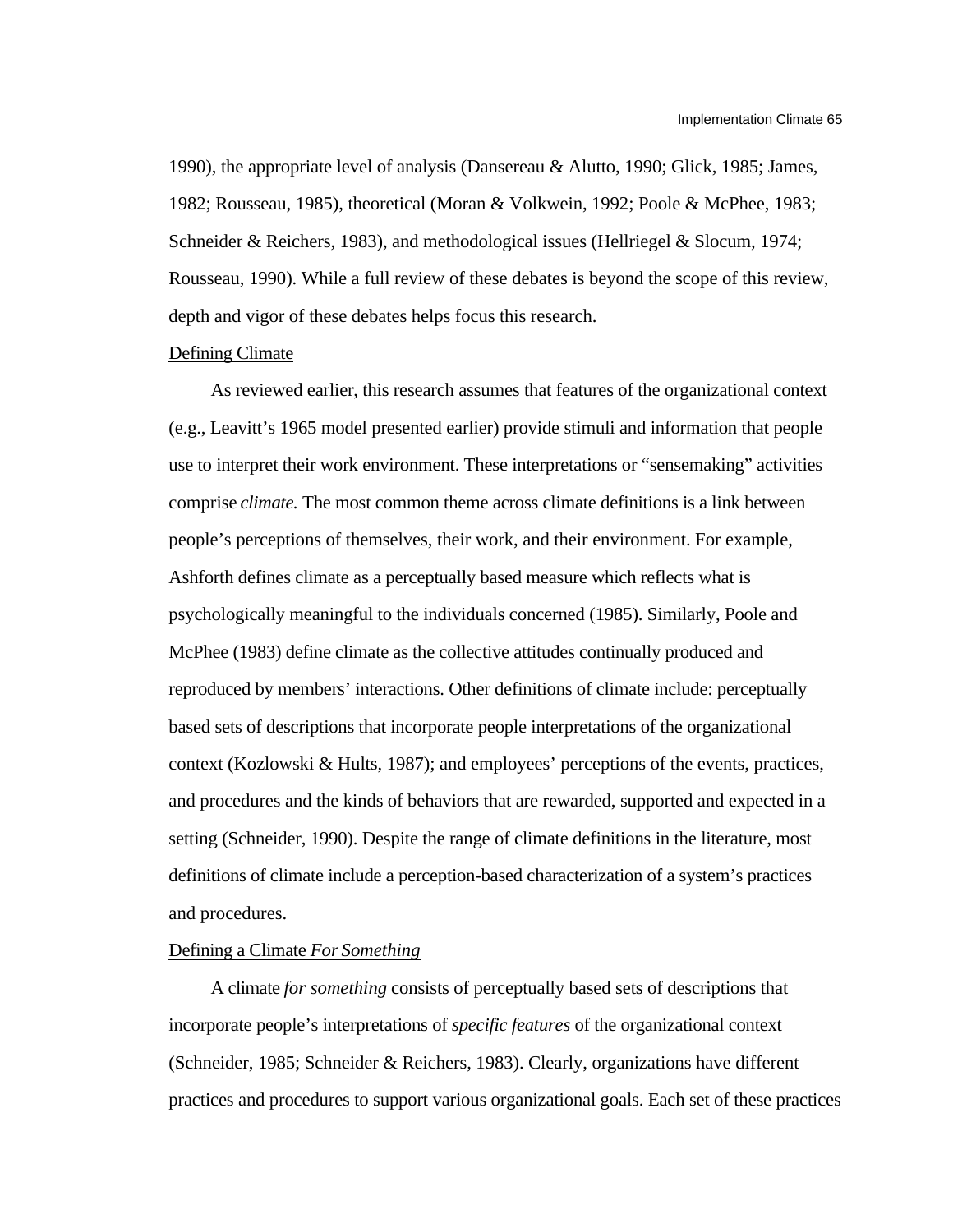and procedures may influence people's perceptions of the organization and, in turn, individual behavior. Hence, many *different* climates may be active within a single organization. Schneider's (1991) narrower definition of climate assumes that people make sense of their workplace by interpreting countless events, routines, and procedures into *related sets*. For example, bank employee may perceive a strong climate for service when the bank rewards them for retaining customers, recognizes them when they develop new ways to serve customs, and has established routines for providing excellent customer service (Schneider, Parkington, & Buxton, 1980).

Some specific climates identified in prior research include: climate for service (Schneider, 1990), climate for safety (Zohar, 1980), climate for achievement (Litwin & Stringer, 1968), climate for technical updating (Kozlowski & Hults, 1987), and climate for implementation (Klein, 1992). Each of these targeted climate definitions facilitates the measurement of a specific dependent variable(s) of interests.

Careful definition of the particular climate of interest addresses a key criticism of prior climate research: multi-dimensional measures of climate become merely measures of job satisfaction (Guion, 1973; Johannesson, 1973). In contrast to a general "organizational climate," careful specification of a specific climate of interest improves the construct validity of the research. Indeed, a climate *for something* focuses on a limited set of perceptions (e.g., climate for implementation) and reduces the danger of a tautological relationship with job satisfaction.

#### Theoretical Approaches to Climate Research

While few researchers argue with the merits of a focused climate *for something,* major controversy surrounds the locus of climate: does climate primarily reside within the individual or within the organization? Most climate researchers use survey methodology with individuals as the source of measure. If climate resides outside of the individual (e.g., climate stems from characteristics of the group or organization), how can individual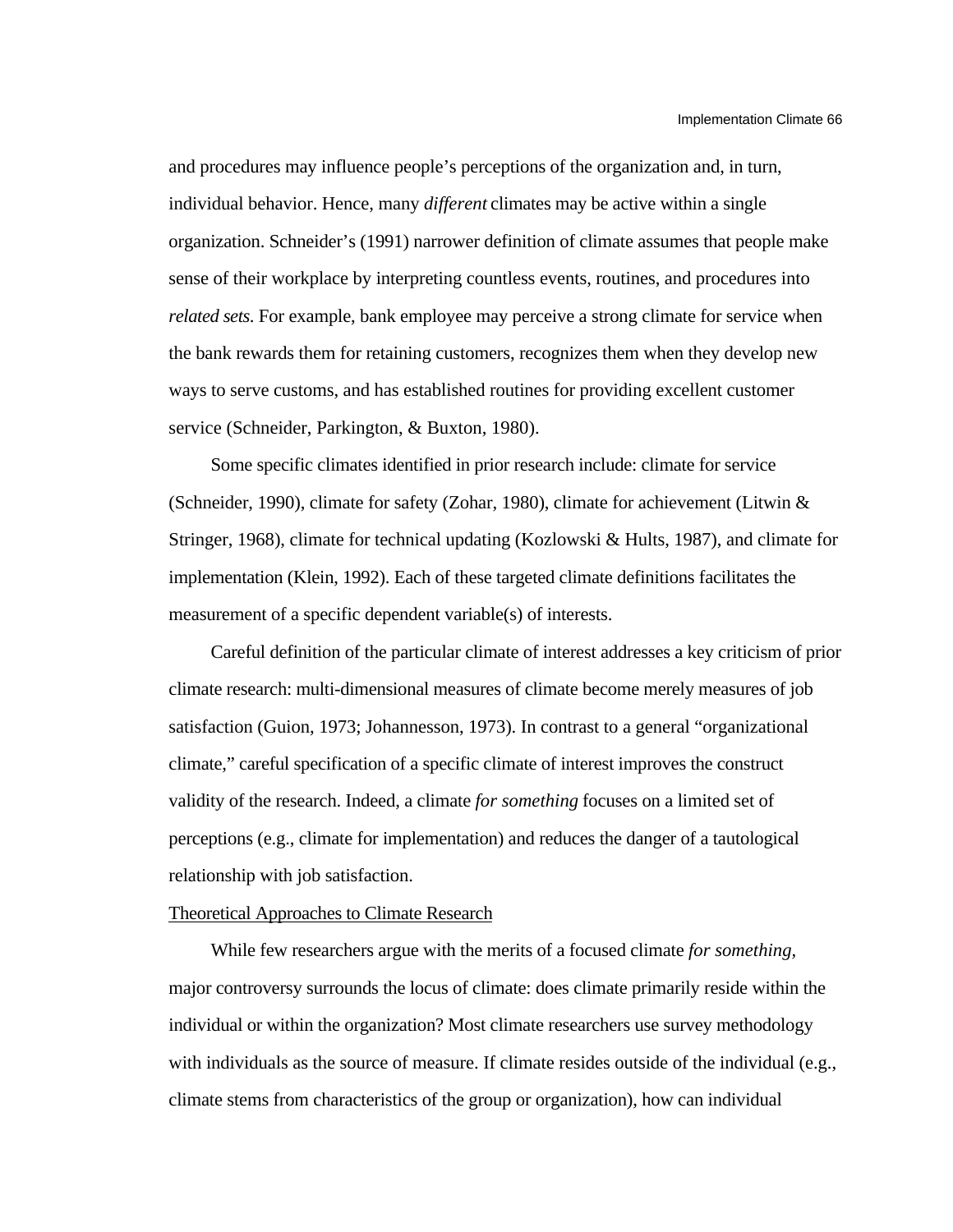perceptions be used to measure these higher level characteristic? These issues are topics of some key theoretical and methodological debates within the climate literature.

A major difficulty within the climate literature is this: how does an organizationallevel phenomena, organizational climate, develop from individual perceptions? Three theoretical approaches to organizational climate answer this question differently and have implications for how "climate" is defined and how the research is designed. Moran and Volkwein (1992) define these three theoretical approaches as: structural, perceptual, and interactive. As illustrated in Figure 2, the three approaches assume different relationships between the organizational conditions, individual perceptions, and climate.

The first approach, a *structural approach*, posits that the actual conditions in the organizational setting are the key determinates of members' attitudes, values, and perceptions of organizational events. James and Jones (1974) called this the "multiple measurement-organizational attribute approach."

A structural approach assumes that organizational climate arises from objective aspects of the organizational structure. This approach defines organizational structures in terms of formal, objective organizational attributes (e.g., size, hierarchical arrangement of command structure, industry type). These attributes remain *independent* of individual member's perceptions or attributions (Falcione, Sussman, & Herden, 1987). Indik (1965), for example, found a negative correlation between organizational size and broad measure of participation in organizational life. Glick (1985), in fact, proposed that the term "organizational climate" be reserved for only this type of structural approach. A structural approach argues that climate exists *outside* of the individual thus, collecting data at the individual-level is merely a way to indirectly measure an organizational attribute.

The key difficulty of this approach arises when group-level climates within the same organization are identified (Howe, 1977; Powell & Butterfield, 1978 for example). The structural approach to climate does not explain why such within-organization variance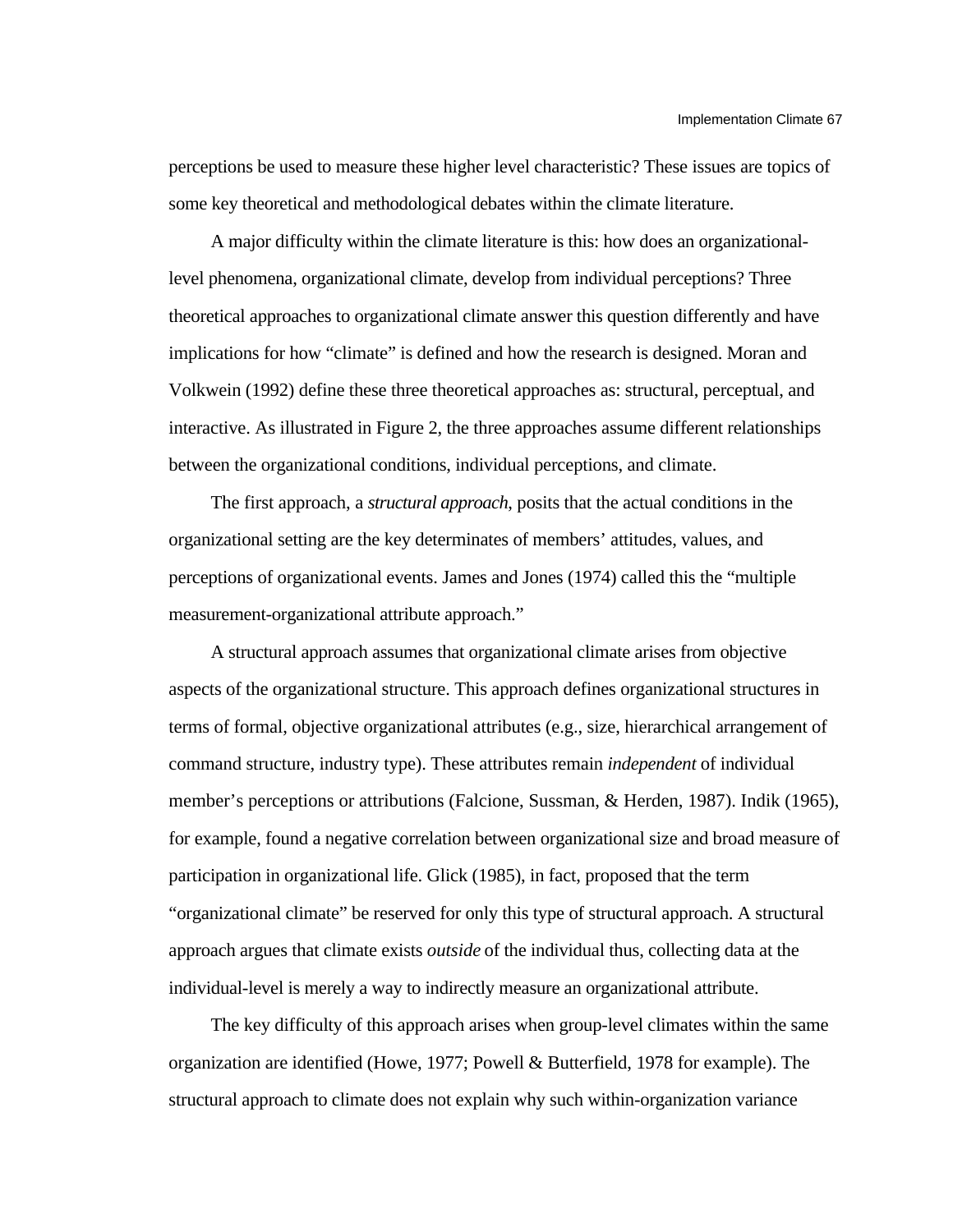exists; according to a structural model, the factors that create climate (e.g., size, management structure, etc.) should be active *throughout* the organization. An additional difficulty with this approach is that studies that compare structural attributes and climate relationships do not find consistent relationships (Berger & Cummings, 1979). If climate is derived from structure, organizations with similar structures should have similar climates. Nevertheless, a structural approach may be highly useful for between-organization comparisons where broad, industry-level attributes are of interest.

Figure 3



In contrast to the structural approach, the *perceptual approach* places the origin of climate mainly in the individual. James and Jones (1974) refer to this as the "perceptual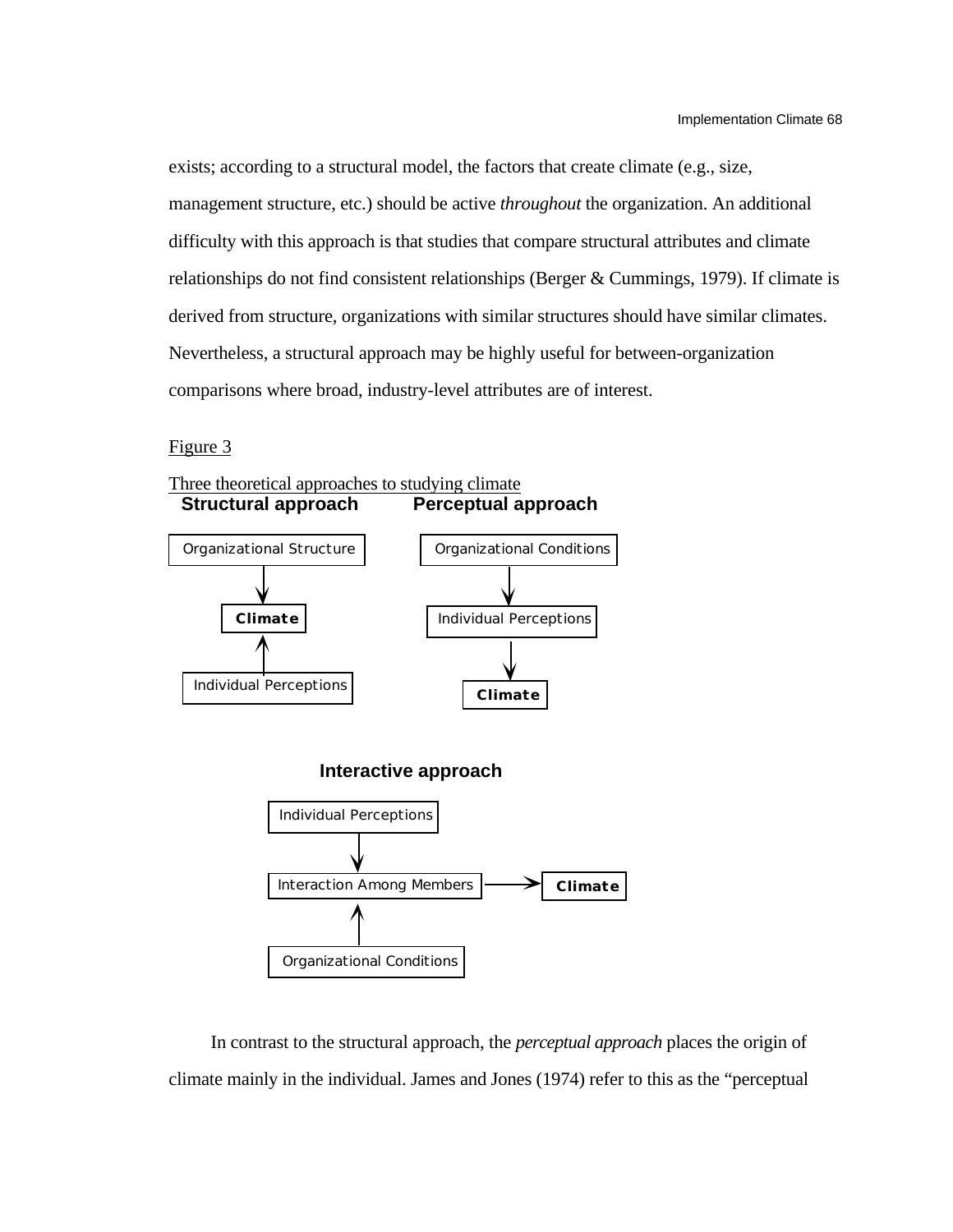measurement-individual attribute approach." This approach posits that the individual perceives organizational conditions and responds to them based on *internal* and *subjective* interpretations of the situation. Because individuals are exposed to common conditions, these individual interpretations are expected to be shared within groups or organizations. Thus, aggregated measures of individual interpretations are used to represent organizational climate (Drory, 1993 exemplifies this approach). Notably, Moran and Volkwein (1992) use the term "conditions" rather than "structure" to expand the locus of climate from objective structural properties to include process characteristics of the organization (e.g., communication, leadership style, expectations, and communication patterns). Recognizing the broader processes active within the organization, researchers using a perceptual approach to climate integrate subjective perceptions into the definition and measurement of organizational climate. Researchers using a structural approach, in contrast, would have difficulty defining these constructs as objective organizational attributes.

Structural approaches and perceptual approaches to climate have also been differentiated as "organizational" and "psychological" climate (James & Jones, 1974). "Psychological climate" refers to individual-level psychological processes in which the individual translates perceived organizational attributes and characteristics into a set of expectancies, attitudes, and behaviors (James & Jones, 1974). As suggested by Schneider (1975), psychological climate perceptions are "psychologically meaningful molar descriptions" that people can agree characterize a system's practices and procedures. In other words, climate is comprised of cognitively-based perceptions that help people make sense of their environment.

This strength of the perceptual approach is also its weakness. According to Moran and Volkwein (1992), the key problem with this perceptual approach is that the source of climate resides primarily within individuals: meaning is imposed on organizational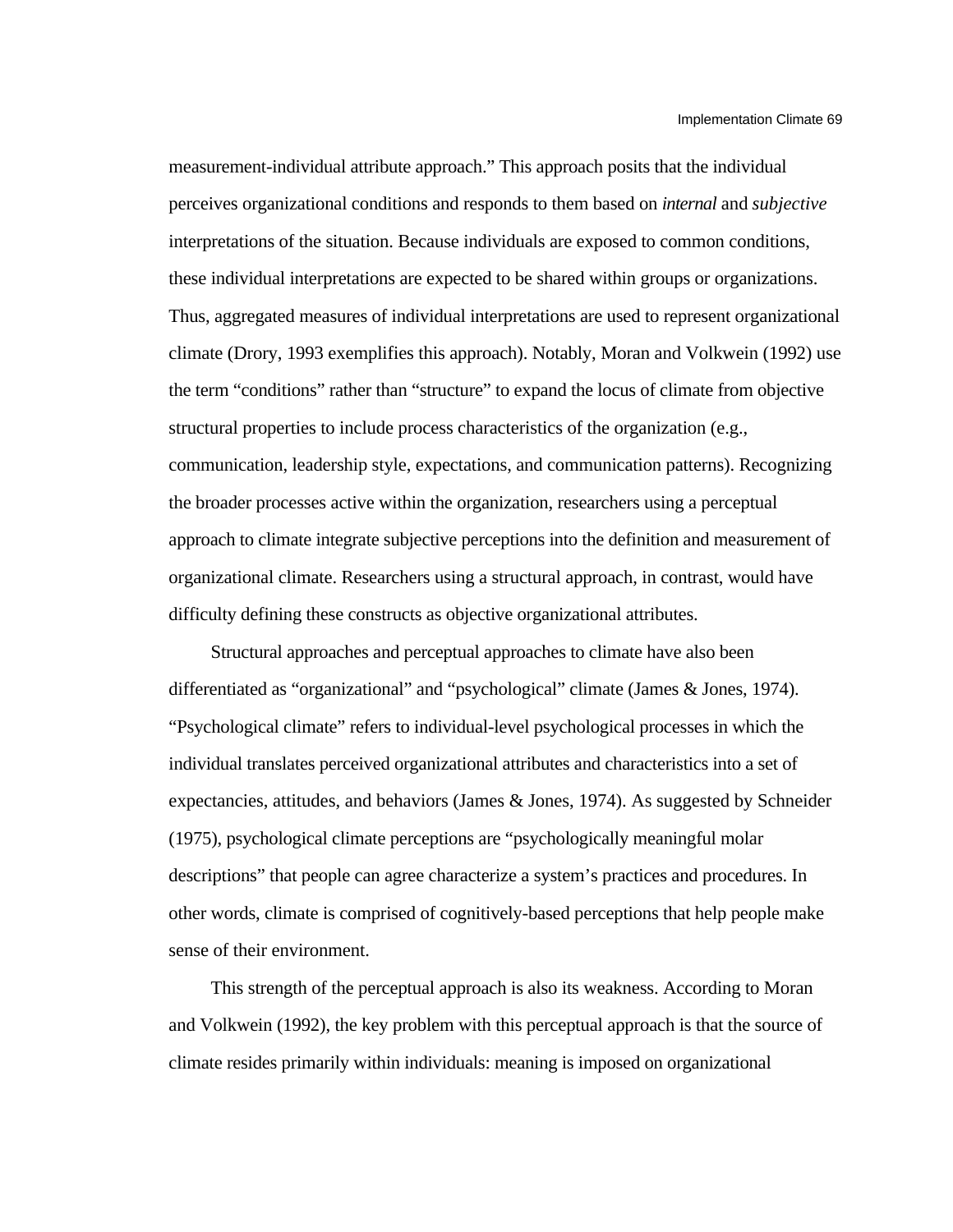processes and events. As a result, researchers using this approach may underestimate the impact of broader organizational characteristics.

The third perspective of climate, the *interactive* approach, combines the two approaches reviewed above: climate is the result of interpersonal processes in which individuals forge a shared interpretation of the organization (Schneider & Reichers, 1983). James and Jones (1974) call this the "perceptual measurement-organizational attribute approach." Interpersonal *engagement* is key to this approach because the meaning of organizational events and conditions is socially constructed. This approach avoids the theoretical and methodological shortcomings of purely structural or perceptual approaches: climate is not derived purely from external characteristics (as in a structural approach) nor is climate a product of subjective individual perceptions (as in a perceptual approach). Instead, climate is formed through social interactions that are impacted by both the surrounding organizational characteristics *and* individual-level cognitive processing. Interactive approaches assume that organizations have relatively enduring characteristics that impact attitudes. At the same time, climate is seen as a perceptual measure dependent on individual experiences.

Within the context of the current research, the key advantage of this interactive approach to climate formation is that it explains how several group climates may exist within a single organization: regular social interaction with members of the same group would give rise to a common perceptions of the organization's climate. If climate is a function of social interaction, then perceptions of the climate may vary within organizations depending on the local group context.

In addition, an interactive approach to climate is consistent with the socio-technical theories reviewed earlier; the interactive model of climate formation parallels the adaptive structuration theory of technology use. According to an interactive model, climate forms through a dynamic interplay between the person and social context (Schneider & Reichers,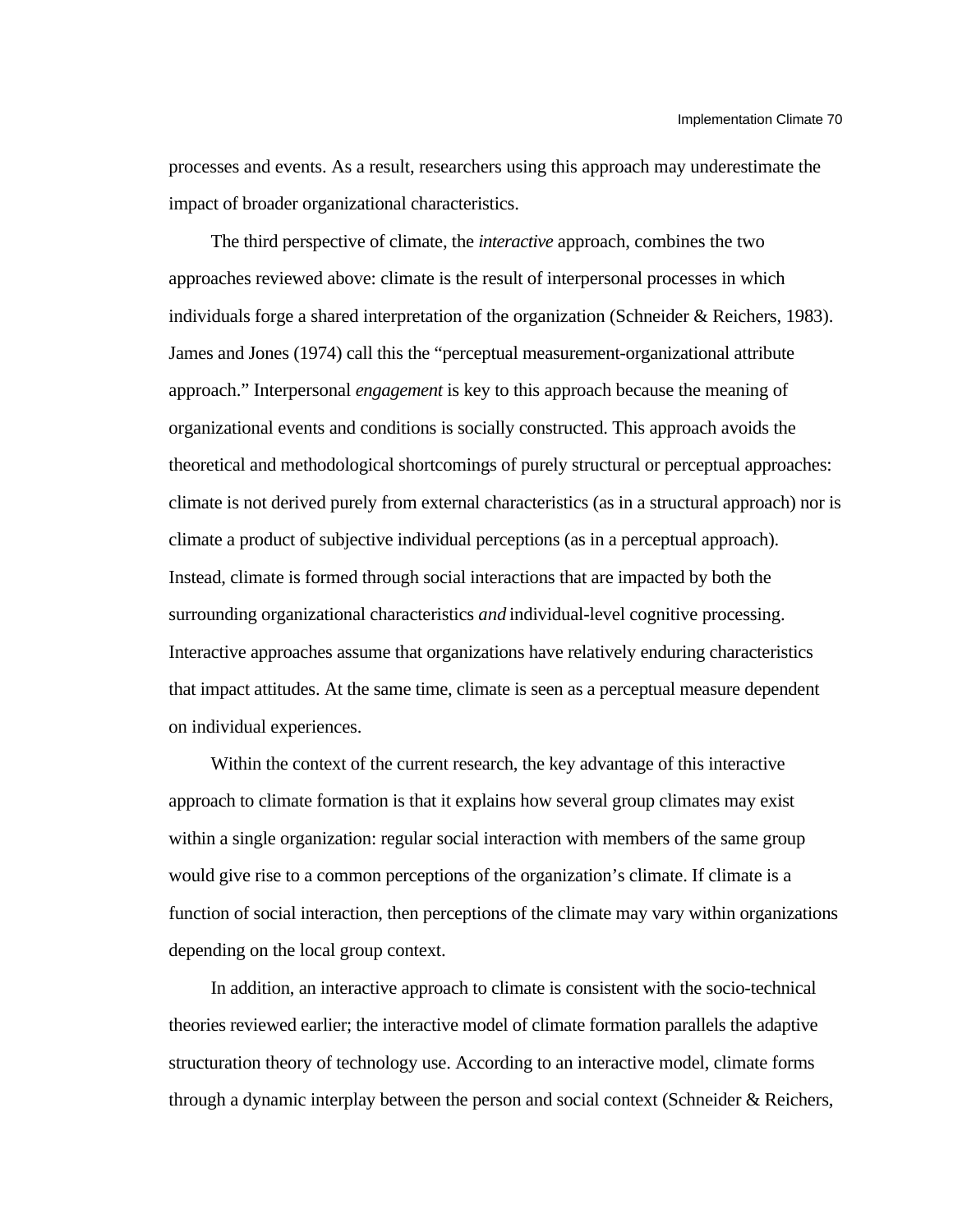1983). Similarly, adaptive structuration theory posits that the use of technology is contingent on the social context (local norms and expectations) in which it is used (Barley, 1986; Orlikowski & Gash, 1992; Poole & DeSanctis, 1990). The climate for CMC implementation is consistent with both of these theories: CMC implementation climate arises from social interaction and it reflects the local norms/expectations regarding the use of CMC technology.

### Level of Analysis Issues in Climate Research

The differences between structural, perceptual, and interactive approaches to defining and measuring climate create a contentious level of analysis debate. Researchers that focus exclusively on perceptual approaches (i.e., psychological climate) assume that individual actors' perceptions are important in and of themselves. Hence, an individual level of analysis will provide information on individual-level differences in climate perceptions. In contrast, structural approaches to climate identify broad, organizational-level characteristics that correlate with some measure of organizational performance. For researchers interested in higher (group- or organizational-) levels of analysis, the debate revolves around translating data gathered at the individual-level into to group- or organizational-level attributes.

The structural approach suggests that organizational climate is a property *of* the organization. As such, both the theories and measures of organizational climate must reflect the broad characteristics of the organization itself. Glick (1985) states that climate should not be "reduced" (p. 604) to its constituent elements of measures taken at the individual level. In addition, Glick (1988) suggests that many studies of organizational climate are, in fact, measuring *aggregated psychological climate* rather than organizational climate.

In response to Glick's argument for organizational level theory and measures, James, Joyce and Slocum (1988) suggest that "attributing meaning to environmental stimuli is a product of cognitive information processing, and that *it is individuals, and not*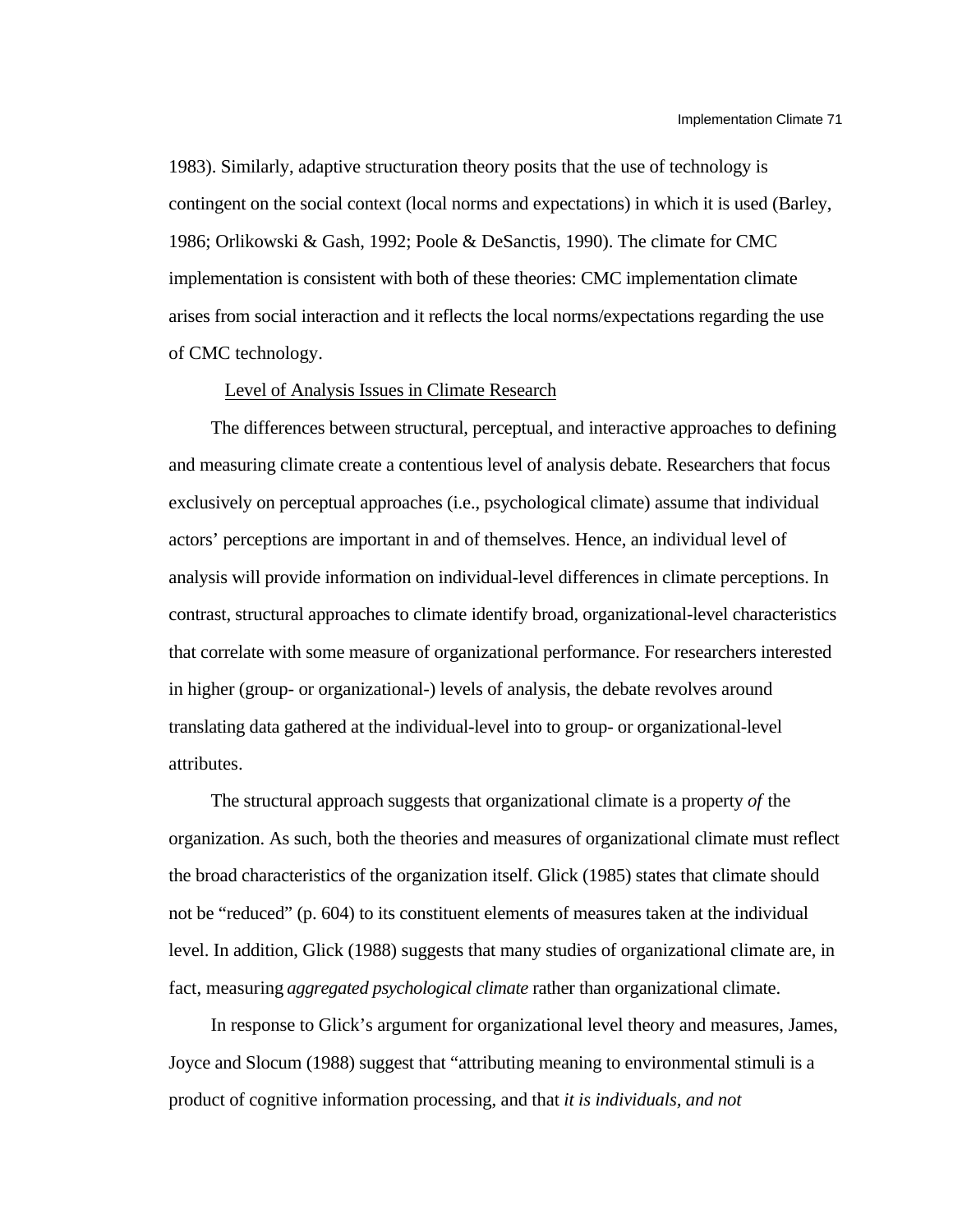*organizations, that cognize*."(p. 130). In addition, they argue that the use of aggregated psychological climate scores provides a way to describe external environments in psychological terms. James (1982) maintains that describing an environment in psychological terms (rather than static situational descriptors such as the organization's size or salary structure) helps demonstrate how individuals imbue meaning to environments and how individuals will respond to environments. In counterpoint to Glick's macroorganizational focus, James et al. (1988) argue that that the fundamental unit of analysis in climate research *must* remain at the individual level: organizations do not cognize.

The current research gains focus from this lively debate. Consistent with James, Joyce and Slocum, this research uses the individual as the fundamental unit of *measurement* and aggregates individual measures to the group-level of analysis in order to represent the social environment active within the group. However, Glick's concern over conceptual issues of defining climate (arguing for organizational climate measures indicated by appropriate organizational-level questions) raises important issues about defining if and when aggregated individual perceptions accurately represent group or organizational characteristics. These concerns are addressed by composition theory.

### Composition Theory

"Composition theory" for climate refers to how a construct operationalized at one level of analysis (e.g., psychological climate measured at the individual level) is related to another form of climate construct at a different level of analysis (e.g., group climate) (Joyce & Slocum, 1984). Careful consideration of composition theories in prior research provides a way to identify a group-level climate for CMC implementation based on measures taken at the individual level.

Jones and James (James, 1982; 1979) outline four criteria to justify aggregation of individual-level climate measures to higher (group) levels of analysis: (a) significant differences in aggregated or mean perceptions across different subunits (between group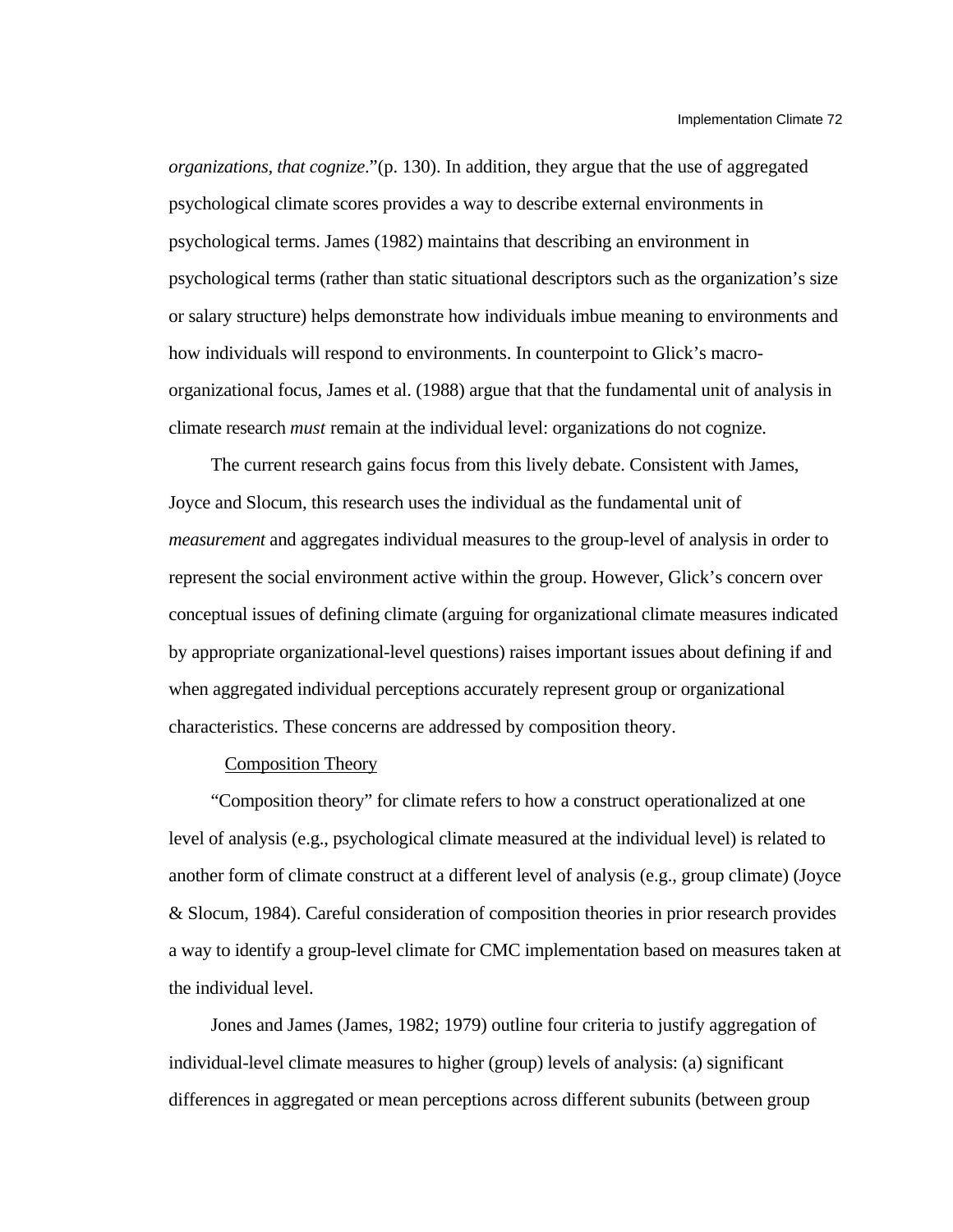differences); (b) inter-perceiver reliability or agreement (within group correlations)<sup>1</sup>; (c) homogeneous situational characteristics (e.g., similarity of context, structure, job type, etc.); and; (d) meaningful relationships between the aggregated score and various organizational, subunit or individual criteria.

Clearly, reliance on a single criterion to justify aggregating individual-level measures is not adequate. Significant group mean differences, for example, may not necessarily indicate that all individuals within each group differ; a few outlying scores in either group may significantly raise or lower the group mean. Similarly, homogeneous situational characteristics does not necessary lead to homogeneous perceptions of the environment; individual differences or unmeasured variables may create differences within well-defined groups. Methodological limitations inherent in each of these procedures requires more than one of these criteria to be met before climate perceptions measured at the individual level may be aggregated to the group level. By extension, the more of these criteria are met, the stronger the case for aggregation.

The current research is consistent with the James, Joyce, and Slocum (1988) argument for the individual level of *measurement* . The individual is the appropriate unit of measurement because individuals, alone in front of computer screens or together with peers, struggle with the daily implementation issues (e.g., reliability issues, perceived centrality to their work, perceived leadership support, user friendliness of the software, ability to communicate with coworkers). Consistent with Jones and James first two aggregation criteria outlined above, this research uses these individual-level measures to evaluate mean perceptions within and across groups.

l

<sup>&</sup>lt;sup>1</sup>These differences may be statistically tested by calculating within- and between-eta correlations which will provide an indication of the degree to which scores agree or do not agree within and between groups (Dansereau, 1990).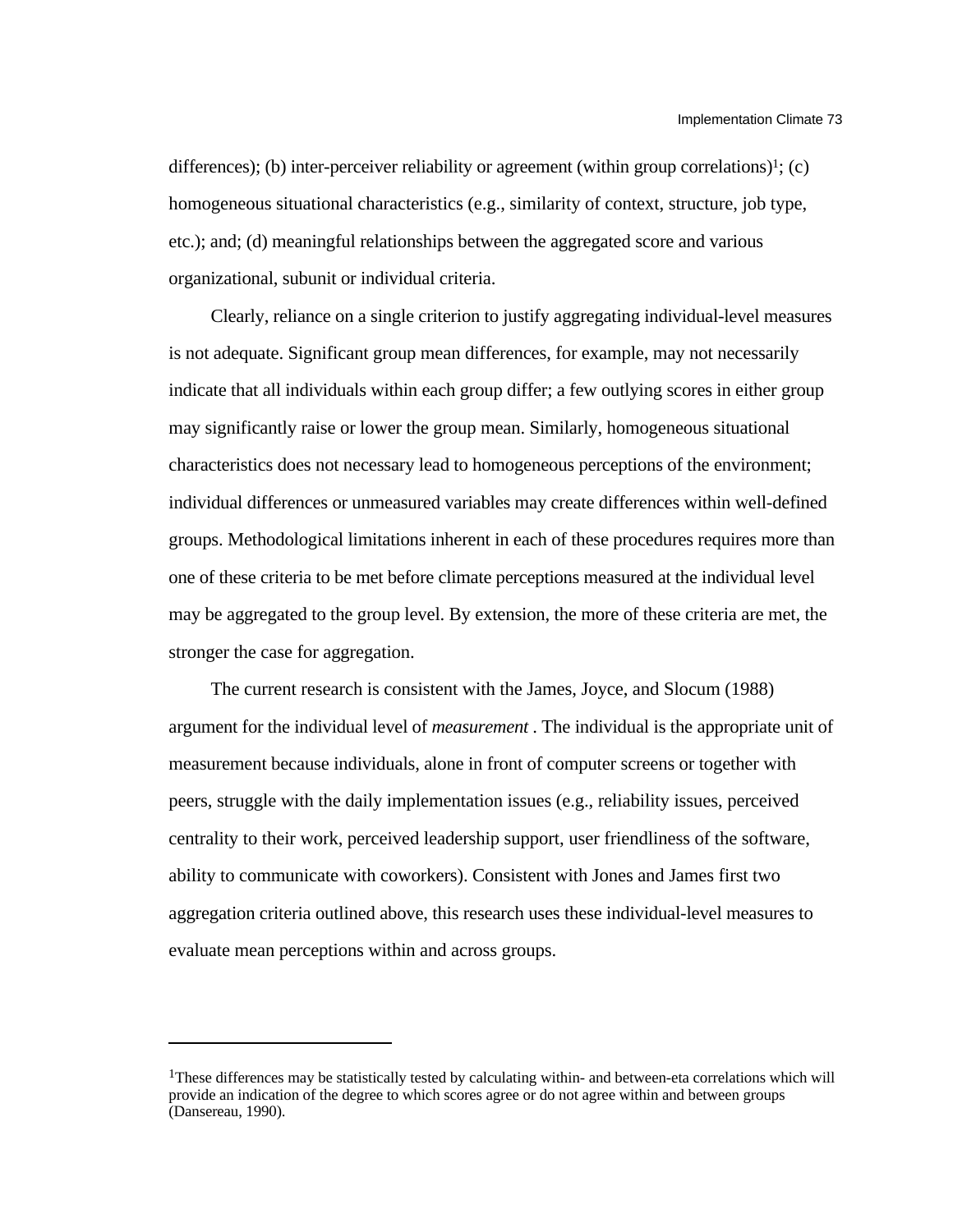This research also meets Jones and James' third aggregation criteria, homogenous situational characteristics, by using Schneider and Reichers (Schneider & Reichers, 1983) definition of "group:" a collection of individuals who "selectively interact with one another on a wide variety of issues, frequently, and over a substantial period of time" (p.35). Based on Schneider's work, the proposed research assumes that people develop sets of perceptions and expectation regarding implementation within a specific social context (i.e., individuals who "interact with one another on a wide variety of issues, frequently, and over a substantial period of time"). If these expectations are shared within the group, the level of analysis will be moved to the group.

#### Review of Analytic Approaches to Climate

With the aggregation of individual-level perceptions to the group level, the next key analytic issue is testing the statistical relationship between group-level climate and the outcome variable(s) of interest. A database search of recent empirical climate research was conducted to identify the key analytic issues and most promising statistical approaches to identify a climate—outcome relationship. From this search, nine key articles were reviewed and compared according to the approach to climate (i.e., the structural, perceptual, and interactive approaches discussed earlier), research methods, level of analysis, sample size, statistical tests, independent variables, dependent variables, and results.

Several themes emerge when comparing the articles on the criteria presented on Table 7. While not all articles explicitly identify the approach to climate used, a close reading of these articles suggests that over half of the articles use an interactive approach to studying climate (see Agrell & Gustafson, 1994; Burningham & West, 1995; Drory, 1993; Schneider et al., 1998; Zammuto & O'Connor, 1992). Each of these articles measure climate as individual perceptions about the surrounding organizational or group environment then, if statistically indicated, aggregate these perceptions to higher levels of analysis.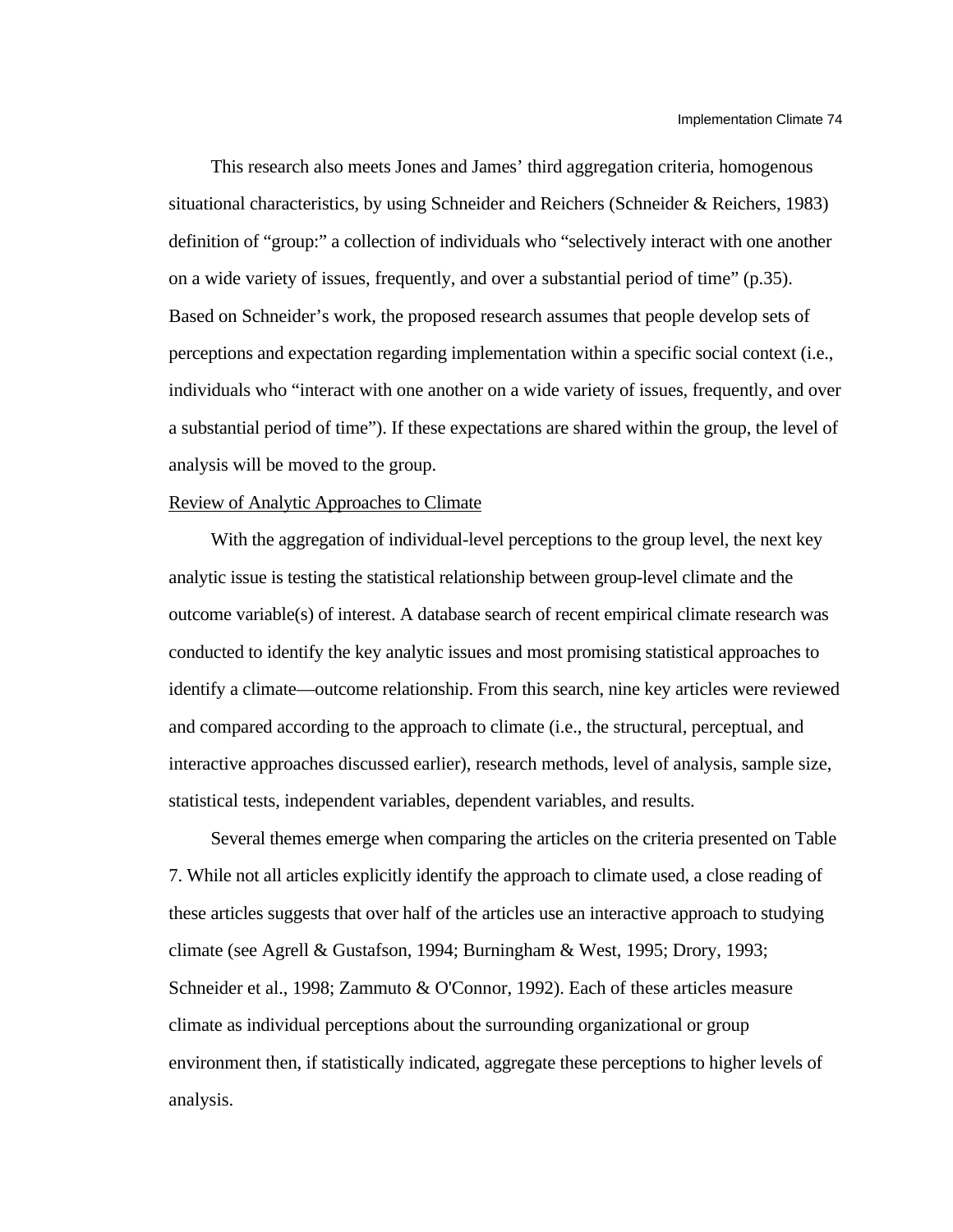Not surprisingly, all but one of the articles listed on Table 6 used a group or organizational level of analysis (the one exception— Deshpande, 1996 —provides little information on the theoretical or methodological issues regarding climate and instead focuses on a review of the organizational ethics literature). When the climate measure involved sub-scales, a factor analysis was used to identify the most important elements of the climate measure (e.g., Agrell & Gustafson, 1994; Burningham & West, 1995; Schneider et al., 1998).

In order to identify the existence and magnitude of the relationship between climate and the outcome variable(s) of interest, most research reviewed on Table 6 used a multiple regression approach (e.g. Burningham & West, 1995; Deshpande, 1996; Drory, 1993; Gunter & Furnham, 1996). When sample sizes were too small to calculate effect size using a multiple regression approach, studies resorted to ANOVA techniques (see Burningham & West, 1995; Dunn & Birley, 1994).

Burningham and West's (1995) study is particularly noteworthy because it illustrates the challenge of demonstrating magnitude of effects using relatively small samples with small effect sizes. Their analyses used both ANOVA and multiple regression approaches.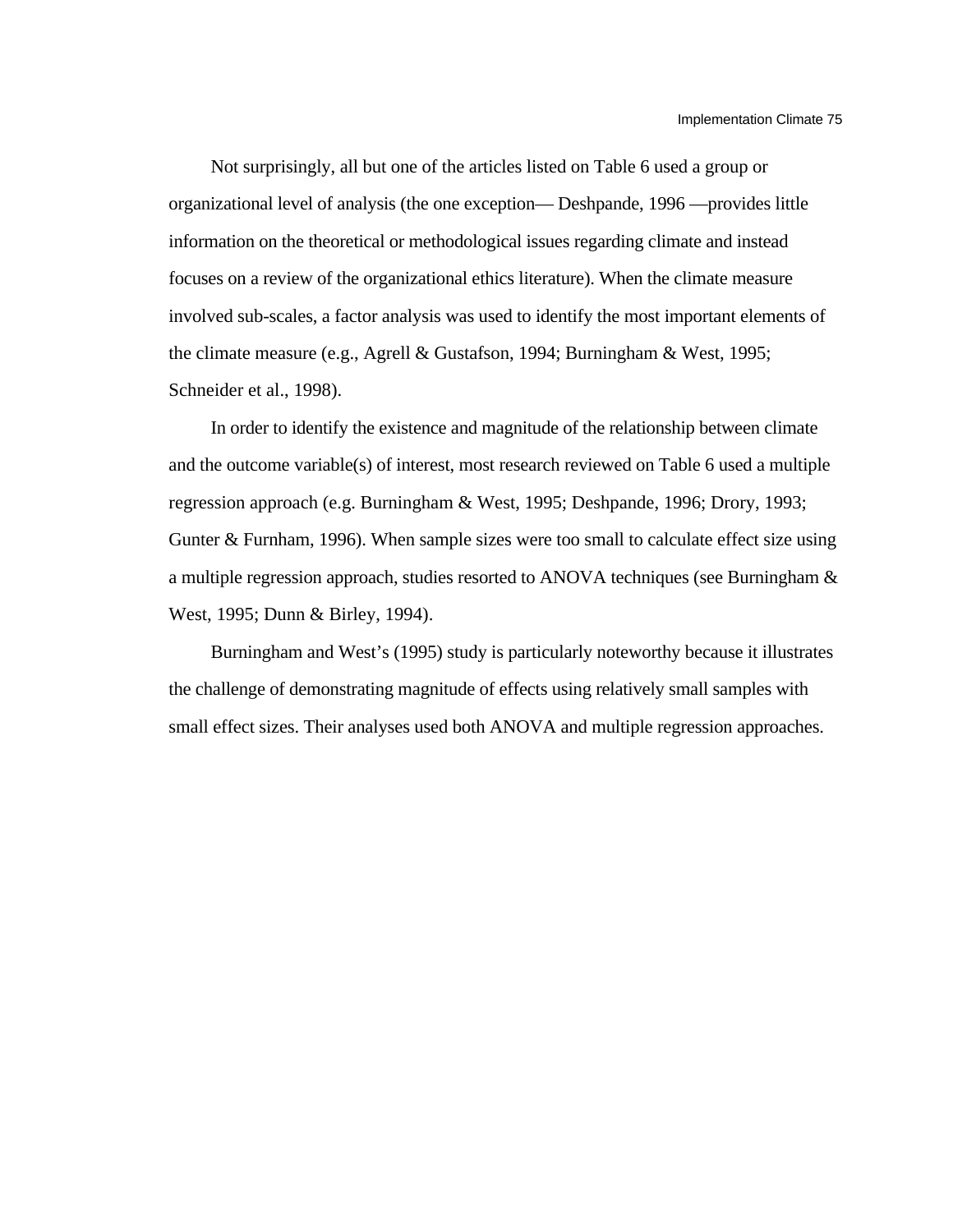# Table 7

# Analytic Approaches to Climate

| Author,<br>Date                    | Climate<br>Construct                                                                                     | Approac<br>h to<br>climate* | Methods                                      | Level<br>of<br>Analysi | N                                               | Statistical<br>tests                                                                                                                                 | Independent Vars.                                                                                                                                                                                                                      | Dependent<br>Vars.                                                                         | Findings                                                                                                                                                                                                                                                                                                                                                            | Comments                                                                                                                                                                                                                                  |
|------------------------------------|----------------------------------------------------------------------------------------------------------|-----------------------------|----------------------------------------------|------------------------|-------------------------------------------------|------------------------------------------------------------------------------------------------------------------------------------------------------|----------------------------------------------------------------------------------------------------------------------------------------------------------------------------------------------------------------------------------------|--------------------------------------------------------------------------------------------|---------------------------------------------------------------------------------------------------------------------------------------------------------------------------------------------------------------------------------------------------------------------------------------------------------------------------------------------------------------------|-------------------------------------------------------------------------------------------------------------------------------------------------------------------------------------------------------------------------------------------|
| Agrell &<br>Gustafson<br>.1994     | Team Climate:<br>(four dimensions)                                                                       | Interactive                 | Survey<br>(separate<br>IV and DV<br>samples) | Grp                    | 124<br>people<br>from 16<br>teams               | Factor analysis of<br>team climate.<br>Simple correlations<br>of climate factors to<br><b>DV</b>                                                     | <b>Team Climate</b><br>participation, support,<br>group goals, task<br>orientation.                                                                                                                                                    | Innovativene<br>ss, quantity<br>and quality<br>of production                               | Group level r significant for 2 of 4<br>factors on innovativeness measure.<br>(r=.51 and .49). Not sign. relationship<br>with quantity or quality of production.                                                                                                                                                                                                    | Teams came from<br>different orgs. No test of<br>between-group<br>differences.                                                                                                                                                            |
| Burningha<br>m &<br>West,<br>1995  | Team Climate:<br>team vision.<br>participative<br>safety, task<br>orientation, support<br>for innovation | Interactive                 | Survey(se<br>parate IV<br>and DV<br>samples) | Grp &<br>Ind.          | 59<br>individuals<br>from 13<br>teams           | Factor analysis of<br>team climate.<br>Coefficient of<br>concordance and<br>ANOVA (to id<br>groups). Stepwise<br>multiple regression<br>(ind level). | Structural variables: gender,<br>age, group size, work site.<br>Climate variables: Vision,<br>participative safety, task<br>orientation, support for<br>innovation (16 sub-scales)                                                     | <b>External rating</b><br>of team<br>innovativeness                                        | High level of agreement within<br>groups(Kendall's W), significant<br>differences between high and low<br>innovative groups on all 4 climate IVs<br>(ANOVA).<br>Multiple regression (ind. level)<br>demonstrates significant relationships<br>with group innovativeness on 2 of 4<br>climate variables. (task orientation.<br>$R^2$ .13, vision, $R^2 = 21$ ).      | Group-level hypotheses<br>not tested directly in<br>regressions due to small<br>sample size.                                                                                                                                              |
| Deshpande.<br>1996                 | <b>Ethical Climate:</b><br>shared perceptions of<br>how ethical issues<br>should be addressed            | Perceptual                  | Survey                                       | Ind.                   | 252<br>managers                                 | Multiple regression<br>(IVs as dummy)<br>variables?)                                                                                                 | Ethical Climate (4 types;<br>professional, caring,<br>rules. instrumental)                                                                                                                                                             | <b>Ethical Behavior</b><br>and Managerial<br><b>Success</b><br>measure                     | Managers that perceive "caring" climate<br>demonstrate positive relationship with<br>DV while "Instrumental" has negative<br>relationship.                                                                                                                                                                                                                          | Possible discriminate validity<br>problem: significant<br>intercorrelations between climate<br>types. Mono-method bias likely.                                                                                                            |
| Drory,<br>1993                     | <b>Political Climate:</b><br>perceptions of<br>decision making<br>process in org.                        | Interactive                 | Survey                                       | Org,<br>Ind            | 200<br>individuals<br>from 5<br>orgs            | ANOVA to identify<br>org. and group<br>differences.<br>Stepwise multiple<br>regression (Ind)                                                         | Job attitudes (satisfaction with<br>superior, satisfaction with co-<br>workers, commitment). Status<br>in Organization (moderator)                                                                                                     | <b>Political Climate</b>                                                                   | Job status moderates<br>relationship between job<br>attitudes and political climate<br>perceptions. Significant betas<br>range from .15 to .19.                                                                                                                                                                                                                     | Very small significant<br>relationship between climate and<br>job status and position<br>magnitudes ( $R^2$ range from .02<br>to .05). Groups identified as<br>supervisory or non-supervisory<br>positions.                               |
| Dunn &<br>Birley,<br>1994          | "Actual Culture"<br>and "Desired<br>Climate"                                                             | Structural                  | Survey                                       | Grp                    | 3 groups<br>(168<br>managers)                   | Cluster<br>analysis to<br>identify groups<br>$33(n=168)$ and<br>$MANOVA(n=3)$                                                                        | Org. Values, Goal<br>Orientation, Climate                                                                                                                                                                                              | Marketing<br>Effectiveness                                                                 | Differences between<br>management groups shown in<br>Values, Goal Orientation,<br>Climate and Marketing<br>Effectiveness.                                                                                                                                                                                                                                           | No regression model tested.<br>IV's seem highly related.<br>Definition of org. culture and<br>climate inconsistent with broader<br>culture/ climate lit.                                                                                  |
| Gunter &<br>Furnham,<br>1996       | Organizational<br>Climate                                                                                | Structural                  | Survey                                       | Ind.                   | 4 public<br>service<br>orgs                     | Multiple<br>regression                                                                                                                               | Climate and biographical<br>data (analyzed at<br>individual level then<br>compared across four<br>organizations)                                                                                                                       | Job<br>satisfaction<br>and pride                                                           | Climate factors and job satisfaction<br>correlations range between -.12 and .51<br>at individual level.<br>Finds overall climate factors more<br>significant than biographical factors as<br>predictors of satisfaction and pride in<br>multiple regression. Climate has R <sup>2</sup> with<br>satisfaction ranging from .17 to .43<br>between four organizations. | Climate measure appears to be<br>alternate measure of job<br>satisfaction-satisfaction-clima<br>te controversy not addressed in<br>lit. review. Single item outcome<br>measures. No analysis of<br>between organizational<br>differences. |
| Schneider<br>et al.<br>1998        | Service Climate                                                                                          | Interactive                 | Survey<br>(Separate<br>IV & DV<br>samples)   | Branch                 | 134<br>bank<br>branches                         | Factor analysis of<br>climate measure<br>(prior research)<br>SEM for branch-<br>level relationships                                                  | Work Facilitation and<br>Interdepartmental Service<br>mediated by Service Climate.<br>Service climate measured as<br>qlobal climate measure +<br>perceptions of customer<br>orientation, managerial practices<br>and customer feedback | Customer<br>perceptions<br>of service<br>quality                                           | Simple correlations between outcome<br>and two dimensions of service climate<br>significant (global climate .26;<br>customer feedback=.31). SEM shows<br>marginal relationship between global<br>service climate and outcome (p=.06)                                                                                                                                | SEM requirements restricted<br>model to 3 of 11 factors in<br>original model. Hypothesized<br>one-way influence between<br>employee climate->customer<br>experience shown to be<br>reciprocal.                                            |
| Schuster<br>et al.,<br>1997        | 15 factor Human<br>Resources Index<br>(HRI)                                                              | Perceptual                  | quasi-<br>experiment                         | Org                    | 1 org. $\colon$<br>3,000<br>employees           | <b>Time-Series</b><br>Analysis (multiple<br>regression of 5<br>annual surveys)                                                                       | Employee-centered<br>management intervention<br>(measured with 15 dimension<br>HRI scale)                                                                                                                                              | Operating<br>Income of single<br>organization                                              | Correlation between annual<br>HRI scores and financial<br>performance has $R^2$ of .75                                                                                                                                                                                                                                                                              | Limited review of<br>climate/culture literature.                                                                                                                                                                                          |
| Zammuto<br>&<br>O'Connor<br>, 1992 | Organizational<br>Culture (six<br>subscales)                                                             | Interactive                 | quasi-<br>experiment                         | Org                    | 1 org.<br>(76<br>interviews.<br>190<br>surveys) | chi-square<br>comparison of<br>Pre-test-post-<br>tests                                                                                               | Communication intervention<br>program.                                                                                                                                                                                                 | Org. Culture<br>(teamwork,<br>morale,<br>supervision.<br>involvement,<br>information flow) | Organization have higher<br>scores after communication<br>intervention on 4 of 6 culture<br>subscales.                                                                                                                                                                                                                                                              | Also used interviews and<br>observations of<br>organization to<br>triangulate results.                                                                                                                                                    |

\*As reviewed in proposal, these approaches are defined as structural, perceptual, or interactive.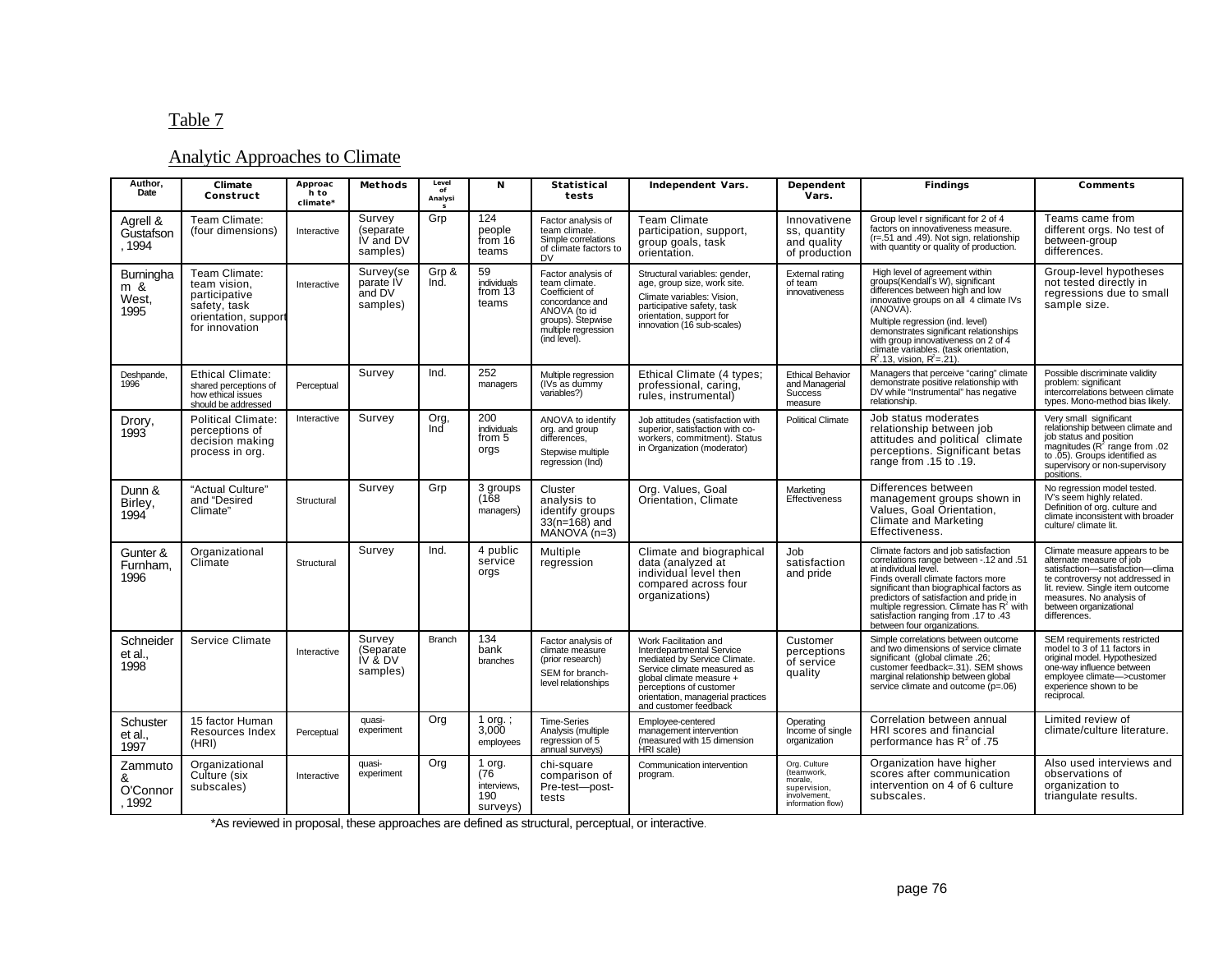At the group-level of analysis, Burningham and West (1995) demonstrated statistically significant relationships between high-, medium-, and low-innovation groups (an externally rated outcome variable) on four team climate variables. For purposes of the analysis of variance, the climate measures were used as the dependent variable and group characteristics (innovativeness) were the independent variable. In contrast to these interpretable and significant ANOVA results, a stepwise multiple regression at individual level of analysis suggests that only two of 16 subscales from Burningham and West's team climate scale were significant predictors of work group innovation. Work group vision accounted for 13% of the variance in group innovativeness ( $p = .004$ ) followed by "negotiated vision" ( $\mathbb{R}^2 = .07$ ,  $\mathbb{p} = .002$ ). Among the four major independent variables suggested that only one variable, support for innovation, accounted for variance in group innovation ( $\underline{R}^2 = .13$ ,  $\underline{p} < .008$ ). These individual-level results may be less disappointing than they first appear: calculating these statistics at the individual-level of analysis negates the effect that group membership has on team climate perceptions. If more than 13 teams were available and climate perceptions were aggregated to the group level, Burningham and West's multiple regression results would likely have more statistical power. The research by Drory (1993) used a similar analytic approach (ANOVA at the group level and multiple regression at the individual level) yielded similar results.

Finally, Schneider, White, and Paul's (1998) climate for service study is noteworthy because of the statistical approach taken as well as the depth of prior research supporting their hypothesized relationships. Specifically, Schneider et al. used structural equation modeling to test a mediated relationship between context, climate for service, and a criterion variable (customer perceptions of a bank's service). In contrast with most other climate research reviewed, Schneider supports his climate for service measure and mediated model with nearly 20 years of research (Schneider, 1990; Schneider et al., 1980; Schneider et al., 1998) including a well-established climate measure (Schneider et al.,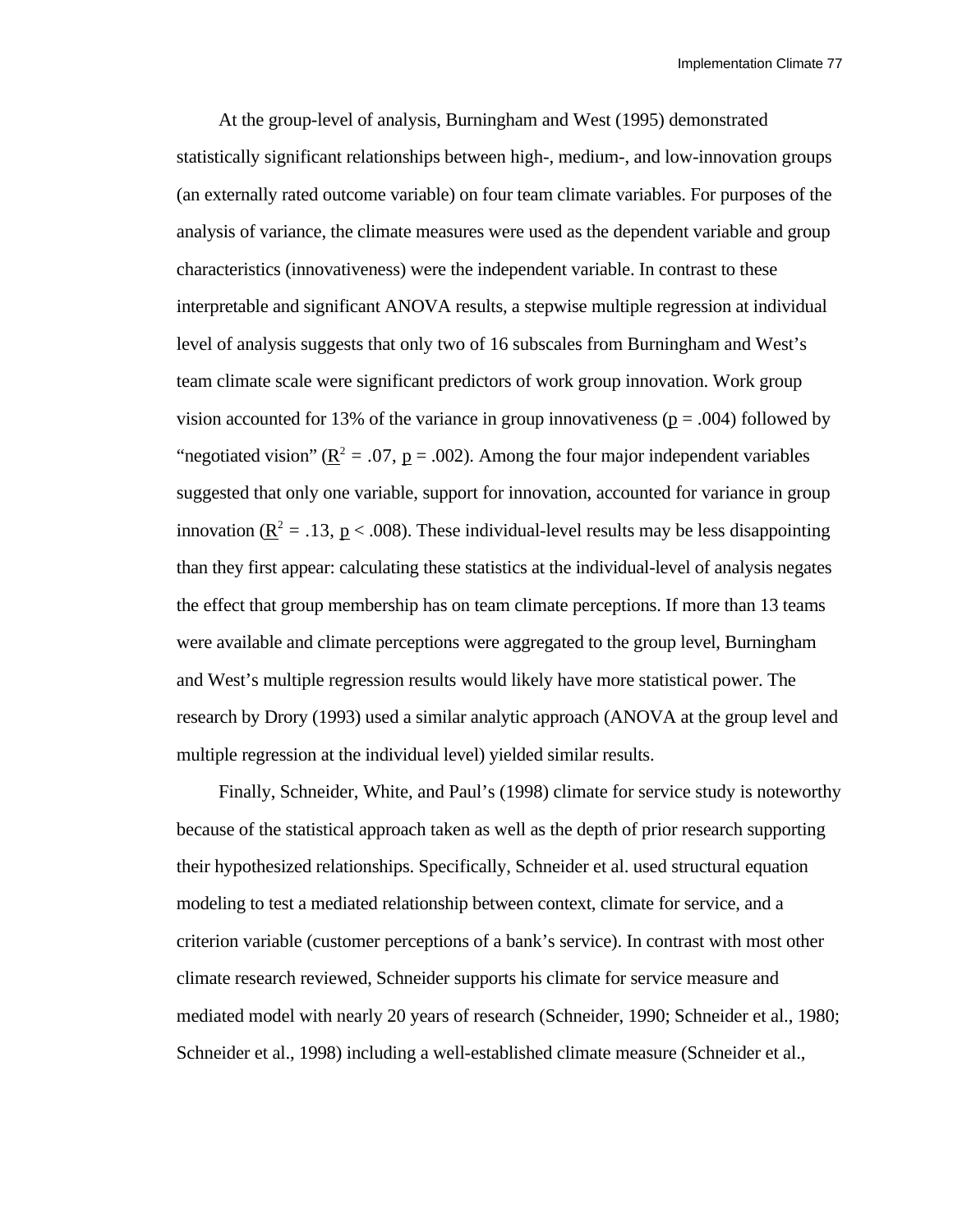1980) and prior research on the causal relationships between these variables (Schneider, Ashworth, Higgs, & Carr, 1996).

Despite these strengths, Schneider et al. were forced to test an abbreviated climate model between two "foundation issues" (work facilitation/resource issues and interdepartmental service quality), a general climate for service measure, and customer perceptions of service quality. Sample size restrictions reduced the four-dimension climate measure to a general climate for service measure. Notably, the 134 bank branches surveyed by Schneider et al. (1998) is the largest sample size of any of the articles reviewed; the second highest number of groups surveyed is Agrell and Gustafson's (1994) survey of 16 teams. Despite the large sample size and simplified climate measure, Schneider's (1998) structural analysis yielded marginal results; the relationship between global service climate and outcome yielded an unstandardized beta of .26 with a significance level of.06.

Schneider et al. (1998) illustrate the attraction as well as the challenges of using structural equations to test mediating independent variable—climate—dependent variable relationships. Mediating SEM relationships are attractive because mediators may explain how external physical events (e.g., surrounding organizational environment) take on internal psychological significance (Baron & Kenny, 1986). Given this definition of mediation, climate may provide a potent mediator variable (particularly within research using a perceptual approach to climate). A mediated role between the organizational context, climate perceptions, and behavior is consistent with James and Jones' "translation" of organizational attributes: "(climate is) individual-level psychological processes in which the individual translates perceived organizational attributes and individual characteristics into a set of expectancies, attitudes and behaviors" (James  $\&$ Jones, 1974).

Despite the substantive value of testing the mediating effect of climate, Schneider et al. illustrate the disadvantages of testing mediators with SEM. While structural modeling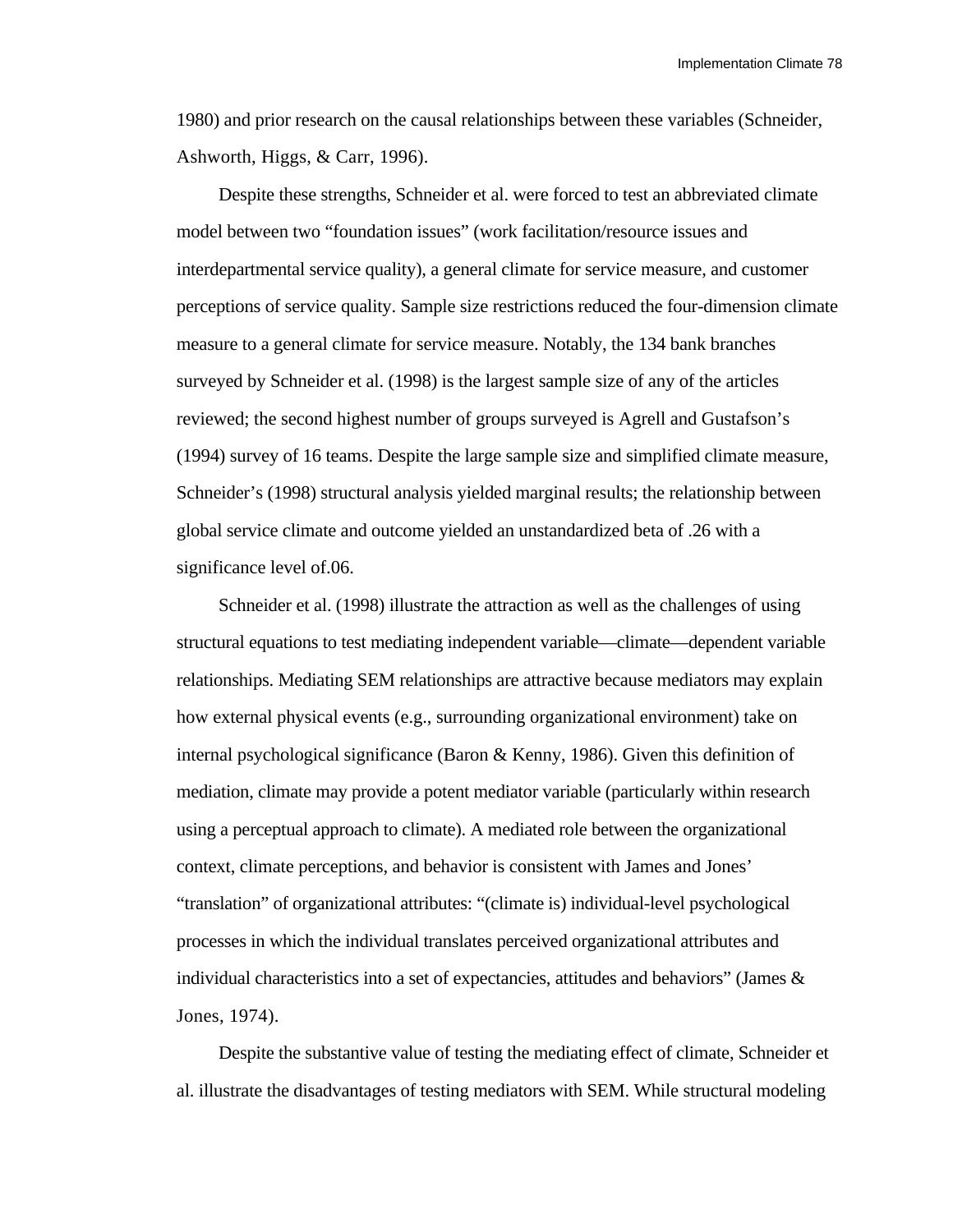methods are useful for testing measures with unknown error terms—SEM still requires both large sample sizes and multiple measures of the same construct. Testing a structural equation model with the number of groups typically available for research purposes limits number of factors that may be included. Moreover, additional measures of climate are usually not available.

### Analytic Approaches to Climate—Summary and Implications

Several themes emerge from this review of the recent climate research. First, most climate researchers use an interactive approach to climate at the group or organizational level of analysis. Second, mediated models help explain the theoretical relationship between context, climate, and outcome variables. These mediated relationships, however, are typically beyond the methodological constraints of climate research. Most climate research—including the current study—test models with unknown mediation effect size using novel climate measures on small samples of groups or organizations. Demonstrating significant mediation effects with these limitations requires well-defined constructs with little measurement error. Finally, sample size restrictions (more common in research at the group- or organizational level of analysis) force researchers to compromise between testing a large number of variables with less powerful statistics (ANOVA techniques) or testing a few of the most promising variables with statistics that provide information on both the existence and magnitude of relationships (multiple regression or SEM).

### Summary

The current study uses an interactive approach to climate: climate forms through a dynamic relationship between people and their work environment. This dynamism creates a climate that is highly influenced by social interactions and reflects local norms and expectations. As Schneider, Parkington, and Buxton describe, "[t]he climates of organizations emerge out of the naturally occurring interactions of people" (1980 p. 254).

 Because regular social interaction occurs between members of the same group, groups may forge common climate perceptions—and several *different* climates may exist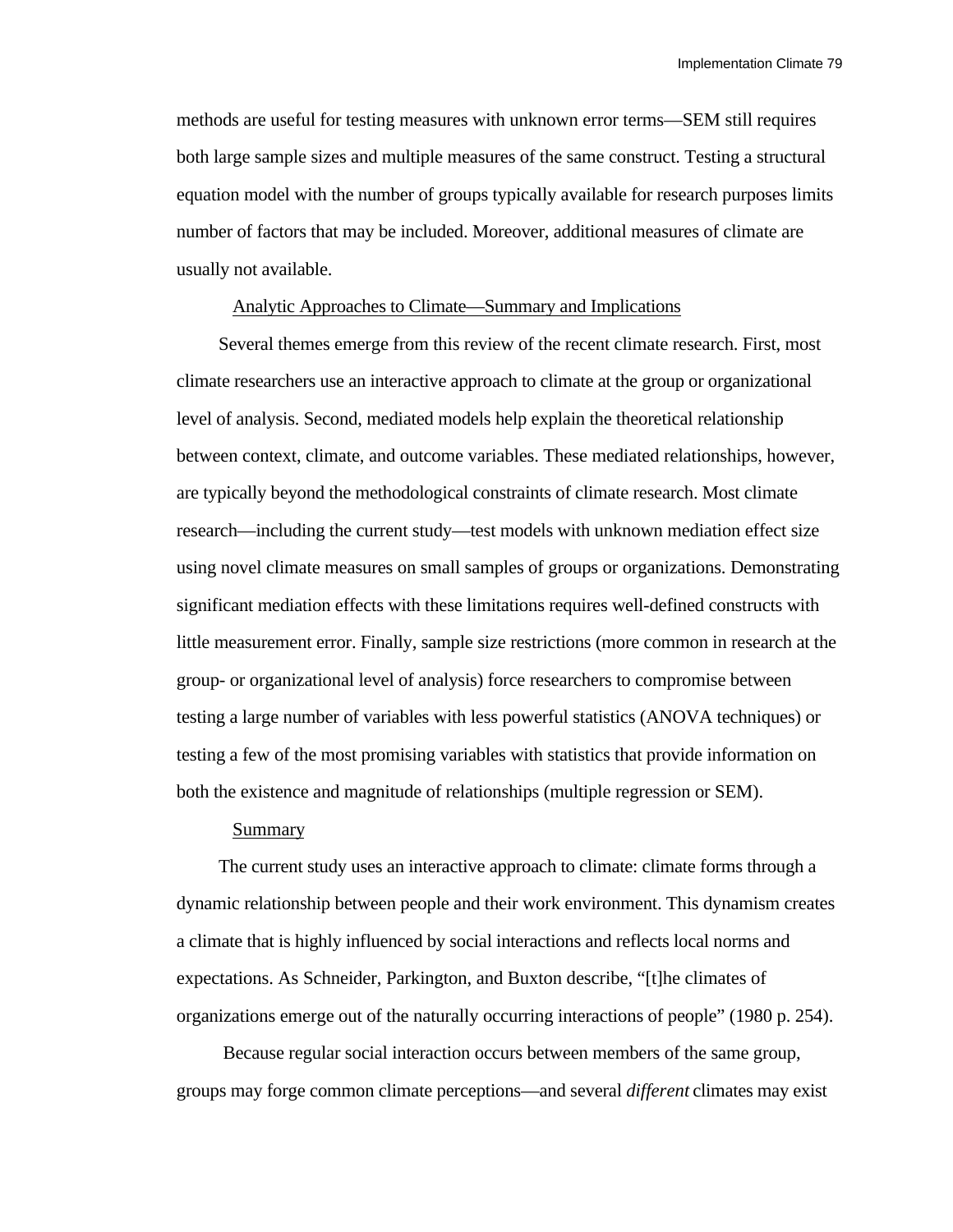within a single organization. The current research assumes that the climate for CMC implementation held by individuals is the result of employees' shared experiences, observations and discussions regarding the organization's implementation policies and practices. As reviewed earlier, these "shared experiences"—and the resulting perceptions and implementation climates— are hypothesized to differ between groups (department cohorts) within a single organization.

 This research identifies a climate *for something* by assuming that for each set of procedures active in an organization, people hold an implicit or explicit set of beliefs (Schneider & Reichers, 1983). These beliefs, in turn, influence employee behaviors and organizational outcomes. This study builds from Schneider's (1990) definition of climate: *employees' perceptions of the events, practices, and procedures and the kinds of behaviors that are rewarded, supported and expected in a setting.* This definition emphasizes employees' perceptions—not evaluations— of their work environment. As applied to computer-mediated communication technology, CMC implementation climate is *employees' perceptions of the events, practices, and procedures that affect the use of CMC technology and the technology-enabled behaviors that are rewarded, supported and expected in a setting.* This definition is parallel to Klein's (1992) discussion of climate for manufacturing technology implementation. A strong, positive climate for CMC implementation exists when employees perceive: 1) successful implementation of the new technology is critical for organizational effectiveness; and 2) employee efforts to implement the new system are both supported and rewarded.

Finally, this research *measures* climate perceptions at the individual level but *analyzes* climate at the group level. Aggregation of individual-level measure to the grouplevel of analysis will follow Jones and James (James, 1982; 1979) recommendation for identifying group climate: between group differences, within-group agreement, homogeneous situational characteristics, and substantive theoretical relationships between the measure and the unit of analysis.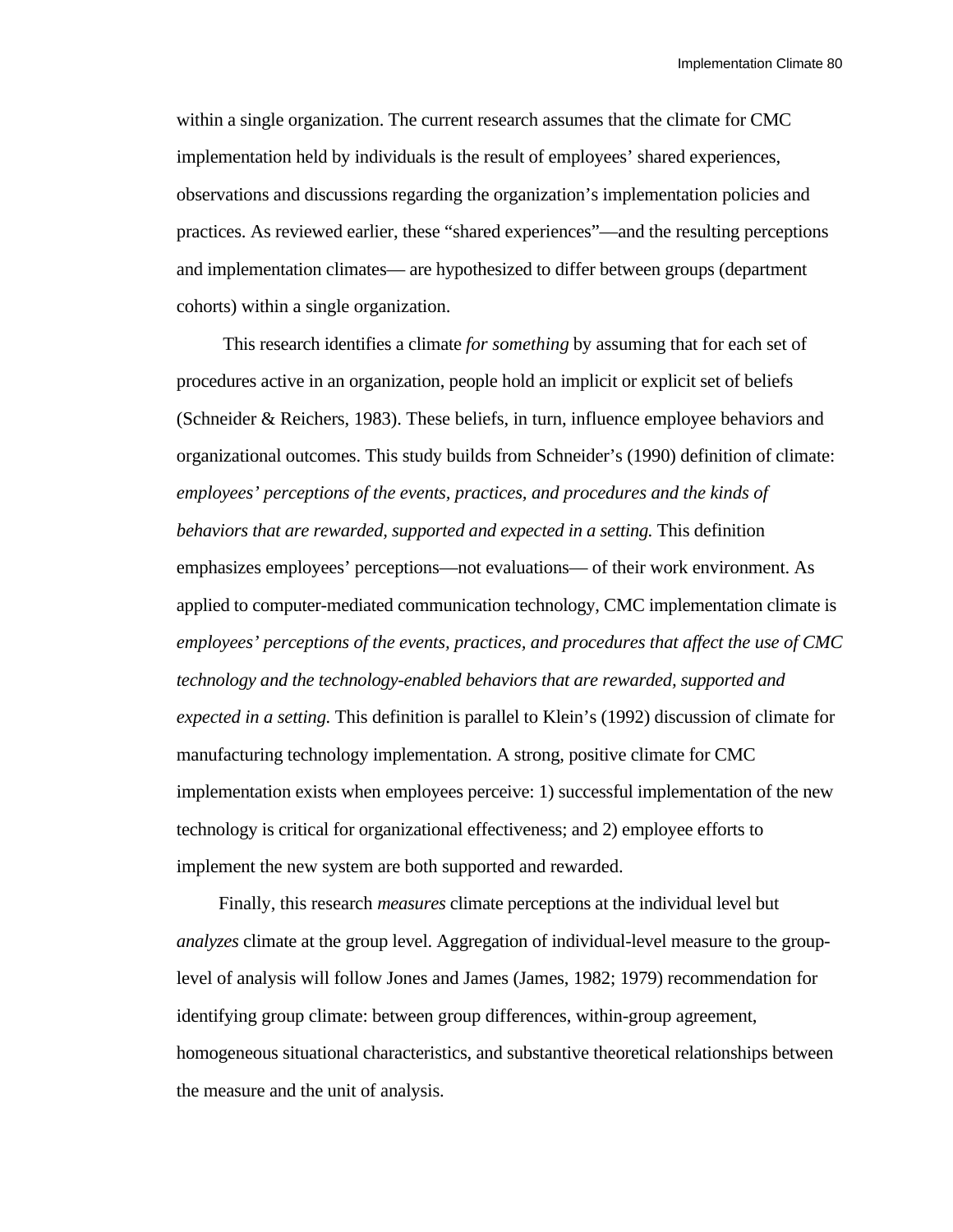Implementation Climate 81

### Climate Hypotheses

In summary, this research tests the hypotheses that (1) individual-level characteristics identified in prior MIS research will correlate with implementation success, (2) a climate for CMC technology implementation exists at the group level within a single organization and (3) climate factors will have a positive correlation with implementation outcomes (use, group process perceptions, and satisfaction), and (4) a group-level climate for CMC implementation will correlate with implementation outcomes over and above implementation correlates found in prior MIS research measured at the individual level. Unlike traditional correlational studies of technology characteristics and implementation outcomes, this study tests a research model (see Figure 1) that integrates contextual factors, climate, and implementation outcomes.

Like Klein and Sorra's (1996) climate for implementation model, this research assumes that the climate for implementation held by individuals is the result of employees' shared experiences, observations and discussions regarding the organization's policies and practices and the kinds of behaviors that are rewarded, supported and expected in a setting. In addition, this design tests the possibility that employees in *different* groups have different interpretations of their work situation (Newman, 1975). The interpretations that comprise the shared climate for CMC technology implementation, then, are also likely to be different within each group. As reviewed earlier, "groups" is identified with Schneider and Reichers (1983) criteria of people who "selectively interact with one another on a wide variety of issues, frequently, and over a substantial period of time" (p.35).

The present study organizes the climate for computer-mediated communication technology implementation broadly based on Orlikowski's "technological frame" factors. Specifically, individual-level frames of reference are correlated within- and betweengroups. Higher within-group correlations than between-group correlations of the climate factors will indicate group-level climate for electronic computer-mediated communication technology implementation.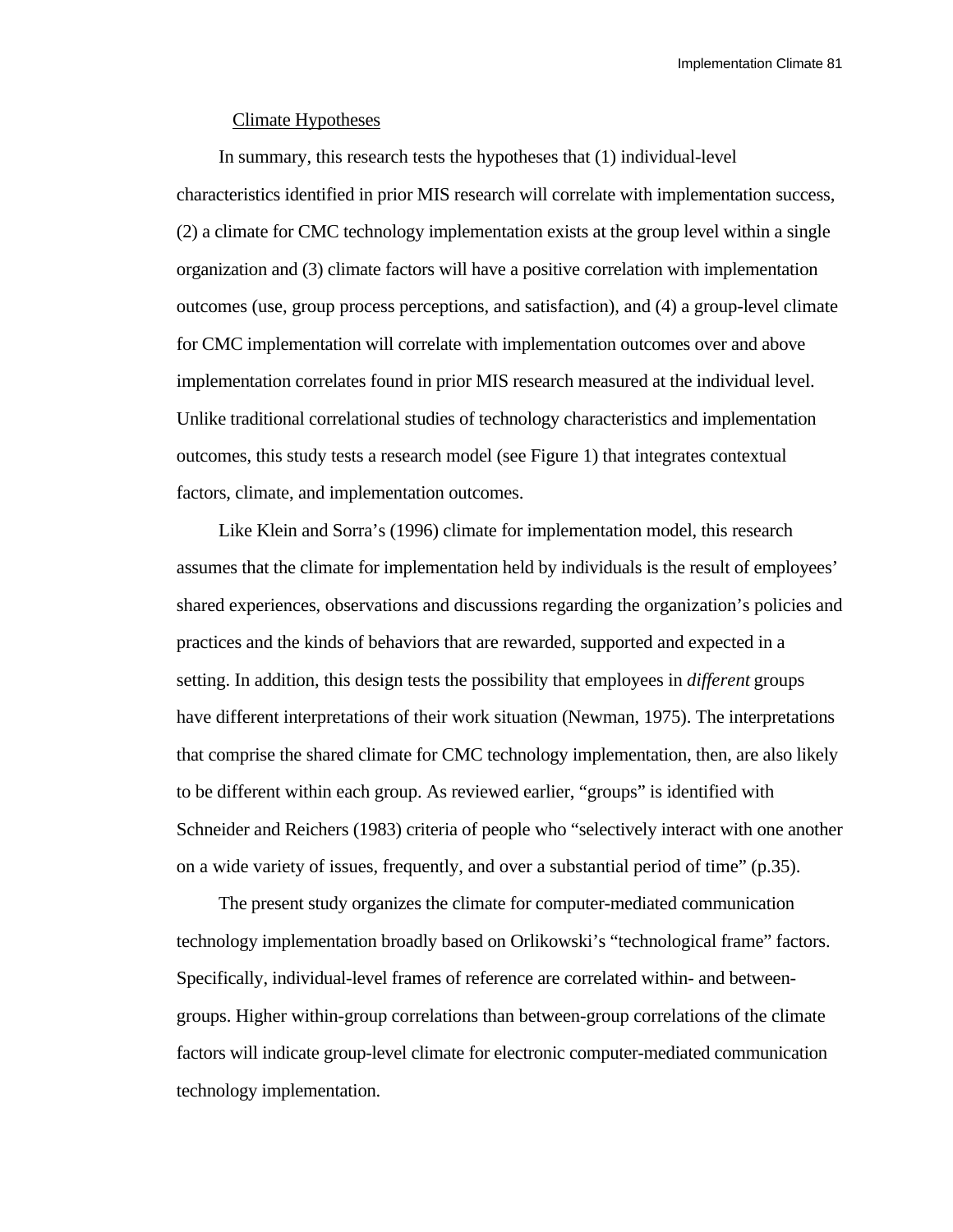Based on the theoretical relationships discussed, the specific hypotheses tested are:

H<sub>1</sub>: Individual-level characteristics identified in prior MIS research correlate with implementation success.

H<sub>2</sub>: Different CMC technology implementation climates exist within a single organization as indicated by greater between group than within group climate scores.

H<sub>3</sub>: Climate factors have a positive correlation with implementation outcomes (use, satisfaction, and group outcomes).

H4 : Climate factors have a positive correlation with implementation outcomes controlling for the effects of contextual and individual-level variables.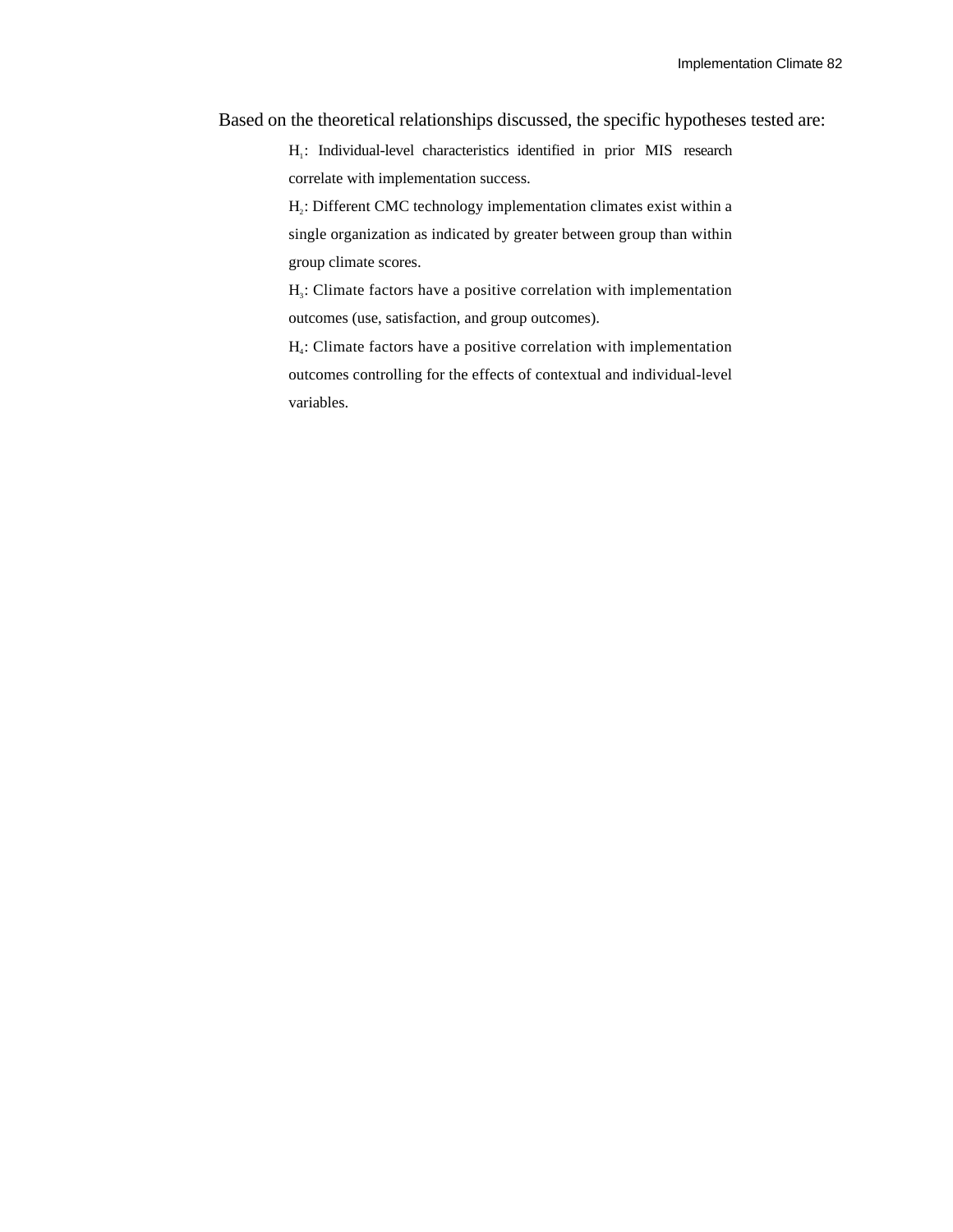### Method

The cooperating university (henceforth "State University") was involved in a large scale IT implementation project. While this site provides a rare opportunity to study CMC implementation, the depth and scope of the university's project requires that this study address some of the priorities identified by the university's administrators. Hence, the research focuses on faculty members and their use of computer-mediated communication technology—web pages and electronic mail—to support their teaching responsibilities. Description of CMC Technology Studied

Hypertext pages posted on the world-wide web and electronic mail are two of the most common types of CMC technologies currently used. Hypertext is composed of blocks of text or images electronically linked by multiple paths. A hypertext document is non-linear and non-hierarchical and provides both authors and viewers open-ended opportunities to explore the interrelationships between linked documents (see Landow, 1992).

Electronic mail (e-mail) consists of messages, usually text, sent from one person to another via computer. An extension of e-mail is a mailing list, an automated system that allows people to send e-mail to one address, whereupon their message is copied and sent to all of the other subscribers to the mail list.

Both hypertext web pages and electronic mail are widely adopted in public and private institutions due to their low cost and open standards. The open standards and protocols of hypertext world-wide web pages (i.e., Hypertext Transfer Protocol or HTTP) can be used to seamlessly link different organizational resources (i.e., databases, files, and other existing information systems) and integrate them into a common, unified, internal information structure that is accessible across all computing platforms. This Internet technology may also be used exclusively within the university as an organization-wide *Intranet* that is open only to university employees and/or students. Like hypertext web pages, electronic mail provides a low cost, widely accessible computer-mediated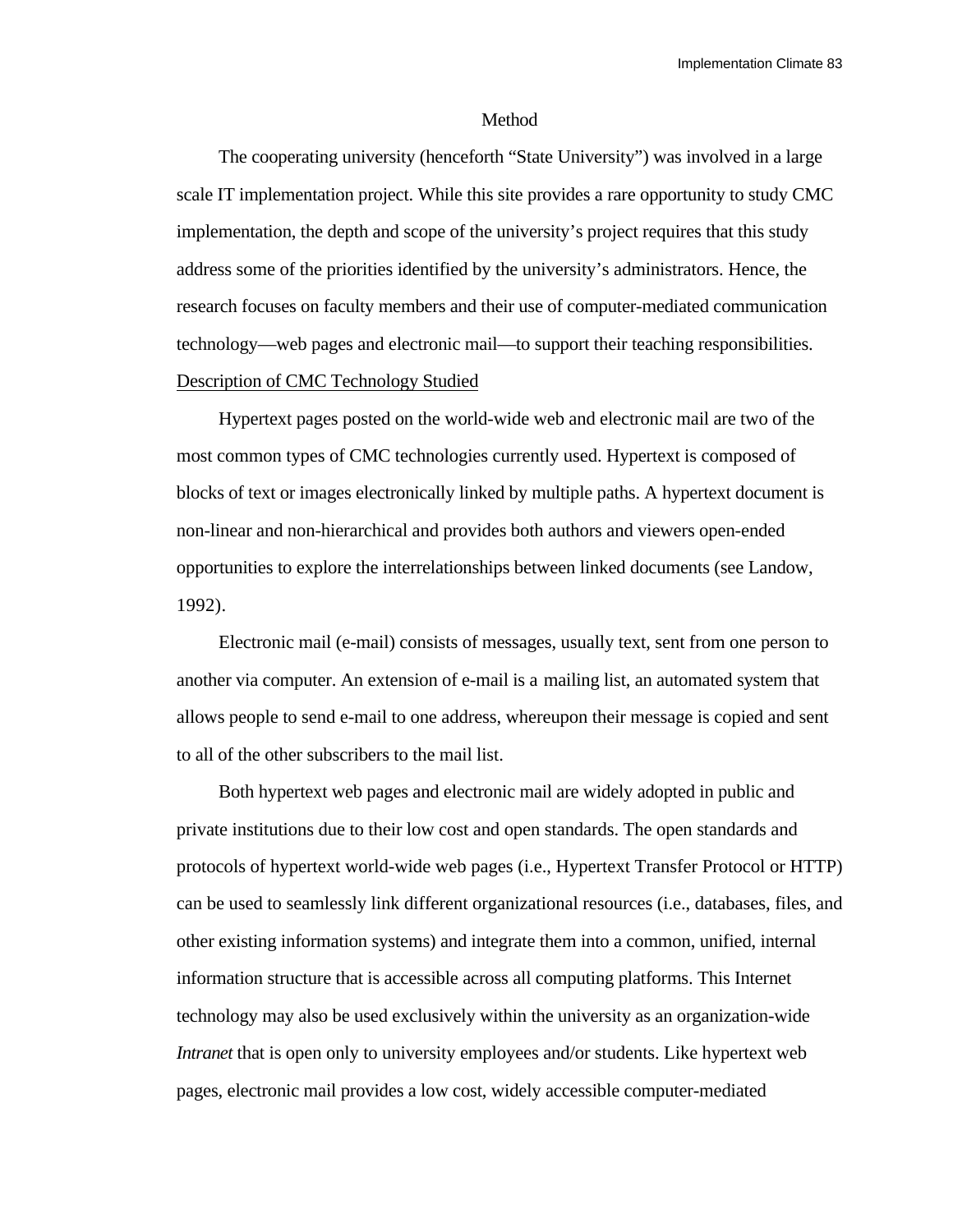communication technology that uses a platform-independent protocol (i.e., Simple Mail Transfer Protocol or SMTP). The low cost and wide spread adoption of web pages and email has made these two technologies the primary CMC technology used at State University.

Based on my own evaluation of faculty web sites as well as interviews of a random selection of ten faculty members at State University, the core features of using the worldwide web for instructional purposes are: (1) personal use of the world-wide web for planning and preparing courses, (2) recommendations of course-related web sites to students, (3) an instructor home page—these pages typically contain contact information, a list of courses taught, office location, etc., (4) a course home page, (5) lecture notes and/or a course syllabus posted on a course home page, (6) student-produced web pages posted on the home page, and (7) other student learning activities that are available only on the class home page.

Typical core features of electronic mail used by faculty for instructional purposes are: (1) reading messages in an e-mail "in" box (including messages from students, teachingrelated memos from the department, or messages containing subject-relevant information), (2) correspondence with professional peers via e-mail (that may have a direct or indirect impact on teaching activities), (3) collecting e-mail addresses of the students in the instructor's class and distributing the list back to the class members, (4) responding to email messages sent by students, (5) writing e-mail messages to students (individually), (6) sending messages to class via a class e-mail list, (7) creation of student learning activities that are available only via e-mail.

As discussed in the survey development section, the survey items measuring the "use" dependent variable employ these core features of hypertext web pages and electronic mail behaviors.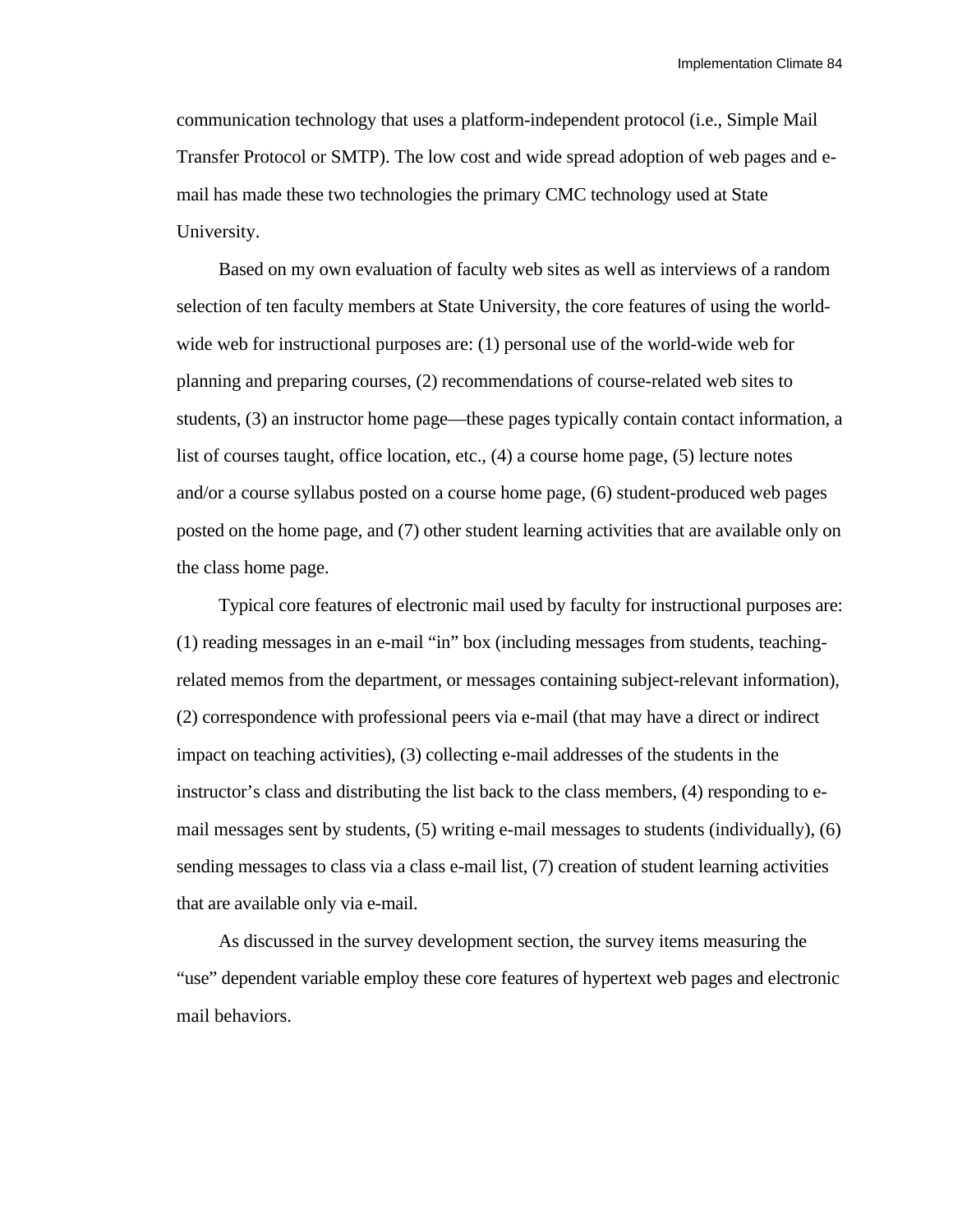Implementation Climate 85

### **Participants**

The participants were selected from a population list of all university faculty members working at State University. A stratified sample of faculty members within 58 academic departments each containing six or more members was drawn. In order to insure that a minimum of five survey responses were returned from each department, all faculty members in departments with ten or fewer faculty members received surveys. Ten faculty members were randomly selected from larger departments with replacement of faculty members who did not respond within 20 days.

Faculty respondents were required to have access to all necessary hardware and software necessary to operate the targeted CMC technology; the department must have *adopted* the technology—this survey evaluates the *implementation* of this technology. Respondents were asked in the survey's letter of introduction if they met this basic adoption criterion. Any faculty member who did not meet this adoption criteria or who was unwilling to participate in the survey was instructed to complete and return a "non respondent" postcard (see Appendix A). All necessary documentation was filed with the North Carolina State University Institutional Review Board (IRB) for the use of human subjects in research and the IRB approved this survey.

### Data Collection

The first of three survey waves began on September 27, 1999. Each wave consisted of an initial survey packet followed by two reminder letters to non-respondents (see Appendices B and C) sent ten and twenty days after the initial survey mailing. Surveys were send via inter-campus mail. Enclosed with each survey was a personalized letter of introduction (see Appendix D), a letter of support from the University's Provost (see Appendix E), and a "non- respondent" postcard.

 The three survey waves totaled 754 surveys mailed to faculty members and instructors. This sample provided 496 returned surveys or postcards yielding a total response rate of 66%. The surveys comprised 420 of this total (a 56% response rate) and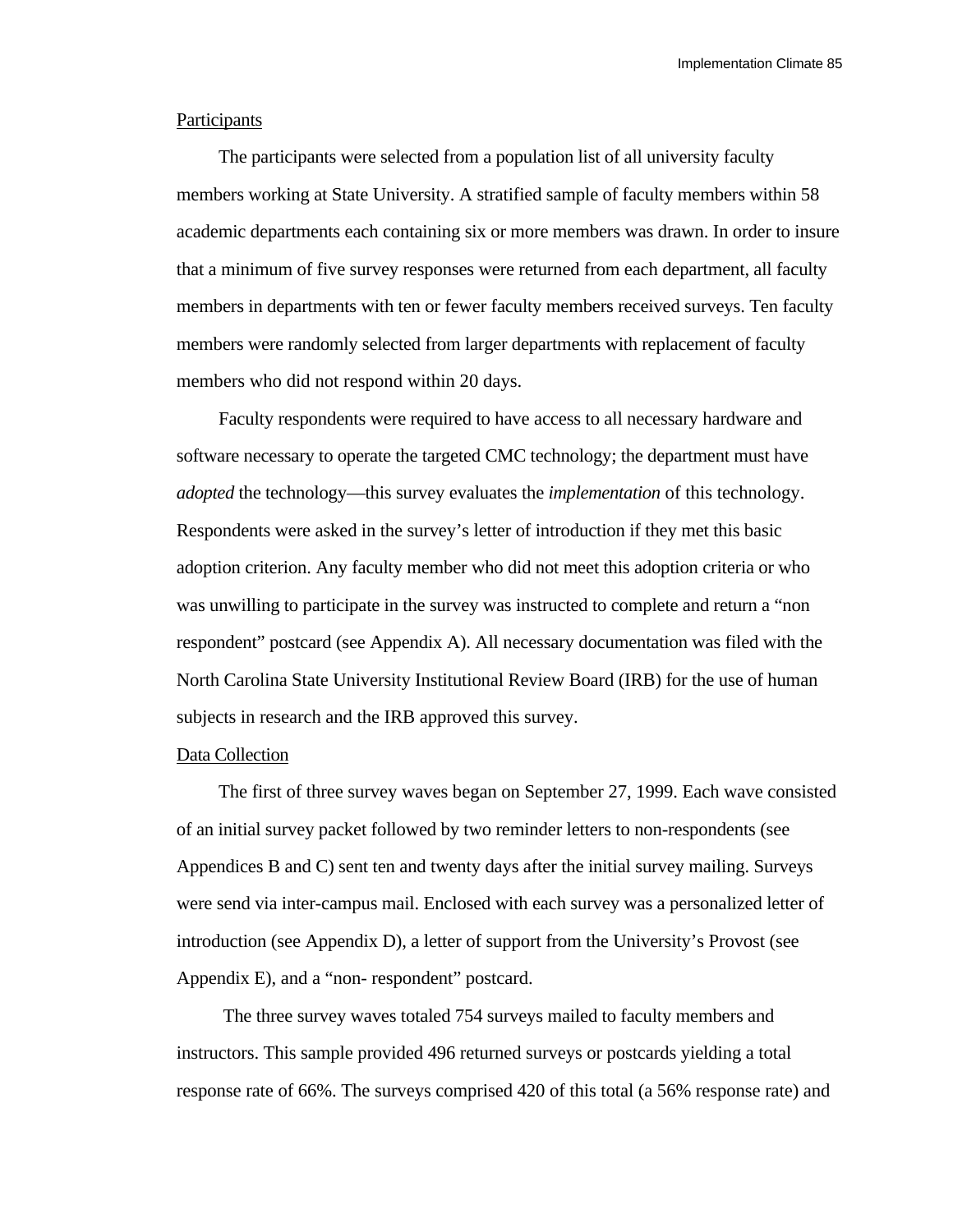represented 58 academic departments within State University with a mean of 7.25 faculty members responding per department (range  $=$  4 to 14).

Only 83 of the 496 responses were postcard respondents. Notably, none of these respondents reported that they did not have access to a personal computer. Thirty-five postcard respondents reported that they did not have teaching responsibilities. The 48 postcard respondents who checked "Other" reasons for not completing the usually fell into one of three categories: faculty members nearing retirement, faculty members who felt that they were inappropriate due to their work situation, and faculty members who simply refused to participate.

#### **Scale Development**

Like all survey research, this research strikes a balance between reliability, validity, and efficiency. In an effort to keep the surveys short enough to insure that survey respondents complete and return the survey—yet rigorous enough to provide meaningful data— prior research was used to find reliable and valid survey items. For each construct identified in Figure 1 (see page 61), the CMC and implementation literatures were reviewed for relevant survey items. Two criteria drove item selection: 1) experimenterjudged construct validity and 2) empirical reliability demonstrated in prior research. While this literature review provided many relevant measures of some constructs (e.g., use of new technology or satisfaction with technology) other constructs appear only in qualitative research or were original items developed for this survey.

Telephone interviews of ten randomly selected faculty members at State University and a pilot survey of 23 faculty members at an unrelated state university helped reduce a preliminary 83 item survey by approximately 33%. Based on the results of this pilot test, several factor scales were reduced to two or three item scales. The final 55 item survey (see Appendix F) utilizes two to five item scales to measure the nine rationally constructed factors listed in Figure 1.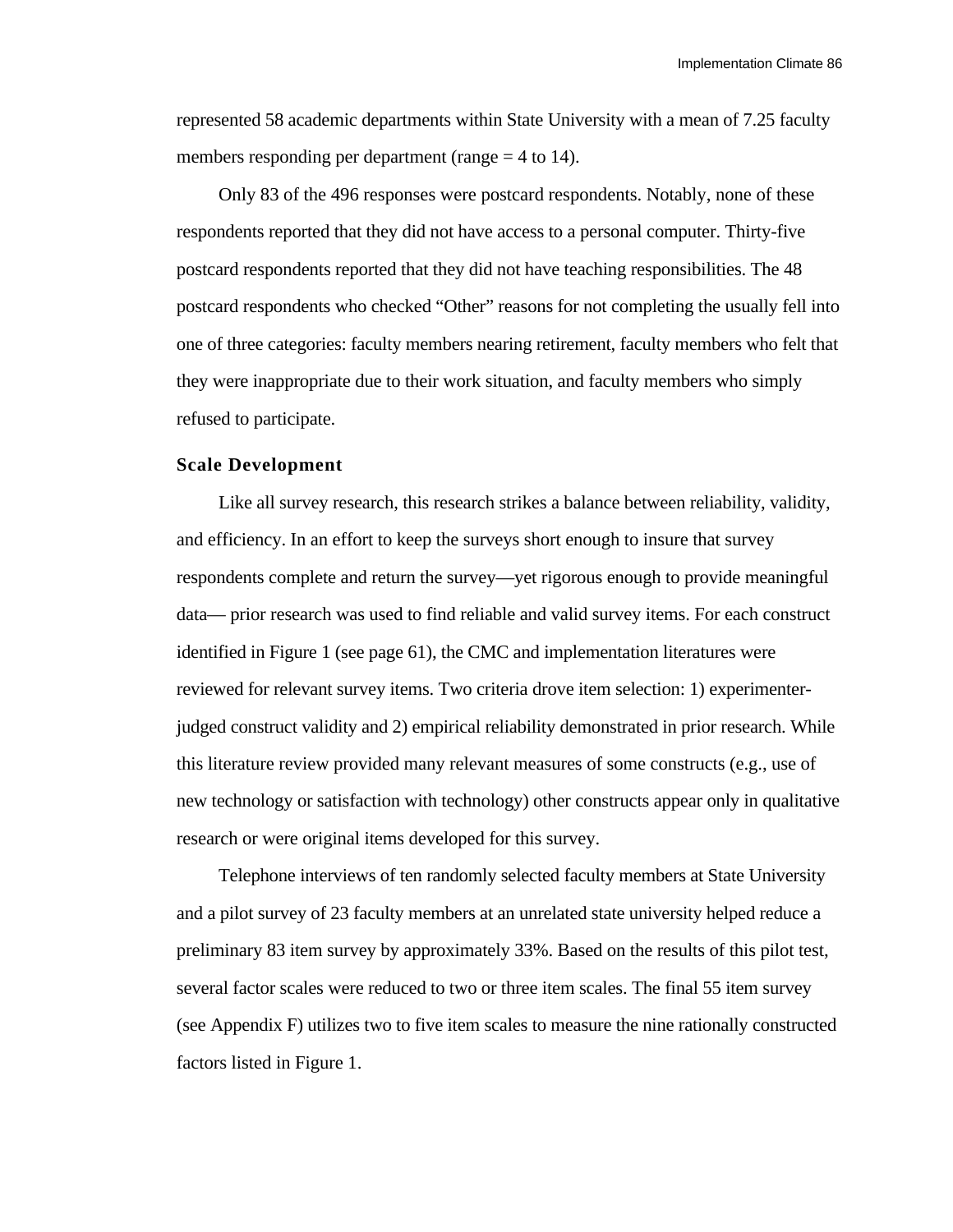Perceptions and behaviors regarding computer-mediated communication technology may vary widely from very positive and very negative. In order to reflect a wider range of user experiences, bipolar response stems were used on all Likert-format items. Unless otherwise noted, all multiple choice items used a 5-point scale ranging from "strongly disagree" to "strongly agree."

### Scale Development Procedure

As summarized in Figure 4, the scale development procedure began with an examination of the univariate statistics for items measuring the independent and dependent variables. Besides a validity check response on one question (a bogus computer-related abbreviation with a skew of 7 indicted that not a single respondent misrepresented their computer knowledge), all items were retained because they provided adequate variability and distributions patterns.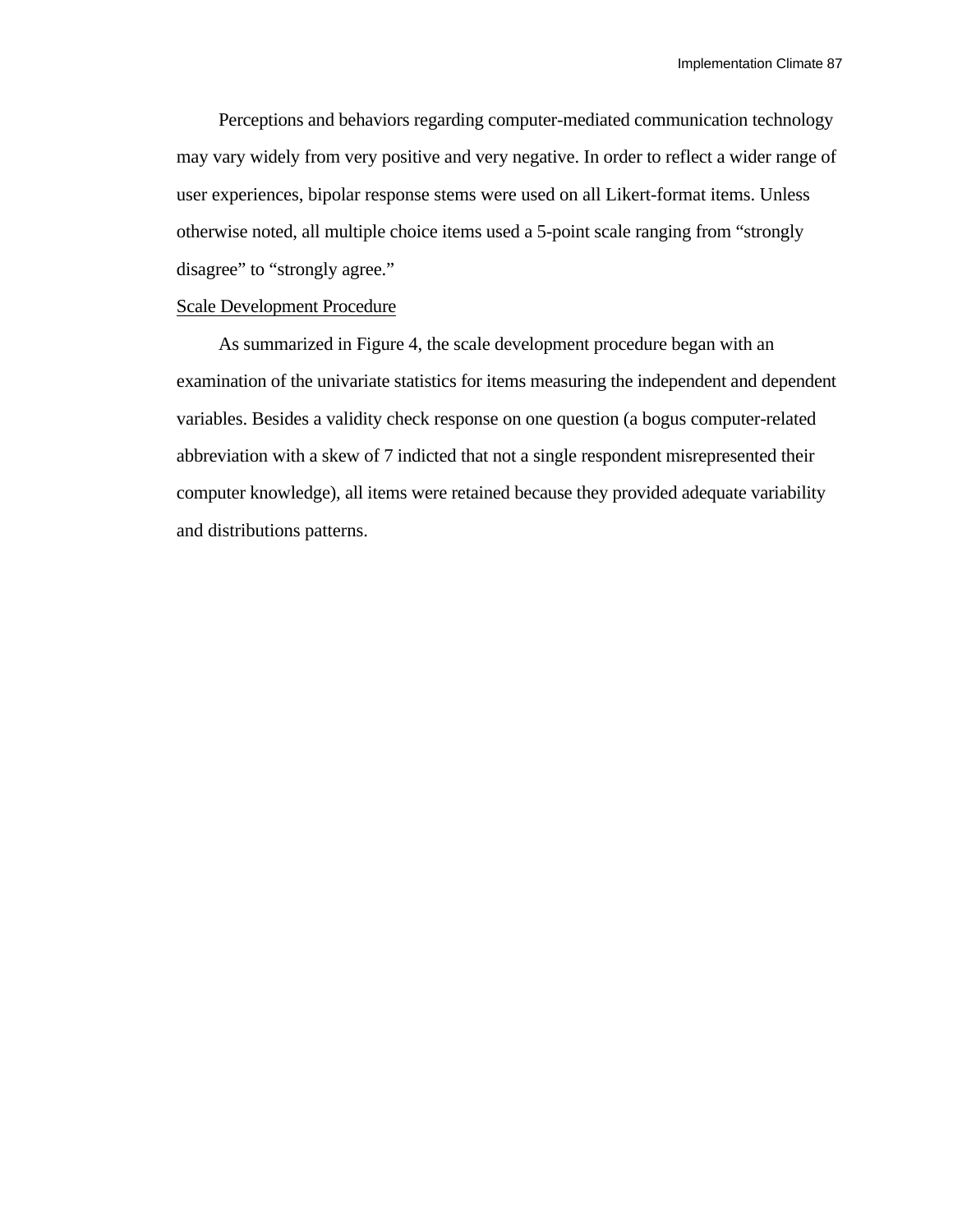### Figure 4

Data Cleaning and Summed Scale Development Analysis Plan



### Summed Scale Construction: Analysis Procedure

Each of the three main construct classes summarized in Figure 1 (see page 61 summarizing the dependent variables, climate measures, contextual and individual-level variables) are represented by rationally constructed homogeneous item clusters. While a detailed analysis of each scale follows section, the identification of all scales used the same factor analysis and reliability assessment outlined below.

The minimum number of factors comprising each construct class was statistically confirmed with principle component analyses containing all the items within the respective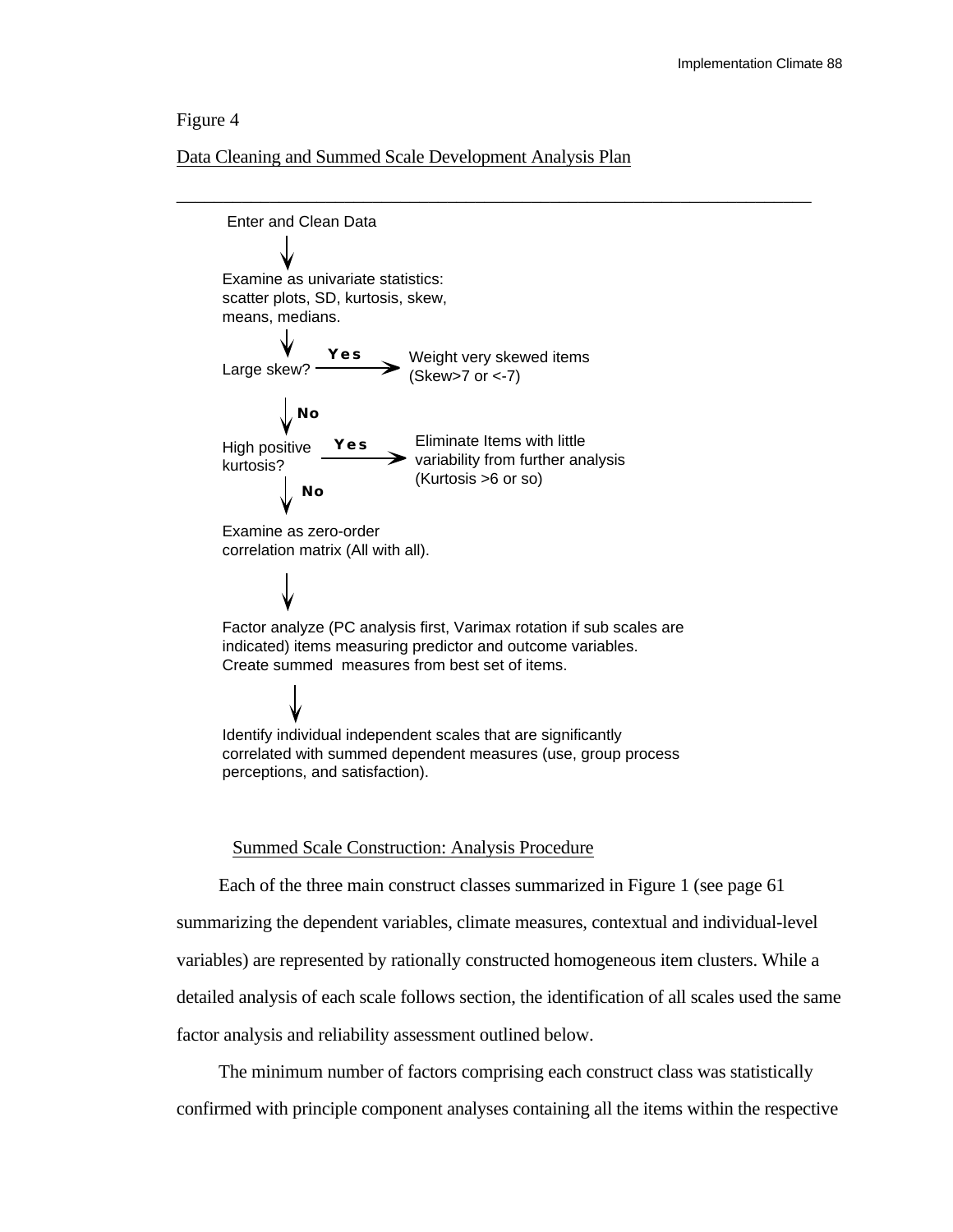class (i.e., all dependent variable<sup>1</sup> items, all climate items, and all individual-level items). Within each construct class, a minimum eigen value of 1 was used as a criteria for extraction (Kim & Mueller, 1978). In addition, a scree plot of each eigen value plotted against factors was used to substantiate the minimum number of factors that best accounted for variance in the model (Cattell, 1966). Next, the orthogonally rotated (varimax) factor loading matrixes were examined to identify items that loaded primarily on single factors within the construct class. This statistical examination was supplemented by a visual examination of a graphical plot of the items as they loaded on the two highest rotated factors. Item clusters that that were both statistically (via orthogonal rotation) related as well as contained within the same rationally constructed scale were then removed and analyzed as a potential item cluster.

Next, following Spector (1992), each of these item clusters was run in a separate reliability analysis to identify the items that best accounted for variance in their respective scale based on how each individual item affected the scale's coefficient alpha (the variance of the total scale score compared to the variance of the individual items). The survey items that best accounted for variance in their respective factors were then summed into a scale. For all measures, only items that were *both* substantively and statistically relevant were summed into the respective scale. Items that reduced the factor's coefficient alpha were removed and "returned" to the pool of remaining items for the class construct. This procedure of factor rotation, factor score examination, visual plotting of all items on the two highest remaining factors, and reliability analysis was repeated within each construct class until the remaining items would not form a reliable score or only a single factor remained.

In summary, construction of the summed scales was first driven by the substantive relationship between each item and the underlying factor. These relationships were then affirmed by an exploratory factor analysis and reliability analysis. Because the final survey

l

<sup>&</sup>lt;sup>1</sup> The dependent measures were first standardized in order to compare items on different scales.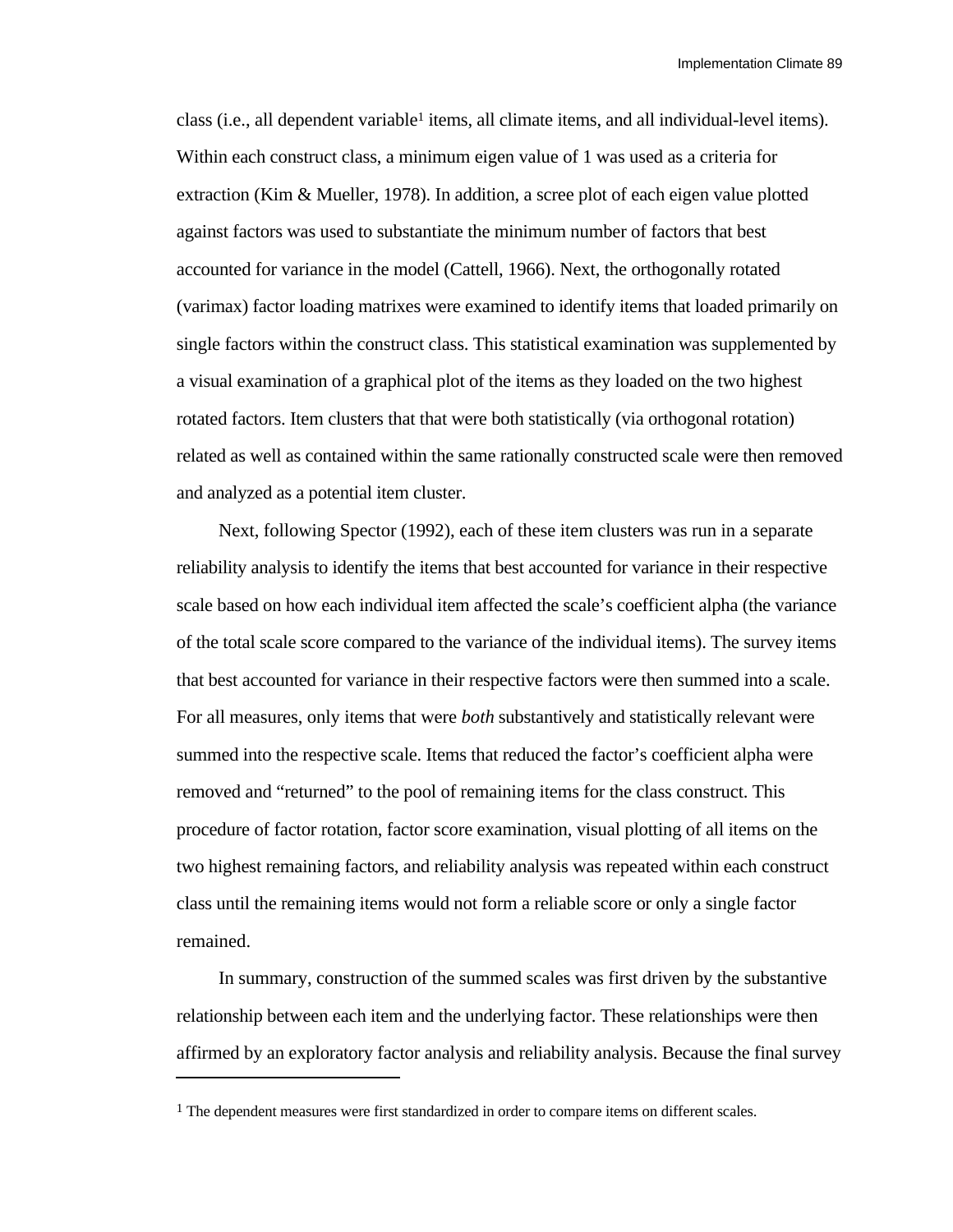items were gleaned from pilot test results, most items comprising the rationally constructed factors were statistically related to their respective scale. However, as detailed in the discussion of each scale score, the factor analysis/reliability assessment procedure determined that some items did not form a reliable scale. Nunnally's (1994) recommended coefficient alpha of .70 was used as a benchmark of scale reliability.

Figure 5 summarizes the modified model based on the factor analysis and scale development procedure. The following section reviews the details of these analyses, including the specific items comprising the scales, factor loadings, scale coefficient alphas, and summary statistics.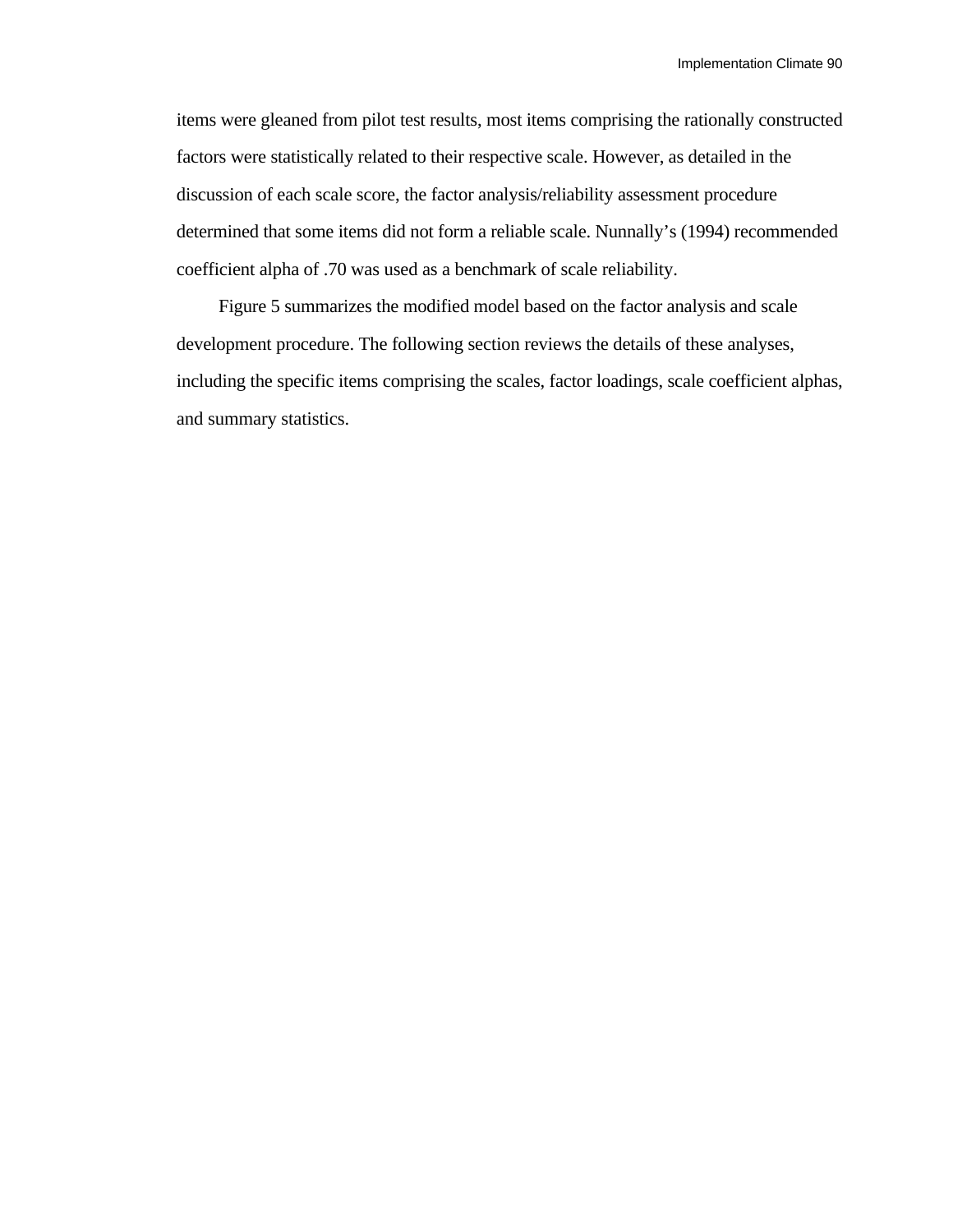# Figure 5

# Web-based Instructional Technology Implementation: Model Tested

This page left intentionally blank. It should be replaced with the .pdf file called: "ss."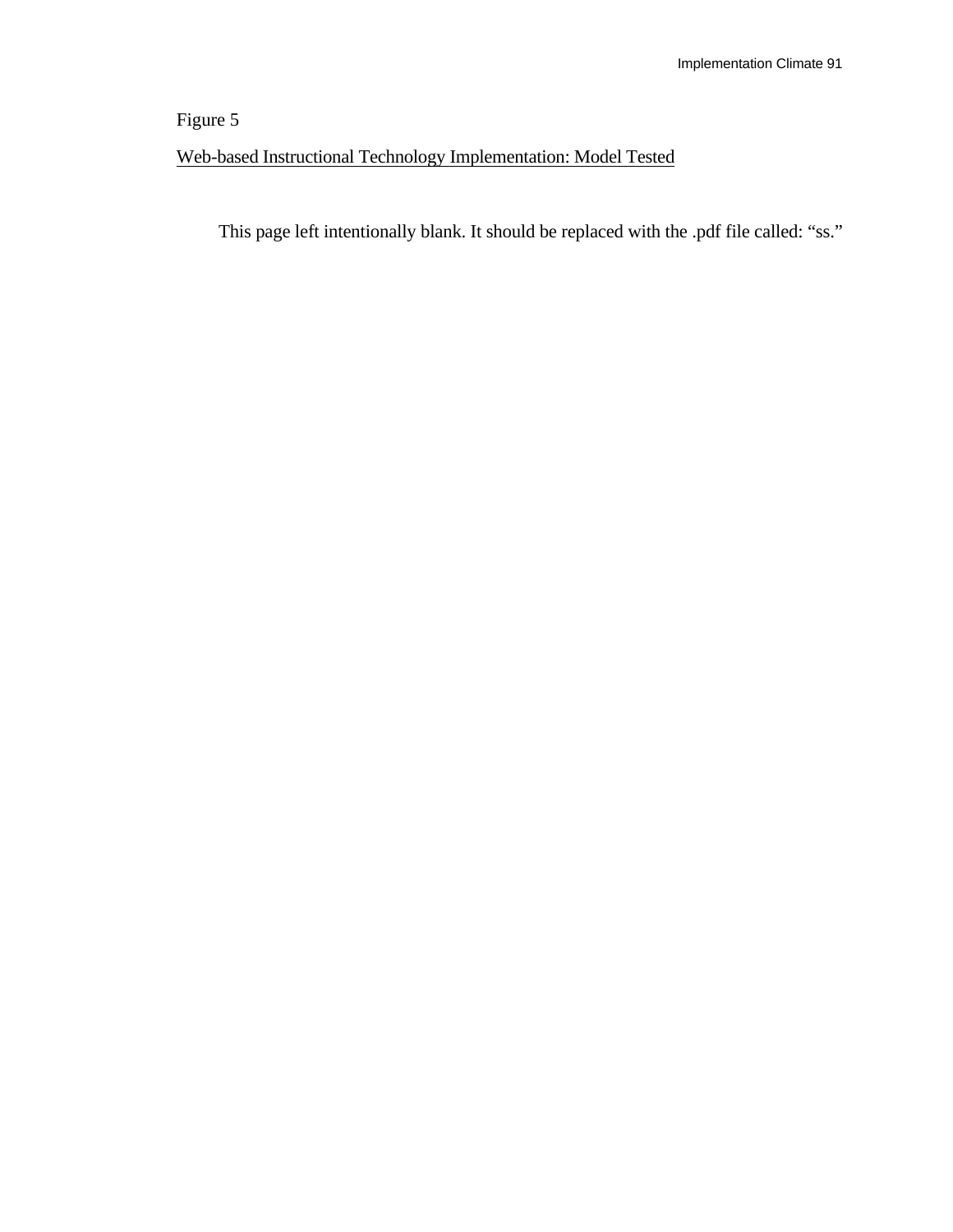### **Dependent Measures**

"Implementation success" is defined as the active use of computer-mediated communication technology by targeted individuals and groups within an organization in an organizationally-relevant way. This definition is operationalized with three separate scales: Use of the technology, Satisfaction with web-based instructional technology, and Perceived Impact on Educational Processes. A principle component analysis of all 18 original dependent items yielded 5 factors with eigenvalues greater than one with 57% of the variance accounted for by these three factors. An orthogonal rotation (varimax) of this five factor solution is summarized in Appendix G.

Additional factor analysis and reliability analyses (earlier section "Summed Scale Construction: Analysis Procedure" describes this process) reduced this 5 factor solution containing 18 items into the three factor solution containing the 11 items summarized in Table 8. These items accounted for 60.5% of the variance in three dependent variables: Use, Satisfaction, and Perceived Impacts on educational processes. The following sections reviews the specific items measuring each of these three dependent variables.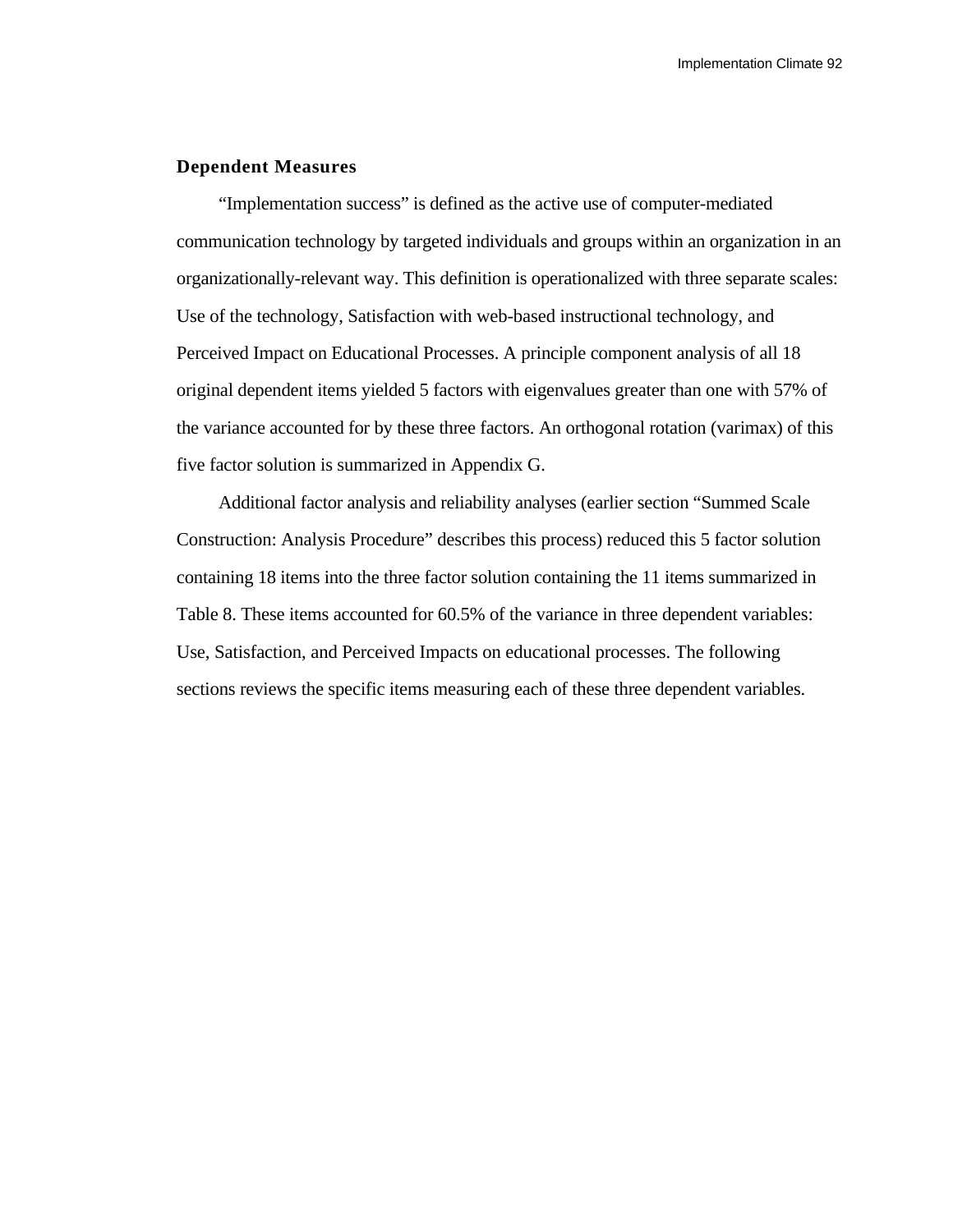### Table 8

### Summary of Items and Factor Loadings for Varimax Orthogonal Three-Factor Solution for

### the Dependent Variables

|                                                                                                                                                                                      | Factor loading |      |      |             |
|--------------------------------------------------------------------------------------------------------------------------------------------------------------------------------------|----------------|------|------|-------------|
| Item                                                                                                                                                                                 | 1              | 2    | 3    | Communality |
| 52/ EDPR_DV2. Student Class Preparedness                                                                                                                                             | .80            | .19  | .12  | .69         |
| 53/ EDPR_DV3. Student Ability to Pose Class-<br><b>Related Questions</b>                                                                                                             | .79            | .10  | .11  | .65         |
| 54/ EDPR_DV4. Student Ability to Keep Up with<br>Class Work                                                                                                                          | .75            | .09  | .24  | .64         |
| 51/ EDPR DV1. Student Performance                                                                                                                                                    | .68            | .32  | .18  | .61         |
| 37/USE_DV2. How frequently do you use WWW<br>as research tool to support teaching<br>$(1 = nonexistence5 = daily)$                                                                   | $-.03$         | .71  | .18  | .54         |
| 38/EMAILFUN. Number of e-mail functions used<br>(Choose all core features that apply, e.g.,<br>correspond with student, use class e-mail list)                                       | .15            | .68  | -.05 | .49         |
| 36/WEBFUN. Number of different web functions<br>used to support teaching (Choose all core<br>features that apply, e.g., provide course home<br>page, recommend course-related URL's) | .34            | .62  | .04  | .51         |
| 41/ USE_DV6 . (R) When possible I try to avoid<br>using CMC to support my teaching                                                                                                   | .28            | .52  | .36  | .48         |
| 42/USE DV7. (R) Even when I can use CMC to<br>support teaching, I still use the old way of doing<br>things.                                                                          | .27            | .46  | .42  | .47         |
| 49/ USEFL_D1. CMC is effective in supporting<br>my department's instructional goals                                                                                                  | .13            | .07  | .86  | .76         |
| 50/ USEFL_D2. (R) CMC provides capabilities<br>that are of only minor importance to this<br>department's teaching performance                                                        | .23            | .11  | .83  | .77         |
| Eigenvalues                                                                                                                                                                          | 4.78           | 1.21 | 1.17 |             |
| % variance                                                                                                                                                                           | 38.9           | 11   | 10.6 |             |

Note. Boldface indicates highest factor loadings.

### Dependent Variable: Use

Use of web-based instructional technology is operationalized as use of hypertext world-wide web pages posted on the Internet to support teaching activities and use of electronic mail to correspond with students for instructional purposes. Seven rationally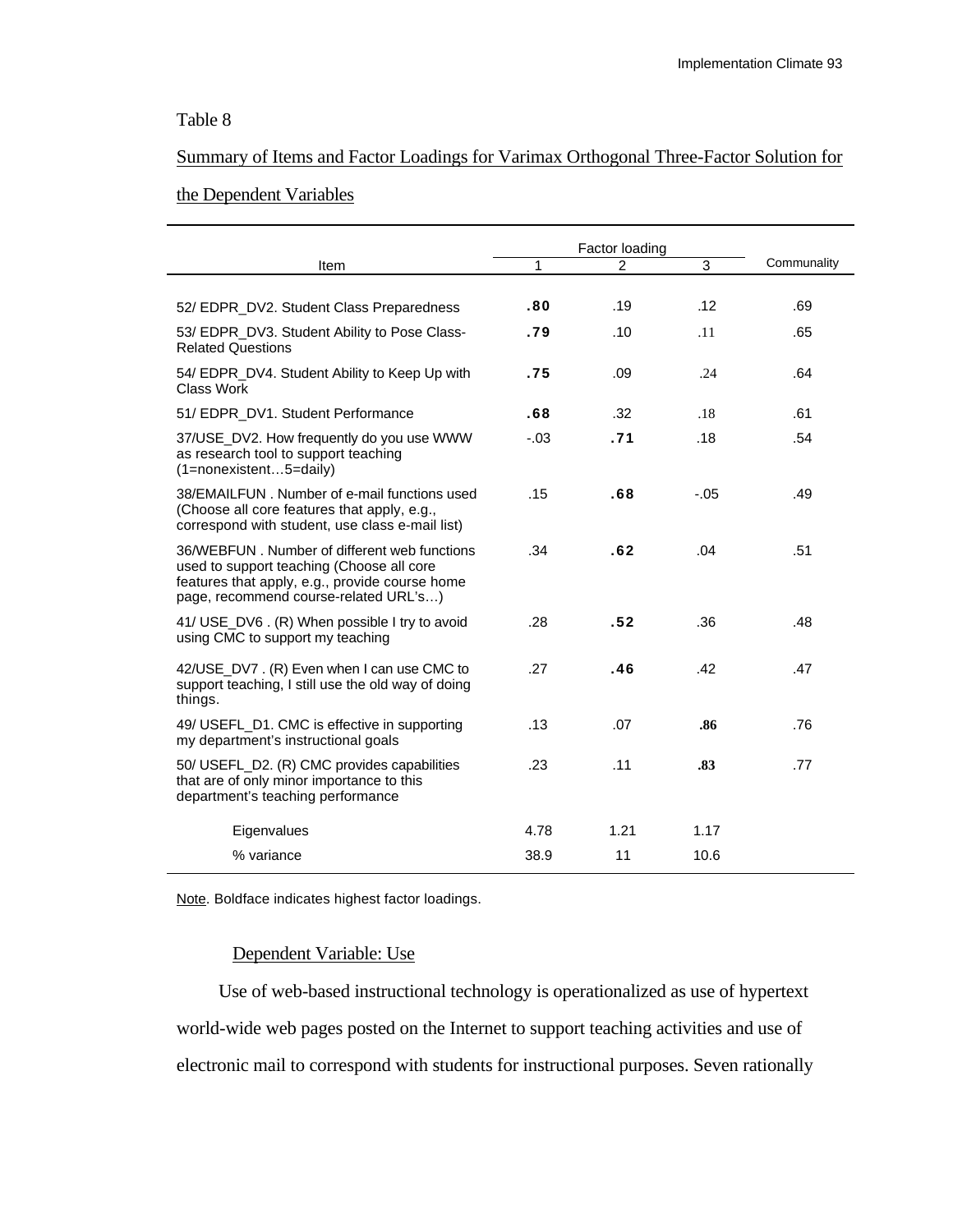Implementation Climate 94

constructed items originally targeted this construct. The factor analysis and scale reliability procedure reduced this set to the five items under "Factor 2" on Table 8.

The two eliminated items were respondents' estimates of the number of individual students contacted each week using electronic mail (coded "numbstud" in Appendices G and H) and the number of e-mail correspondences sent during the typical work week (coded "numbmess" in Appendices G and H). Additional rescaling, transformations, and factor analyses of these items did not improve their factor loadings or identify separate factor scales.

Two multiple response items containing seven distinct web and e-mail behaviors asked respondents to check the core features of using e-mail and the world-wide web (The identification of these core features was based on previous qualitative interviews of faculty members). In order to compare across survey items, these two core feature scores were standardized to use a five-point scale.

In order to increase the construct validity, three of the "Use" questions pertained specifically to e-mail (i.e., number of messages sent, number people contacted, and core features used) and one question targeted only web pages (core features used). All four of these items were developed especially for this survey. Despite the media-specific in question wording (web versus e-mail), the rotated factor analysis did not identify factors based on media type.

The scale reliability of the "Use" measure was increased by including two reversecoded items adapted from Klein's (1992) seven-item "avoidance of use" scale (coefficient alpha  $= .74$ : "When possible, I try to avoid using computer-mediated communication technology to support my teaching" and " Even when I can support my teaching using computer-mediated communication technology, I still use the old way of doing things instead." The total amount of scale variance explained by these five use items is 46% and the coefficient alpha is .71.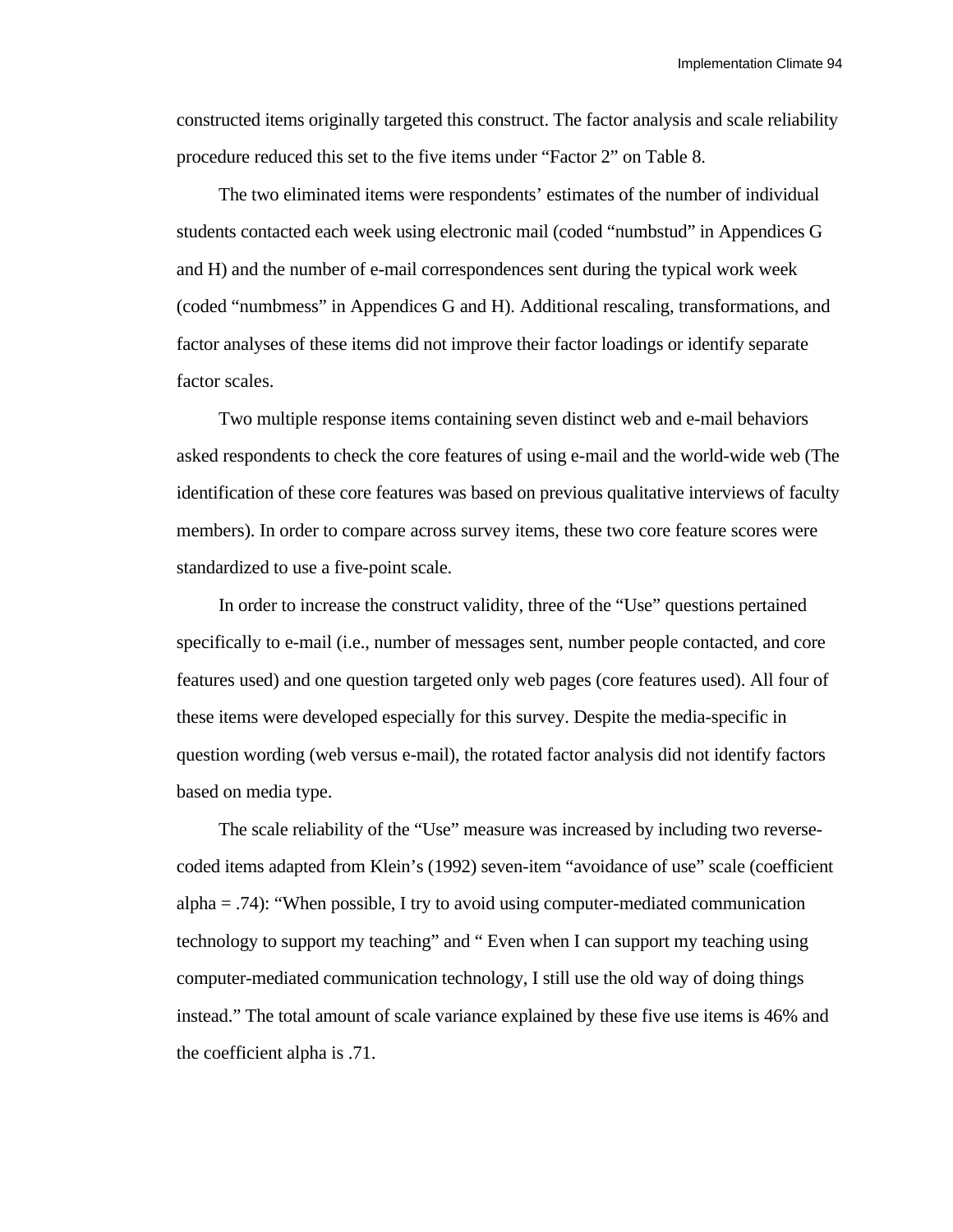### Dependent Variable: Universal Use

Degree of universal use was intended to be a second component of the Use factor. Universal use was operationalized as the proportion of faculty members in the respondents' department that currently use CMC technology to support their teaching and the proportion of students that instructors perceive have access to web-based instructional technologies. Universal use was measured with three items: one multiple choice item ("Computer-mediated communication technology —e.g., e-mail or world-wide web— is a viable way to share information with any student attending one of my courses") and two completion items ("What percentage of faculty members in your department actively use computer-mediated communication technology —e.g., e-mail or world-wide web ?" and "What percentage of students taking your courses actively use computer-mediated communication technology like e-mail or world-wide web?").

As illustrated in the factor loadings in Appendix G, these items did not correspond to a rationally constructed Universal Use scale. Attempts to create a reliable scale by adding the two eliminated items from the Use scale (number of students e-mailed and number of messages sent) did not yield scale alpha reliabilities above .6. Rescaling and transforming the two completion items did not improve the scale's reliability.

The completion item asking faculty perceptions of universal student use (i.e., proportion of students that instructors perceive have access to web-based instructional technologies) was tested as a moderator variable in the post hoc analysis. An additional post hoc test modifies the Use outcome measure by adding the "universal use" multiple choice item ("Computer-mediated communication technology —e.g., e-mail or worldwide web— is a viable way to share information with any student attending one of my courses").

### Dependent Variable: User Satisfaction

The second factor operationalizing "implementation success" is user satisfaction with CMC technology. Consistent with prior MIS research (Davis, 1989), user satisfaction is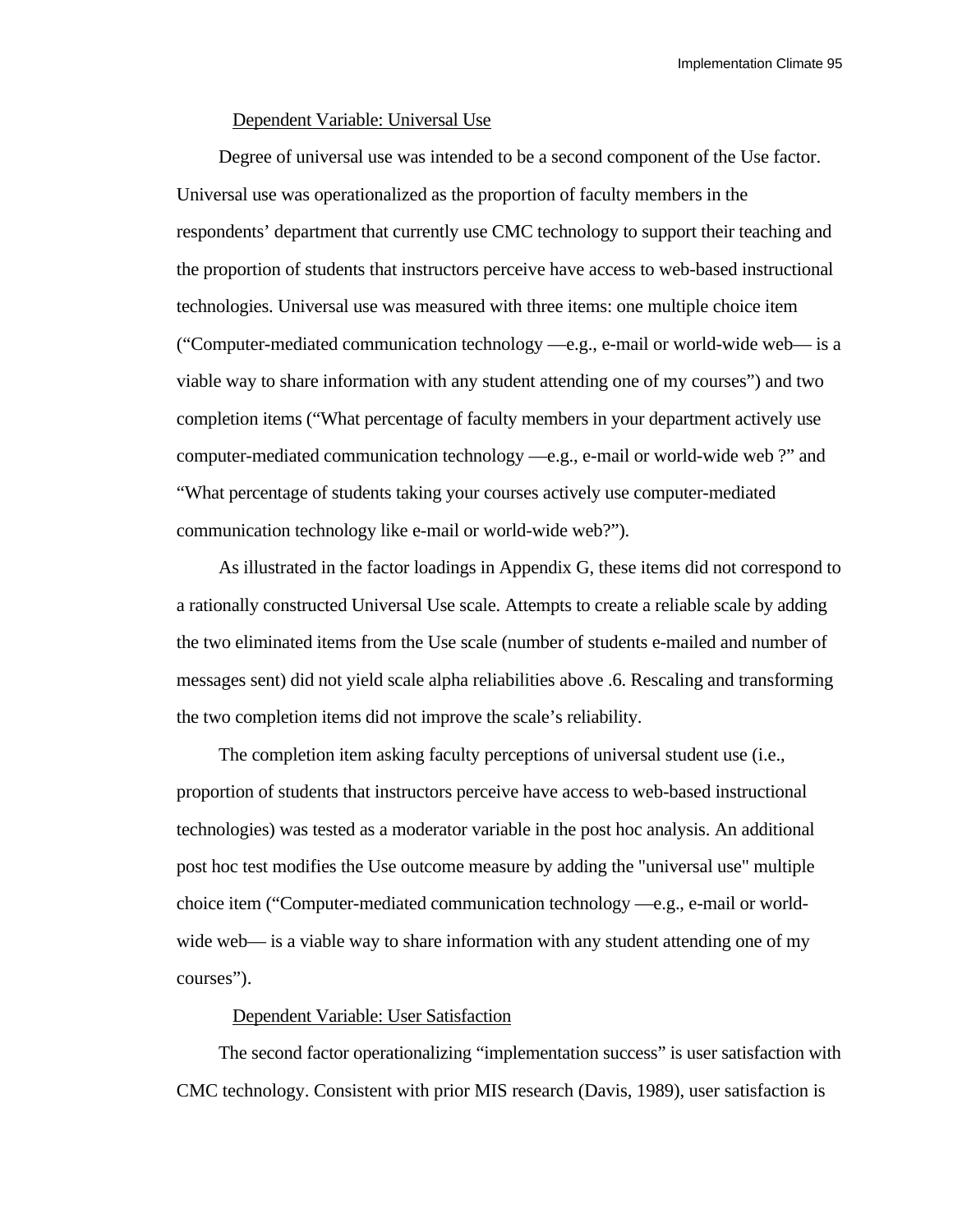Implementation Climate 96

measured with perceived ease of use of the software/interface design and perceived usefulness of the CMC technology vis a' vis the user's job responsibilities. Four rationally constructed items originally targeted these two related constructs. The factor analysis and scale reliability procedure reduced this set to two items, both items targeted perceived usefulness of the CMC technology vis a' vis the user's job responsibilities.

The two eliminated "ease of use" of the software/interface items were adapted from Adams (1992) "ease of use" scale (Adam's original measure had four items with a coefficient alpha of .88). These items did not form a single factor nor did they increase the coefficient alphas in other outcome variables. (See Appendix H for correlations with other dependent variables).

Perceived usefulness of the CMC technology—perceptions that the CMC technology supports the productivity, saves time, and helps achieve job-related goals—were focused on department-level perceptions of web-based instructional technology implementation. Respondents were asked to evaluate department-related satisfaction with two items: "How effective is computer-mediated communication technology like e-mail and the world-wide web for supporting my department's instructional goals" and a reverse coded "The capabilities that computer-mediated communication technology —e.g., e-mail and the world-wide web— provides capabilities that are of only minor importance to this department's teaching performance."

Based on the reliability analysis of these items, a department-level satisfaction scale was created with a coefficient alpha of .77 accounting for 82% of the variance within these two items.

### Dependent Variable: Perceived Impact on Educational Outcomes

The third dependent variable scale, impact of CMC technology on educational process perceptions, is operationalized as faculty perceptions of the impact that web-based instructional technology has on students' learning behaviors. These impacts were measured with four rationally constructed items asking instructors about student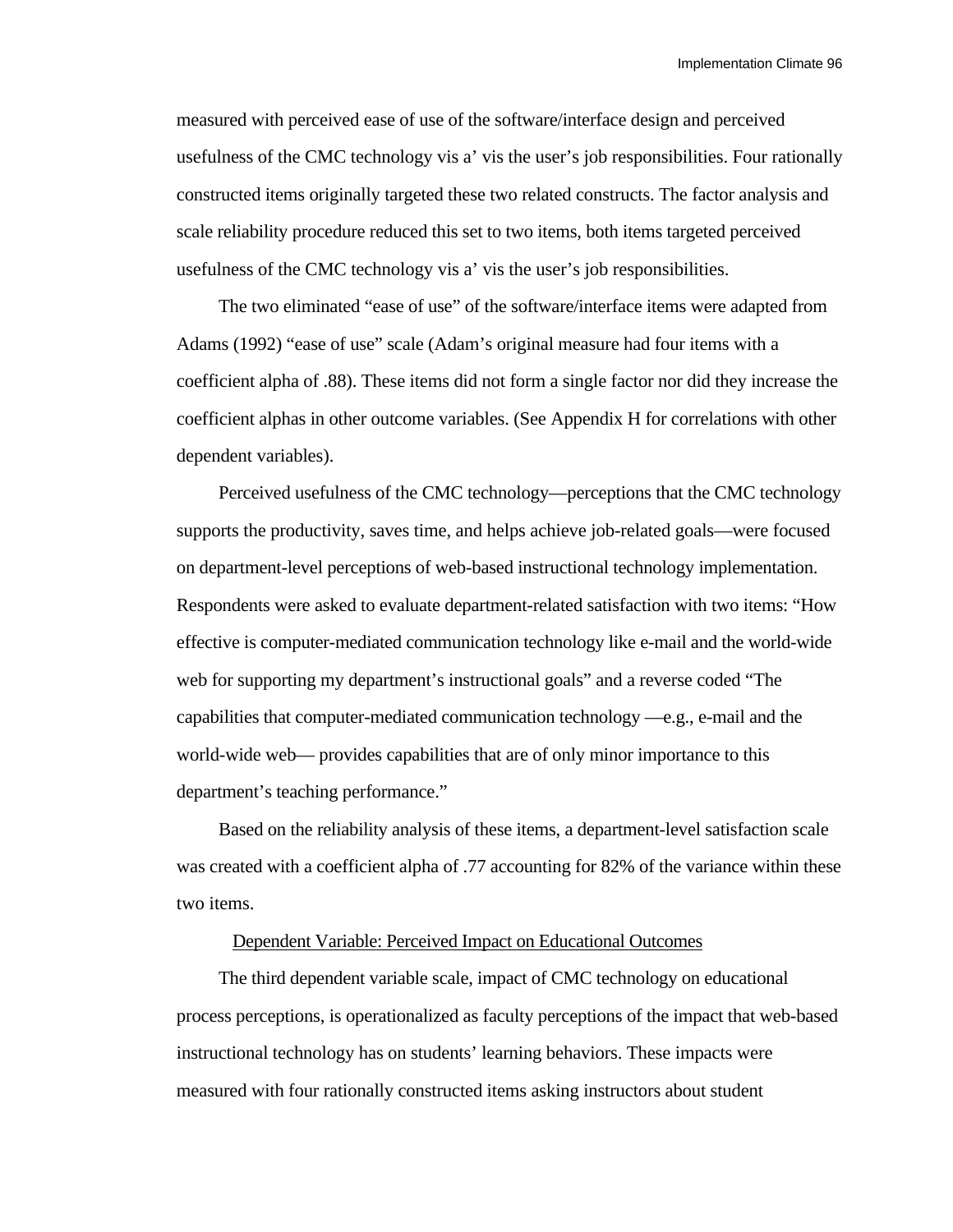performance, preparedness, ability to pose class-related questions, and ability to keep up with class work. As illustrated in Appendix G and Table 8, all four items loaded on a Perceived Impact scale. A reliability analysis confirmed that each item added to the scale's coefficient alpha of .82. These four items account for 66% of the scale variance.

Respondents were asked to complete these items *only* if they use web-based instructional technology to support their teaching. Hence, the sample size is reduced from 400 responses to the Satisfaction scale items to 323 respondents answering the Education Process scale questions.

### **Predictor Variables**

l

The four individual-level predictor variables summarized on Figure 5 are structural characteristics, technical perceptions, individual expectations, and expertise. A principle component analysis of all 14 individual-level independent items<sup>1</sup> yielded five factors with eigenvalues greater than one with 68% of the variance accounted for by these five factors. Rotating these factors (varimax) yielded the five-factor solution illustrated on Table 9.

<sup>&</sup>lt;sup>1</sup> Items measuring structural characteristics were not entered into the principle components or factor analysis because they were not intended as scale items.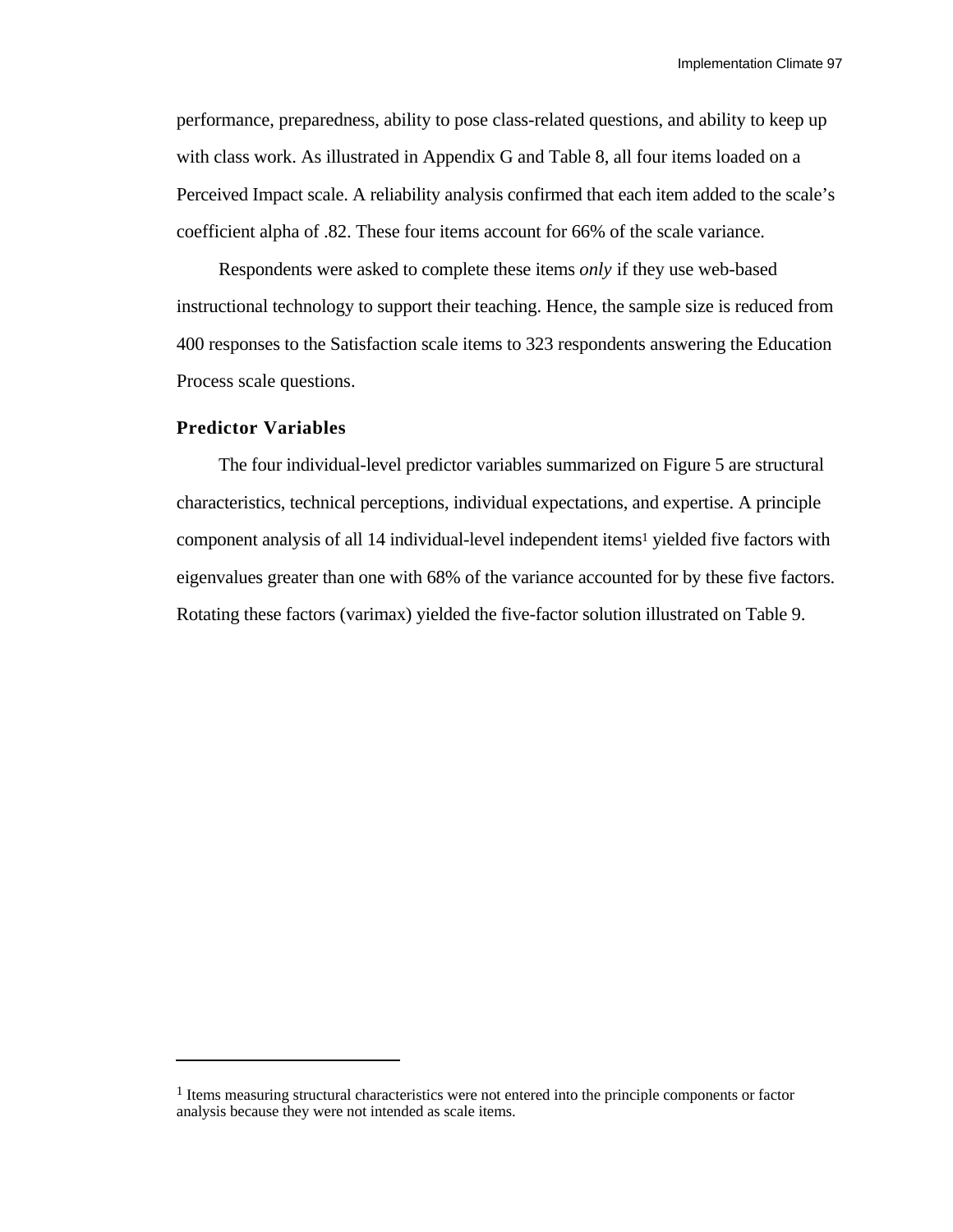# Table 9

# Summary of Items and Factor Loadings for Varimax Orthogonal Five-Factor Solution for

## the Individual-Level Predictor Variables

|                                                                                                                                                                                   | Factor loading |        |         |        |         |        |
|-----------------------------------------------------------------------------------------------------------------------------------------------------------------------------------|----------------|--------|---------|--------|---------|--------|
| Item                                                                                                                                                                              |                |        |         |        |         | Commu  |
|                                                                                                                                                                                   | $\mathbf{1}$   | 2      | 3       | 4      | 5       | nality |
| 14/ URGENT1. I felt that is was important<br>to communicate with students using<br>these technologies                                                                             | .85            | $-.03$ | .04     | .22    | .14     | .79    |
| 15/ URGENT2. I felt that is was important<br>to use these technologies to support my<br>teaching                                                                                  | .84            | $-.02$ | .05     | .22    | .18     | .80    |
| 11/ GOAL2. (R) I had low expectations<br>regarding how much these technologies<br>would help students learn                                                                       | . 74           | .11    | .19     | . 12   | .11     | .62    |
| 10/ GOAL1. (R) I expected that these<br>technologies would give me less control<br>over my teaching                                                                               | .51            | .22    | .37     | . 15   | $-27$   | .54    |
| 8/ COMPX2. (R) Distracted by the<br>mechanics of using e-mail                                                                                                                     | .08            | .85    | .03     | .03    | $-.01$  | .74    |
| 7/ COMPX1. (R) Distracted by the<br>mechanics of using the world-wide web                                                                                                         | .11            | .79    | .13     | .08    | -.05    | .66    |
| 9/ RICH1. How frequently have you felt<br>frustrated in you ability to express your<br>views using e-mail                                                                         | $-.09$         | .73    | .07     | .05    | .05     | .54    |
| 13/ NOVEL2. (R) Using these technologies<br>in my teaching would be a major change                                                                                                | .08            | .08    | .88     | .05    | $-0.08$ | .79    |
| 12/ NOVEL1. (R) Using these<br>technologies would require major<br>adjustmentscommunicate w/ students                                                                             | .16            | .12    | .87     | $-.01$ | .09     | .81    |
| 1/ TRN IND1. From a technical<br>perspective, I have sufficient knowledge to<br>utilize CMC for teaching (e.g., how to<br>create html pages, how to put courses on<br>the web $)$ | .21            | .12    | .16     | .79    | .13     | .73    |
| 2/ EXPERT1. How many of the following<br>computer-related abbreviations can you<br>define: RAM SQL, ROM, DRE, HTML, VPN,<br>CGI, PBX                                              | .22            | .02    | -.09    | .74    | $-.03$  | .61    |
| 3/ TRN_IND2. How much formal computer<br>training did you have during the last year                                                                                               | .08            | .04    | $.00\,$ | .10    | .85     | .73    |
| 4/ TRN_IND3. How much self instruction<br>and one-on-one support have you had<br>during last year                                                                                 | .16            | .06    | .05     | .49    | .56     | .58    |
| 5/ TRN_IND4. If more training related to<br>teaching with CMC were available, I would<br>participate                                                                              | .41            | $-.15$ | $-12$   | $-.32$ | .54     | .59    |

Note. Items in italics eliminated during reliability analysis. Boldface indicates highest factor loadings.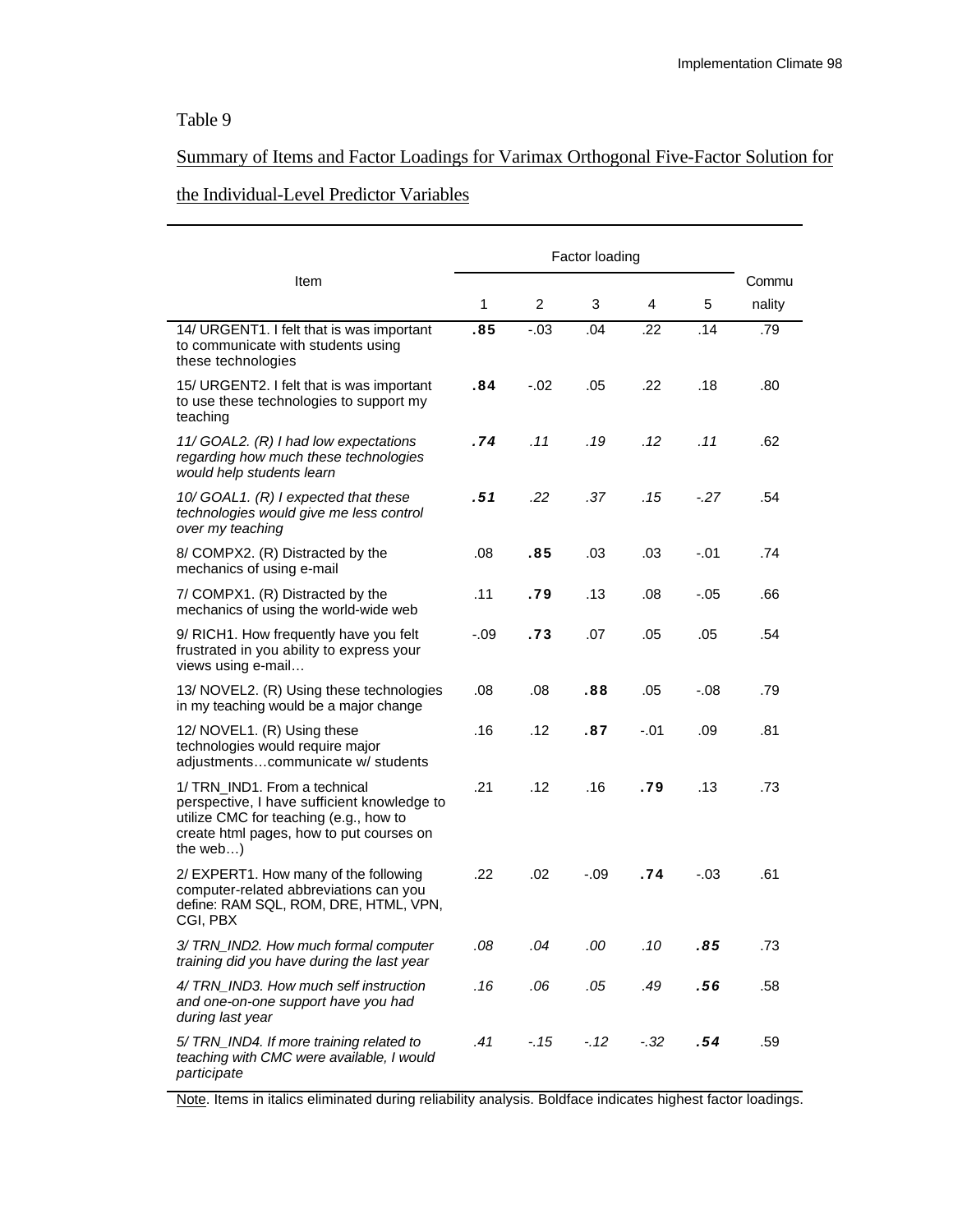The factor analysis and reliability assessment reduced this 14 item set to nine items that accounted for  $61\%$  of the variance in a four factor<sup>1</sup> solution presented on Table 10. The following section reviews the specific items measuring each of these individual-level predictor variables.

### Table 10

l

| <b>Predictor Variables</b> |  |  |
|----------------------------|--|--|
|                            |  |  |
|                            |  |  |

Eigenvalues, Percentages of Variance and Cumulative Percentages for Five Factor

| Factor        | Eigenvalue | % of variance | Cumulative % |
|---------------|------------|---------------|--------------|
| 1. Urgency    | 3.7        | 26            | 26           |
| 2. Complexity | 2.2        | 16            | 42           |
| 3. Novelty    | 1.5        | 11            | 53           |
| 4. Expertise  | 1.2        | 8             | 61           |
| 5. Training   | 1.0        | 7             | 68           |

Note. Factors in italics eliminated during reliability analysis.

### Structural Measures

Not noted in the review of the individual-level predictors are the structural characteristic illustrated on Figure 1 (see page 61). These characteristics were measured by matching an employee database with a unique survey number on each questionnaire and included: departmental membership, tenure status, race, and years of service. Departmental membership and years of service were included in some of the multiple regression analyses. Tenure status and race were used to evaluate the demographic characteristics of the sample.

<sup>&</sup>lt;sup>1</sup> For purposes of testing the proposed predictors, this four factor solution was transformed into a five factor model. A single "media richness" item was used as a separate factor.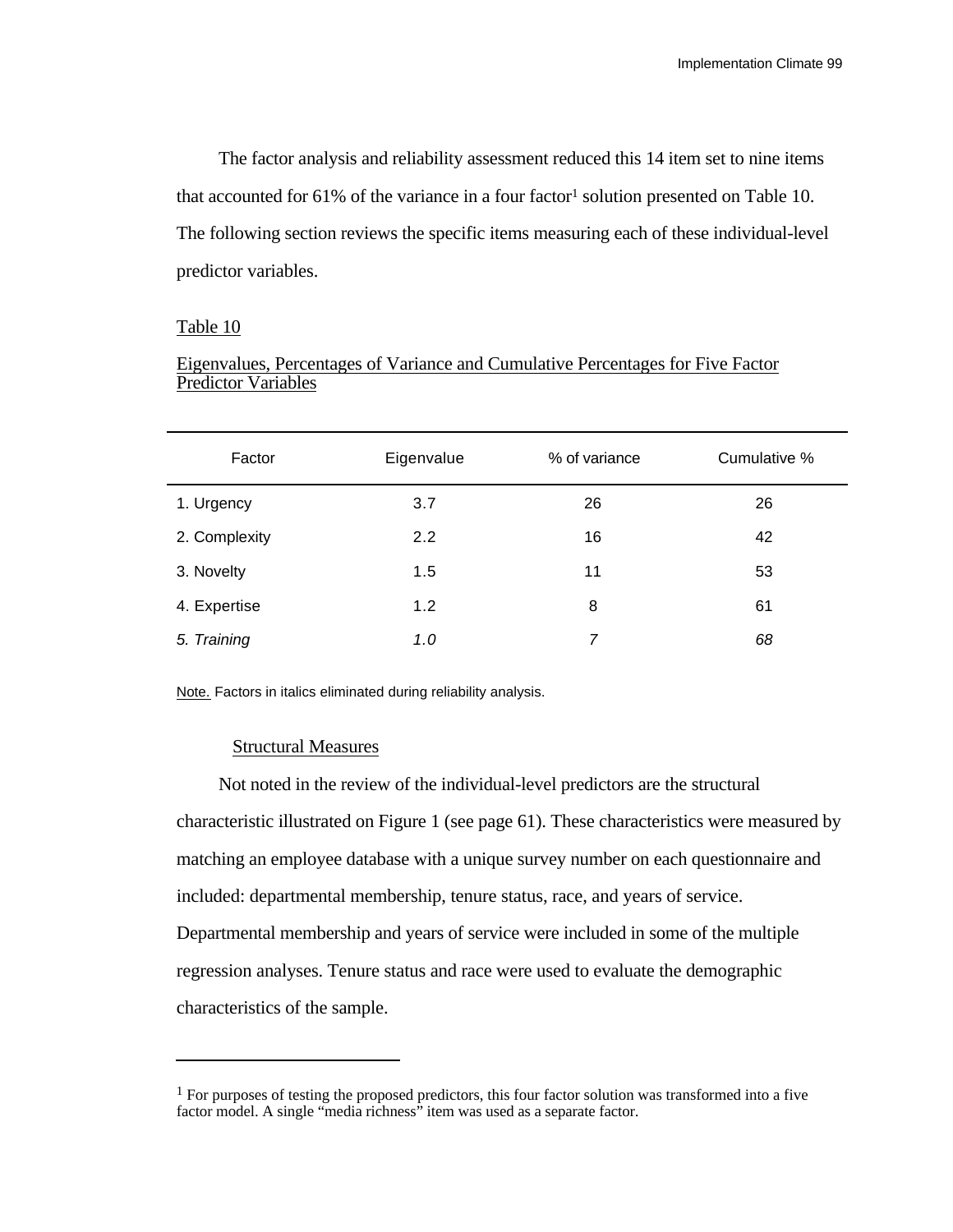### Technical and Individual-Level Measures

#### Technical Characteristics

A principle component analysis of all individual-level independent variables yielded five factors with eigenvalues greater than one with 68% of the variance accounted for by these five factors. Three items measuring technical characteristics (operationalized as perceived system expressiveness and perceived interface complexity) were adapted from Hiltz and Johnson's (1990) technical satisfaction measure. The analysis procedure indicated that these three items (listed under "Factor 2" in Table 9) did not correspond to a single factor and were used as two separate factors in the regression analyses: Perceived System Expressiveness (one item) and Complexity (two items).

The single, reverse coded item measuring Perceived System Expressiveness ( $M =$ 4.0,  $SD = 1.0$ ) is: "How frequently have you felt frustrated in you ability to express your views using e-mail (provides text-only communication)."

Perceived Interface Complexity was measured with two items adapted from Klein's (1992) climate for implementation research. This couplet accounts for 78% of the scale variance (coefficient alpha = .72).

### Individual-Level Predictors: Individual Expectations

 As discussed in the review of the MIS literature, individual-level expectations of new CMC technology are important correlates of implementation success. As illustrated in Figure 1, this research originally operationalized individual-level expectations with three factors found in the MIS and implementation literatures: expectations of goal support, perceived task urgency, and perceptions of the technology's novelty. However, the rotated factor solutions containing these items did not converge on a broad "Individual Expectations Factor."

Instead, items comprising two of these factors—Perceived Task Urgency and individual-level expectations of goal support—converged on their respective factors (listed under "Factor 1" in Table 9). The reliability analysis indicated that the items targeting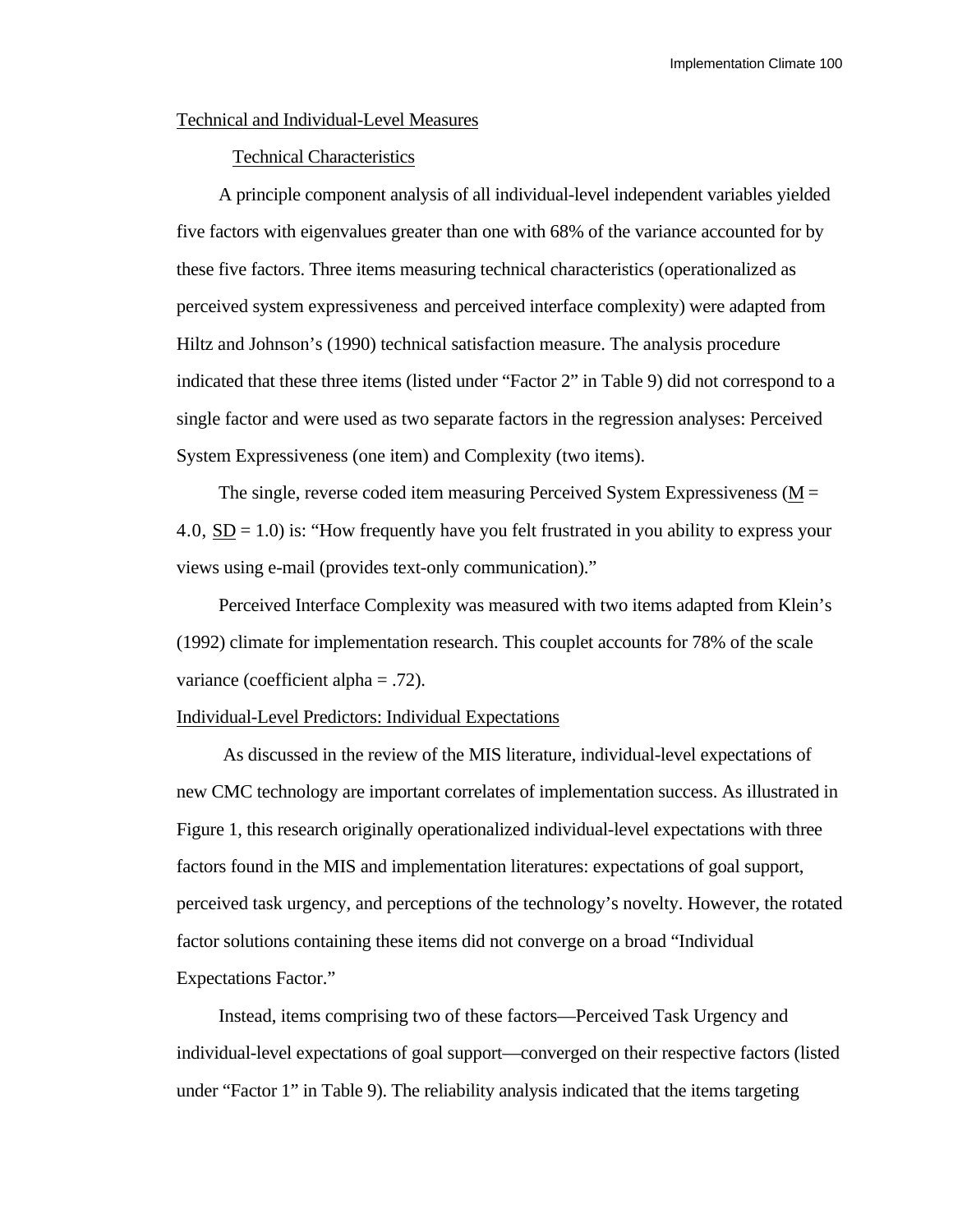expectations of goal support did not improve the scale's reliability. These two items were adapted from Meyer's (1995) three item measure of this construct (alpha coefficient of .85 in prior research). However, these items failed to produce an acceptable coefficient alpha as an independent scale, nor did they load on other factors. These two "expectations of goal support" items were dropped from further analysis.

#### Perceived Task Urgency

The Task Urgency factor was measured with two items that asked respondents to anchor their responses to the time that they first considered using e-mail and the worldwide web to support their teaching (see "Factor 1, Table 9). Both of these items added to the scale's coefficient alpha and were summed into a Perceived Task Urgency scale that accounted for 90% of the scale variance with a coefficient alpha of .89.

### Novelty Perceptions

Faculty members' perceptions of the technology's novelty were measured with two items (see "Factor 3, Table 9). Similar to the task urgency questions, these items were anchored to initial exposure to web-based instructional technology. These two items accounted for 81% of the scale variance with a coefficient alpha of .77.

### Individual-Level Predictor: Individual-Level Implementation Involvement

While the broader MIS literature reviewed earlier suggests that involvement in implementation decisions is an important correlate of implementation success, the technology studied here has been in place for over ten years. Questions concerning individual-level implementation involvement (e.g., "How much influence did you have in implementing CMC technology in your organization?) were not relevant to the participating university. However, general knowledge and training regarding how to use computer-mediated communication technology and how to use these tools to support teaching tasks may vary widely across users and provide a more appropriate measure of individual-level implementation involvement.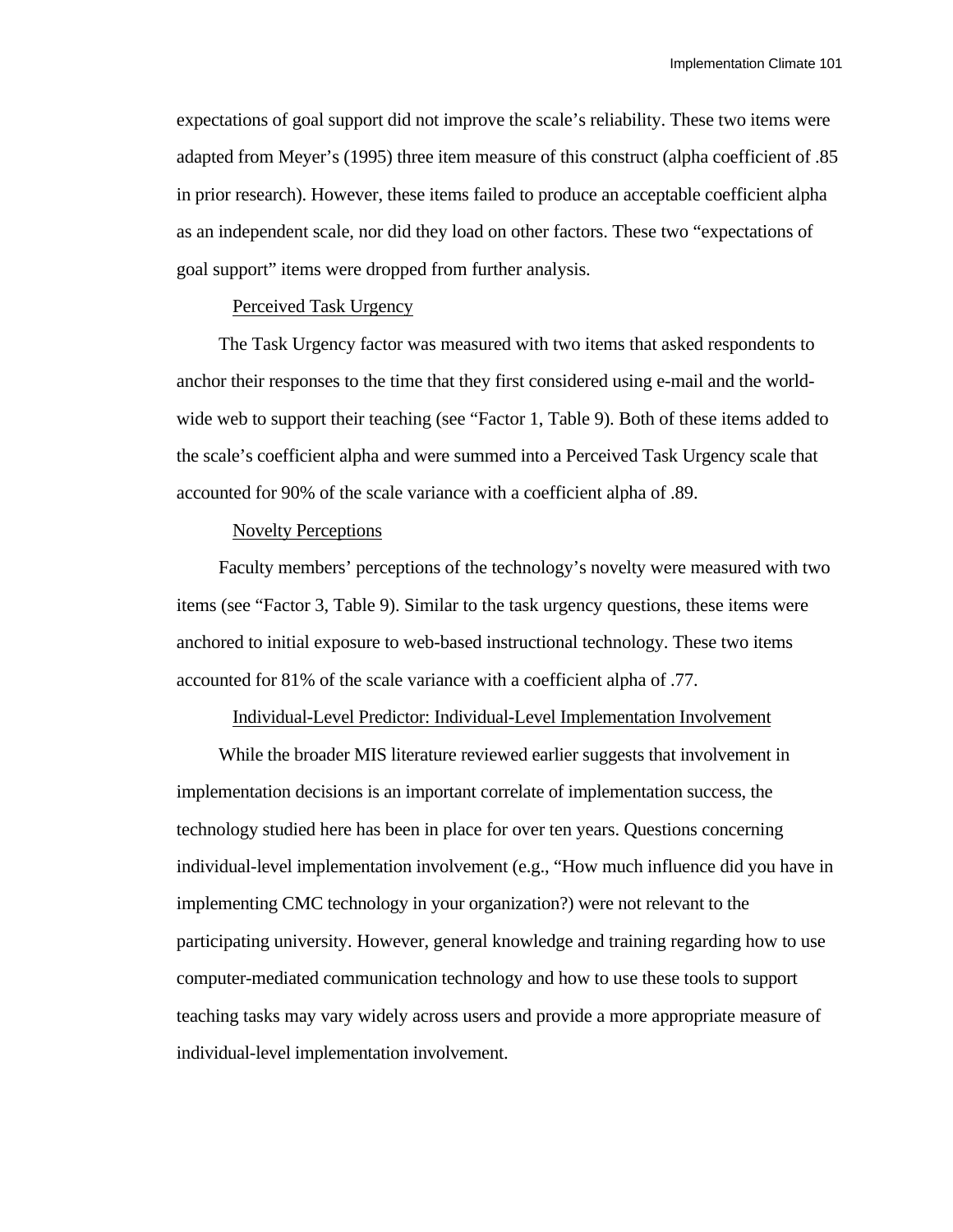Given the importance of user knowledge, individual-level implementation involvement was operationalized as the quality and quantity of training available to the respondent, the amount of training received, and individual expertise.

Preliminary interviews of faculty members at State University indicated that teacher training related to web-based instructional technology was relatively new; items specific to this type of training may not have provided adequate variance. Hence, two of the four training items targeted general computer training and skills rather than teaching-specific CMC training. Despite these efforts, the four items relating to training failed to converge on a single factor. Three of the four training items were eliminated from further analysis because rotated factor solutions did not indicate that they accounted for additional variance in other factors. Appendix I provides the zero-order correlations between these individuallevel items and the three dependent variables.

One training item did combine with a user expertise measure to form an individuallevel expertise factor. Specifically, the question "From a technical perspective, I have sufficient knowledge to utilize computer-mediated communication technology for teaching (e.g., how to create html pages, how to put my course pages on the web and how to set up an e-mail discussion list)" had a substantial correlation with a multiple response item asking how many computer-related abbreviations respondents could define (response choices range from common to esoteric abbreviations). Although the coefficient alpha falls below .7, this expertise item (coefficient alpha = .64) was entered into the regression analysis. The scale variance accounted for by this couplet is 75%.

#### Climate Measure

As reviewed earlier, a key criticism of prior climate research is that multidimensional measures of climate become merely measures of job satisfaction (Guion, 1973; Johannesson, 1973). In response, climate researchers use carefully worded items that are descriptive rather than affective or evaluative in nature. While perceptual/cognitive perceptions are certainly linked to evaluative/affective reactions, Schneider and Synder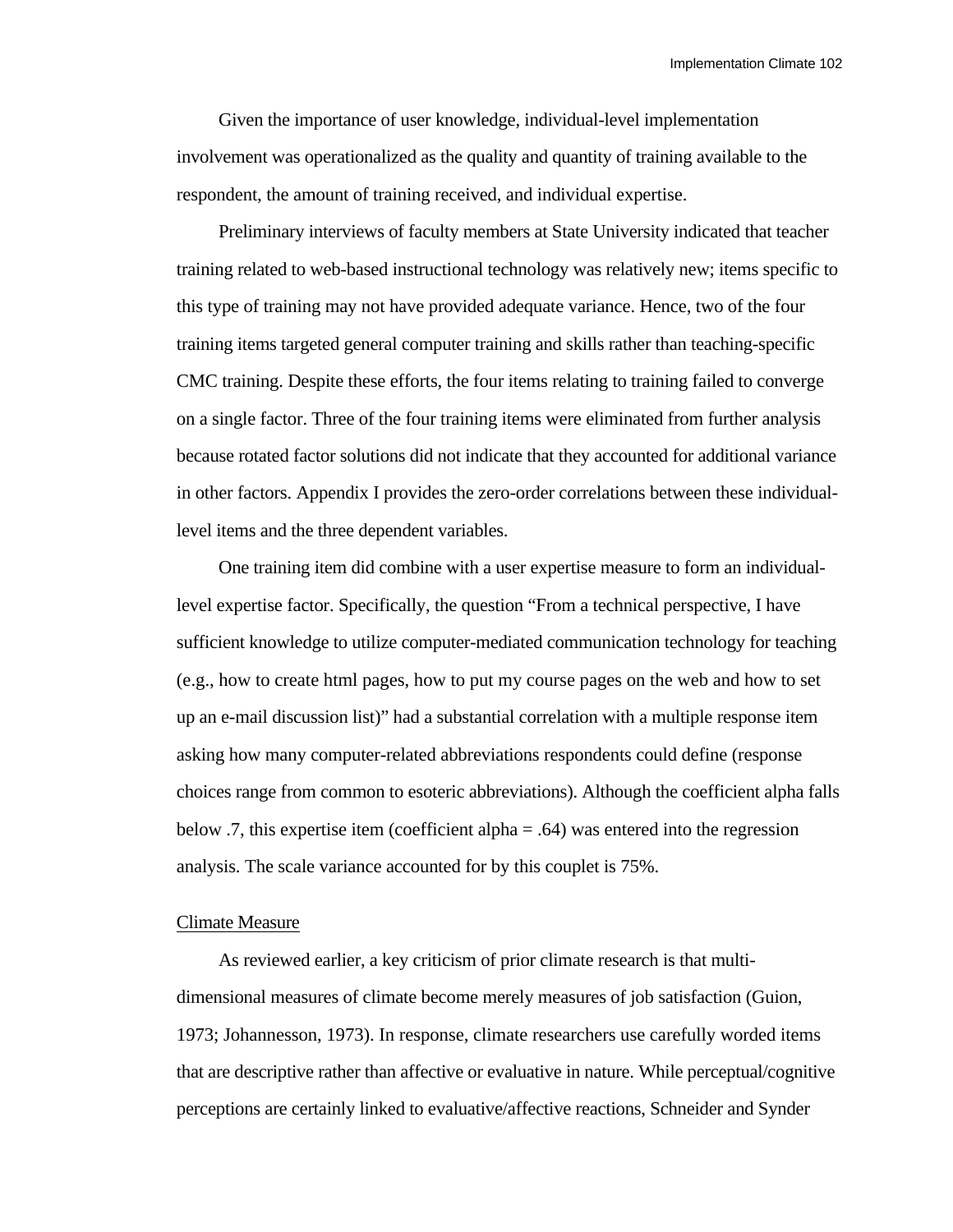(1975) demonstrate relative independence of the two constructs<sup>1</sup>. Hence, an effort was made to keep the wording of climate measures used in the survey focused on descriptions of the organizational environment rather than on subjective attitudes.

The climate items asked individuals to report their observations about the behaviors and attitudes active in their department. As discussed in the theoretical portion of this study, climate is posited to stem from both individual-level cognitive process as well as characteristics of the surrounding organizational context (in this case, the department). Many of the survey items drawn from prior research used an individual-level of analysis, hence, the wording of these items was changed in order to anchor each question to a department-level of analysis.

#### Identifying Climate

l

The original research design used a total of 19 items to measure four departmentallevel factors: philosophy, implementation behaviors, social relations, and perceived task importance. Consistent with the factor analysis/reliability assessment strategy used for the outcome and dependent variables, all 19 climate items were included in an initial factor analysis and a rotated factor solution (varimax) identified 4 factors with eigen values greater than 1 that accounted for a total of 58% of the total matrix variance. Table 11 summarizes the factor loading and eigen values for this four factor solution.

<sup>1</sup>When instructed, survey respondents were able to separate their work environment *descriptions* from their work environment *evaluations*. Schneider and Snyder (1975) found a correlation between the climate measure and the JDI (a job satisfaction measure) was .19 while the average scale intercorrelations for the JDI was .27 and a .33 intercorrelation between their climate measure items (perceptual/cognitive based descriptions).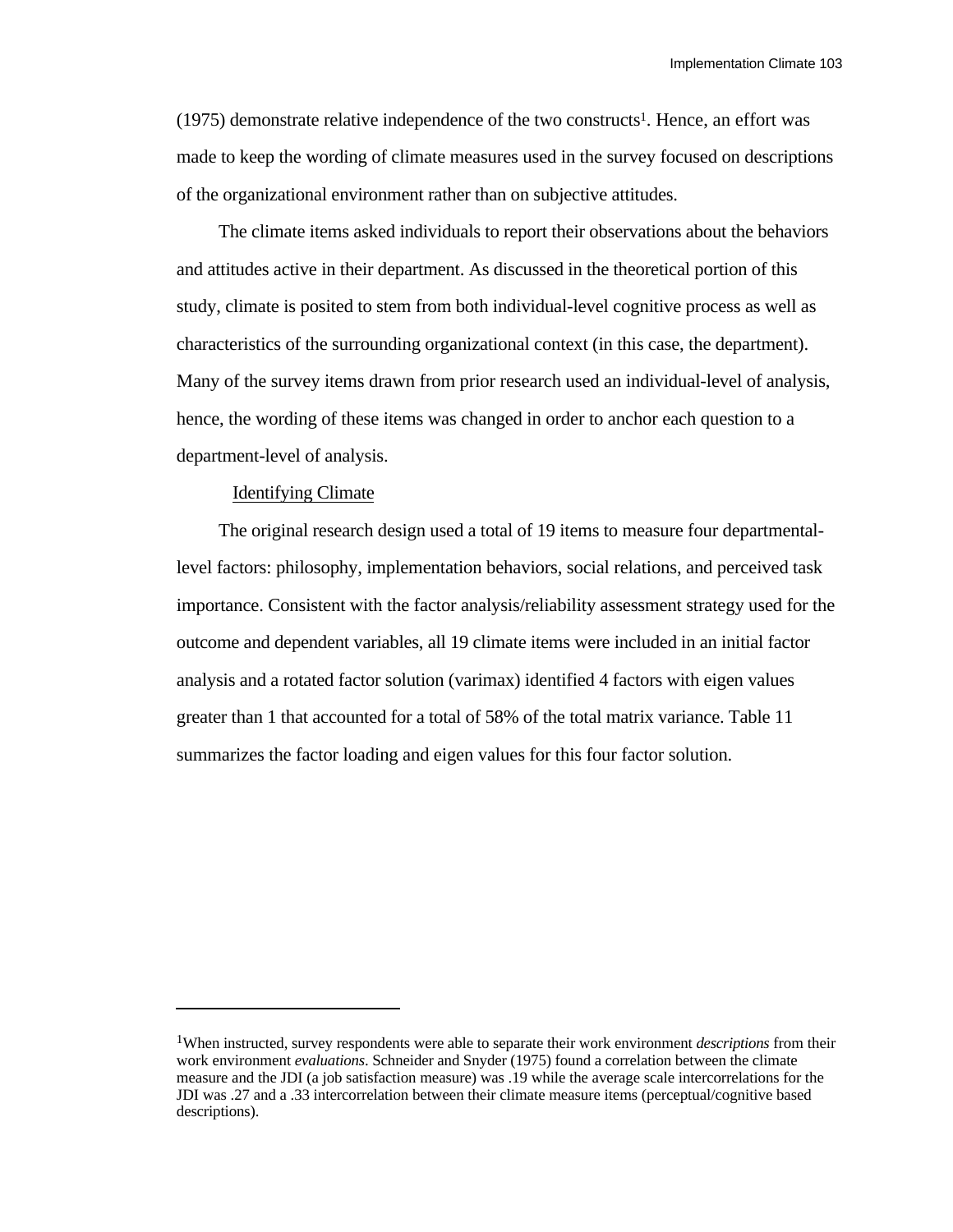# Table 11

# Summary of Items and Factor Loadings for Varimax Orthogonal Four-Factor Solution for

# the Climate Variables

|                                                                                                                                                                                                                                          | Factor loading |                |       |         |             |
|------------------------------------------------------------------------------------------------------------------------------------------------------------------------------------------------------------------------------------------|----------------|----------------|-------|---------|-------------|
| Item                                                                                                                                                                                                                                     | $\mathbf{1}$   | $\overline{2}$ | 3     | 4       | Communality |
| 23/HIST_CL3. Our dept. has procedures in place that help<br>us learn                                                                                                                                                                     | .75            | .09            | .01   | .02     | .57         |
| 22/HIST_CL2. This dept. shows that it values new comm.<br>Capabilities by creating supportive policies related to CMC                                                                                                                    | .74            | .20            | .16   | .17     | .64         |
| 26/TRN_CL5. This department provides the resources<br>necessary to insure that faculty member learn how to use<br>CMC technology to support teaching                                                                                     | .72            | .13            | .15   | -.07    | .57         |
| 19/TRN_CL2. If I ever have problems using CMC, I have<br>someone in my department that can help me                                                                                                                                       | .72            | .06            | .00   | .04     | .52         |
| 21/HIST_CL1. Our dept's current efforts in implementing<br>CMC continues this dept's history of using computer<br>technology effectively                                                                                                 | .62            | .31            | .14   | .19     | .54         |
| 28/LEAD_CL3. (R) When it comes to teaching with CMC<br>technology, my department head does not take an active<br>interest in our problems and successes                                                                                  | .62            | .15            | .48   | -.04    | .64         |
| 27/LEAD_CL2. The use of CMC tools to support instruction<br>is important to my department head                                                                                                                                           | .59            | .22            | .39   | $-.03$  | .55         |
| 18/TRN_CL1. In this department, faculty members support<br>each other's efforts in adopting and using unfamiliar new<br>computer-mediated communication technologies                                                                     | .48            | .34            | .06   | .33     | .45         |
| 29/LEAD_CL4. (R) Judging from the practices and<br>procedures active in this department, faculty members are<br>not expected to utilize the capabilities that CMC technology<br>provides to achieve the department's instructional goals | .47            | .31            | .31   | .21     | .46         |
| 24/LEAD_CL1. This university's top management—the<br>chancellor and most deans-is strongly committed to the<br>use of CMC technology to support teaching                                                                                 | .40            | $-.04$         | .29   | .19     | .28         |
| 32/GREX_CL2. For me and my fellow faculty members in<br>this department, CMC is part of teaching                                                                                                                                         | .20            | .82            | .12   | .05     | .73         |
| 33/GOAL_CL1. Using CMC is important to the smooth<br>operation of this department because this technology<br>supports critical teaching tasks                                                                                            | .15            | .81            | .18   | $-0.02$ | .72         |
| 34/GOAL_CL2. The tasks addressed by CMC help people in<br>this department provide better instruction                                                                                                                                     | .01            | .75            | .26   | .06     | .63         |
| 31/GREX_CL1. Members of my department expect<br>me to use CMC to support my teaching activities                                                                                                                                          | .37            | .70            | $-13$ | .11     | .65         |

(Table 11 continues)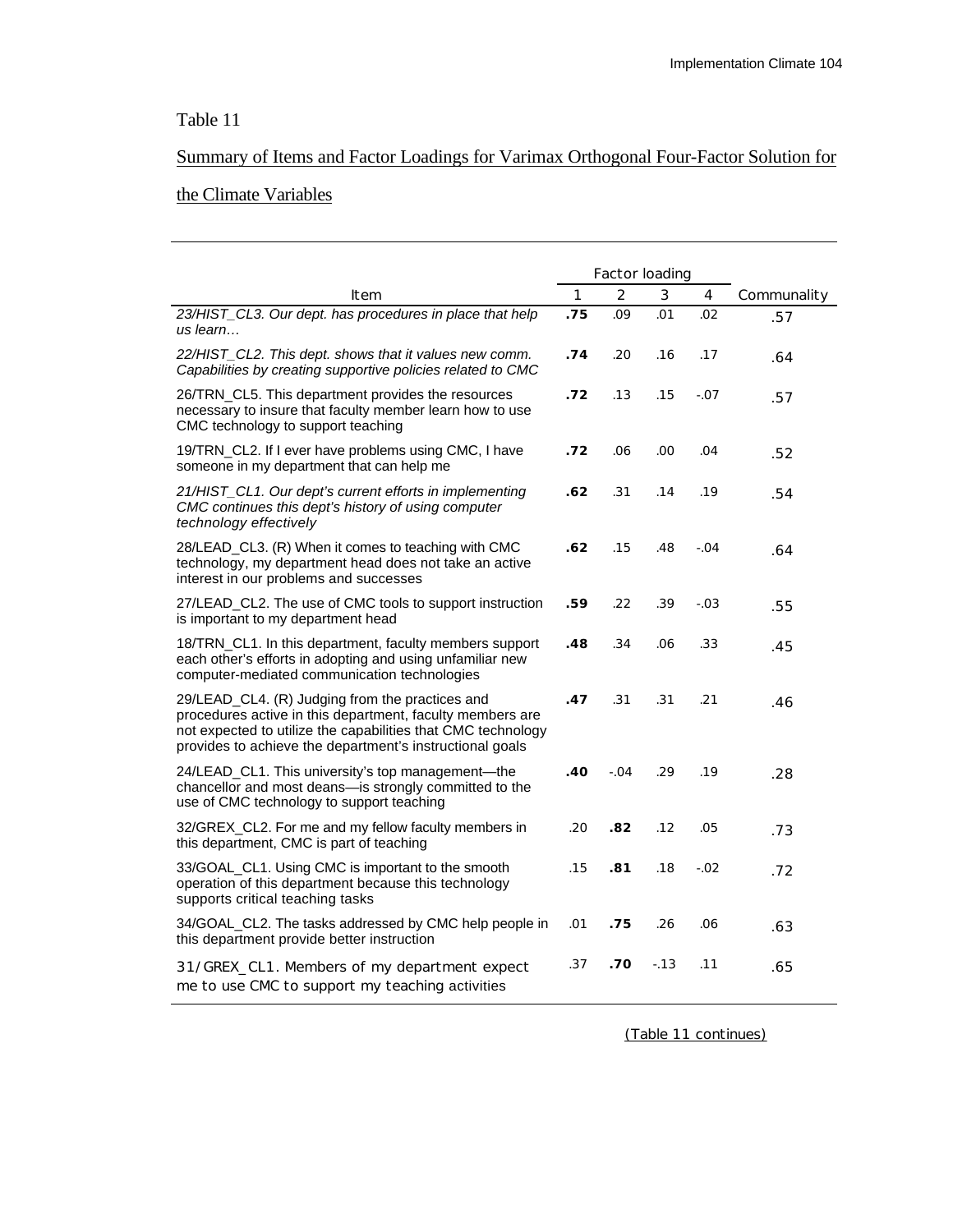#### (Table 11 continued)

l

|                                                                                                                                                                                       |             | Factor loading |            |            |             |
|---------------------------------------------------------------------------------------------------------------------------------------------------------------------------------------|-------------|----------------|------------|------------|-------------|
| Item                                                                                                                                                                                  | 1           | 2              | 3          | 4          | Communality |
| 35/GOAL_CL3. Compared with other tasks that<br>compete for our time, the teaching tasks for which<br>faculty members in this department use CMC tech.<br>are trivial.                 | .07         | .22            | .75        | .00        | .61         |
| 25/TRN_CL4. (R) Judging from the training<br>opportunities provided, this department sees<br>training related to web- or e-mail supported<br>teaching as a waste of time              | .43         | .05            | .53        | .16        | .50         |
| 16/EXPT_CL1. (R) Faculty members in this<br>department have low expectations of the<br>instructional capabilities provided by computer-<br>mediated communication technology          | .25         | .24            | .21        | .72        | .68         |
| TRN_CL3.(R) I'm sometimes concerned about<br>"looking dumb" when I ask someone else in my<br>department for help with a CMC-related problem.                                          | .06         | .17            | .16        | $-.67$     | .50         |
| 17/ EXPT_CL2. Faculty members in this department<br>feel that computer-mediated communication<br>technology (e.g. use of e-mail or the world-wide<br>web) is a helpful teaching tool. | .11         | .35            | .42        | .63        | .71         |
| Eigenvalues<br>% variance                                                                                                                                                             | 6.7<br>35.1 | 1.89<br>9.8    | 1.4<br>7.3 | 1.0<br>5.5 |             |

Note. Items in italics eliminated during reliability analysis. Boldface indicates highest factor loadings.

Following Cattell's (1966) scree test, an examination of the eigen values plotted against factors shows a distinct break between the slope between the fourth and fifth eigenvalues. As recommended by Tabachnick and Fidell (1996), several factor analyses were run, each analysis specified a different number of factors and each time the scree plot and residual correlation matrix were examined. Two large (greater than .10) and several moderate  $(.05 \text{ to } .1)$  residual correlations<sup>1</sup> were evident when three factors were used—these residual correlations suggest another factor is present in the model. All of these tests suggest that the climate data are best represented by four factors.

<sup>&</sup>lt;sup>1</sup> These residual correlations are identified by subtracting the observed correlation coefficient and the correlation coefficients identified in the factor model. The numbers in the residual matrix are partial correlations between pairs of variables with effects of the factors removed.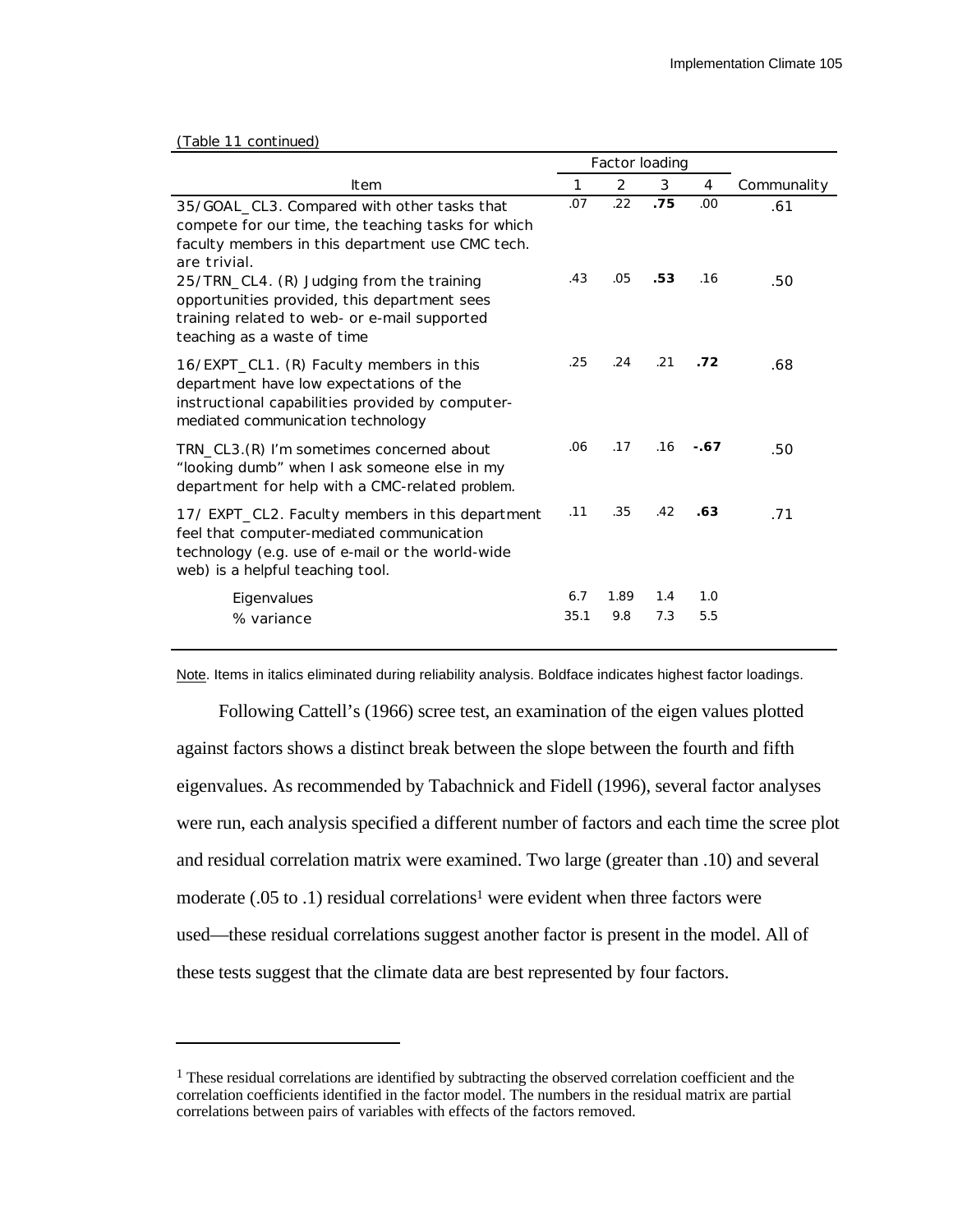### Climate Scales

Based on a rational examination of the item content and the rotated factor analyses, the four factors identified are:

(1) *Task Importance and Peer Pressure Climate*: perception that CMC-supported tasks are important to department and the perception that departmental peers expect respondent to use computer-mediated communication technology. This factor accounts for 10% of the variance in the initial 19 item scale (listed under "Factor 2" of Table 12).

(2) *Management Climate*: perceptions of department-level training opportunities and management support (accounts for 35% of the variance in the initial 19 item scale). This factor accounts for 35% of the variance in the initial 19 item scale (listed under "Factor 1" of Table 11).

(3) *Perceived Peer Expectations*: perceived peer expectations of the instructional capabilities provided. This factor accounts for 6% of the variance in the initial 19 item scale (listed under "Factor 4" of Table 11).

(4) *Triviality*: perceptions that web-based instructional technology is trivial. This factor accounts for 7% of the variance in the initial 19 item scale (listed under "Factor 3" of Table 11).

A total of 17 items were used to construct measures of these factors with 2 items being excluded because they did not increase any scale's coefficient alpha. The following section reviews the specific items measuring each of these climate variables.

Task Importance and Peer Pressure Climate

The first climate factor combined items asking about peer expectations regarding the use of computer-mediated communication technology (under the "social relationships" factor in Figure 1) and perceptions about how important the technology-supported tasks are for departmental performance ("perceived task importance" in Figure 1). One item ("Compared with other tasks that compete for our time, the teaching tasks for which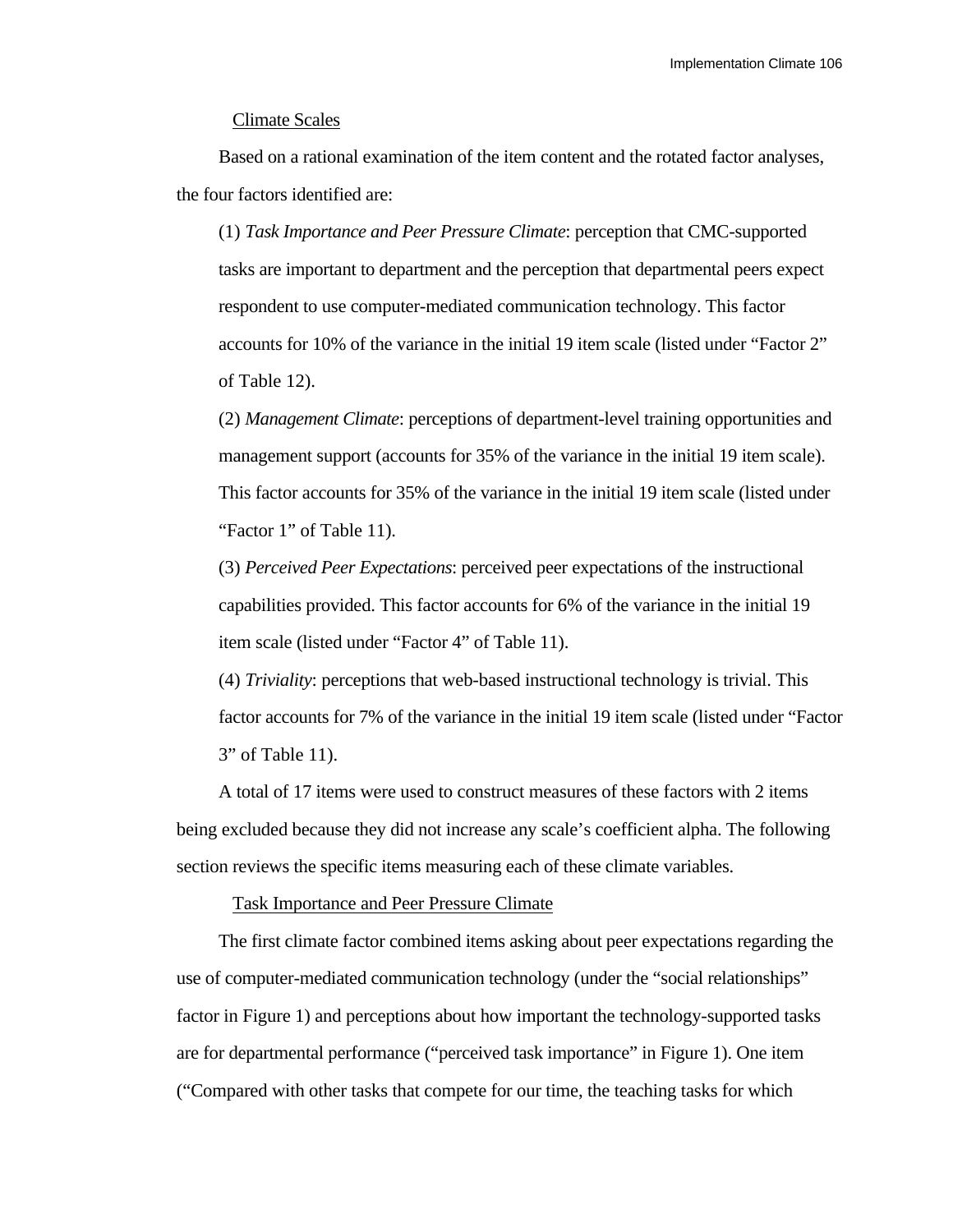faculty members in this department use computer-mediated communication technology are trivial") originally designed to measure this latter construct did not improve this scale's reliability. However, this item did load on a "Triviality" scale and is discussed later in this section. The final "Task Importance and Peer Pressure Climate" measure summarized on Table 12 accounts for 67% of the variance in the four item scale score and the coefficient alpha for this scale is .83.

# Table 12

| <b>Ouestion</b><br>Number/<br>label | <b>Item Description</b>                                                                                                          | Factor<br>loading | <u>M</u> | <b>SD</b> | <b>Scale Alpha</b> |
|-------------------------------------|----------------------------------------------------------------------------------------------------------------------------------|-------------------|----------|-----------|--------------------|
|                                     | <b>SCALE SCORE</b>                                                                                                               |                   | 12.7     | 3.8       | .83<br>$(N = 392)$ |
| 33/<br><b>GOAL CL1</b>              | Using CMC is important to the smooth<br>operation of this department because this<br>technology supports critical teaching tasks | 0.85              | 3.10     | 1.2       |                    |
| 34/<br>GOAL CL <sub>2</sub>         | The tasks addressed by CMC help people in<br>this department provide better instruction                                          | 0.78              | 3.43     | 1.14      |                    |
| 31/<br>GREX_CL1                     | Members of my department expect me to<br>use CMC to support my teaching activities                                               | 0.77              | 2.98     | 1.2       |                    |
| 32/<br><b>GREX CL2</b>              | For me and my fellow faculty members in<br>this department, CMC is part of teachings                                             | 0.86              | 3.23     | 1.13      |                    |

## Climate Items Measuring Task Importance/Peer Pressure Climate

#### Management Climate

The second climate factor, perceptions of department-level training opportunities and management support (henceforth called "Management Climate") is comprised of eight items accounting for 45% of the scale variance (coefficient alpha = .82). An initial factor analysis included items referring to the department's history implementing and using computer technology. However, these four items were judged to be substantively less related to the training and leadership items; removing the three history-related items helps create a single scale focused on activities under the control of department heads and other university leaders. In addition, the exclusion of these items only slightly reduces the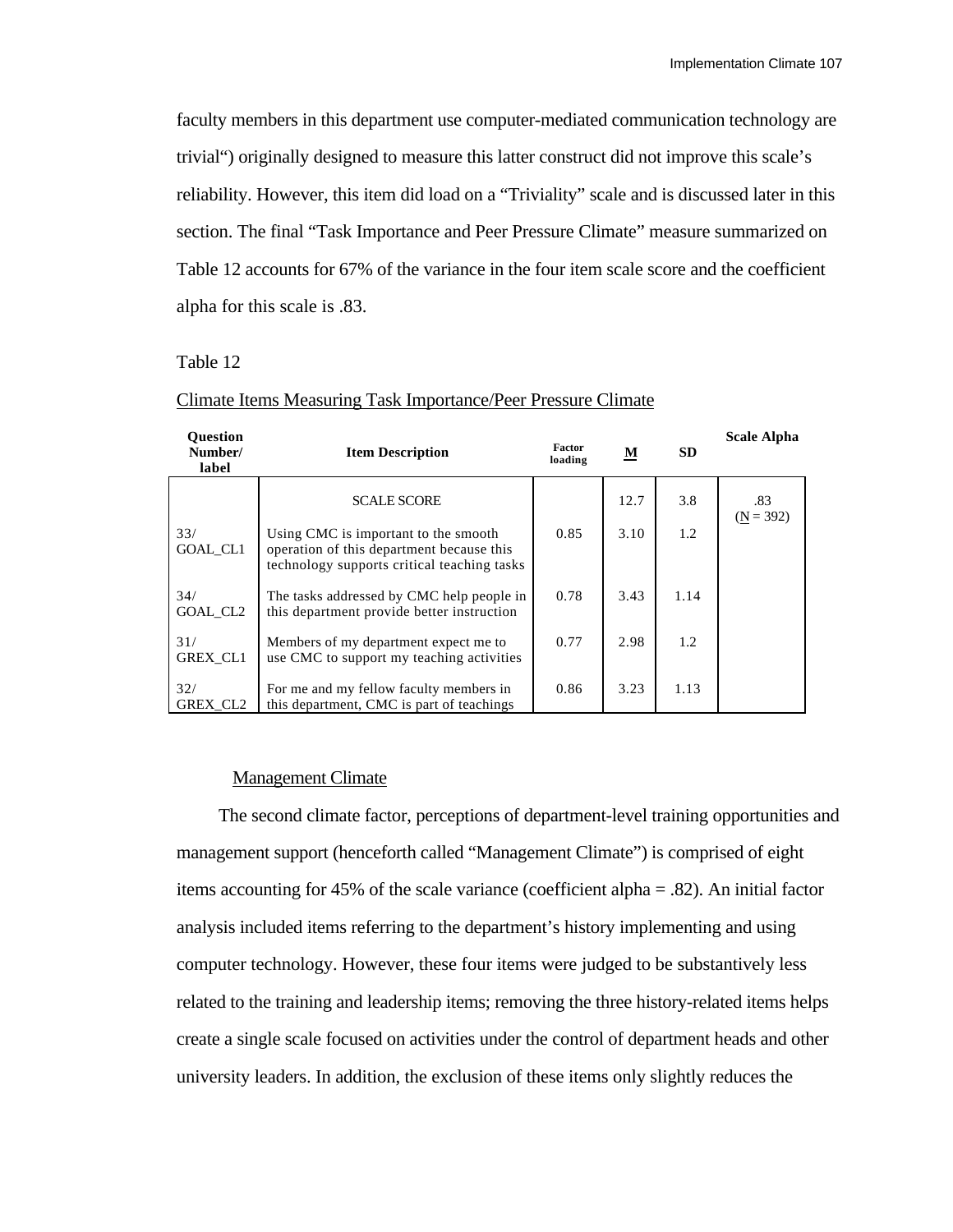scale's reliability (from a coefficient alpha of .87 to .82). One training item ("I'm sometimes concerned about 'looking dumb' when I ask someone else in my department for help with a problem related to computer-mediated communication technology") did not improve the scale's coefficient alpha and was not used in further analyses. Table 13 provides detailed summary statistics for this scale.

# Table 13

# Items Measuring Implementation Management Climate (Training and Leadership)

| Question<br>Number/<br>label | <b>Item Description</b>                                                                                                                                                                                                     | Factor<br>loading | M    | <b>SD</b> | <b>Scale</b><br><b>Alpha</b> |
|------------------------------|-----------------------------------------------------------------------------------------------------------------------------------------------------------------------------------------------------------------------------|-------------------|------|-----------|------------------------------|
|                              | <b>SCALE SCORE</b>                                                                                                                                                                                                          |                   | 26.4 | 6.2       | .82<br>$(N = 360)$           |
| 18/<br>TRN_CL1               | In this department, faculty members support each<br>other's efforts in adopting and using unfamiliar new<br>computer-mediated communication technologies                                                                    | 0.59              | 3.25 | 1.20      |                              |
| 19/<br>TRN_CL2               | If I ever have problems using CMC, I have someone<br>in my department that can help me                                                                                                                                      | 0.62              | 3.21 | 1.44      |                              |
| 25/<br>TRN_CL4               | (R) Judging from the training opportunities provided,<br>this department sees training related to web- or e-mail<br>supported teaching as a waste of time                                                                   |                   | 3.57 | 1.13      |                              |
| 26/<br>TRN_CL5               | This department provides the resources necessary to<br>insure that faculty member learn how to use CMC<br>technology to support teaching                                                                                    | 0.70              | 2.62 | 1.10      |                              |
| 24/<br>LEAD_CL1              | This university's top management—the chancellor and<br>most deans—is strongly committed to the use of CMC<br>technology to support teaching                                                                                 | 0.51              | 3.71 | 1.02      |                              |
| 27/<br>LEAD_CL2              | The use of CMC tools to support instruction is<br>important to my department head                                                                                                                                           | 0.77              | 3.48 | 1.10      |                              |
| 28/<br>LEAD_CL3              | (R) When it comes to teaching with CMC technology,<br>my department head does not take an active interest in<br>our problems and successes                                                                                  | 0.79              | 3.53 | 1.20      |                              |
| 29/<br>LEAD_CL4              | (R) Judging from the practices and procedures active<br>in this department, faculty members are not expected<br>to utilize the capabilities that CMC technology provides<br>to achieve the department's instructional goals | 0.70              | 3.15 | 1.18      |                              |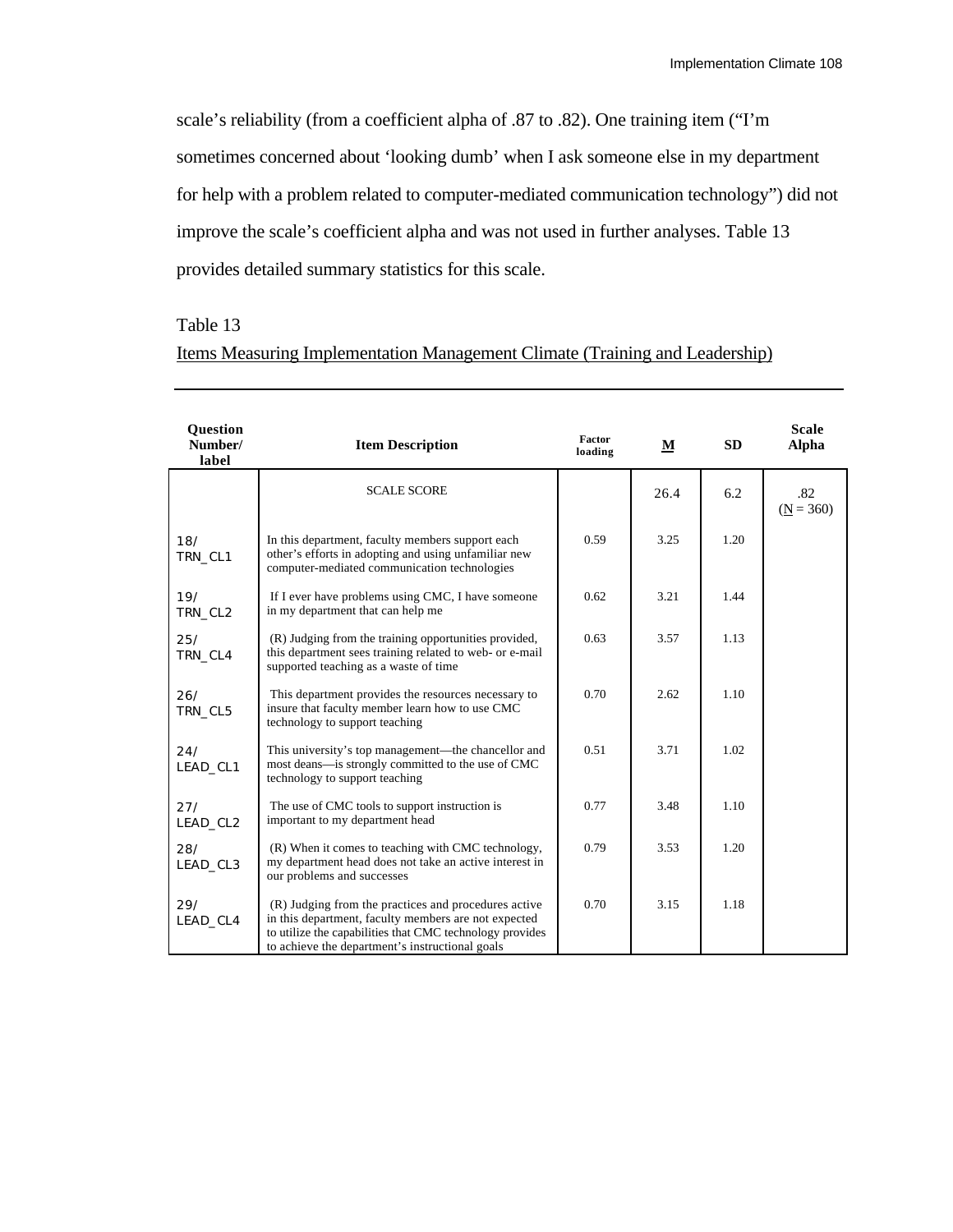### Perceived Peer Expectations

The third factor identified in the rotated factor analysis, Perceived Peer Expectations of the instructional capabilities provided, consisted of two items with a coefficient alpha of .75 that accounted for 81% of the variance in this couplet (see Table 14).

# Table 14

| <b>Ouestion</b><br>Number/<br>label | <b>Item Description</b>                                                                                                                                                    | Factor<br>loading | M    | SD.  | <b>Scale Alpha</b> |
|-------------------------------------|----------------------------------------------------------------------------------------------------------------------------------------------------------------------------|-------------------|------|------|--------------------|
|                                     | <b>SCALE SCORE</b>                                                                                                                                                         |                   | 7.0  | 1.9  | .83<br>$(N = 400)$ |
| 16/<br>EXPT_CL1                     | (R) Faculty members in this department<br>have low expectations of the instructional<br>capabilities provided by computer-<br>mediated communication technology            | 0.90              | 3.56 | 1.14 |                    |
| 17/<br>EXPT CL2                     | Faculty members in this department feel<br>that computer-mediated communication<br>technology (e.g. use of e-mail or the<br>world-wide web) is a helpful teaching<br>tool. | 0.90              | 3.67 | .98  |                    |

# Climate Items Measuring Departmental-Level Expectations

Finally, perceptions that web-based instructional technology is trivial, was represented by another couplet with an unacceptably low reliability (coefficient alpha  $=$  .44). One of these reverse coded items ("Compared with other tasks that compete for our time, the teaching tasks for which faculty members in this department use computer-mediated communication technologies are trivial") did not increase the coefficient alpha of other climate factors when included in reliability estimates and was not used in further analyses. The other item ("Judging from the training opportunities provided, this department sees training related to web- or e-mail supported teaching as a waste of time.") was included in the Management Climate measure because it increased the scale's coefficient alpha. A summary of all measures is presented on Table 15.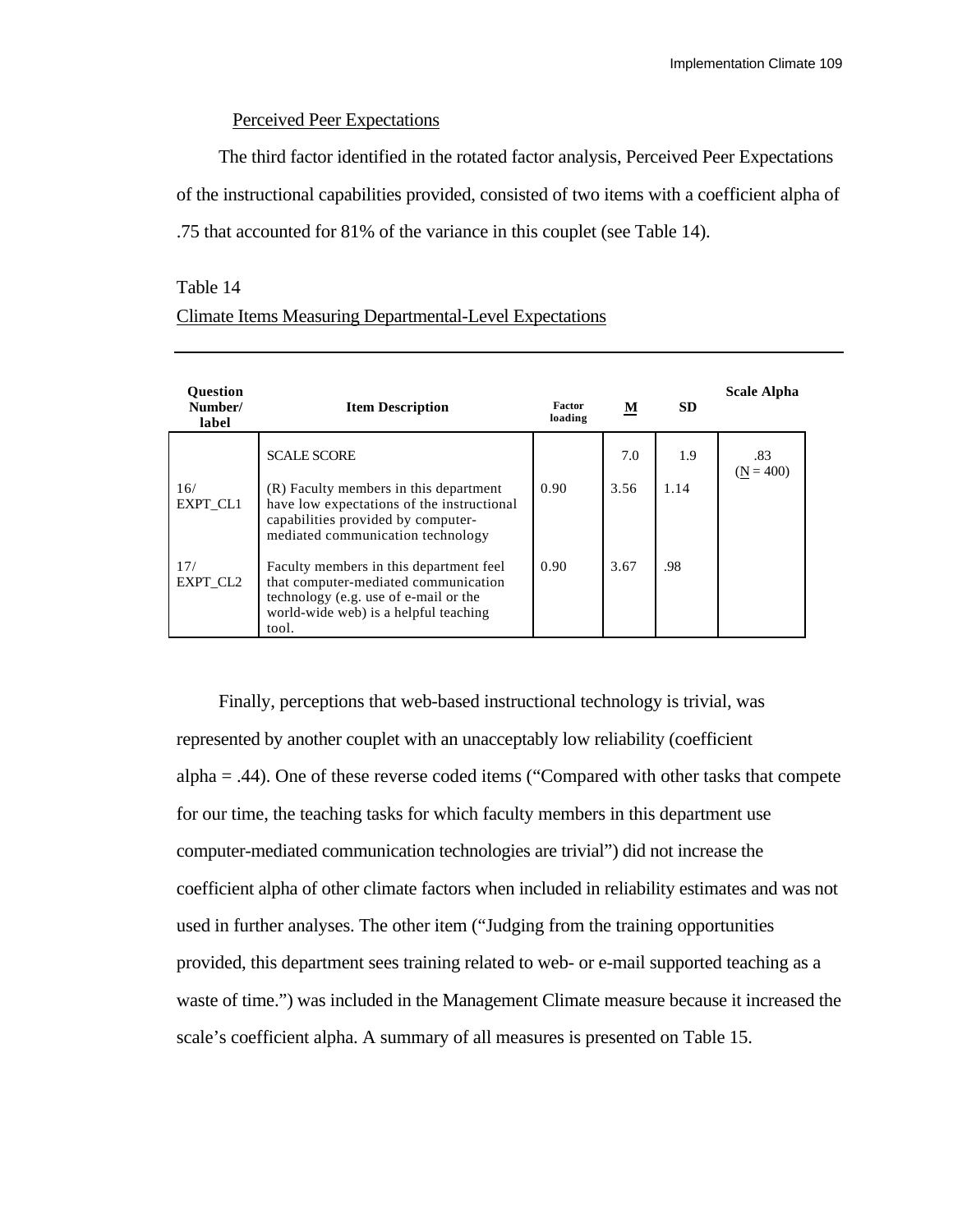# Table 15 Summary of Measures

| Factor<br>Set                                   | Measure                                              | Number of<br><b>Items</b> | Mean | Coefficient<br>Alpha |
|-------------------------------------------------|------------------------------------------------------|---------------------------|------|----------------------|
|                                                 | Use of Technology                                    | 5                         | 16.4 | .71                  |
| Dependent<br>Variables                          | Perceived Impact on Educational<br>Processes         | 4                         | 13.3 | .82                  |
| Satisfaction with Technological<br>Capabilities |                                                      | $\overline{c}$            | 6.9  | .77                  |
|                                                 | <b>Years of Service</b>                              | 1                         | 15   |                      |
|                                                 | Media Richness                                       | 1                         | 4    |                      |
|                                                 | Complexity of Interface                              | $\overline{c}$            | 7.5  | .72                  |
|                                                 | <b>Task Urgency</b>                                  | $\overline{2}$            | 7.0  | .89                  |
| Individual-Level<br>Variables                   | Novelty of Technology (at time of<br>implementation) | $\mathfrak{D}$            | 5.6  | .77                  |
|                                                 | Expertise                                            | 2                         | 5.3  | .64                  |
|                                                 | <b>Task Importance/Peer Expectations</b>             | 4                         | 12.7 | .83                  |
| Climate<br>/ariables                            | Management Climate (training and<br>leadership)      | 8                         | 26.4 | .82                  |
|                                                 | <b>Expectations of CMC Capabilities</b>              | 2                         | 3.6  | .83                  |

\_\_\_\_\_\_\_\_\_\_\_\_\_\_\_\_\_\_\_\_\_\_\_\_\_\_\_\_\_\_\_\_\_\_\_\_\_\_\_\_\_\_\_\_\_\_\_\_\_\_\_\_\_\_\_\_\_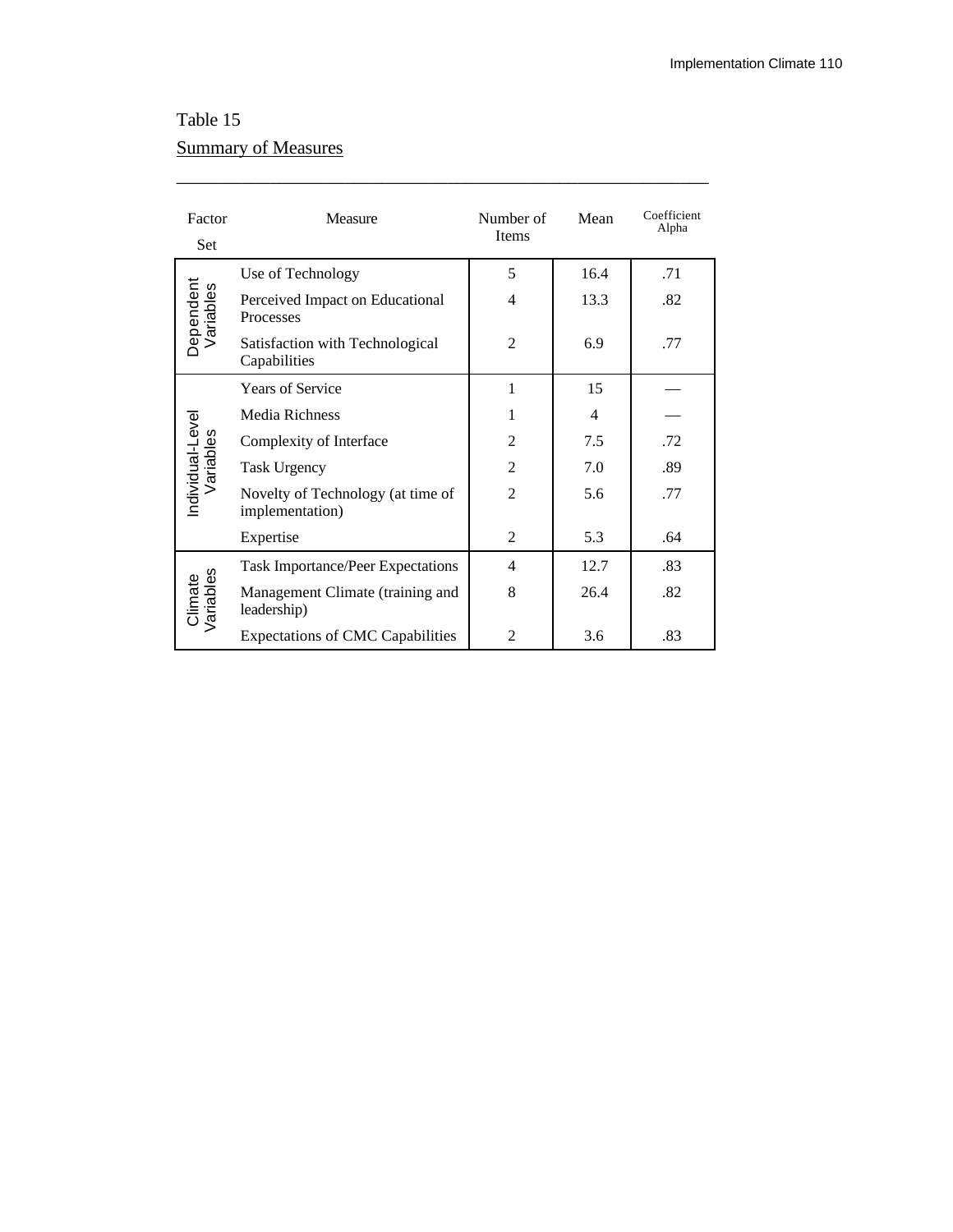### Results

#### Sample Demographics

The average faculty respondent has worked at State University for 15 years  $(SD = 9.4)$ . Most respondents were white  $(86\%)$ , male  $(75\%)$ , tenured  $(65\%)$  faculty members who worked at State University full-time (92%). Sixty-seven percent of respondents were Full or Associate Professors and 20% were Assistant Professors. Eighty-three percent of the respondents were tenured or on a tenure track.

Nearly all (98%) of the faculty respondents currently use e-mail. Ninety five percent of respondents reported that they respond to e-mail sent to them by students. Ninety percent of respondents read general e-mail announcements and corresponded with professional peers via e-mail. However, the number of faculty respondents using e-mail to directly support interactions with students is lower. While a quarter (26%) of the respondents report that they collect and distribute the e-mail addresses of students in their classes and more than half (52%) report that they create and use a class e-mail list, only ten percent state that they create student learning activities that are available only via e-mail. The median number of students e-mailed each week is five with a median of five messages sent.

Use of the world-wide web for teaching is less frequent but more intense for those faculty members using this technology. A majority of faculty respondents recommend course-related web sites to students (59%) and look at course-related sites for planning and preparing courses (62%). In addition, 38% of instructors provide an instructor home page, 42% provide a course home page, and 41% post class lecture notes and/or a course syllabus. Relative to e-mail usage, almost twice as many respondents (19%) reported that they create student learning activities that are available only on the class web page. An additional 20% reported that they use the web in other, less traditional ways, including online tutorials, course-related research activities, labs, and web-based discussion pages.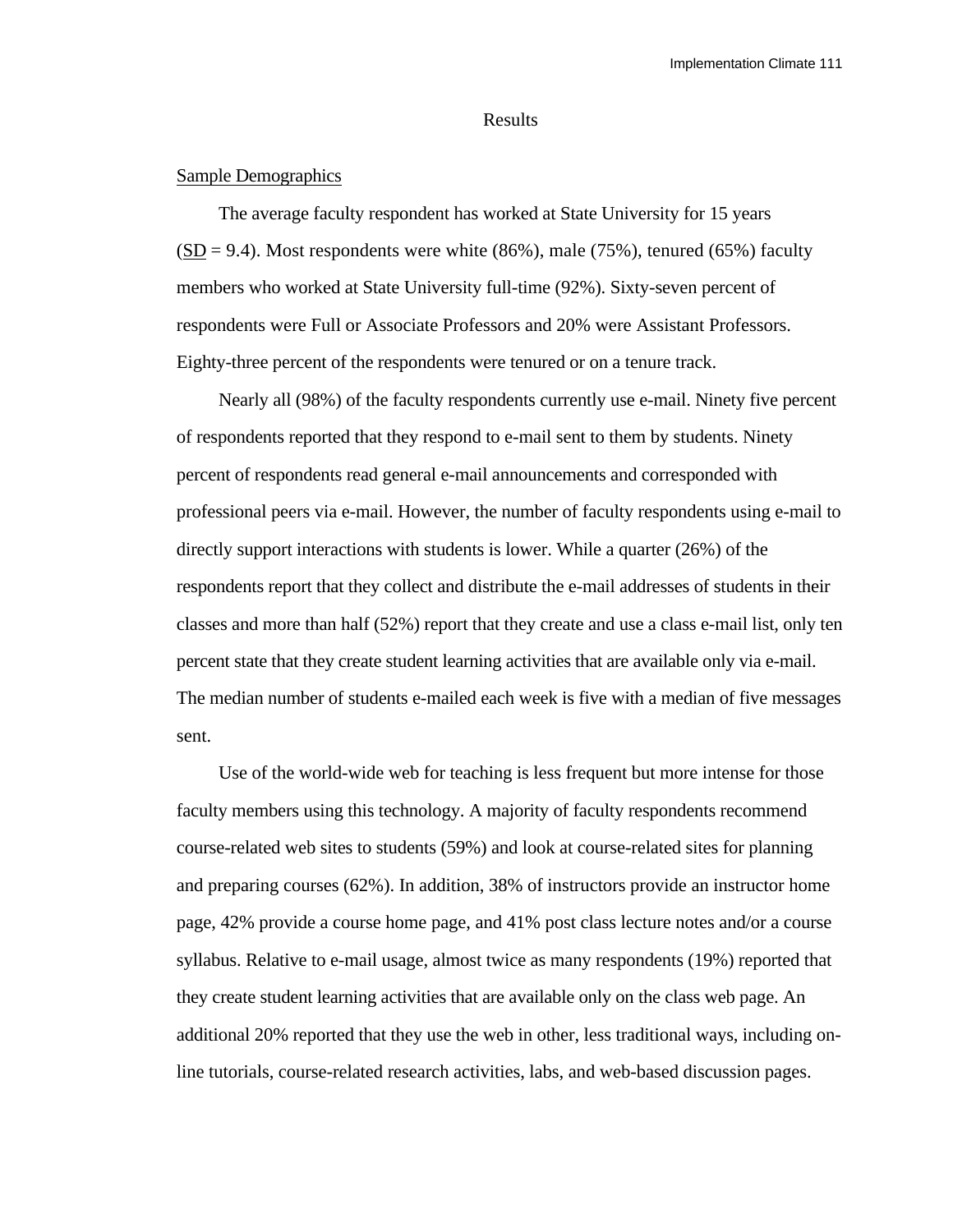# Test Results

The survey data yielded information about faculty members at State University and tested four hypotheses concerning: (1) replication of prior MIS research correlating individual-level characteristics with implementation success, (2) the existence of a departmental-level climate for web-based instructional technology implementation as indicated by higher within- than between-department climate means, (3) positive correlations between implementation climate and implementation outcomes, and (4) positive relationships between implementation climate and implementation outcomes controlling for the effects of "traditional" individual-level factors identified in prior MIS research.

#### Hypothesis One: Correlations with Prior MIS Variables

The first hypothesis that individual-level characteristics identified in prior MIS research will correlate with implementation success was supported. Table 16 illustrates the correlation matrix between all three outcome variables, all the individual-level predictors identified in prior MIS research, as well as the aggregated climate measures (justification for aggregation is discussed in the next section).

Despite the focus on web-based teaching technology and its applications in higher education, almost all of the individual-level variables identified in the broader MIS literature (this literature drove the selection and measurement of scales numbered five through nine on Table 16) had significant correlations with one or more outcome scales. As illustrated on Table 16, only the single-item Perceived Media Richness measure failed to correlate with any outcome measure. Interestingly, perceived Complexity and perceived Novelty of the CMC technology also had a significant correlations with Use (respectively,  $r = .15$ ,  $p < .01$  and  $r = .13$ ,  $p < .05$ ), but in the *opposite* direction as found in prior MIS research: both of these predictors had *positive* correlations.

The strongest individual-level predictors, Perceived Task Urgency and Technical Expertise, had notable positive correlations across all three outcome variables ( $ps < .01$ ).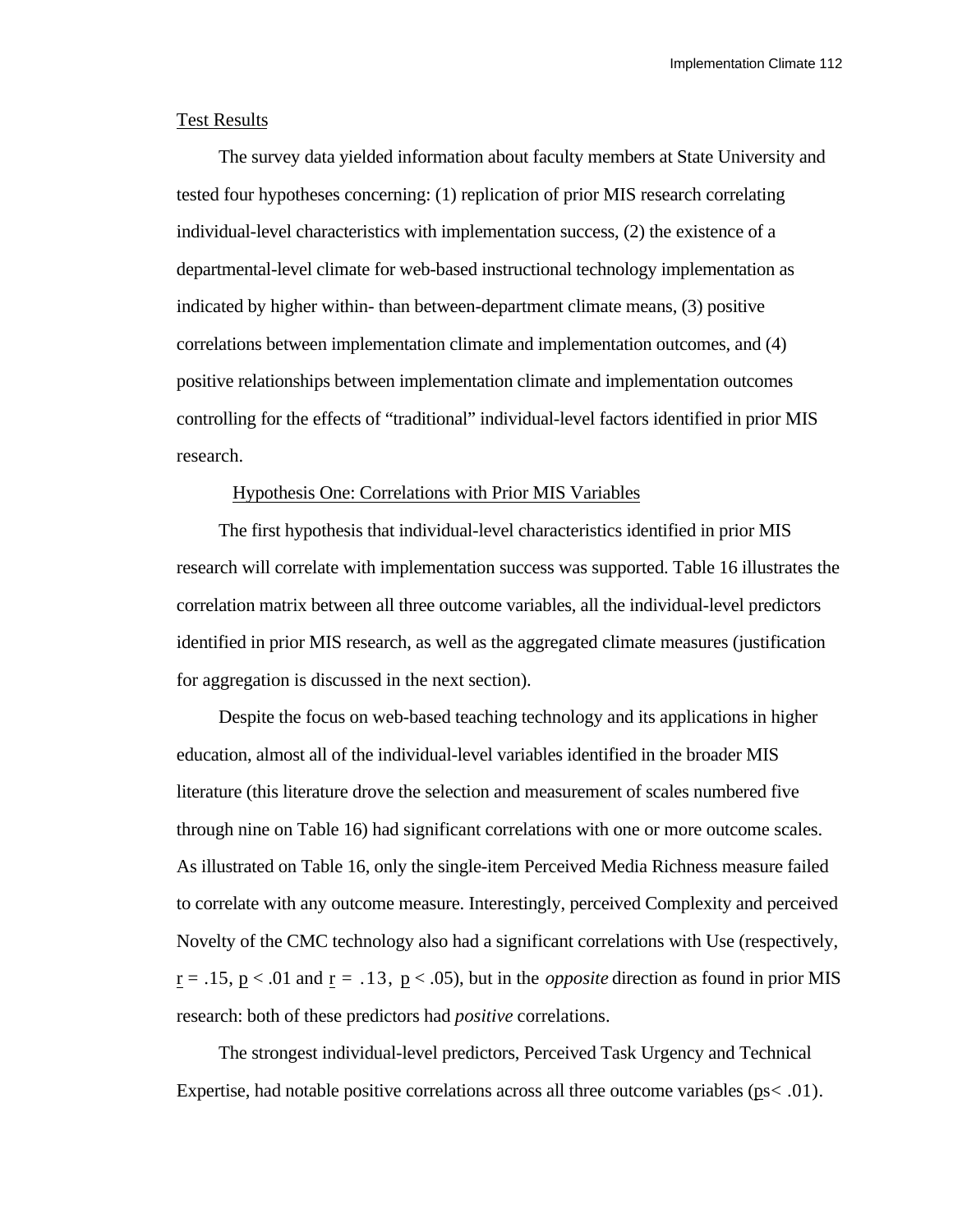Both Perceived Task Urgency and Technical Expertise had correlations above .5 with Use. Task Urgency had an equally strong correlations with Satisfaction ( $r = .53$ ) and Perceived Impact on educational processes ( $\underline{r} = .5$ ). Despite its relatively low coefficient alpha (.64), Technical Expertise also had notable correlations with both Satisfaction ( $\underline{r}$  = .22) and Perceived Impact on educational processes ( $r = .32$ ).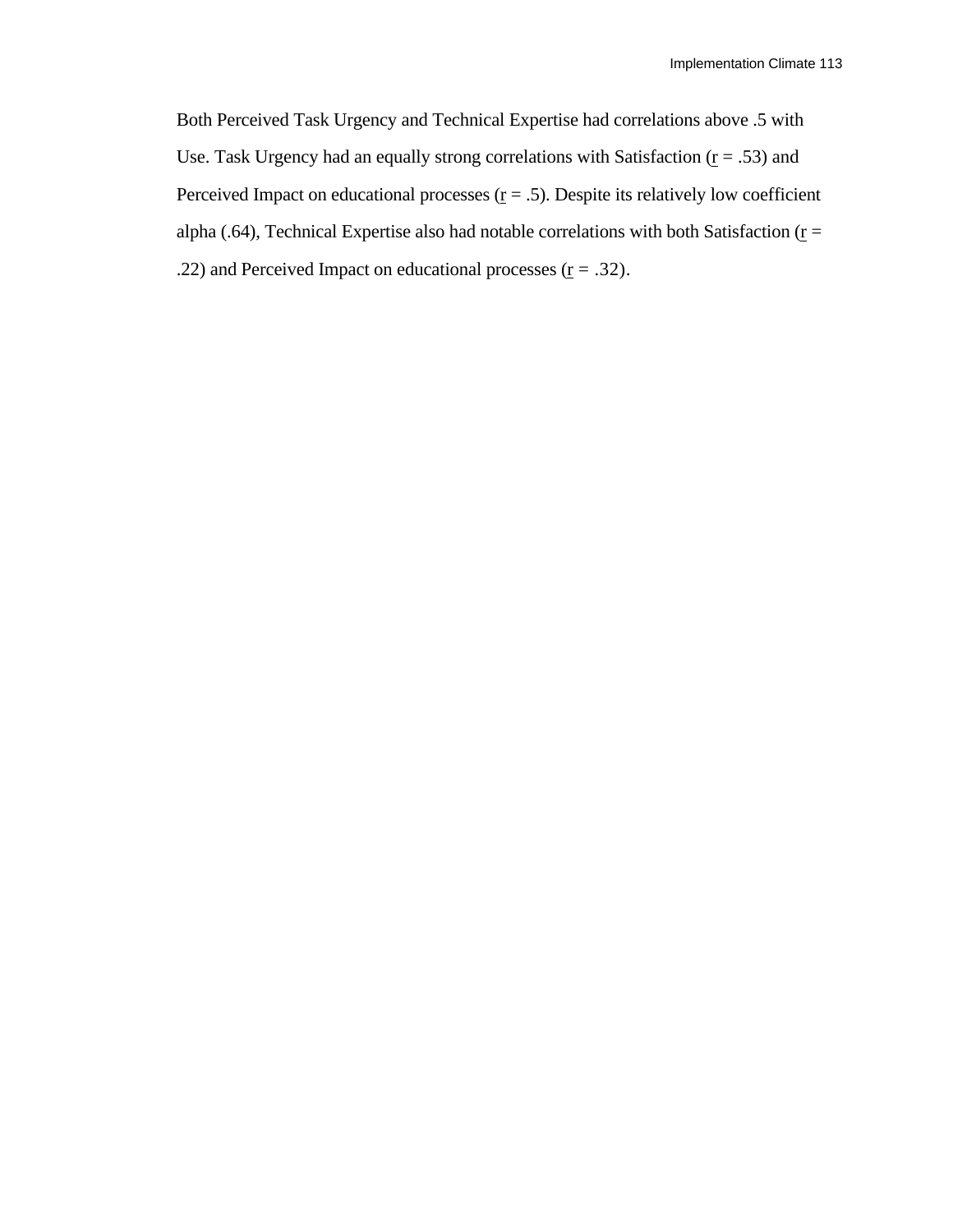# Table 16

# Intercorrelations of Predictor and Outcome Variables

| Measure                                                                         | 1             | 2                              | 3                    | 4                            | 5       | 6                    | $\overline{7}$            | 8        | 9                    | 10                   | 11       | 12 |
|---------------------------------------------------------------------------------|---------------|--------------------------------|----------------------|------------------------------|---------|----------------------|---------------------------|----------|----------------------|----------------------|----------|----|
| 1. Use scale                                                                    | $-$           |                                |                      |                              |         |                      |                           |          |                      |                      |          |    |
| 2. Satisfaction<br>scale                                                        | $.381**$      |                                |                      |                              |         |                      |                           |          |                      |                      |          |    |
| 3. Impact on<br>educational<br>processes<br>scale                               | .537** .419** |                                |                      |                              |         |                      |                           |          |                      |                      |          |    |
| 4. Years of<br>service at<br><b>State</b><br>University                         |               | $-0.143**$ $-0.109*$ $-0.118*$ |                      |                              |         |                      |                           |          |                      |                      |          |    |
| 5. Perceived<br>Media<br><b>Richness</b>                                        | .073          | $-.044$                        | .032                 | $-0.026$                     |         |                      |                           |          |                      |                      |          |    |
| 6. Perceived<br>Complexity<br>scale                                             | $.148**$      | .082                           | .064                 | $-082$                       | .438**  |                      |                           |          |                      |                      |          |    |
| 7. Task Urgency<br>scale                                                        |               |                                |                      | .539** .526** .503** -.178** | $-.034$ | .071                 |                           |          |                      |                      |          |    |
| 8. Perceived<br>Novelty scale                                                   | $.128*$       | $.188**$                       | .061                 | .061                         |         | .146** .213** .203** |                           |          |                      |                      |          |    |
| 9. Technical<br>Expertise<br>scale                                              |               | .543** .223**                  |                      | $.323***$ -.117**            |         |                      | .073 .197** .385** .131** |          |                      |                      |          |    |
| 10. Management .146** .249** .146**<br>Climate scale                            |               |                                |                      | $-0.39$                      | .022    | $.100*$              | $.201**$                  | $.098^*$ | $.138***$            |                      |          |    |
| 11. Task Import./ .274** .331** .251**<br>Peer Pressure<br><b>Climate Scale</b> |               |                                |                      | $-.05$                       |         |                      | .028 .156** .304**        |          | .198** .328** .545** |                      |          |    |
| 12. CMC<br>Expectations<br>Climate scale                                        |               |                                | .262** .509** .194** | $-0.038$                     |         |                      | .032 .120** .384**        |          |                      | .168** .180** .295** | $.476**$ |    |

Note. \*p < .05, \*\*p < .01 (1-tailed).

# Hypothesis Two: Existence of Departmental-Level Climates

The second hypothesis proposed, different CMC technology implementation climates exist within a single organization as indicated by greater between-group than within-group climate scores, was tested by comparing the between- and within-group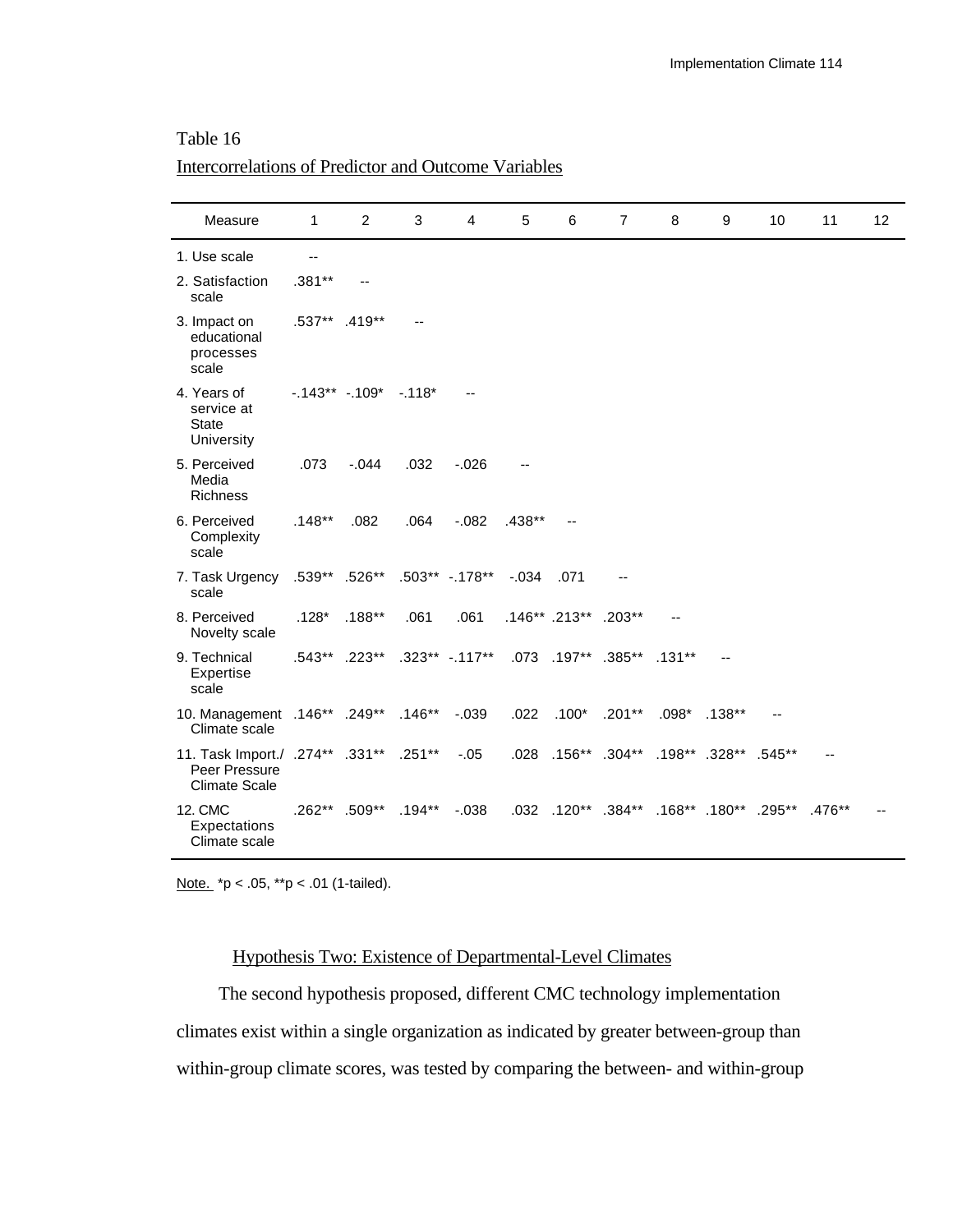Implementation Climate 115

mean squares using the intraclass correlation(1) and the intraclass correlation(2) for each of the three climate scales identified in the factor analysis.

As discussed in earlier in the literature review, measuring within-group agreement and reliability has been one of the most controversial issues in organizational multilevel research (Bliese, 2000; Dansereau & Alutto, 1990; Glick, 1988; Glick, 1985; James, 1982; James et al., 1988; Lindell & Brandt, 2000). The present research follows statistical models provided by Shrout and Fleiss (1979) and uses the intraclass correlation(1) and intraclass correlation(2) because they are one of the most common statistics to evaluate climate constructs and justify aggregation (Bliese, 2000; James, 1982; Joyce & Slocum, 1984; Klein et al., 2000; Schneider et al., 1998). Unlike  $r_{\text{wo}}$  values (a measure of within group agreement), intraclass correlation coefficients do not rely on estimates of expected random variance1.

Both forms of the intraclass correlation coefficient (ICC) are calculated from a oneway ANOVA where the variable of interest, climate, is the dependent variable and group membership is the independent variable (Bliese, 2000). The resulting  $\text{ICC}(1)$  can be interpreted as the extent to which one rater in the group may represent all the other raters in the group. This interpretation is most germane to sub-organizational climate research and the reason why James' (1982) recommends using it as a criteria for aggregating. A somewhat different interpretation is Bryk and Raudenbush's (1992) explanation that  $\text{ICC}(1)$  is the proportion of the total variance that can be explained by group membership.

The ICC(1) and ICC(2) are related to each other as a function of group size. ICC(2) uses the Spearman-Brown formula to provide a reliability estimate of the group means

l

 $1 R_{wg}$  calculations compare an observed group variance to an expected random variance. In its simplest form, expected random variance is estimated with equal numbers of each response category. Unfortunately, most survey responses are from a restricted range (fewer responses at the extremes, tendency for more positive scores). The  $r_{\text{w}g}$  values calculated with this simple expected variance model over estimates membership agreement (Bliese, 2000). While James Demaree, and Wolf (1984) proposed several alternative methods for calculating expected variance, each relies on the researcher to choose from a variety of statistical parameters to calculate expected variance.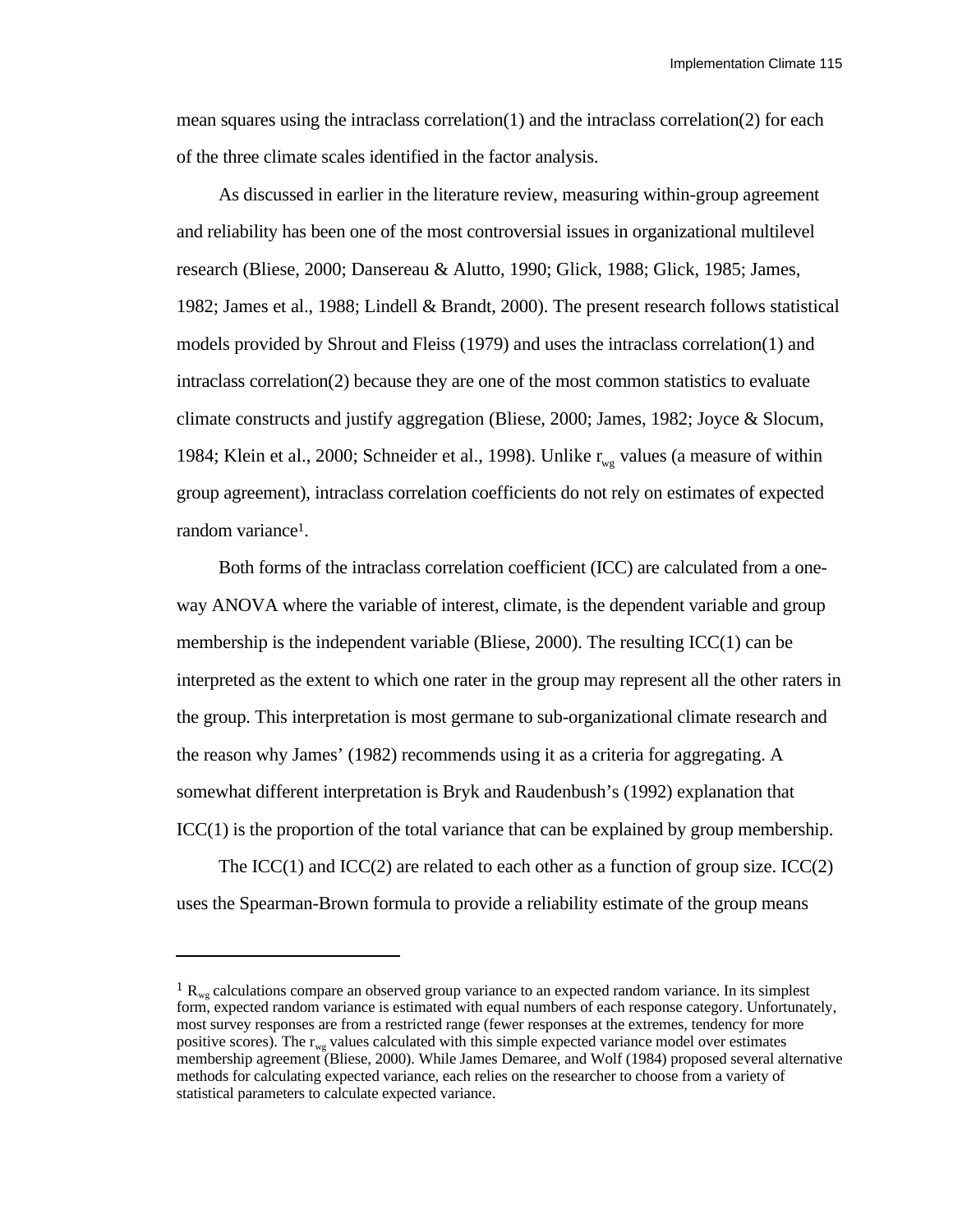(Bartko, 1976). If ICC(1) is interpreted as the reliability of a single assessment of a grouplevel property and we know the group size, the calculated ICC(2) value provides the reliability of the group mean (Bliese, 2000). The  $ICC(2)$  adjusts the  $ICC(1)$  for the number of respondents within each group and, all things equal, the larger the group size, the higher the  $ICC(2)$  will be (Klein & Kozlowski, 2000).

Applying a one-way ANOVA model and intraclass correlation calculations to the three departmental-level climates measured here suggests that two of the three climates differ according to departmental membership. Specifically, departmental membership accounts for 17% of the variance in Task Importance/Peer Pressure Climate  $(ICC(1) =$ .17) and the reliability of this group mean, as indicated by the ICC(2) was .60, with a oneway ANOVA model F  $(57, 340) = 2.48$ , p < .001). Similarly, departments differed according to their perceptions of the Management Climate (leadership and training) with an ICC(1) of .22 and an ICC(2) of .67 with an one-way ANOVA F (57, 302) = 3.01, p < .001. In contrast, variance in the Expectation Climate did not significantly differ by departmental membership,  $F(57, 342) = 1.23$ . The variance accounted for by departmental membership was merely 3% with an ICC(2) of .18.

While there are no established levels of acceptability for either  $ICC(1)$  or  $ICC(2)$  in the climate research, the ICC(1) values reported for the Task Importance/Peer Pressure (.17) and Management Climate (.22) scores both exceed the median value of the organizational climate literature of .12 reported by Joyce and Slocum (1984). In addition, the ICC(2) values of the Task Importance/Peer Pressure (.60) and Management Climates (.67) meet Glick's (1985) recommendation of .60, although they are somewhat below Klein and Kozlowski's recommendation of .70 (2000). Both values for both climate measures far exceed the values used to justify aggregation used by Schneider, White, and Paul (1998) who found ICC(1) values of .09 and ICC(2) of .47 in their study of service climate in banks.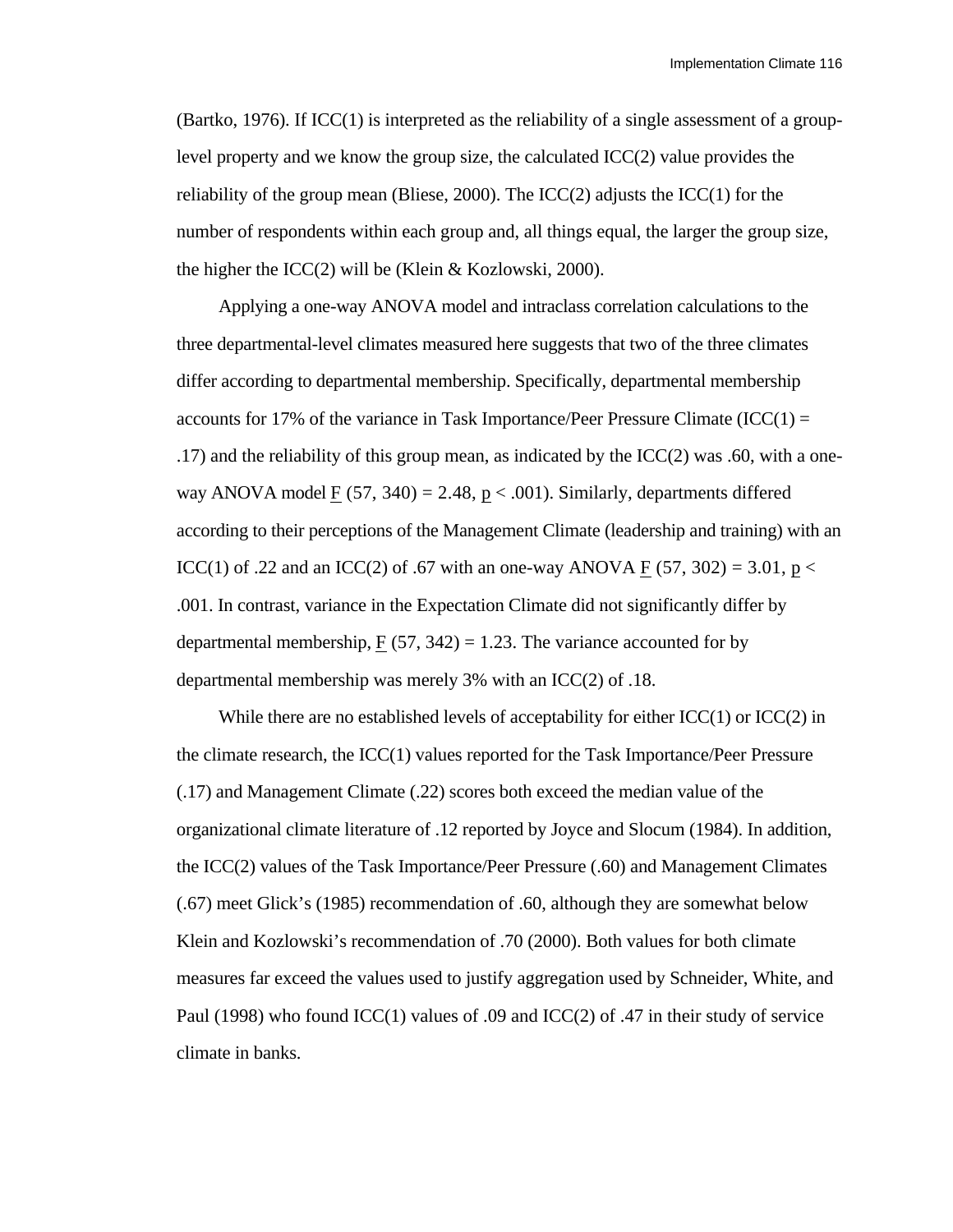Based on these ANOVA models and intraclass correlations, the second hypothesis was supported for two of the three climate measures: intra-departmental climates for implementation do exist. Again, the Task Importance/Peer Pressure Climate scale is comprised of items relating to faculty perceptions about how important the technologysupported tasks are for departmental performance as well as perceptions of peer expectations to use CMC technology to support teaching activities. The Management Climate is comprised of items relating to perceptions of leadership support of CMC technology and CMC-related training resources available to departmental members.

These results also justify aggregation of individual-level climate perceptions to the department level consistent with Jones and James (James, 1982; 1979) recommendation that climates must have (1) significant between group differences (as indicated by the intraclass correlations), (2) homogeneous situational characteristics (respondents were grouped according to departmental membership) and (3) substantive theoretical relationships between the measure and the unit of analysis (item wording referred to departmental-level phenomena). The climate measure that did not differ by departmental membership, the expectation climate, was used as an individual-level predictor variable in post hoc analyses.

### Hypothesis Three: Correlations Between Climate and Implementation Success

Following Klein et al. (2000), the departmental mean of the Management and Task Importance/Peer Pressure Climate was assigned to department cohorts. These aggregated climate scores formed the basis of the third hypothesis: department-level climate factors will have a positive correlation with implementation outcomes (Use, Perceived Impact on Educational Processes, and Satisfaction).

As summarized on Table 17, both of the climate variables had significant correlations with all three outcome variables at a  $p < .01$  level. Most notably, the Task Importance/Peer Pressure Climate score had the highest correlation across all three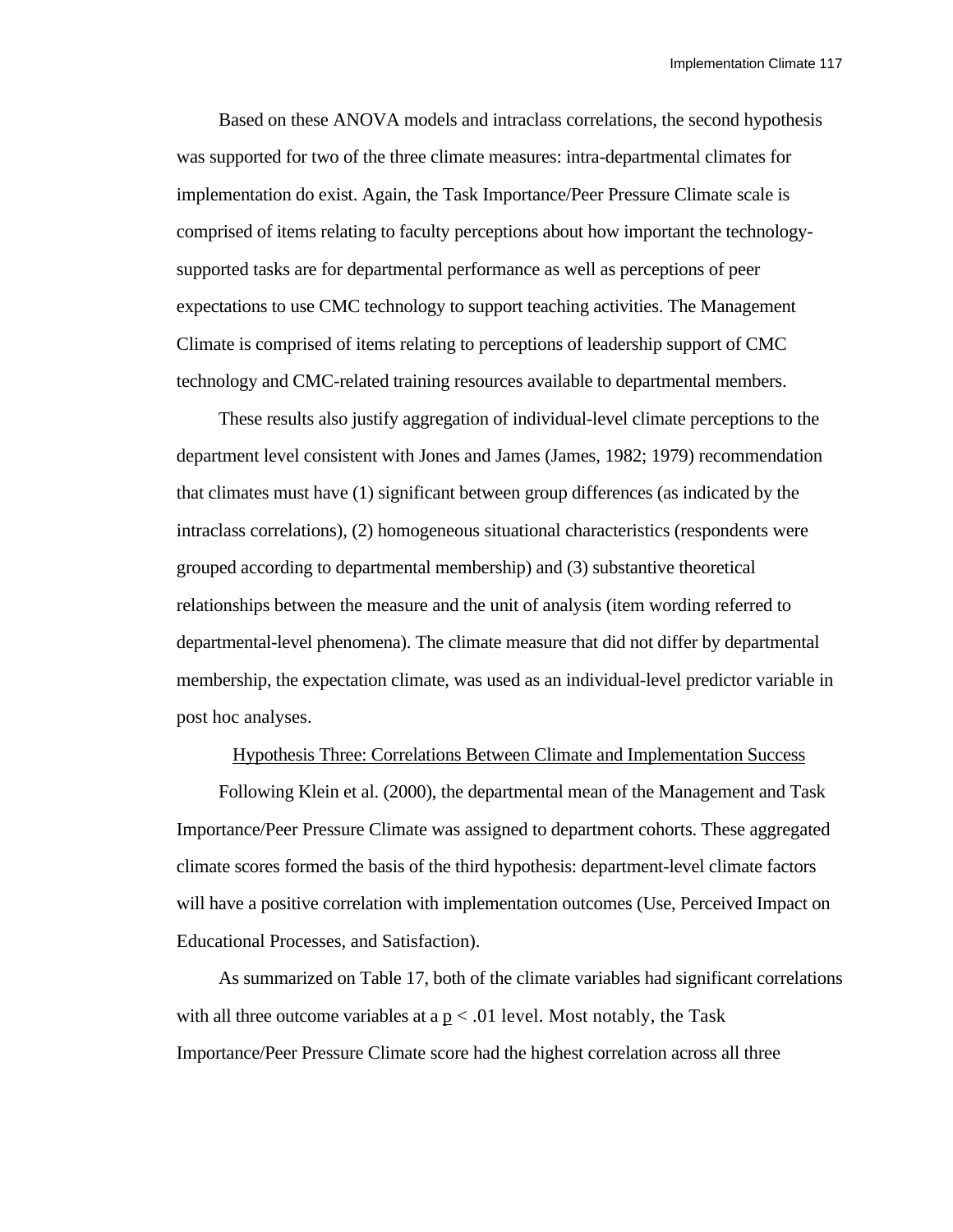outcomes: Use ( $r = .27$ ), Satisfaction ( $r = .33$ ), and Perceived Impact on Educational Processes  $(r = .25)$ . These results provide clear support for hypothesis number three.

#### Table 17

l

Correlations of Departmental-Level Climate and Dependent Variables

| Item                                           |          | 2         | 3        | 4        | 5 |
|------------------------------------------------|----------|-----------|----------|----------|---|
| 1. USE SCALE                                   |          |           |          |          |   |
| 2. SATISFACTION SCALE                          | .381**   |           |          |          |   |
| 3. ED. PROCSS SCALE                            | $.537**$ | $.419**$  |          |          |   |
| 4. MANAGEMENT CLIMATE                          | $.146**$ | $.249**$  | $.146**$ | --       |   |
| 5. TASK IMPORT/PEER<br><b>PRESSURE CLIMATE</b> | $274**$  | $.331***$ | .251**   | $.545**$ |   |

Note.  $*p < .05$ ,  $*p < .01$  (1-tailed).

#### Hypothesis Four: Climate Effects Controlling for Prior MIS Variables

The fourth hypothesis, climate factors will have a positive correlation with implementation outcomes controlling for the effects of contextual and individual-level variables was tested with cross-level operator analysis (Klein et al., 2000). Cross-level operator analysis (CLOP) is a statistical technique designed to test the effect of higher-level variables or "operators" (in this research, departmental climates) on lower-level outcome data individual-level (Use, Perceived Impact on Educational Outcome, and Satisfaction) using stepwise multiple regression techniques. While there are a growing number of statistical techniques able to evaluate factors operating at different levels of analysis, CLOP was chosen for its ability to test the direct effect of multiple cross operators. Moreover, CLOP and hierarchical linear modeling (or "HLM," an alternative to CLOP) have been demonstrated to yield very similar parameter estimates (Klein et al., 2000). While CLOP and HLM differ in interpretation of how variance in predictor variables is assigned to outcome variables1, the two techniques will provide the same substantive conclusions.

<sup>&</sup>lt;sup>1</sup> CLOP explains total variance in the outcome while HML parses variance into between unit variance in the outcome.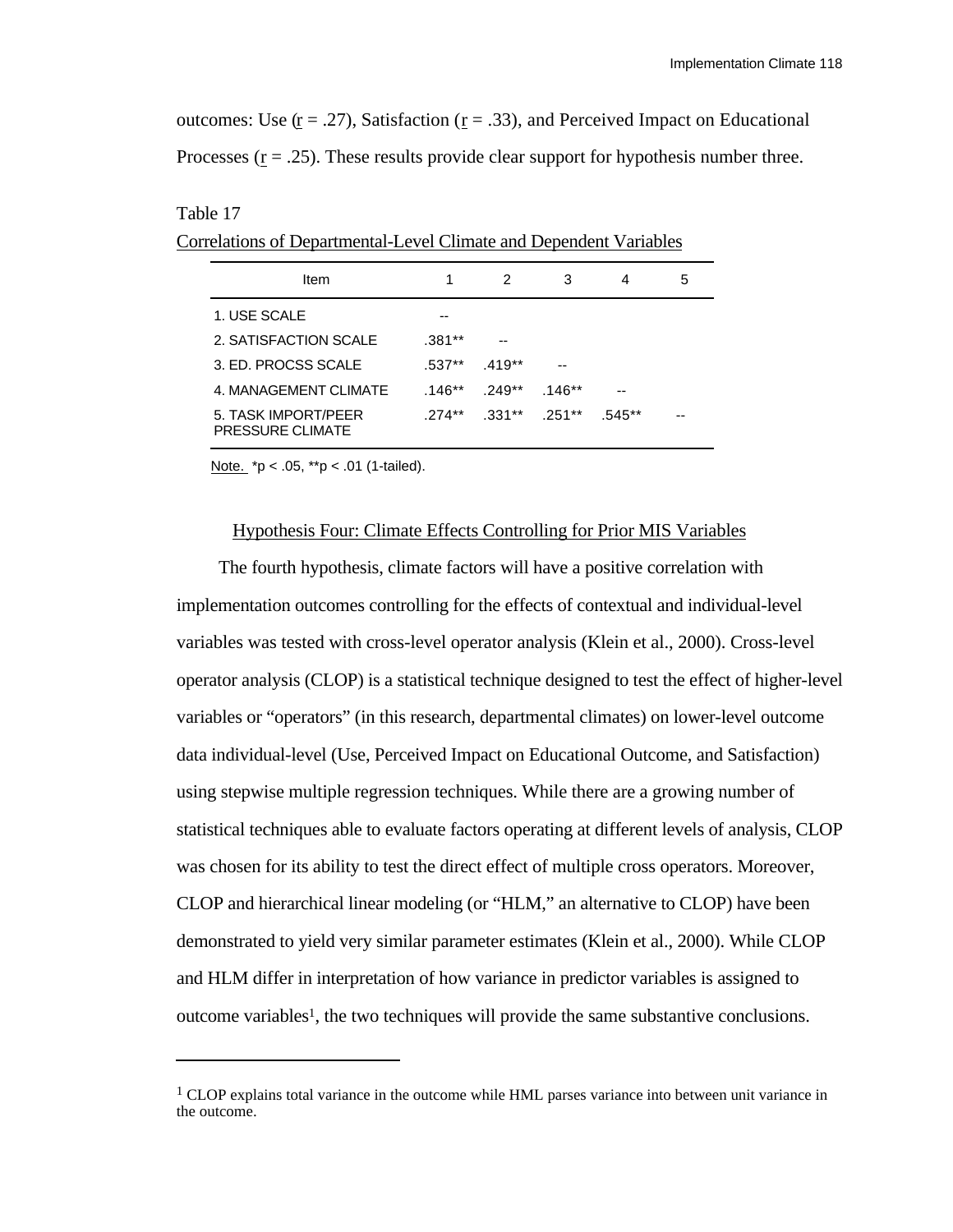Each step of these regression equations adds an entire construct class (i.e., contextual/structural characteristics, individual-level variables, and group-level climate variables). Only variables within each construct class with significant zero-order correlations with the outcome variable are included. Hence, significant beta coefficients within each step indicate the relative contribution that the variable makes in explaining implementation outcomes within that factor set. Comparisons between the factor sets are indicated by significant F statistics, the change in the squared multiple correlations  $(\mathbb{R}^2)$ , and estimates of the variance explained by that factor set controlling for the effects of factor sets entered earlier  $(R^2 \text{ change})$ .

 Consistent with Klein et al. (2000), the first step of this CLOP analysis was to assign the departmental1 mean to the individuals within the department for each of the climate variables. Again, only climate variables with ANOVA and intraclass correlation statistics justifying aggregation were included in these models: the Task Importance/Peer Pressure and Management Climates.

### CLOP Analysis: Use

l

Table 18 suggests that approximately two percent of the variance in Use can be accounted by years of service, F1, 290 = 7.2,  $p < .01$ . The negative beta  $\beta = -16$ ,  $p < .01$  may be a proxy for age; older faculty members may be less willing to use new tools and/or an indication that newer faculty members are more likely to embrace these new teaching technologies. However, the marginal significance of years of service disappears with the addition of other independent variables across all three outcome variables.

 The set of variables entered in step two, individual-level characteristics, accounted for most of the variance in Use (R2 change = .42,  $p < .01$ , F4, 286 = 46.5,  $p < .01$ ).

<sup>&</sup>lt;sup>1</sup> Departmental membership was originally designed to be a independent variable. However, the large number of dummy variables required for this procedure 57 reduced the degrees of freedom available for factors entered later in the equation. This reduction in degrees of freedom coupled with the reduction in variability for the two climate variables due to aggregation by department created an untenable regression equation. For all analysis, the departmental dummy variables were dropped and departmental differences were accounted for by assigning the group mean for each department to departmental cohorts.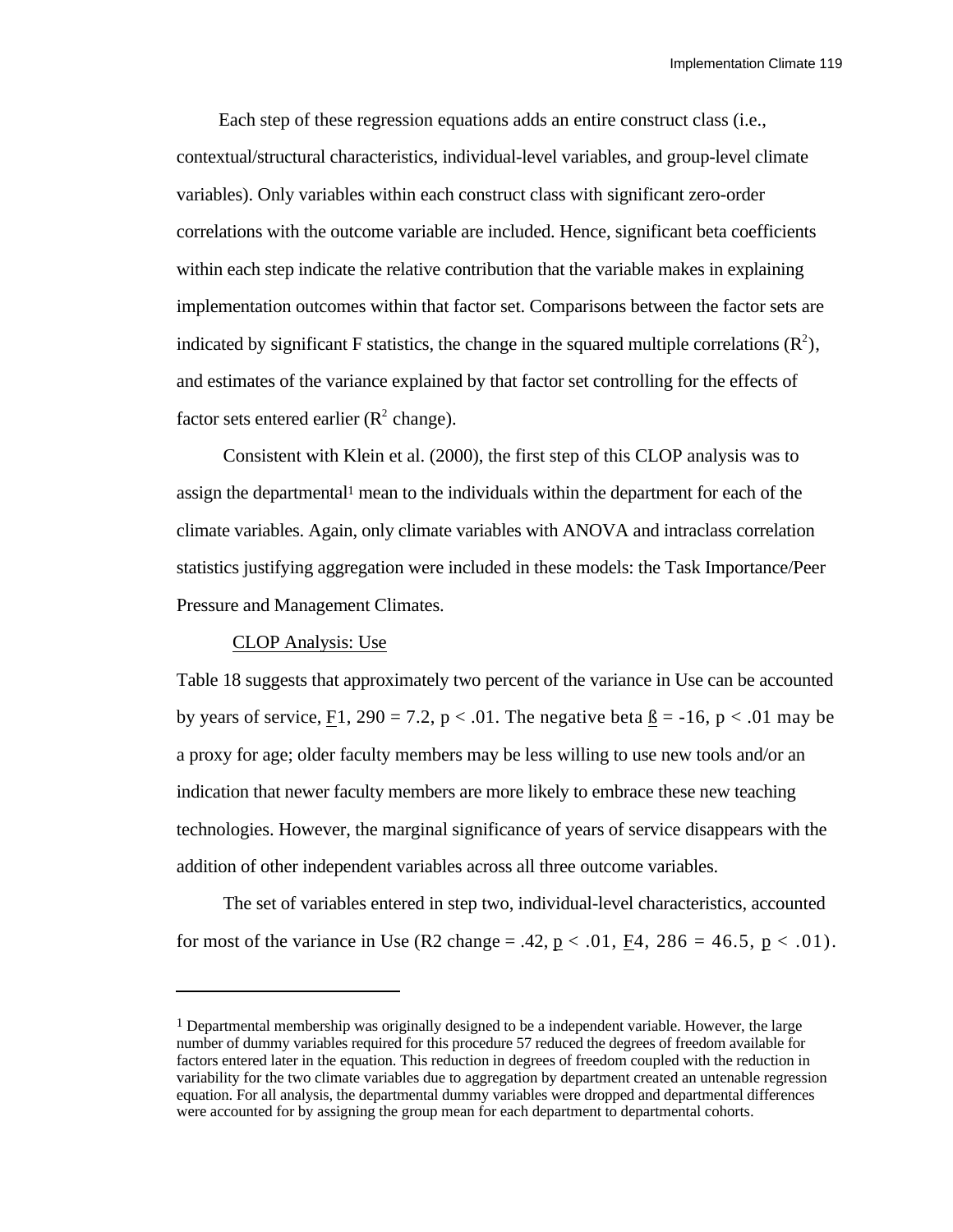Of these individual-level factors, individual Expertise was the strongest predictor ( $\beta = .41$ ,  $p < .01$ ), followed by perceived Task Urgency ( $\underline{B} = .38$ ,  $p < .01$ ). Neither perceived Complexity nor Novelty were significant predictors of Use in this regression equation. Finally, the department-level Task Importance/Peer Pressure Climate and Management climates measure failed to accounted additional variance in Use (respectively,  $\underline{B} = .03$ ,  $\underline{p}$  $=$ ns,  $\underline{B} = .02, \underline{p} =$ ns).

# Table 18

Regression Analysis Individual and Climate Variables Relationship With Use of Technology

|        | Step and predictor variable              | Step 1    | Step 2   | Step 3    |
|--------|------------------------------------------|-----------|----------|-----------|
| Step 1 |                                          |           |          |           |
|        | <b>Years of Service</b>                  | $-.16***$ | $-.04$   | $-.04$    |
| Step 2 |                                          |           |          |           |
|        | Complexity                               |           | .02      | .02       |
|        | Task Urgency                             |           | $.38***$ | .38***    |
|        | Novelty                                  |           | .00.     | .00       |
|        | Expertise                                |           | $.41***$ | $.40***$  |
| Step 3 |                                          |           |          |           |
|        | Task Importance/Peer<br>Pressure Climate |           |          | .03       |
|        | <b>Management Climate</b>                |           |          | .02       |
|        | R <sub>2</sub>                           | .02       | .45      | .45       |
|        | Adj R <sub>2</sub>                       | .02       | .44      | .44       |
|        | R <sub>2</sub> change                    | $.02***$  | .42***   | .002      |
|        | Model F                                  | $7.2***$  | 46.5***  | $33.2***$ |

Note. All \_ coefficients are standardized. Step 1 degrees of freedom = 290.  $p < .01$  \*\*p < .05, \*\*\*p < .01.

### CLOP Analysis: Satisfaction

Table 19 illustrates the results of the three-step regression equation evaluating the contextual, individual, and climate variables that best account for variance in Satisfaction with web-based instructional technology. Years of service, entered on the first step, explained 2% of the variance in Satisfaction  $E1$ , 357 = 5.51,  $p < .05$ . The individual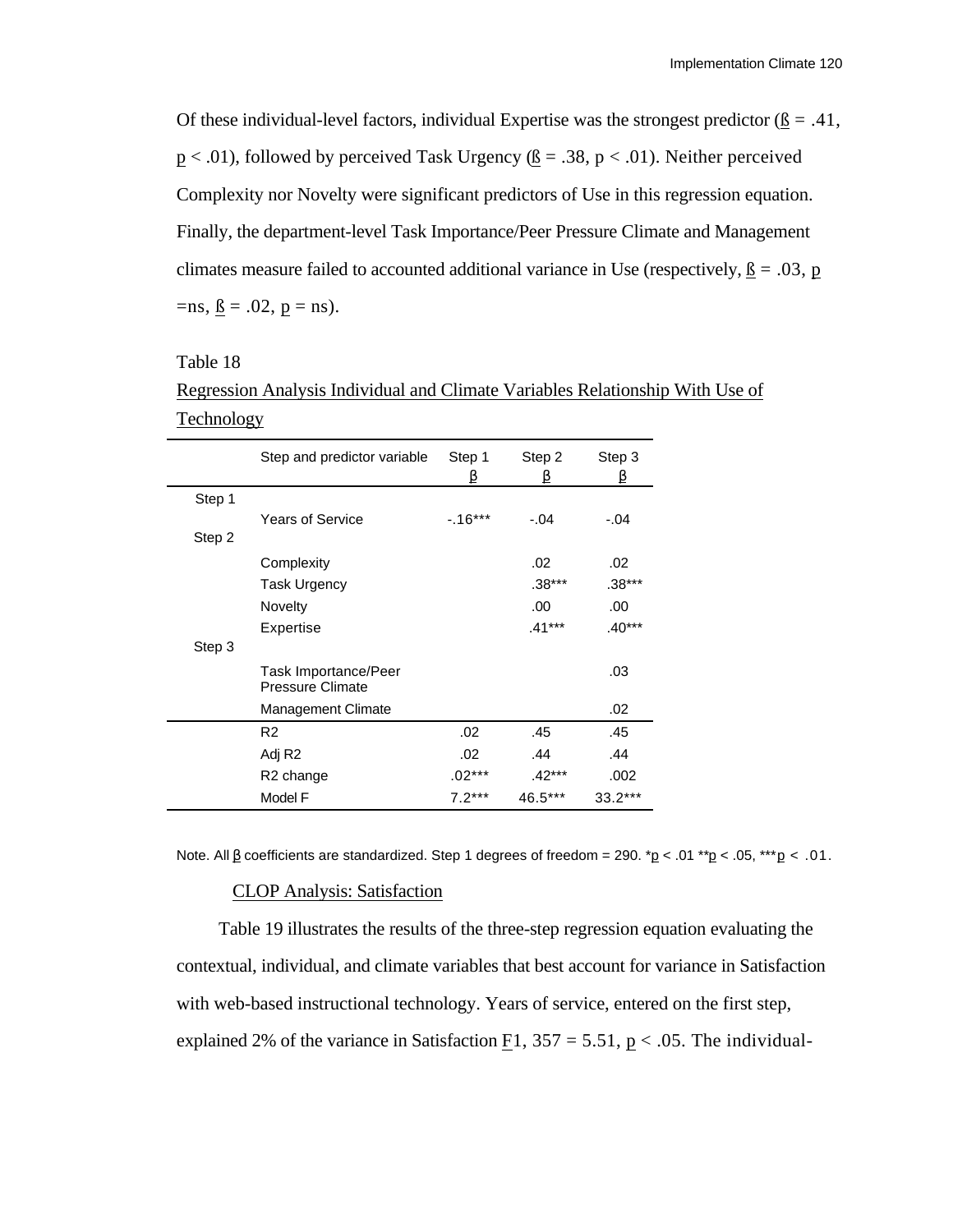level variables entered on step two accounted for an additional 27% of the variance in

satisfaction, F3,  $354 = 34.7$ , p < .01.

Table 19

Regression Analysis of Contextual, Individual and Climate Variables Relationship With Satisfaction With Technology

|        | Step and predictor variable              | Step 1   | Step 2    | Step 3   |
|--------|------------------------------------------|----------|-----------|----------|
| Step 1 |                                          |          |           |          |
|        | Years of Service                         | $-12**$  | $-.04$    | $-.04$   |
| Step 2 |                                          |          |           |          |
|        | <b>Task Urgency</b>                      |          | $.50***$  | .45***   |
|        | Novelty                                  |          | $.09***$  | .05      |
|        | Expertise                                |          | $-.01$    | -.06     |
| Step 3 |                                          |          |           |          |
|        | Task Importance/Peer<br>Pressure Climate |          |           | $.21***$ |
|        | <b>Management Climate</b>                |          |           | .07      |
|        | R <sub>2</sub>                           | .02      | .28       | .34      |
|        | Adj R <sub>2</sub>                       | .02      | .27       | .33      |
|        | R2 change                                | $.02***$ | .27***    | $.06***$ |
|        | Model F                                  | $5.51**$ | $34.7***$ | 28.9***  |

Note. All \_ coefficients are standardized. Step 1 degrees of freedom =  $357.$  \*p < .1 \*\*p < .05, \*\*\*p < .01.

Within this factor set, perceived task urgency was a strong significant predictor  $=$ .5, p< .01. Perceived Novelty of the CMC technology had a more modest *positive* relationship with Satisfaction  $=$  .09,  $p < 0.05$ . Individual Expertise was not a significant predictor of Satisfaction. Finally, the two climate variables entered at the last step accounted for an additional 6% of the variance in Satisfaction, controlling for the effects of all other variables entered in the equation  $E2$ ,  $352 = 28.9$ ,  $p < .01$ . Similar to the analysis of prior outcomes, only the Task Importance/Peer Pressure Climate significantly predicted Satisfaction = .21,  $p < .01$ .

### CLOP Analysis: Perceived Impacts on Educational Processes

The variance in how faculty members perceive the impacts of web-based instructional technology on student learning processes is illustrated in Table 20. Again,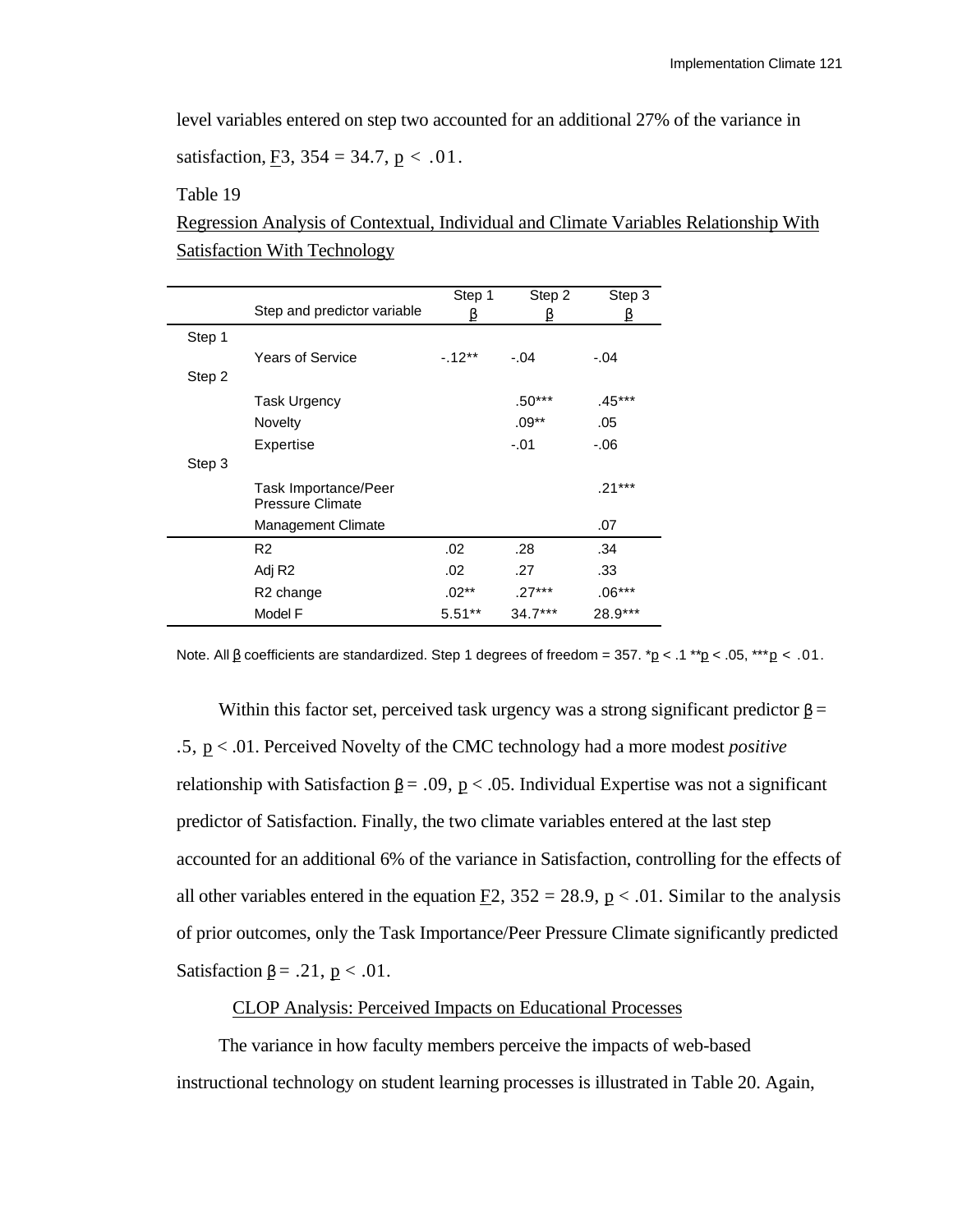years of service accounted for approximately two percent of the variance in this outcome, F1,  $290 = 4.79$ ,  $p < .01$ .

Table 20

Regression Analysis of Contextual, Individual and Climate Variables Relationship With Perceived Impact on Educational Processes

|        | Step and predictor variable                            | Step 1   | Step 2    | Step 3    |
|--------|--------------------------------------------------------|----------|-----------|-----------|
| Step 1 |                                                        |          |           |           |
|        | <b>Years of Service</b>                                | $-13**$  | $-.02$    | $-.02$    |
| Step 2 |                                                        |          |           |           |
|        | <b>Task Urgency</b>                                    |          | $.45***$  | .42***    |
|        | Expertise                                              |          | $.15***$  | $.12***$  |
| Step 3 |                                                        |          |           |           |
|        | <b>Task Importance/Peer</b><br><b>Pressure Climate</b> |          |           | $.13***$  |
|        | <b>Management Climate</b>                              |          |           | $-.01$    |
|        | R <sub>2</sub>                                         | .13      | .27       | .28       |
|        | Adj R <sub>2</sub>                                     | .02      | .26       | .27       |
|        | R <sub>2</sub> change                                  | $.02*$   | $.25***$  | $.01*$    |
|        | Model F                                                | $4.79**$ | $35.3***$ | $22.4***$ |

Note. All \_ coefficients are standardized. Step 1 degrees of freedom = 290.  $p < 0.1$  \*\*p < .05, \*\*\*p < .01.

The individual-level characteristics entered in step two accounted for most of the variance in Perceived Impacts on Educational Processes ( $\mathbb{R}^2$  change = .25, p < .01,  $E2$ , 288 = 35.3,  $p < .01$ ). Contrary to its predictive value in the Use dependent variable, individual Expertise was not as strong a predictor  $($  = .15,  $p$  < .01) as perceived Task Urgency ( $= .45$ ,  $p < .01$ ). Controlling for the contextual and individual-level variables on the third step of the regression, the department-level Task Importance/Peer Pressure and Management Climates accounted for an additional 1% of the variance in Perceived Impacts at the  $p < 0.1$  level. ( $\underline{R}^2$  change = .01,  $p < 0.1$ ,  $\underline{F}^2$ , 286 = 35.3, p < .01). Between the two climate factors, only Task Importance/Peer Pressure was a significant predictor ( $=$  .13,  $p < .01$ ).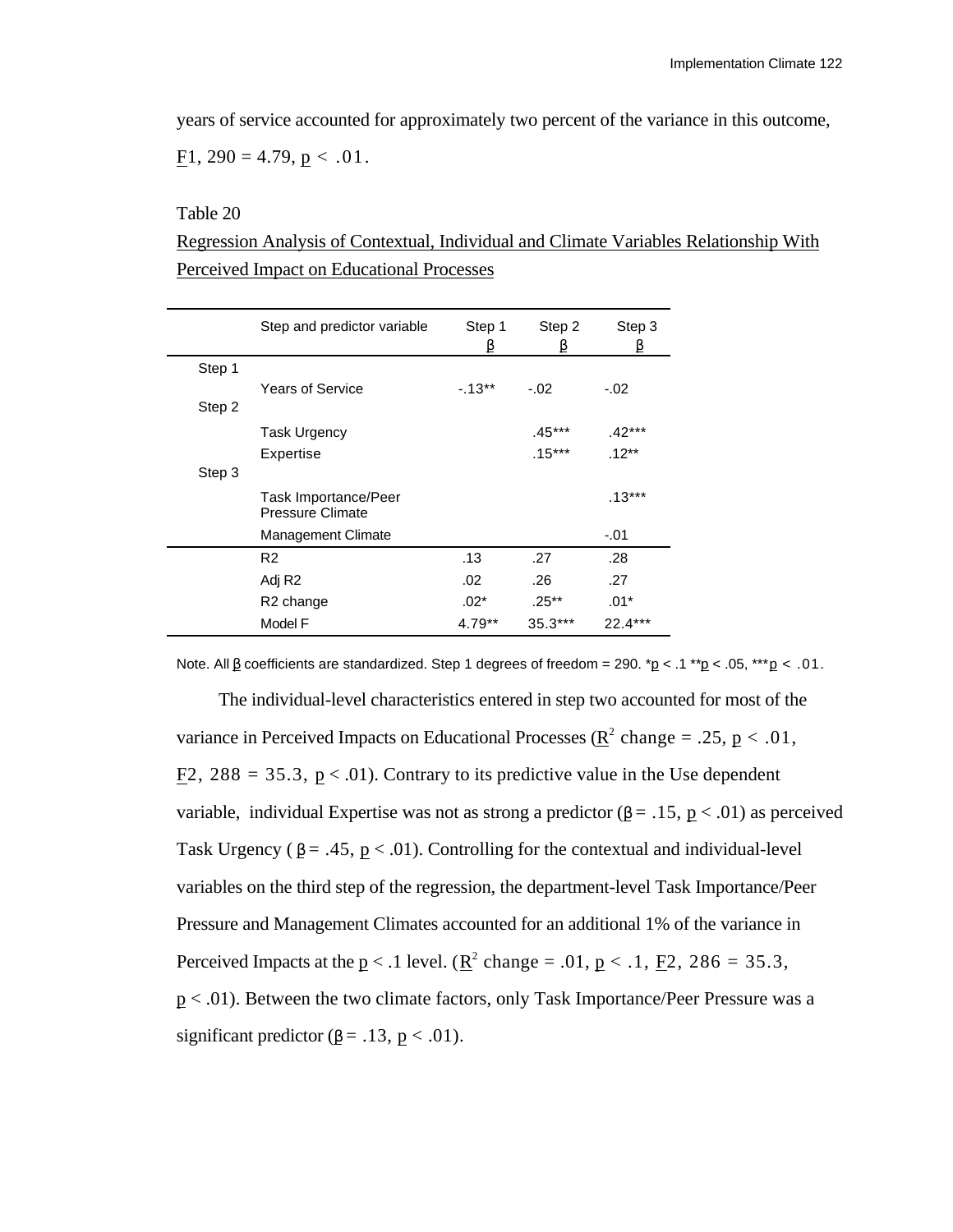# Open-Ended Comments

In addition to the 51 closed-ended questions asked in the implementation survey, one open-ended question appeared at the end of each major section of the survey for a total of four questions. These open-ended questions provided an opportunity for respondents to relate additional information that may not have been directly addressed in the closed-ended questions.

Open-ended comments from each of the 58 departments surveyed were randomly selected and transcribed. Additional respondents were drawn from within that department until comments for all four questions were found or until the department's surveys were exhausted. Although this quota sampling strategy yielded a large number of comments (over 220), it may over represent respondents that felt particularly intense about CMCrelated issues. Comments from each question were transcribed and then organized along key themes. Table 21 summarized the results of this informal content analysis. The last column of Table 21 provides some quotes that encapsulate each major theme (several of these quotes came from respondents that were not randomly selected, rather, they were gleaned from particularly well-articulated statements that summarized a major theme).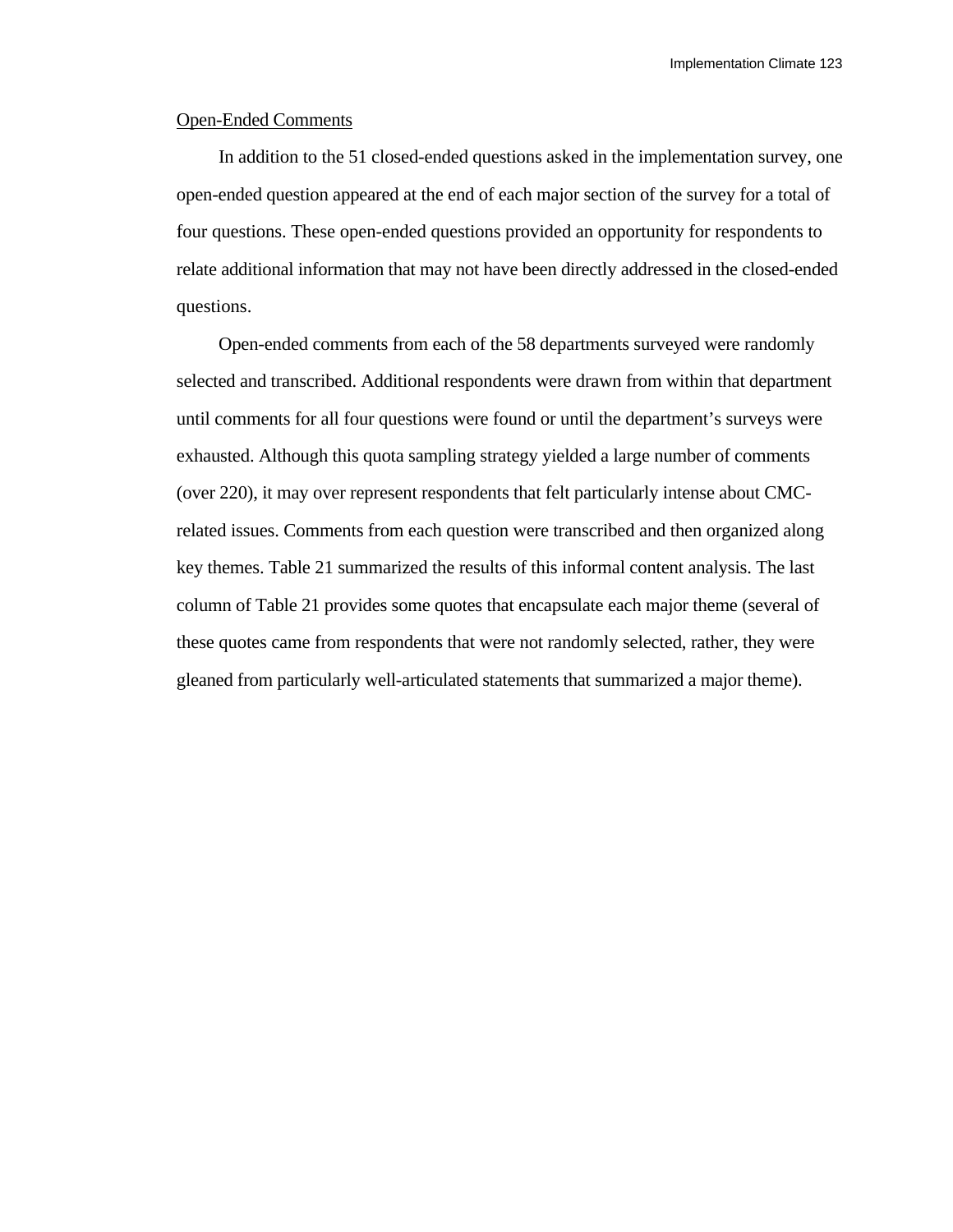# Table 21

# Major Themes Identified in Open-Ended Responses

| Question                                                                                                                                                                                                                                                                                   | Top 3 Themes Identified                                                                                                                                                                                         | <b>Faculty Quotes</b>                                                                                                                                                                                                                                                                                                                                                                                                                                                                                                                        |
|--------------------------------------------------------------------------------------------------------------------------------------------------------------------------------------------------------------------------------------------------------------------------------------------|-----------------------------------------------------------------------------------------------------------------------------------------------------------------------------------------------------------------|----------------------------------------------------------------------------------------------------------------------------------------------------------------------------------------------------------------------------------------------------------------------------------------------------------------------------------------------------------------------------------------------------------------------------------------------------------------------------------------------------------------------------------------------|
| What training topics or resources<br>would be most helpful to you in<br>using computer-mediated<br>communication technology like the<br>world-wide web or e-mail to support<br>your teaching?                                                                                              | • Web page design & related<br>technical information (71%)<br>• Other --money for software,<br>accessibility, etc. (12%)<br>• Availability of training<br>personnel (10%)                                       | " People who know how to do it<br>and are available."                                                                                                                                                                                                                                                                                                                                                                                                                                                                                        |
| Specifically, what could your<br>department do to help you use<br>information technology to support<br>your teaching (e.g., provide rewards<br>or recognition for integrating new<br>communication technology into<br>teaching, providing training time to<br>learn new technology, etc.)? | • Provide training time, money,<br>technical support personnel<br>(57%)<br>• Recognize the time and effort<br>required (19%)<br>• Provide department-based,<br>more convenient, or one on<br>one training (12%) | "(My department) would<br>purchase computer equipment<br>for me instead of making me beg<br>other, well-funded, faculty<br>members to buy it, or, as it did in<br>the 80s--make me buy my own."                                                                                                                                                                                                                                                                                                                                              |
| What prevents you from using<br>computer-mediated communication<br>tools in your instructional activities<br>more than you already do?                                                                                                                                                     | • Time-to learn and use (53%)<br>• Concerns about<br>appropriateness of technology<br>for teaching (21%)<br>• Technical challenges (12%)                                                                        | "An adequate web-based<br>courses is a lot of work to do<br>properly & usually isn't 'cost'<br>effective. Student can easily be<br>deluded that the web (or a book)<br>is an adequate teaching device.<br>Even some administrators<br>believe this."<br>"At times, I fear a loss of<br>personal contacts (face to face<br>or voice to voice) with<br>students."<br>"Using it more might be overkill. I<br>integrate CMC tools where they<br>provide a distinct benefit to the<br>learner Other forms of learning<br>still have their value." |
| What else is important to know<br>about faculty use of computer-<br>mediated communication<br>technology to support teaching?                                                                                                                                                              | • Media limitations and<br>inappropriateness (48%)<br>• Time, training and support<br>issues $(37%)$<br>• Positive benefits of teaching<br>with technology (9%)                                                 | "Educators should beware of<br>removing the human bond from<br>the teaching/learning process."<br>"Using CMC technology does<br>require much more time than<br>preparing "traditional' classes. It<br>would be nice if the institution<br>were to acknowledge this, e.g.,<br>in the form of release time to<br>make up for the investment of<br>extra time by the faculty member<br>who is learning and using CMC<br>technology. "                                                                                                           |

Most of the themes identified in these open-ended comments were consistent with the closed ended survey questions posed (e.g., need for more training, comments about the quality of leadership support, and technical challenges). However, an entire genre of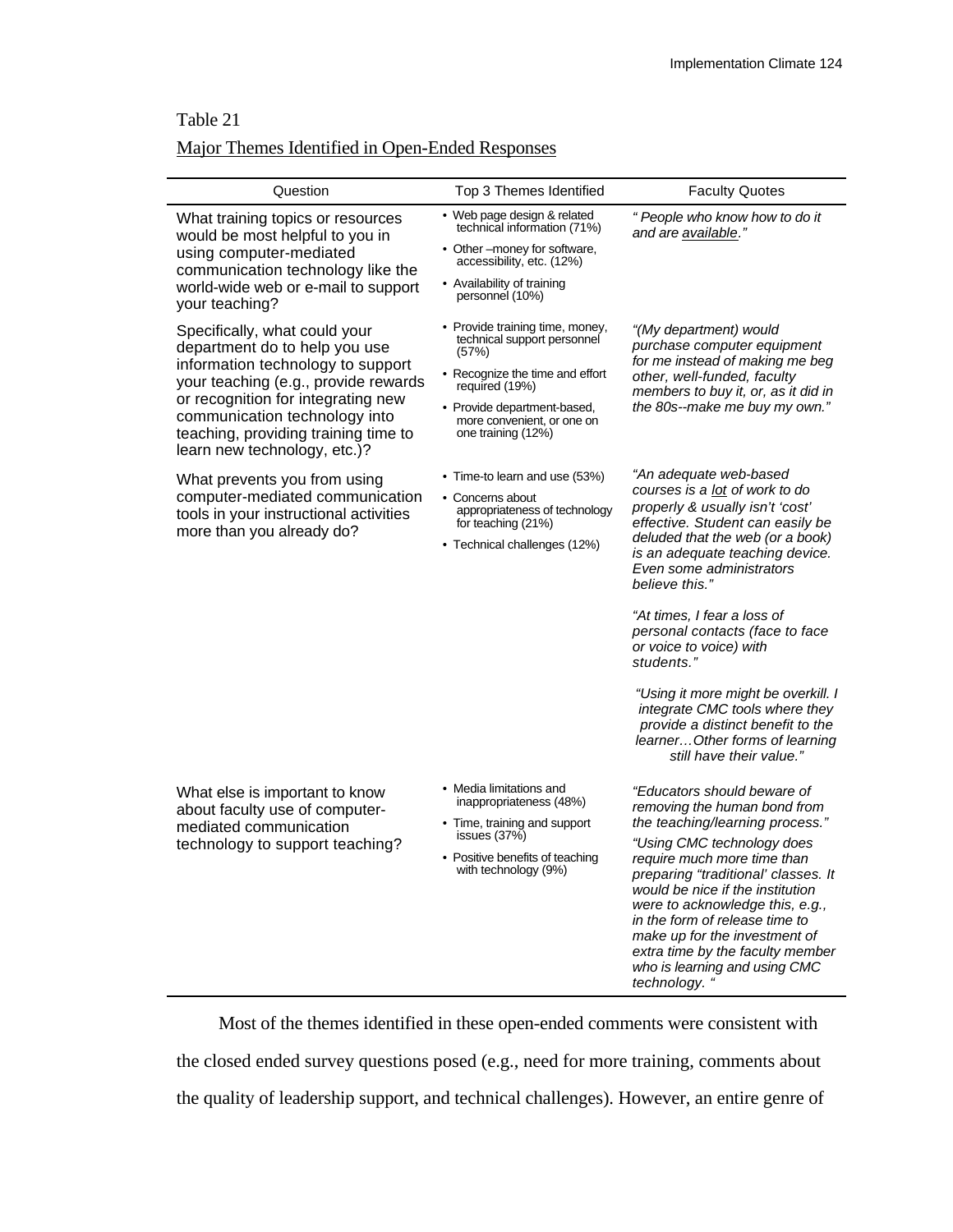comments relating to the limitations and appropriateness of the CMC technology for teaching were not included in the closed ended questions.

Specifically, a large percentage of the quota sample made comments concerning the large time commitment required for preparing/maintaining CMC-based teaching tools, concerns that web-based instructional technology limits face to face contact with students and other concerns about the inappropriateness of CMC technology in the teaching/learning process. The two the open-ended questions ("What prevents you from using..." and "What else is important to know…") on bottom two rows of Table 21 provides several examples of these concerns. The responses may provide insight into some underlying attitudes about web-based instructional technology at State University. Post Hoc Analysis

#### Modified Use Measure

l

The initial analysis of the effect of the two climate scales on Use, controlling for individual-level variables was not significant (see Table 18). These regression results may be influenced by the lack of variance explained by the five item Use measure: 46%. A modified Use measure accounting for 53% of the scale variance was constructed by adding three items that loaded on the Use factor and improved the measure's coefficient alpha. Two items from the Computer Expertise scale ("I have sufficient knowledge to utilize computer-mediated communication technology for teaching" and "Which of the following computer-related abbreviations can you define?") were added because respondents with high levels of computer expertise are likely to have gained that expertise through computer use. The third item, a universal use completion item ("Computermediated communication technology —e.g., e-mail or world-wide web— is a viable way to share information with any student attending one of my courses") was added because perceptions that all students have access to the technology correlated with use<sup>1</sup>. Clearly, these three items are not analogous to "use" and they were originally designed to other

<sup>&</sup>lt;sup>1</sup> An additional post hoc analysis tests a related universal use item as a moderator variable.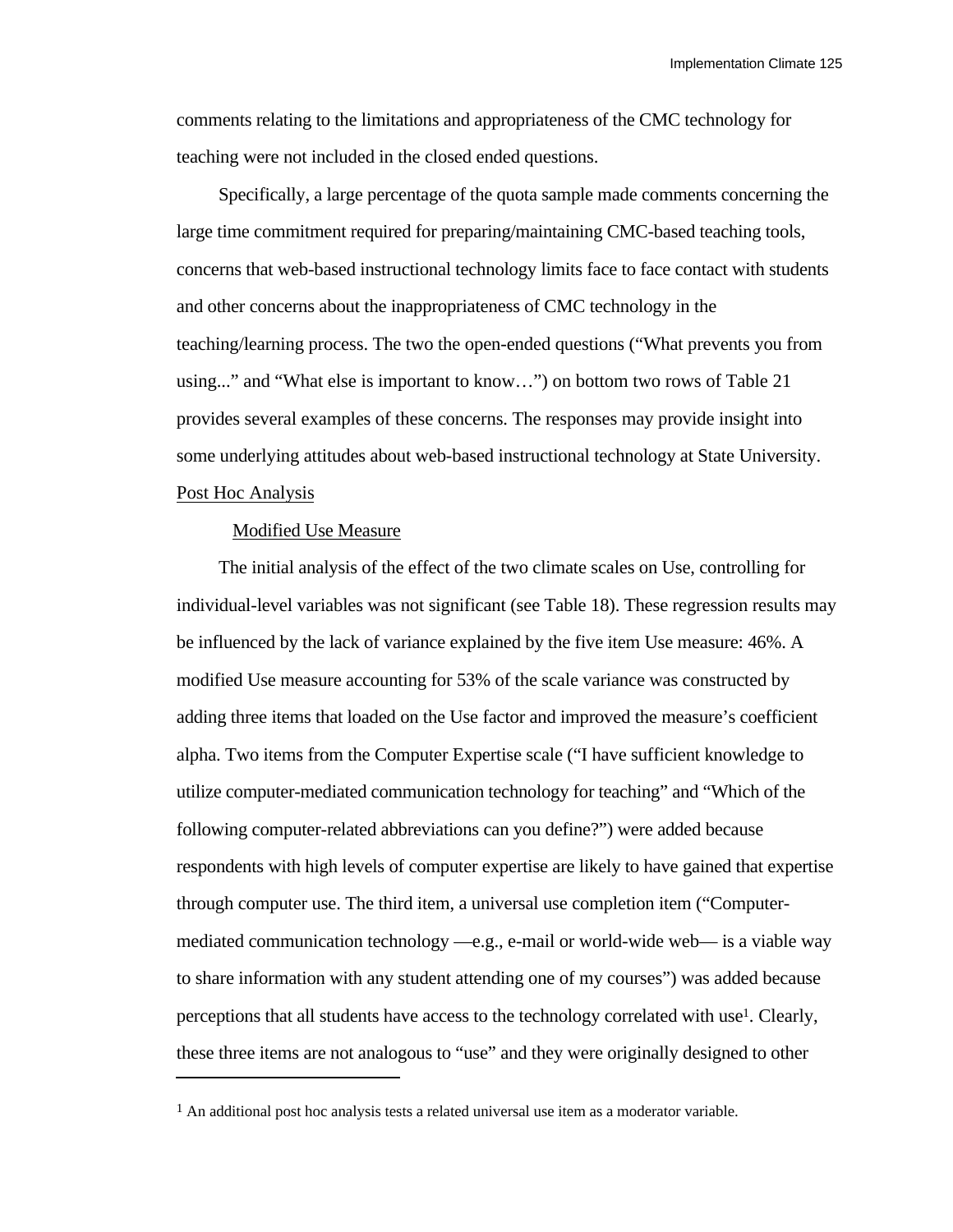variable domains. However, creating a more reliable Use measure within a post hoc analysis provides additional insight into the climate model tested. This modified eight-item Use measure had a coefficient alpha of .79 ( $\underline{M} = 25.9$ ,  $\underline{SD} = 5.7$ ). The original five-item Use scale summarized on Table 8 yielded a coefficient alpha of .71 ( $M = 16.4$ ,  $SD = 3.7$ ).

Table 22 illustrates how the structural, individual-level, and climate factors influence the modified Use measure. Most notably, of the Task Importance/Peer Pressure Climate is significantly related to Use, holding the effects of all structural and individual-level variables constant ( $\underline{B} = .18$ , p < .05;  $\underline{R}^2$  change = .02, p < .01). In contrast, the Task/Peer Pressure scale had a nonsignificant relationship  $( \beta = .03, ns)$  with the original five-item Use measure.

#### Table 22

Regression Analysis of Contextual, Individual, and Climate Variables Relationship With Modified Use Measure

|        | Step and Predictor Variable                                              | Step 1<br>ß                       | Step 2<br>ß                        | Step 3<br>ß                         |
|--------|--------------------------------------------------------------------------|-----------------------------------|------------------------------------|-------------------------------------|
| Step 1 | <b>Years of Service</b>                                                  | $-16**$                           |                                    |                                     |
| Step 2 |                                                                          |                                   | $-.07$                             | $-.07$                              |
|        | Complexity<br><b>Task Urgency</b><br>Novelty                             |                                   | $.15***$<br>$.52**$<br>.05         | $.15***$<br>$.47**$<br>.03          |
| Step 3 | Task Importance/Peer Pressure<br>Climate<br><b>Management Climate</b>    |                                   |                                    | $.21***$<br>$-.03$                  |
|        | R <sub>2</sub><br>Adj R <sub>2</sub><br>R <sub>2</sub> change<br>Model F | .03<br>.02<br>$.03**$<br>$7.39**$ | .33<br>.32<br>$.31**$<br>$35.24**$ | .37<br>.35<br>$.04***$<br>$27.25**$ |

Note. All \_ coefficients are standardized. Step 1 degrees of freedom 1, 290.  $p < .05$ ,  $p < .01$ .

#### Sophistication of Use Measure

In contrast to the significant relationship between climate and a modified Use factor, a post hoc logistic regression analysis failed to identify any relationship between climate and sophistication of use. A logistic regression analysis was used to test the same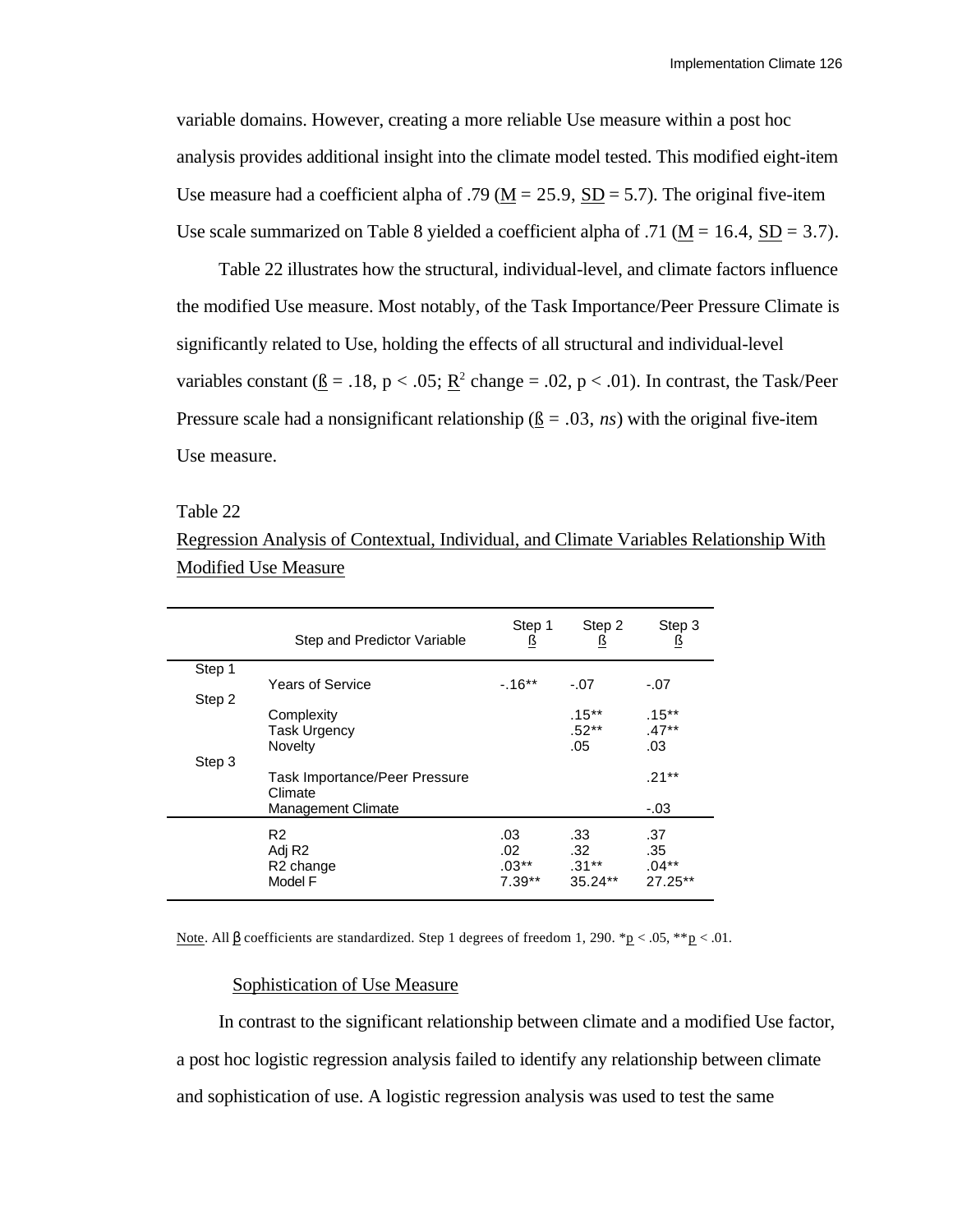independent variables as in the multiple regression analysis evaluating the Use factor (see Table 23), however, group membership (high and low "Sophistication") was used as the dependent variable. Logistic regressions are interpreted by comparing two models on the difference in their natural  $log<sup>1</sup>$ -likelihoods and using the chi square statistic. The smaller model contains only the constant while the larger model contains the constant plus the predictor variables(s). The difference between log-likelihoods creates a statistic that is distributed as a chi-square (Tabachnick & Fidell, 1996). Reliable differences in the chisquare statistic indicate that the larger model contains predictors of group membership.

Sophistication levels were identified based on a factor analysis of the number of web functions used2. The initial factor analysis of the web functions used indicated three use levels. However, the most current version of SPSS (10.0) does not allow testing of more than two levels of group membership (Tabachnick & Fidell, 1996). Given these limitations3, "Low Sophistication" instructors were identified as those who did not use the web combined with instructors who only looked at web sites in planning and/or recommending web sites to students. "High Sophistication" instructors had some combination of a professionally-oriented web page, a course home page, and/or teaching activities that are available only on the web.

A forced forward regression model containing all the individual-level predictors as well as both climate measures significantly predicted membership in the High Sophistication group <sup>2</sup> (6, <u>N</u> = 312) = 91.27, p < .0001. A step-wise logistic regression

l

<sup>&</sup>lt;sup>1</sup> The logarithm of a number is an exponent of the base number indicating the power to which that number must be raised to produce another number. For example, common logarithms use base 10 so the log of 100 is 2:  $10^2$  (10 X 10)= 100. The natural log of a number uses the "universal constant" (2.718281…) as the base number.

 $2$  This factor analysis used the nominal data from a multiple response "core feature" item concerning teaching with the world-wide web: (1) personal use of the world-wide web for planning and preparing courses, (2) recommendations of course-related web sites to students, (3) an instructor home page—these pages typically contain contact information, a list of courses taught, office location, etc., (4) a course home page, (5) lecture notes and/or a course syllabus posted on a course home page, (6) student-produced web pages posted on the home page, and (7) other student learning activities that are available only on the class home page.

<sup>&</sup>lt;sup>3</sup> Given the non-significant findings for the two-level model presented here, a three-level model is unlikely to yield a substantively interpretable result.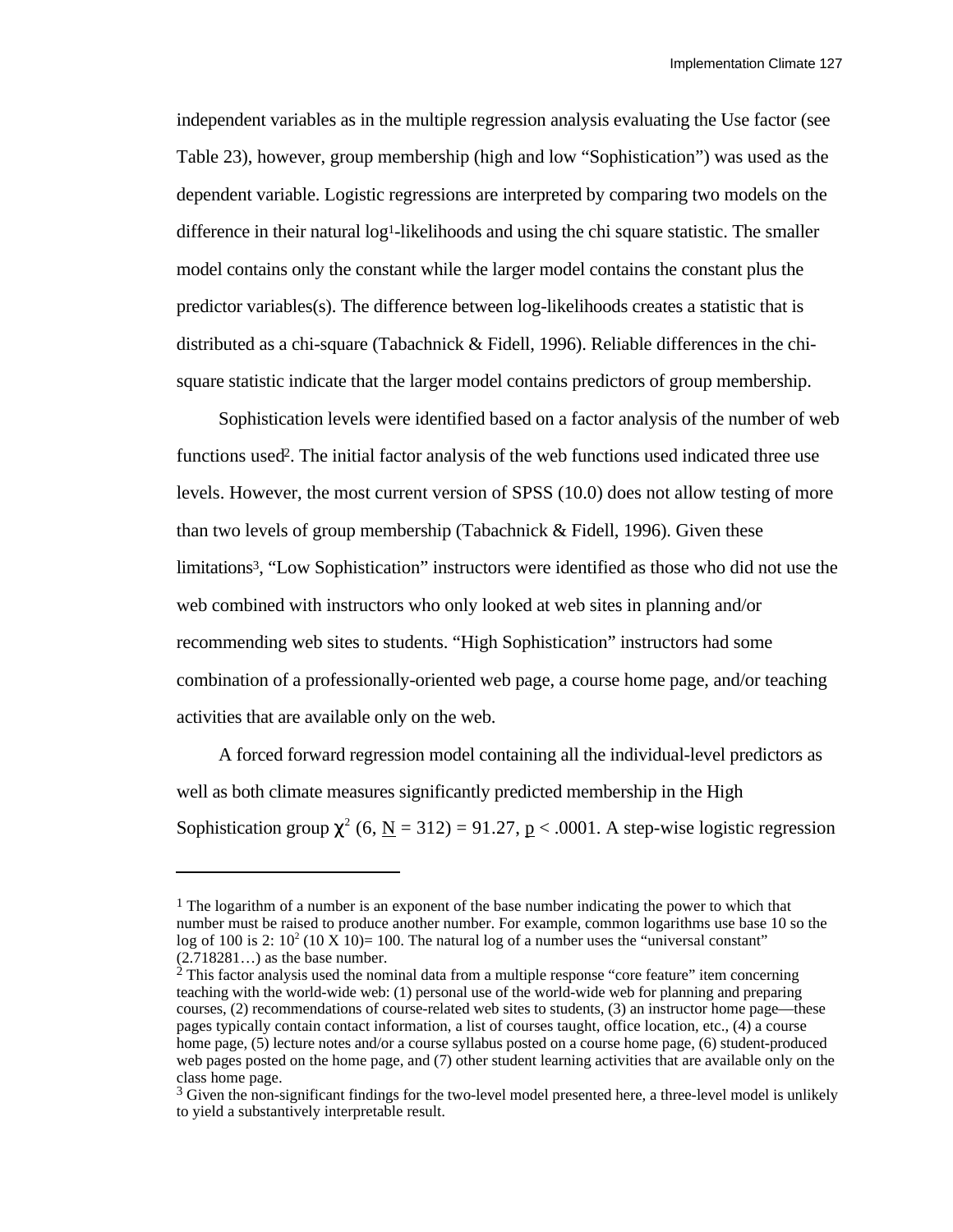model (see Table 23) first containing individual-level predictors with significant zero-order correlations followed by the two significant climate measures, Task Importance/Peer Pressure and Management Climates, suggests that only the individual-level variables are associated with the log likelihood of membership in High Sophistication groups,  $\frac{2}{4}$ , N  $= 312$ ) = 89.18, p < .0001. Like the multiple regression equations, Task Urgency (exp B  $= 1.16$ , p < .05) and, User Expertise (expB = 1.79, p < .01) were significantly related to the odds1 of being a High Sophistication instructor. Neither of the climate variables entered on the second step significantly predicted membership in the High Sophistication group,  $^{2}$  (2, <u>N</u> = 312) = 2.08, <u>p</u> = *ns*.

Table 23

l

Logistic Regression Analysis: Predicting Sophistication of Use With Individual-Level and Climate Predictors

|                       | Beta                    | р    | Exp(B) |
|-----------------------|-------------------------|------|--------|
| Complex               | $-0.013$                | .867 | .987   |
| Urgent                | .153                    | .024 | 1.166  |
| Novel                 | .092                    | .183 | 1.097  |
| Expert                | .586                    | .000 | 1.797  |
| <b>BLOCK</b>          | $\overline{c}$<br>89.18 | .000 |        |
| Task /Peer<br>Climate | $-.030$                 | .727 | .970   |
| Management<br>Climate | .062                    | .166 | 1.064  |
| <b>BLOCK</b>          | $\overline{c}$          |      |        |
|                       | 2.083                   | .35  |        |
|                       |                         |      |        |

<sup>&</sup>lt;sup>1</sup> The logistic coefficient  $(B)$  in these regressions can be interpreted as the change in the log odds associated with a one-unit change in the independent variable. The odds, a more interpretable measure, are reported in the expB statistic. For example, when the Task Urgency score changes from 0 to 1, the odds of being a high user increase by 1.16.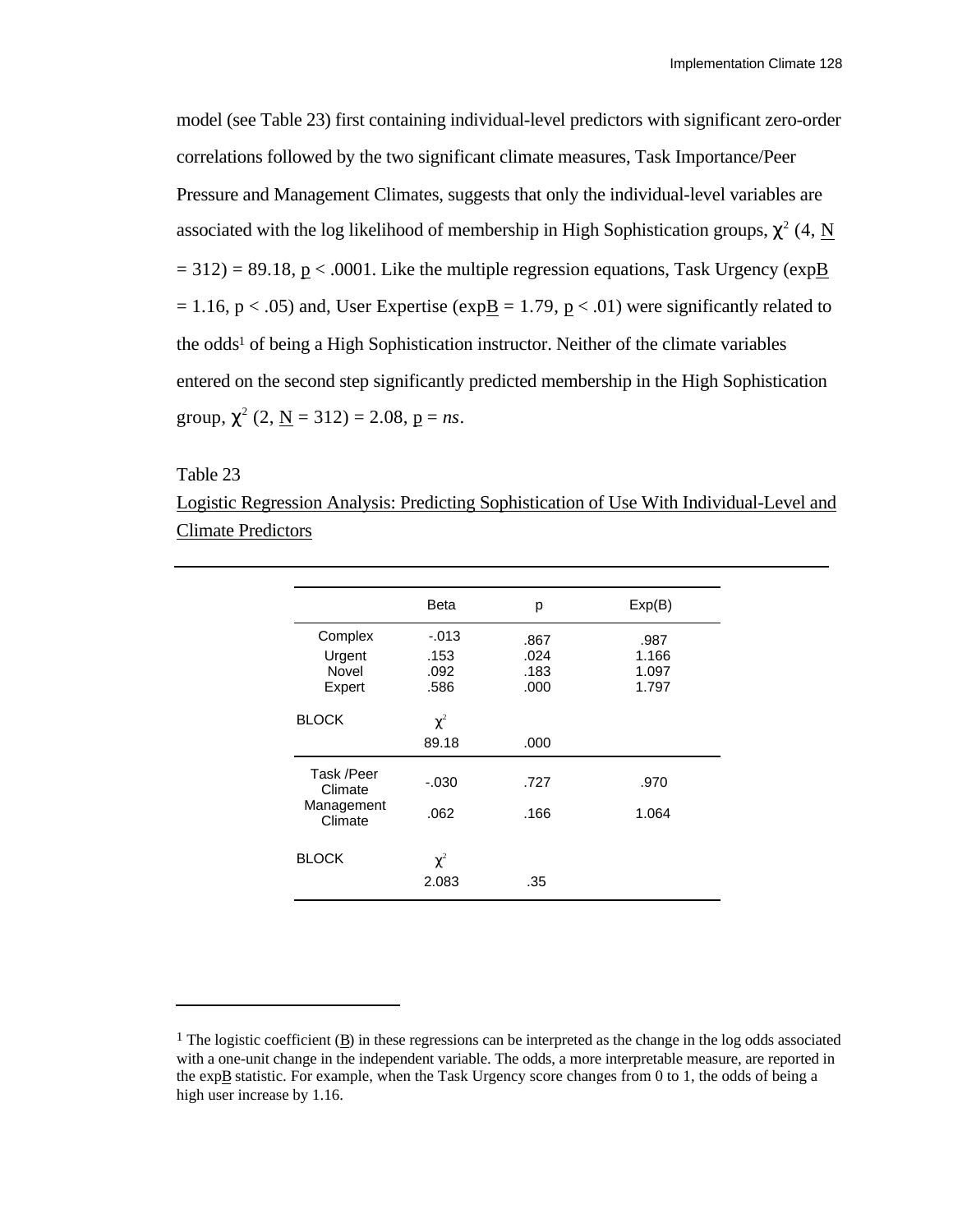#### Inclusion of Expectation Climate in Multiple Regression Analysis

Because the Expectation Climate items did not differ by departmental membership (as indicted by ICC (2) correlations of .18, well below the benchmark of .60), an additional multiple regression equation containing this variable as an individual-level factor was constructed. A correlational analysis of the disaggregated Expectation Climate indicated that this factor had non-significant zero-order correlations with both Use and Perceived Impact on Educational Processes. However, the significant zero-order correlation with Satisfaction ( $r = .36$ ,  $p < .01$ ) indicated that this variable may improve the predictive validity of the model. Indeed, as illustrated on Table 24, individual-level Expectation Climate did increase the total amount of variance accounted for in Satisfaction with a Model  $\underline{R}^2$  of .37,  $\underline{p} < .01$ ) and  $\underline{F}$  (7, 344) = 29.3,  $\underline{p} < .01$ . In contrast, the regression model without Expectation Climate (see Table 19) accounted for 34% of the variance in Satisfaction with a Model  $\underline{R}^2$  of .34,  $\underline{p} < .01$  and  $\underline{F}$  (6, 352) = 29.9, p < .01. The shared variance between the department-level Task Importance/Peer Pressure Climate and the individual-level Expectation Climate is notable: the standardized beta of the Task Importance/Peer Pressure Climate is reduced by almost half when the Expectation Climate is included (from  $z = .21$  p < .01 to  $z = .12$ , p < .05).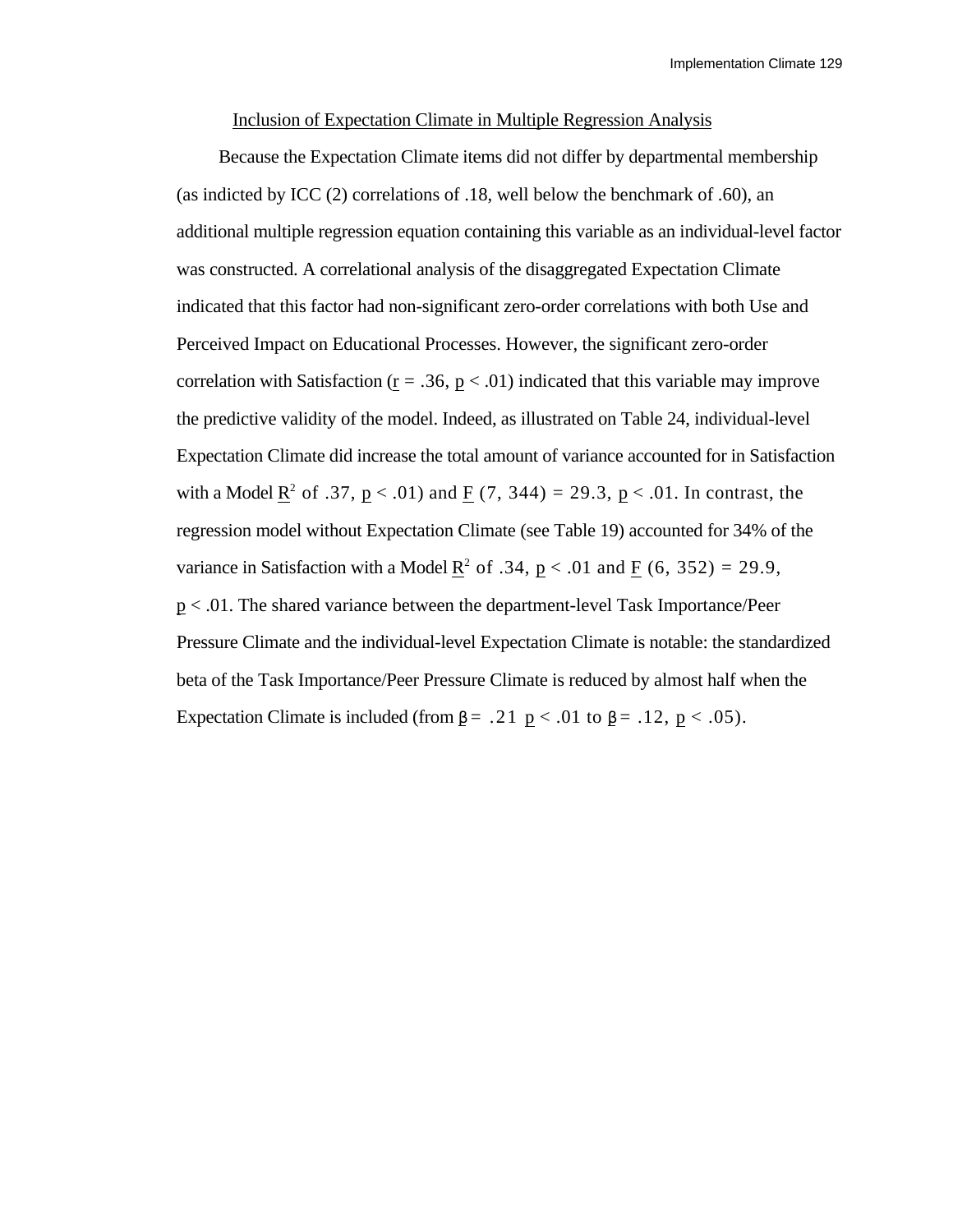# Table 24

|        |                                          | Step 1  | Step 2   | Step 3   |
|--------|------------------------------------------|---------|----------|----------|
| Step 1 |                                          |         |          |          |
|        | <b>Years of Service</b>                  | $-12*$  | $-.03$   | $-.03$   |
| Step 2 |                                          |         |          |          |
|        | <b>Task Urgency</b>                      |         | $.43**$  | $.41***$ |
|        | Novelty                                  |         | .07      | .05      |
|        | Expertise                                |         | .07      | .03      |
|        | Dept. Expectations (Ind.<br>Level)       |         | $.29**$  | $.23**$  |
| Step 3 |                                          |         |          |          |
|        | Task Importance/Peer<br>Pressure Climate |         |          | $.12*$   |
|        | Management Climate                       |         |          | .06      |
|        | R <sub>2</sub>                           | .01     | .35      | .37      |
|        | Adj R2                                   | .01     | .34      | .36      |
|        | R2 change                                | $.01*$  | .34**    | $.02***$ |
|        | Model F                                  | $5.03*$ | $37.8**$ | $29.3**$ |

# Regression Analysis Including Expectation Climate as Individual-Level Variable: Prediction of Satisfaction With Technology

Note. All coefficients are standardized. Step 1 degrees of freedom = 350. \* $p < .05$ , \*\* $p < .01$ .

### Zero-order correlations between leadership support and implementation outcomes

A stable finding within the wider MIS literature is the relationship between leadership support and implementation outcomes (Bullen & Bennett, 1990; Hiltz, 1988; Hiltz & Johnson, 1990; Robey, 1979; Stasz et al., 1986). None of this research, however, compares the level of leadership support with implementation outcomes.

In order to identify which leadership level most influences implementation success, the zero-order correlations between three leadership items targeting top leadership, departmental leadership, and peer pressure were compared. The three items all used five point, strongly disagree to strongly agree scales. Results of these correlations are shown in Table 25.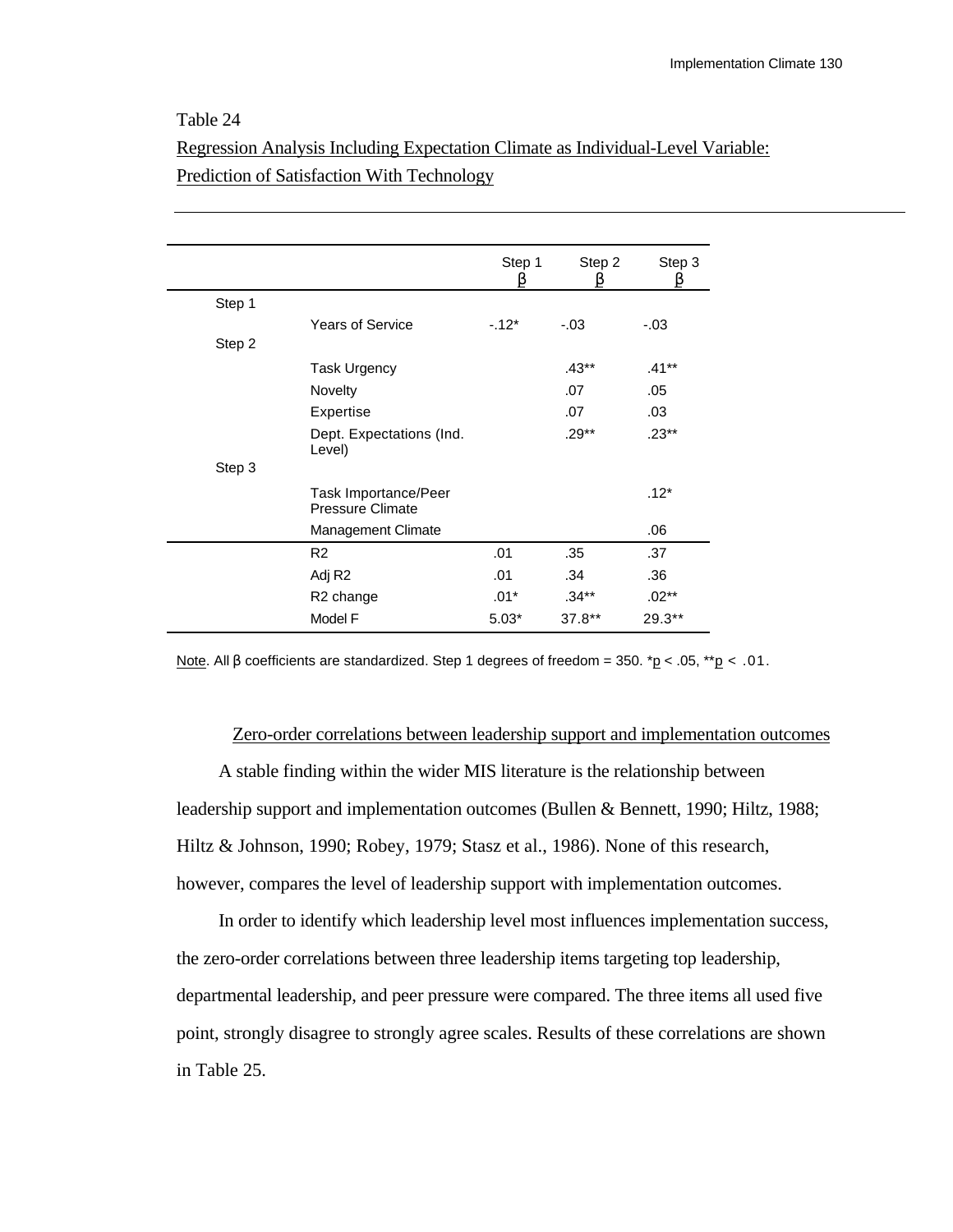### Table 25

|                    | <b>USE</b> | <b>SAT</b> | <b>EDPROC</b> | Top<br>Leaders | Dept.<br>Head | Dept.<br>Peers |
|--------------------|------------|------------|---------------|----------------|---------------|----------------|
| USE.               | $- -$      |            |               |                |               |                |
| <b>SATISFY</b>     | $.381**$   | --         |               |                |               |                |
| <b>EDPROCESS</b>   | $.537**$   | $.419**$   | --            |                |               |                |
| <b>Top Leaders</b> | .042       | $.153***$  | .047          | --             |               |                |
| Dept. Head         | $.127*$    | $.344**$   | .039          | $.193**$       | $-$           |                |
| Dept. Peers        | $.174**$   | $.400**$   | $.143**$      | $.173***$      | $.270**$      | --             |

Correlations Between Leadership Support at Three Levels and Implementation Outcomes

Note.  $p < .05$ ,  $p < .01$  \* (2-tailed).

Notably, the top-level item, "This university's top management—the chancellor and most deans— is strongly committed to the use of computer-mediated communication technology to support teaching" had only one significant correlation with the outcomes of interest (satisfaction  $\underline{r} = .15$ ,  $\underline{p} < .01$ ). In contrast, the department head item, "The use of computer-mediated communication tools to support instruction is important to my department head," had significant correlations with both Use ( $\underline{r} = .11$ ,  $\underline{p} < .05$ ) and Satisfaction ( $\underline{r} = .34$ ,  $\underline{p} < .01$ ). The strongest correlate of all three implementation outcomes was the peer pressure item: "Members of my department expect me to use computer-mediated communication technology to support my teaching activities (e.g., use of e-mail and the world-wide web)." This item had significant correlations with Use ( $\underline{r} = .17$ ,  $\underline{p} < .01$ ), Perceived Impacts on Educational Processes ( $\underline{r} = .14$ ,  $\underline{p} < .01$ ), and Satisfaction ( $\underline{r} = .40$ ,  $\underline{p} < .01$ ).

These results provide additional justification for the sub-organizational (departmental) level of analysis used in the present research. These zero-order correlations support the idea that local, departmental-level actors provide more frequent and powerful stimulus that may influence individual-level climate perceptions.

### Universal Use as Moderator Variable

In order to evaluate the possiblity that universal use perceptions moderate the influence of other predictor variables, a product term moderator variable was constructed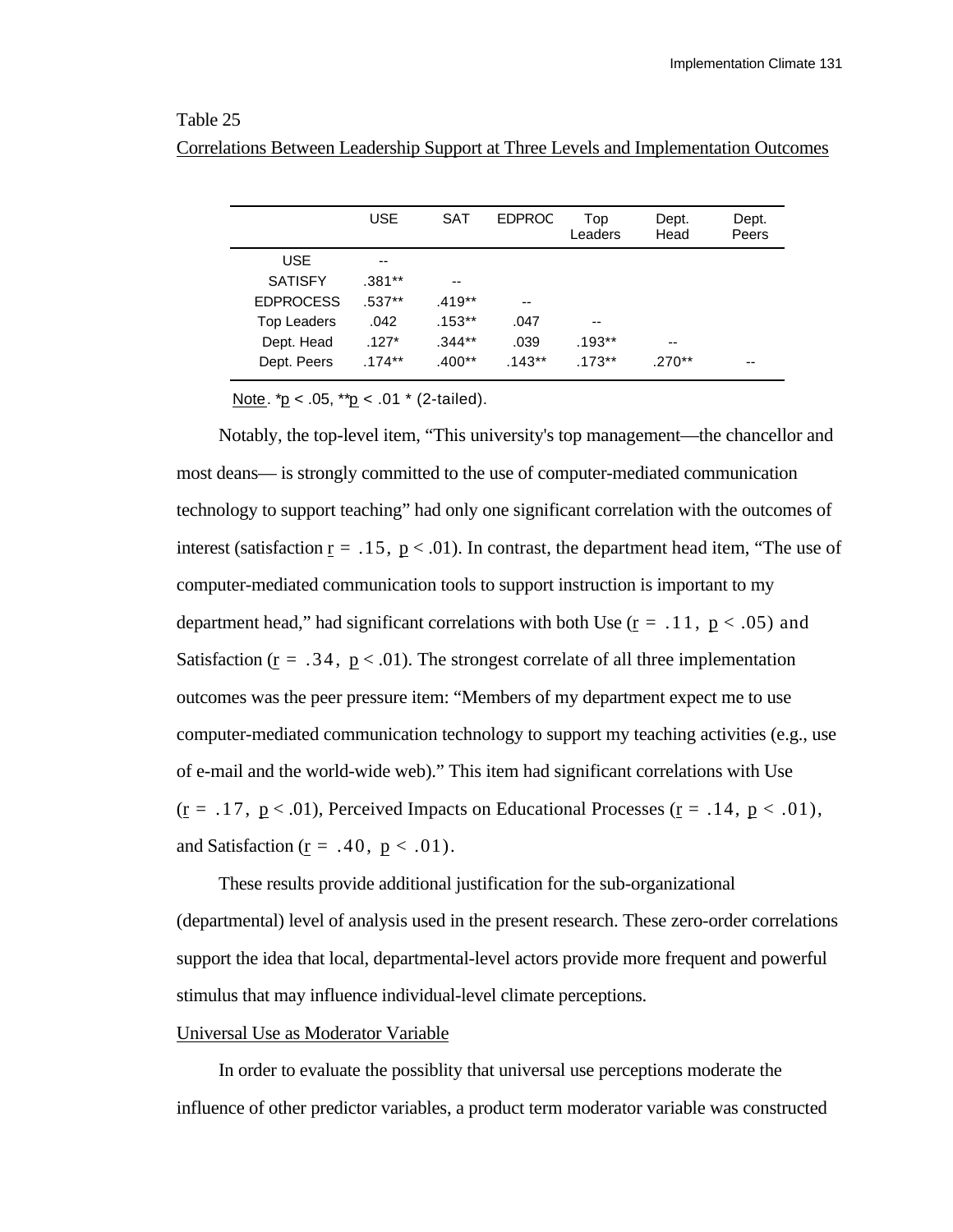by multiplying the esimated percentage<sup>1</sup> of students who actively use computer-mediated communication technology ("What percentage of students taking your couses actively use computer-mediated communication technology (e-mail or the world-wide web") by each of the eight independent variable that had a significant zero-order correlation with one or more of the dependent scale items (As illustrated on Table 16, Media Richness is the only measure that did not have a significant corrleation with any outcome). A total of 21 regression equations were tested.

Table 26 summarizes results of this post hoc testing of 18 different regression equations. As with all of the regression analyses, only variables significant zero-order correlations with the outcome were entered. The moderator term was entered at the last step and, as reported in Table 26, significant beta coefficient represent the incremental increase of varince explained in the dependent variable. Blank squares were untested because zero-order correlations did not exist between the independent varialbe and the outcome variable.

l

<sup>1</sup> This percentage data was first standardized into Z-scores.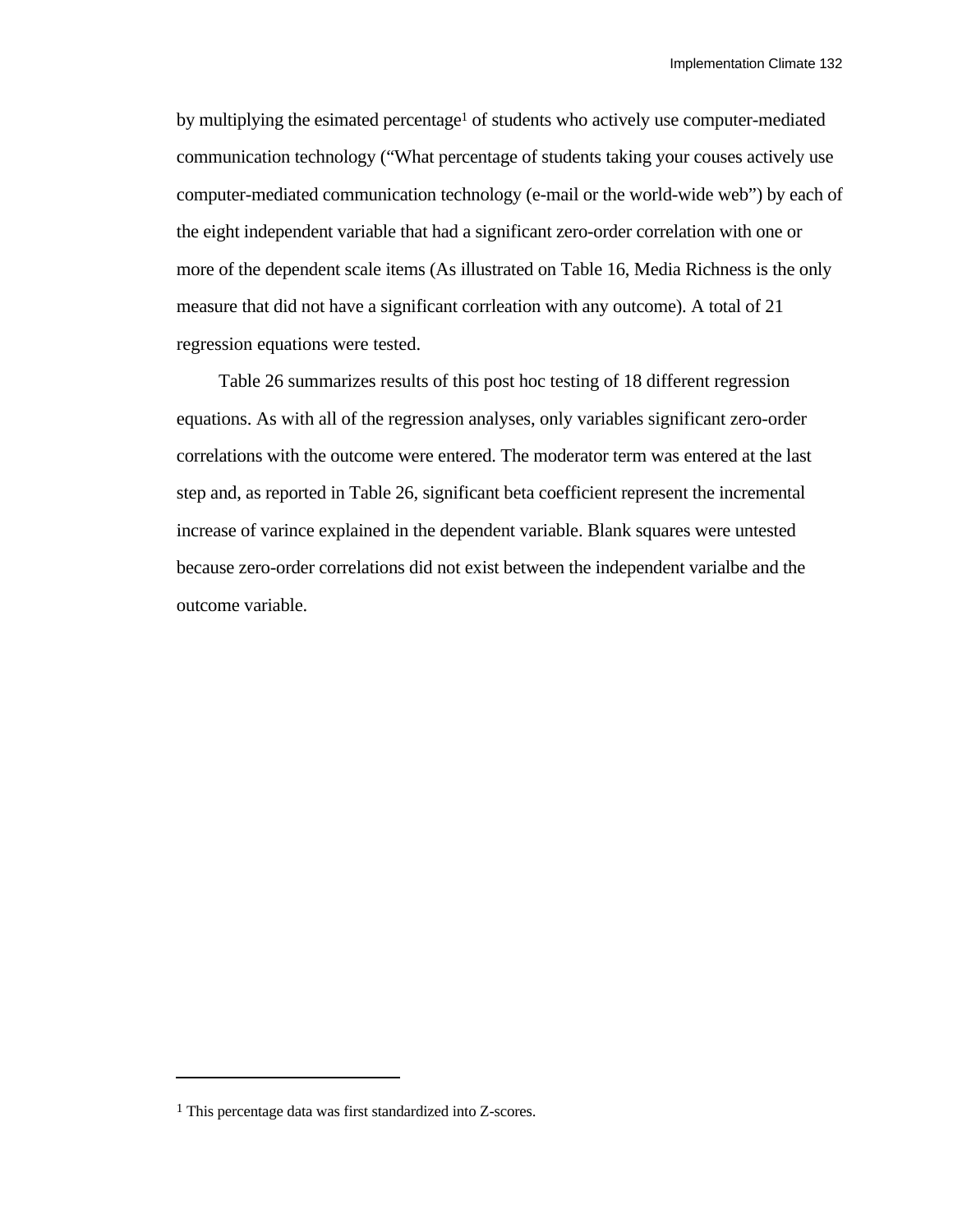# Table 26

l

| <b>Product Term</b><br>Moderator <sup>1</sup>  | Use Scale<br>ß   | <b>Satisfaction Scale</b><br>$\overline{R}$ | Educational<br><b>Process Scale</b><br>$\overline{6}$ |
|------------------------------------------------|------------------|---------------------------------------------|-------------------------------------------------------|
| Years of service at<br><b>State University</b> | ns               | ns                                          | ns                                                    |
| Perceived media<br>richness                    | --               | --                                          |                                                       |
| Perceived complexity<br>scale                  | ns               | --                                          |                                                       |
| Task urgency scale                             | ns               | ns                                          | ns                                                    |
| Perceived novelty scale                        | $.25*$           | ns                                          | --                                                    |
| <b>Technical expertise</b><br>scale            | ns               | ns                                          | ns                                                    |
| Management climate<br>scale                    | ns               | ns                                          | ns                                                    |
| Task Import./ Peer<br><b>Pressure Climate</b>  | ns               | $.23***$                                    | ns                                                    |
|                                                | ŗ                | ŗ                                           | ŗ                                                     |
| Universal use item zero-<br>order correlation  | .18 <sup>t</sup> | .21 <sup>t</sup>                            | .21 <sup>t</sup>                                      |

# Universal Use as Moderator Variable: Incremental Increase in Variance Explained based on Regression Results

Note. \* Significance of  $E$  change = .1. \*\* Significance of  $E$  change = .05. \*\*\* Significance of  $E$ change = .01. 'Significant at  $p < .05$  (2-tailed).

Two significant interaction terms with universal use were identified: Novelty and Task Importance/Peer Pressure Climate. The marginal statistical significant for the Novelty by Universal use interaction suggests that at any given Novelty perception, higher Universal Use values will raise the use of web-based instructional technology. Similarly, at any given Task Importance/Peer Pressure Climate score, higher Universal Use values will raise the Satisfaction with web-based instructional technology.

<sup>&</sup>lt;sup>1</sup> Z-Score of Estimated Percent of Student Using Web and E-mail multiplied by each of the independent variables listed.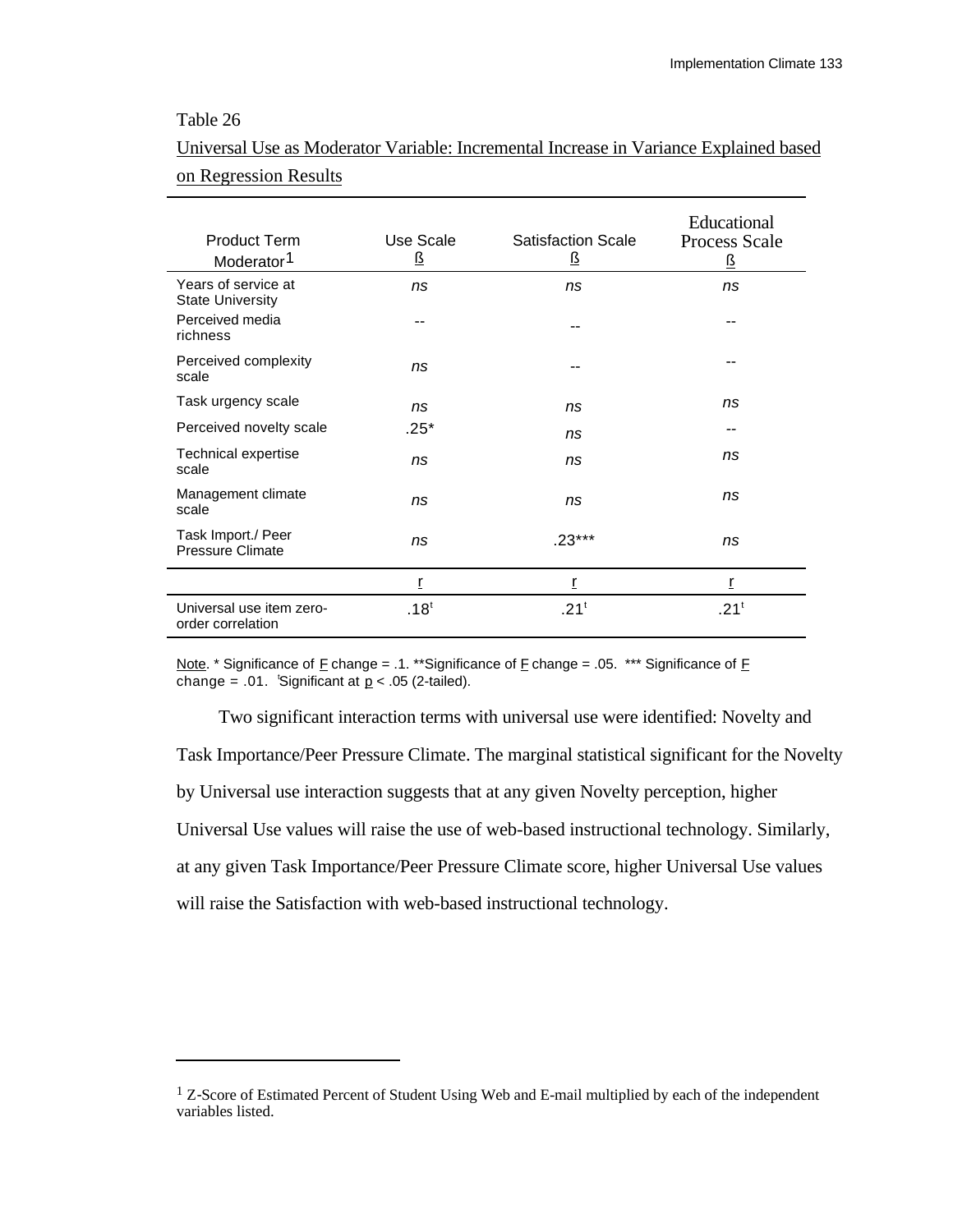### **Discussion**

The purpose of this study was to gain insight into the factors that support successful implementation of computer-mediated communication technology in educational settings. To this end, a survey measuring both the individual-level correlates of implementation success identified in prior research as well as items measuring a departmental-level climate for computer-mediated communication technology implementation was given to faculty members in 58 different academic departments within a large state university. All four of the hypotheses relating to this research were either supported or partially supported. Understanding the nature of this support provides several important contributions to the academic literature as well as applied lessons for universities struggling to effectively use new computer-mediated teaching technology. Finally, these results help us understand the unsaid and unspoken "mokita" of information technology.

#### Academic Contributions

#### Hypothesis One

The first hypothesis supported, individual-level characteristics identified in prior management of information science (MIS) research will correlate with implementation success, effectively replicates prior MIS findings in a new research setting. The strength and statistical significance of the correlations that these variables (i.e., Perceived Interface Complexity, Task Urgency, Novelty of Technology, and User Expertise) have with implementation outcomes supports the inclusion of these variables in future research on web-based instructional technology. Support for this hypothesis demonstrates that traditional MIS correlates heretofore studied only in business contexts may be equally relevant in educational settings.

This applicability of prior MIS results to educational settings may provide educational researchers a rich foundation for designing future studies—not only by identifying relevant predictor variables but also in the broader research tools used. If the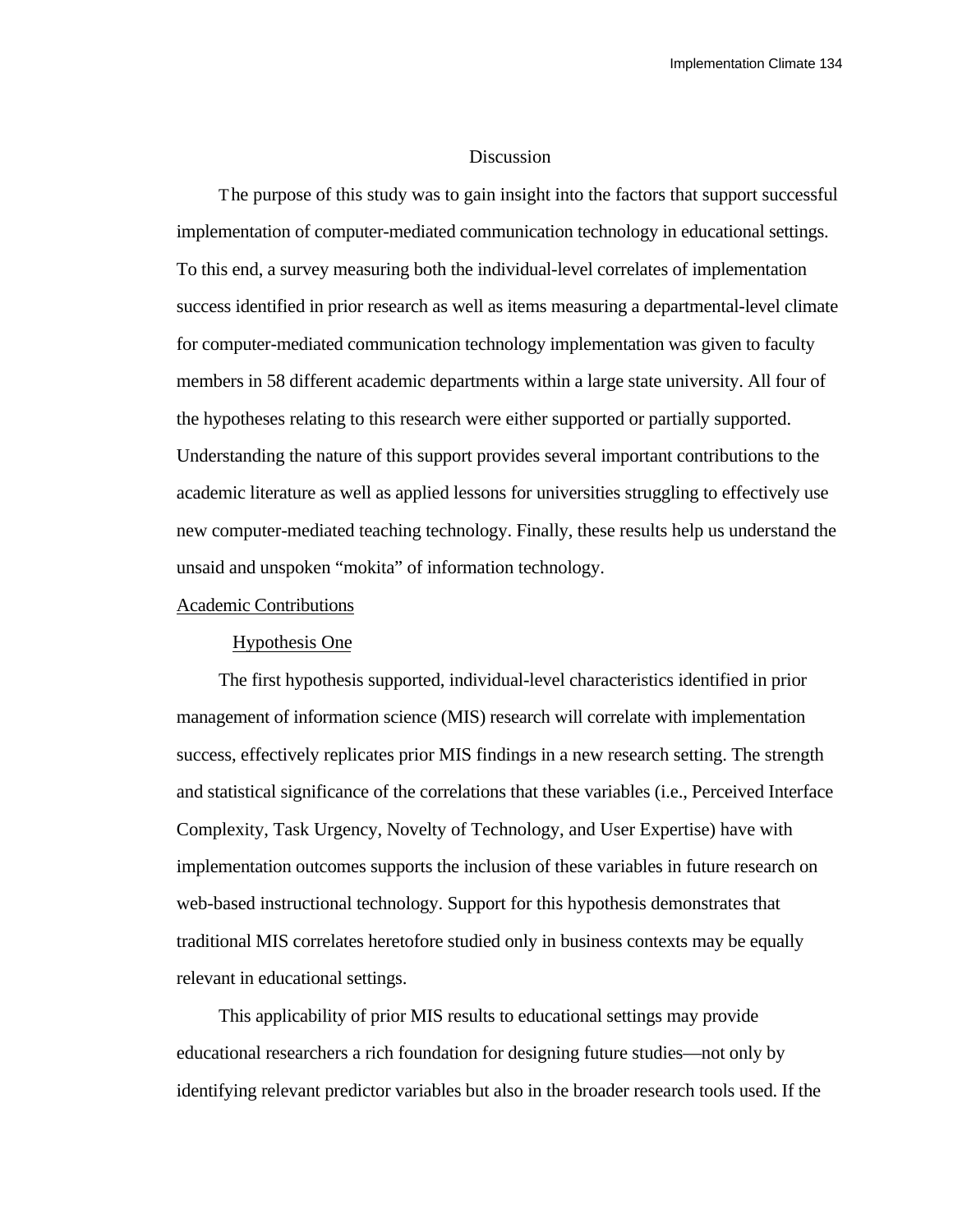individual-level variables identified in prior research are applicable in educational setting, so too may other MIS-derived theories and research approaches.

As discussed earlier, the current educational literature provides relatively few methodologically sound empirical studies of information technology in educational settings. Transferring well-researched MIS-based findings to educational research settings may provide a host of theories, methodologies, and measures to this area inquiry. Educational researchers interested in increasing the quality and quantity of empirical studies in this area have a rich MIS research base to consult (likely starting points would include Attewell & Rule, 1984; Bair, 1978; Baroudi, Olson, & Ives, 1986; Benbasat & Lim, 1993; Bullen & Bennett, 1990; DeSanctis & Poole, 1994; Hiltz & Johnson, 1990; Ives & Olson, 1984; Kling, 1987; Markus, 1994; Orlikowski, Yates, Okamura, & Fujimoto, 1995; Whelan, 2000; Zaheer & Venkatraman, 1994).

A key exception to the parallel findings in business and academic settings found in the first hypothesis are the *positive* relationships between Use and the Perceived Novelty and Perceived Complexity of the CMC technology found in the present study. Prior MIS research suggests a negative relationship between both of these variables and implementation outcomes (Bullen & Bennett, 1990; Klein, 1992; Nord & Tucker, 1987; Tait & Vessey, 1988). A possible explanation of this finding is the nature of the sample: the willingness to learn demanded by an academic career may make faculty members at State University attracted and compelled by novel and complex new tools like web-based instructional technology.

#### Hypothesis Two

The partial support for the second hypothesis, different CMC technology implementation climates exist within a single organization, empirically supports a new theoretical construct: the climate for computer-mediated communication technology implementation. This construct, as measured by two underling factors, the Task Importance/Peer Pressure Climate and a Management Climate, demonstrates that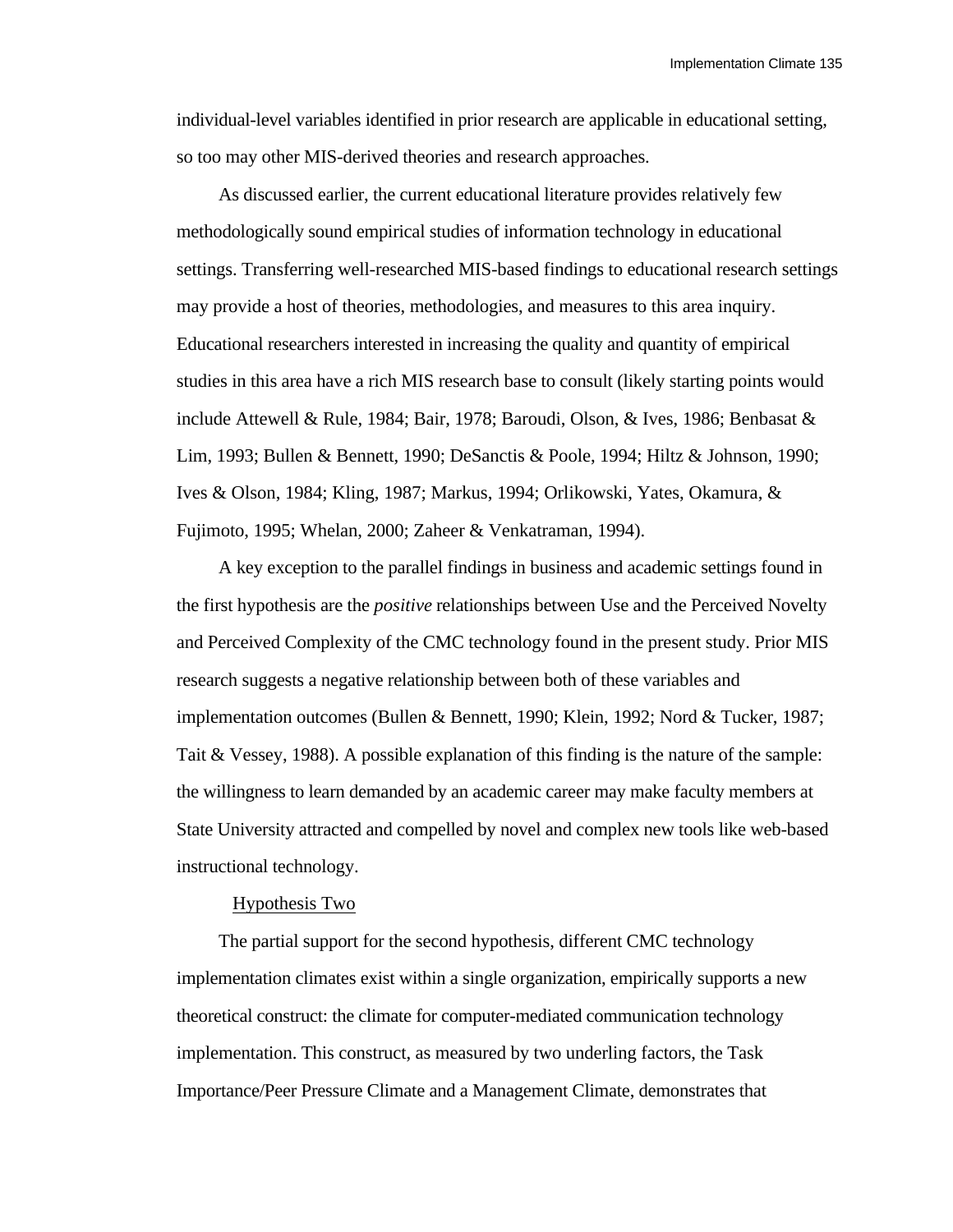departmental-level processes and procedures *do* influence departmental members' perceptions and behaviors regarding CMC technology in a consistent way. This finding is consistent with the perspective that people assign "technological frames" to new technology complete with a set of assumptions, meanings, knowledge and expectations used to understand the nature and role of technology in organizations (Pinch & Bijker, 1987). The data collected at State University suggests that the technological frames held by each respondent are influenced by their departmental peers.

Indeed, hypothesis two provides the first quantitative confirmation of two of the three "technological frames" dimensions (Orlikowski & Gash, 1992) that guided the development of the climate measures. Orlikowski and Gash's *relations with others in computing social world* (i.e., expectations and experiences about the frequency and extent of interaction with other people using information technology and perception of the group's attitudes towards/understanding of technology) was operationalized in the Task Importance/Peer Pressure Climate. Similarly, Orlikowski and Gash's *implementation issues*: (shared, group-level knowledge and experiences in the implementation process of a specific technology, including involvement, barriers/facilitators, training, managerial support), guided the development of the Management Climate measure. The high intraclass correlations (an ICC(2) of .60 for the Task Importance/Peer Pressure Climate and .67 for Management Climate) supporting this hypothesis demonstrates that Orlikowski and Gash's theoretical model based on qualitative observations can be quantitatively measured. These quantitative measures, in turn, have predictive value in assessing implementation outcomes.

The dimension that did not have sufficiently high intra-class correlations, Expectation Climate, was based on Orlikowski and Gash's *philosophy towards technology* (individuals' perceptions of the group- and organizational-level expectations regarding technology-enabled capabilities as well as the individuals' perceptions of the groups' and organization's history with computer technology in general). As discussed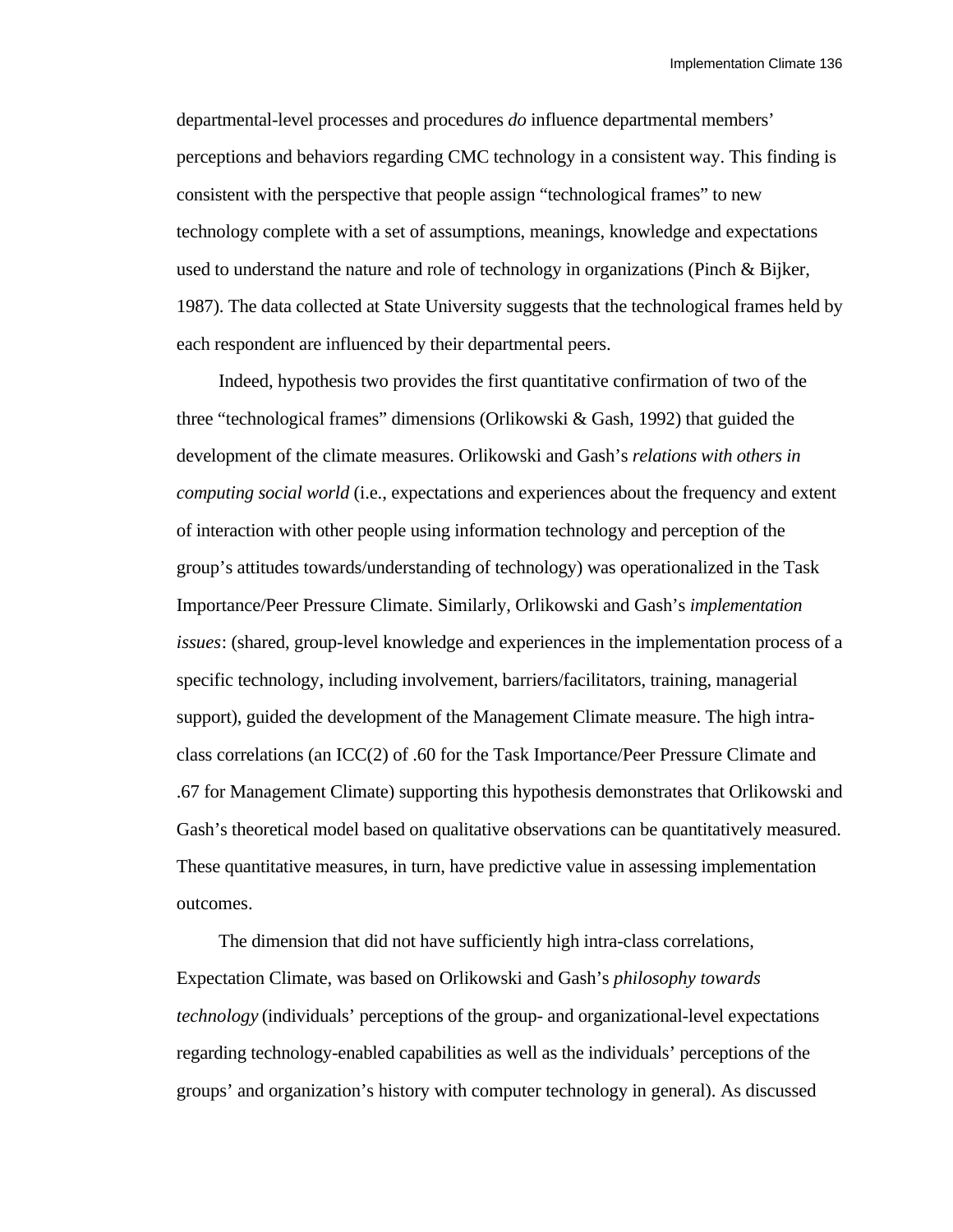earlier, the intra-class correlation formula is calculated with comparisons of within- and between-group mean squares. The restricted variance provided by the two-item "couplet" is the likely reason for the non-significant findings for this climate measure. Adding more items to the Expectation Climate measure may increase the within- and between-group variance and provide higher intra-class correlations.

Despite the non-significant results for one of the climate factors, two of the three climate factors provide quantitative, empirical evidence supporting a rich "technological frames" perspective on how and why new tools are used in new settings (see Orlikowski & Gash, 1994). The climate construct definitions, item reliabilities, and survey results may provide future implementation researchers with a foundation of psychometric integrity from which to build more powerful climate models.

#### Support for Sub-Organizational Climate

In addition to empirical support for a "technological frames" perspective of technology in organizations, the test of hypothesis two also furthers the concept of a suborganizational climate. While much of the existing climate research focuses on the organizational level of analysis, this and other sub-organizational level climate investigations (Agrell & Gustafson, 1994; Burningham & West, 1995; Howe, 1977; Powell & Butterfield, 1978; Zohar, 2000) suggests that the sub-organizational level may be an important source of climate perceptions. Indeed, investigations targeting a suborganizational level of analysis assume (or test the idea that) the broader "policies and procedures" that individuals interpret into their climate perceptions are executed at lower hierarchical levels. Differences in how broader organizational directives are managed within local groups creates differences in sub-organizational climate and differences in sub-organizational performance.

The high intraclass correlations supporting the second hypothesis provides strong statistical support for a sub-organizational climate. The present analysis yielded ICC(1) and ICC(2) values of .17 and .60, respectively, for the Task Importance/Peer Pressure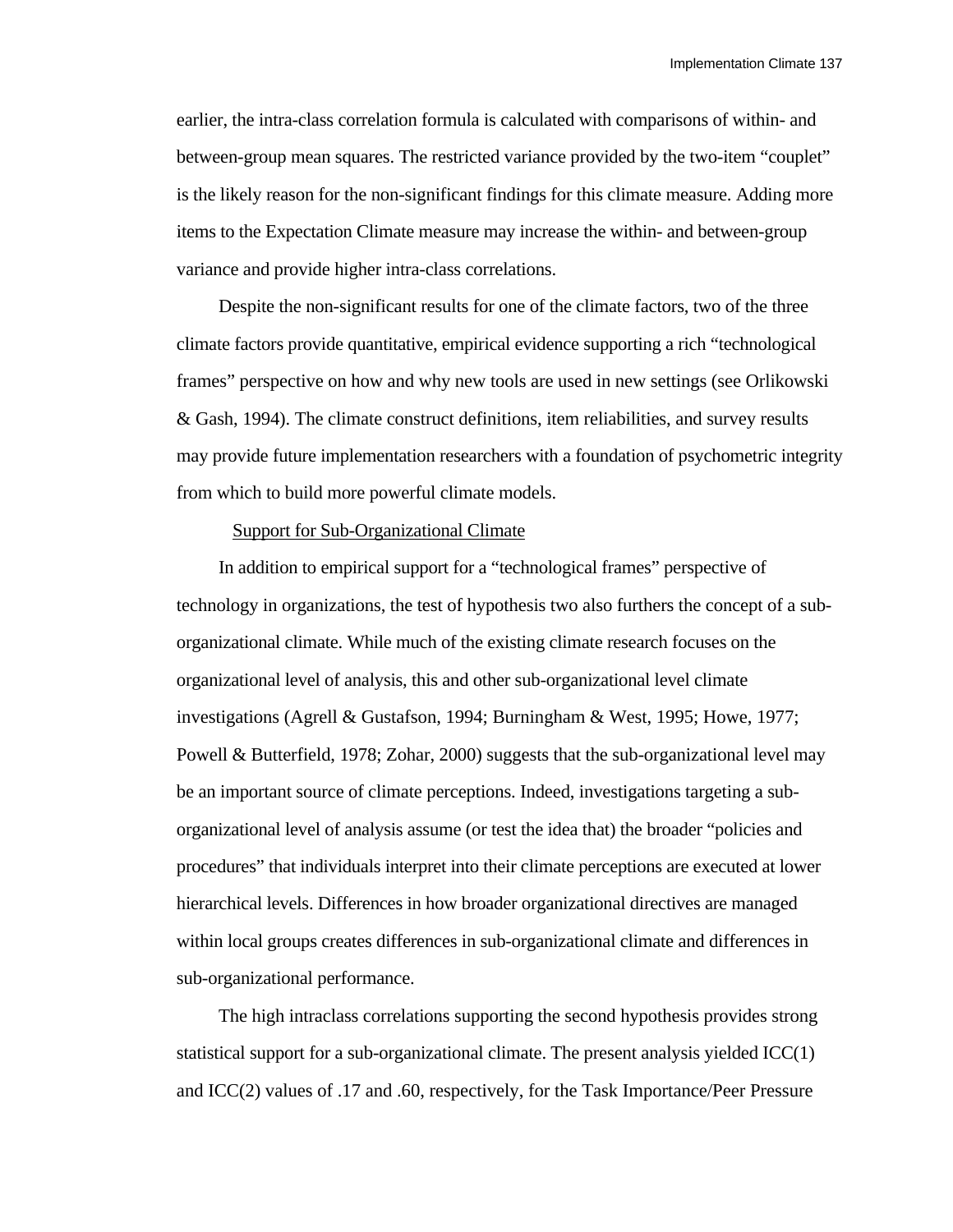Climate and  $ICC(1)$  and  $ICC(2)$  values of .22 and .67, respectively, for the Management Climate.

These research results are consistent with other investigations of sub-organizational climate. Most related to the current research is Zohar's (2000) study of 53 work groups within a single organization that created and tested a new two-factor group-level safety climate. The two factors , "Supervisor Action" and "Supervisory Expectation," yielded ICC(1) values of .17 and .22 and ICC(2) values of .77 and .69. While Zohar had slightly higher ICC2 values and his climate measures accounted for a significant amount of variance in accidents,  $(R2 \text{ change} = .16, p < .05)$ , his multiple regression equations did not include individual-level correlates of the dependent variable.

The present results compares even more favorably to other sub-organizational climate research. Both ICC values observed here exceed the values found in Schneider, White, and Paul's (1998) study of 134 different bank branches in which the "climate for service" measure yielded an ICC(1) value of .09 and ICC(2) value of .47. Similarly, Burningham and West's (1995) analysis of 16 team climate scales did not justify aggregation and the investigators were forced to use used individual-level data in regression analyses.

The results supporting the second hypothesis builds empirical support for Orlikowski and Gash's (Orlikowski & Gash, 1992; Orlikowski & Gash, 1994; Orlikowski et al., 1995) "technological frames" perspective as well as empirical support for the existence of sub-organizational climates.

#### Hypothesis Three

The third hypothesis, department-level climate factors will have a positive correlation with implementation outcomes, demonstrates the predictive qualities of the climate for implementation measures. Both the Task Importance/Peer Pressure Climate and the Management Climate measures had significant positive correlations with all three outcome variables. Of these two climate measures, the Task Importance/Peer Pressure Climate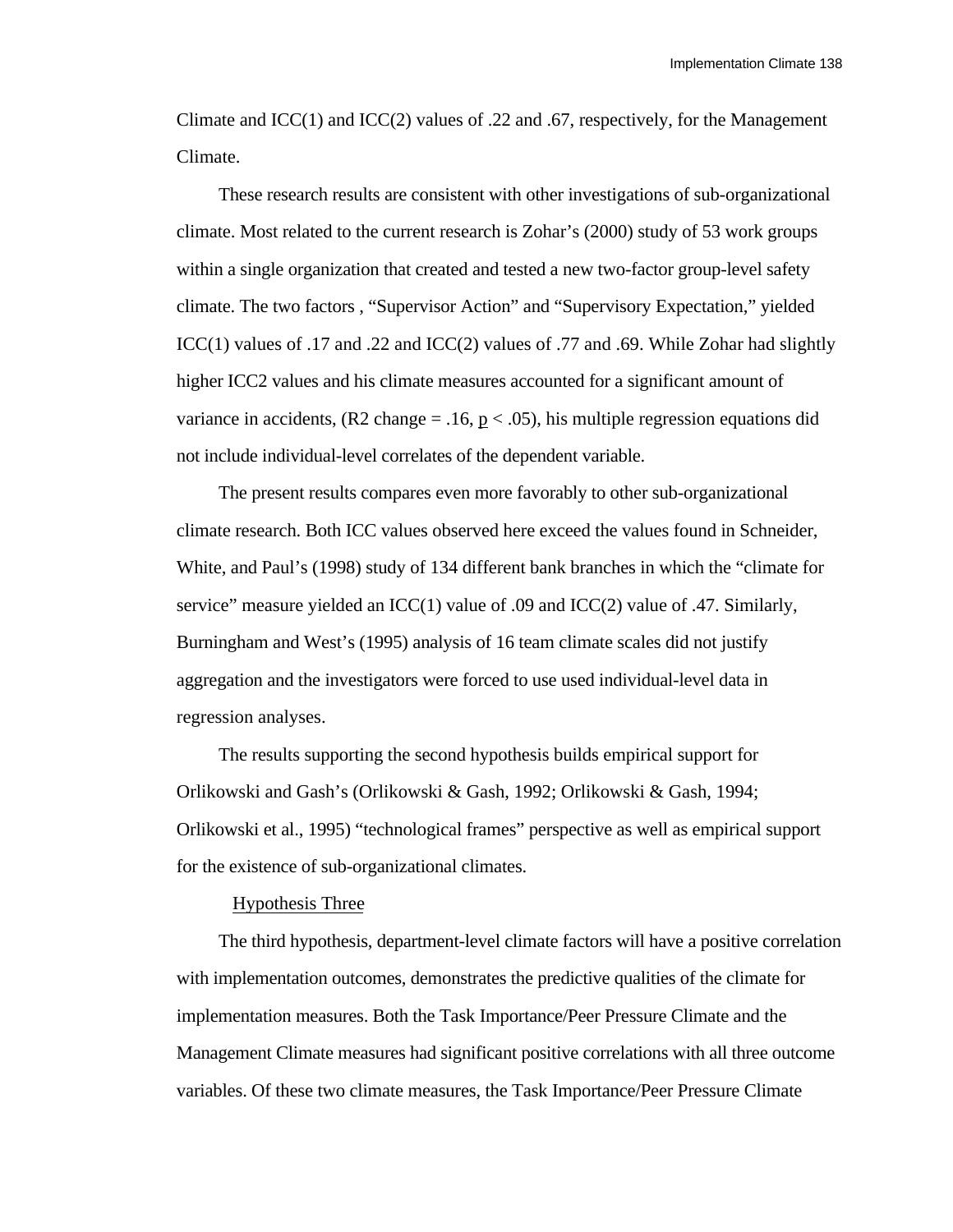score had the highest correlation across all three outcomes: Use  $(r = .27, p < .01)$ , Satisfaction ( $\underline{r} = .33$ ,  $\underline{p} < .01$ ) and Perceived Impact on Educational Processes ( $\underline{r} = .25$ ,  $p < .01$ ). Not only do faculty members' climate perceptions differ depending on their departmental membership, but also these departmental-level climates have positive correlations with implementation success.

#### Hypothesis Four

Despite the positive correlations found between climate and implementation outcomes observed in the test of hypothesis three, a more statistically conservative test of these climate variables lies in the fourth hypothesis tested: climate factors will have a positive correlation with implementation outcomes controlling for the effects of individuallevel variables. The cross-level operator analysis (CLOP) and stepwise multiple regressions demonstrated partial support for this hypothesis. The department-level Task Importance/Peer Pressure Climate accounted for an additional 6% of the variance in Satisfaction while controlling for the effects of the individual-level variables (i.e., perceived Task Urgency, Novelty, and User Expertise). Besides the task Importance/Peer Pressure variable, only Task Urgency was a significant predictor of Satisfaction (see Table 19).

Unfortunately, even the positive model assessing Satisfaction should be interpreted with caution: the Satisfaction measure consisted of two items, both anchored to perceptions of department-level satisfaction. Given the parallel level of analysis for both the climate scores and the satisfaction items, these results are better interpreted as department-level climate perceptions predicting a closely related construct: departmentlevel satisfaction.

More telling are the non-significant regression models predicting Use and Perceived Impact on Educational Processes. Neither outcome was predicted by the climate measures while controlling for the significant zero-order correlatives at the individual-level (i.e.,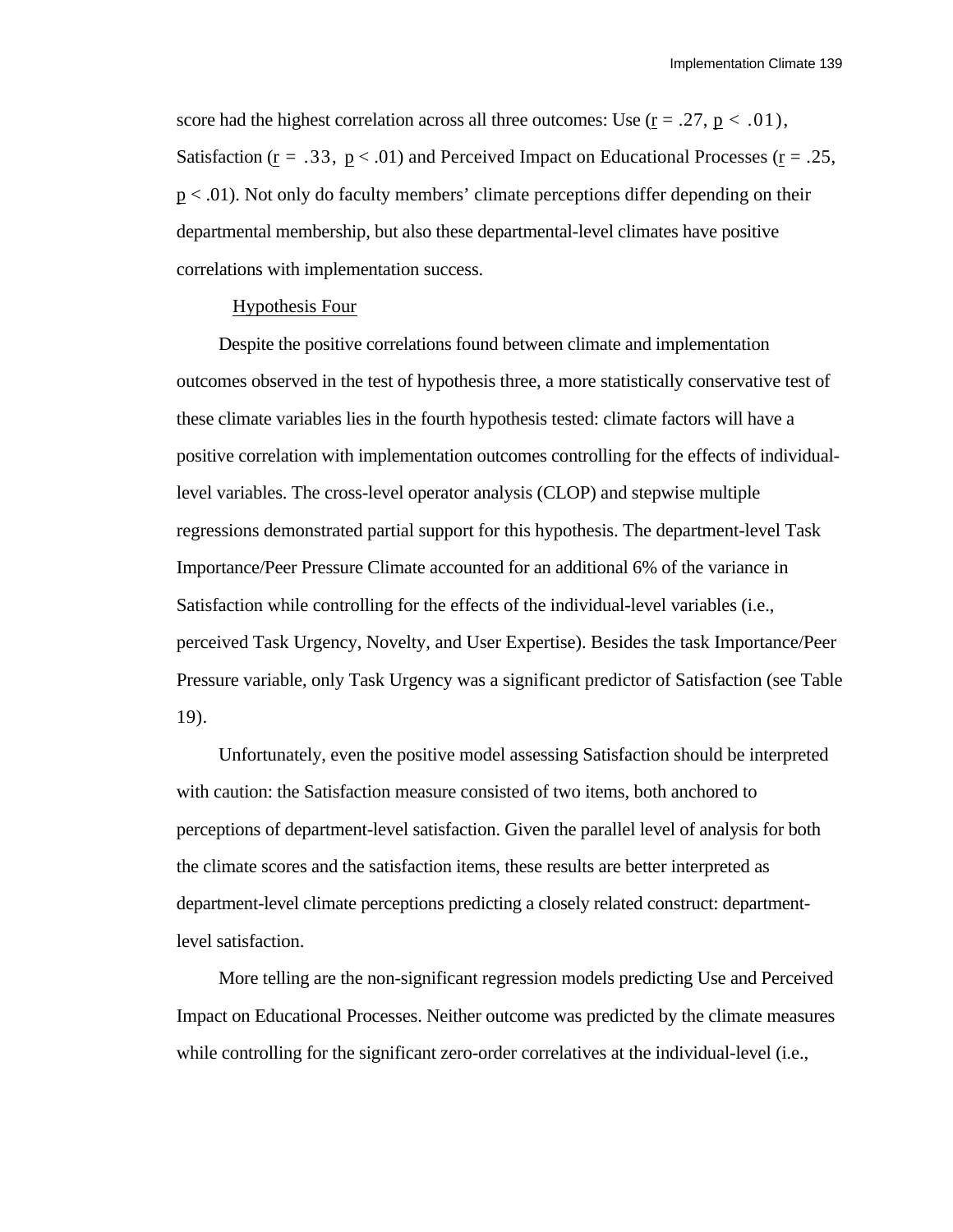Perceived Task Urgency, Novelty, and User Expertise). As discussed in the next section, these results may be due to the definition and strength of the outcomes measured. Discussion of Non-Significant Results: Outcome Measurement

The outcome measures themselves may explain the non-significant regression results observed in the test of the fourth hypothesis. The department-level Task Importance/Peer Pressure Climate and Management Climates may have been more predictive if the outcome variables were more reflective of faculty priorities; "use" of a web-based instructional technology, as measured in this study, may have missed the critical factors that delineate intensive versus moderate users of CMC technology for instructional purposes. Similarly, faculty perceptions of the impact that CMC technology has on student educational processes may not be critically important for faculty members. This technology may be considered far more important as a peer communication tool rather than strictly and student-oriented teaching tool. Faculty interviews and qualitative observations would improve the sensitivity of the outcome measures.

Additionally, more items may strengthen all three of the outcome measures. The effectiveness of this latter recommendation is illustrated by the significant relationship Task Importance/Peer Pressure Climate had with the modified 8-item Use measure in the Post Hoc section compared to the non-significant relationship with the original 5-item use measure.

A more fundamental outcome measurement issues concern broader organizationaland society-level priorities. Some critics of web-based instructional technology argue that this technology represents a fundamental revolution in higher education. David Noble (1998) suggests that universities are increasingly selling distribution rights to electronic courses, including copyright, to private, for-profit corporations. Such arrangements, argues Noble, may reduce faculty to replaceable content providers. Indeed, even distance learning advocates cite the fundamental change these technologies offer with the promise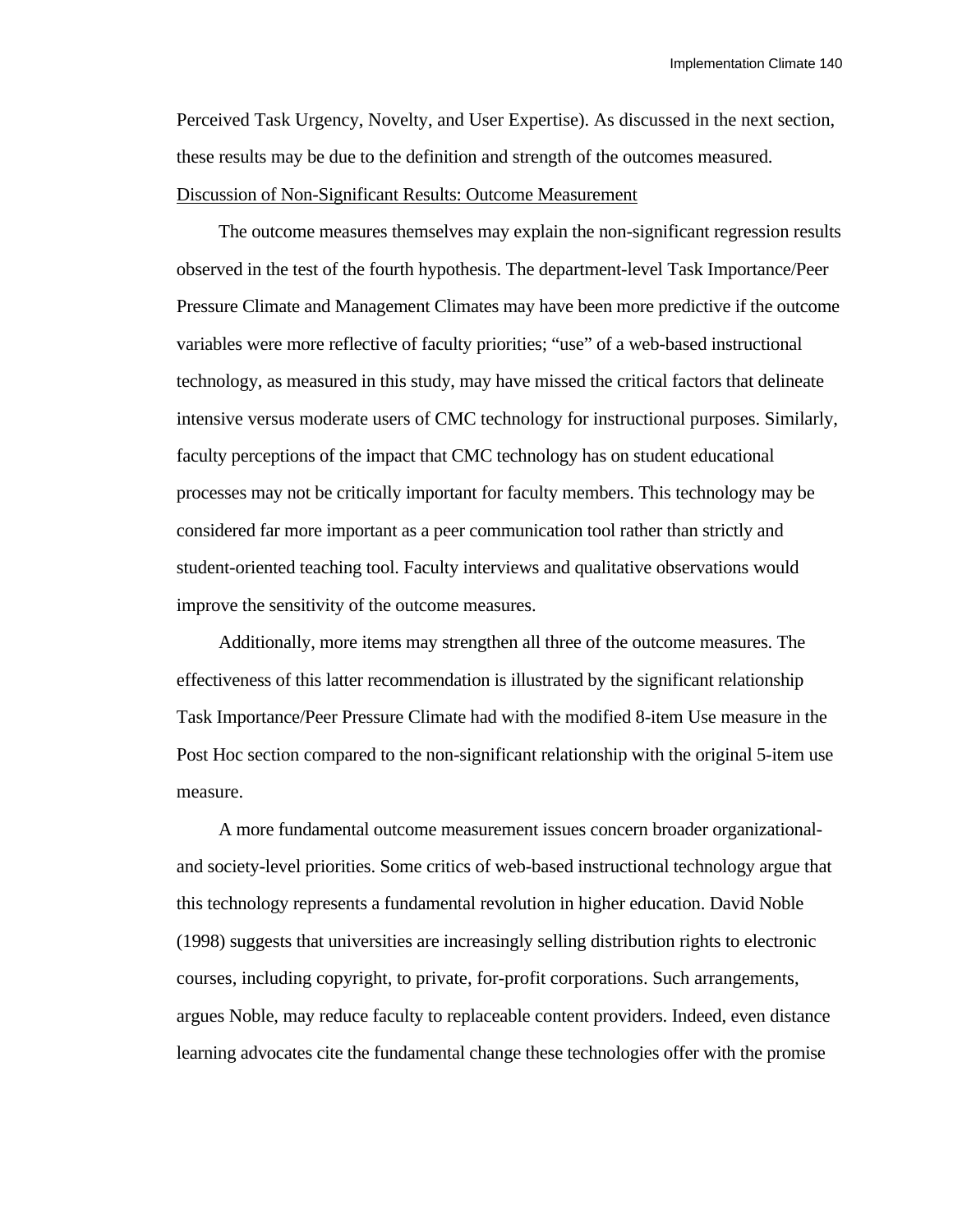of a more cost-effective education; more students are taught with fewer faculty members (Duderstadt, 1999).

If Noble's fears ring true for a significant minority faculty members at State University, several factors measured within the climate scales (e.g., department-level leadership support or department-level task urgency) would have unpredictable relationships with the "implementation success" outcomes. The relatively high percentage of open-ended responses noting the limitations or inappropriateness of CMC technology in the teaching/learning process may signal that, in fact, these broader themes may be a major concern for faculty members.

#### Practical Implications

In the "real world" of managing CMC technology in organizations, the high correlations of Task Urgency and User Expertise across all three implementation outcomes reinforces the idea that the highest implementation levels are found when highly computerliterate employees use computers to solve important, job-relevant tasks. The current research illustrates that these variables, derived from the MIS literature, are equally effective in predicting implementation success based on the Use, Satisfaction, and Perceived Impact on Educational Processes outcomes.

In addition, university administrators and IT managers may find utility in the two climate measures developed in this research. Both climate factors have reliable coefficient alpha's above Nunnally's benchmark of .70. More importantly, the Management and Task Importance/Peer Pressure Climate scales have construct validity: faculty members working in the same department do share demonstrably similar perceptions of the events, practices, and procedures that influence the implementation of web-based instructional technology and the technology-enabled behaviors that are rewarded, supported and expected in the department (both measures have intra-class correlations above .60).

Based on the Management and Task Importance/Peer Pressure Climate scales, a climate for CMC technology implementation is a measurable construct that may offer some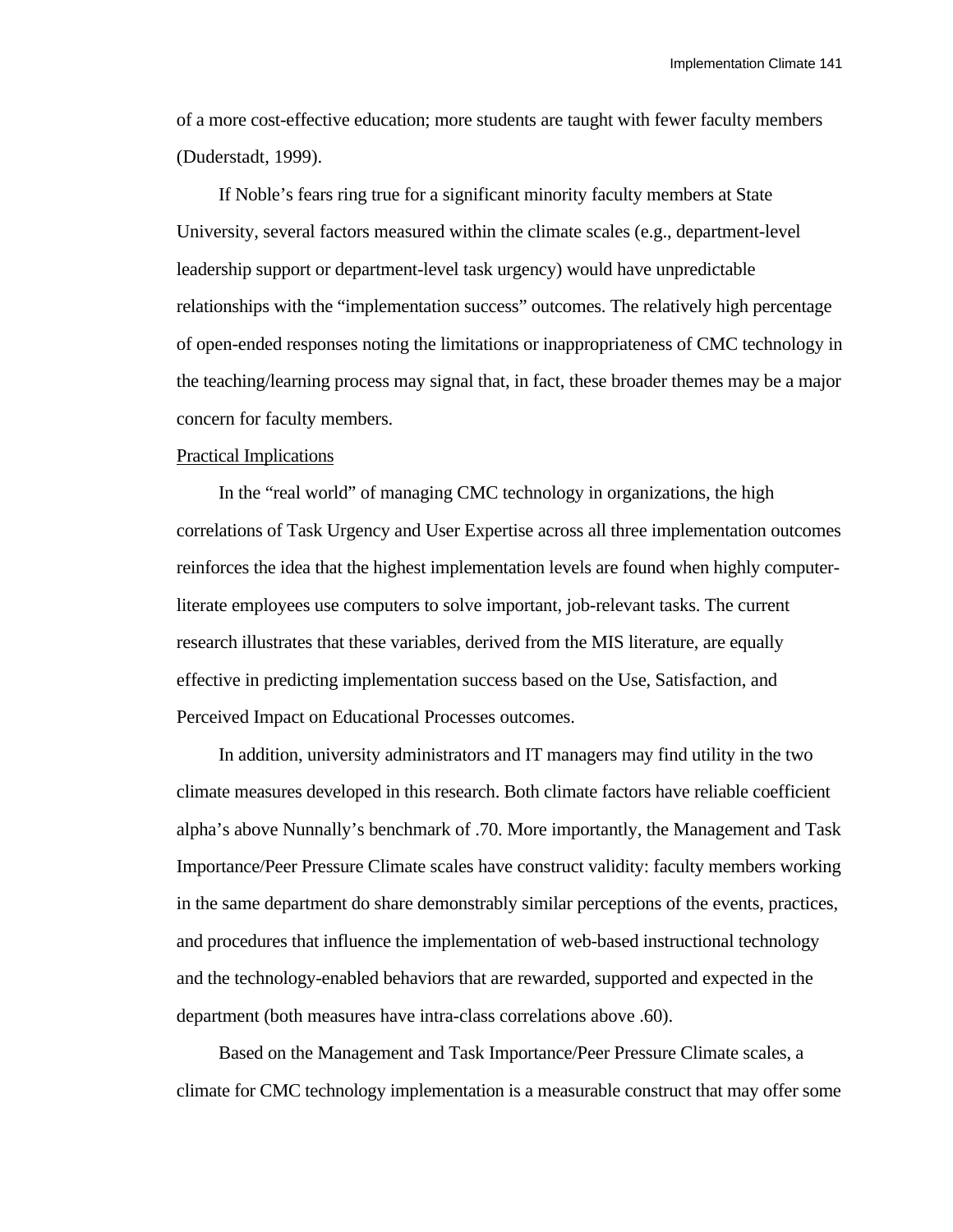of the most powerful and "manageable" leverage points for the implementation of new web-based instructional technology. For example, changing the leadership priorities of department heads or deans (as measured in Management Climate factor) may be far more feasible than changing the Use Expertise level of every faculty member. Similarly, identifying key departmental-level tasks to be addressed by new web-based instructional technology (as found in the Task Importance/Peer Pressure factor) may be more manageable than identifying how these new teaching tools can be used to address the idiosyncratic teaching needs of individual faculty members.

Unfortunately, the climate measures tested did not have predictive validity for two key outcomes: Use and Perceived Impacts on Educational Processes. Managers interested in using climate measures for predicting implementation outcomes will be forced to reevaluate the definition and measurement of "Implementation Success."

# Recommendations

 The biggest single improvement to the current study would be to improve the definition and measurement of the dependent variables. As illustrated in the post hoc analysis, simply adding more items to the original 5-item use measure increased the incremental variance explained by the Task Importance/Peer Pressure climate from nonsignificance to a statistically significant 4% of the variance in Use, holding all other predictors constant.

More important than improving the psychometric properties of the survey, however, may be understanding the different definitions of "implementation success" for web-based instructional technology. Understanding the use of these teaching tools may require much more than clear articulation of a single set of "core features" applicable across settings. Instead, "implementation" success may require a much broader understanding of how and why these teaching tools are used.

Just as a "productivity paradox" has existed over the last two decades revolving around the inability of traditional productivity measures to demonstrate value from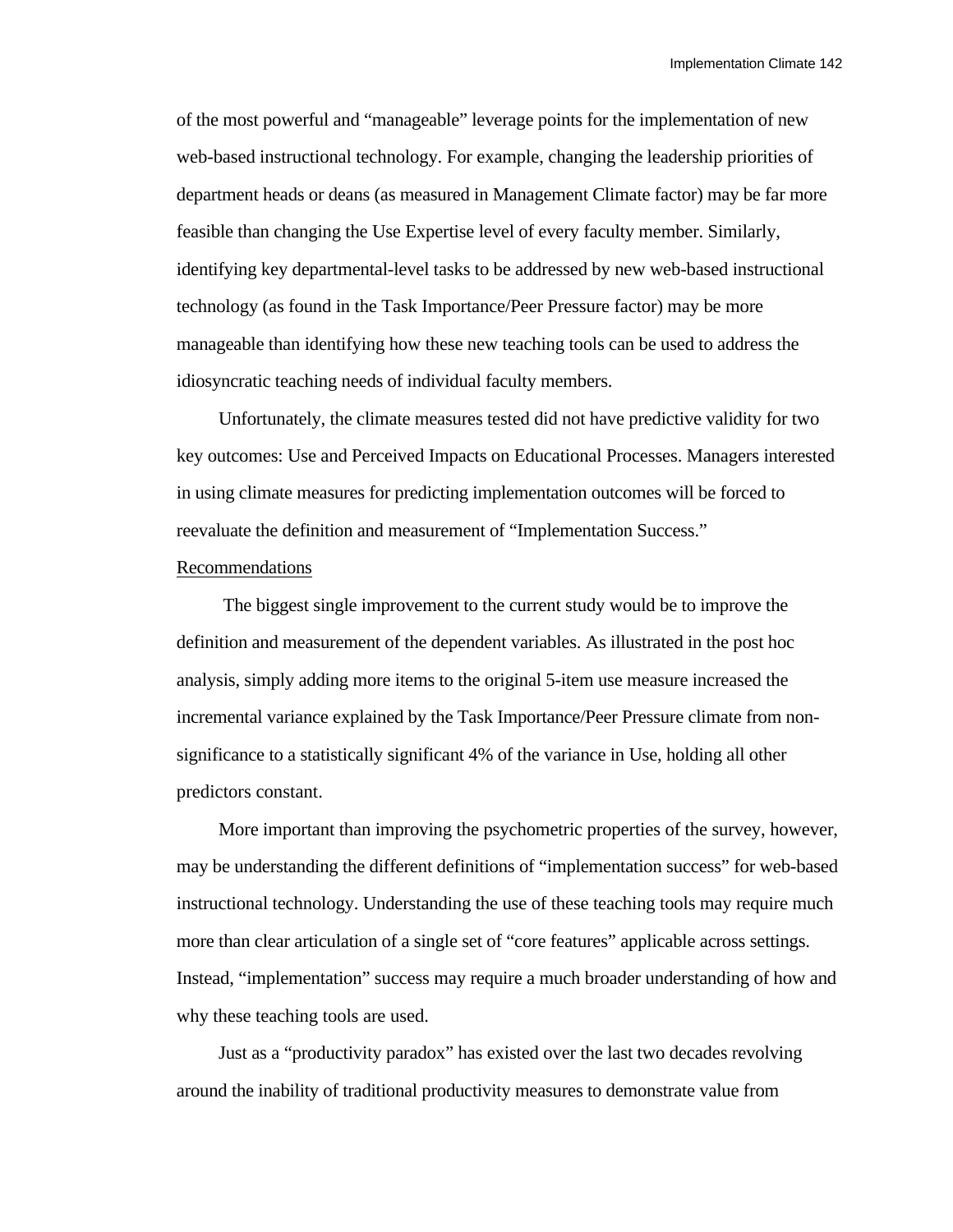investments in information technology (Brynjolfsson, 1993; Jurison, 1997; Pinsonneault & Rivard, 1998; Turnage, 1990), relatively recent financial commitments to teaching and learning with web-based instructional technology may now suffer from a " pedagogy paradox:" improvements in pedagogy driven by web-based instructional technology may not be evident because researchers and administrators have not yet found the methods to measure the effectiveness of these tools. One way to improve outcome measurement of web-based instructional technology would be to define a set of financial indicators to provide longer-term implementation benchmarks.

Just as a generation of IT researchers struggled with the evaluation of more general computer technologies, current research into the impact of web-based instructional technology may need to hone financial—or other— outcome measures to represent the impacts of these new teaching tools. A starting point for these efforts may be accounting based outcomes such as cost per student figures, return on investment calculations, or Strassmann' s (1988) Return-on-Management ratio.

In addition, future research could measure the time-dependent implementation *process*. The current research provides results based on a single survey of "implementation success" at one point in time. However, the activities involved in adopting, implementing, and routinizing web-based instructional technology in daily teaching activities occurs over the course of several years. Moreover, different individuals and departments will be at different stages of the implementation process at any given time. Longitudinal research methodologies may more accurately measure the dynamic nature of the implementation process.

Finally, outcome measures could focus on the ability of web-based teaching tools to teach more effectively. As faculty members and students become more adept at using computer-mediated communication technologies they may find ways to use these technologies in innovative new ways. According to a forthcoming report by Eric Brynjolfsson and Lorin Hitt, "Computing Productivity: Evidence from a Firm-Level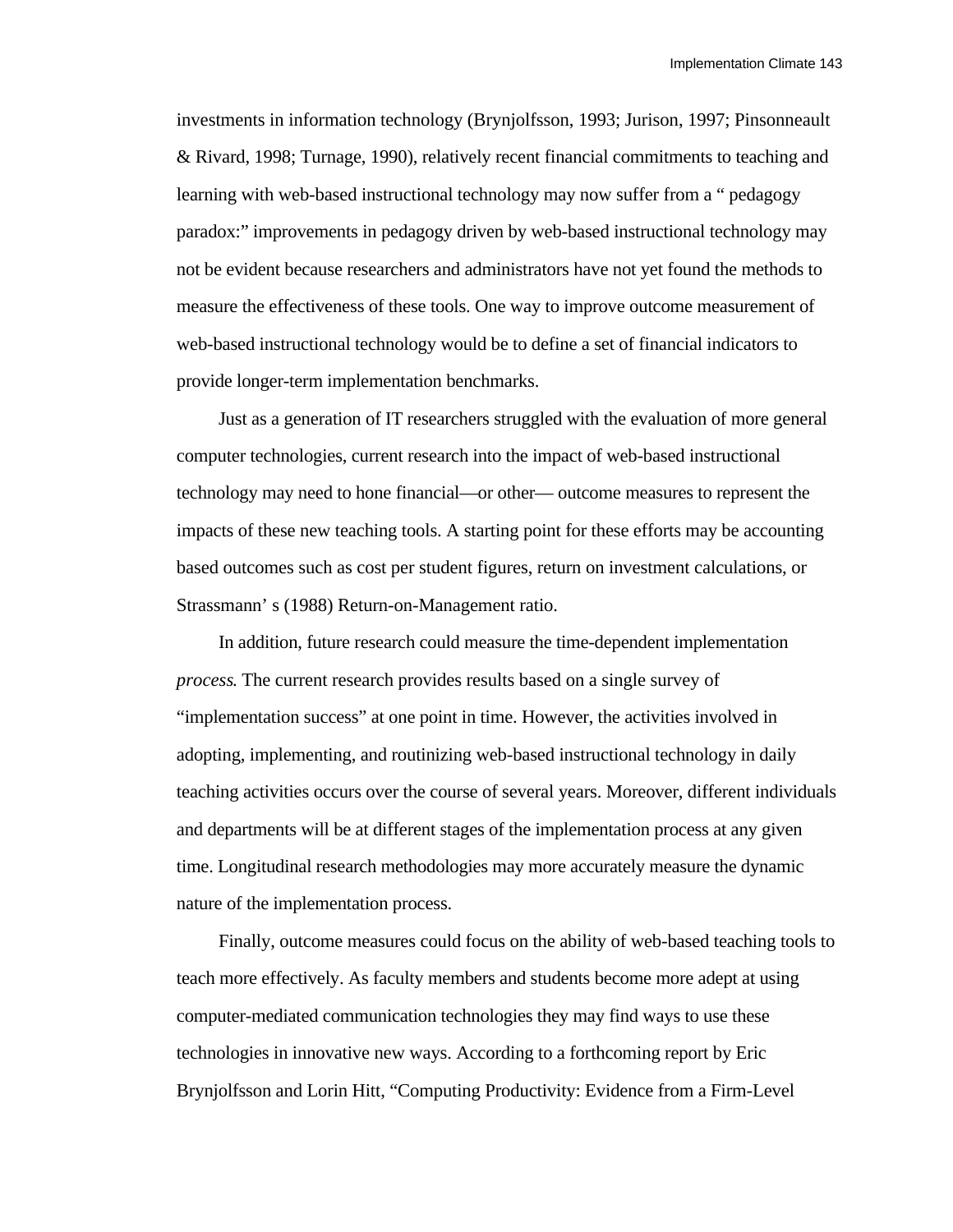Survey," information technology's contribution to productivity increases continues to improve over time because, as companies gain experience utilizing the technology and workers become comfortable using the new tools, companies discover other ways to apply those technologies to improve productivity (McGee, 2000). Similarly, innovative new uses of web-based instructional technology may take some time to discover—but they may have impacts far beyond their current form.

#### Closing Thoughts

Perhaps the most valuable contribution empirical research can make is the *unintended questions* raised rather than the targeted hypotheses tested. The present research certainly provides this value. Testing the hypothesis that group-level climates for implementation exist within a single organization was intended to be the largest research contribution made in this investigation. However, a more critical issue to universities implementing and managing new web-based instructional technologies may be the definition and measurement of implementation outcomes. With nearly every university wrestling with how—and why—to implement new web-based technology, careful definition and measurement of implementation outcomes will be fundamental to the management of these tools.

What is the unsaid and unspoken "mokita" of computer-mediated communication technology in educational settings? First, a "truth we all know" appears to exist: shared climate perceptions can be quantitatively measured. Second, the existence of these shared truths—talked about or not—do not obviate limitations of the technology (real or perceived) or the honest differences between constituencies within an organization. Definitions of "implementation success" become less of a methodological issue and more of a political issue as stakeholders within an organization (and some outside of the organization) advocate their own priorities, perspectives, and values. How an organization defines and measures implementation outcomes may provide more fundamental and far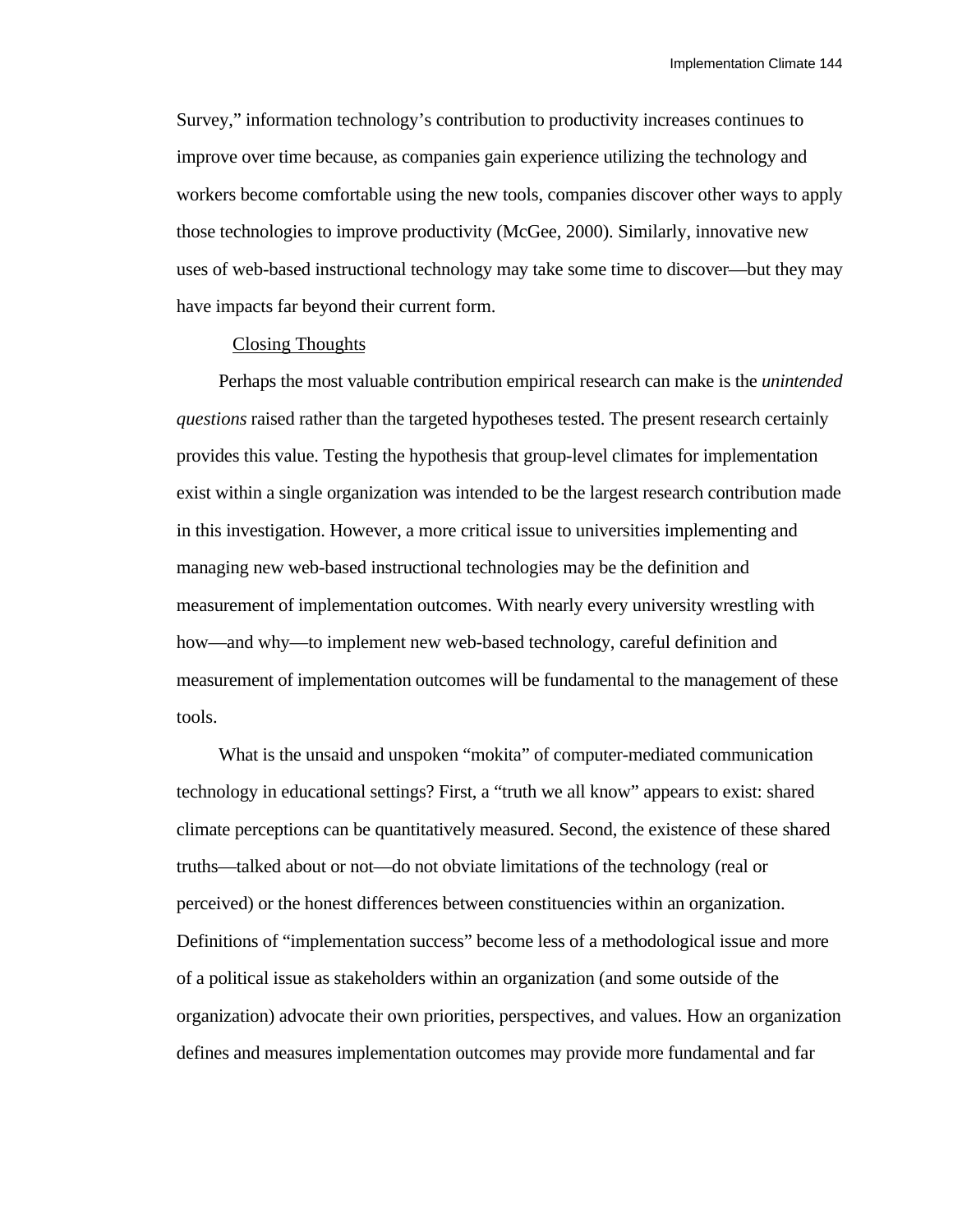reaching insight than what factors correlate with "success." These questions are raised—but not answered by the present research.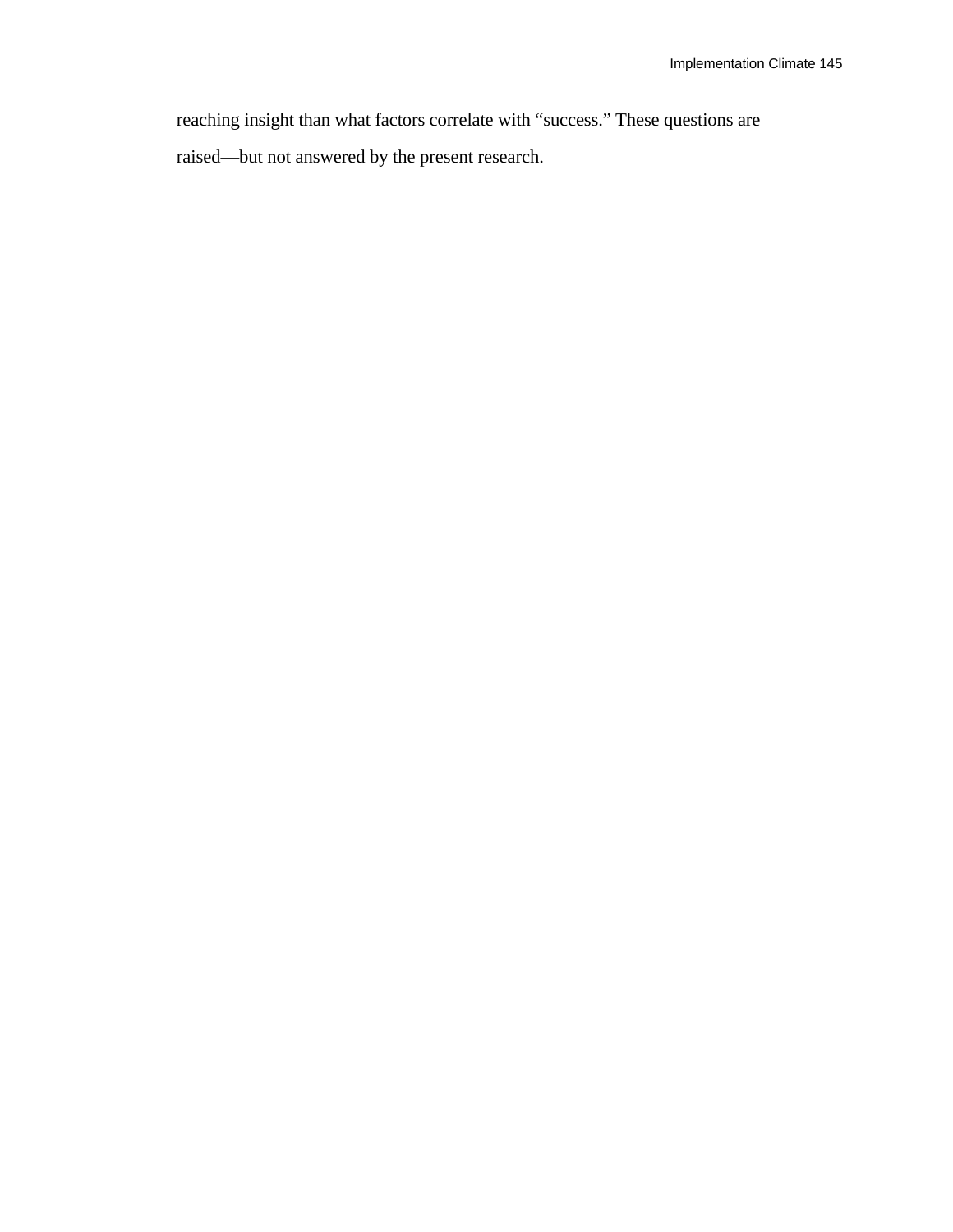#### References

Adams, D. A., Nelson, R. R., & Todd, P. A. (1992). Perceived usefulness, ease of use, and usage of information technology: A replication. Management Information Systems Quarterly, 16, 227-247.

Agrell, A., & Gustafson, R. (1994). The Team Climate Inventory (TCI) and group innovation: A psychometric test on a Swedish sample of work groups. Journal of Occupational and Organizational Psychology, 67, 143-151.

Amoako-Gyampah, K., & White, K. B. (1993). User involvement and user satisfaction. Information & Management, 25, 1-10.

Ashforth, B. E. (1985). Climate formation: Issues and extensions. Academy of Management Review, 10, 837-847.

Attewell, P., & Rule, J. (1984). Computing and organizations: What we know and what we don't know. Communications of the ACM, 27, 1184-1192.

Bair, J. H. (1978). Productivity assessment of office information systems technology (Vol. New York). IEEE Conference on Trends and Applications 1978: Distributed Processing.

Bannan-Ritland, B., Harvey, D. M., & Milheim, W. D. (1998). A general framework for the development of web-based instruction. Educational Media International, 35 (2), 77-81.

Barley, S. R. (1986). Technology as an occasion for structuring: Evidence from observations of CT scanners and the social order of radiology departments. Administrative Science Quarterly, 31, 78-108.

Barley, S. R. (1990). The alignment of technology and structure through roles and networks. Administrative Science Quarterly, 35, 61-103.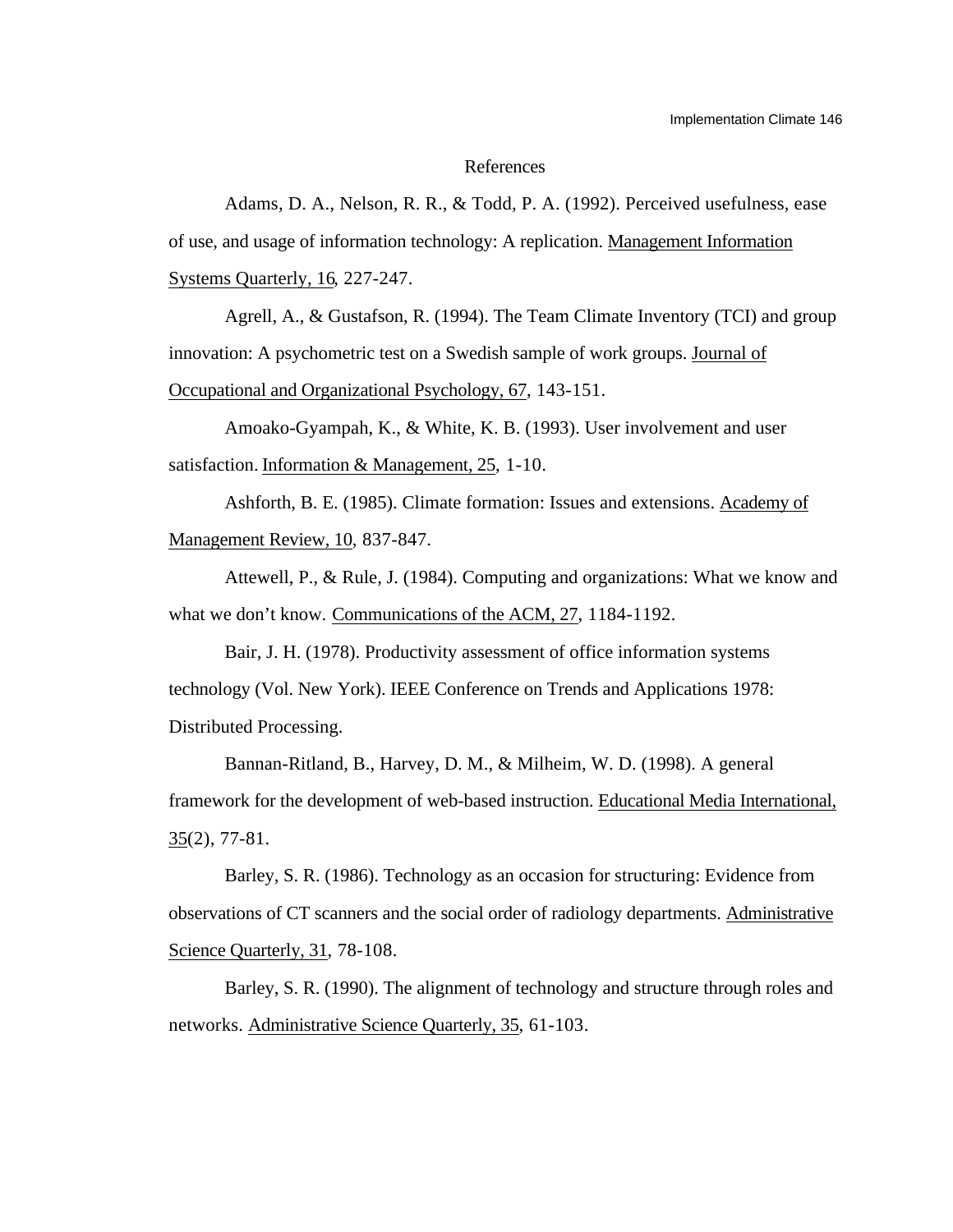Baron, R. M., & Kenny, D. A. (1986). The moderator-mediator variable distinction in social psychological research: Conceptual, strategic, and statistical considerations. Journal of Personality and Social Psychology, 51(6), 1173-1182.

Baroudi, J., Olson, M. H., & Ives, B. (1986). An empirical study of the impact of user involvement on system usage and information satisfaction. Communications of the ACM, 29, 232-238.

Bartko, J. (1976). On various intraclass correlation reliability coefficients. Psychological Bulletin, 83(5), 762-765.

Beauclair, R., Golden, P., & Sussman, L. (1989). An organizational study of adoption and implementation of electronic communication media. Paper presented at the Hawaii International Conference on System Science, Hawaii.

Benbasat, I., & Lim, L. H. (1993). The effects of group, task, context, and technology variables on the usefulness of group support systems: A meta-analysis of experimental studies. Small Group Research, 24(4), 430-462.

Berge, Z. (1998). Guiding principles in web-based instructional design. Educational Media International, 35(2), 72-76.

Berger, C. I., & Cummings, L. L. (1979). Organizational structure, attitudes, and behaviors. In B. M. Staw (Ed.), Research in organizational behavior (Vol. 1). Greenwich, CT: JAI Press.

Berman, P., & McLaughlin, M. W. (1978). Federal programs supporting educational change: Implementing and sustaining innovation (Santa Monica, CA Report No. R-1589/8-HEW): Rand Corporation.

Bikson, T. K. (1987). Understanding the implementation of office technology (Santa Monica, CA No. N-2619-NSF): Rand.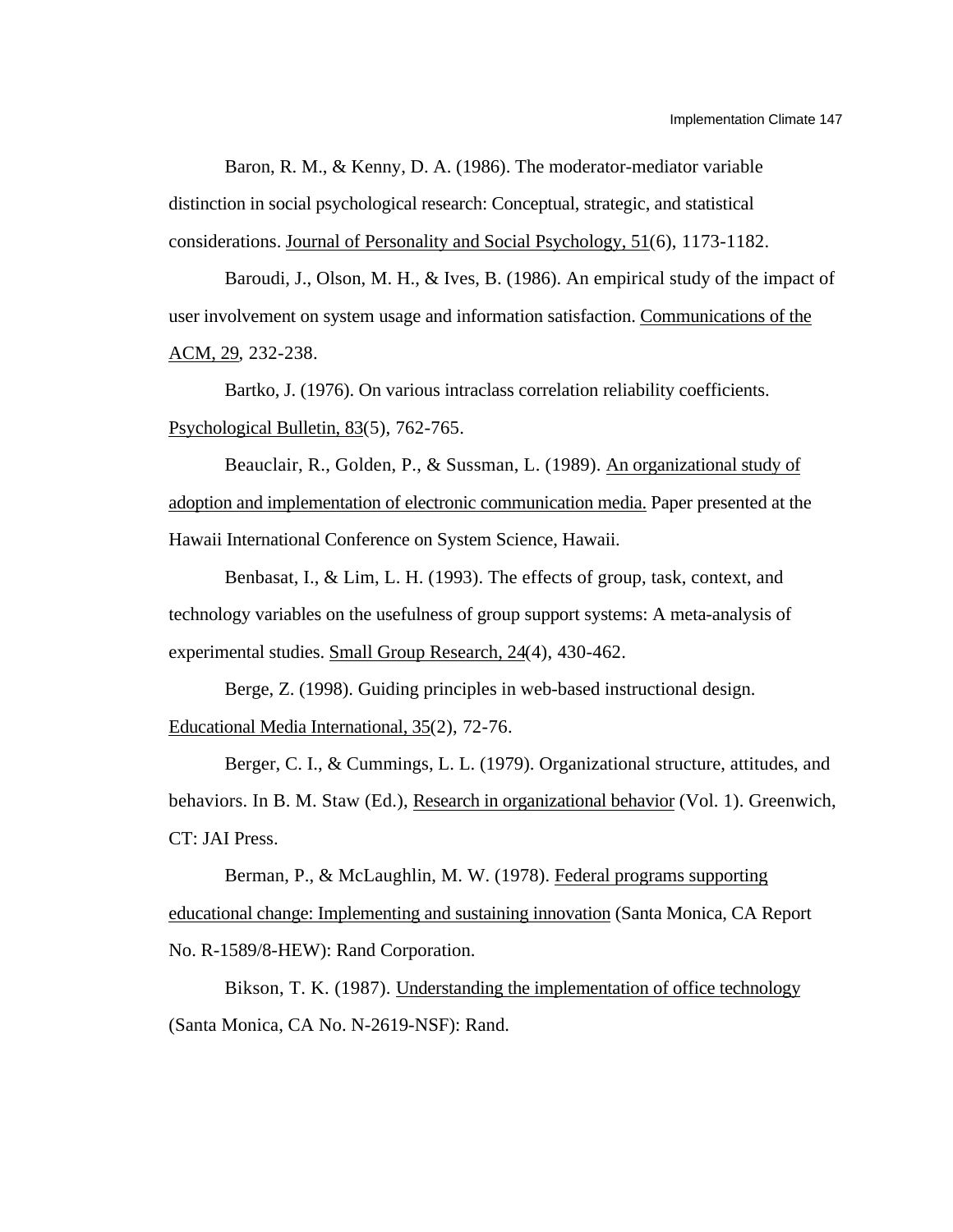Bikson, T. K., & Eveland, J. D. (1992). Integrating new tools into information work: technology transfer as a framework for understanding success (Santa Monica, CA Report No.106): Rand.

Bikson, T. K., Gutek, B. A., & Mankin, D. A. (1987). Implementing computerized procedures in office settings: Influences and outcomes (Santa Monica, CA Report No. R-3077-NSF): Rand.

Blackler, F., & Brown, C. (1986). Alternative models to guide the design and introduction of the new information technologies into work organizations. Journal of Occupational Psychology, 59, 287-313.

Blakely, C., J., M., Gottschalk, R., Roitman, D., Schmitt, N., Davidson, W., & Emshoff, J. (1983). Salient processes in the dissemination of social technologies (Grant # NSF/ISI-7920576-01): Michigan State University.

Bliese, P. D. (2000). Within-group agreement, non-independence and reliability: Implications for data aggregation and analysis. In K. J. Klein & S. W. J. Kozlowski (Eds.), Multilevel theory, research, and methods in organizations: Foundations, extensions, and new directions (pp. 349-381). San Francisco: Jossey-Bass.

Bonk, C. J., & Cummings, J. A. (1998). A dozen recommendations for placing the student at the centre of web-based learning. Educational Media International,  $35(2)$ ,  $82-$ 89.

Boruch, R. F., & Gomez, H. (1979). Measuring impact: Power theory in social program evaluation. In L. E. Datta & R. Perloff (Eds.), Improving evaluations (pp. 139- 170). Beverly Hills, CA: Sage.

Bostrom, R. P., & Heinen, J. S. (1977). MIS problems and failures: A sociotechnical perspective. MIS Quarterly, 1(4), 11-28.

Boynton, A. C., & Zmud, R. W. (1984). An assessment of critical success factors. Sloan Management Review, 11(3), 31-36.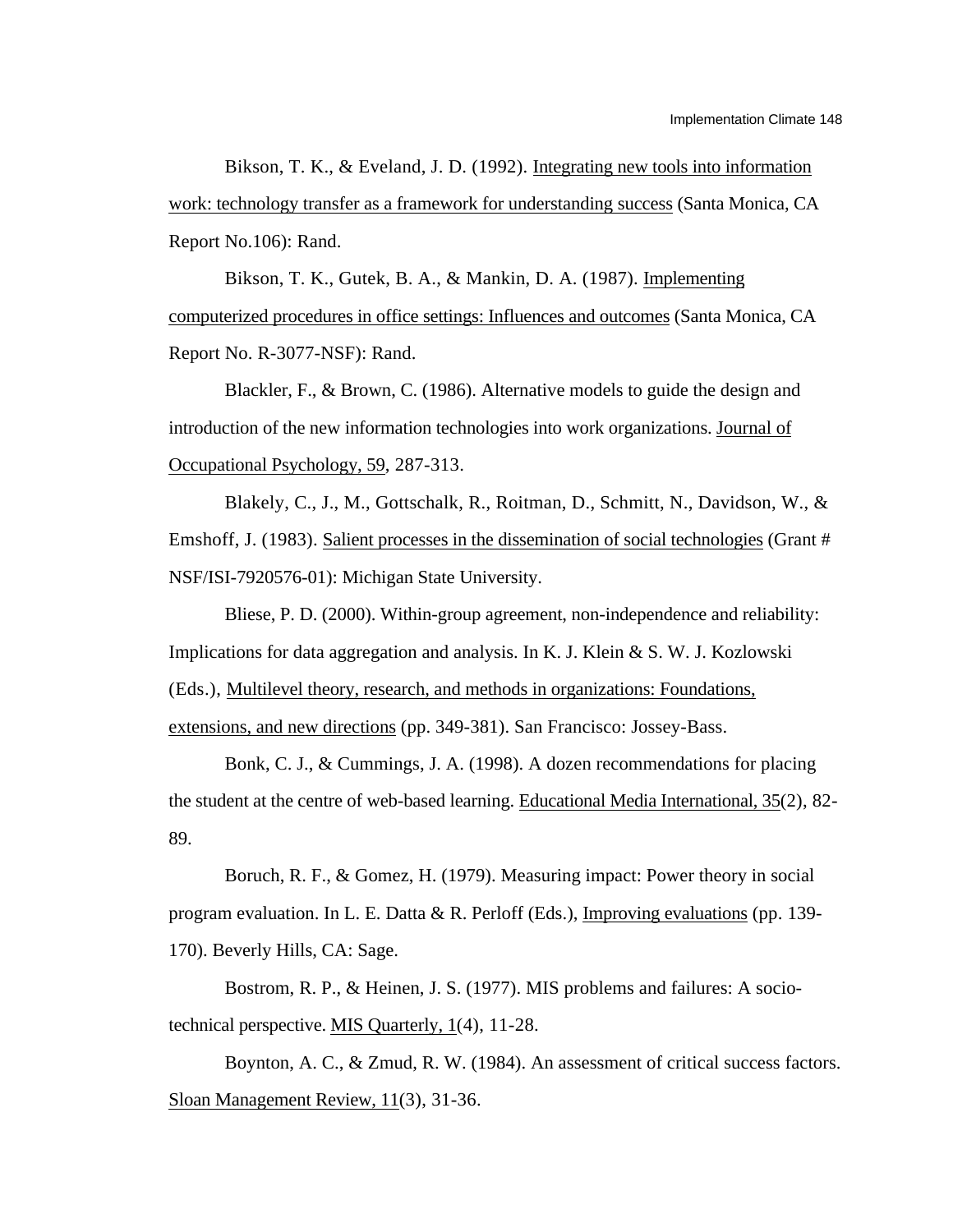Bryk, A. S., & Raudenbush, S. W. (1992). Hierarchical linear models. Thousand Oaks, CA: Sage.

Brynjolfsson, E. (1993). The productivity paradox of information technology. Communications of the ACM,  $36(12)$ , 66-77.

Brynjolfsson, E., & Hitt, L. (1996). The customer counts. InformationWeek (596), 48-54.

Bullen, C. V., & Bennett, J. L. (1990). Groupware in practice: an interpretation of work experience (3146-90): Sloan School of Management.

Burke, W. W. (1991). Practicing organization development. In D. W. Bray & Associates (Eds.), Working with organizations and their people (pp. 95-129). Brooklyn, NY: Guilford.

Burningham, C., & West, M. A. (1995). Individual, climate, and group interaction processes as predictors of work team innovation. Small Group Research, 26(1), 106-117.

Byers, C. R., & Blume, D. (1994). Tying critical success factors to systems development. Information & Management, 26, 51-61.

Cattell, R. B. (1966). The scree test for the number of factors. Multivariate Behavioral Research, 1, 245-276.

Cerullo, M. J. (1979). MIS: What can go wrong? Management Accounting,  $60(10)$ , 43-48.

Cherns, A. B. (1976). The principles of organizational design. Human Relations, 29 , 783-792.

Chickering, A. W., & Ehrmann, S. C. (1996). Implementing the seven principles: technology as lever . Teaching, Learning and Technology Group of the American Association for Higher Education. Available:

http://www.tltgroup.org/programs/seven.html [1999, 7/20].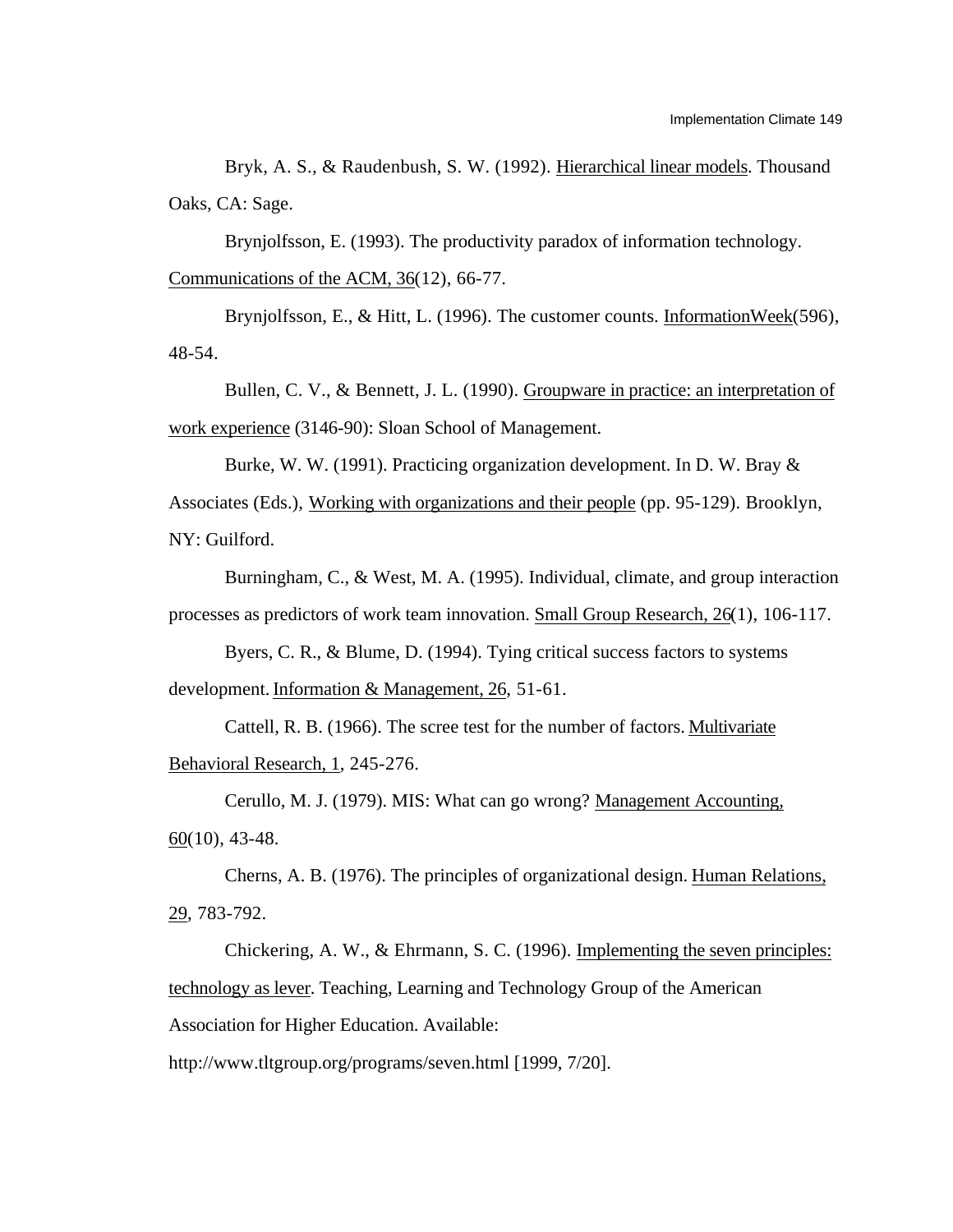Claeys, C., Lowyck, J., & Van der Perr, G. (1997). Reflections from the field on ICT and new roles for teachers: Conditions for success. Educational Media International, 34 (4), 199-203.

Collis, B. A., & de Boer, W. F. (1998). Rapid prototyping as a faculty-wide activity: An innovative approach to the redesign of courses and instructional methods at the University of Twente. Educational Media International, 35(2), 117-121.

Cook, T. D., & Campbell, D. T. (1979). Quasi-experimentation: Design and analysis issues for field settings . Chicago: Rand McNally.

Corrent-Agostinho, S., Hedberg, J., & Lefoe, G. (1998). Constructing problems in a web-based learning environment. Educational Media International, 35(3), 173-180.

Daft, R. L., Lengel, R. H., & Klebe-Trevino, L. (1987). Message equivocality, media selection, and manager performance: Implications for information systems. Management Information Systems Quarterly, 11, 355-366.

Dansereau, F. J., & Alutto, J. A. (1990). Level-of-analysis issues in climate and culture research. In B. Schneider (Ed.), Organization Climate and Culture (pp. 193-236). San Francisco, CA: Jossey-Bass.

Dardig, J. (1997). Enriching the teaching/learning process with computers: Spreading the word on a college campus. The Journal; Technological Horizons In Education, 25 , 52-54.

Datta, L. E. (1981). Damn the experts and full speed ahead: An examination of the study of federal programs supporting educational change, as evidence against directed development and for local problem-solving. Evaluation Review, 5, 5-32.

Davis, F. D. (1989). Perceived usefulness, perceived ease of use, and user acceptance of information technology. Management Information Systems Quarterly, 13(3), 319-339.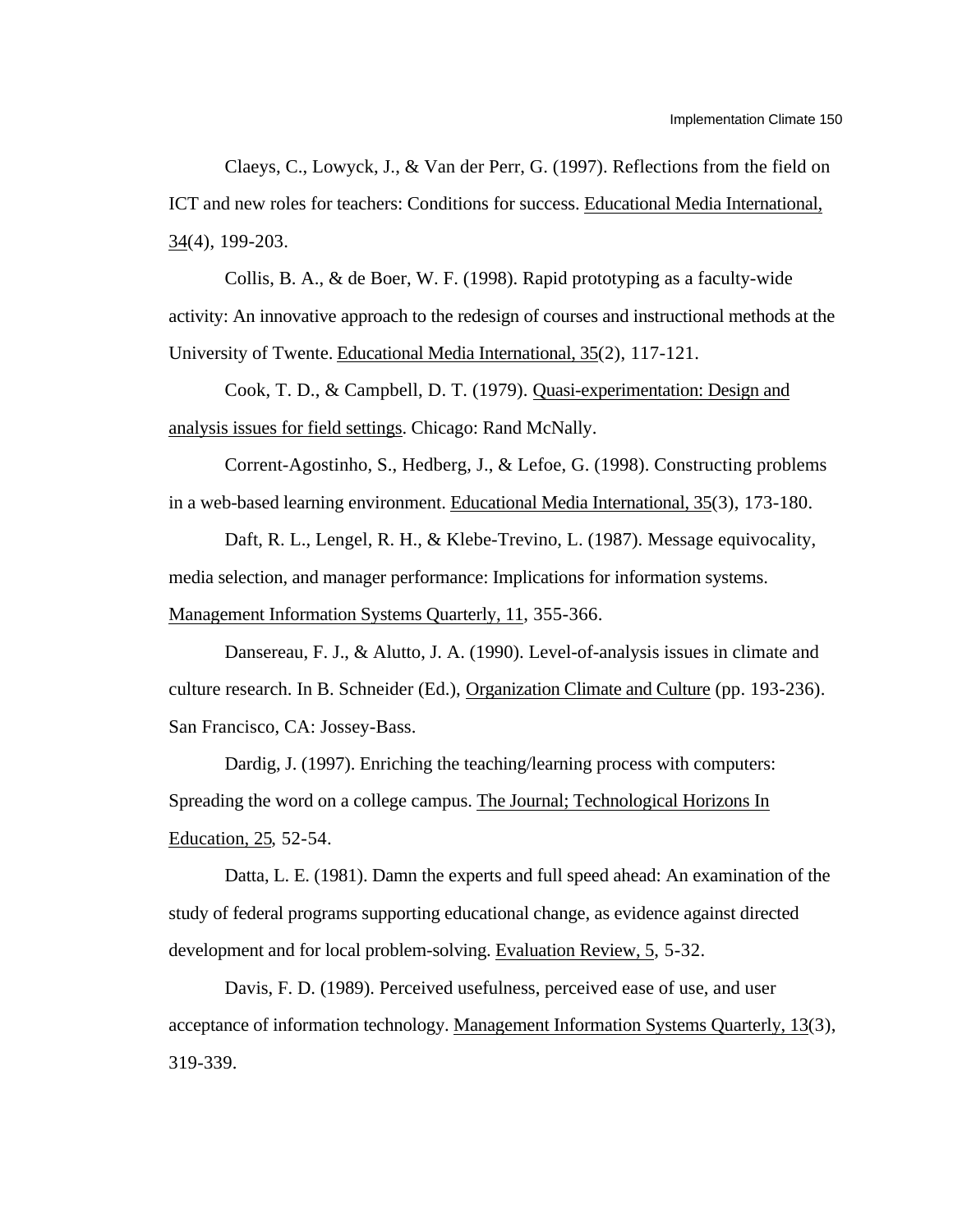de Sola Pool, I. (1983). Forecasting the telephone: A retrospective technology assessment. Norwood, N.J.: Ablex.

DeLone, W. H. (1988). Determinants of success for computer usage in small business. MIS Quarterly, 12, 51-61.

Denison, D. R. (1996). What is the difference between organizational culture and organizational climate? A native's point of view on a decade of paradigm wars. Academy of Management Review, 21(3), 619-654.

Dennis, A. R., George, J. F., Jessup, L. M., Jay F. Nunamaker, J., & Vogel, D. R. (1988). Information technology to support electronic meetings. Management Information Systems Quarterly, 12, 591-619.

DeSanctis, G., & Gallupe, R. B. (1987). A foundation for the study of group decision support systems. Management Science, 33, 589-609.

DeSanctis, G., & Poole, M. S. (1994). Capturing the complexity in advanced technology use: Adaptive structuration theory. Organization Science,  $5(2)$ ,  $121-147$ .

Deshpande, S. P. (1996). Ethical climate and the link between success and ethical behavior: An empirical investigation of a non-profit organization. Journal of Business Ethics, 15 , 315-320.

Driscoll, M. (1997). Defining internet-based and web-based training. Performance Improvement, 36 , 5-9.

Driscoll, M. (1998). Web-based training : Using technology to design adult learning experiences . San Francisco: Jossey-Bass/Pfeiffer.

Drory, M. (1993). Perceived political climate and job attitudes. Organizational Studies, 14(1), 59-71.

Drucker, P. F. (1988). The coming of the new organization. Harvard Business Review (January-February), 45-53.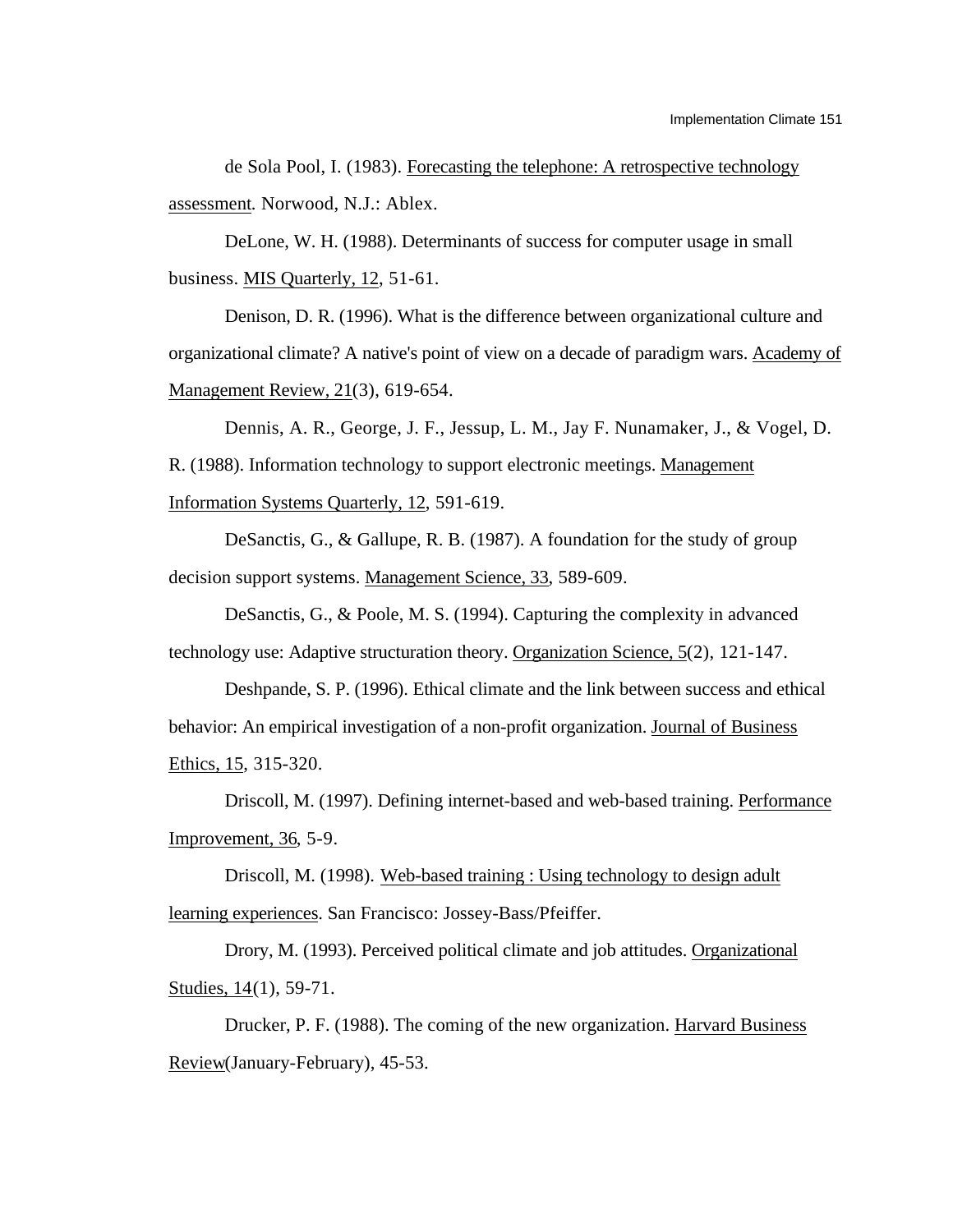Duderstadt, J. J. (1999). Can colleges and universities survive in the information age? In R. N. K. a. Associates (Ed.), Dancing with the Devil: Information technology and the new competition in higher education (pp. 1-25). San Francisco: Jossey-Bass Inc.

Dunn, M. G., & Birley, S. (1994). The impact of organizational values, goals, and climate on marketing effectiveness. Journal of Business Research, 30, 131-141.

Ehrmann, S. C. (1997a). The flashlight project: Spotting an elephant in the dark , [WWW page]. Teaching, Learning and Technology Group of the American Association for Higher Education. Available: http://www.tltgroup.org/ [1999, 7/20].

Ehrmann, S. C. (1997b). Making sense of technology: A dean's progress , [WWW page]. The Annenberg/CPB Projects Learner. Available:

http://www.learner.org/edtech/techstrats/makingsense.html [1999, 6/24].

Eveland, J. D. (1981). Evaluating the implementation of organizational technology (Vol. Austin, Texas). Evaluation Research Society.

Eveland, J. D., & Bikson, T. K. (1989). Work group structures and computer support: A field experiment. ACM Transactions on Office Information Systems, 6(4), 354-379.

Fairweather, G. W., & Tornatzky, L. G. (1977). Experimental methods for social policy research ( Vol. 69). Elmsford, NY: Pergamon Press.

Falcione, R. L., Sussman, L., & Herden, R. P. (1987). Communication climate in

organizations. In F. M. Jablin & L. L. Putnam & K. H. Roberts & L. W. Porter (Eds.),

Handbook of organizational communication (pp. 195-227). Newbury Park, CA: Sage.

Fleischer, M., Liker, J., & Arnsdorf, D. (1988). Effective use of computer-aided design and computer-aided engineering in manufacturing . Ann Arbor, MI: Industrial Technology Institute.

Fleischer, M., & Morell, J. A. (1988). The use of office automation by managers: A survey. Information Management Review, 41 , 29-40.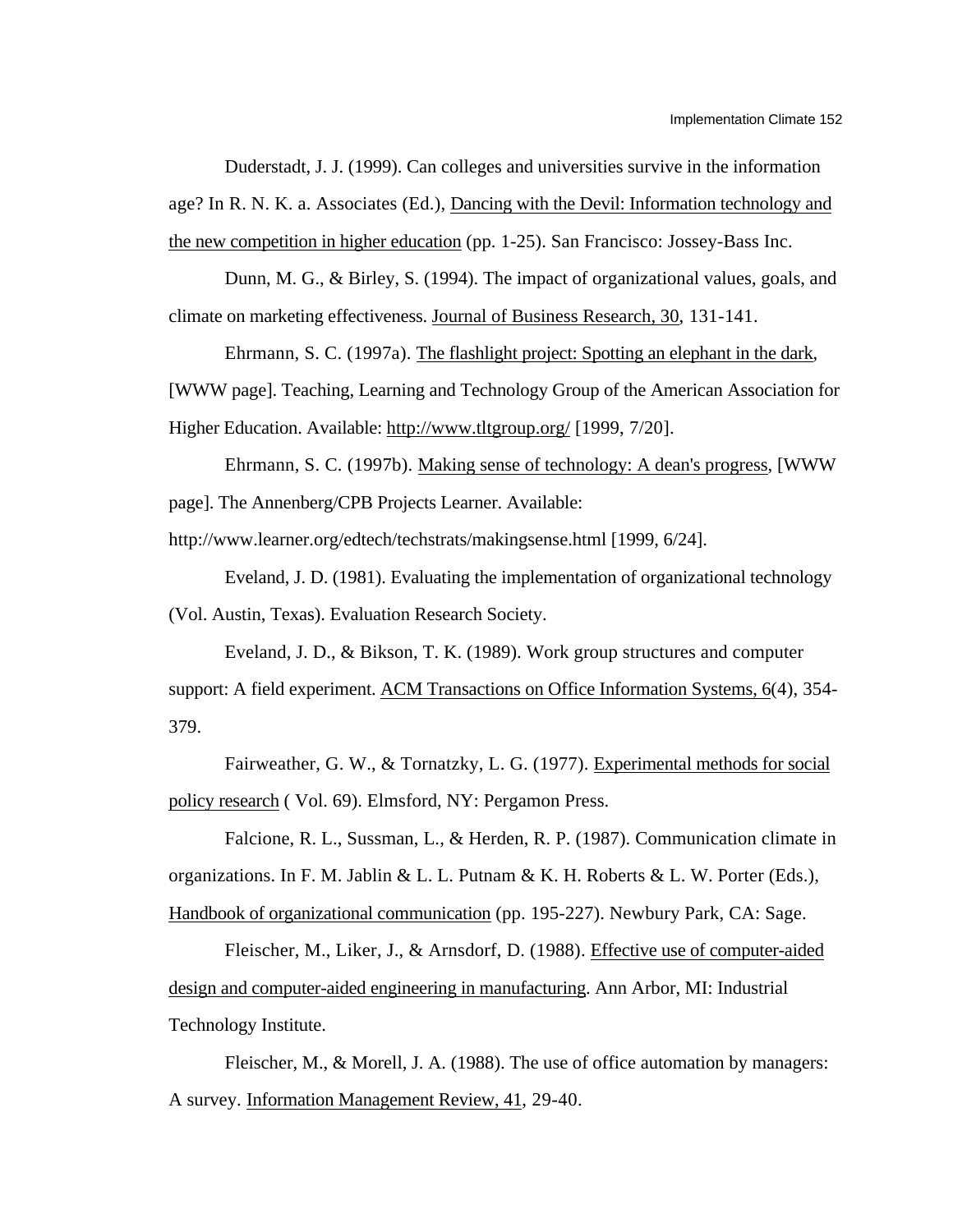Fliegel, F. C., & Kivlin, J. E. (1966). Attributes of innovations as factors in diffusion. American Journal of Sociology, 72(3), 235-248.

Frederiksen, L. W., Riley, A. W., & Myers, J. B. (1985). Matching technology and organizational structure: A case study in white collar productivity improvement. Journal of Organizational Behavior Management, 6, 59-80.

Gash, D., & Kossek, E. (1989). Links between organizational systems, human resource strategy and end user training. Paper presented at the Hawaii International Conference on System Science, Hawaii.

Gillani, B. (1998). The web as a delivery medium to enhance instruction. Educational Media International, 35(3), 197-202.

Glick, W. H. (1988). Response: Organizations are not central tendencies: Shadowboxing in the dark, Round 2. Academy of Management Review, 13(1), 133-137.

Glick, W. L. (1985). Conceptualizing and measuring organizational and psychological climate: Pitfalls in multilevel research. Academy of Management Review, 10 , 601-616.

Graves, W. H. (1999). Developing and using technology as a strategic asset. In R. N. K. a. Associates (Ed.), Dancing with the Devil: Information technology and the new competition in higher education (pp. 95-118). San Francisco: Jossey-Bass Inc.

Green, K. (1998). The 1998 campus computing survey , [WWW page]. Campus Computing. Available: http://www.campuscomputing.net/summaries/1998/index.html [1999, 7/22].

Grudin, J. (1988). Why CSCW applications fail: Problems in the design and evaluation of organizational interfaces. Paper presented at the Proceedings of the conference on computer-supported cooperative work, Portland, Oregon.

Guimaraes, T., Igbaria, M., & Lu, M.-t. (1992). The determinates of DSS success: An integrated model. Decision Sciences, 23, 409-430.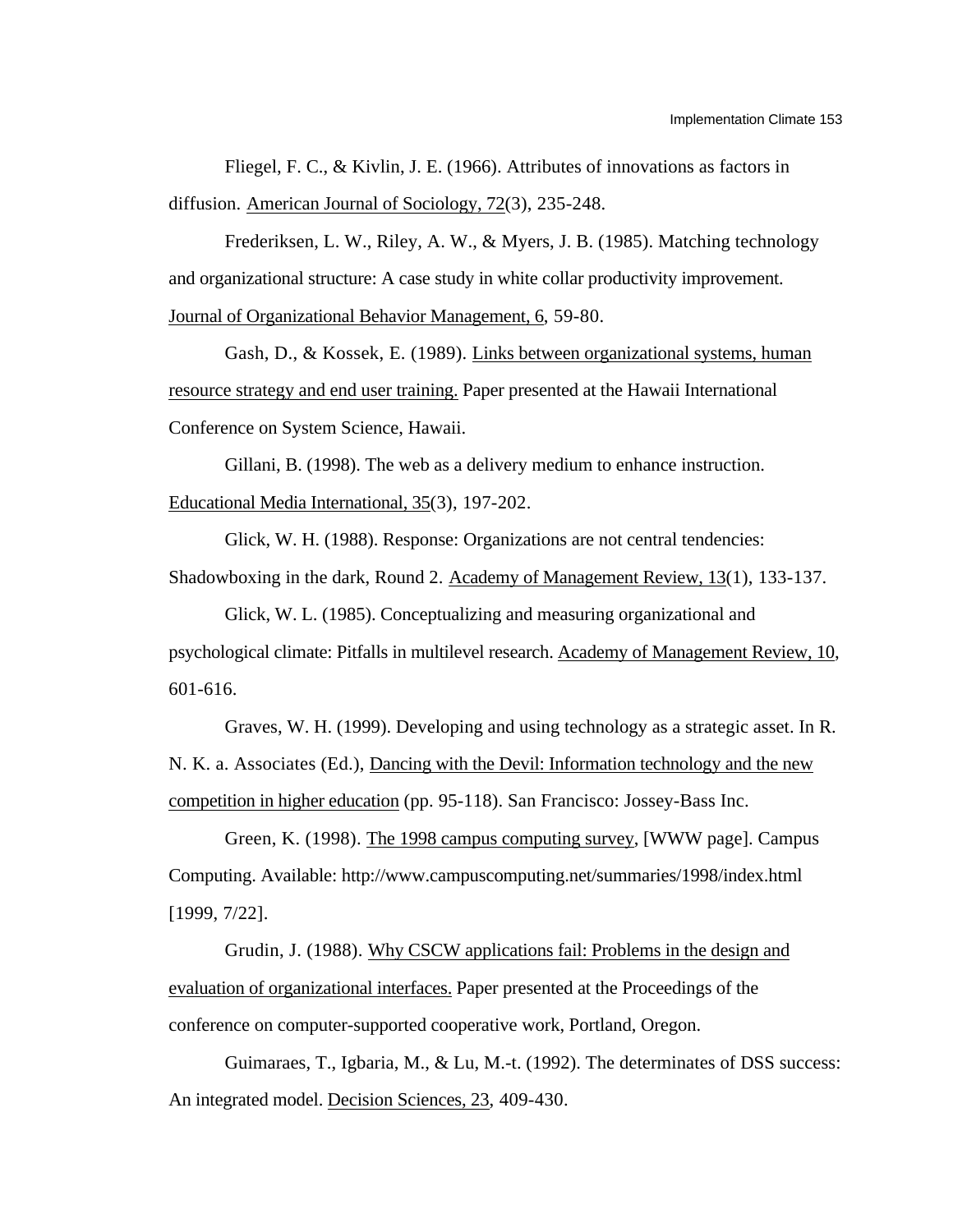Guion, R. M. (1973). A note on organizational climate. Organizational Behavior and Human Performance, 9, 120-125.

Gunter, B., & Furnham, A. (1996). Biographical and climate predictors of job satisfaction and pride in organization. Journal of Psychology, 130(2), 193-208.

Gutek, B. A., Bikson, T. K., & Mankin, D. A. (1984). Individual and organizational consequences of computer-based office information technology. Applied Social Psychology Annual, 5, 231-254, Beverly Hills, CA: Sage.

Hall, G., & Loucks, S. (1977). A developmental model for determining whether the treatment is actually implemented. American Educational Research Journal, 14 , 263- 276.

Hall, G. E., & Loucks, S. F. (1978). Innovation configurations: analyzing the adaptation of innovations (Vol. Toronto, Canada). American Educational Research Association.

Hellriegel, D., & Slocum, J. W. (1974). Organizational climate: Measures, research and contingencies. Academy of Management Journal, 17 , 255-280.

Henry, G. T. (1990). Practical sampling ( Vol. 21). Newbury Park: Sage.

Hexel, D., Marcellus, O., & Bernoulli, M. (1998). Potentials and constraints of ICT in schools. Educational Media International, 35(3), 149-155.

Hiltz, S. R. (1988). Productivity enhancement from computer mediated communication: A systems contingency approach. Communications of the ACM, 31(12), 1438-1454.

Hiltz, S. R., & Johnson, K. (1989). Measuring acceptance of computer-mediated communication systems. Journal of the American Society for Information Science, 40, 386-397.

Hiltz, S. R., & Johnson, K. (1990). User satisfaction with computer-mediated communication systems. Management Science, 36 , 739-764.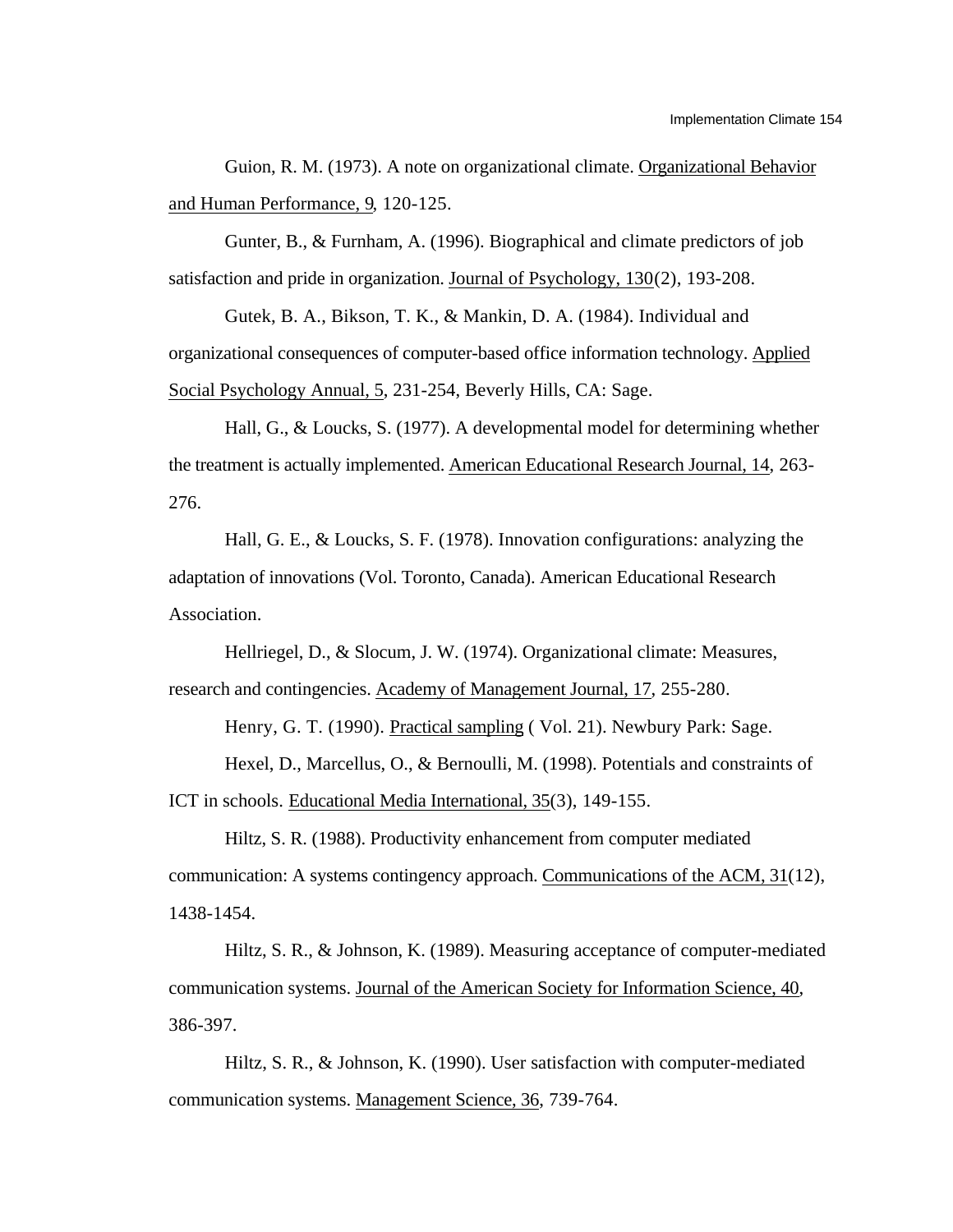Hiltz, S. T., & Turoff, M. (1978). The network nation: Human communication via computer (1st ed.). Reading, MA: Addison-Wesley.

Howe, J. G. (1977). Group climate: An exploratory analysis of construct validity. Organizational Behavior and Human Performance, 19 , 106-125.

IDC. (1997). Rapid Corporate Intranet Adoption Responsible For Explosive Growth Of New users Of Integrated Collaborative Environments , [Internet]. International Data Corporation. Available:

http://www2.idg.com/www/idg/idgpr.nsf/IMS\_98\_PRESS\_RELEASES\_BY\_DATE/20C 3BC740994DAD78825644900759A7B?OpenDocument [1998, May 5].

Indik, B. P. (1965). Organization size and member participation: Some empirical tests or alternative explanations. Human Relations, 18 , 339-350.

Ittelson, W. H., Proshansky, H. M., Rivlin, L. G., & Winkel, G. H. (1974). An introduction to environmental psychology . New York: Holt, Rinehart, & Wilson.

Ives, B., & Olson, M. H. (1984). User involvement and MIS success: A review of research. Management Science, 30, 586-603.

James, L., & Jones, A. (1974). Organizational climate: A review of theory and research. Psychological Bulletin, 81, 1096-1112.

James, L. R. (1982). Aggregation bias in estimates of perceptual agreement. Journal of Applied Psychology, 67(2), 219-229.

James, L. R., Demaree, R. J., & Wolf, G. (1984). Estimating within-group interrater reliability with and without response bias. Journal of Applied Psychology, 69, 85-98.

James, L. R., Joyce, W. F., & Slocum, J. W. (1988). Comment: Organizations do not cognize. Academy of Management Review, 13, 129-132.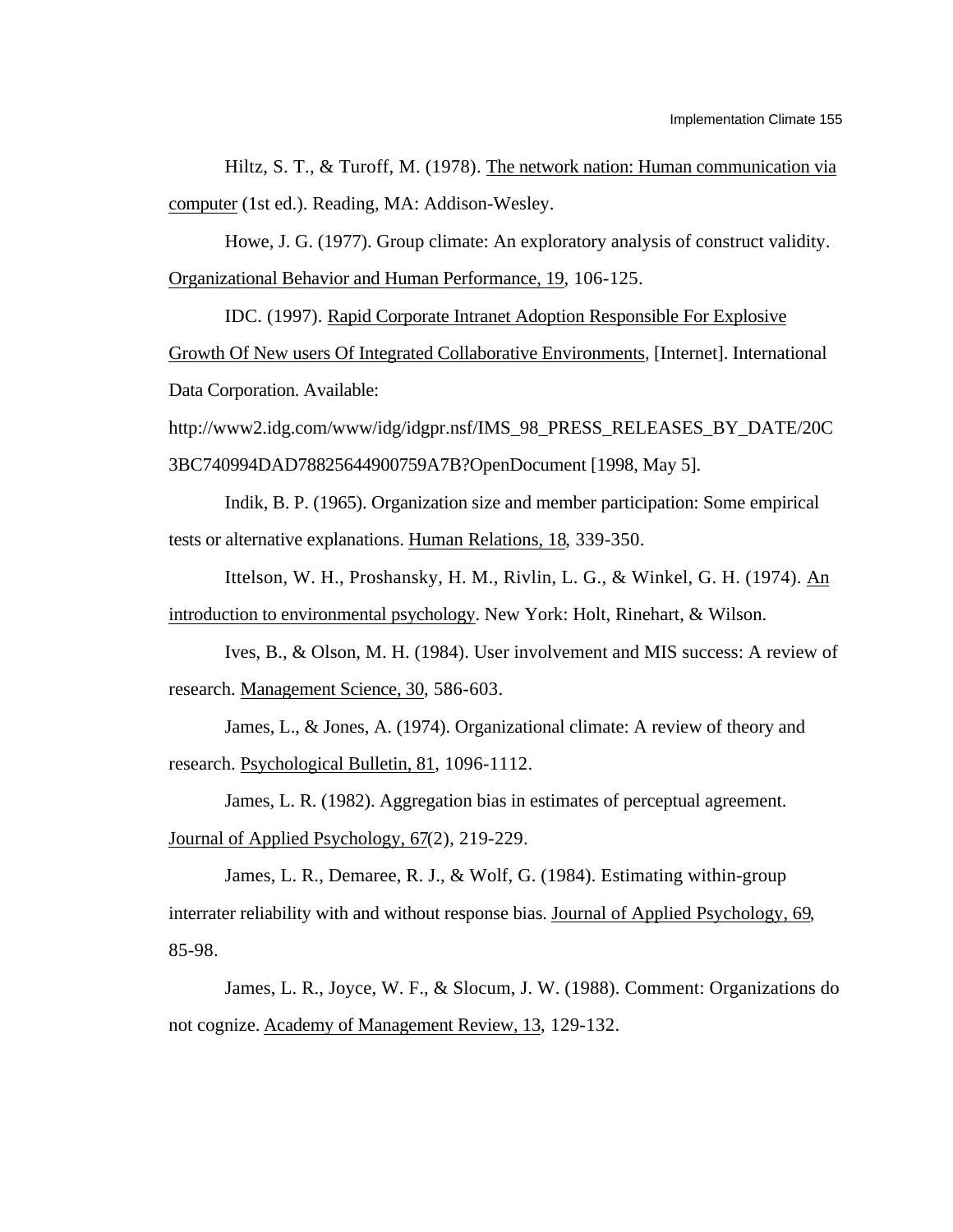Jarvenpaa, S. L., & Ives, B. (1991). Executive involvement and participation in the management of information technology. Management Information Systems Quarterly, 15, 205-227.

Johannesson, R. E. (1973). Some problems in the measurement of organizational climate. Organizational Behavior and Human Performance, 10, 118-144.

Jones, A. P., & James, L. R. (1979). Psychological climate: Dimensions and relationships of individual and aggregated work environment perceptions. Organizational Behavior and Human Performance, 23, 201-250.

Joyce, W. F., & Slocum, J. W. J. (1984). Collective climate: Agreement as basis for defining aggregate climates in organizations. Academy of Management Journal, 27(4), 721-742.

Jurison, J. (1997). Reevaluating productivity measures. Information Systems Management, 14(1), 30-34.

Katz, D., & Kahn, R. (1978). The social psychology of organizations (2nd ed.). New York: John Wiley & Sons.

Khan, B. H. (1998). Web-based instruction (WBI): An introduction. Educational Media International,  $35(2)$ ,  $63-71$ .

Kim, J.-O., & Mueller, C. W. (1978). Factor analysis: Statistical methods and practical issues . Beverly Hills: Sage Publications.

King, W. R., & Sabherwal, R. (1992). The factors affecting strategic information systems applications: An empirical assessment. Information & Management, 23, 217-235.

King, W. R., & Teo, T. S. H. (1994). Facilitators and inhibitors for the strategic use of information technology. Information & Management, 27 , 71-87.

Klein, H. J. (1989). An integrated control theory model of work motivation. Academy of Management Review, 14, 150-172.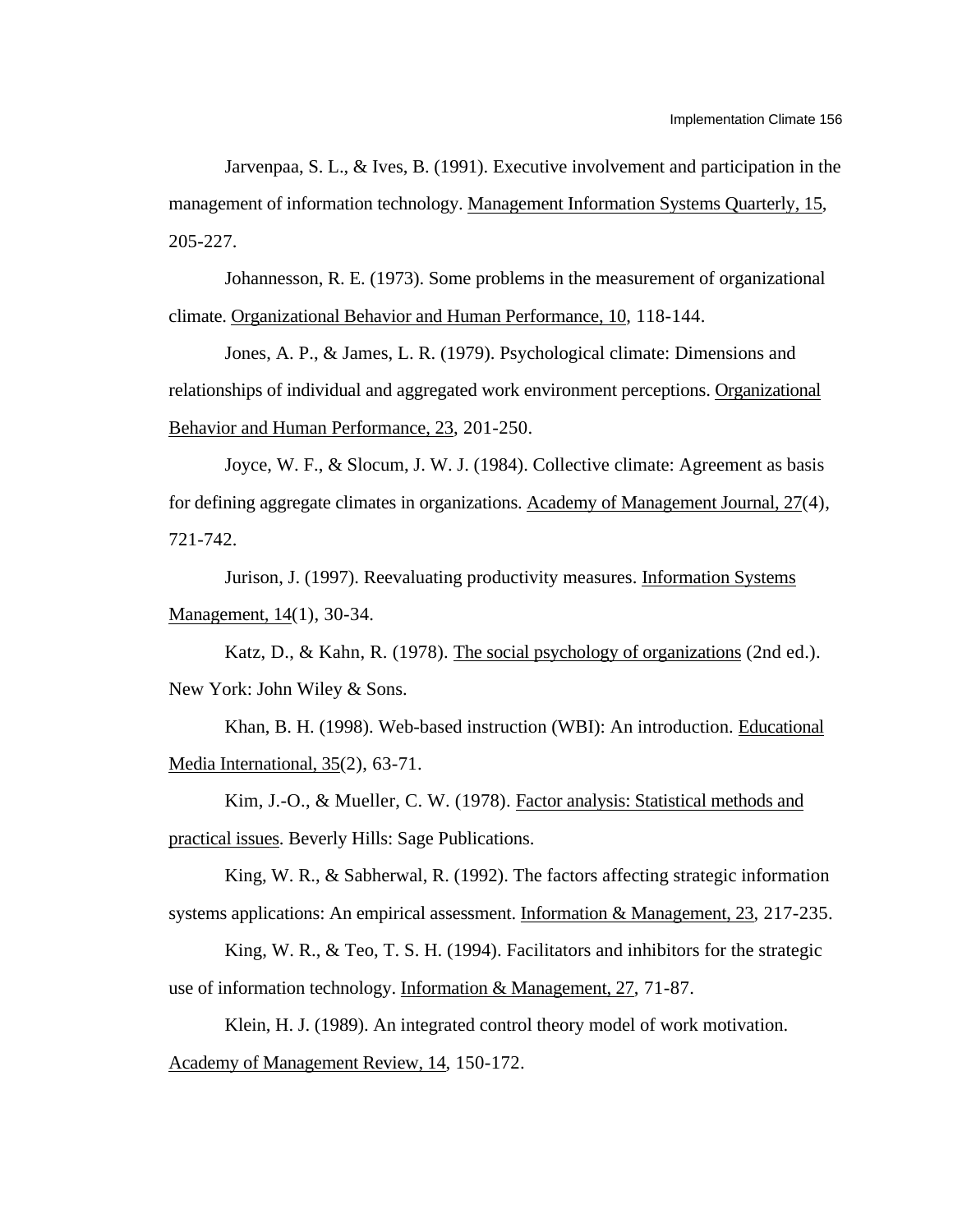Klein, K. J. (1992). Research initiation award: Implementing computerized manufacturing technology: A multi-organizational study of implementation effectiveness (College Park, MD NSF RIA Program Research Proposal): University of Maryland.

Klein, K. J., Bliese, P. D., Kozlowski, S. W. J., Dansereau, F., Gavin, M. B., Griffin, M. A., Hofmann, D. A., James, L. R., Yammarino, F. J., & Bligh, M. C. (2000). Multilevel analytical techniques: Commonalites, differences, and continuing questions. In K. J. Klein & S. W. J. Kozlowski (Eds.), Multilevel theory, research, and methods in organizations: Foundations, extensions, and new directions (pp. 512-553). San Francisco: Jossey-Bass.

Klein, K. J., & Kozlowski, S. W. J. (2000). From Micro to meso: Critical steps in conceptualizing and conduction multilevel research. Organizational research methods, (will appear in upcoming volume).

Klein, K. J., & Sorra, J. S. (1996). The challenge of innovation implementation. Academy of Management Review, 21(4), 1055-1080.

Kling, R. (1987). The social dimensions of computerization. CHI+GI Communications of the ACM, 337-339.

Kozlowski, S. W. J., & Hults, B. M. (1987). An exploration of climates for technical updating and performance. Personnel Psychology, 40, 539-563.

Kraut, R. E., Rice, R. E., Cool, C., & Fish, R. S. (1994). Life and death of new technology: Task, utility and social influences on the use of a communication medium. Paper presented at the ACM conference on computer supported cooperative work, Chapel Hill, North Carolina.

Landow, G. (1992). Hypertext. Baltimore: Johns Hopkins University Press.

Leavitt, H. (1965). Applied organizational change in industry. In J. G. March

(Ed.), Handbook of organizations (pp. 1144-1170). New York: Rand McNally.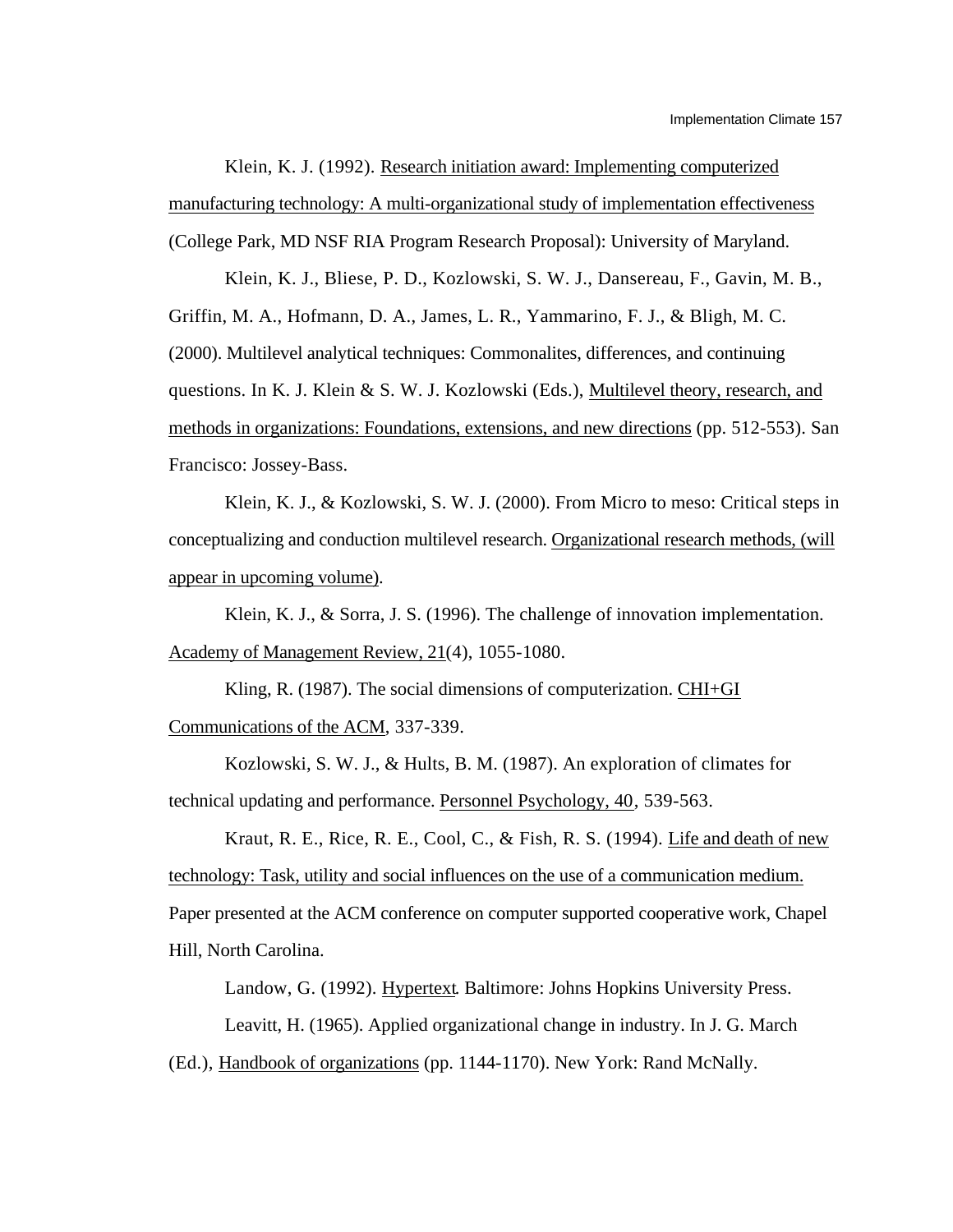Lee, S. (1989). Effective management of information systems in small business organizations: An empirical study of critical success factors. Unpublished Ph.D. Dissertation, University of Nebraska, Lincoln, NE.

Lee, S. M., Kim, Y. R., & Lee, J. (1995). An empirical study of the relationships among end-user information systems acceptance, training, and effectiveness. Journal of Management Information Systems, 12(2), 189-202.

Legare, T. L. (1995). Minimizing resistance to technological change. Information Systems Management,  $12(4)$ , 59-61.

Levine, H. G., & Rossmoore, D. (1993). Diagnosing the human threats to information technology implementation: A missing factor in systems analysis illustrated in a case study. Journal of Management Information Systems, 10(2), 55-73.

Lewin, K. (1951). Field theory and social science . New York: Harper and Row.

Lewin, K., Lippitt, R., & White, R. K. (1939). Patterns of aggressive behavior in experimentally created "social climates". Journal of Social Psychology, 10 , 271-299.

Lewis, L. K., & Seibold, D. R. (1993). Innovation modification during intraorganizational adoption. Academy of Management Review, 18, 322-354.

Liker, J. K., Fleischer, M., & Arnsdorf, D. (1992). Fulfilling the promises of CAD. Sloan Management Review, 33(3), 74-86.

Lindell, M. K., & Brandt, C. J. (2000). Climate quality and climate consensus as mediators of the relationship between organizational antecedents and outcomes. Journal of Applied Psychology, 85, 331-348.

Litwin, G. H., & Stringer, R. A. (1968). Motivation and organizational climate . Boston: Harvard Business School, Division of Research.

Lucas, H. C., & Baroudi, J. (1994). The role of information technology in organization design. Journal of Management Information Systems, 10, 9-23.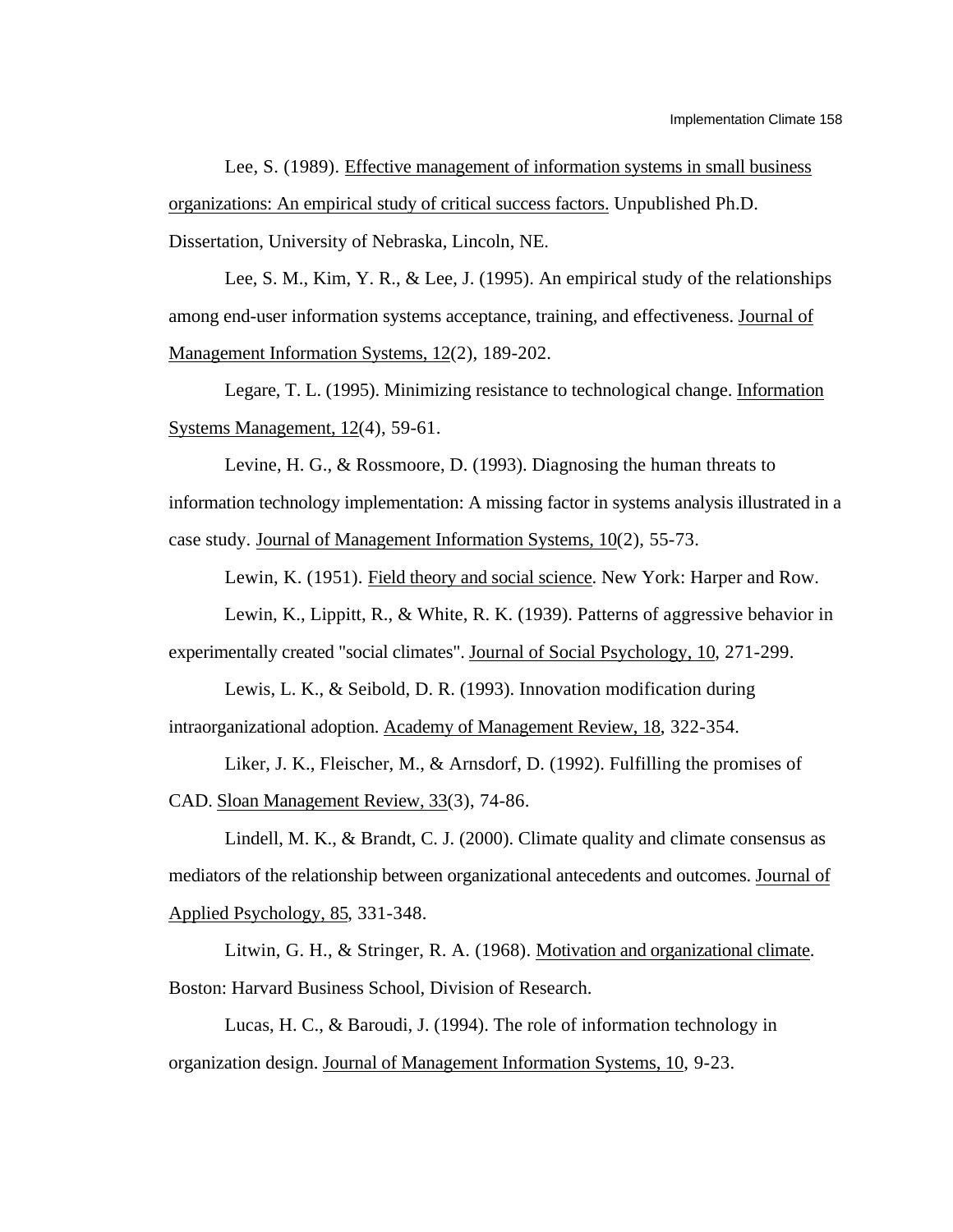Lucas, H. C., Walton, E. J., & Ginzberg, M. J. (1988). Implementing packaged software. Management Information Systems Quarterly, 12.

Markus, L. M. (1994). Electronic mail as the medium of managerial choice. Organization Science, 5, 502-527.

Markus, M. L. (1990). Toward a "Critical Mass" theory of interactive media. In J. Fulk & C. Steinfield (Eds.), Organizations and communication technology (pp. 194-218). Newbury Park: Sage.

Markus, M. L., & Robey, D. (1988). Information technology and organizational change: Causal structure in theory and research. Management Science, 34 , 583-598.

McClure, C. R., & Lopata, C. (1996). Assessing the Academic Networked Environment: Strategies and Options . School of Information Studies

Syracuse University [2000, Feb. 9].

McGee, M. K. (2000). It's official: IT adds up, [WWW page]. InformationWeek. Available: http://www.informationweek.com/782/productivity.htm [2000, 4/20].

McGrath, B. (1998). Partners in learning: Twelve ways technology changes the teacher-student relationship. The Journal; Technological Horizons In Education, 25(9), 58-61.

McGrath, J. E., & Hollingshead, A. B. (1994). Groups interacting with technology: ideas, evidence, issues, and an agenda ( Vol. 194, Sage library of social research). Thousand Oaks, CA: Sage.

Meyer, D. C. (1995). Implementation of group support systems in office settings: Influences and outcomes. Unpublished Masters Thesis, North Carolina State University, Raleigh, NC.

Mintzberg, H. (1973). The nature of managerial work. New York: Harper & Row.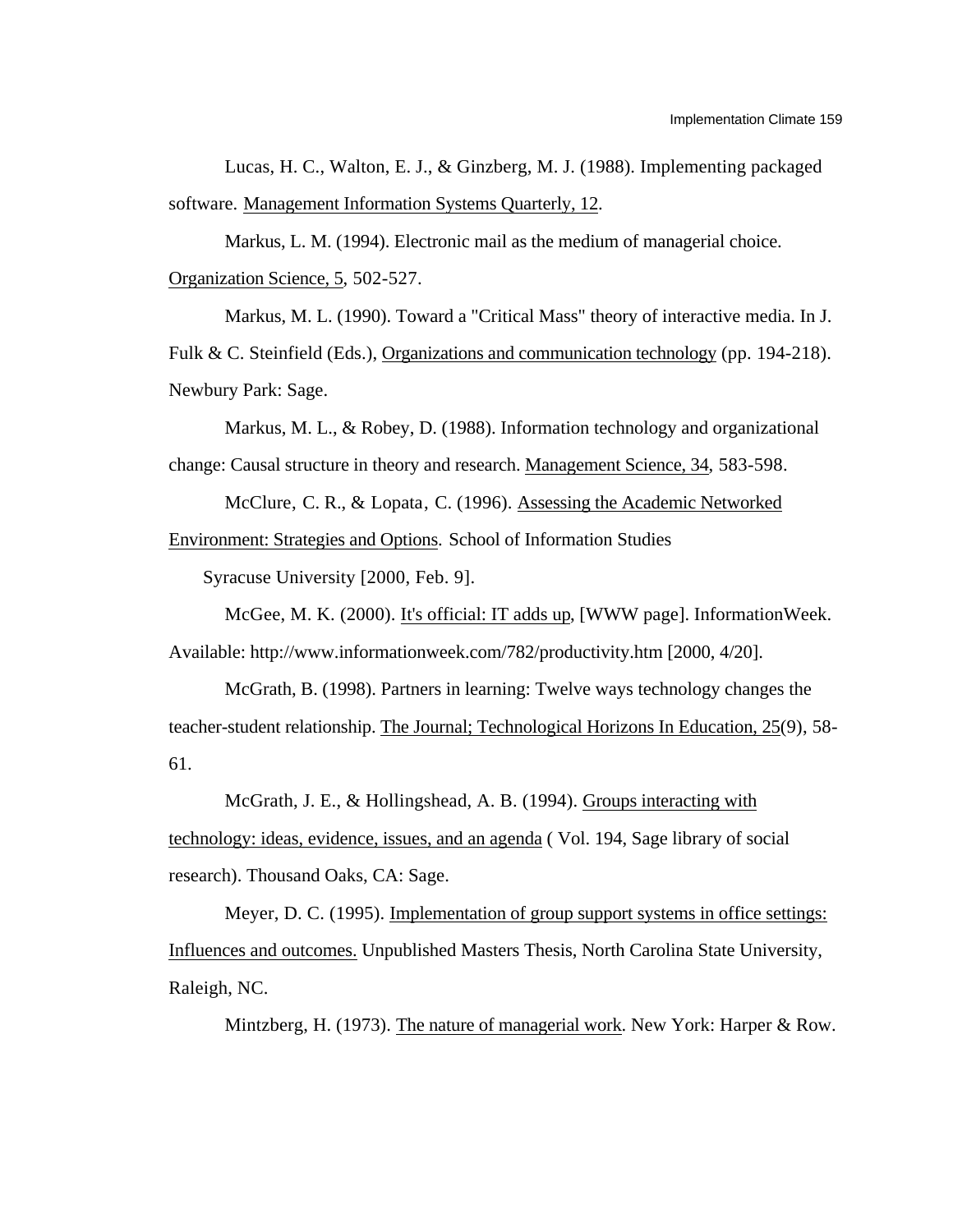Mirvis, P. H., Sales, A. L., & Hackett, E. J. (1992). The implementation and adoption of new technology in organizations: The impact on work, people, and culture. Human Resource Management, 30(1), 113-139.

Mojkowski, C. (1999, April). District Information Technology Plans and Planning: Monitoring Implementation and Assessing Impact (Vol. Montreal, Canada). American Educational Research Association.

Moran, E. T., & Volkwein, J. F. (1992). The cultural approach to the formation of organizational climate. Human Relations, 45(1), 19-47.

Munro, M. C., & Wheeler, B. L. (1980). Planning critical success factors, and management's information requirements. Management Information Systems Quarterly,  $4(4)$ , 27-38.

Neal, E. (1998, 6/1998). Does using technology in instruction enhance learning or The artless state of comparative research, [WWW]. Jossey-Bass Publishers. Available: http://www.horizon.unc.edu/TS/commentary/1998-06.asp [1999, 7/20].

Neo, B. S. (1988). Factors facilitating the use of information technology for competitive advantage: An exploratory study. Information & Management, 15, 191-201.

Newman, J. E. (1975). Understanding the organizational structure-job attitude relationship through perceptions of the work environment. Organizational Behavior and Human Performance, 14(371-397).

Noble, D. (1998). The Coming Battle Over Online Instruction, [WWW page]. University of California, San Diego. Available:

http://www.communication.ucsd.edu/dl/ddm2.html [2000, 5/2000].

Nord, W. R., & Tucker, S. (1987). Implementing routine and radical innovations. Lexington, MA: Lexington Books.

Nunnally, J. C., & Bernstein, I. H. (1994). Psychometric theory (third edition). New York: McGraw-Hill.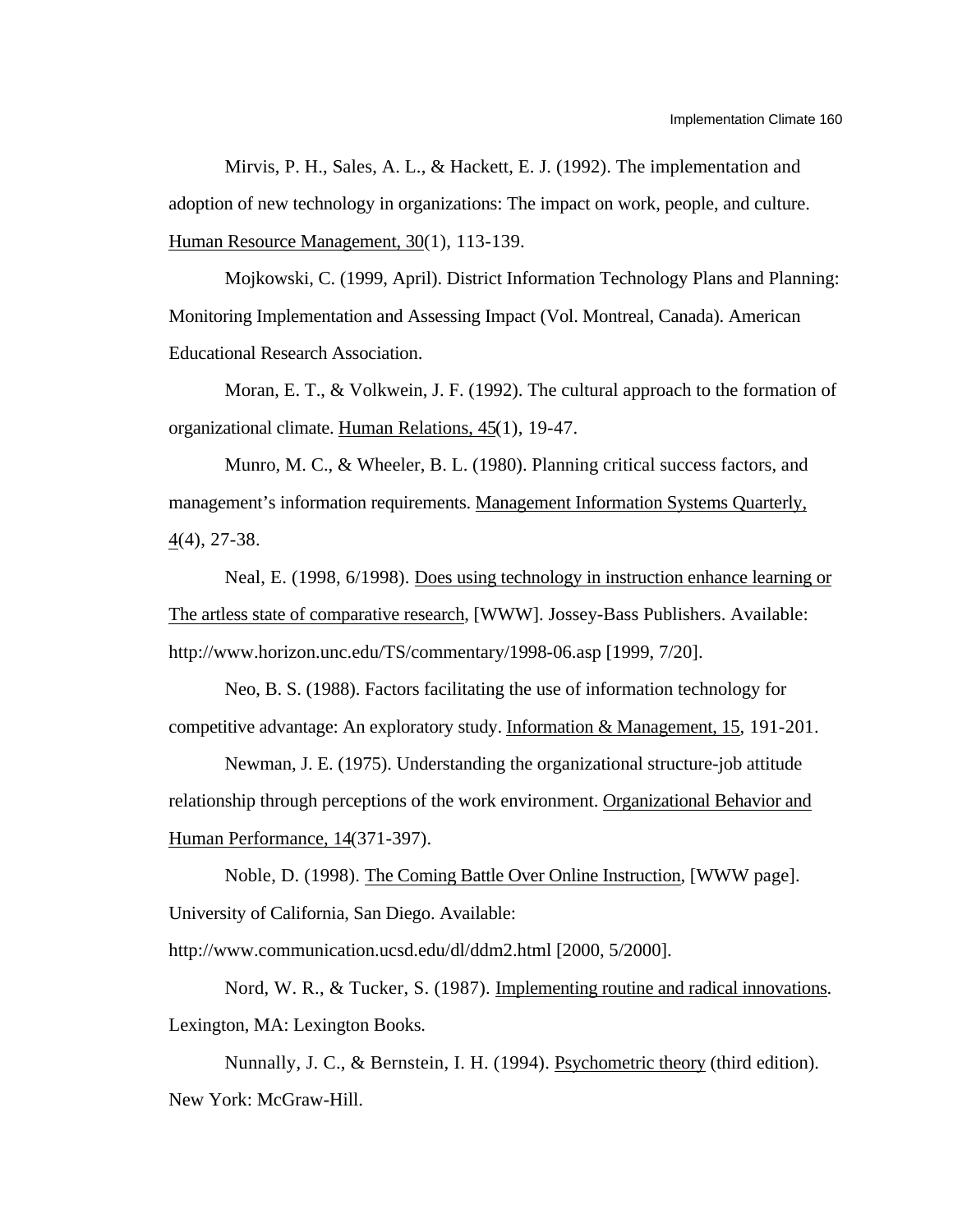Orlikowski, W. J. (1992a). The duality of technology: Rethinking the concept of technology in organizations. Organization Science, 3, 398-427.

Orlikowski, W. J. (1992b). Learning from Notes: Organizational issues in groupware implementation (Cambridge, MA CISR WP No. 241): Sloan School of Management.

Orlikowski, W. J., & Gash, D. C. (1992). Changing frames: Understanding technological change in organizations (Cambridge, MA CISR WP No. 236): Sloan School of Management.

Orlikowski, W. J., & Gash, D. C. (1994). Technological frames: Making sense of information technology in organizations. ACM Transactions on Information Systems,  $12(2)$ ,  $174-207$ .

Orlikowski, W. J., & Robey, D. (1991). Information technology and the structuring of organizations. Information Systems Research, 2(2), 143-169.

Orlikowski, W. J., Yates, J., Okamura, K., & Fujimoto, M. (1995). Shaping electronic communication: The metastructuring of technology in the context of use. Organization Science, 6(4), 423-444.

Papa, M. J. (1990). Communication network pattern and employee performance with new technology. Communication Research, 17(3), 344-368.

Partee, M. H. (1996). Using e-mail, web sites & newsgroups to enhance traditional classroom instruction. The Journal; Technological Horizons In Education, 23(11), 79-82.

Pasmore, W., Francis, C., Haldeman, J., & Shani, A. (1982). Socio-technical systems: A North American reflection on empirical studies of the seventies. Human Relations, 35, 1179-1204.

Petz, D., & Munson, D. (1980). The innovating process: A conceptual framework. Ann Arbor, MI: University of Michigan.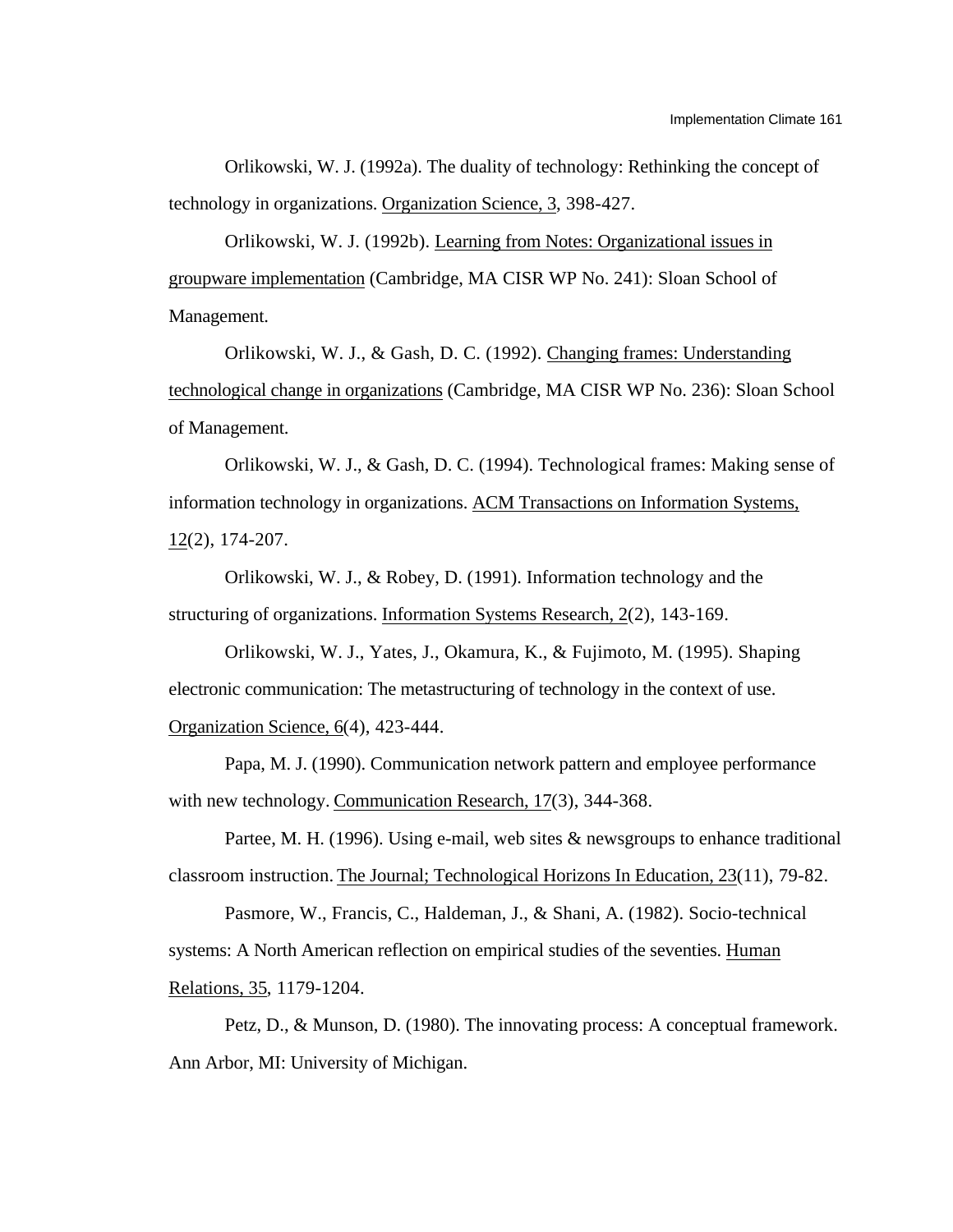Pinch, T., & Bijker, W. (1987). The social construction of facts and artifacts. In W. Bijker & T. Hughes & T. Pinch (Eds.), The social construction of technological systems (pp. 17-50). Cambridge MA: MIT Press.

Pinsonneault, A., & Kraemer, K. L. (1990). The effects of electronic meetings on group processes and outcomes: An assessment of the empirical research. European Journal of Operational Research, 46 , 143-161.

Pinsonneault, A., & Rivard, S. (1998). Information technology and the nature of work: From the productivity paradox to the Icarus paradox? MIS Quarterly, 22, 287-311.

Poole, M. S. (1985). Communication and organizational climates: Review, critique, and a new perspective. In R. D. McPhee & P. K. Tompkins (Eds.),

Organizational communication: Traditional themes and new directions (pp. 79-108).

Beverly Hills, CA: Sage.

Poole, M. S., & DeSanctis, G. (Eds.). (1990). Understanding the use of group decision support systems: The theory of adaptive structuration . Newbury Park: Sage.

Poole, M. S., & McPhee, R. D. (1983). A structurational analysis of organizational climate, Communication and organizations: An interpretive approach (pp. 195-219).

Powell, G. N., & Butterfield, D. A. (1978). The case for sub-system climate in organizations. Academy of Management Review, 3, 151-157.

Reichers, A. E., & Schneider, B. (1990). Climate and culture: An evolution of constructs. In B. Schneider (Ed.), Organization Climate and Culture (pp. 5-39). San Francisco, CA: Jossey-Bass.

Rice, R. E., Grant, A. E., Schmitz, J., & Torobin, J. (1990). Individual and network influences of the adoption and perceived outcomes of electronic messaging. Social Networks, 12(1), 27-55.

Rice, R. E., & Rogers, E. M. (1980). Reinvention in the innovation process. Knowledge: Creation, Diffusion, Utilization, 1(4), 499-514.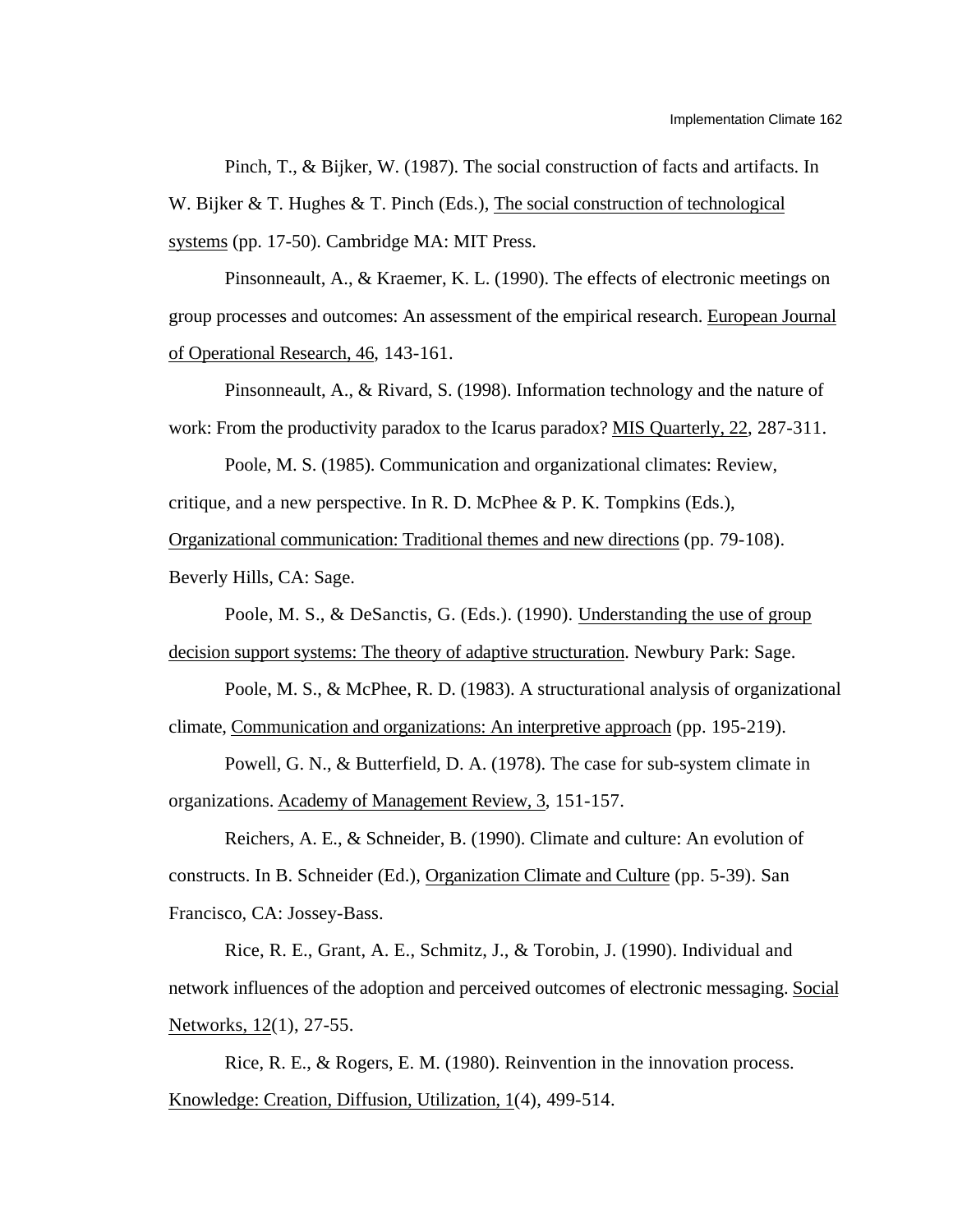Riedl, R., & Carroll, S. (1997). Impact North Carolina: 21st century education,

update on progress and activity. The Journal; Technological Horizons In Education, 25(5), 47-50.

Robey, D. (1979). User attitudes and management information system use. Academy of Management Journal, 22(3), 527-538.

Rockart, J. F. (1979). Chief executives define their own data needs. Harvard Business Review, 57 (March-April), 81-93.

Rogers, E. M. (1983). Diffusion of innovations (3ed ed.). New York: Free Press.

Rogers, E. M. (1986). Communication technology: The new media in society . New York: Free Press.

Rousseau, D. (1985). Issues of level in organizational research. Research in Organizational Behavior, 7, 1-37.

Rousseau, D. M. (1990). Assessing organizational culture: The case for multiple

methods. In B. Schneider (Ed.), Organization Climate and Culture (pp. 153-192). San

Francisco, CA: Jossey-Bass.

Russell, T. L. (1999). The no significant difference phenomenon . Raleigh, NC: Office of Instructional Telecommunications.

Sanders, L. G., & Courtney, J. F. (1985). A field study of organizational factors influencing DSS success. Management Information Systems Quarterly, 9(1), 77-93.

Savage, G. T., Nix, T. W., Whitehead, C. J., & Blair, J. D. (1991). Strategies for assessing and managing organizational stakeholders. Academy of Management Executive, 5 , 61-75.

Schneider, B. (1975). Organizational climates: An essay. Personnel Psychology, 28 , 447-479.

Schneider, B. (1985). Organizational behavior. Annual Review of Psychology, 36 , 573-611.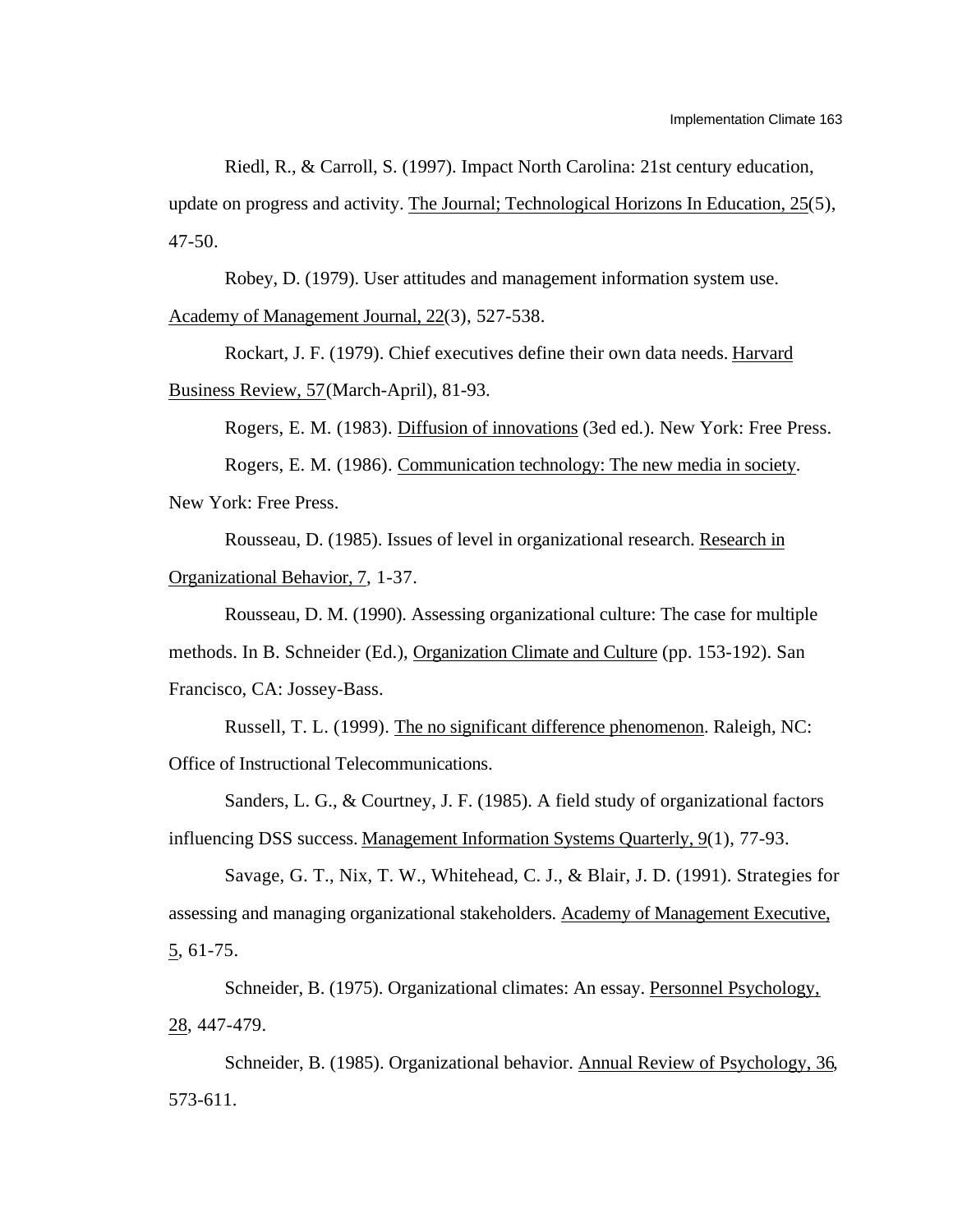Schneider, B. (1990). The climate for service: An application of the climate construct. In B. Schneider (Ed.), Organization Climate and Culture (pp. 383-412). San Francisco, CA: Jossey-Bass.

Schneider, B., Ashworth, S., Higgs, A., & Carr, L. (1996). Design, validity, and use of strategically focused employee attitude surveys. Personnel Psychology, 49 , 695- 705.

Schneider, B., & Gunnarson, S. K. (1991). Organizational climate and culture: The psychology of the workplace. In J. W. Jones & B. D. Steffy & D. W. Bray (Eds.), Applying psychology in business . Lexington, MA: Lexington Books.

Schneider, B., Parkington, J. J., & Buxton, V. M. (1980). Employee and customer perceptions of service in banks. Administrative Science Quarterly, 25 , 252-267.

Schneider, B., & Reichers, A. E. (1983). On the etiology of climates. Personnel Psychology (36), 19-39.

Schneider, B., & Snyder, R. A. (1975). Some relationships between job satisfaction and organizational climate. Journal of Applied Psychology, 60, 318-328.

Schneider, B., White, S. S., & Paul, M. C. (1998). Linking service climate and customer perceptions of service quality: Test of a causal model. Journal of Applied Psychology, 83 , 150-163.

Schuster, F. E., Morden, D. L., Baker, T. E., McKay, I. S., Dunning, K. E., & Hagan, C. M. (1997). Management practice, organization climate, and performance an exploratory study. Journal of Applied Behavioral Science, 33(2), 209-226.

Shrout, P. E., & Fleiss, J. L. (1979). Intraclass correlations: Uses in assessing rater reliability. Psychological Bulletin, 86(2), 420-428.

Silver, M. S. (1991). Systems that support decision makers: Descriptions and analysis . New York: John Wiley.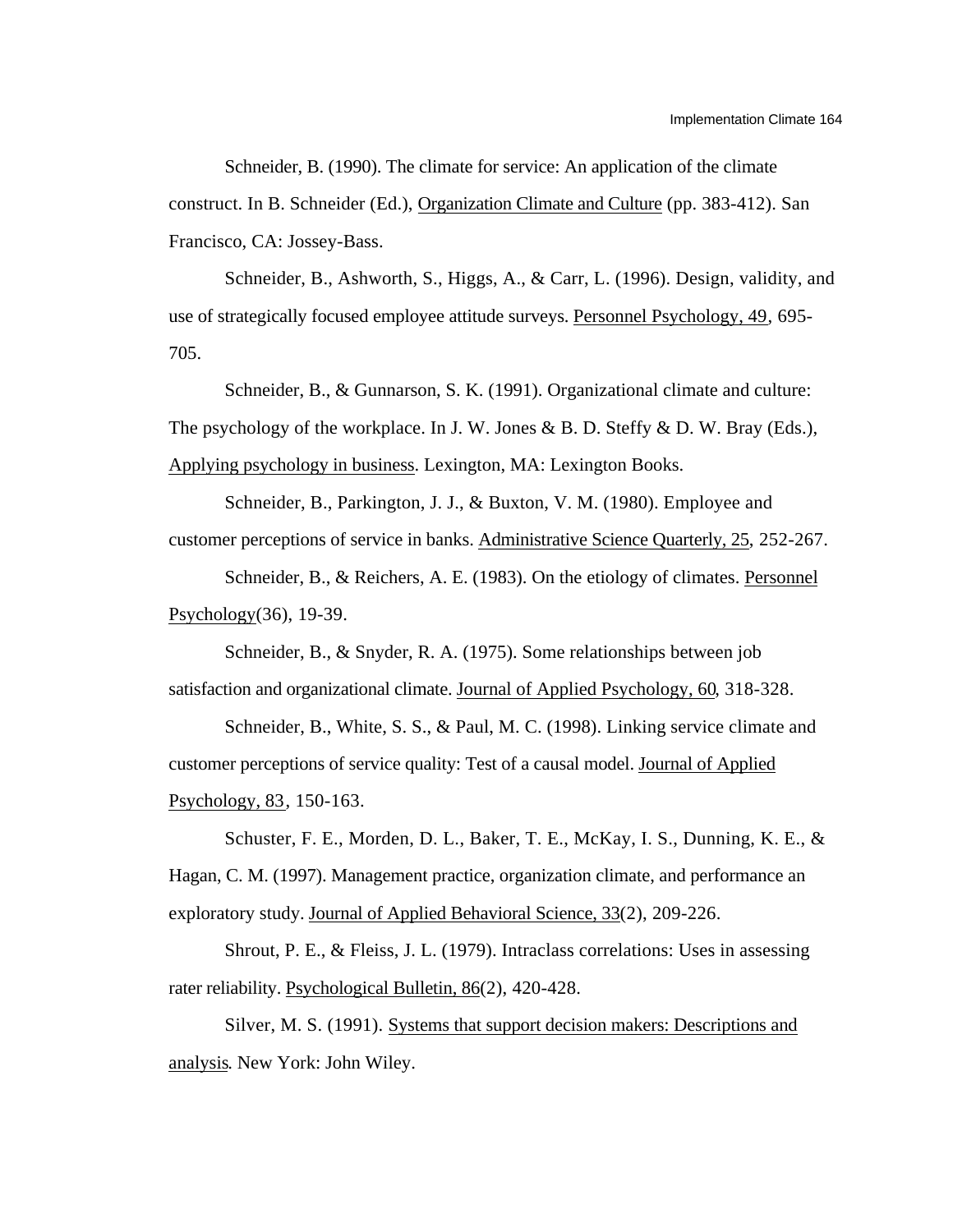Slevin, D. P., Stieman, P. A., & Boone, L. W. (1991). Critical success factor analysis for information systems performance measurement and enhancement: A case study in the university environment. Information  $&$  Management, 21, 161-174.

Spector, P. E. (1992). Summated rating scale construction: An introduction ( Vol. 82). Beverly Hills: Sage Publications.

Stasz, C., Bikson, T. K., & Shapiro, N. Z. (1986). Assessing the forest service's implementation of an agency-wide information system: An exploratory study (Santa Monica, CA Report No. N-2463-USFS): Rand.

Steinfield, C. W. (1986). Computer-mediated communication in organization setting: Explaining task related and socio emotional uses. In M. L. McLaughlin (Ed.), Communication Yearbook (Vol. 9, pp. 777-804). Newbury Park, CA: Sage.

Strassmann, P. A. (1988). The business value of computers . New Canaan, CT: The Information Economics Press.

Tabachnick, B. G., & Fidell, L. S. (1996). Using multivariate statistics (3ed ed.): HarperCollins College.

Tait, P., & Vessey, I. (1988). The effect of user involvement on system success: A contingency approach. Management Information Systems Quarterly, 12, 91-108.

Tornatzky, L., Eveland, J. D., Boylan, M., Hetzner, W., Johnson, E., Roitman, D., & Schneider, J. (1983). The process of technological innovation: Reviewing the literature. Washington, D.C.: National Science Foundation.

Tornatzky, L. G., & Fleischer, M. F. (1990). The processes of technological innovation. Lexington, MA: D.C. Heath.

Trist, E. L. (1981). The sociotechnical perspective: The evolution of sociotechnical systems as a conceptual framework and as an action research program. In A. H. Van deVen & W. F. Joyce (Eds.), Perspectives on Organization Design and Behavior (pp. 19- 75). New York: Wiley-Interscience.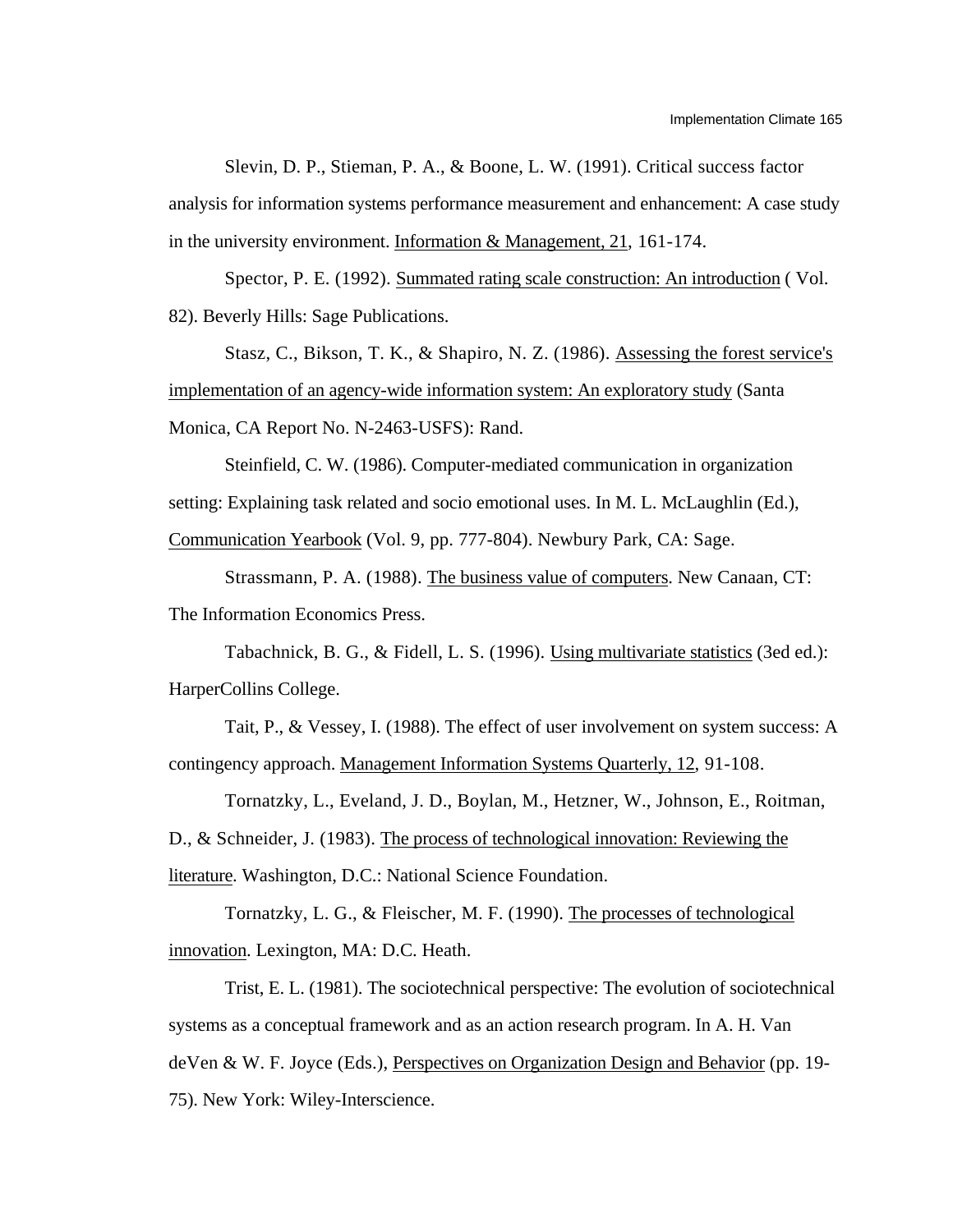Turnage, J. J. (1990). The challenge of new workplace technology for psychology. American Psychologist, 45, 171-178.

Tushman, M. L., & Rosenkopf, L. (1992). Organizational determinants of technological change: Toward a sociology of technological evolution. Research in Organizational Behavior, 14, 311-347.

Valacich, J. S., Dennis, A. R., & Nunamaker, J. F. (1991). Electronic meeting support: The GroupSystems concept. International Journal of Man-Machine Studies, 34 , 261-282.

von Hippel, E. (1976). The dominant role of users in the scientific instrument innovation process. Research Policy, 5, 212-239.

von Hippel, E. (1988). The sources of innovation . New York: Oxford University Press.

Weick, K. E. (1990). Technology as equivoque: Sensemaking in new

technologies. In P. S. Goodman & L. S. Sproull (Eds.), Technology and Organizations

(pp. 1-44). San Francisco, CA: Jossey-Bass.

Whelan, K. (2000). Computers, obsolescence, and productivity (New York, NY. FRB Report No. 200006): Federal Reserve Board.

Wiens, G., & Gunter, G. (1998). Delivering effective instruction via the web.

Educational Media International, 35(2), 95-99.

Yin, R. (1979). Changing urban bureaucracies . Lexington, MA: Lexington Books.

Zack, M. H. (1994). Electronic messaging and communication effectiveness in an ongoing work group. Information & Management, 26 , 231-241.

Zaheer, A., & Venkatraman, N. (1994). Determinates of electronic integration in the insurance industry: An empirical test. Management Science, 40(5), 549-566.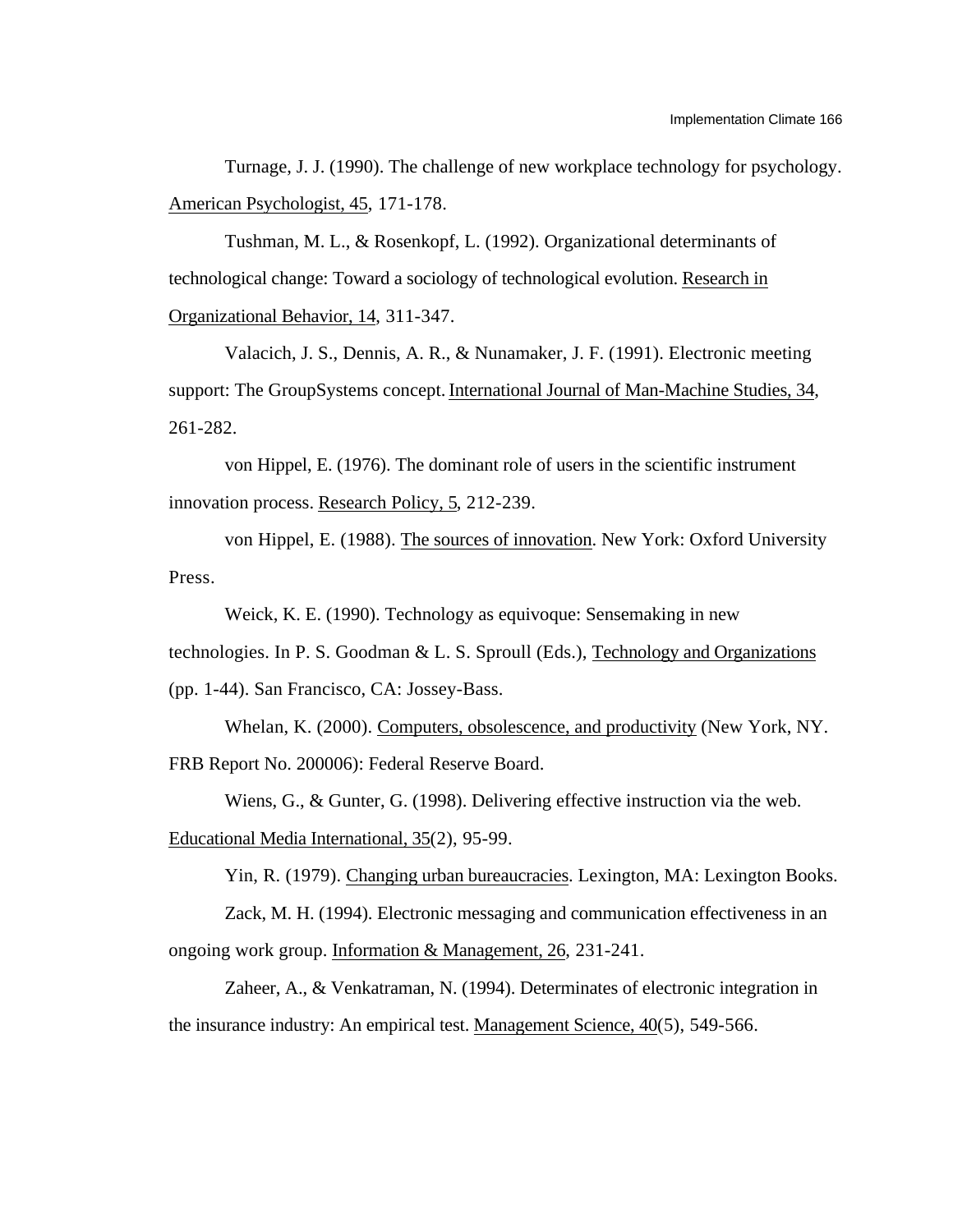Zammuto, R. F., & O'Connor, E. J. (1992). Gaining advanced manufacturing technologies' benefits: The roles of organization design and culture. Academy of Management Review, 17, 701-728.

Zohar, D. (1980). Safety climate in industrial organizations: Theoretical and applied implications. Journal of Applied Psychology, 65, 96-102.

Zohar, D. (2000). A group-level model of safety climate: Testing the effect of group climate on microaccidents in manufacturing jobs. Journal of Applied Psychology, 85 , 587-596.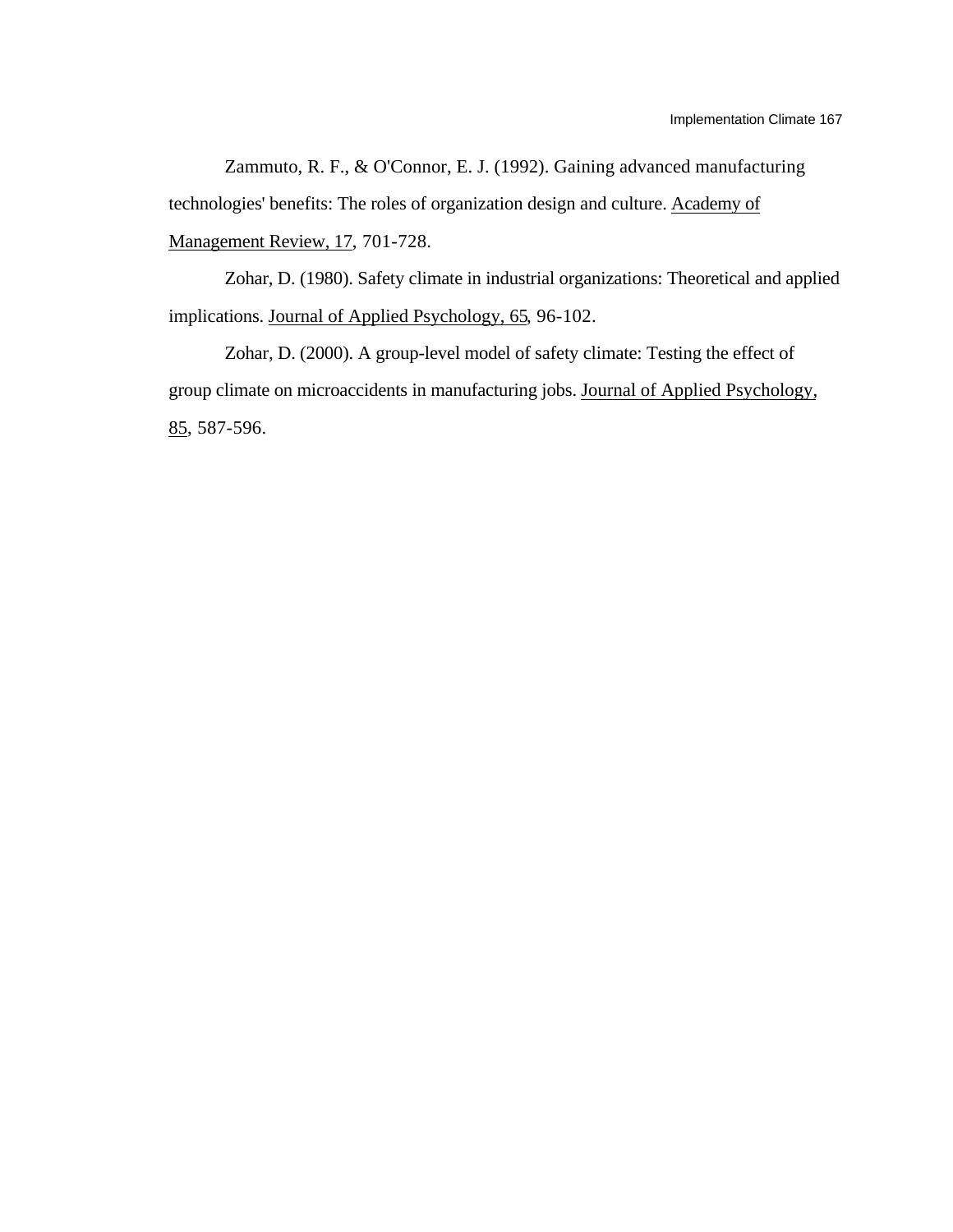Implementation Climate 168

Appendices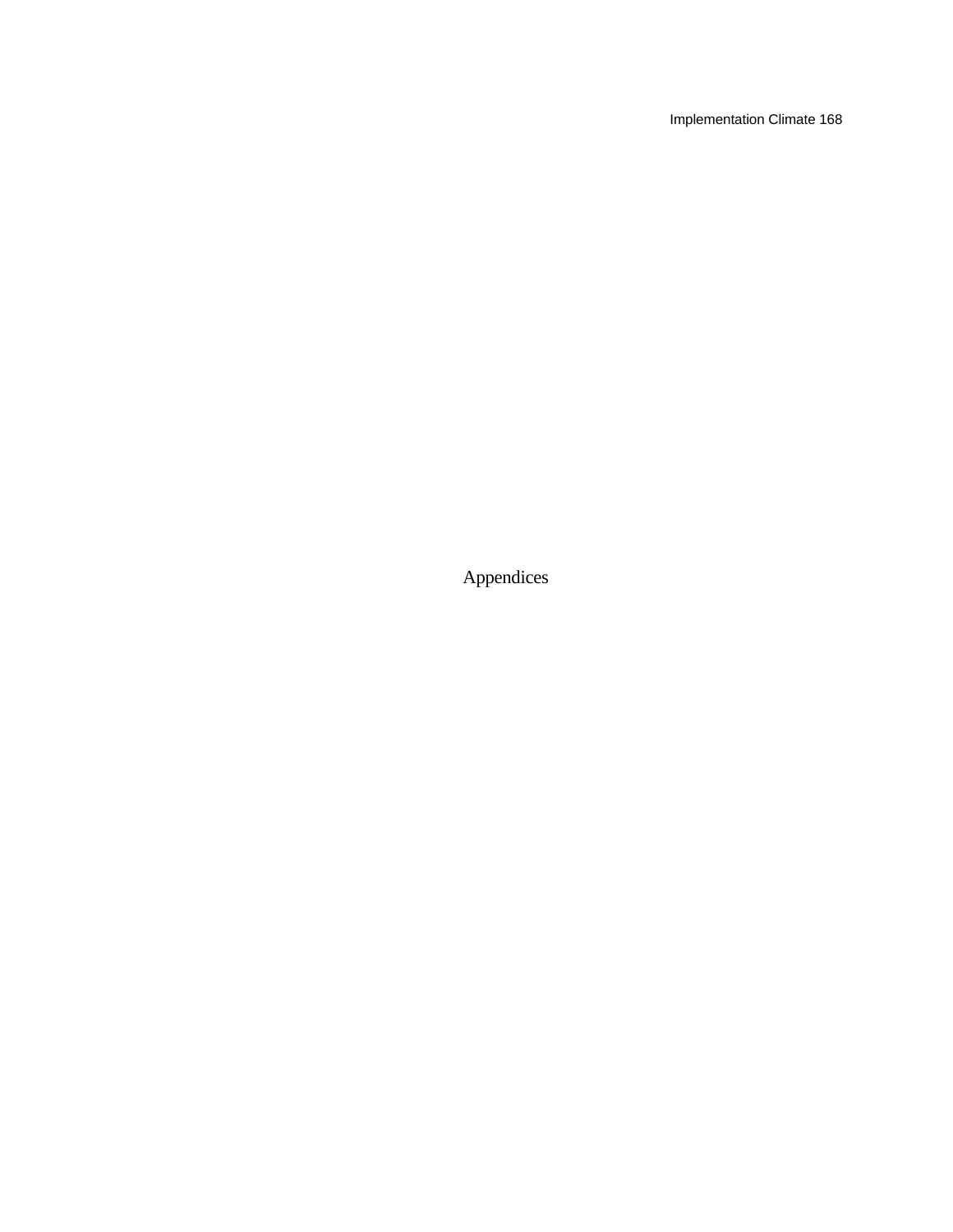# Appendix A

# Postcard for Non-Respondents

| Survey Number: _____                                                                                               |
|--------------------------------------------------------------------------------------------------------------------|
| Mail this card only if you do NOT intend to complete the survey                                                    |
| Dear Instructional Technology Research Team:                                                                       |
| I do not intend to complete the Instructional<br>Technology Survey for the following reason (please<br>check one): |
| $\bigcirc$ I do not have access to a personal computer                                                             |
| $\bigcirc$ My responsibilities do not include teaching                                                             |
| Other (please describe):                                                                                           |
| You do not need to send me reminder letters.                                                                       |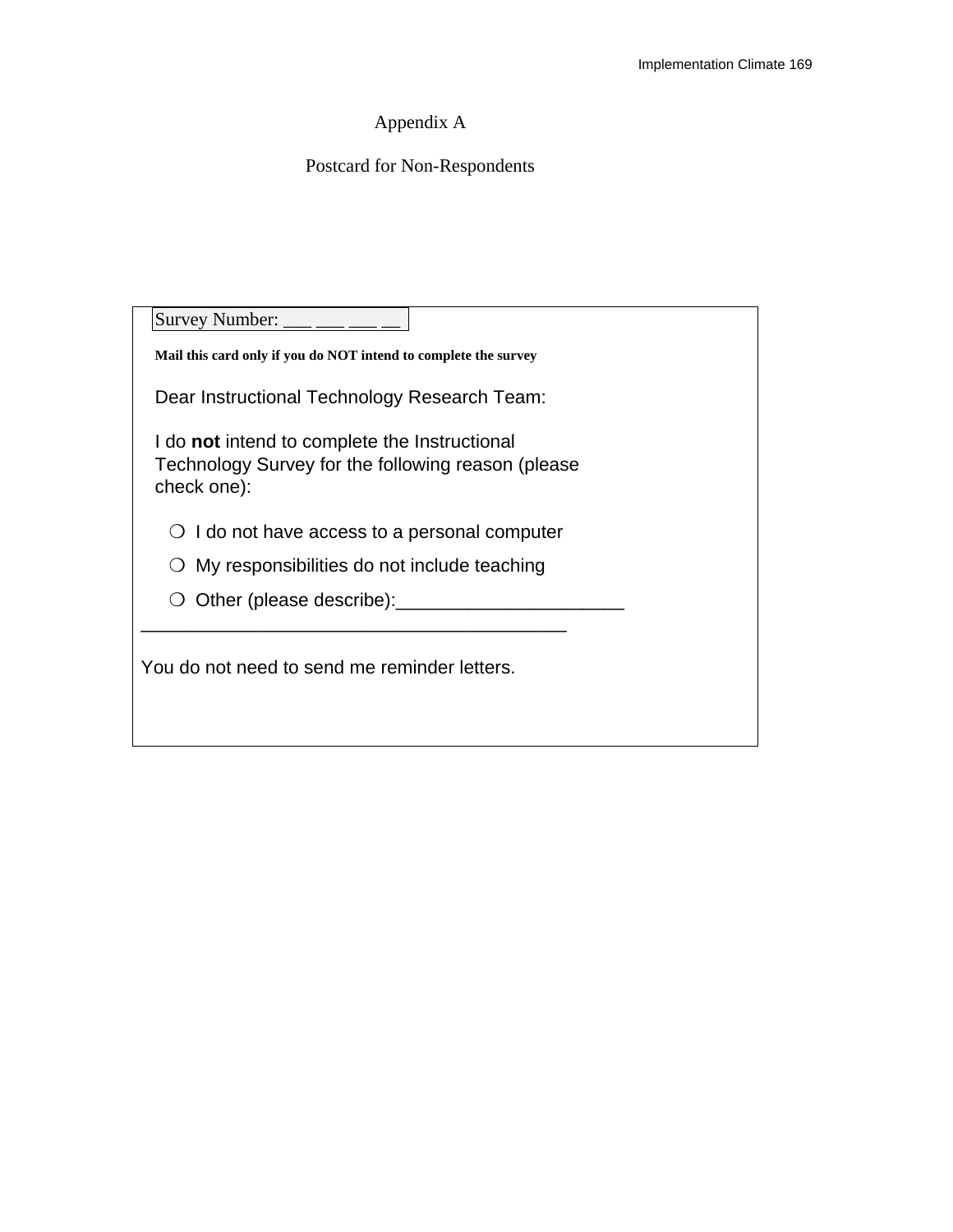# Appendix B

# First Reminder Letter

October 5, 1999

Dear Dr. «LastName»,

In cooperation with Provost XXXX, we sent you a copy of the Technology and Instruction Survey Project on xxDATExx. This survey is part of a continuing effort to involve faculty members in shaping how information technology is used at this University.

In order to keep survey cost low, we have selected a relatively small sample of respondents. However, the accuracy of our findings depends on the cooperation of the few people that we have contacted. Please take a few minutes now to complete and return the survey. If you feel that you are not an appropriate person to take this survey, please return the postcard and check the box that best describes your situation.

 If you have already completed the survey or sent in the postcard, thank you for your response! Please disregard this letter—we will take you off our reminder mailing list.

If you have any questions or would like another copy of the survey or postcard, feel free to e-mail me at: david\_meyer@stateuni.edu.

Thank you for your prompt attention to this matter.

sincerely,<br>Daw/Agg

David Meyer Technology and Instruction Survey Project Director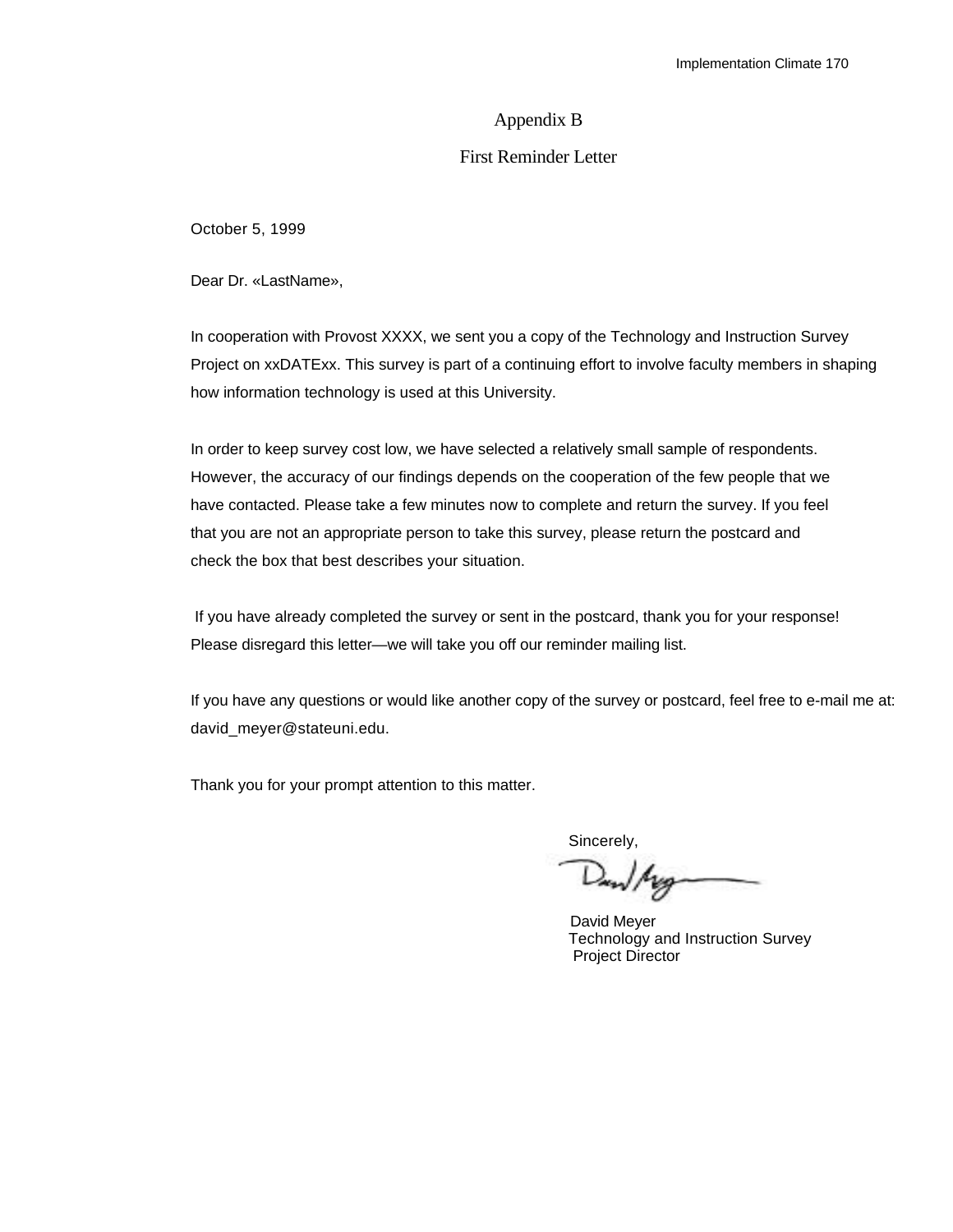#### Appendix C

### Second Reminder Letter

October 18, 1999

Dear Dr. «LastName»,

On xxDATExx we sent you a copy of the Instructional Technology survey. Approximately ten days later we sent you a reminder letter. We've been persistent in our efforts to hear from you because you are a part of small sample of potential respondents: the accuracy of our findings depends on the cooperation of people like you.

We realize that faculty members have extremely busy schedules. However, the Technology and Instruction Survey Project offers you an opportunity to shape how information technology is used at this University. Several large investments in information technology are currently underway, including President XXX XXXX Information Technology Strategy Project.

Please take a few minutes now to complete and return the survey. If you feel that you are not an appropriate person to take this survey, please return the postcard and check the box that best describes your situation. If you have already completed the survey or sent in the postcard, thank you for your response! Please disregard this letter—we will take you off our reminder mailing list.

If you would like another copy of the survey or postcard, feel free to e-mail me at: david\_meyer@stateuni.edu or call me at 222-2222.

Thank you for your prompt attention to this matter.

Sincerely,<br>Dam/Mag-

David Meyer Technology and Instruction Survey Project Director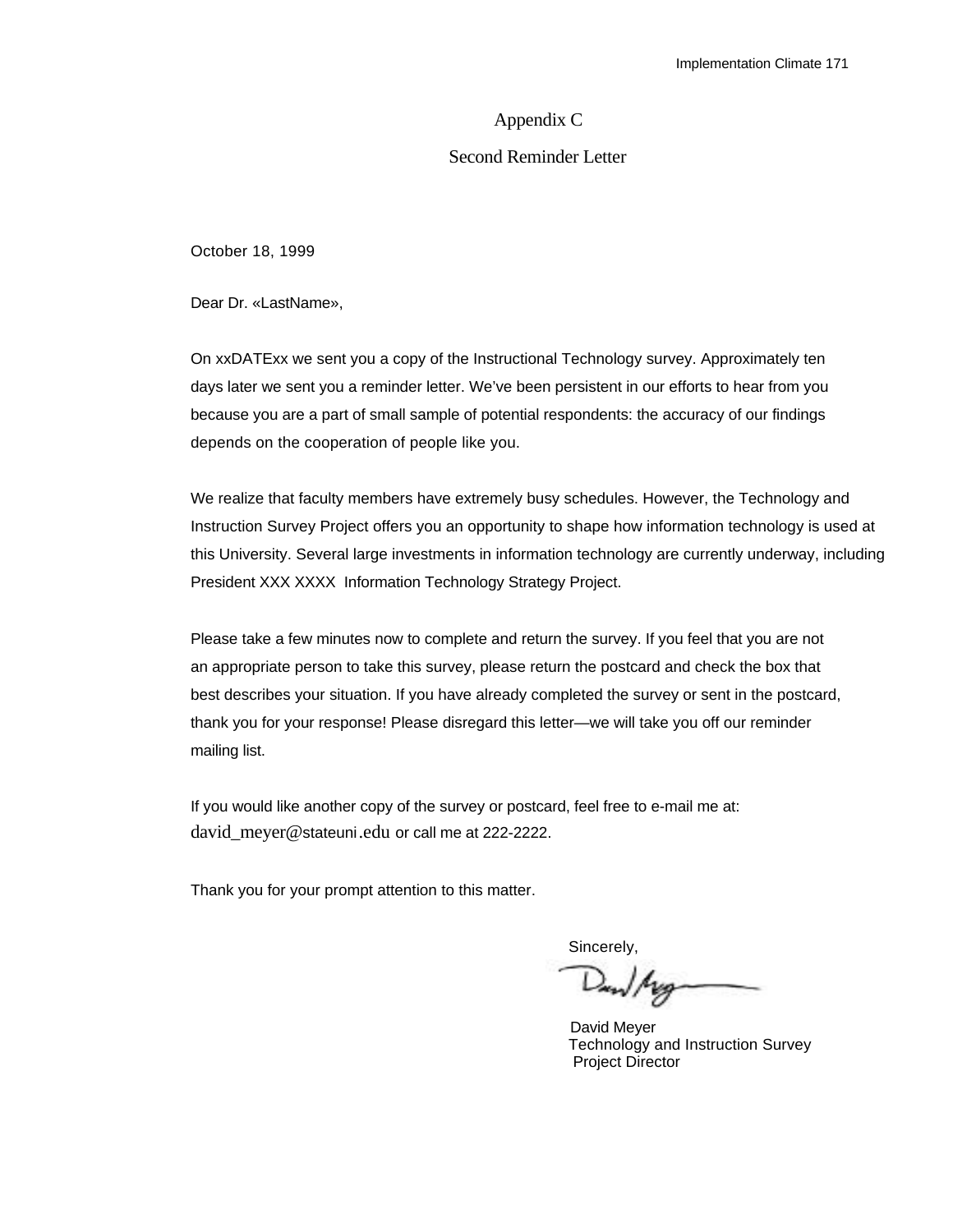# Appendix D

Letter of Survey Introduction

September 27, 1999

Dear Dr. «LastName»

Is the Internet changing higher education? Maybe. Ideally, web-based communication tools like electronic mail and web pages posted on the Internet will improve instructor effectiveness and have a positive impact on students' learning outcomes. However, the implementation of webbased instructional technology depends on a host of factors: from student access to web technology to the perceived usefulness of web-based technology for teaching tasks. This survey is designed to assess the importance of these factors.

You are one of a small group of people that we have sampled to find out about how instructors use—or don't use—web-based instructional technology. Please help insure the accuracy of our findings by completing and returning this questionnaire.

If you don't have access to a personal computer, your job responsibilities don't include teaching, or you are unwilling to complete the survey, just check the appropriate box on the enclosed postcard and discard the survey. We will then remove your name from follow-up mailings. If you have any questions or would like a summary of the research results, feel free to e-mail me at: david\_meyer@stateuni.edu.

Thank you for your assistance in this effort!

Sincerely,

David Meyer Technology and Instruction Survey Project Director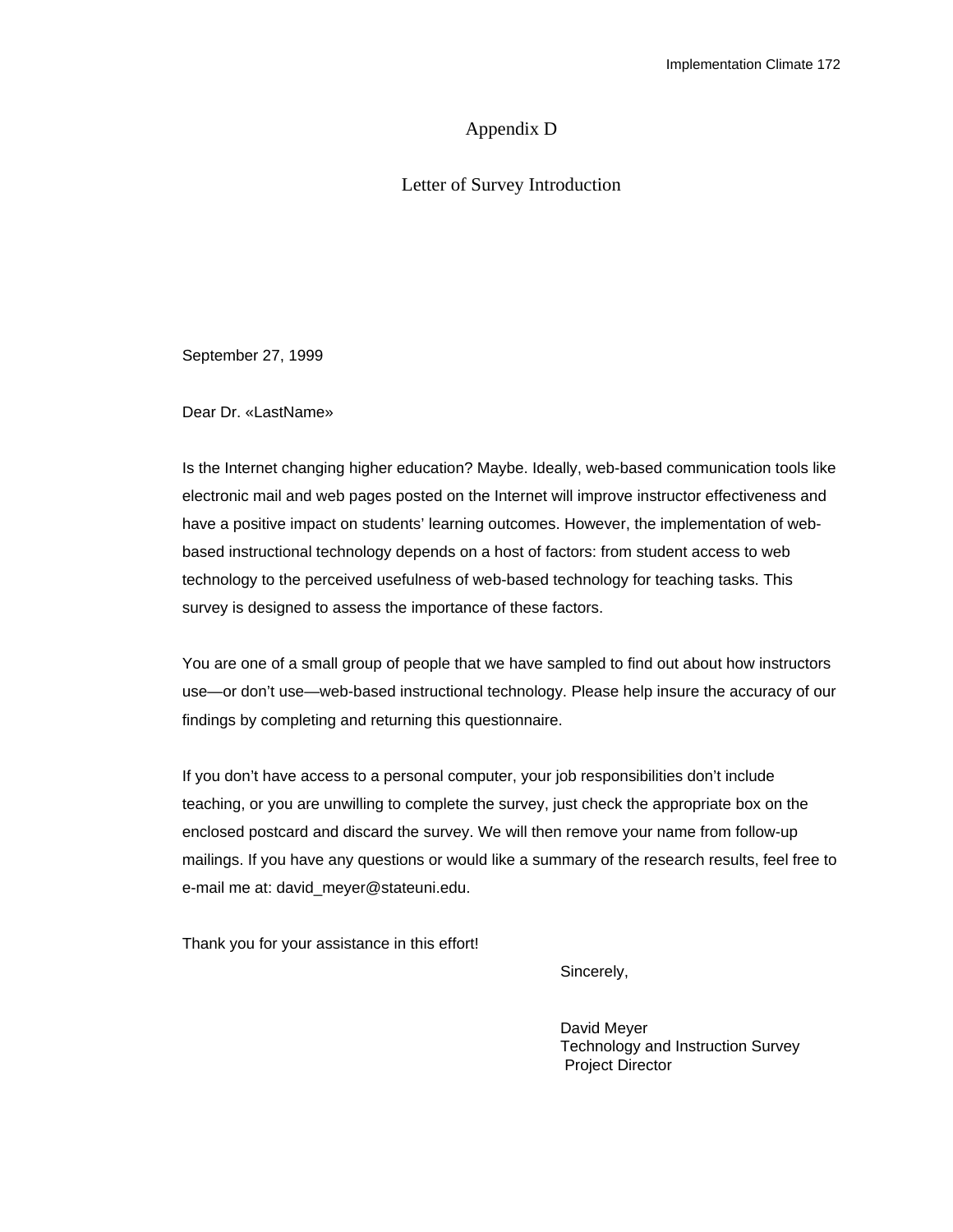# Appendix E

# Letter of Support from University Provost

**TO:** Faculty and Instructors

FROM: (Provost and Vice Chancellor for Academic Affairs, State University)

**SUBJECT:** Technology and Instruction Survey

Information technology will play a critical role in higher education during the next century. We now have a unique opportunity to identify new ways of using information technology to achieve this University's mission and goals. Future instructional applications of information technology may foster new approaches to teaching, support learning that is independent of time and place, and provide new mechanisms for faculty-student communication. As a key constituency within the university community, university faculty members and instructors will play a pivotal role in shaping how new information technology is used to support education.

The attached survey is part of a continuing effort to involve faculty members in planning information technology implementation (please see attached letter introducing the survey). The results of this survey identify how web-based instructional technology is currently used to support teaching activities and what factors encourage its use. Understanding the present usage patterns of this technology is an important first step in planning future information technology investments.

Part of this University's future success and competitiveness will hinge on our ability to effectively utilize teaching and learning technology. Please complete the attached survey and help this University understand how web-based instructional technology can improve our teaching and learning activities.

Thank you.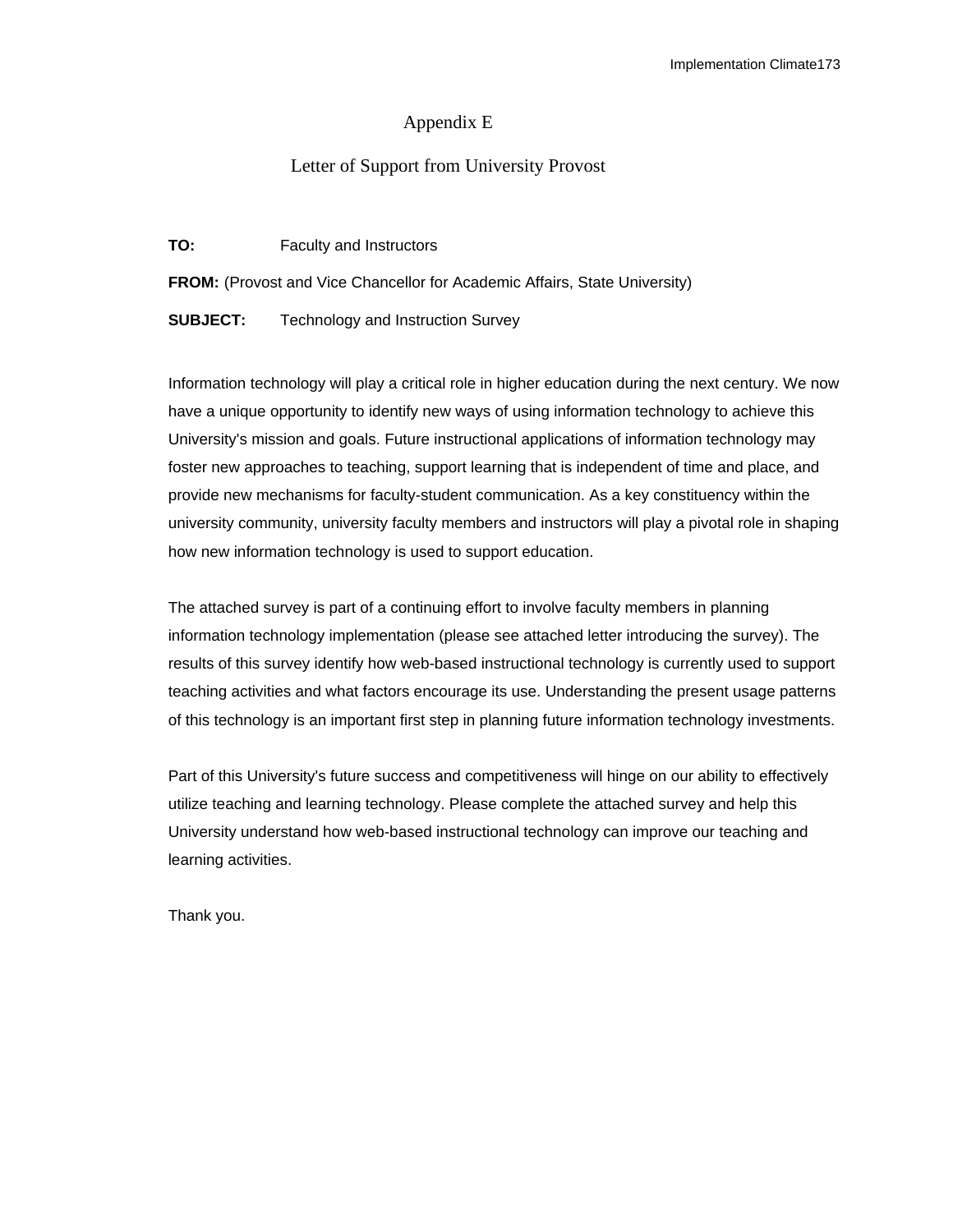- 48. Because computer-mediated communication technology like e-mail and the world-wide web are easy to use, it is easy for me to become an effective instructor using these tools. STRONGLY STRONGLY DISAGREE AGREE 1 2 3 4 5
- 49. Computer-mediated communication technology (e.g., e-mail and the world-wide web) is effective in supporting my department's instructional goals. STRONGLY STRONGLY DISAGREE AGREE 1 2 3 4 5
- 50. Computer-mediated communication technology (e.g., e-mail and the world-wide web) provides capabilities that are of only minor importance to this department's teaching performance. STRONGLY STRONGLY DISAGREE AGREE 1 2 3 4 5

**IF YOU DO NOT USE CMC TECHNOLOGY TO SUPPORT YOUR TEACHING, PLEASE SKIP TO QUESTION 55.**

# **Impact on Educational Outcomes**

How has your use of computer-mediated communication technology (e.g., e-mail or the world-wide web) impacted the following...

51. Student Performance

STRONGLY STRONGLY NEGATIVE POSITIVE 1 2 3 4 5

PAGE 8

52. Student Class Preparedness STRONGLY STRONGLY NEGATIVE POSITIVE 1 2 3 4 5

> 53. Student Ability to Pose Class-Related **Questions** STRONGLY STRONGLY NEGATIVE POSITIVE 1 2 3 4 5

54. Student Ability to Keep Up with Class Work STRONGLY STRONGLY NEGATIVE POSITIVE 1 2 3 4 5

55. What else is important to know about faculty use of computer-mediated communication technology to support teaching?

 $\overline{\phantom{a}}$  ,  $\overline{\phantom{a}}$  ,  $\overline{\phantom{a}}$  ,  $\overline{\phantom{a}}$  ,  $\overline{\phantom{a}}$  ,  $\overline{\phantom{a}}$  ,  $\overline{\phantom{a}}$  ,  $\overline{\phantom{a}}$  ,  $\overline{\phantom{a}}$  ,  $\overline{\phantom{a}}$  ,  $\overline{\phantom{a}}$  ,  $\overline{\phantom{a}}$  ,  $\overline{\phantom{a}}$  ,  $\overline{\phantom{a}}$  ,  $\overline{\phantom{a}}$  ,  $\overline{\phantom{a}}$  $\overline{\phantom{a}}$  ,  $\overline{\phantom{a}}$  ,  $\overline{\phantom{a}}$  ,  $\overline{\phantom{a}}$  ,  $\overline{\phantom{a}}$  ,  $\overline{\phantom{a}}$  ,  $\overline{\phantom{a}}$  ,  $\overline{\phantom{a}}$  ,  $\overline{\phantom{a}}$  ,  $\overline{\phantom{a}}$  ,  $\overline{\phantom{a}}$  ,  $\overline{\phantom{a}}$  ,  $\overline{\phantom{a}}$  ,  $\overline{\phantom{a}}$  ,  $\overline{\phantom{a}}$  ,  $\overline{\phantom{a}}$  $\overline{\phantom{a}}$  ,  $\overline{\phantom{a}}$  ,  $\overline{\phantom{a}}$  ,  $\overline{\phantom{a}}$  ,  $\overline{\phantom{a}}$  ,  $\overline{\phantom{a}}$  ,  $\overline{\phantom{a}}$  ,  $\overline{\phantom{a}}$  ,  $\overline{\phantom{a}}$  ,  $\overline{\phantom{a}}$  ,  $\overline{\phantom{a}}$  ,  $\overline{\phantom{a}}$  ,  $\overline{\phantom{a}}$  ,  $\overline{\phantom{a}}$  ,  $\overline{\phantom{a}}$  ,  $\overline{\phantom{a}}$  $\overline{\phantom{a}}$  ,  $\overline{\phantom{a}}$  ,  $\overline{\phantom{a}}$  ,  $\overline{\phantom{a}}$  ,  $\overline{\phantom{a}}$  ,  $\overline{\phantom{a}}$  ,  $\overline{\phantom{a}}$  ,  $\overline{\phantom{a}}$  ,  $\overline{\phantom{a}}$  ,  $\overline{\phantom{a}}$  ,  $\overline{\phantom{a}}$  ,  $\overline{\phantom{a}}$  ,  $\overline{\phantom{a}}$  ,  $\overline{\phantom{a}}$  ,  $\overline{\phantom{a}}$  ,  $\overline{\phantom{a}}$ \_\_\_\_\_\_\_\_\_\_\_\_\_\_\_\_\_\_\_\_\_\_\_\_\_\_\_\_\_\_\_ \_\_\_\_\_\_\_\_\_\_\_\_\_\_\_\_\_\_\_\_\_\_\_\_\_\_\_\_\_\_\_ \_\_\_\_\_\_\_\_\_\_\_\_\_\_\_\_\_\_\_\_\_\_\_\_\_\_\_\_\_\_\_  $\overline{\phantom{a}}$  ,  $\overline{\phantom{a}}$  ,  $\overline{\phantom{a}}$  ,  $\overline{\phantom{a}}$  ,  $\overline{\phantom{a}}$  ,  $\overline{\phantom{a}}$  ,  $\overline{\phantom{a}}$  ,  $\overline{\phantom{a}}$  ,  $\overline{\phantom{a}}$  ,  $\overline{\phantom{a}}$  ,  $\overline{\phantom{a}}$  ,  $\overline{\phantom{a}}$  ,  $\overline{\phantom{a}}$  ,  $\overline{\phantom{a}}$  ,  $\overline{\phantom{a}}$  ,  $\overline{\phantom{a}}$  $\overline{\phantom{a}}$  ,  $\overline{\phantom{a}}$  ,  $\overline{\phantom{a}}$  ,  $\overline{\phantom{a}}$  ,  $\overline{\phantom{a}}$  ,  $\overline{\phantom{a}}$  ,  $\overline{\phantom{a}}$  ,  $\overline{\phantom{a}}$  ,  $\overline{\phantom{a}}$  ,  $\overline{\phantom{a}}$  ,  $\overline{\phantom{a}}$  ,  $\overline{\phantom{a}}$  ,  $\overline{\phantom{a}}$  ,  $\overline{\phantom{a}}$  ,  $\overline{\phantom{a}}$  ,  $\overline{\phantom{a}}$  $\overline{\phantom{a}}$  ,  $\overline{\phantom{a}}$  ,  $\overline{\phantom{a}}$  ,  $\overline{\phantom{a}}$  ,  $\overline{\phantom{a}}$  ,  $\overline{\phantom{a}}$  ,  $\overline{\phantom{a}}$  ,  $\overline{\phantom{a}}$  ,  $\overline{\phantom{a}}$  ,  $\overline{\phantom{a}}$  ,  $\overline{\phantom{a}}$  ,  $\overline{\phantom{a}}$  ,  $\overline{\phantom{a}}$  ,  $\overline{\phantom{a}}$  ,  $\overline{\phantom{a}}$  ,  $\overline{\phantom{a}}$  $\overline{\phantom{a}}$  ,  $\overline{\phantom{a}}$  ,  $\overline{\phantom{a}}$  ,  $\overline{\phantom{a}}$  ,  $\overline{\phantom{a}}$  ,  $\overline{\phantom{a}}$  ,  $\overline{\phantom{a}}$  ,  $\overline{\phantom{a}}$  ,  $\overline{\phantom{a}}$  ,  $\overline{\phantom{a}}$  ,  $\overline{\phantom{a}}$  ,  $\overline{\phantom{a}}$  ,  $\overline{\phantom{a}}$  ,  $\overline{\phantom{a}}$  ,  $\overline{\phantom{a}}$  ,  $\overline{\phantom{a}}$  $\overline{\phantom{a}}$  ,  $\overline{\phantom{a}}$  ,  $\overline{\phantom{a}}$  ,  $\overline{\phantom{a}}$  ,  $\overline{\phantom{a}}$  ,  $\overline{\phantom{a}}$  ,  $\overline{\phantom{a}}$  ,  $\overline{\phantom{a}}$  ,  $\overline{\phantom{a}}$  ,  $\overline{\phantom{a}}$  ,  $\overline{\phantom{a}}$  ,  $\overline{\phantom{a}}$  ,  $\overline{\phantom{a}}$  ,  $\overline{\phantom{a}}$  ,  $\overline{\phantom{a}}$  ,  $\overline{\phantom{a}}$ 

❊ **Thank you for your cooperation!** ❊

**Please return this survey via campus mail in the enclosed envelope. Our campus address is:**

> Instructional Technology Survey Psychology Department State Uni Box XXXX

### Survey of faculty use of information technolgy for teaching

#### **Introduction**

This survey measures faculty use of information technology to support teaching activities. In order to accurately reflect faculty attitudes, it is important that all recipients—from computer neophytes to passionate computer advocates—respond to this survey. Please spend 10 minutes to help this university learn how and why (or why not) information technology is used. Note that **all responses will remain completely anonymous**—each survey is numbered in order to track response rates and send follow-up notices.

#### **Computer-Mediated Communication Technology and Teaching**

This survey asks about a specific type of information technology: computer-mediated communication technology like web pages posted on the Internet and electronic mail. While you may use the Internet and electronic mail for a variety of activities (e.g., professional research or correspondence with colleagues), this survey refers to your use of computer-mediated communication technology **to support your teaching activities**. These activities may include the use of the world-wide web to research course-related information, the use of a class web page, correspondence with students via electronic mail, or using other web-based distance learning technologies to support your teaching.

FOR EACH QUESTION, PLEASE MARK (✘) ON THE RESPONSE THAT BEST DESCRIBES YOUR OPINION.

# **Computer Expertise**

The first few questions ask about your personal experience using computer-mediated communication tools like the Internet and electronic mail.

1. From a technical perspective, I have sufficient knowledge to utilize computermediated communication technology for teaching (e.g., how to create html pages, how to put my course pages on the web, how to set up an e-mail discussion list). STRONGLY STRONGLY DISAGREE AGREE 1 2 3 4 5

SURVEY#

2. Which of the following computer-related abbreviations can you define? (**For this question only, please mark as many responses as apply.**)

| RAM                 |
|---------------------|
| ) SOL               |
| ) ROM               |
| DRE                 |
| $\blacksquare$ HTML |
| ) VPN               |
| ) CGI               |
| PBX                 |
|                     |

#### David Meyer 1999 David Meyer 1999 PAGE 1

NOTE: SURVEY FORMAT AND NUMBERING REFLECTS BOOKLET LAYOUT USED. APPENDIX F PAGE 174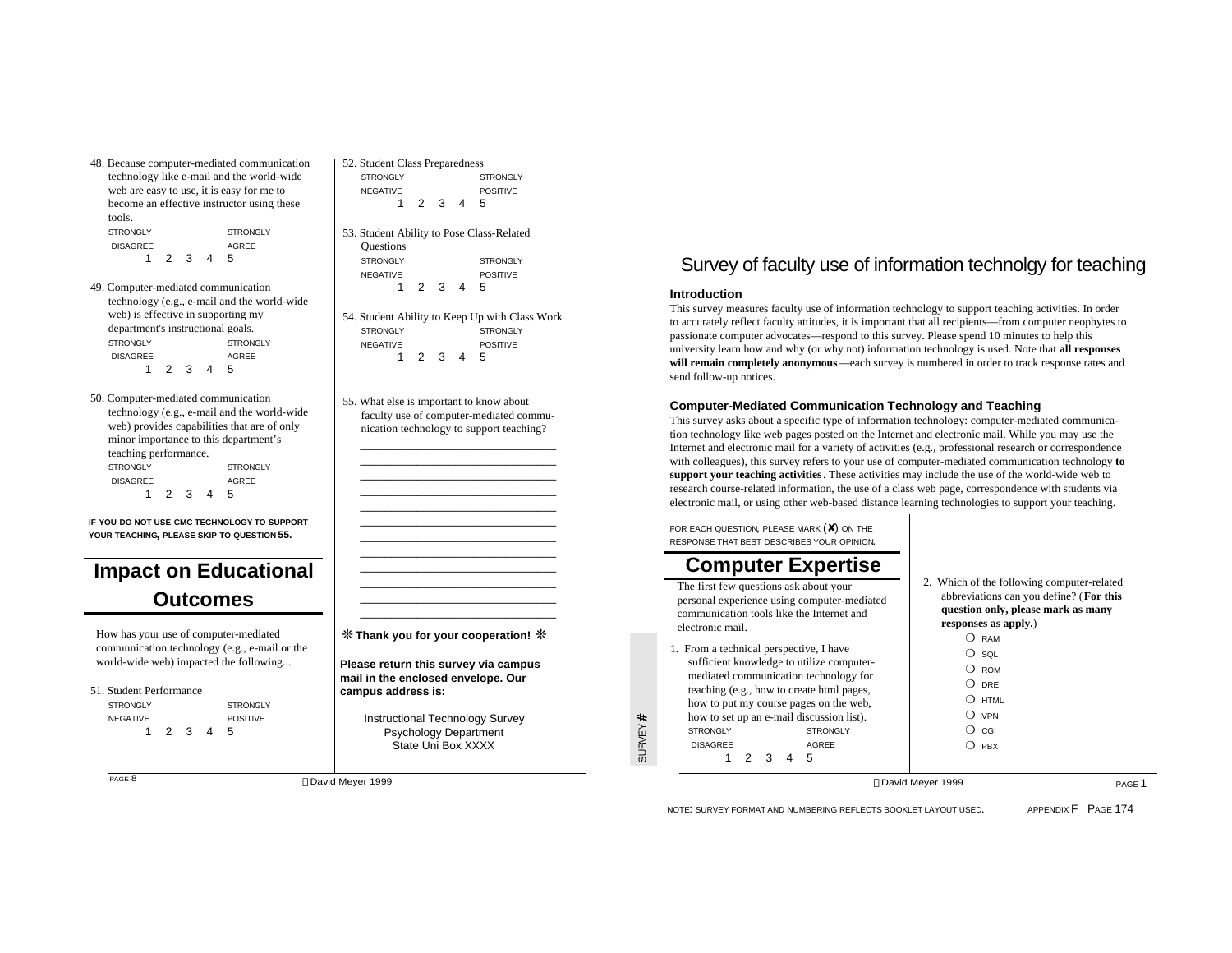3. All totaled, how much **formal** computer training did you have during the last academic year related to teaching with computer-mediated communication technology? Note: this type of training may include: faceto-face classroom instruction, formal webbased training, and short "brown bag" courses.

> NONE INTENSIVE 1 2 3 4 5

4. How much self instruction and one-on-one support have you had during the last academic year related to teaching with computer-mediated communication technology (e.g., how to create and post hypertext pages on the Internet, how to search the Internet for information, how to use electronic mail to support instruction)?

NONE INTENSIVE 1 2 3 4 5

- 5. If more training related to teaching with computer-mediated communication technology were available, I would participate. ("Training" may include: department- or university-wide classes, one-on-one training, or tutorials). STRONGLY STRONGLY DISAGREE AGREE 1 2 3 4 5
- 6. What training topics or resources would be most helpful to you in using computermediated communication technology like the world-wide web and e-mail to support your teaching?

 $\overline{\phantom{a}}$  ,  $\overline{\phantom{a}}$  ,  $\overline{\phantom{a}}$  ,  $\overline{\phantom{a}}$  ,  $\overline{\phantom{a}}$  ,  $\overline{\phantom{a}}$  ,  $\overline{\phantom{a}}$  ,  $\overline{\phantom{a}}$  ,  $\overline{\phantom{a}}$  ,  $\overline{\phantom{a}}$  ,  $\overline{\phantom{a}}$  ,  $\overline{\phantom{a}}$  ,  $\overline{\phantom{a}}$  ,  $\overline{\phantom{a}}$  ,  $\overline{\phantom{a}}$  ,  $\overline{\phantom{a}}$  $\overline{\phantom{a}}$  ,  $\overline{\phantom{a}}$  ,  $\overline{\phantom{a}}$  ,  $\overline{\phantom{a}}$  ,  $\overline{\phantom{a}}$  ,  $\overline{\phantom{a}}$  ,  $\overline{\phantom{a}}$  ,  $\overline{\phantom{a}}$  ,  $\overline{\phantom{a}}$  ,  $\overline{\phantom{a}}$  ,  $\overline{\phantom{a}}$  ,  $\overline{\phantom{a}}$  ,  $\overline{\phantom{a}}$  ,  $\overline{\phantom{a}}$  ,  $\overline{\phantom{a}}$  ,  $\overline{\phantom{a}}$  $\overline{\phantom{a}}$  ,  $\overline{\phantom{a}}$  ,  $\overline{\phantom{a}}$  ,  $\overline{\phantom{a}}$  ,  $\overline{\phantom{a}}$  ,  $\overline{\phantom{a}}$  ,  $\overline{\phantom{a}}$  ,  $\overline{\phantom{a}}$  ,  $\overline{\phantom{a}}$  ,  $\overline{\phantom{a}}$  ,  $\overline{\phantom{a}}$  ,  $\overline{\phantom{a}}$  ,  $\overline{\phantom{a}}$  ,  $\overline{\phantom{a}}$  ,  $\overline{\phantom{a}}$  ,  $\overline{\phantom{a}}$  $\overline{\phantom{a}}$  ,  $\overline{\phantom{a}}$  ,  $\overline{\phantom{a}}$  ,  $\overline{\phantom{a}}$  ,  $\overline{\phantom{a}}$  ,  $\overline{\phantom{a}}$  ,  $\overline{\phantom{a}}$  ,  $\overline{\phantom{a}}$  ,  $\overline{\phantom{a}}$  ,  $\overline{\phantom{a}}$  ,  $\overline{\phantom{a}}$  ,  $\overline{\phantom{a}}$  ,  $\overline{\phantom{a}}$  ,  $\overline{\phantom{a}}$  ,  $\overline{\phantom{a}}$  ,  $\overline{\phantom{a}}$ \_\_\_\_\_\_\_\_\_\_\_\_\_\_\_\_\_\_\_\_\_\_\_\_\_\_\_\_\_\_\_ \_\_\_\_\_\_\_\_\_\_\_\_\_\_\_\_\_\_\_\_\_\_\_\_\_\_\_\_\_\_\_

PAGE 2

#### **How frequently have you felt...**

7. Distracted by the mechanics of using the world-wide web? NEVER ALWAYS 1 2 3 4 5

8. Distracted by the mechanics of using e-mail? NEVER ALWAYS 1 2 3 4 5

9. Frustrated in your ability to express your views using e-mail (provides text-only communication)? NEVER ALWAYS 1 2 3 4 5

#### **Expectations**

If you have used the web or e-mail to support your teaching activities, please complete the following questions with your initial expectations of these technologies in mind. If this is the first time you've considered the idea of using these technologies to support teaching, keep your current expectations in mind as you complete these questions.

**When I first became aware that computer mediated communication technology (e.g., class web pages and e-mail) could be used to support instruction,...**

10. I expected that these technologies would give me less control over my teaching responsibilities. STRONGLY STRONGLY DISAGREE AGREE 1 2 3 4 5

39. Approximately how many individual **students** do you correspond with during the typical work week using electronic mail? (Note: many message to one student would still be ONE student. However, the next question asks about the total number of correspondences).

\_\_\_ \_\_ \_\_STUDENTS PER WEEK

40. Approximately how many **correspondences** with students do you typically send during the typical work week using electronic mail?

 $\_\_\_\_\_\_\_\$ E-MAIL CORRESPONDENCESPER WEEK

- 41. When possible, I try to avoid using computer-mediated communication technology to support my teaching (e.g., e-mail or the world-wide web). STRONGLY STRONGLY DISAGREE AGREE 1 2 3 4 5
- 42. Even when I can support my teaching using computer-mediated communication technology, I still use the old way of doing things instead. STRONGLY STRONGLY DISAGREE AGREE 1 2 3 4 5
- 43. Computer-mediated communication technology (e.g., e-mail or world-wide web) is a viable way to share information with any student attending one of my courses. STRONGLY STRONGLY DISAGREE AGREE 1 2 3 4 5
- 44. What percentage of faculty members in your department actively use computermediated communication technology (e.g., e-mail or the world-wide web)?  $-- -$ %
- 45. What percentage of students taking your courses actively use computer-mediated communication technology (e.g., e-mail or the world-wide web)?
	- $---$ %
- 46. What prevents you from using computermediated communication tools in your instructional activities more than you already do?

 $\overline{\phantom{a}}$  , and the set of the set of the set of the set of the set of the set of the set of the set of the set of the set of the set of the set of the set of the set of the set of the set of the set of the set of the s  $\overline{\phantom{a}}$  , and the set of the set of the set of the set of the set of the set of the set of the set of the set of the set of the set of the set of the set of the set of the set of the set of the set of the set of the s  $\overline{\phantom{a}}$  , and the set of the set of the set of the set of the set of the set of the set of the set of the set of the set of the set of the set of the set of the set of the set of the set of the set of the set of the s  $\overline{\phantom{a}}$  , and the set of the set of the set of the set of the set of the set of the set of the set of the set of the set of the set of the set of the set of the set of the set of the set of the set of the set of the s \_\_\_\_\_\_\_\_\_\_\_\_\_\_\_\_\_\_\_\_\_\_\_\_\_\_\_\_\_\_\_ \_\_\_\_\_\_\_\_\_\_\_\_\_\_\_\_\_\_\_\_\_\_\_\_\_\_\_\_\_\_\_ \_\_\_\_\_\_\_\_\_\_\_\_\_\_\_\_\_\_\_\_\_\_\_\_\_\_\_\_\_\_\_  $\overline{\phantom{a}}$  , and the set of the set of the set of the set of the set of the set of the set of the set of the set of the set of the set of the set of the set of the set of the set of the set of the set of the set of the s  $\overline{\phantom{a}}$  , and the set of the set of the set of the set of the set of the set of the set of the set of the set of the set of the set of the set of the set of the set of the set of the set of the set of the set of the s  $\overline{\phantom{a}}$  , and the set of the set of the set of the set of the set of the set of the set of the set of the set of the set of the set of the set of the set of the set of the set of the set of the set of the set of the s

# **Satisfaction & Usefulness**

|                                            |  |  |     |  | 47. Learning to apply computer-mediated |  |  |  |  |  |  |
|--------------------------------------------|--|--|-----|--|-----------------------------------------|--|--|--|--|--|--|
| communication technology like e-mail and   |  |  |     |  |                                         |  |  |  |  |  |  |
| the world-wide web to my teaching needs is |  |  |     |  |                                         |  |  |  |  |  |  |
| difficult.                                 |  |  |     |  |                                         |  |  |  |  |  |  |
| <b>STRONGLY</b>                            |  |  |     |  | <b>STRONGLY</b>                         |  |  |  |  |  |  |
| <b>DISAGREE</b>                            |  |  |     |  | AGREE                                   |  |  |  |  |  |  |
|                                            |  |  | 2 3 |  | -5                                      |  |  |  |  |  |  |
|                                            |  |  |     |  |                                         |  |  |  |  |  |  |

#### **survey continues on back—>**

David Meyer 1999 David Meyer 1999

PAGE 7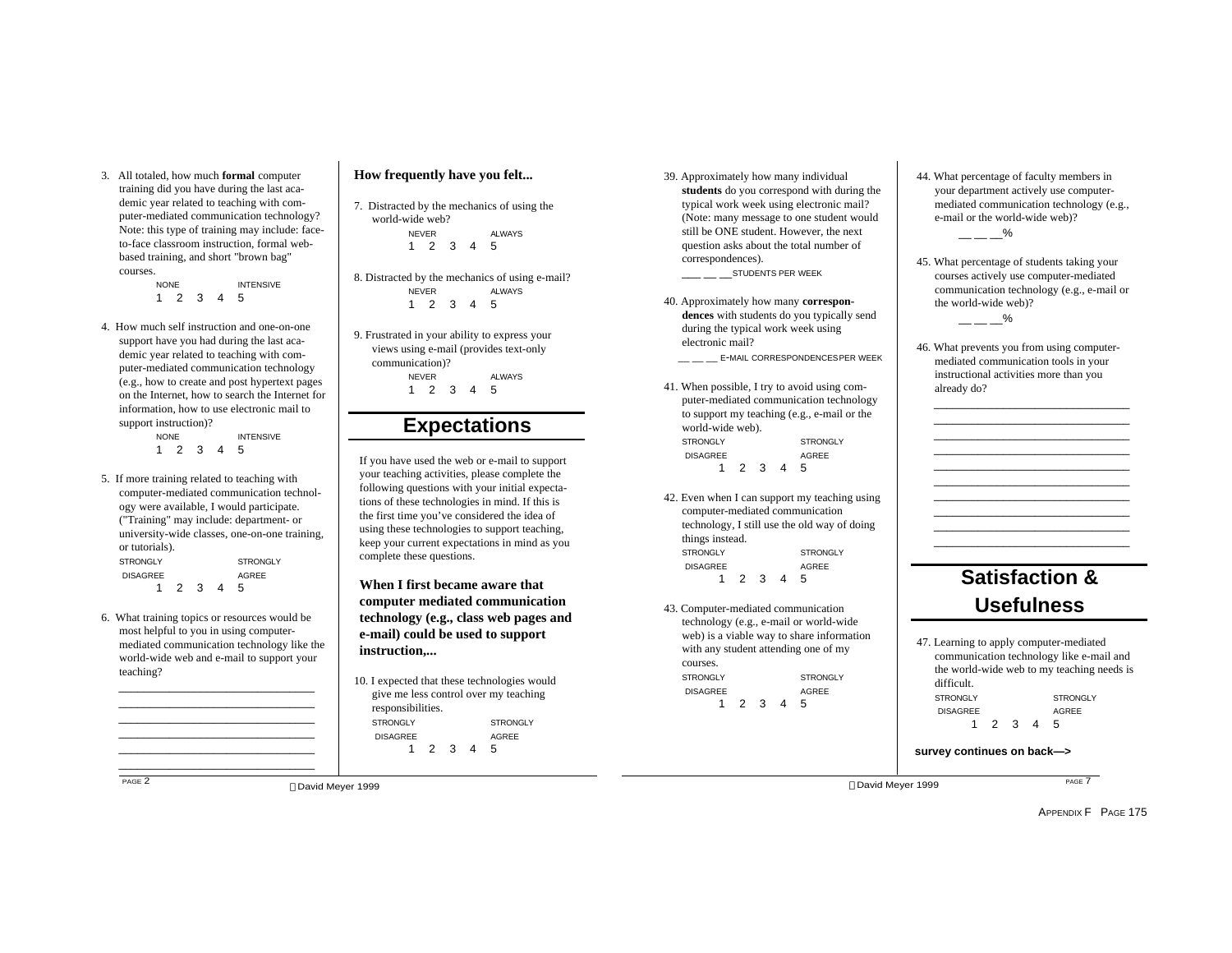- 21. Our department's current efforts in implementing computer-mediated communication technology continue this department's history of using computer technology effectively. STRONGLY STRONGLY DISAGREE AGREE 1 2 3 4 5 O DON'T KNOW (NEW TO DEPARTMENT)
- 22. This department shows that it values new communication capabilities by creating supportive policies related to computermediated information technology. STRONGLY STRONGLY DISAGREE AGREE 1 2 3 4 5
- 23. Our department has procedures in place that help us learn how to use new computermediated information technologies. STRONGLY STRONGLY DISAGREE AGREE 1 2 3 4 5

### **Training & Support**

24. This university's top management—the chancellor and most deans— is strongly committed to the use of computer-mediated communication technology to support teaching. STRONGLY STRONGLY DISAGREE AGREE 1 2 3 4 5

- 25. Judging from the training opportunities provided, this department sees training related to web- or e-mail supported teaching as a waste of time. STRONGLY STRONGLY DISAGREE AGREE 1 2 3 4 5
- 26. This department provides the resources necessary to insure that faculty members learn how to use computer-mediated information technology to support teaching. STRONGLY STRONGLY DISAGREE AGREE 1 2 3 4 5
- 27. The use of computer-mediated communication tools to support instruction is important to my department head. STRONGLY STRONGLY DISAGREE AGREE 1 2 3 4 5
- 28. When it comes to teaching with computermediated communication technology, my department head does not take an active interest in our teaching problems and successes. STRONGLY STRONGLY DISAGREE AGREE 1 2 3 4 5
- 29. Judging from the practices and procedures active in this department, faculty members are not expected to utilize the capabilities that computer-mediated communication technology provides to achieve the department's instructional goals. STRONGLY STRONGLY DISAGREE AGREE 1 2 3 4 5

30. Specifically, what could your department do to help you use information technology to support your teaching? (e.g., provide rewards or recognition for integrating new communication technology into teaching, providing training time to learn new technologies, etc.)

 $\frac{1}{2}$  ,  $\frac{1}{2}$  ,  $\frac{1}{2}$  ,  $\frac{1}{2}$  ,  $\frac{1}{2}$  ,  $\frac{1}{2}$  ,  $\frac{1}{2}$  ,  $\frac{1}{2}$  ,  $\frac{1}{2}$  ,  $\frac{1}{2}$  ,  $\frac{1}{2}$  ,  $\frac{1}{2}$  ,  $\frac{1}{2}$  ,  $\frac{1}{2}$  ,  $\frac{1}{2}$  ,  $\frac{1}{2}$  ,  $\frac{1}{2}$  ,  $\frac{1}{2}$  ,  $\frac{1$ 

| 31. Members of my department expect me to<br>use computer-mediated communication |  |  |  |  |  |
|----------------------------------------------------------------------------------|--|--|--|--|--|
|                                                                                  |  |  |  |  |  |
|                                                                                  |  |  |  |  |  |
|                                                                                  |  |  |  |  |  |
|                                                                                  |  |  |  |  |  |
|                                                                                  |  |  |  |  |  |
|                                                                                  |  |  |  |  |  |

- technology to support my teaching activities (e.g., use of e-mail and the world-wide web). STRONGLY STRONGLY DISAGREE AGREE
- 32. For me and my fellow faculty members in this department, using computer-mediated communication technologies (e.g., e-mail and the world-wide web) is a part of teaching. STRONGLY STRONGLY DISAGREE AGREE 1 2 3 4 5

1 2 3 4 5

33. Using computer-mediated communication technologies (e.g., e-mail and the worldwide web) is important to the smooth operation of this department because this technology supports critical teaching tasks.

STRONGLY STRONGLY DISAGREE AGREE 1 2 3 4 5

34. The tasks addressed by computer-mediated communication technologies like e-mail and the world-wide web help people in this department provide better instruction.

| STRONGLY        |     |   |   | <b>STRONGLY</b> |
|-----------------|-----|---|---|-----------------|
| <b>DISAGREE</b> |     |   |   | AGREE           |
|                 | - 2 | 3 | 4 | 5               |

35. Compared with other tasks that compete for our time, the teaching tasks for which faculty members in this department use computermediated communication technologies are trivial. STRONGLY STRONGLY DISAGREE AGREE 1 2 3 4 5

### **Use and Satisfaction**

The next few questions focus on how often you currently use computer-mediated communication technology. "Use" includes: sending electronic mail, browsing the world-wide web, using web-based collaboration tools, or other programming/content creation activities (e.g., creating web pages, manipulating graphics, or other programming activities). "Use," then, may mean different things to different users: some faculty members may use many different computer-mediated communication technologies while others use just one. These questions are aimed at measuring how **you** use CMC technology.

PAGE 4 **David Meyer 1999** PAGE 5 **David Meyer 1999** PAGE 5 **PAGE 5 David Meyer 1999** PAGE 5

APPENDIX F PAGE 176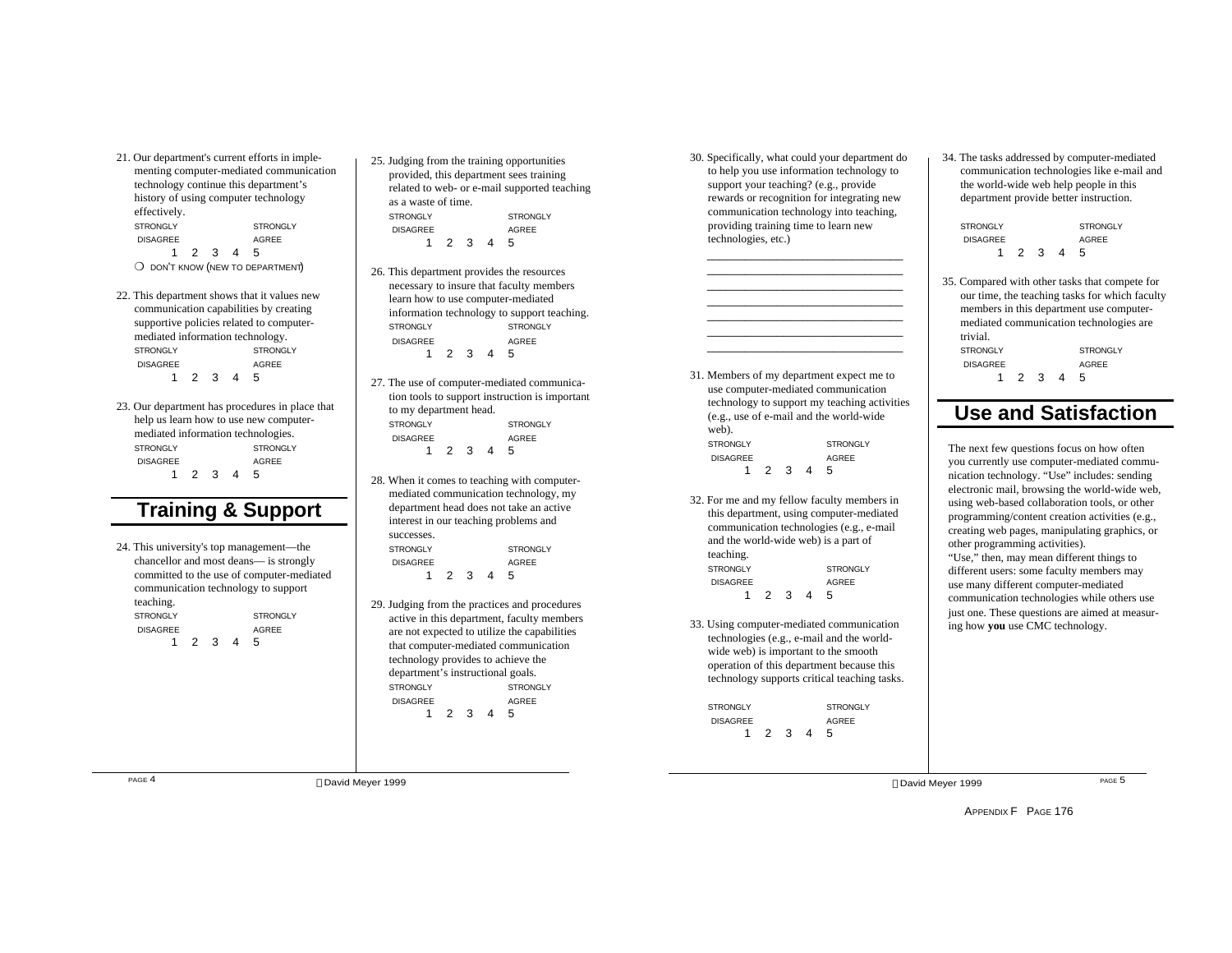- 36. How do you use web-based information technology to support your teaching activities? (**For this question only, please mark as many responses as apply.**)
	- O I LOOK AT COURSE-RELATED SITES ON THE WORLD WIDE WEB (I.E., "SURFING") FOR PLANNING AND PREPARING COURSES
	- ❍ I RECOMMEND COURSE-RELATED WEB SITES TO STUDENTS AND PROVIDE THEM WITH THE PROPER WEB ADDRESSES TO THESE SITES
	- O I PROVIDE AN INSTRUCTOR HOME PAGE (TYPICALLY CONTAININGCONTACT INFOR-MATION, LIST OF COURSES TAUGHT, OFFICE LOCATION, ETC.)
	- ❍ I PROVIDE A COURSE HOME PAGE (RELATED TO A SPECIFIC COURSE THAT YOU TEACH)
	- O I POST LECTURE NOTES AND/OR COURSE SYLLABUS ON THE COURSE HOME PAGE
	- O I POST STUDENT-PRODUCED WEB PAGES
	- O I CREATE STUDENT LEARNING ACTIVITIES THAT ARE AVAILABLE ONLY ON THE CLASS WEB PAGE

 $\frac{1}{2}$  ,  $\frac{1}{2}$  ,  $\frac{1}{2}$  ,  $\frac{1}{2}$  ,  $\frac{1}{2}$  ,  $\frac{1}{2}$  ,  $\frac{1}{2}$  ,  $\frac{1}{2}$  ,  $\frac{1}{2}$  ,  $\frac{1}{2}$  ,  $\frac{1}{2}$  ,  $\frac{1}{2}$  ,  $\frac{1}{2}$  ,  $\frac{1}{2}$  ,  $\frac{1}{2}$  ,  $\frac{1}{2}$  ,  $\frac{1}{2}$  ,  $\frac{1}{2}$  ,  $\frac{1$ 

- O OTHER (PLEASE DESCRIBE):
- 37. How would you describe your use of the world-wide web as a research tool to support your teaching activities?
	- O NONEXISTENT: I DO NOT USE THE WEB TO GATHER COURSE-RELATED INFORMATION.
	- O ONCE OR TWICE A SEMESTER I GATHER COURSE-RELATED INFORMATIONVIA THE WEB.
	- ❍ THREE TIMES TO SIX TIMES PER SEMESTER I GATHER COURSE-RELATED INFORMATION VIA THE WEB.
	- ❍ ABOUT EVERY OTHER WEEK I LOOK AT COURSE-RELATED SITES ON THE WORLD WIDE WEB FOR PLANNING AND PREPARING COURSES.

#### **choices continue on next column—>**

PAGE 6

O ONCE A WEEK I LOOK AT COURSE-RELATED SITES ON THE WORLD WIDE WEB FOR PLANNING AND PREPARING COURSES.

- ❍ TWICE TO FOUR TIMES A WEEK I LOOK AT COURSE-RELATED SITES ON THE WORLD WIDE WEB FOR PLANNING AND PREPARING COURSES.
- ❍ DAILY: I LOOK AT COURSE-RELATED SITES ON THE WORLD WIDE WEB FOR PLANNING AND PREPARING COURSES EVERY WORK DAY.
- 38. How do you use e-mail to support your teaching activities? (**For this question only, please mark as many responses as apply**.)
	- O I DO NOT USE E-MAIL. (IF CHECKED. PLEASE SKIP TO QUESTION 41).
	- O I READ MY E-MAIL. SOMETIMES THESE MESSAGES CONTAIN INFORMATION RELATING TO TEACHING (E.G., DEPART-MENT MEMOS OR ANNOUNCEMENTS).

 $\overline{\phantom{a}}$  ,  $\overline{\phantom{a}}$  ,  $\overline{\phantom{a}}$  ,  $\overline{\phantom{a}}$  ,  $\overline{\phantom{a}}$  ,  $\overline{\phantom{a}}$  ,  $\overline{\phantom{a}}$  ,  $\overline{\phantom{a}}$  ,  $\overline{\phantom{a}}$  ,  $\overline{\phantom{a}}$  ,  $\overline{\phantom{a}}$  ,  $\overline{\phantom{a}}$  ,  $\overline{\phantom{a}}$  ,  $\overline{\phantom{a}}$  ,  $\overline{\phantom{a}}$  ,  $\overline{\phantom{a}}$ 

- ❍ I CORRESPOND WITH MY PROFESSIONAL PEERS VIA E-MAIL. THESE CORRESPON-DENCES MAY DIRECTLYOR INDIRECTLY IMPACT MY TEACHING.
- ❍ I COLLECT E-MAIL ADDRESSES OF THE STUDENTS TAKING MY CLASSES AND DISTRIBUTE THEM BACK TO THE STUDENT TAKING THE CLASS.
- O I RESPOND TO E-MAIL MESSAGES THAT STUDENTS SEND TO ME.
- ❍ I WRITE E-MAIL MESSAGES TO STUDENTS (INDIVIDUALLY).
- ❍ I CREATE AND USE A CLASS E-MAIL MAILING LIST.
- O I CREATE STUDENT LEARNING ACTIVITIES THAT ARE AVAILABLE ONLY ON VIA E-MAIL.
- O OTHER (PLEASE DESCRIBE):  $\frac{1}{2}$  ,  $\frac{1}{2}$  ,  $\frac{1}{2}$  ,  $\frac{1}{2}$  ,  $\frac{1}{2}$  ,  $\frac{1}{2}$  ,  $\frac{1}{2}$  ,  $\frac{1}{2}$  ,  $\frac{1}{2}$  ,  $\frac{1}{2}$  ,  $\frac{1}{2}$  ,  $\frac{1}{2}$  ,  $\frac{1}{2}$  ,  $\frac{1}{2}$  ,  $\frac{1}{2}$  ,  $\frac{1}{2}$  ,  $\frac{1}{2}$  ,  $\frac{1}{2}$  ,  $\frac{1$

 11. I had low expectations regarding how much these technologies would help students learn. STRONGLY STRONGLY DISAGREE AGREE 1 2 3 4 5

- 12. I felt that using these technologies would require major adjustments in the way I communicate with students. STRONGLY STRONGLY DISAGREE AGREE<br>1 2 3 4 5  $1 \t2 \t3 \t4$
- 13. I felt that using these technologies in my teaching would be a major change. STRONGLY STRONGLY DISAGREE AGREE 1 2 3 4 5
- 14. I felt that it was important to communicate with students using these technologies. STRONGLY STRONGLY DISAGREE AGREE 1 2 3 4 5
- 15. I felt that it was important to use these technologies to support my teaching.

STRONGLY STRONGLY DISAGREE AGREE 1 2 3 4 5

## **Climate**

 The following questions refer to your peers within your department and how they view computer-mediated communication technology in general and how it supports teaching.

- 16. Faculty members in this department have low expectations of the instructional capabilities provided by computer-mediated communication technology. STRONGLY STRONGLY DISAGREE AGREE 1 2 3 4 5
- 17. Faculty members in this department feel that computer-mediated information technology (e.g., use of e-mail or the worldwide web) is a helpful teaching tool. STRONGLY STRONGLY DISAGREE AGREE 1 2 3 4 5
- 18. In this department, faculty members support each other's efforts in adopting and using unfamiliar new computer-mediated information technologies. STRONGLY STRONGLY DISAGREE AGREE 1 2 3 4 5
- 19. If I ever have a problem using computermediated information technology (hardware or software), I have someone in my department that can help me. STRONGLY STRONGLY DISAGREE AGREE 1 2 3 4 5
- 20. I'm sometimes concerned about "looking dumb" when I ask someone else in my department for help with a problem related to computer-mediated information technology. STRONGLY STRONGLY DISAGREE AGREE 1 2 3 4 5

David Meyer 1999 David Meyer 1999

PAGE<sub>3</sub>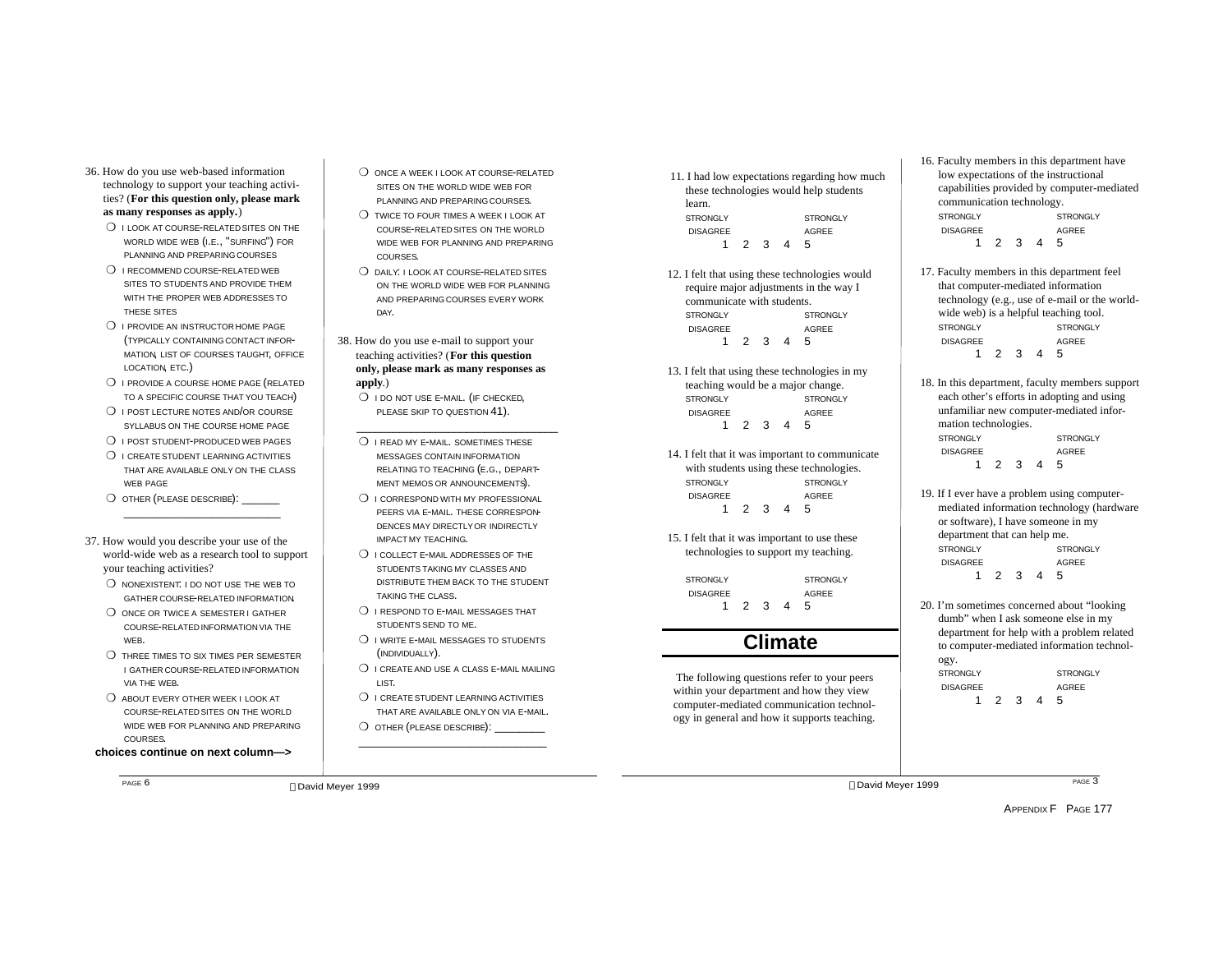### Appendix G

## Summary of Items and Factor Loads for Varimax Orthogonal Five-Factor Solution for the

#### Dependent Variables

|                                                                                                                                                                                         |     |                | Factor loading |         |                |             |
|-----------------------------------------------------------------------------------------------------------------------------------------------------------------------------------------|-----|----------------|----------------|---------|----------------|-------------|
| Item                                                                                                                                                                                    | 1   | $\overline{2}$ | $\overline{3}$ | 4       | $\overline{5}$ | Communality |
| 52/ EDPR_DV2. Student Class Preparedness                                                                                                                                                | .80 | .18            | .13            | $-0.02$ | .08            | .69         |
| 54/ EDPR_DV4. Student Ability to Keep Up with<br>Class Work                                                                                                                             | .77 | .19            | $-.02$         | .06     | .10            | .64         |
| E53/ DPR_DV3. Student Ability to Pose Class-<br><b>Related Questions</b>                                                                                                                | .75 | .15            | .11            | .02     | .02            | .59         |
| 51/ EDPR_DV1. Student Performance                                                                                                                                                       | .68 | .22            | .24            | .13     | $-06$          | .59         |
| 41/ USE_DV6 . (R) When possible I try to avoid<br>using CMC to support my teaching                                                                                                      | .26 | .64            | .25            | .09     | $-.05$         | .55         |
| 49/ USEFL_D1. CMC is effective in supporting<br>my department's instructional goals                                                                                                     | .28 | .58            | $-.14$         | .21     | .44            | .67         |
| 43/ UNVR_DV1. Computer-mediated<br>communication technology -e.g., e-mail or<br>world-wide web- is a viable way to share<br>information with any student attending one of<br>my courses | .21 | .55            | .16            | .10     | $-.02$         | .39         |
| 50/ USEFL_D2. (R) CMC provides capabilities<br>that are of only minor importance to this<br>department's teaching performance                                                           | .16 | .54            | $-13$          | $-.01$  | .51            | .60         |
| 42/USE_DV7. (R) Even when I can use CMC to<br>support teaching, I still use the old way of<br>doing things                                                                              | .32 | .53            | .08            | .26     | .06            | .45         |
| 37/USE_DV2. How frequently do you use<br>WWW as research tool to support teaching<br>(1=nonexistent5=daily)                                                                             | .03 | .50            | .45            | .07     | .02            | .45         |
| 39/ NUBMEX. # individual correspondences<br>sent to students each week using e-mail                                                                                                     | .10 | $-.12$         | .69            | $-.01$  | $-.04$         | .50         |
| 38/EMAILFUN, Number of e-mail functions<br>used (Choose all core features that apply, e.g.,<br>correspond with student, use class e-mail list)                                          | .11 | .22            | .65            | .07     | .07            | .49         |
| 36/WEBFUN. Number of different web<br>functions used to support teaching (Choose all<br>core features that apply, e.g., provide course<br>home page, recommend course-related<br>URL's  | .31 | .25            | .52            | .31     | $-.03$         | .52         |
| 40/NUBSTUX. # of students corresponded<br>with during typical work week                                                                                                                 | .04 | .22            | .45            | $-.20$  | .34            | .41         |

(Appendix G continues)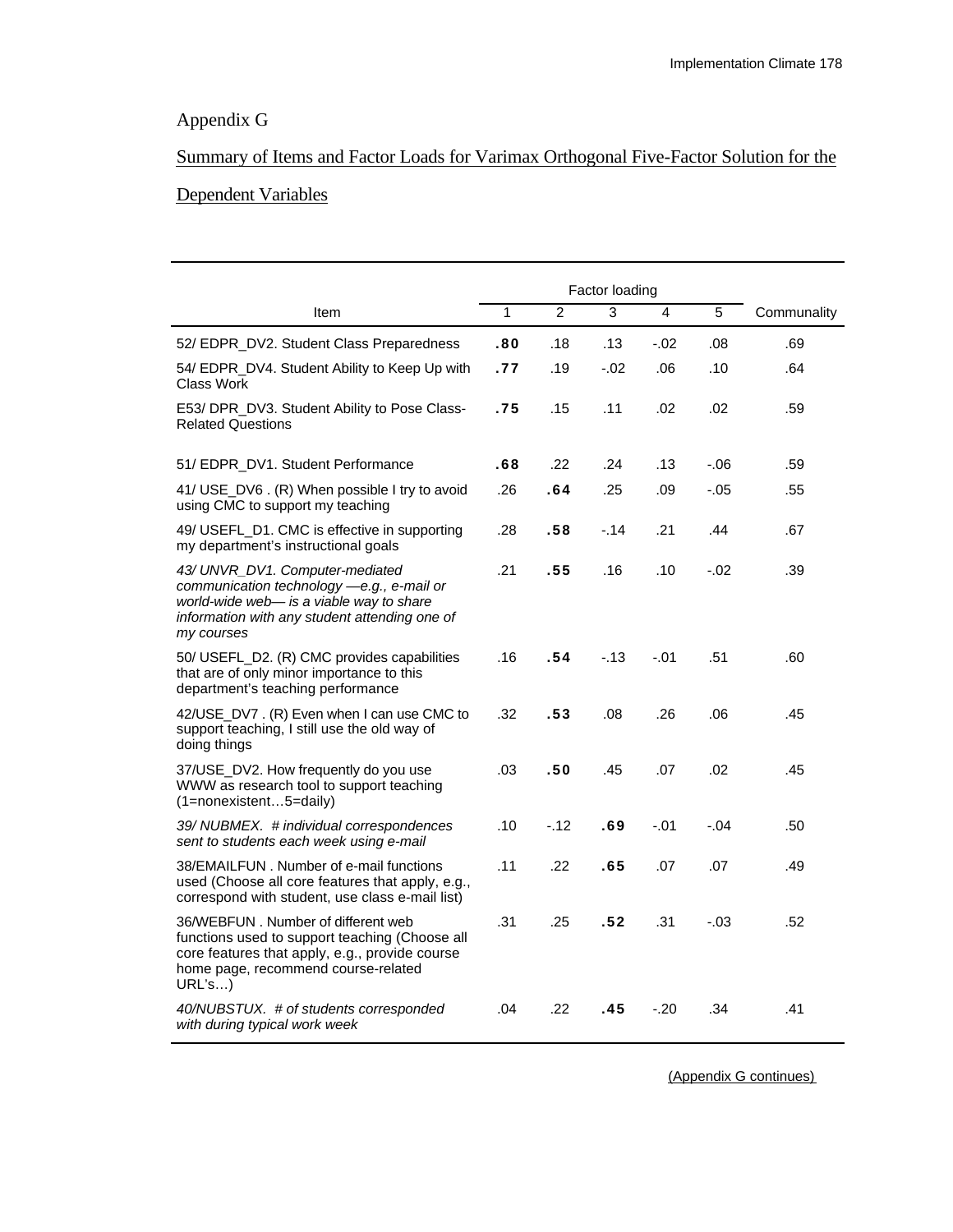#### (Appendix G continued)

|                                                                                                                                        |        |       | Factor loading |                  |     |             |
|----------------------------------------------------------------------------------------------------------------------------------------|--------|-------|----------------|------------------|-----|-------------|
| Item                                                                                                                                   |        | 2     | 3              | 4                | 5   | Communality |
| 47 EAS_DV1. / (R) Learning to apply CMC to<br>my teaching needs is difficult                                                           | $-.03$ | .06   | .13            | .88              | .09 | .79         |
| 48 EAS_DV2. / Because CMC technologies are<br>easy to use, it is easy for me to become an<br>effective instructor using these tools    | .16    | .35   | $-.08$         | .71              | .07 | .67         |
| 44/ PERCFAC. What percentage of faculty<br>members in your department actively use CMC<br>technology $-e.g., e-mail$ or world-wide web | $-.11$ | .08   | .03            | .02 <sub>0</sub> | .74 | .56         |
| 45/ PERCSTUD. What percentage of students<br>taking your courses actively use CMC<br>technology like e-mail or world-wide web?         | .28    | $-27$ | .20            | .27              | .64 | .67         |
| Eigenvalues                                                                                                                            | 4.8    | 1.6   | 1.4            | 1.3              | 1.1 |             |
| % variance                                                                                                                             | 26.8   | 9.0   | 7.9            | 7.0              | 6.2 |             |

Note. Items in italics eliminated during reliability analysis. Boldface indicates highest factor loadings.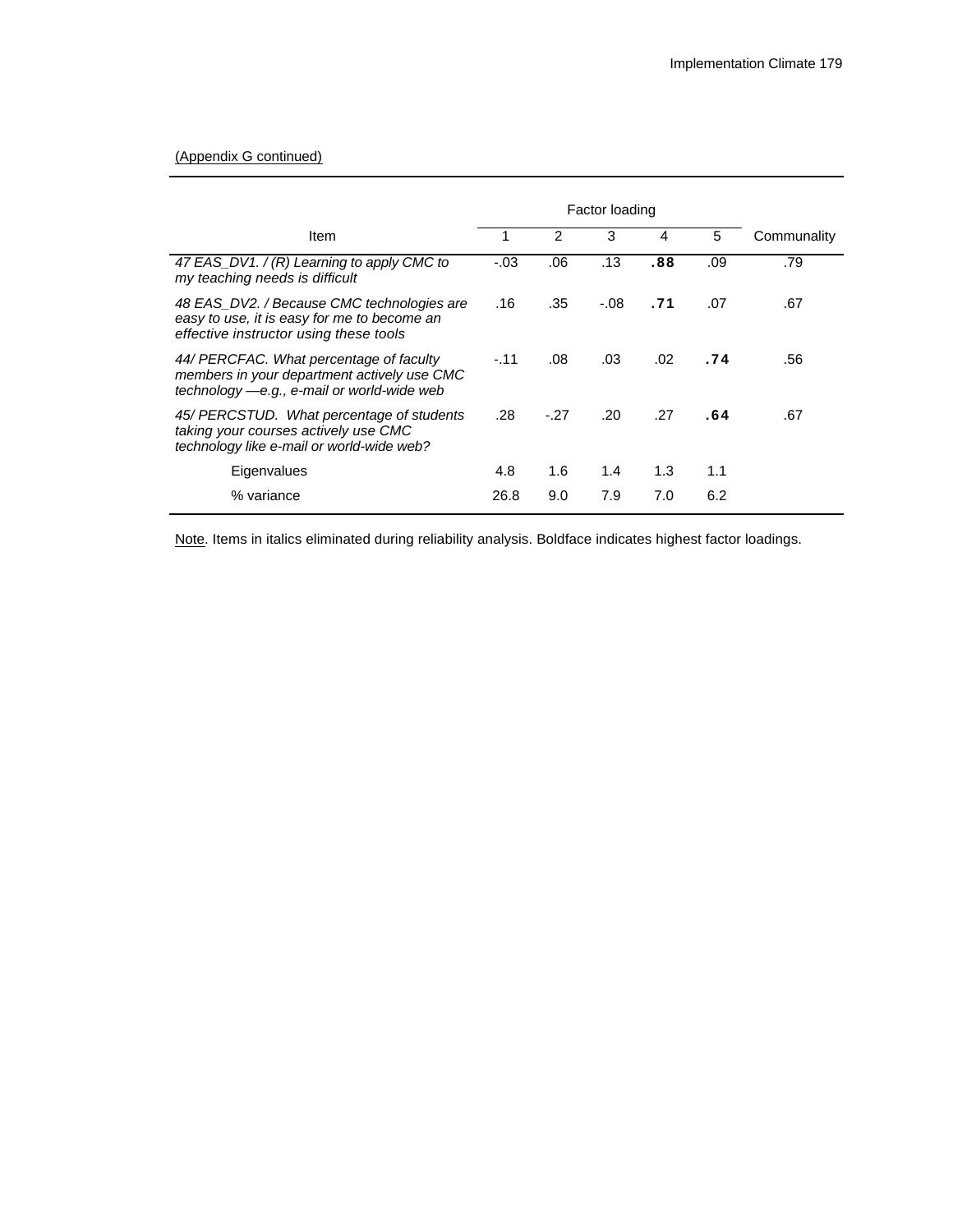| Measure                                           | $\mathbf{1}$             | 2         | 3                | 4         | 5         | 6                        | 7         | 8             | 9                        | 10       | 11                                 | 12            | 13        | 14     | 15        | 16       | 17                                              | 18       | 19       |
|---------------------------------------------------|--------------------------|-----------|------------------|-----------|-----------|--------------------------|-----------|---------------|--------------------------|----------|------------------------------------|---------------|-----------|--------|-----------|----------|-------------------------------------------------|----------|----------|
| 1 GOAL1 (R) Expect less<br>control over teaching  | $\overline{\phantom{a}}$ |           |                  |           |           |                          |           |               |                          |          |                                    |               |           |        |           |          |                                                 |          |          |
| 2 GOAL2 (R) Low expect re.<br>CMC help studs      | .363**                   |           |                  |           |           |                          |           |               |                          |          |                                    |               |           |        |           |          |                                                 |          |          |
| 3 TRN_IND2 Hours formal<br>training               | $-0.49$                  | $.179***$ |                  |           |           |                          |           |               |                          |          |                                    |               |           |        |           |          |                                                 |          |          |
| 4 TRN IND3 How much self<br>instruction           | $.158**$                 | $.254***$ | $.354***$        |           |           |                          |           |               |                          |          |                                    |               |           |        |           |          |                                                 |          |          |
| 5 TRN IND4 I would<br>participate in training     | 0                        | $.213**$  | .292**           | $.155***$ |           |                          |           |               |                          |          |                                    |               |           |        |           |          |                                                 |          |          |
| 6 GOAL_CL3 (R)Compared<br>other tasks, trivial    | $.134**$                 | $.190**$  | .041             | $.138***$ | .033      | $\overline{\phantom{a}}$ |           |               |                          |          |                                    |               |           |        |           |          |                                                 |          |          |
| 7 HIST_CL1 current CMC<br>imp=dept's history      | $.171***$                | $.154***$ | .015             | .095      | $-104*$   | $.257**$                 |           |               |                          |          |                                    |               |           |        |           |          |                                                 |          |          |
| 8 HIST_CL2 Depart values<br>CMC= policies re. CMC | .086                     | .089      | .003             | .07       | $-0.081$  | $.240**$                 | $.647**$  |               |                          |          |                                    |               |           |        |           |          |                                                 |          |          |
| 9 HIST_CL3 Depart<br>procedures for learning      | .038                     | .015      | $.110*$          | .044      | $-108*$   | $.223***$                | $.387**$  | $.535***$     | $\overline{\phantom{a}}$ |          |                                    |               |           |        |           |          |                                                 |          |          |
| 10 TRN_CL3(R) I don't look<br>dumb w others       | $.310**$                 | $.113*$   | $-.053$          | $.101*$   | $-114*$   | .014                     | $-.007$   | $-.034$       | .016                     |          |                                    |               |           |        |           |          |                                                 |          |          |
| 11 EAS_DV1(R) Learning<br><b>CMC</b> difficult    | $.175***$                | $.170**$  | $-009$           | .063      | $-156**$  | .097                     | $.153***$ | $.170***$     | $.149**$                 | $.306**$ | $\sim$                             |               |           |        |           |          |                                                 |          |          |
| 12 EAS DV2 CMC ez 2 use<br>ez 2B effective        | .209**                   | $.321***$ | $.123*$          | .083      | .021      | .077                     | $.204***$ | $.184***$     | $.110*$                  | .077     | .439**                             |               |           |        |           |          |                                                 |          |          |
| 13 NUBSTUD # students<br>emailed/week             | $.134*$                  | $.132*$   | $.109*$          | $.211***$ | .071      | .081                     | $.113*$   | .09           | .077                     | .013     | .065                               | $.114*$       |           |        |           |          |                                                 |          |          |
| 14 NUMBMESS #<br>correspondences/week             | .088                     | $.137*$   | .101             | $.236***$ | $-0.016$  | .062                     | .051      | $-0.047$      | $-0.033$                 | .086     | .066                               | .019          | $.305***$ |        |           |          |                                                 |          |          |
| 15 UNVR_DV1 CMC viable<br>share w/any stud.       | .290**                   | $.331**$  | $.163***$        | $.267**$  | $.163***$ | $.153***$                | .044      | .031          | .008                     | $.198**$ | $.110*$                            | .288**        | $.149**$  | .113*  |           |          |                                                 |          |          |
| 16 PERCFAC % faculty in<br>dept. using CMC        | .108                     | $-017$    | $-0.085$         | .007      | $-0.058$  | $.121*$                  | $.277***$ | $.287**$      | $.127*$                  | .031     | $.133*$                            | .039          | $.118*$   | $-.04$ | $.154***$ |          |                                                 |          |          |
| 17 PERCSTUD % students<br>using CMC               | $.140*$                  | $.165***$ | .045             | .029      | $-181**$  | .069                     |           | .187** .161** | $.108*$                  | .093     | $.200**$                           | .095          | $.115*$   | .083   | .04       | $.273**$ | $\overline{\phantom{a}}$                        |          |          |
| 18 USE SCALE                                      | .338**                   | $.453***$ | $.191***$ .347** |           | .063      | $.184**$                 | $.119*$   | .022          | .001                     |          | .230** .274** .335** .240** .234** |               |           |        | $.439**$  |          | $.150^*$ .181**                                 | $\sim$   |          |
| 19 SATISFACTION SCALE                             | $.241**$                 | .387**    | .085             | $.181***$ | $.127*$   | $.439**$                 | $.346**$  | $.362**$      | $.236**$                 | .024     | $.183***$                          | .385** .179** |           | .047   |           |          | .358** .154** .207**                            | $.381**$ |          |
| 20 EDPROCES SCALE                                 | $.243***$                | $.425***$ | .215** .310**    |           | .043      | $.188***$                | $.117*$   | .058          | $-0.055$                 | .094     | $.134*$                            |               |           |        |           |          | .324** .210** .182** .334** -.003 .214** .537** |          | $.419**$ |

Appendix H **Implementation Climate 180** Intercorrelations Between Dependent Variable Scales and All Eliminated Items (Note. \*p < .05, \*\*p < .01 (2-tailed).